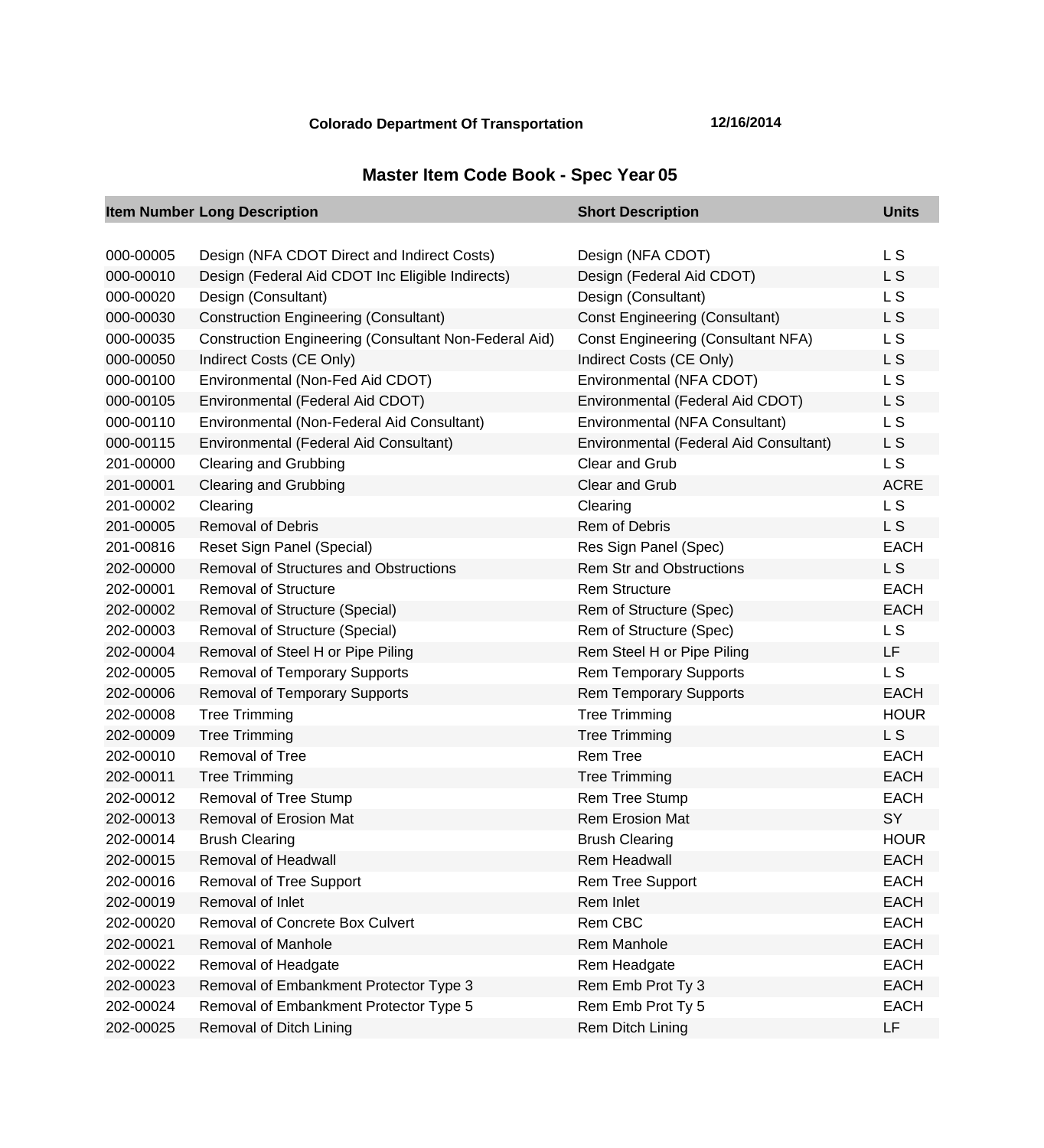| 202-00026 | Removal of Slope and Ditch Paving               | Rem S and D Pave                        | <b>SY</b>      |
|-----------|-------------------------------------------------|-----------------------------------------|----------------|
| 202-00027 | Removal of Riprap                               | Rem Riprap                              | <b>SY</b>      |
| 202-00029 | Removal of Gabion                               | <b>Rem Gabion</b>                       | <b>CY</b>      |
| 202-00030 | <b>Removal of Water Service</b>                 | <b>Rem Water Service</b>                | <b>EACH</b>    |
| 202-00031 | Removal of Fire Hydrant                         | Rem of Fire Hydrant                     | <b>EACH</b>    |
| 202-00032 | <b>Removal of Valve</b>                         | <b>Rem Valve</b>                        | <b>EACH</b>    |
| 202-00033 | Removal of Pipe                                 | Rem Pipe                                | <b>EACH</b>    |
| 202-00035 | Removal of Pipe                                 | Rem Pipe                                | LF             |
| 202-00037 | <b>Removal of End Section</b>                   | <b>Rem of End Section</b>               | <b>EACH</b>    |
| 202-00038 | Removal of Structural Plate Pipe                | Rem Structural Plate Pipe               | <b>LF</b>      |
| 202-00040 | <b>Removal of Electrical Conduit</b>            | <b>Rem Elec Conduit</b>                 | <b>LF</b>      |
| 202-00045 | Removal of Electrical Equipment                 | Rem Elec Equip                          | LF             |
| 202-00047 | <b>Removal of Electrical Equipment</b>          | Rem Elec Equipment                      | L <sub>S</sub> |
| 202-00050 | Removal of ITS Node Equipment                   | Rem ITS Node Equip                      | L <sub>S</sub> |
| 202-00060 | Removal of Travel Time Indicator                | Rem Trav Time Indicator                 | <b>EACH</b>    |
| 202-00070 | <b>Removal of Barricade</b>                     | <b>Rem Barricade</b>                    | <b>EACH</b>    |
| 202-00080 | <b>Removal of Guard Post</b>                    | <b>Rem Guard Post</b>                   | <b>EACH</b>    |
| 202-00090 | <b>Removal of Delineator</b>                    | <b>Rem Delineator</b>                   | <b>EACH</b>    |
| 202-00100 | Removal of Dome Channelizing Device             | Rem of Dome Chan Device                 | <b>EACH</b>    |
| 202-00150 | <b>Removal of Wall</b>                          | <b>Rem Wall</b>                         | <b>EACH</b>    |
| 202-00155 | Removal of Wall                                 | Rem Wall                                | LF             |
| 202-00160 | <b>Removal of Wall</b>                          | <b>Rem Wall</b>                         | <b>SF</b>      |
| 202-00165 | <b>Removal of Wall</b>                          | <b>Rem Wall</b>                         | L <sub>S</sub> |
| 202-00170 | <b>Grinding And Texturing Concrete Pavement</b> | <b>Grinding And Texturing Conc Pvmt</b> | <b>SY</b>      |
| 202-00175 | <b>Removal of Concrete</b>                      | <b>Rem Concrete</b>                     | L S            |
| 202-00190 | Removal of Concrete Median Cover Material       | Rem of Conc Median Cover Matl           | SY             |
| 202-00195 | <b>Removal of Median Cover</b>                  | Rem of Median Cover                     | SY             |
| 202-00200 | <b>Removal of Sidewalk</b>                      | <b>Rem Sidewalk</b>                     | SY             |
| 202-00201 | <b>Removal of Curb</b>                          | Rem Curb                                | LF             |
| 202-00202 | <b>Removal of Gutter</b>                        | <b>Rem Gutter</b>                       | LF             |
| 202-00203 | <b>Removal of Curb and Gutter</b>               | <b>Rem Curb and Gutter</b>              | LF             |
| 202-00204 | Removal of Curb, Gutter and Sidewalk            | Rem C, G and Sidewalk                   | LF             |
| 202-00205 | Removal of Wheel Stop                           | Rem Wheel Stop                          | <b>EACH</b>    |
| 202-00206 | Removal of Concrete Curb Ramp                   | Rem Conc Curb Ramp                      | <b>SY</b>      |
| 202-00207 | <b>Removal of Brick Pavers</b>                  | Rem of Brick Pavers                     | SY             |
| 202-00210 | <b>Removal of Concrete Pavement</b>             | <b>Rem Conc Pavement</b>                | SY             |
| 202-00212 | Removal of Concrete Pavement (Special)          | Rem Conc Pavement (Spec)                | SY             |
| 202-00215 | Removal of Concrete Pavement (Planing)          | Rem Conc Pvmt (Planing)                 | SY             |
| 202-00217 | Remove Concrete Pavement (Planing) (Special)    | Rem Conc Pvmt (Planing) (Spec)          | SY             |
| 202-00220 | Removal of Asphalt Mat                          | Rem Asphalt Mat                         | SY             |
| 202-00226 | Removal of Asphalt Mat (Special)                | Rem of Asph Mat (Special)               | SY             |
| 202-00240 | Removal of Asphalt Mat (Planing)                | Rem Asphalt Mat (Planing)               | SY             |
| 202-00241 | Removal of Asphalt Mat (Planing) (Special)      | Rem of Asph Mat (Planing)(Spec)         | <b>CY</b>      |
| 202-00245 | Removal of Asphalt Mat (Planing)                | Rem Asphalt Mat (Planing)               | <b>TON</b>     |
| 202-00246 | Removal of Asphalt Mat (Planing) (Special)      | Rem Asphalt Mat (Planing) (Special)     | SY             |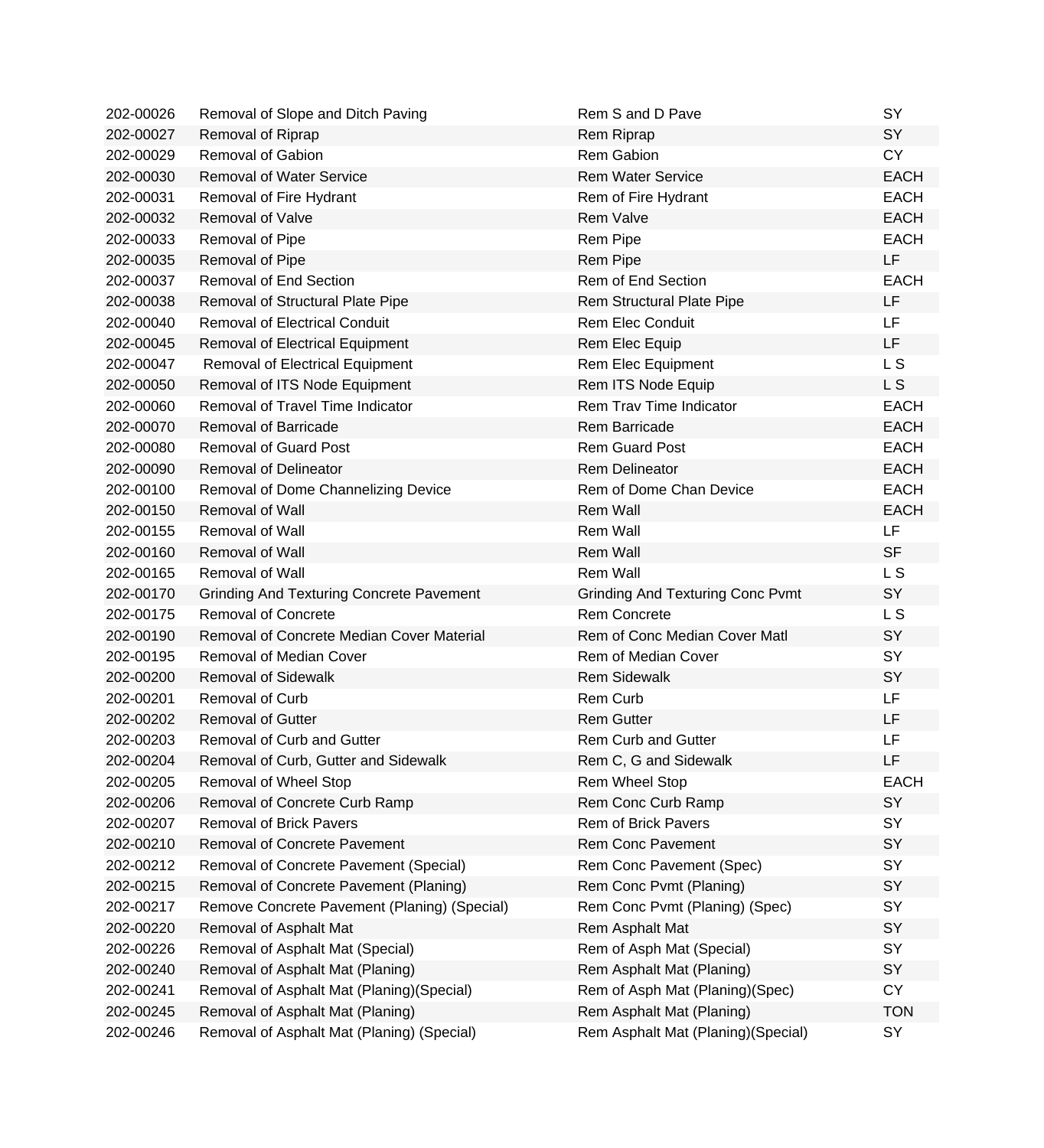| 202-00247 | Removal of Asphalt Mat (Planing)                    | Rem Asphalt Mat (Planing)               | L S         |
|-----------|-----------------------------------------------------|-----------------------------------------|-------------|
| 202-00248 | <b>Removal of Rumble Strips</b>                     | <b>Rem Rumble Strips</b>                | LF          |
| 202-00250 | <b>Removal of Pavement Marking</b>                  | <b>Rem Pavement Marking</b>             | <b>SF</b>   |
| 202-00251 | Removal of Pavement Marking (Asphalt Grooving)      | Rem Pvmt Marking (Asph Grooving)        | <b>SF</b>   |
| 202-00252 | Removal of Pavement Marking (Concrete Grooving)     | Rem Pvmt Marking (Conc Grooving)        | <b>SF</b>   |
| 202-00300 | Removal Of Building(s)                              | Rem Bldg(s)                             | L S         |
| 202-00400 | Removal of Bridge                                   | Rem Bridge                              | <b>EACH</b> |
| 202-00401 | Removal of Bridge (Special)                         | Rem Bridge (Spec)                       | <b>EACH</b> |
| 202-00410 | Removal of Mat From Bridge                          | Rem Mat From Br                         | SY          |
| 202-00420 | Removal of Pedestrian Rail                          | Rem Ped Rail                            | LF          |
| 202-00425 | Removal of Bridge Railing                           | <b>Rem Bridge Railing</b>               | LF          |
| 202-00426 | Removal of Bridge Railing (Special)                 | Rem Bridge Railing (Spec)               | LF          |
| 202-00440 | Removal of Existing Tunnel Liner                    | Rem of Exist Tunnel Liner               | LF          |
| 202-00450 | Removal of Portions of Present Structure (Class 1)  | Rem Port Present Str (1)                | <b>SY</b>   |
| 202-00453 | Removal of Portions of Present Structure (Class 2)  | Rem Port Present Str (2)                | SY          |
| 202-00454 | Removal of Portions of Present Structure (Class 2A) | Rem Port Present Str (2A)               | SY          |
| 202-00456 | Removal of Portions of Present Structure (Class 2B) | Rem Port Present Str (2B)               | SY          |
| 202-00460 | Removal of Portions of Present Structure (Class 3)  | Rem Port Present Str (3)                | SY          |
| 202-00462 | Removal of Portions of Present Structure (Class 3A) | Rem Port Present Str (3A)               | SY          |
| 202-00466 | Removal of Portions of Present Structure (Class 4)  | Rem Port Present Str (4)                | SY          |
| 202-00480 | Removal of Portions of Present Structure (Special)  | Rem Port Present Str (Special)          | SY          |
| 202-00495 | <b>Removal of Portions of Present Structure</b>     | <b>Rem Port Present Str</b>             | L S         |
| 202-00500 | <b>Removal of Portions of Present Structure</b>     | <b>Rem Port Present Str</b>             | <b>EACH</b> |
| 202-00502 | <b>Removal of Portions of Present Structure</b>     | <b>Rem Port Present Str</b>             | <b>CY</b>   |
| 202-00503 | <b>Removal of Portions of Present Structure</b>     | <b>Rem Port Present Str</b>             | SY          |
| 202-00504 | Removal of Expansion Device                         | Rem Exp Device                          | LF          |
| 202-00510 | Removal of Roadway Contraction Joint                | Rem Contraction Jt                      | LF          |
| 202-00520 | Removal of Expansion Joint Material                 | Rem of Exp Joint Matl                   | LF          |
| 202-00600 | Removal of Railroad Appurtenances                   | Rem Railroad Appurtenances              | L S         |
| 202-00610 | <b>Removal of Railroad Track</b>                    | Rem of RR Track                         | LF          |
| 202-00620 | <b>Removal of Railroad Crossover</b>                | Rem of RR Crossover                     | <b>EACH</b> |
| 202-00621 | <b>Removal of Railroad Turnout</b>                  | Rem of RR Turnout                       | <b>EACH</b> |
| 202-00700 | Removal of Light Standard                           | Rem Light Standard                      | <b>EACH</b> |
| 202-00705 | Removal of Light Standard Foundation                | Rem Light Standard Foundation           | <b>EACH</b> |
| 202-00710 | <b>Removal of Power Pole</b>                        | Rem Power Pole                          | <b>EACH</b> |
| 202-00715 | Removal of Closed Circuit Television Pole           | Rem CCTV Pole                           | <b>EACH</b> |
| 202-00720 | Removal of Closed Circuit Camera                    | Rem CCTV Camera                         | <b>EACH</b> |
| 202-00725 | Removal of Existing Lighting System                 | Rem Ex Lighting Sys                     | <b>LS</b>   |
| 202-00750 | Removal of Luminaire                                | Rem Luminaire                           | <b>EACH</b> |
| 202-00800 | Removal of Overpass Mounted Sign Bracket            | Rem Overpass Mtd Sign Brkt              | <b>EACH</b> |
| 202-00805 | Removal of Overhead Sign Structure                  | Rem Overhead Sign Str                   | <b>EACH</b> |
| 202-00806 | Removal of Walkway                                  | Rem Walkway                             | LF          |
| 202-00810 | Removal of Ground Sign                              | Rem Ground Sign                         | <b>EACH</b> |
| 202-00815 | Removal of Sign (Special)                           | Rem of Sign (Special)                   | <b>EACH</b> |
| 202-00818 | Removal of Steel Sign Ground Stub base (36 Inch)    | Rem Steel Sign Ground Stub base (36 In) | <b>EACH</b> |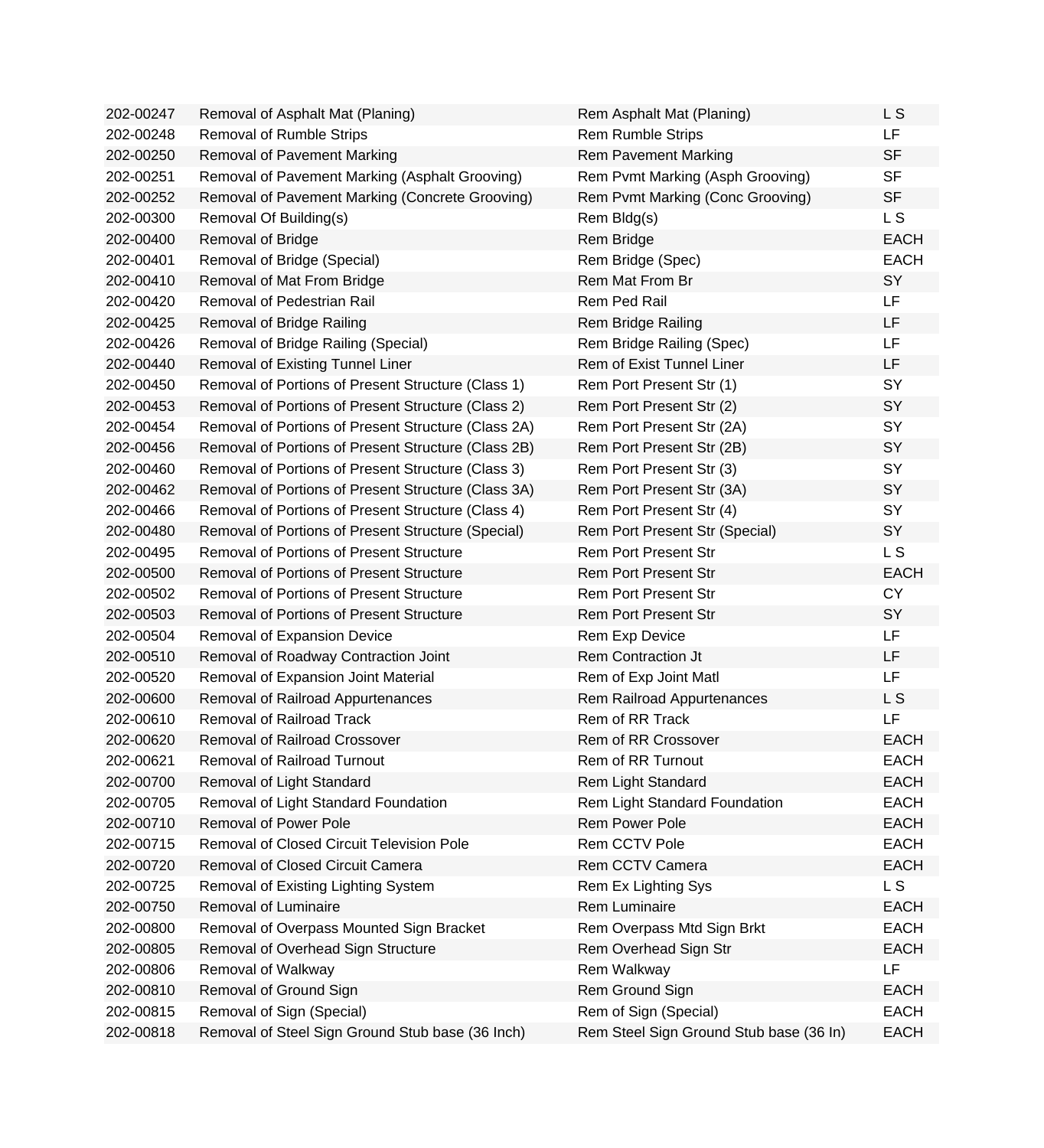| 202-00821 | Removal of Sign Panel                                         | Rem Sign Panel                 | <b>EACH</b>    |
|-----------|---------------------------------------------------------------|--------------------------------|----------------|
| 202-00823 | Removal of Dynamic Message Sign                               | Rem Dynamic Message Sign       | <b>EACH</b>    |
| 202-00825 | Removal of Flashing Beacon                                    | Rem Flashing Beacon            | <b>EACH</b>    |
| 202-00827 | <b>Removal of Pull Box</b>                                    | Rem of Pull Box                | <b>EACH</b>    |
| 202-00828 | Removal of Traffic Signal Equipment                           | Rem Traf Sig Equipment         | L <sub>S</sub> |
| 202-00830 | Removal of Traffic Signal Face                                | Rem Traf Sig Face              | <b>EACH</b>    |
| 202-00831 | Removal of Traffic Signal Head                                | Rem Traf Sig Head              | <b>EACH</b>    |
| 202-00840 | Removal of Traffic Signal Pole                                | Rem Traf Sig Pole              | <b>EACH</b>    |
| 202-00842 | Removal of Mast Arm                                           | Rem Mast Arm                   | <b>EACH</b>    |
| 202-00845 | Removal of Traffic Signal Controller                          | Rem Traf Sig Controller        | <b>EACH</b>    |
| 202-00848 | Removal of Traffic Signal Controller and Cabinet              | Rem Traf Sig Control+Cab       | <b>EACH</b>    |
| 202-00855 | Removal of Traffic Signal Controller Cabinet                  | Rem Traf Sig Control Cab       | <b>EACH</b>    |
| 202-00858 | <b>Removal of Pedestal Pole</b>                               | <b>Rem Pedestal Pole</b>       | <b>EACH</b>    |
| 202-00860 | Removal of Pedestrian Push Button                             | Rem Ped Push Button            | <b>EACH</b>    |
| 202-00870 | <b>Removal of Coordination Unit</b>                           | <b>Rem Coordination Unit</b>   | <b>EACH</b>    |
| 202-00873 | <b>Removal of Tone Decoder</b>                                | <b>Rem Tone Decoder</b>        | <b>EACH</b>    |
| 202-00880 | Removal of Traffic Signal Vehicle Detector Amplifier          | Rem Sig Veh Detector Amp       | <b>EACH</b>    |
| 202-00882 | Removal of Traffic Signal Vehicle Detector (Magnetic<br>Type) | Rem Detector (Magnetic)        | <b>EACH</b>    |
| 202-00888 | Removal of Video Detection System                             | Rem Video Detect Sys           | <b>EACH</b>    |
| 202-00890 | Removal of Span Wire Cable                                    | Rem Span Wire Cable            | LF             |
| 202-00895 | Removal of Impact Attenuator                                  | Rem of Impact Attenuator       | <b>EACH</b>    |
| 202-00900 | <b>Removal of Concrete Footing</b>                            | Rem Conc Footing               | <b>EACH</b>    |
| 202-00950 | Removal of Concrete Foundation and Slab                       | Rem Conc Found/Slab            | SY             |
| 202-01000 | <b>Removal of Fence</b>                                       | Rem Fence                      | <b>LF</b>      |
| 202-01010 | <b>Removal Of Silt Fence</b>                                  | <b>Rem Silt Fence</b>          | LF             |
| 202-01015 | <b>Removal of Rockfall Fence</b>                              | <b>Rem Rockfall Fence</b>      | LF             |
| 202-01017 | <b>Removal of Wire Mesh</b>                                   | Rem of Wire Mesh               | <b>SF</b>      |
| 202-01020 | <b>Removal of Sound Barrier Fence</b>                         | <b>Rem Sound Barrier Fence</b> | LF             |
| 202-01030 | Removal of Road Closure Gate                                  | Rem of Road Closure Gate       | <b>EACH</b>    |
| 202-01035 | <b>Removal of Gate</b>                                        | Rem of Gate                    | <b>EACH</b>    |
| 202-01040 | Removal of HOV Gate                                           | Rem of HOV Gate                | <b>EACH</b>    |
| 202-01110 | Removal of Guardrail Type 1                                   | Rem Gdrail Ty 1                | LF             |
| 202-01130 | Removal of Guardrail Type 3                                   | Rem Gdrail Ty 3                | <b>LF</b>      |
| 202-01135 | Removal of Guardrail Thrie Beam                               | Rem Gdrail Thrie Beam          | LF             |
| 202-01140 | Removal of Guardrail Type 4                                   | Rem Gdrail Ty 4                | LF             |
| 202-01150 | Removal of Guardrail Type 5                                   | Rem Gdrail Ty 5                | <b>LF</b>      |
| 202-01170 | Removal of Guardrail Type 7                                   | Rem Gdrail Ty 7                | LF             |
| 202-01175 | Removal of Guardrail (Special)                                | Rem of Guardrail (Spec)        | LF             |
| 202-01180 | Removal of Median Barrier                                     | Rem Median Barrier             | <b>LF</b>      |
| 202-01200 | Removal of Tensioned Cable Barrier                            | Rem Tensioned Cable Barrier    | LF             |
| 202-01300 | Removal of End Anchorage                                      | Rem End Anchorage              | <b>EACH</b>    |
| 202-01400 | <b>Removal of Cattle Guard</b>                                | <b>Removal of Cattle Guard</b> | <b>EACH</b>    |
| 202-04000 | <b>Plug Structure</b>                                         | <b>Plug Structure</b>          | <b>EACH</b>    |
| 202-04001 | <b>Plug Culvert</b>                                           | Plug Culvert                   | <b>EACH</b>    |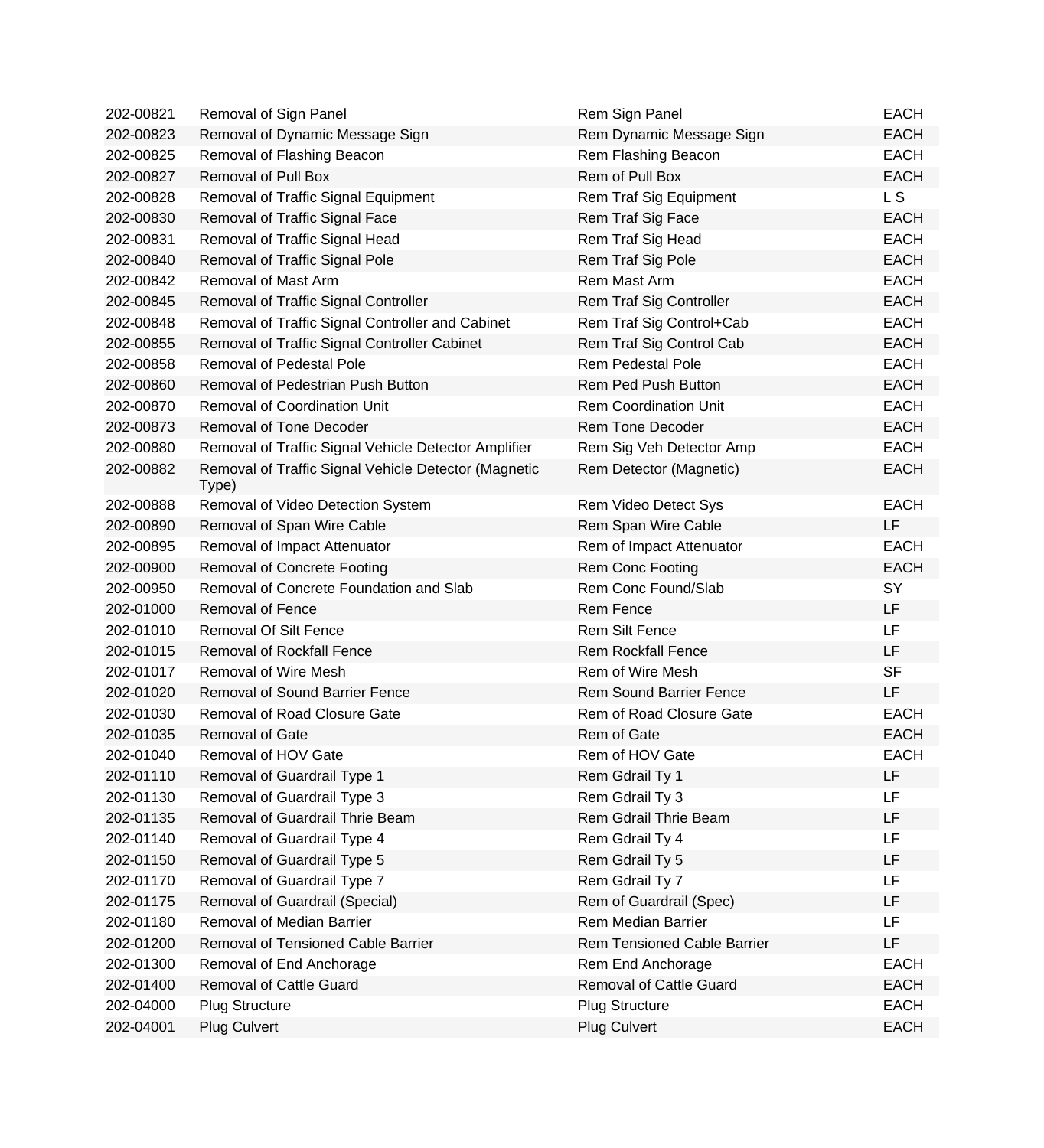| 202-04002 | <b>Clean Culvert</b>                                  | <b>Clean Culvert</b>         | <b>EACH</b>    |
|-----------|-------------------------------------------------------|------------------------------|----------------|
| 202-04003 | Clean Culvert (Special)                               | Clean Culvert (Spec)         | <b>EACH</b>    |
| 202-04004 | Plug Culvert (Special)                                | Plug Culvert (Spec)          | <b>EACH</b>    |
| 202-04005 | Clean Valve Box                                       | Clean Valve Box              | <b>EACH</b>    |
| 202-04010 | Clean Inlet                                           | Clean Inlet                  | <b>EACH</b>    |
| 202-04040 | Clean Box Girder                                      | Clean Box Girder             | <b>EACH</b>    |
| 202-04041 | Clean Box Girder (Forms and Debris)                   | Clean Box Girder (F & D)     | <b>SF</b>      |
| 202-04042 | Clean Box Girder (Organic Material)                   | Clean Box Girder (O M)       | <b>SF</b>      |
| 202-04050 | Clean Expansion Joint                                 | Clean Exp Joint              | LF.            |
| 202-04060 | <b>Dust Abatement</b>                                 | <b>Dust Abatement</b>        | L S            |
| 202-04100 | Abandon Well                                          | Abandon Well                 | <b>EACH</b>    |
| 202-04200 | Plug Storage Tank                                     | Plug Storage Tank            | <b>EACH</b>    |
| 202-04300 | Removal of Underground Storage Tank                   | Rem Underground Storage Tank | <b>EACH</b>    |
| 202-05000 | <b>Transverse Grooving</b>                            | <b>Transverse Grooving</b>   | SY             |
| 202-05002 | Sawing Concrete (2 Inch)                              | Sawing Concrete (2 In)       | LF             |
| 202-05004 | Sawing Concrete (4 Inch)                              | Sawing Concrete (4 In)       | LF             |
| 202-05006 | Sawing Concrete (6 Inch)                              | Sawing Concrete (6 In)       | LF             |
| 202-05008 | Sawing Concrete (8 Inch)                              | Sawing Concrete (8 In)       | LF             |
| 202-05010 | Sawing Concrete (10 Inch)                             | Sawing Concrete (10 In)      | LF             |
| 202-05011 | Sawing Concrete (10.5 Inch)                           | Sawing Concrete (10.5 In)    | LF             |
| 202-05019 | Sawing Concrete (Special)                             | Sawing Concrete (Spec)       | LF             |
| 202-05026 | Sawing Asphalt Material (6 Inch)                      | Sawing Asphalt Mat (6 In)    | LF             |
| 202-05030 | Sawing Asphalt Material (10 Inch)                     | Sawing Asphalt Mat (10 In)   | LF             |
| 202-05100 | Sandblasting Reinforcing Steel                        | Sandblasting Reinf Steel     | SY             |
| 202-05150 | Sandblasting                                          | Sandblasting                 | <b>SF</b>      |
| 202-05300 | Removal and Disposal of Paint                         | Rem and Disposal of Paint    | L S            |
| 202-06000 | <b>Removal of Detour</b>                              | Rem Detour                   | L S            |
| 202-06500 | Removal of Restraining Bar                            | Rem of Restraining Bar       | L <sub>S</sub> |
| 202-06510 | Removal of Inspection Car Rail                        | Rem of Inspection Car Rail   | L S            |
| 202-06520 | <b>Removal of Existing Wall Panels</b>                | Rem of Existing Wall Panels  | L S            |
| 202-06530 | Clean Drain Pipe (Special)                            | Clean Drain Pipe (Spec)      | <b>EACH</b>    |
| 202-07000 | Obliterate Old Road                                   | Oblit Old Road               | L S            |
| 202-07100 | Removal of Access Road (Special)                      | Rem of Access Rd (Spec)      | L S            |
| 203-00000 | <b>Unclassified Excavation</b>                        | <b>Uncl Excav</b>            | <b>CY</b>      |
| 203-00010 | Unclassified Excavation (Complete In Place)           | Uncl Excav (CIP)             | <b>CY</b>      |
| 203-00012 | Unclassified Excavation (Complete In Place) (Special) | Uncl Excav (CIP) (Spec)      | <b>CY</b>      |
| 203-00040 | <b>Unclassified Excavation (Special)</b>              | Uncl Excav (Spec)            | <b>CY</b>      |
| 203-00060 | Embankment Material (Complete In Place)               | Emb Matl (CIP)               | CY             |
| 203-00061 | Embankment Material (Complete In Place)               | Emb Matl (CIP)               | <b>TON</b>     |
| 203-00062 | Embankment Material (Complete In Place) (Special)     | Emb Matl (CIP) (Spec)        | <b>CY</b>      |
| 203-00065 | Embankment Material (Complete In Place) (R20)         | Emb Matl (CIP) (R20)         | <b>CY</b>      |
| 203-00066 | Embankment Material (Complete In Place) (R40)         | Emb Matl (CIP) (R40)         | <b>CY</b>      |
| 203-00100 | <b>Muck Excavation</b>                                | Muck Excav                   | <b>CY</b>      |
| 203-00200 | <b>Borrow</b>                                         | <b>Borrow</b>                | <b>CY</b>      |
| 203-00210 | Borrow (Complete In Place)                            | Borrow (CIP)                 | CY             |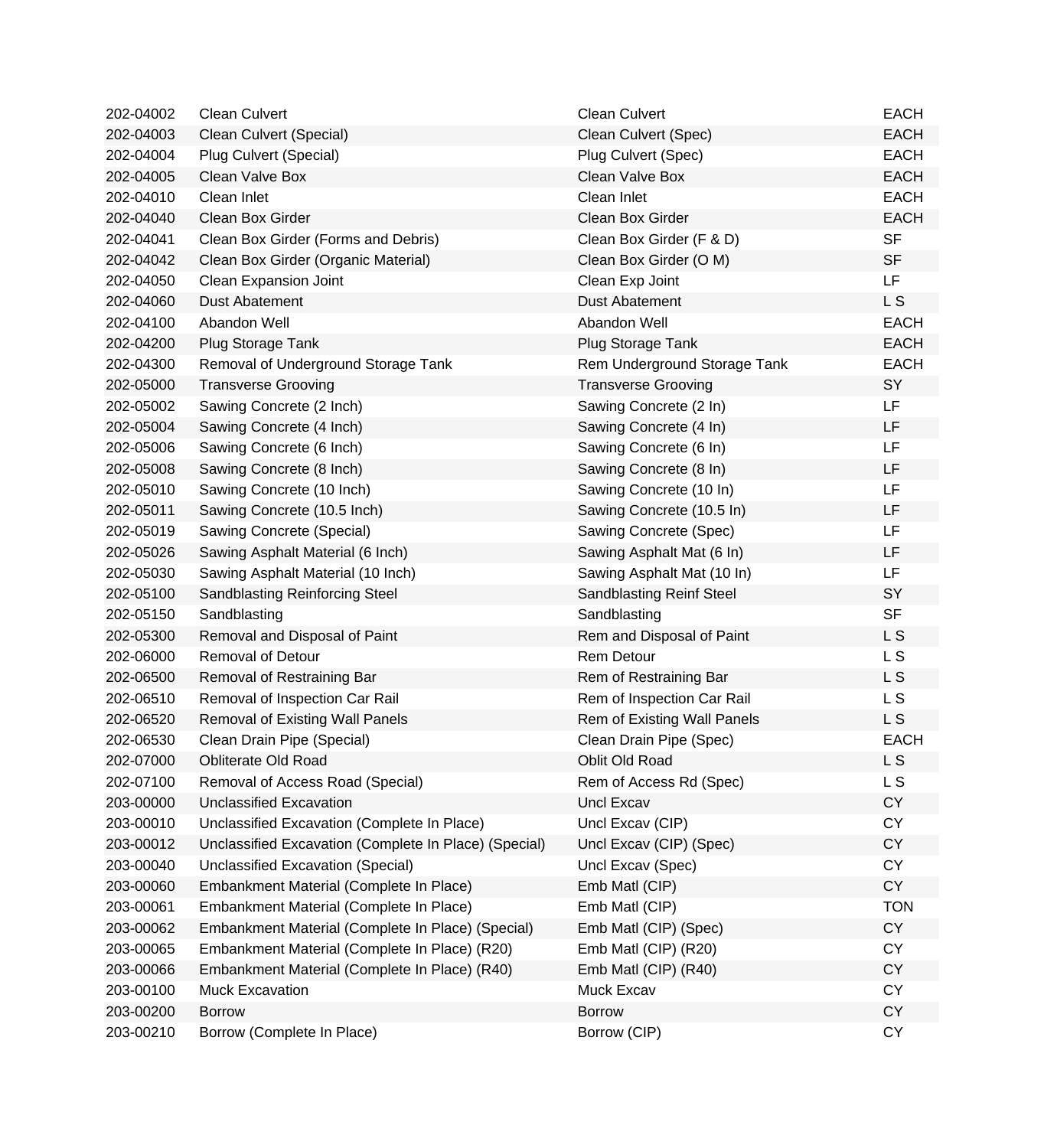| 203-00400 | <b>Rock Excavation</b>                                   | Rock Excav                              | <b>CY</b>   |
|-----------|----------------------------------------------------------|-----------------------------------------|-------------|
| 203-00440 | <b>Rock Excavation (Special)</b>                         | Rock Excav (Spec)                       | <b>CY</b>   |
| 203-00450 | <b>Rock Removal</b>                                      | Rem Rock                                | <b>EACH</b> |
| 203-00500 | Rock Fill                                                | Rock Fill                               | <b>CY</b>   |
| 203-00510 | Rock Fill (Special)                                      | Rock Fill (Spec)                        | <b>CY</b>   |
| 203-00590 | Rock Placement                                           | Rock Placement                          | <b>CY</b>   |
| 203-00592 | <b>Rock Staining</b>                                     | <b>Rock Staining</b>                    | <b>SF</b>   |
| 203-00595 | <b>Rock Scaling</b>                                      | <b>Rock Scaling</b>                     | SY          |
| 203-00596 | <b>Rock Scaling</b>                                      | <b>Rock Scaling</b>                     | L S         |
| 203-00598 | <b>Rock Scaling</b>                                      | <b>Rock Scaling</b>                     | <b>HOUR</b> |
| 203-00599 | <b>Rock Scaler</b>                                       | <b>Rock Scaler</b>                      | <b>HOUR</b> |
| 203-00600 | Stripping                                                | Stripping                               | <b>CY</b>   |
| 203-00700 | <b>Reclaim Pit</b>                                       | <b>Reclaim Pit</b>                      | <b>EACH</b> |
| 203-00705 | <b>Access Pit</b>                                        | <b>Access Pit</b>                       | <b>EACH</b> |
| 203-00710 | Clay Plating (Complete In Place)                         | Clay Plating (CIP)                      | <b>CY</b>   |
| 203-00810 | Sawdust Fill (Complete In Place)                         | Sawdust Fill (CIP)                      | <b>CY</b>   |
| 203-00840 | <b>Expanded Polystyrene Fill</b>                         | Polystyrene Fill                        | <b>CY</b>   |
| 203-00850 | Expanded Polystyrene Fill (Complete In Place)            | Polystyrene Fill (CIP)                  | <b>CY</b>   |
| 203-00900 | <b>Contaminated Soil Excavation</b>                      | <b>Contaminated Soil Excav</b>          | <b>CY</b>   |
| 203-00910 | Contaminated Soil Excavation and Disposal (Off-Site)     | Contam Soil Excav & Disposal (Off-Site) | <b>CY</b>   |
| 203-01020 | Compaction (AASHTO T 99)                                 | Compaction (AASHTO T 99)                | <b>CY</b>   |
| 203-01030 | Compaction (AASHTO T 180)                                | Compaction (AASHTO T 180)               | <b>CY</b>   |
| 203-01100 | Proof Rolling                                            | Proof Rolling                           | <b>HOUR</b> |
| 203-01120 | <b>Vibratory Rolling</b>                                 | <b>Vibratory Rolling</b>                | <b>HOUR</b> |
| 203-01140 | Rolling                                                  | Rolling                                 | <b>HOUR</b> |
| 203-01200 | Roadway Insulation Material (2 Inch)                     | Roadway Insulation Mat (2 In)           | <b>SF</b>   |
| 203-01500 | <b>Blading</b>                                           | <b>Blading</b>                          | <b>HOUR</b> |
| 203-01510 | <b>Backhoe</b>                                           | <b>Backhoe</b>                          | <b>HOUR</b> |
| 203-01515 | Backhoe (Landscaping)                                    | Backhoe (Landscaping)                   | <b>HOUR</b> |
| 203-01520 | Backhoe (Special)                                        | Backhoe (Spec)                          | <b>EACH</b> |
| 203-01525 | Backhoe (Special)                                        | Backhoe (Spec)                          | <b>HOUR</b> |
| 203-01548 | Pump                                                     | Pump                                    | <b>DAY</b>  |
| 203-01549 | Pump                                                     | Pump                                    | <b>HOUR</b> |
| 203-01550 | Dozing                                                   | Dozing                                  | <b>HOUR</b> |
| 203-01551 | Dozing (Heavy)                                           | Dozing (Heavy)                          | <b>HOUR</b> |
| 203-01555 | Dozing (Landscaping)                                     | Dozing (Landscaping)                    | <b>HOUR</b> |
| 203-01565 | <b>Hydraulic Excavator</b>                               | Hydraulic Excavator                     | <b>HOUR</b> |
| 203-01580 | <b>Truck</b>                                             | <b>Truck</b>                            | <b>HOUR</b> |
| 203-01582 | Truck (Dump)                                             | Truck (Dump)                            | <b>HOUR</b> |
| 203-01583 | Truck (Tractor)                                          | Truck (Tractor)                         | <b>HOUR</b> |
| 203-01590 | Front End Loader (Rubber Tire)                           | Front End Loader (Rubber)               | <b>HOUR</b> |
| 203-01591 | Front End Loader (Crawler)                               | Front End Loader (Crawler)              | <b>HOUR</b> |
| 203-01592 | Front End Loader (Special)                               | Front End Loader (Special)              | <b>HOUR</b> |
| 203-01594 | <b>Combination Loader</b>                                | <b>Combination Loader</b>               | <b>HOUR</b> |
| 203-01596 | Potholing With Surveying and Stationing of U/G Utilities | Potholing W/ Surveying                  | L S         |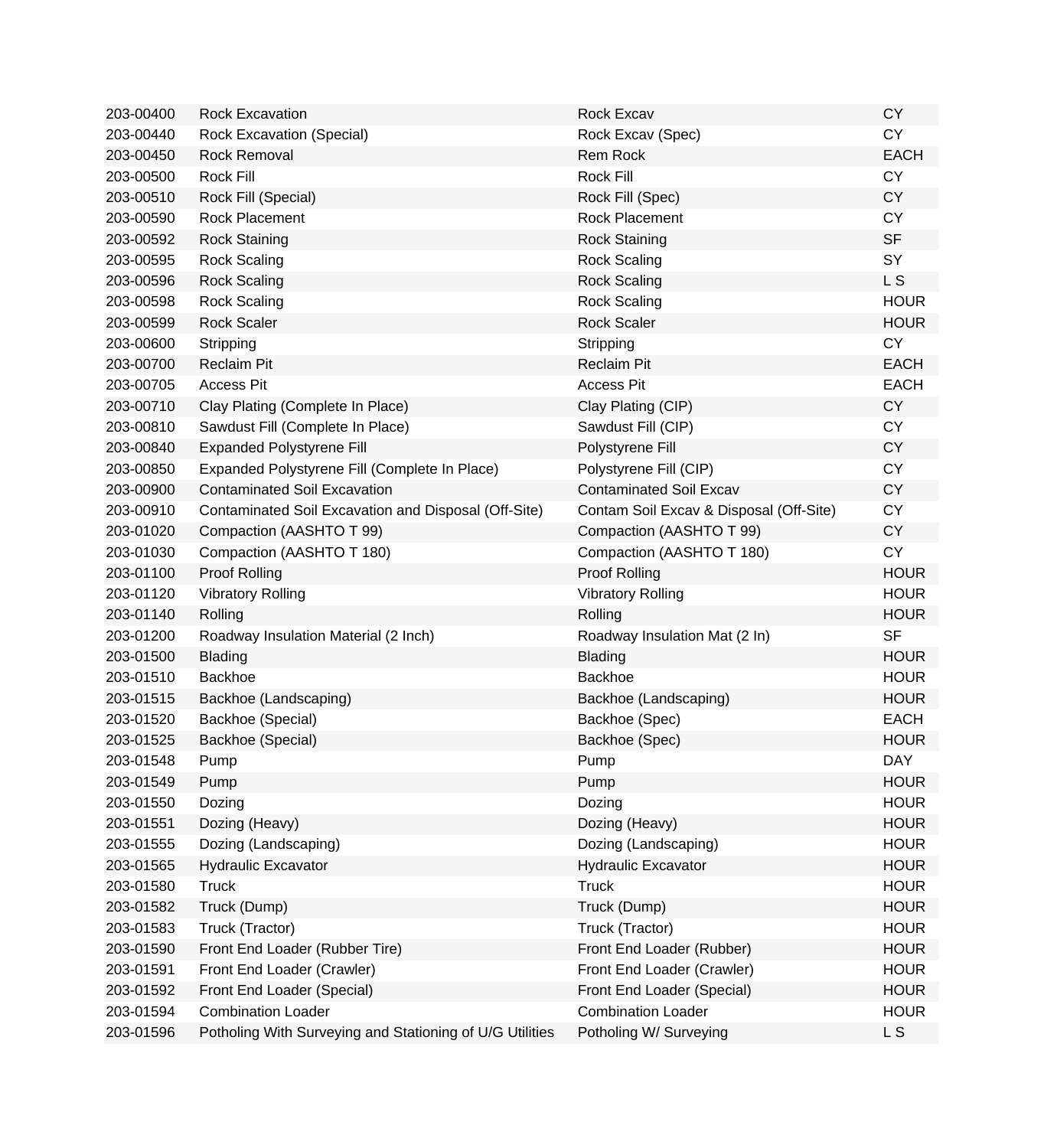| 203-01597 | Potholing                                              | Potholing                          | <b>HOUR</b>    |
|-----------|--------------------------------------------------------|------------------------------------|----------------|
| 203-01600 | Crane (Crawler)                                        | Crane (Crawler)                    | <b>HOUR</b>    |
| 203-01610 | Crane (Rubber Tire)                                    | Crane (Rubber Tire)                | <b>HOUR</b>    |
| 203-01615 | Crane (Scaling)                                        | Crane (Scaling)                    | <b>HOUR</b>    |
| 203-01620 | Sweeping                                               | Sweeping                           | <b>HOUR</b>    |
| 203-01622 | Sweeping (With Pickup Broom)                           | Sweeping (With Pickup Broom)       | <b>HOUR</b>    |
| 203-01625 | <b>Hydraulic Excavator Scaling</b>                     | <b>Hydraulic Excavator Scaling</b> | <b>HOUR</b>    |
| 203-02000 | Drilling and Blasting                                  | <b>Drill and Blast</b>             | <b>LF</b>      |
| 203-02060 | Presplitting                                           | Presplitting                       | <b>LF</b>      |
| 203-02300 | <b>Rock Scaler</b>                                     | <b>Rock Scaler</b>                 | <b>HOUR</b>    |
| 203-02310 | <b>Scaler Foreman</b>                                  | <b>Scaler Foreman</b>              | <b>HOUR</b>    |
| 203-02312 | <b>Hand Scaling</b>                                    | <b>Hand Scaling</b>                | <b>HOUR</b>    |
| 203-02315 | <b>Mechanized Scaling</b>                              | <b>Mechanized Scaling</b>          | <b>HOUR</b>    |
| 203-02320 | <b>Blaster</b>                                         | <b>Blaster</b>                     | <b>HOUR</b>    |
| 203-02330 | Laborer                                                | Laborer                            | <b>HOUR</b>    |
| 204-00010 | Haul                                                   | Haul                               | <b>TM</b>      |
| 206-00000 | <b>Structure Excavation</b>                            | <b>Str Excav</b>                   | <b>CY</b>      |
| 206-00010 | <b>Structure Excavation (Special)</b>                  | Str Excav (Spec)                   | <b>CY</b>      |
| 206-00050 | Structure Backfill (Special)                           | Str Bkfl (Spec)                    | <b>CY</b>      |
| 206-00060 | Structure Backfill (Special) (Flow-Fill)               | Str Bkfl (Spec) (Flow-Fill)        | <b>CY</b>      |
| 206-00065 | Structure Backfill (Flow-Fill)                         | Str Bkfl (Flow-Fill)               | <b>CY</b>      |
| 206-00066 | Structure Backfill (Flowable Fly Ash)                  | Str Bkfl (FF Ash)                  | <b>CY</b>      |
| 206-00070 | Structure Backfill (Controlled Low Strength Materials) | Str Bkfl (CLSM)                    | <b>CY</b>      |
| 206-00100 | Structure Backfill (Class 1)                           | Str Bkfl (CL 1)                    | <b>CY</b>      |
| 206-00105 | <b>Cement Treated Base</b>                             | <b>Cement Treated Base</b>         | <b>CY</b>      |
| 206-00200 | Structure Backfill (Class 2)                           | Str Bkfl (CL 2)                    | <b>CY</b>      |
| 206-00360 | Mechanical Reinforcement of Soil                       | Mechanical Reinforcement of Soil   | <b>CY</b>      |
| 206-00505 | <b>Filter Material (Special)</b>                       | Filter Matl (Spec)                 | <b>CY</b>      |
| 206-00510 | Filter Material (Class A)                              | Filter Matl (CL A)                 | <b>CY</b>      |
| 206-00520 | Filter Material (Class B)                              | Filter Matl (CL B)                 | <b>CY</b>      |
| 206-00530 | Filter Material (Class C)                              | Filter Matl (CL C)                 | <b>CY</b>      |
| 206-01000 | <b>Bed Course Material</b>                             | <b>Bed Course Matl</b>             | <b>CY</b>      |
| 206-01001 | <b>Bed Course Material (Special)</b>                   | <b>Bed Course Matl (Spec)</b>      | <b>CY</b>      |
| 206-01010 | <b>Bed Course Material</b>                             | <b>Bed Course Matl</b>             | <b>TON</b>     |
| 206-01025 | Rock Blanket (1 Foot)                                  | Rock Blanket (1 Ft)                | SY             |
| 206-01500 | Cofferdam                                              | Cofferdam                          | L S            |
| 206-01600 | <b>Temporary Excavation Support</b>                    | <b>Temp Excav Support</b>          | L S            |
| 206-01750 | Shoring                                                | Shoring                            | L S            |
| 206-01781 | Shoring (Area 1)                                       | Shoring (A 1)                      | L <sub>S</sub> |
| 206-01782 | Shoring (Area 2)                                       | Shoring (A 2)                      | L S            |
| 206-01783 | Shoring (Area 3)                                       | Shoring (A 3)                      | L S            |
| 206-01784 | Shoring (Area 4)                                       | Shoring (A 4)                      | L S            |
| 206-01785 | Shoring (Area 5)                                       | Shoring (A 5)                      | L <sub>S</sub> |
| 206-01786 | Shoring (Area 6)                                       | Shoring (A 6)                      | L S            |
| 206-01787 | Shoring (Area 7)                                       | Shoring (A 7)                      | L S            |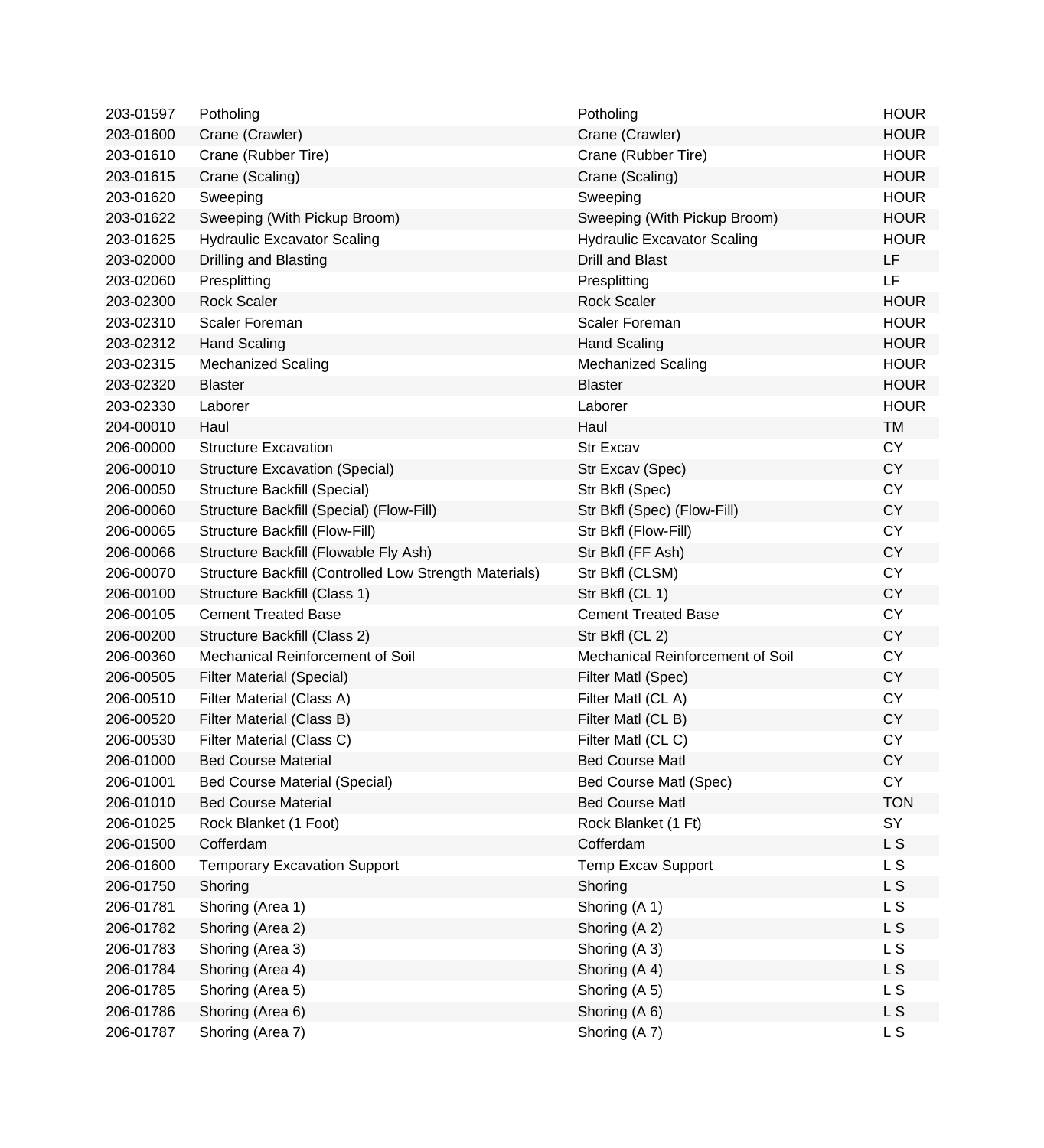| 206-01788 | Shoring (Area 8)                      | Shoring (A 8)                         | L <sub>S</sub> |
|-----------|---------------------------------------|---------------------------------------|----------------|
| 206-01789 | Shoring (Area 9)                      | Shoring (A 9)                         | L S            |
| 206-01790 | Shoring (Area 10)                     | Shoring (A 10)                        | L <sub>S</sub> |
| 206-01791 | Shoring (Area 11)                     | Shoring (A 11)                        | L <sub>S</sub> |
| 206-01792 | Shoring (Area 12)                     | Shoring (A 12)                        | L <sub>S</sub> |
| 206-01793 | Shoring (Area 13)                     | Shoring (A 13)                        | L <sub>S</sub> |
| 206-01794 | Shoring (Area 14)                     | Shoring (A 14)                        | L S            |
| 206-01795 | Shoring (Area 15)                     | Shoring (A 15)                        | L <sub>S</sub> |
| 207-00205 | Topsoil                               | Topsoil                               | <b>CY</b>      |
| 207-00210 | Stockpile Topsoil                     | Stockpile Topsoil                     | <b>CY</b>      |
| 207-00305 | <b>Wetland Topsoil</b>                | <b>Wetland Topsoil</b>                | <b>CY</b>      |
| 207-00310 | Stockpile Wetland Topsoil             | Stockpile Wetland Topsoil             | <b>CY</b>      |
| 207-00405 | Topsoil (Special)                     | Topsoil (Spec)                        | <b>CY</b>      |
| 207-01110 | <b>Planter Soil Mix</b>               | <b>Planter Soil Mix</b>               | <b>CY</b>      |
| 208-00000 | <b>Ditch Guard</b>                    | <b>Ditch Guard</b>                    | <b>LF</b>      |
| 208-00001 | Silt Dike                             | Silt Dike                             | LF             |
| 208-00002 | Erosion Log (12 Inch)                 | Erosion Log (12 In)                   | LF             |
| 208-00003 | Erosion Log (18 Inch)                 | Erosion Log (18 In)                   | LF             |
| 208-00004 | Silt Berm                             | Silt Berm                             | LF             |
| 208-00005 | Erosion Log                           | Erosion Log                           | LF             |
| 208-00006 | Erosion Log (Special)                 | Erosion Log (Special)                 | LF             |
| 208-00007 | Erosion Log (8 Inch)                  | Erosion Log (8 In)                    | LF             |
| 208-00008 | Erosion Log (9 Inch)                  | Erosion Log (9 In)                    | LF             |
| 208-00009 | Erosion Log (20 Inch)                 | Erosion Log (20 In)                   | LF             |
| 208-00010 | <b>Erosion Bales</b>                  | <b>Erosion Bales</b>                  | <b>EACH</b>    |
| 208-00011 | Erosion Bales (Weed Free)             | Erosion Bales (Weed Free)             | <b>EACH</b>    |
| 208-00015 | Sand Bag                              | Sand Bag                              | <b>EACH</b>    |
| 208-00018 | <b>Gravel Bag</b>                     | Gravel Bag                            | LF             |
| 208-00020 | <b>Silt Fence</b>                     | Silt Fence                            | LF.            |
| 208-00021 | Silt Fence (Reinforced)               | Silt Fence (Reinf)                    | LF             |
| 208-00030 | Sediment Basin                        | Sediment Basin                        | <b>EACH</b>    |
| 208-00033 | Sediment Trap                         | Sediment Trap                         | EACH           |
| 208-00034 | <b>Gravel Bag</b>                     | <b>Gravel Bag</b>                     | <b>LF</b>      |
| 208-00035 | Aggregate Bag                         | Aggregate Bag                         | LF             |
| 208-00040 | Check Dam                             | Check Dam                             | <b>EACH</b>    |
| 208-00041 | Rock Check Dam                        | Rock Check Dam                        | <b>EACH</b>    |
| 208-00045 | <b>Concrete Washout Structure</b>     | Conc Washout Str                      | <b>EACH</b>    |
| 208-00050 | <b>Storm Drain Inlet Protection</b>   | Storm Drain Inlet Protection          | <b>EACH</b>    |
| 208-00051 | Storm Drain Inlet Protection (Type 1) | Storm Drain Inlet Protection (Type 1) | LF             |
| 208-00052 | Storm Drain Inlet Protection (Type 2) | Storm Drain Inlet Protection (Type 2) | LF             |
| 208-00055 | <b>Rigid Inlet Protection Device</b>  | <b>Rigid Inlet Prot Device</b>        | <b>EACH</b>    |
| 208-00060 | Temporary Slope Drain                 | Temporary Slope Drain                 | LF             |
| 208-00070 | Vehicle Tracking Pad                  | Vehicle Tracking Pad                  | <b>EACH</b>    |
| 208-00100 | Sediment Removal and Disposal         | Sediment Removal and Disposal         | L S            |
| 208-00101 | Sediment Removal and Disposal         | Sediment Removal and Disposal         | <b>HOUR</b>    |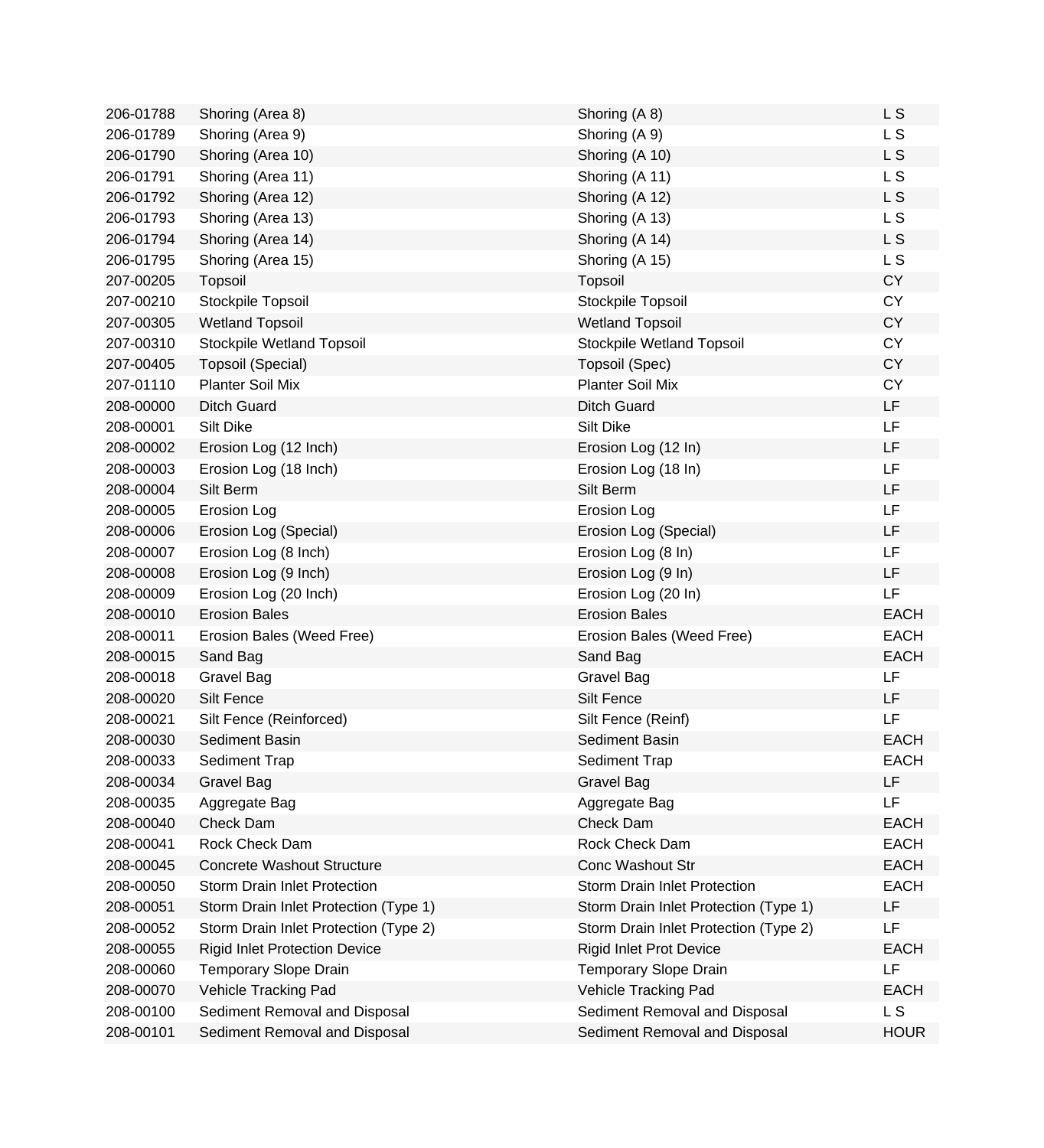| 208-00103 | Removal and Disposal of Sediment (Labor)                | Removal and Disposal of Sediment (Labor) | <b>HOUR</b>    |
|-----------|---------------------------------------------------------|------------------------------------------|----------------|
| 208-00105 | Removal and Disposal of Sediment (Equipment)            | Removal and Disposal of Sediment (Equip) | <b>HOUR</b>    |
| 208-00106 | Sweeping (Sediment Removal)                             | Sweeping (Sediment Removal)              | <b>HOUR</b>    |
| 208-00107 | Removal of Trash                                        | Rem Trash                                | <b>HOUR</b>    |
| 208-00110 | Sediment Removal and Disposal                           | Sediment Removal and Disposal            | <b>CY</b>      |
| 208-00120 | Sediment Removal and Disposal                           | Sediment Removal and Disposal            | <b>EACH</b>    |
| 208-00200 | <b>Erosion Control Supervisor</b>                       | <b>Erosion Control Supervisor</b>        | L S            |
| 208-00205 | <b>Erosion Control Supervisor</b>                       | <b>Erosion Control Supervisor</b>        | <b>HOUR</b>    |
| 208-00206 | <b>Erosion Control Supervisor</b>                       | <b>Erosion Control Supervisor</b>        | <b>DAY</b>     |
| 208-00220 | <b>Best Management Practices Construction (Special)</b> | <b>BMP Const (Spec)</b>                  | <b>DOL</b>     |
| 208-00300 | <b>Temporary Berms</b>                                  | <b>Temporary Berms</b>                   | LF             |
| 208-00301 | <b>Temporary Diversion</b>                              | <b>Temporary Diversion</b>               | LF             |
| 208-00400 | <b>Water Control</b>                                    | <b>Water Control</b>                     | L <sub>S</sub> |
| 208-00500 | Swale Protection Type 1                                 | Swale Protect Type 1                     | <b>LF</b>      |
| 208-00502 | Swale Protection Type 2                                 | Swale Protect Type 2                     | <b>LF</b>      |
| 208-00503 | Swale Protection Type 3                                 | Swale Protect Type 3                     | LF             |
| 208-00504 | Swale Protection Type 4                                 | Swale Protect Type 4                     | LF             |
| 208-00505 | Swale Protection Type 5                                 | Swale Protect Type 5                     | LF             |
| 208-00506 | Swale Protection Type 6                                 | Swale Protection Type 6                  | LF             |
| 208-00510 | Streambank Stabilization Type 1                         | Stream Stabil Type 1                     | LF             |
| 208-00512 | Streambank Stabilization Type 2                         | Stream Stabil Type 2                     | <b>LF</b>      |
| 208-00520 | <b>Temporary Stream Crossing</b>                        | <b>Temp Stream Crossing</b>              | L S            |
| 209-00000 | Water                                                   | Water                                    | <b>MGAL</b>    |
| 209-00100 | Water (Landscaping)                                     | Water (Landscaping)                      | <b>MGAL</b>    |
| 209-00200 | <b>Time-Released Water Product</b>                      | <b>Time-Released Water Product</b>       | <b>EACH</b>    |
| 209-00300 | <b>Water Treat Processing (Tunnel)</b>                  | Water Treat Pro (Tunnel)                 | <b>MGAL</b>    |
| 209-00600 | Dust Palliative (Magnesium Chloride)                    | Dust Palliative (Mg Cl)                  | <b>GAL</b>     |
| 209-00605 | Dust Palliative (Magnesium Chloride) (Special)          | Dust Palliative (Mg Cl)(Spec)            | GAL            |
| 210-00001 | <b>Reset Structure</b>                                  | <b>Res Structure</b>                     | <b>EACH</b>    |
| 210-00007 | <b>Reset Wheel Stop</b>                                 | <b>Res Wheel Stop</b>                    | <b>EACH</b>    |
| 210-00010 | <b>Reset Mailbox Structure</b>                          | Res Mailbox Str                          | <b>EACH</b>    |
| 210-00011 | Reset Mailbox Structure (Type 1)                        | Res Mailbox Str (Ty 1)                   | <b>EACH</b>    |
| 210-00012 | Reset Mailbox Structure (Type 2)                        | Res Mailbox Str (Ty 2)                   | <b>EACH</b>    |
| 210-00013 | Reset Mailbox Structure (Type 3)                        | Res Mailbox Str (Ty 3)                   | <b>EACH</b>    |
| 210-00014 | Reset Mailbox Structure (Type 4)                        | Res Mailbox Str (Ty 4)                   | <b>EACH</b>    |
| 210-00015 | <b>Reset End Section</b>                                | <b>Res End Section</b>                   | <b>EACH</b>    |
| 210-00030 | <b>Reset Water Service</b>                              | <b>Res Water Service</b>                 | <b>EACH</b>    |
| 210-00035 | <b>Reset Water Meter</b>                                | <b>Res Water Meter</b>                   | <b>EACH</b>    |
| 210-00040 | <b>Reset Water Line</b>                                 | Res Water Line                           | L S            |
| 210-00045 | Reset Slide Headgate                                    | Res Slide Headgate                       | <b>EACH</b>    |
| 210-00050 | <b>Reset Fire Hydrant</b>                               | Res Fire Hydrant                         | <b>EACH</b>    |
| 210-00055 | <b>Reset Utility Pad-Mounted Transformer</b>            | Res Util Pad-Mount Trans                 | <b>EACH</b>    |
| 210-00056 | <b>Reset Utuility Secondary Service Pedestal</b>        | Res Util Sec Serv Ped                    | <b>EACH</b>    |
| 210-00060 | <b>Reset Marker</b>                                     | <b>Res Marker</b>                        | <b>EACH</b>    |
| 210-00065 | Reset Monument (Type 3A)                                | Res Monument (Ty 3A)                     | <b>EACH</b>    |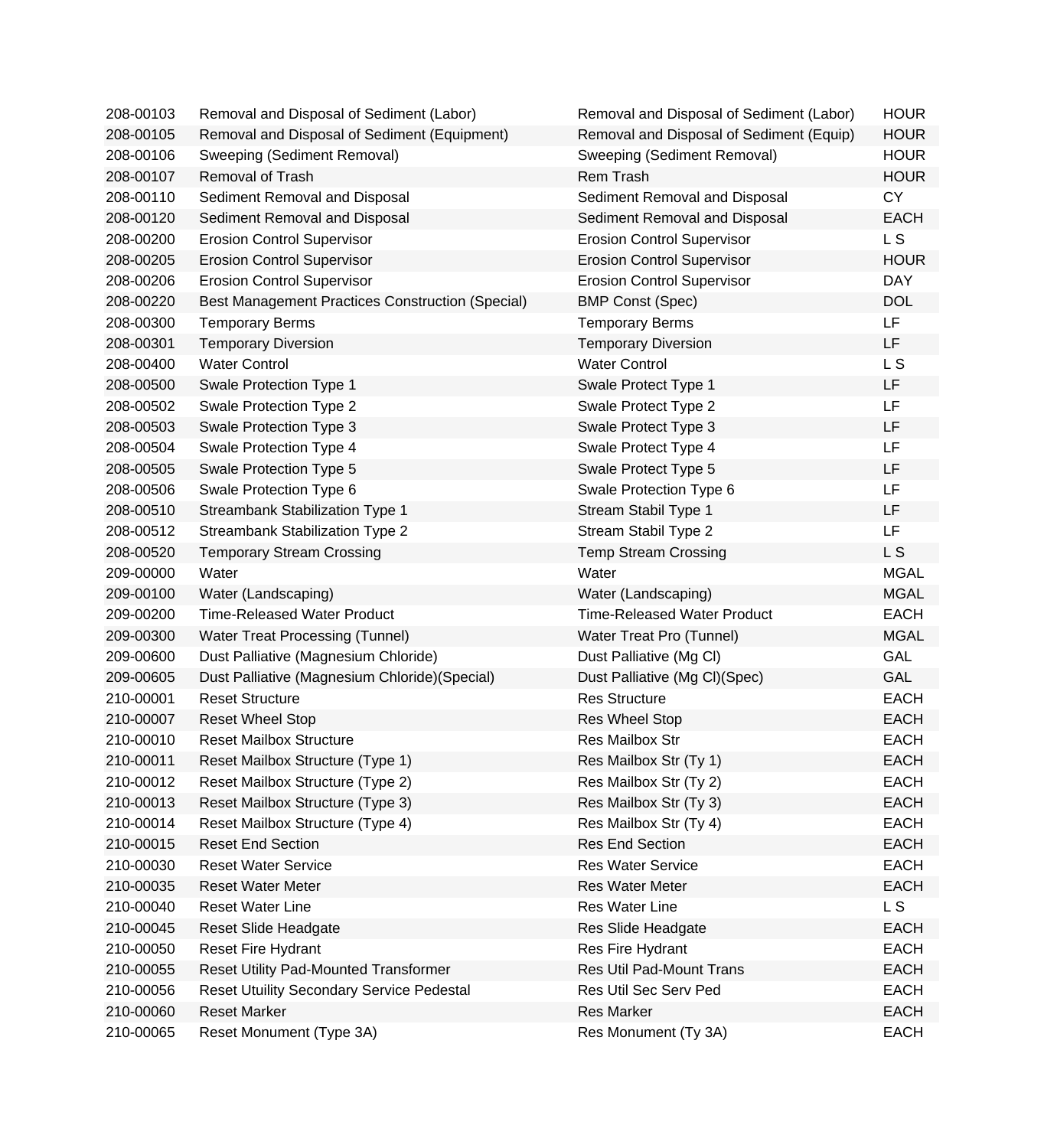| 210-00066 | <b>Reset Monument Box</b>                     | <b>Reset Monument Box</b>          | <b>EACH</b>    |
|-----------|-----------------------------------------------|------------------------------------|----------------|
| 210-00070 | <b>Reset Barricade</b>                        | <b>Res Barricade</b>               | <b>EACH</b>    |
| 210-00090 | <b>Reset Delineator</b>                       | <b>Res Delineator</b>              | <b>EACH</b>    |
| 210-00100 | <b>Reset Trash Guard</b>                      | <b>Res Trash Guard</b>             | <b>EACH</b>    |
| 210-00200 | Reset Flagpole                                | <b>Reset Flagpole</b>              | <b>EACH</b>    |
| 210-00300 | <b>Reset Brick Pavers</b>                     | <b>Res Brick Pavers</b>            | <b>SY</b>      |
| 210-00400 | <b>Reset Bridge Expansion Device</b>          | Res Expan Device                   | LF             |
| 210-00410 | Modify Bridge Expansion Device                | Modify Bridge Expan Device         | <b>EACH</b>    |
| 210-00415 | Repair Rail Expansion Joint                   | Repair Rail Expan Joint            | <b>EACH</b>    |
| 210-00420 | <b>Reset Timbers</b>                          | <b>Res Timbers</b>                 | L <sub>S</sub> |
| 210-00425 | <b>Reset Bridge Railing</b>                   | Res Bridge Railing                 | LF             |
| 210-00427 | <b>Reset Pipe Handrailing</b>                 | Res Pipe Handrailing               | LF             |
| 210-00440 | <b>Repair Curb</b>                            | <b>Repair Curb</b>                 | LF             |
| 210-00442 | Patch Bridge Curb                             | Patch Bridge Curb                  | LF             |
| 210-00444 | Replace Bridge Curb                           | Replace Bridge Curb                | LF             |
| 210-00450 | Repair Overhead Sign Structure                | Repair Overhead Sign Structure     | L <sub>S</sub> |
| 210-00451 | Repair Overhead Sign Structure                | Rep Overhead Sign Str              | <b>EACH</b>    |
| 210-00455 | <b>Repair Post-Tensioning System</b>          | Rep P-Tension Sys                  | L S            |
| 210-00472 | <b>Reset Metal Panels</b>                     | <b>Res Metal Panels</b>            | LF             |
| 210-00473 | <b>Reset TV Cameras</b>                       | Res TV Cameras                     | <b>EACH</b>    |
| 210-00474 | Reset Traffic Controller Signal Head          | Res Traf Contr Signal Head         | <b>EACH</b>    |
| 210-00475 | <b>Reset Closed Circuit Television Pole</b>   | Res CCTV Pole                      | <b>EACH</b>    |
| 210-00476 | Reset Microwave Vehicle Radar Detector (MVRD) | <b>Reset MVRD</b>                  | <b>EACH</b>    |
| 210-00478 | Modify Power Control Board                    | Modify Power Control Board         | L S            |
| 210-00480 | <b>Pier Restoration</b>                       | <b>Pier Restoration</b>            | L <sub>S</sub> |
| 210-00500 | <b>Rebuild Portions of Present Structure</b>  | <b>Reb Port Present Str</b>        | <b>EACH</b>    |
| 210-00510 | <b>Rebuild Portions of Present Structure</b>  | <b>Reb Port Present Str</b>        | L S            |
| 210-00520 | <b>Rebuild Portions of Present Structure</b>  | <b>Reb Port Present Str</b>        | SY             |
| 210-00530 | <b>Rebuild Portions of Present Structure</b>  | Rebuild Port of Present Str        | <b>SF</b>      |
| 210-00650 | <b>Rebuild Timber Deck</b>                    | Reb Timber Deck                    | L S            |
| 210-00750 | <b>Reset Light Standard</b>                   | Res Light Standard                 | <b>EACH</b>    |
| 210-00755 | Reset Light Standard Steel High Mast          | Res Light Standard Steel High Mast | EACH           |
| 210-00760 | Reset Luminaire                               | Res Luminaire                      | <b>EACH</b>    |
| 210-00765 | <b>Reset Lighting Control</b>                 | Res Light Ctrl                     | L S            |
| 210-00766 | <b>Reset Lighting Control Center</b>          | Res Light Ctrl Cntr                | <b>EACH</b>    |
| 210-00770 | <b>Reset Floodlight</b>                       | <b>Reset Floodlight</b>            | <b>EACH</b>    |
| 210-00805 | <b>Reset Overhead Sign Structure</b>          | Res Overhead Sign Str              | <b>EACH</b>    |
| 210-00806 | Reset Over Height Vehicle Detector            | Res Over Height Veh Detector       | <b>EACH</b>    |
| 210-00807 | Reset Over Height Vehicle Blankout Sign       | Res Over Height Veh Blankout Sign  | <b>EACH</b>    |
| 210-00808 | Reset Overpass Mounted Sign Bracket           | Res Overpass Sign Brkt             | <b>EACH</b>    |
| 210-00809 | Reset Blankout Sign (Fiber Optic)             | Res Blank Sign (Fib Opt)           | <b>EACH</b>    |
| 210-00810 | Reset Ground Sign                             | Res Ground Sign                    | <b>EACH</b>    |
| 210-00815 | Reset Sign Panel                              | Res Sign Panel                     | <b>EACH</b>    |
| 210-00816 | Reset Sign Panel (Special)                    | Res Sign Panel (Spec)              | <b>EACH</b>    |
| 210-00820 | Reset Variable Message Sign                   | Res Var Mesg Sign                  | <b>EACH</b>    |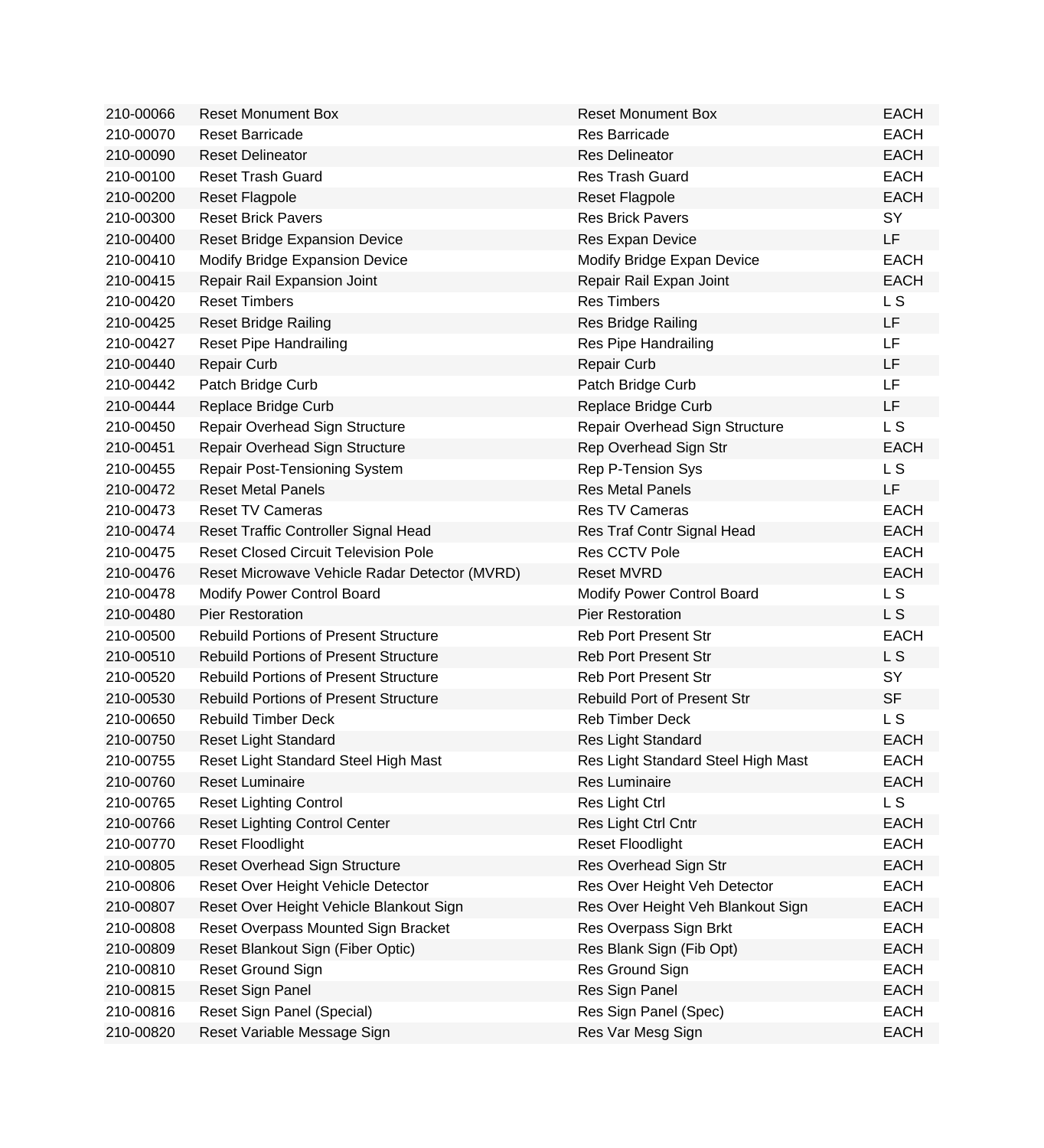| 210-00822 | Portable Message Sign Panel (Reset)             | Port Msg Sign Panel (Reset)       | <b>EACH</b>    |
|-----------|-------------------------------------------------|-----------------------------------|----------------|
| 210-00825 | <b>Reset Flashing Beacon</b>                    | Res Flashing Beacon               | <b>EACH</b>    |
| 210-00827 | <b>Reset Pull Box</b>                           | Res Pull Box                      | <b>EACH</b>    |
| 210-00830 | <b>Reset Traffic Signal Face</b>                | Res Traf Sig Face                 | <b>EACH</b>    |
| 210-00831 | Reset Traffic Signal Head                       | Res Traf Sig Head                 | <b>EACH</b>    |
| 210-00840 | <b>Reset Traffic Signal Pole</b>                | Res Traf Sig Pole                 | <b>EACH</b>    |
| 210-00842 | Reset Traffic Signal Mast Arm                   | Res Traf Sig Mast Arm             | <b>EACH</b>    |
| 210-00845 | <b>Reset Traffic Signal Controller</b>          | Res Traf Sig Cntrlr               | <b>EACH</b>    |
| 210-00846 | Portable Non-Intrusive Traffic Sensor (Reset)   | Port Non-Intrus Traf Sens (Reset) | <b>EACH</b>    |
| 210-00847 | <b>Reset Travel Time Indicator</b>              | Res Trav Time Ind                 | <b>EACH</b>    |
| 210-00848 | Reset Traffic Signal Controller and Cabinet     | Res Traf Sig Control+Cab          | <b>EACH</b>    |
| 210-00855 | <b>Reset Traffic Signal Controller Cabinet</b>  | Res Traf Sig Control Cab          | <b>EACH</b>    |
| 210-00858 | <b>Reset Pedestal Pole</b>                      | <b>Res Pedestal Pole</b>          | <b>EACH</b>    |
| 210-00860 | Reset Pedestrian Push Button                    | <b>Res Ped Push Button</b>        | <b>EACH</b>    |
| 210-00861 | <b>Reset Wiring</b>                             | <b>Reset Wiring</b>               | L <sub>S</sub> |
| 210-00865 | Reset Pedestrian Signal Head                    | Res Ped Sig Head                  | <b>EACH</b>    |
| 210-00866 | Reset Fire Preemption Unit and Timer            | Res Fire Preempt Unit+Timer       | <b>EACH</b>    |
| 210-00867 | <b>Reset Fire Preemption Unit</b>               | <b>Res Fire Preempt Unit</b>      | <b>EACH</b>    |
| 210-00870 | <b>Reset Coordination Unit</b>                  | <b>Res Coordination Unit</b>      | <b>EACH</b>    |
| 210-00873 | <b>Reset Tone Decoder</b>                       | <b>Res Tone Decoder</b>           | <b>EACH</b>    |
| 210-00875 | <b>Reset Surface Condition Analyser</b>         | Res Surface Cond Analyser         | <b>EACH</b>    |
| 210-00880 | Reset Traffic Signal Vehicle Detector Amplifier | Res Sig Veh Detector Amp          | <b>EACH</b>    |
| 210-00882 | Reset Traffic Signal Vehicle Detector           | <b>Res Detector</b>               | <b>EACH</b>    |
| 210-00885 | Reset Loop Detector (Micro Type)                | Res Loop Detector (Micro Type)    | <b>EACH</b>    |
| 210-00890 | Reset Intersection Detection System (Camera)    | Res Int Detect Sys (Camera)       | <b>EACH</b>    |
| 210-00892 | Portable Pan-Tilt-Zoom Camera (Reset)           | Port Pan-Tilt-Zoom Cam (Reset)    | <b>EACH</b>    |
| 210-00900 | <b>Reset Traffic Counter (Temp)</b>             | Res Traffic Counter (Temp)        | <b>EACH</b>    |
| 210-00910 | <b>Reset Traffic Counter (Permanent)</b>        | Res Traffic Counter (Perm)        | <b>EACH</b>    |
| 210-01000 | <b>Reset Fence</b>                              | <b>Res Fence</b>                  | <b>LF</b>      |
| 210-01001 | <b>Modify Fence</b>                             | <b>Modify Fence</b>               | LF             |
| 210-01005 | <b>Reset Fence Post</b>                         | Res Fence Post                    | <b>EACH</b>    |
| 210-01010 | <b>Reset Gate Post</b>                          | Res Gate Post                     | <b>EACH</b>    |
| 210-01011 | <b>Reset Gate</b>                               | <b>Res Gate</b>                   | <b>EACH</b>    |
| 210-01025 | <b>Reset Snow Fence</b>                         | <b>Res Snow Fence</b>             | LF             |
| 210-01050 | <b>Reset Chain Link Fence</b>                   | Res C L Fence                     | LF             |
| 210-01130 | Reset Guardrail Type 3                          | Res Gdrail Ty 3                   | <b>LF</b>      |
| 210-01131 | Reset Guardrail Type 3 (Special) (2 Foot)       | Res Gdrail Type 3 (Spec)(2 Ft)    | LF             |
| 210-01132 | Reset Guardrail Type 3 (Special) (1 Foot)       | Res Gdrail Ty 3 (Spec)(1 Ft)      | LF             |
| 210-01135 | Reset Guardrail Thrie Beam                      | Res Gdrail Thrie Beam             | LF             |
| 210-01136 | Reset Guardrail Type 3 (Double)                 | Res Gdrail Ty 3 (Dbl)             | LF             |
| 210-01140 | Reset Guardrail Type 4                          | Res Gdrail Ty 4                   | LF             |
| 210-01150 | Reset Guardrail Type 5                          | Res Gdrail Ty 5                   | LF             |
| 210-01160 | Reset Guardrail Type 6                          | Res Gdrail Ty 6                   | LF             |
| 210-01170 | Reset Guardrail Type 7                          | Res Gdrail Ty 7                   | LF             |
| 210-01180 | <b>Reset Guardrail (Special)</b>                | <b>Reset Guardrail (Special)</b>  | <b>LF</b>      |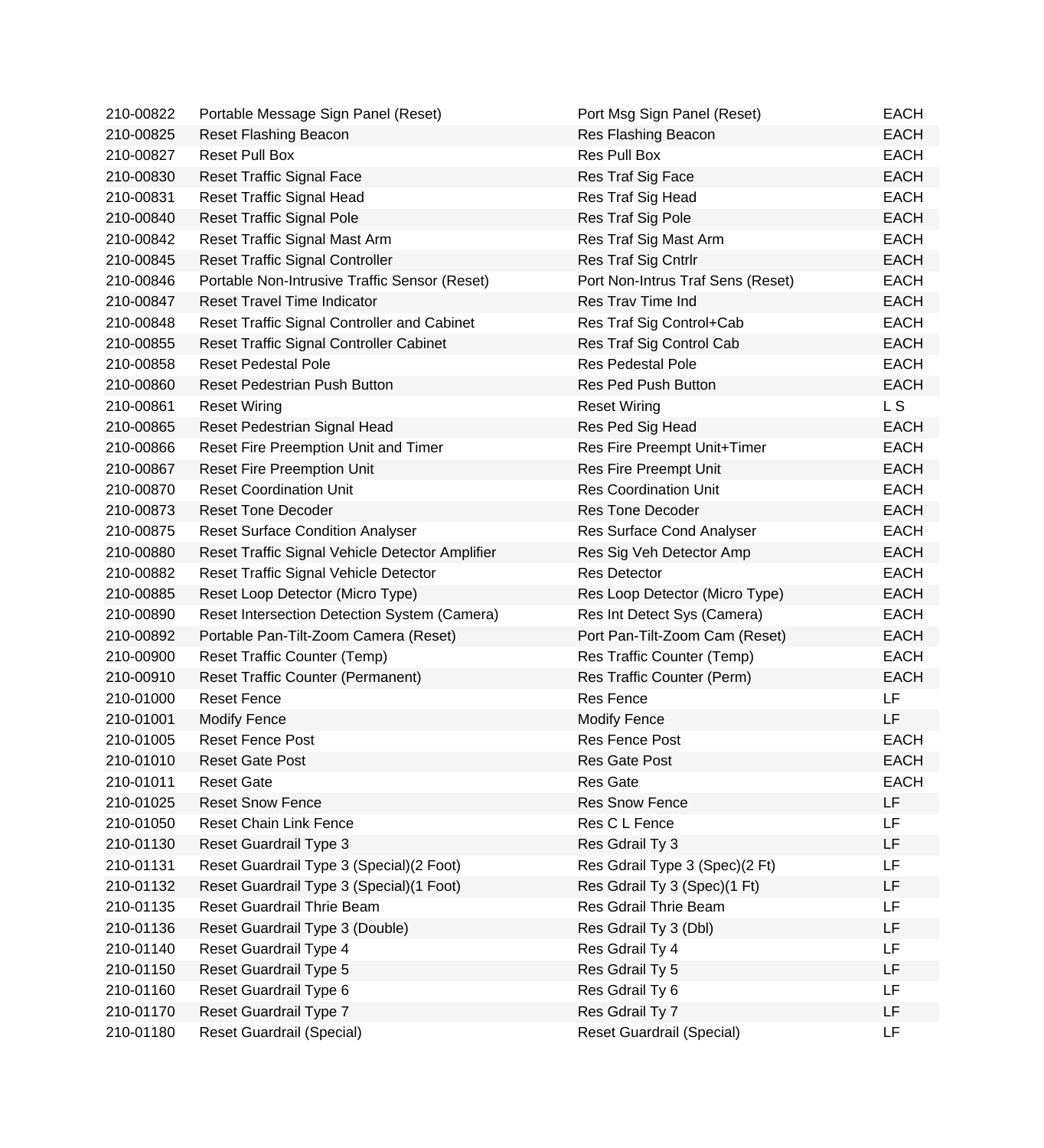| 210-01190 | <b>Reset Tensioned Cable Barrier</b> | <b>Reset Tensioned Cable Barrier</b> | <b>LF</b>   |
|-----------|--------------------------------------|--------------------------------------|-------------|
| 210-01200 | Reset End Anchorage                  | Res End Anchorage                    | <b>EACH</b> |
| 210-01300 | Reset Impact Attenuator              | Res Impact Attenuator                | <b>EACH</b> |
| 210-01700 | <b>Reset Sprinkler Head</b>          | Res Sprinkler Head                   | <b>EACH</b> |
| 210-01710 | <b>Reset Valve</b>                   | <b>Res Valve</b>                     | <b>EACH</b> |
| 210-01720 | Reset Air Vent                       | Res Air Vent                         | <b>EACH</b> |
| 210-01730 | <b>Reset Parshall Flume</b>          | <b>Res Parshall Flume</b>            | <b>EACH</b> |
| 210-01996 | Relay Pipe (3/4 Inch)                | Relay Pipe (3/4 In)                  | LF          |
| 210-02002 | Relay Pipe (2 Inch)                  | Relay Pipe (2 In)                    | LF          |
| 210-02003 | Relay Pipe (3 Inch)                  | Relay Pipe (3 In)                    | LF          |
| 210-02004 | Relay Pipe (4 Inch)                  | Relay Pipe (4 In)                    | LF          |
| 210-02006 | Relay Pipe (6 Inch)                  | Relay Pipe (6 In)                    | <b>LF</b>   |
| 210-02008 | Relay Pipe (8 Inch)                  | Relay Pipe (8 In)                    | LF          |
| 210-02009 | Relay Pipe (9 Inch)                  | Relay Pipe (9 In)                    | LF          |
| 210-02010 | Relay Pipe (10 Inch)                 | Relay Pipe (10 In)                   | LF          |
| 210-02012 | Relay Pipe (12 Inch)                 | Relay Pipe (12 In)                   | LF          |
| 210-02015 | Relay Pipe (15 Inch)                 | Relay Pipe (15 In)                   | LF          |
| 210-02016 | Relay Pipe (16 Inch)                 | Relay Pipe (16 In)                   | LF          |
| 210-02018 | Relay Pipe (18 Inch)                 | Relay Pipe (18 In)                   | LF          |
| 210-02021 | Relay Pipe (21 Inch)                 | Relay Pipe (21 In)                   | LF          |
| 210-02024 | Relay Pipe (24 Inch)                 | Relay Pipe (24 In)                   | LF          |
| 210-02027 | Relay Pipe (27 Inch)                 | Relay Pipe (27 In)                   | <b>LF</b>   |
| 210-02030 | Relay Pipe (30 Inch)                 | Relay Pipe (30 In)                   | LF          |
| 210-02036 | Relay Pipe (36 Inch)                 | Relay Pipe (36 In)                   | LF          |
| 210-02042 | Relay Pipe (42 Inch)                 | Relay Pipe (42 In)                   | LF          |
| 210-02048 | Relay Pipe (48 Inch)                 | Relay Pipe (48 In)                   | LF          |
| 210-02054 | Relay Pipe (54 Inch)                 | Relay Pipe (54 In)                   | LF          |
| 210-02060 | Relay Pipe (60 Inch)                 | Relay Pipe (60 In)                   | LF          |
| 210-02066 | Relay Pipe (66 Inch)                 | Relay Pipe (66 In)                   | LF          |
| 210-02072 | Relay Pipe (72 Inch)                 | Relay Pipe (72 In)                   | LF          |
| 210-02078 | Relay Pipe (78 Inch)                 | Relay Pipe (78 In)                   | LF          |
| 210-02084 | Relay Pipe (84 Inch)                 | Relay Pipe (84 In)                   | LF          |
| 210-02130 | Relay Arch Pipe (30 Inch Equivalent) | Relay Arch Pipe (30 In)              | LF          |
| 210-02136 | Relay Arch Pipe (36 Inch Equivalent) | Relay Arch Pipe (36 In)              | LF          |
| 210-02300 | <b>Grout Test Section</b>            | <b>Grout Test Sct</b>                | SY          |
| 210-02510 | <b>Relay Sprinkler System</b>        | Relay Sprinkler System               | L S         |
| 210-02800 | <b>Relay Sidewalk</b>                | <b>Relay Sidewalk</b>                | SY          |
| 210-02900 | <b>Relay Riprap</b>                  | <b>Relay Riprap</b>                  | <b>CY</b>   |
| 210-03100 | Replace Concrete Pavement            | Replace Conc Pvmt                    | SY          |
| 210-04000 | <b>Adjust Structure</b>              | Adj Structure                        | <b>EACH</b> |
| 210-04005 | <b>Heat Straightening</b>            | <b>Heat Straightening</b>            | <b>SF</b>   |
| 210-04006 | Heat Straightening (Special)         | Heat Straightening (Spec)            | L S         |
| 210-04007 | Heat Straightening (Special)         | Heat Straightening (Spec)            | <b>EACH</b> |
| 210-04010 | Adjust Manhole                       | Adj Manhole                          | <b>EACH</b> |
| 210-04011 | Adjust Manhole (Special)             | Adj Manhole (Spec)                   | <b>EACH</b> |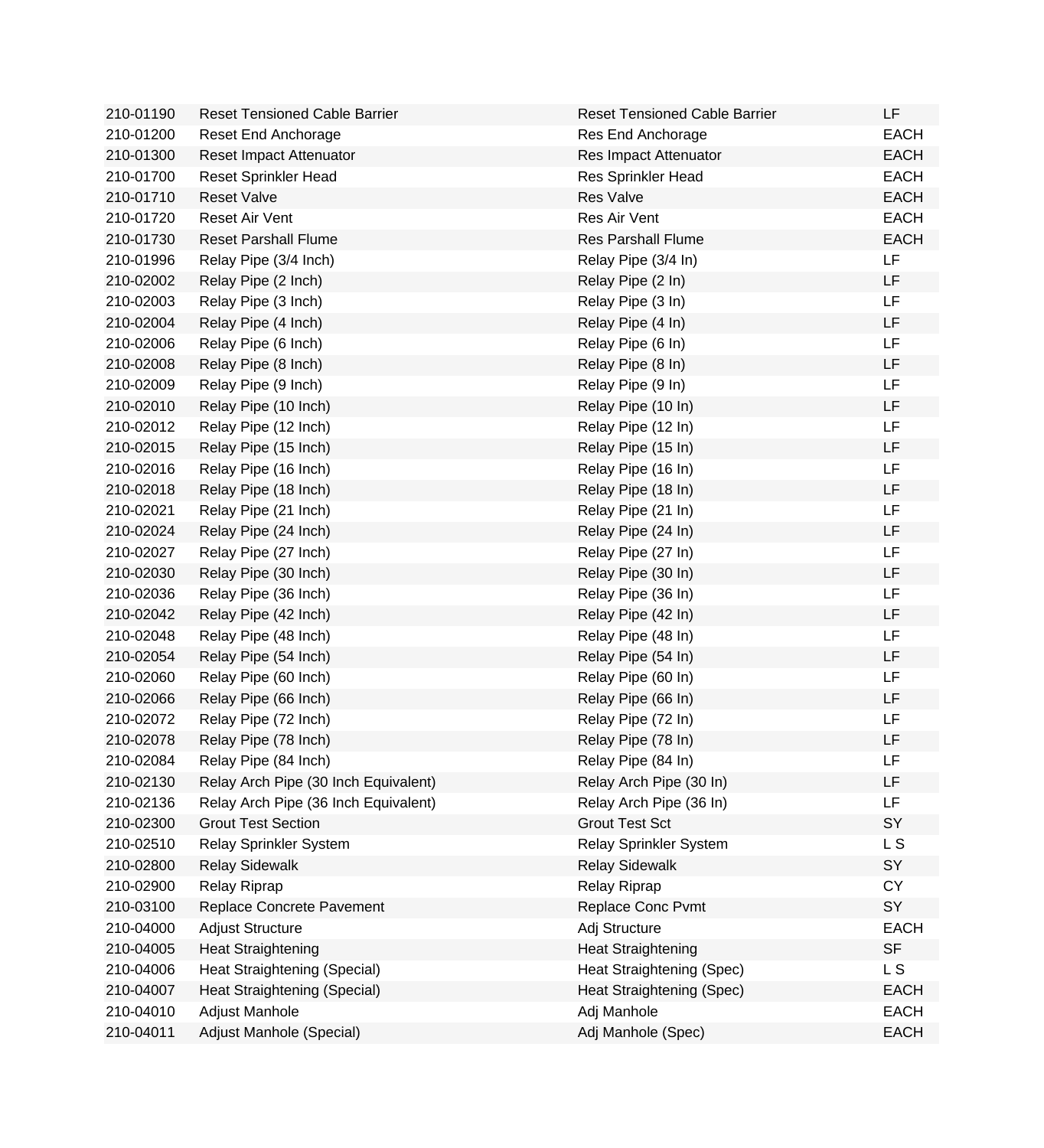| 210-04015 | <b>Modify Manhole</b>                       | <b>Modify Manhole</b>             | <b>EACH</b> |
|-----------|---------------------------------------------|-----------------------------------|-------------|
| 210-04016 | Modify Manhole (Special)                    | Modify Manhole (Spec)             | <b>EACH</b> |
| 210-04020 | Modify Inlet                                | Modify Inlet                      | <b>EACH</b> |
| 210-04025 | <b>Modify Structure</b>                     | <b>Modify Structure</b>           | <b>EACH</b> |
| 210-04027 | Modify Structure (Special)                  | Modify Str (Spec)                 | <b>EACH</b> |
| 210-04028 | Modifications to Existing Portals           | Mod to Exist Portals              | <b>EACH</b> |
| 210-04030 | <b>Modify Guardrail</b>                     | <b>Modify Guardrail</b>           | <b>LF</b>   |
| 210-04035 | Modify Guardrail (Special)                  | Modify Guardrail (Spec)           | LF          |
| 210-04050 | <b>Adjust Valve Box</b>                     | Adj Valve Box                     | <b>EACH</b> |
| 210-04051 | Adjust Valve Box (Special)                  | Adj Valve Box (Spec)              | <b>EACH</b> |
| 210-04060 | <b>Adjust Water Meter</b>                   | Adj Water Meter                   | <b>EACH</b> |
| 210-04070 | Adjust Well                                 | Adjust Well                       | <b>EACH</b> |
| 210-04200 | Adjust Guardrail                            | Adj Gdrail                        | LF          |
| 210-04500 | <b>Relocate Building</b>                    | <b>Relocate Building</b>          | L S         |
| 211-00000 | <b>Tunnel Excavation</b>                    | <b>Tunnel Excav</b>               | <b>CY</b>   |
| 211-00001 | <b>Tunnel Excavation</b>                    | <b>Tunnel Excav</b>               | LF          |
| 211-00005 | Tunnel Excavation (Haul)                    | Tunnel Excav (H)                  | <b>CY</b>   |
| 211-00007 | Mine Strap                                  | Mine Strap                        | <b>EACH</b> |
| 211-00010 | Rock Excavation (Class A)                   | Rock Ex (CLA)                     | <b>CY</b>   |
| 211-00011 | Rock Excavation (Class B)                   | Rock Ex (CL B)                    | <b>CY</b>   |
| 211-00012 | Rock Excavation (Class C)                   | Rock Ex (CLC)                     | <b>CY</b>   |
| 211-00013 | Rock Excavation (Class D)                   | Rock Ex (CLD)                     | <b>CY</b>   |
| 211-00014 | Rock Excavation (Class E)                   | Rock Ex (CL E)                    | <b>CY</b>   |
| 211-00015 | Rock Excavation (Class F)                   | Rock Ex (CL F)                    | <b>CY</b>   |
| 211-00050 | <b>Adit Excavation</b>                      | <b>Adit Excav</b>                 | LF          |
| 211-00100 | <b>Drilling Hole</b>                        | <b>Drilling Hole</b>              | LF          |
| 211-00105 | 1 Inch Drilled Hole                         | 1 In Drilled Hole                 | <b>LF</b>   |
| 211-00116 | 2 Inch Drilled Hole                         | 2 In Drilled Hole                 | LF          |
| 211-00118 | 2 Inch Drilled Hole (Formation)             | 2 In Drilled Hole (Formation)     | <b>EACH</b> |
| 211-00124 | 3 Inch Drilled Hole                         | 3 In Drilled Hole                 | LF          |
| 211-00136 | 4 Inch Drilled Hole                         | 4 In Drilled Hole                 | LF          |
| 211-00148 | 6 Inch Drilled Hole                         | 6 In Drilled Hole                 | LF          |
| 211-00150 | Patch Existing Drill Hole                   | Patch Exist Drill Hole            | <b>EACH</b> |
| 211-00152 | Drain System Flushing (Setup)               | Drain Sys Flush (Setup)           | <b>EACH</b> |
| 211-00153 | Drain System Flushing                       | Drain Sys Flush                   | <b>DAY</b>  |
| 211-00212 | 1-1/2 Inch Core Drilled Hole                | 1-1/2 In Core Drilled Hole        | LF          |
| 211-00220 | 2 Inch Cored Drilled Hole                   | 2 In Cored Drilled Hole           | <b>EACH</b> |
| 211-00222 | 2 Inch Core Drilled Hole (Voids)            | 2 In Core Drilled Hole (Voids)    | <b>EACH</b> |
| 211-00224 | 3 Inch Core Drilled Hole                    | 3 In Core Drilled Hole            | LF.         |
| 211-00972 | Spile #9x15 Foot Grade 60 Dowel, Grouted    | Spile #9x15 Ft Gr 60 Dwl, Grtd    | <b>EACH</b> |
| 211-00974 | Arch #9x15 Foot Grade 75 Dowel, Grouted     | Arch #9x15 Ft Gr 75 Dwl, Grtd     | <b>EACH</b> |
| 211-00976 | Sidewall #9x15 Foot Grade 75 Dowel, Grouted | Sidewall #9x15 Ft Gr 75 Dwl, Grtd | <b>EACH</b> |
| 211-00978 | Pillar #9x15 Foot Grade 75 Dowel, Grouted   | Pillar #9x15 Ft Gr 75 Dwl, Grtd   | <b>EACH</b> |
| 211-00980 | Spile #9 x 14 Foot, Grade 60 Grouted        | Spile #9 x 14 Ft Gr 60 Grouted    | <b>EACH</b> |
| 211-00981 | Spile #11 x 20 Foot, Grade 60 Grouted       | Spile #11 x 20 Ft Gr 60 Grouted   | <b>EACH</b> |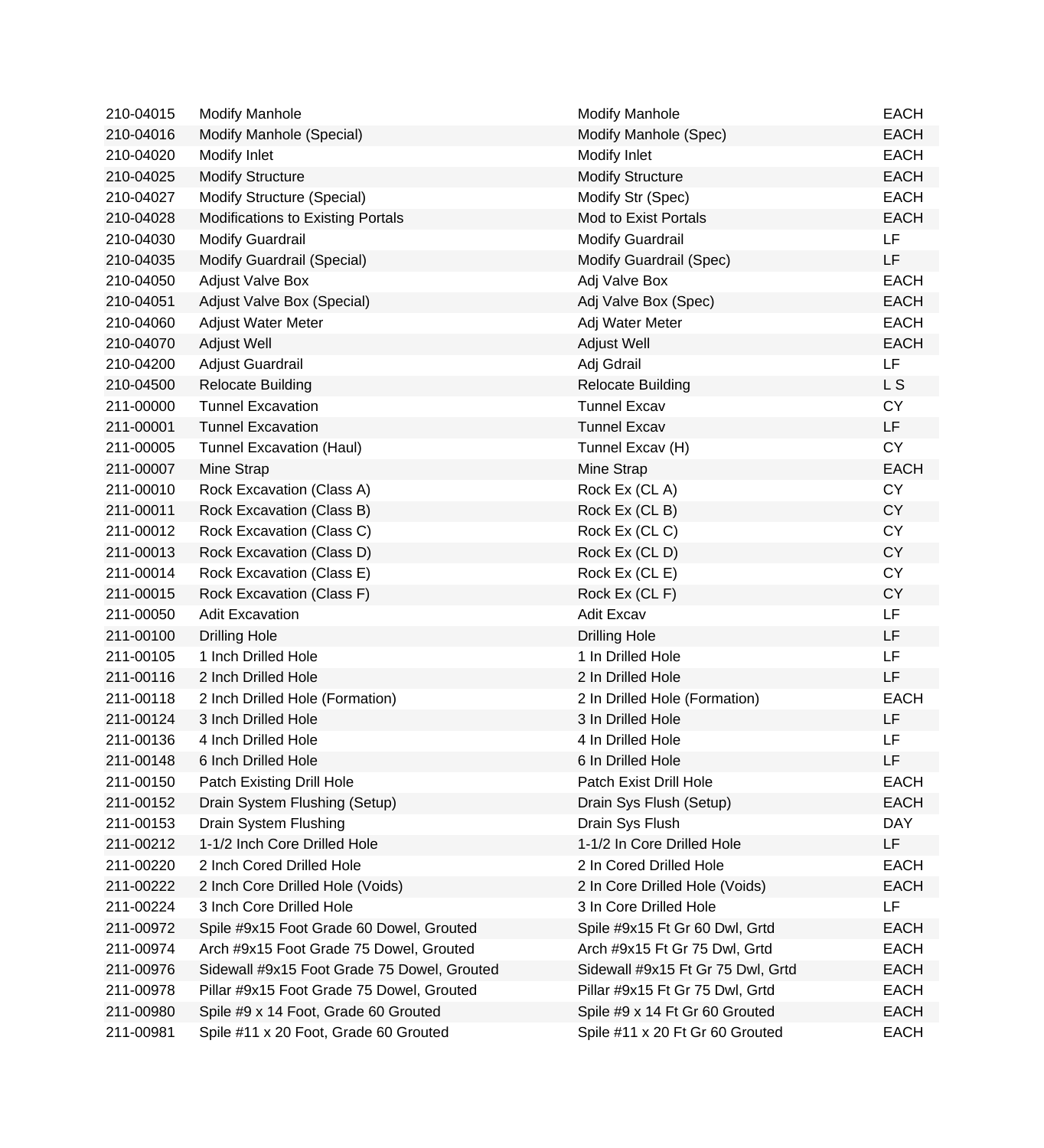| 211-00982 | Arch #9 x 16 Foot, Grade 75 Dowel, Resin Grouted                               | Arch #9 x 16 Ft Gr 75 Dwl Res Grouted    | <b>EACH</b> |
|-----------|--------------------------------------------------------------------------------|------------------------------------------|-------------|
| 211-00983 | Sidewall #9 x 12 Foot, Grade 75 Dowel, Resin Grouted                           | Side #9 x 12 Ft Gr 75 Dwl Res Grouted    | <b>EACH</b> |
| 211-00984 | Sidewall #9 x 16 Foot, Grade 75 Dowel, Resin Grouted                           | Side #9 x 16 Ft Gr 75 Dwl Res Grouted    | <b>EACH</b> |
| 211-00985 | Supplemental Rock Reinforcement (Dowels)                                       | Supp Rock Reinf (Dowels)                 | LF          |
| 211-00986 | Supplemental Support #9 x 14 Foot, Grade 75 Spile<br>Grouted                   | Supl Supp #9 x 14 Ft Gr 75 Spile Grouted | LF          |
| 211-00987 | Pillar #9 x 16 Foot, Grade 75 Dowell Cement or Resin<br>Grouted                | Pill #9 x 16 Ft Gr 75 Dwl Cem Res Grout  | <b>EACH</b> |
| 211-00988 | Portal Protection Canopy (Furnish and Install)                                 | Port Protect Canopy (Furn & Install)     | <b>EACH</b> |
| 211-01008 | Rock Bolt (1 Inch)                                                             | Rock Bolt (1 In)                         | LF          |
| 211-01016 | Rock Bolt (2 Inch)                                                             | Rock Bolt (2 In)                         | LF          |
| 211-01024 | Rock Bolt (3 Inch)                                                             | Rock Bolt (3 In)                         | LF          |
| 211-01100 | Rock Reinforcement (Bolts)                                                     | Rock Reinf (Bolts)                       | <b>EACH</b> |
| 211-01110 | Rock Reinforcement (Dowels)                                                    | Rock Reinf (Dowels)                      | <b>EACH</b> |
| 211-01111 | <b>Rock Reinforcement (Dowels)</b>                                             | Rock Reinf (Dowels)                      | <b>LF</b>   |
| 211-01115 | Rock Reinforcement (Number 10)                                                 | Rock Reinf (No.10)                       | LF          |
| 211-01120 | <b>Rock Reinforcement (Spiles)</b>                                             | Rock Reinf (Spiles)                      | LF          |
| 211-01121 | Rock Reinforcement (Temporary A)                                               | Rock Reinf (Temp A)                      | LF          |
| 211-01122 | Rock Reinforcement (Temporary B)                                               | Rock Reinf (Temp B)                      | <b>LF</b>   |
| 211-01123 | Rock Reinforcement (Permanent A)                                               | Rock Reinf (Perm A)                      | <b>LF</b>   |
| 211-01124 | Rock Reinforcement (Permanent B)                                               | Rock Reinf (Perm B)                      | LF          |
| 211-01130 | <b>Auxiliary Anchor Dowel</b>                                                  | <b>Auxil Anchor Dowel</b>                | <b>EACH</b> |
| 211-01150 | <b>Rock Reinforcement Tests</b>                                                | <b>Rock Reinf Tests</b>                  | <b>EACH</b> |
| 211-01160 | <b>Trial Pull Test</b>                                                         | <b>Trial Pull Test</b>                   | <b>EACH</b> |
| 211-01170 | <b>Borehole Extensometers</b>                                                  | <b>Borehole Extensometers</b>            | LF          |
| 211-01180 | <b>Pressure Cell Pairs</b>                                                     | <b>Pressure Cell Pairs</b>               | <b>EACH</b> |
| 211-01190 | <b>Optical Survey Targets</b>                                                  | <b>Optical Survey Targets</b>            | <b>EACH</b> |
| 211-01195 | Convergence Reference Point Arrays                                             | Conv Ref Point Arrays                    | <b>EACH</b> |
| 211-01200 | Rock Anchor                                                                    | Rock Anchor                              | LF          |
| 211-01250 | Rock Bolt                                                                      | Rock Bolt                                | LF          |
| 211-01300 | <b>Rock Anchor</b>                                                             | Rock Anchor                              | <b>EACH</b> |
| 211-01409 | Rock Anchor (9 Foot)                                                           | Rock Anchor (9 Ft)                       | <b>EACH</b> |
| 211-01450 | Portable Rockfall Fence                                                        | Portable Rockfall Fence                  | L S         |
| 211-01455 | Rock Tiedown Anchor (Cement Grouted)                                           | Rock Tiedown Anchor (Cem Gr)             | LF          |
| 211-01456 | Rock Tiedown Anchor (Cement Grouted)                                           | Rock Tiedown Anchor (Cem Gr)             | <b>EACH</b> |
| 211-01511 | Rock Reinforcement Resin Grouted Number 11 Rock Bolt Rock Reinf (R G No.11) RB |                                          | LF          |
| 211-02012 | Soil Anchor (1-1/4 Inch)                                                       | Soil Anchor (1-1/4 In)                   | LF          |
| 211-02116 | <b>Rock Dowel</b>                                                              | <b>Rock Dowel</b>                        | LF          |
| 211-02205 | <b>Buttress Berm Grouting</b>                                                  | <b>Buttress Berm Grouting</b>            | <b>TON</b>  |
| 211-02210 | <b>Pre Grouting</b>                                                            | <b>Pre Grouting</b>                      | <b>TON</b>  |
| 211-02220 | Re-Grouting                                                                    | <b>Re-Grouting</b>                       | <b>TON</b>  |
| 211-02230 | <b>Grouting Connection</b>                                                     | Grout Conn                               | <b>EACH</b> |
| 211-02232 | <b>Grouting Connection (Pre-Grout)</b>                                         | Grout Conn (Pre-Grout)                   | <b>EACH</b> |
| 211-02233 | <b>Grouting Connection (Contact Grout)</b>                                     | Grout Conn (Contact Grout)               | <b>EACH</b> |
| 211-02240 | <b>Contact Grouting</b>                                                        | <b>Contact Grouting</b>                  | <b>TON</b>  |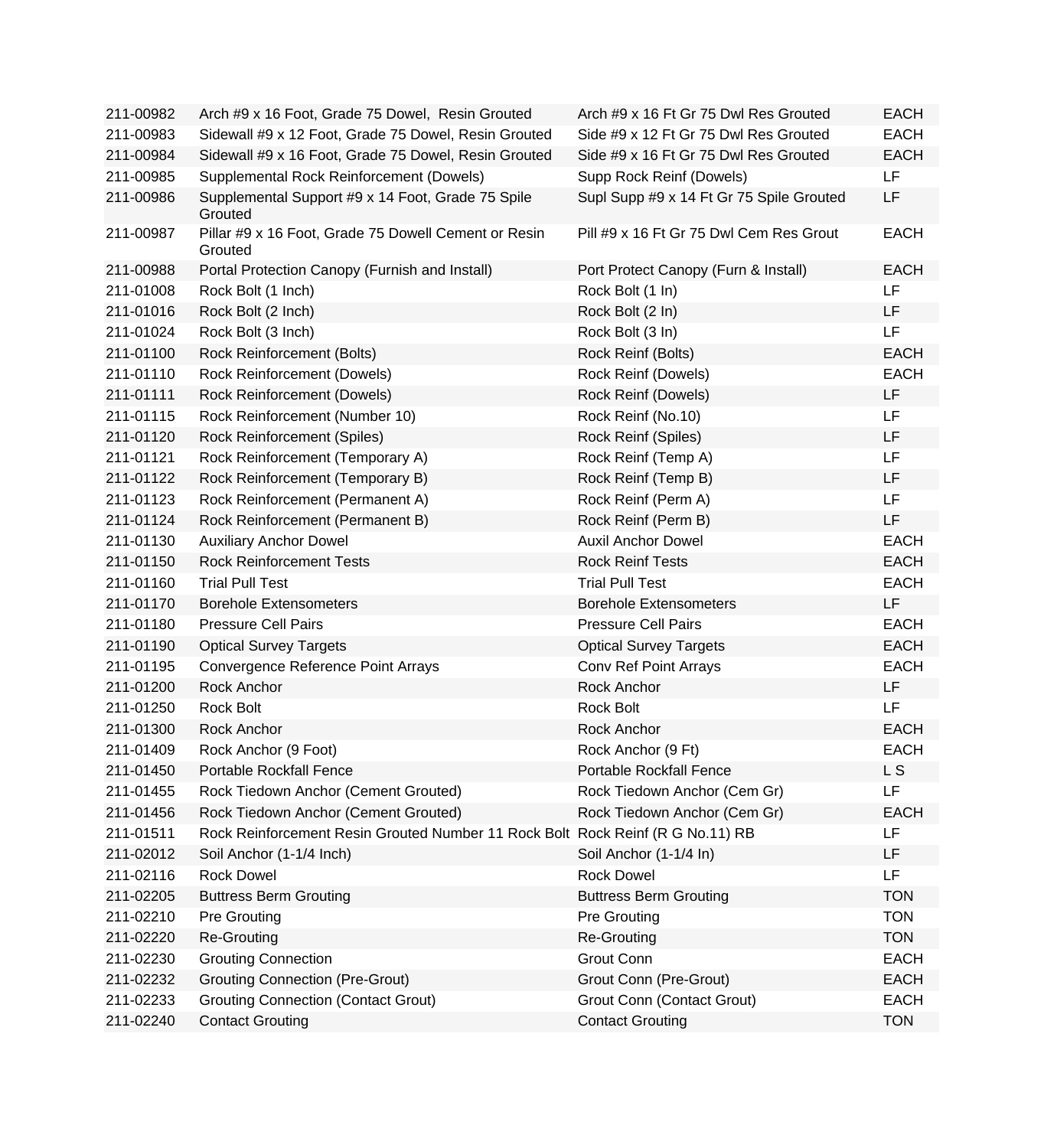| 211-02250 | <b>Steel Pipe For Grouting</b>                | <b>Steel Pipe For Grouting</b>       | <b>LB</b>      |
|-----------|-----------------------------------------------|--------------------------------------|----------------|
| 211-02260 | <b>Chemical Grout</b>                         | <b>Chemical Grout</b>                | <b>GAL</b>     |
| 211-02270 | <b>Cement Grout</b>                           | <b>Cement Grout</b>                  | CF             |
| 211-02275 | <b>Cement Grout</b>                           | <b>Cement Grout</b>                  | <b>CY</b>      |
| 211-02277 | Cement Grout (Voids)                          | Cement Grout (Voids)                 | <b>CY</b>      |
| 211-02278 | Cement Grout (Formation)                      | Cement Grout (Formation)             | <b>CY</b>      |
| 211-02280 | Type A Grout                                  | Type A Grout                         | <b>TON</b>     |
| 211-02290 | Type B Grout                                  | Type B Grout                         | <b>TON</b>     |
| 211-02300 | <b>Grout Test Section</b>                     | <b>Grout Test Sct</b>                | SY             |
| 211-03001 | <b>Dewatering Special</b>                     | <b>Dewatering Special</b>            | <b>MGAL</b>    |
| 211-03005 | Dewatering                                    | Dewatering                           | L <sub>S</sub> |
| 211-04000 | Monitoring and Abandonment of Instrumentation | Monitor and Abandon of Instrument    | L S            |
| 211-05001 | Crack Preparation (Type 1)                    | Crack Preparation (Type 1)           | <b>LF</b>      |
| 211-05002 | Crack Preparation (Type 2)                    | Crack Preparation (Type 2)           | LF             |
| 211-05003 | Crack Preparation (Type 3)                    | Crack Preparation (Type 3)           | LF             |
| 212-00005 | Seeding (Native)                              | Seeding (Native)                     | LB             |
| 212-00006 | Seeding (Native)                              | Seeding (Native)                     | <b>ACRE</b>    |
| 212-00007 | Seeding (Native) (Hydraulic)                  | Seeding (Native) (Hydraulic)         | <b>ACRE</b>    |
| 212-00009 | Seeding (Temporary)                           | Seeding (Temporary)                  | <b>ACRE</b>    |
| 212-00010 | Seeding (Lawn)                                | Seeding (Lawn)                       | LB             |
| 212-00011 | Seeding (Lawn)                                | Seeding (Lawn)                       | <b>ACRE</b>    |
| 212-00015 | Seeding (Forbs)                               | Seeding (Forbs)                      | <b>LB</b>      |
| 212-00020 | Seeding (Forbs)                               | Seeding (Forbs)                      | OZ             |
| 212-00022 | Seeding (Riparian)                            | Seeding (Riparian)                   | <b>ACRE</b>    |
| 212-00025 | Seeding (Shrubs)                              | Seeding (Shrubs)                     | LB             |
| 212-00027 | Seeding (Trees)                               | Seeding (Trees)                      | <b>LB</b>      |
| 212-00028 | Seeding (Wetlands)                            | Seeding (Wetlands)                   | <b>ACRE</b>    |
| 212-00032 | Soil Conditioning                             | Soil Conditioning                    | <b>ACRE</b>    |
| 212-00040 | Soil Preparation (Lawn)                       | Soil Preparation (Lawn)              | <b>ACRE</b>    |
| 212-00047 | Soil Preparation (Special)                    | Soil Preparation (Spec)              | <b>ACRE</b>    |
| 212-00048 | Soil Preparation (Special)                    | Soil Preparation (Spec)              | <b>CY</b>      |
| 212-00050 | Sod                                           | Sod                                  | <b>SF</b>      |
| 212-00055 | Sod (Buffalograss)                            | Sod (Buffalograss)                   | <b>SF</b>      |
| 212-00100 | Tree Retention and Protection                 | <b>Tree Retention and Protection</b> | L S            |
| 212-00900 | Compost                                       | Compost                              | <b>CY</b>      |
| 212-01200 | Landscape Restoration                         | Landscape Restoration                | L S            |
| 213-00000 | Mulching                                      | Mulching                             | <b>ACRE</b>    |
| 213-00001 | Mulching                                      | Mulching                             | <b>TON</b>     |
| 213-00002 | Mulching (Weed Free Hay)                      | Mulching (Weed Free Hay)             | <b>ACRE</b>    |
| 213-00003 | Mulching (Weed Free)                          | Mulching (Weed Free)                 | <b>ACRE</b>    |
| 213-00004 | Mulching (Weed Free Straw)                    | Mulching (Weed Free Straw)           | <b>ACRE</b>    |
| 213-00005 | Mulching (Decorative)                         | Mulching (Decorative)                | CF             |
| 213-00006 | Mulching (Weed Free)                          | Mulching (Weed Free)                 | <b>TON</b>     |
| 213-00007 | Mulching (Wood Strand)                        | Mulching (Wood Strand)               | <b>ACRE</b>    |
| 213-00008 | Mulching (Wood Chip)                          | Mulching (Wood Chip)                 | CF             |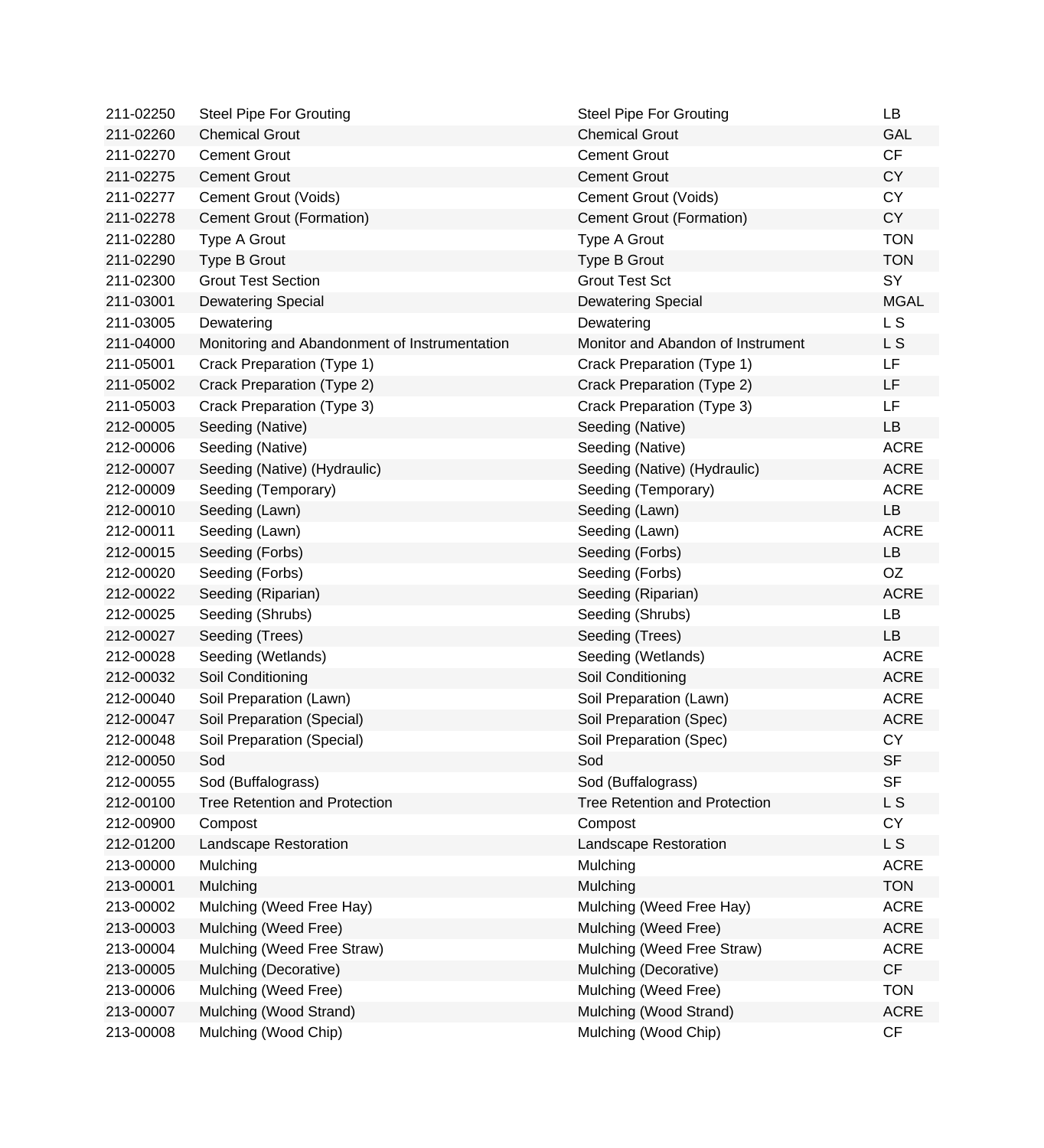| 213-00009 | <b>Flexible Growth Medium</b>                    | <b>Flexible Growth Medium</b>    | <b>ACRE</b> |
|-----------|--------------------------------------------------|----------------------------------|-------------|
| 213-00011 | Mulching (Hydraulic)                             | Mulching (Hydraulic)             | <b>ACRE</b> |
| 213-00012 | Spray-on Mulch Blanket                           | Spray-on Mulch Blanket           | <b>ACRE</b> |
| 213-00013 | Spray-on Mulch Blanket                           | Spray-on Mulch Blanket           | <b>LB</b>   |
| 213-00061 | <b>Mulch Tackifier</b>                           | <b>Mulch Tackifier</b>           | <b>LB</b>   |
| 213-00065 | Inorganic Mulch                                  | Inorg Mulch                      | <b>CY</b>   |
| 213-00067 | Rock Mulch (Weed Free)                           | Rock Mulch (Weed Free)           | <b>SF</b>   |
| 213-00070 | Landscape Weed Barrier Fabric                    | Landscape Weed Barr Fabric       | SY          |
| 213-00071 | <b>Vegetation Control Mat</b>                    | <b>Vegetation Control Mat</b>    | <b>SY</b>   |
| 213-00100 | Soil Binder                                      | Soil Binder                      | <b>ACRE</b> |
| 213-00150 | <b>Bonded Fiber Matrix</b>                       | <b>Bonded Fiber Matrix</b>       | <b>ACRE</b> |
| 213-00151 | <b>Bonded Fiber Matrix</b>                       | <b>Bonded Fiber Matrix</b>       | LB          |
| 213-00212 | 12 Inch Root Barrier                             | 12 In Root Barrier               | <b>LF</b>   |
| 213-00218 | 18 Inch Root Barrier                             | 18 In Root Barrier               | LF          |
| 213-00300 | Concrete Landscape Border                        | Conc Landscape Border            | LF          |
| 213-00400 | Metal Landscape Border (Install Only)            | Inst Landscape Border            | <b>LF</b>   |
| 213-00440 | Metal Landscape Border (1/8x4 Inch)              | Landscape Border (1/8x4 In)      | LF          |
| 213-00460 | Metal Landscape Border (3/16x4 Inch)             | Landscape Border (3/16x4 In)     | LF          |
| 213-00462 | Metal Landscape Border (3/16 X 5-1/2 Inch)       | Landscape Border (3/16x5-1/2 In) | LF          |
| 213-00468 | Metal Landscape Border (3/16x10 Inch)            | Landscape Border (3/16x10 In)    | LF          |
| 213-00470 | Metal Landscape Border (1/4x5 Inch)              | Landscape Border (1/4x5 In)      | LF          |
| 213-00500 | <b>Tree Grate</b>                                | <b>Tree Grate</b>                | <b>EACH</b> |
| 213-00510 | Tree Grate (Install Only)                        | Inst Tree Grate                  | <b>EACH</b> |
| 213-00550 | <b>Tree Ring</b>                                 | <b>Tree Ring</b>                 | <b>LF</b>   |
| 213-00600 | Landscape Log                                    | Landscape Log                    | LF          |
| 213-00610 | Landscape Log                                    | Landscape Log                    | <b>EACH</b> |
| 213-00700 | Landscape Boulder                                | Landscape Boulder                | <b>EACH</b> |
| 213-00705 | Landscape Boulder (Special)                      | Landscape Boulder (Special)      | <b>EACH</b> |
| 213-00800 | <b>Brush Fill</b>                                | <b>Brush Fill</b>                | <b>CY</b>   |
| 214-00000 | Landscape Maintenance                            | Landscape Maintenance            | L S         |
| 214-00005 | Landscape Maintenance (24 Month)                 | Landscape Maintenance (24 Month) | L S         |
| 214-00010 | Temporary Irrigation                             | Temp Irrigation                  | L S         |
| 214-00145 | <b>Plant Protection Fence</b>                    | <b>Plant Protect Fence</b>       | LF.         |
| 214-00155 | Plant (Ball and Burlap)                          | Plant (B and B)                  | <b>EACH</b> |
| 214-00160 | Plant (Ball and Burlap) (Furnish Only)           | Furn Plant (B and B)             | <b>EACH</b> |
| 214-00161 | Plant (Ball and Burlap) (Install Only)           | Inst Plant (B and B)             | <b>EACH</b> |
| 214-00201 | Deciduous Tree (Tubeling)                        | Deciduous Tree (Tubeling)        | <b>EACH</b> |
| 214-00205 | Deciduous Tree (5 Gallon Container)              | Deciduous Tree (5 Gal)           | <b>EACH</b> |
| 214-00210 | Deciduous Tree (1 Inch Caliper)                  | Deciduous Tree (1 In C)          | <b>EACH</b> |
| 214-00215 | Deciduous Tree (1.5 Inch Caliper)                | Deciduous Tree (1.5 In C)        | <b>EACH</b> |
| 214-00217 | Deciduous Tree (1.5 Inch Caliper) (Furnish Only) | Furn Decid Tree (1.5 In C)       | <b>EACH</b> |
| 214-00220 | Deciduous Tree (2 Inch Caliper)                  | Deciduous Tree (2 In C)          | <b>EACH</b> |
| 214-00222 | Deciduous Tree (2 Inch Caliper) (Furnish Only)   | Furn Decid Tree (2 In C)         | <b>EACH</b> |
| 214-00225 | Deciduous Tree (2.5 Inch Caliper)                | Deciduous Tree (2.5 In C)        | <b>EACH</b> |
| 214-00227 | Deciduous Tree (2.5 Inch Caliper) (Furnish Only) | Furn Deciduous Tree (2.5 In C)   | <b>EACH</b> |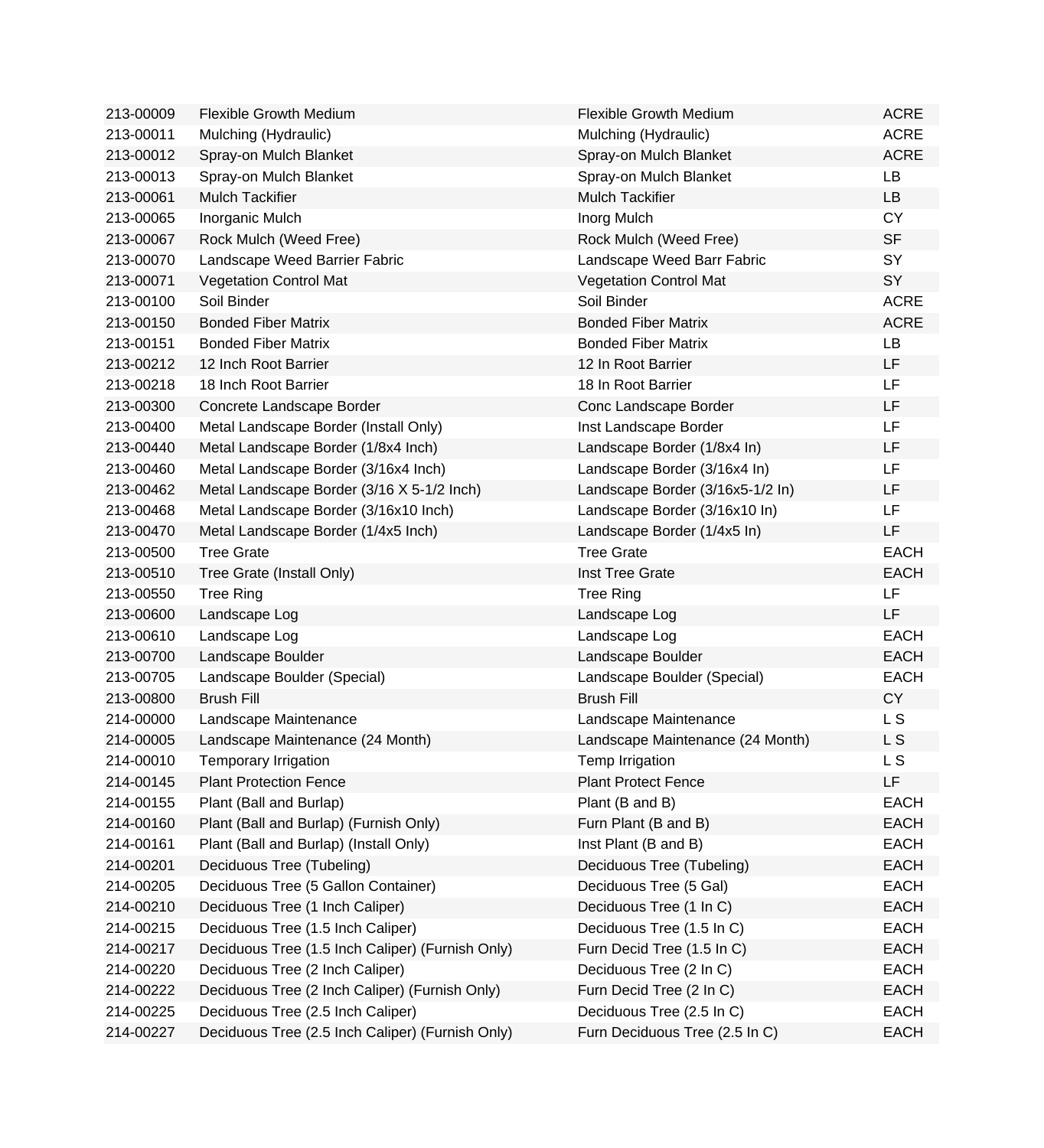| 214-00230 | Deciduous Tree (3 Inch Caliper)                                                            | Deciduous Tree (3 In C)         | EACH        |
|-----------|--------------------------------------------------------------------------------------------|---------------------------------|-------------|
| 214-00235 | Deciduous Tree (3.5 Inch Caliper)                                                          | Deciduous Tree (3.5 In C)       | <b>EACH</b> |
| 214-00240 | Deciduous Tree (4 Inch Caliper)                                                            | Deciduous Tree (4 In C)         | <b>EACH</b> |
| 214-00260 | Deciduous Tree (6 Foot)                                                                    | Deciduous Tree (6 Ft)           | <b>EACH</b> |
| 214-00262 | Deciduous Tree (6 Foot) (Furnish Only)                                                     | Furn Decid Tree (6 Ft)          | <b>EACH</b> |
| 214-00280 | Deciduous Tree (8 Foot)                                                                    | Deciduous Tree (8 Ft)           | <b>EACH</b> |
| 214-00282 | Deciduous Tree (8 Foot) (Furnish Only)                                                     | Furn Decid Tree (8 Ft)          | <b>EACH</b> |
| 214-00301 | Deciduous Shrub (Tubeling)                                                                 | Deciduous Shrub (Tubeling)      | <b>EACH</b> |
| 214-00310 | Deciduous Shrub (1 Gallon Container)                                                       | Deciduous Shrub (1 Gal)         | <b>EACH</b> |
| 214-00320 | Deciduous Shrub (2 Gallon Container)                                                       | Deciduous Shrub (2 Gal)         | <b>EACH</b> |
| 214-00330 | Deciduous Shrub (3 Gallon Container)                                                       | Deciduous Shrub (3 Gal)         | <b>EACH</b> |
| 214-00350 | Deciduous Shrub (5 Gallon Container)                                                       | Deciduous Shrub (5 Gal)         | <b>EACH</b> |
| 214-00365 | Plant (2 1/2 Inch Caliper) (Furnish Only)                                                  | Furn Plant (2.5 C)              | <b>EACH</b> |
| 214-00370 | Deciduous Shrub (7 Gallon Container)                                                       | Deciduous Shrub (7 Gal)         | <b>EACH</b> |
| 214-00401 | Evergreen Tree (Tubeling)                                                                  | Evergreen Tree (Tubeling)       | <b>EACH</b> |
| 214-00410 | Evergreen Tree (1 Gallon Container)                                                        | Evergreen Tree (1 Gal)          | <b>EACH</b> |
| 214-00450 | Evergreen Tree (5 Gallon Container)                                                        | Evergreen Tree (5 Gal)          | <b>EACH</b> |
| 214-00455 | Evergreen Tree (5 Gallon) (Install Only)                                                   | Install Evergreen Tree (5 Gal)  | <b>EACH</b> |
| 214-00470 | Evergreen Tree (7 Gallon Container)                                                        | Evergreen Tree (7 Gal)          | <b>EACH</b> |
| 214-00502 | Evergreen Tree (2 Foot) (Ball and Burlap)                                                  | Evergreen Tree (2 Ft)(B-B)      | <b>EACH</b> |
| 214-00504 | Evergreen Tree (4 Foot) (Ball and Burlap)                                                  | Evergreen Tree (4 Ft)(B-B)      | <b>EACH</b> |
| 214-00505 | Evergreen Tree (4 Foot) (Ball and Burlap) (Furnish Only)                                   | Furn Evergreen Tree (4 Ft)(B-B) | <b>EACH</b> |
| 214-00506 | Evergreen Tree (6 Foot) (Ball and Burlap)                                                  | Evergreen Tree (6 Ft)(B-B)      | <b>EACH</b> |
| 214-00507 | Evergreen Tree (6 Foot) (Ball and Burlap) (Furnish Only)                                   | Furn Evergreen Tree (6 Ft)(B-B) | <b>EACH</b> |
| 214-00508 | Evergreen Tree (8 Foot) (Ball and Burlap)                                                  | Evergreen Tree (8 Ft)(B-B)      | <b>EACH</b> |
| 214-00509 | Evergreen Tree (8 Foot) (Ball and Burlap) (Furnish Only)                                   | Furn Evergreen Tree (8 Ft)(B-B) | <b>EACH</b> |
| 214-00510 | Evergreen Tree (10 Foot) (Ball and Burlap)                                                 | Evergreen Tree(10 Ft)(B-B)      | <b>EACH</b> |
| 214-00511 | Evergreen Tree (10 F00t) (Ball and Burlap) (Furnish Only) Furn Evergreen Tree (10 Ft)(B-B) |                                 | <b>EACH</b> |
| 214-00512 | Evergreen Tree (12 Foot) (Ball and Burlap)                                                 | Evergreen Tree(12 Ft)(B-B)      | <b>EACH</b> |
| 214-00514 | Evergreen Tree (14 Foot) (Ball and Burlap)                                                 | Evergreen Tree(14 Ft)(B-B)      | <b>EACH</b> |
| 214-00601 | Evergreen Shrub (Tubeling)                                                                 | Evergreen Shrub (Tubeling)      | <b>EACH</b> |
| 214-00610 | Evergreen Shrub (1 Gallon Container)                                                       | Evergreen Shrub (1 Gal)         | <b>EACH</b> |
| 214-00630 | Evergreen Shrub (3 Gallon Container)                                                       | Evergreen Shrub (3 Gal)         | <b>EACH</b> |
| 214-00650 | Evergreen Shrub (5 Gallon Container)                                                       | Evergreen Shrub (5 Gal)         | <b>EACH</b> |
| 214-00670 | Evergreen Shrub (7 Gallon Container)                                                       | Evergreen Shrub (7 Gal)         | <b>EACH</b> |
| 214-00701 | Broadleaf Evergreen Shrub (Tubeling)                                                       | Brdlf Evrgrn Shrub (Tubeling)   | <b>EACH</b> |
| 214-00710 | Broadleaf Evergreen Shrub (1 Gallon Container)                                             | Brdlf Evrgrn Shrub (1 Gal)      | <b>EACH</b> |
| 214-00730 | Broadleaf Evergreen Shrub (3 Gallon Container)                                             | Brdlf Evrgrn Shrub (3 Gal)      | <b>EACH</b> |
| 214-00750 | Broadleaf Evergreen Shrub (5 Gallon Container)                                             | Brdlf Evrgrn Shrub (5 Gal)      | <b>EACH</b> |
| 214-00770 | Broadleaf Evergreen Shrub (7 Gallon Container)                                             | Brdlf Evrgrn Shrub (7 Gal)      | <b>EACH</b> |
| 214-00801 | <b>Ground Cover Vines (Tubeling)</b>                                                       | Gr Cover Vines (Tubeling)       | <b>EACH</b> |
| 214-00805 | Ground Cover Vines (2.25 Inch Pots)                                                        | Gr Cover Vines (2.25 In Pot)    | <b>EACH</b> |
| 214-00810 | Ground Cover Vines (1 Gallon Container)                                                    | Gr Cover Vines (1 Gal)          | <b>EACH</b> |
| 214-00850 | Ground Cover Vines (5 Gallon Container)                                                    | Gr Cover Vines (5 Gal)          | <b>EACH</b> |
| 214-00901 | Perennials (Tubeling)                                                                      | Perennials (Tubeling)           | <b>EACH</b> |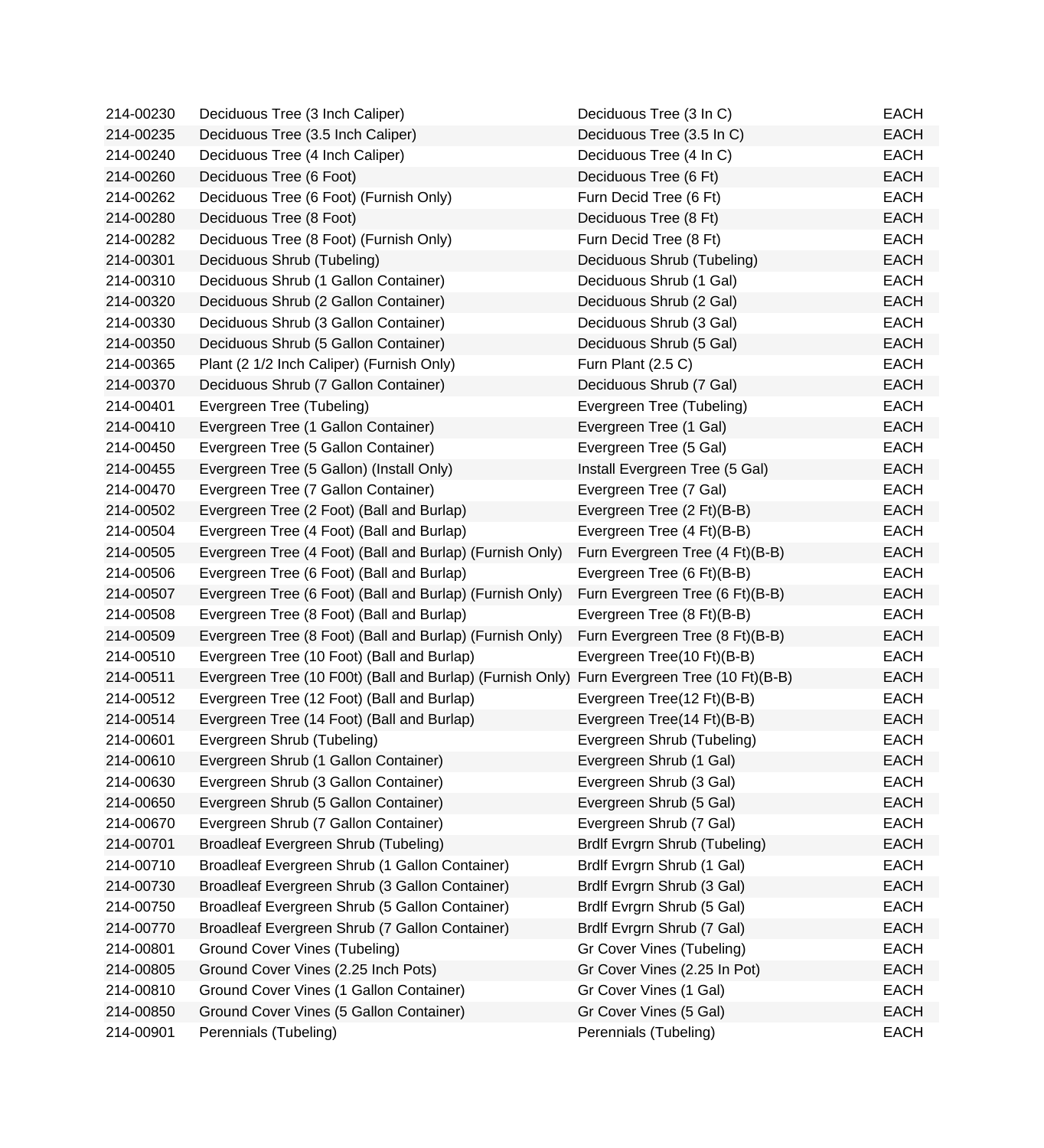| 214-00905 | Perennials (2.25 Inch Pot)                 | Perennials (2.25 In Pot)           | <b>EACH</b> |
|-----------|--------------------------------------------|------------------------------------|-------------|
| 214-00908 | Perennials (1 Quart Container)             | Perennials (1 Qt)                  | <b>EACH</b> |
| 214-00910 | Perennials (1 Gallon Container)            | Perennials (1 Gal)                 | <b>EACH</b> |
| 214-00950 | Perennials (5 Gallon Container)            | Perennials (5 Gal)                 | <b>EACH</b> |
| 214-01000 | <b>Bulb</b>                                | <b>Bulb</b>                        | <b>EACH</b> |
| 214-01010 | <b>Brush Layer Cutting</b>                 | <b>Brush Layer Cutting</b>         | <b>EACH</b> |
| 214-01015 | <b>Willow Cuttings</b>                     | <b>Willow Cuttings</b>             | <b>EACH</b> |
| 214-01020 | Hedge Layer Plant                          | Hedge Layer Plant                  | <b>EACH</b> |
| 214-01025 | Dormant Log Cutting                        | Dormant Log Cutting                | <b>EACH</b> |
| 214-01030 | Wattle                                     | Wattle                             | <b>EACH</b> |
| 214-01140 | <b>Plant Shade Shelter</b>                 | <b>Plant Shade Shelter</b>         | <b>EACH</b> |
| 214-01200 | Plant (Tubeling)                           | Plant (Tubeling)                   | <b>EACH</b> |
| 214-01210 | Plant (Tubeling) (Furnish Only)            | Furn Plant (Tubeling)              | <b>EACH</b> |
| 214-01215 | Plant (Tubeling) (Install Only)            | Inst Plant (Tubeling)              | <b>EACH</b> |
| 214-01220 | Plant (Bareroot) (Furnish Only)            | Furn Plant (Bareroot)              | <b>EACH</b> |
| 214-01225 | Plant (Bareroot) (Install Only)            | Inst Plant (Bareroot)              | <b>EACH</b> |
| 214-01230 | Plant (2.25 Inch Pot) (Furnish Only)       | Furn Plant (2.25 In Pot)           | <b>EACH</b> |
| 214-01235 | Plant (2.25 Inch Pot) (Install Only)       | Inst Plant (2.25 In Pot)           | <b>EACH</b> |
| 214-01310 | Plant (1 Gallon Container) (Furnish Only)  | Furn Plant (1 Gal)                 | <b>EACH</b> |
| 214-01315 | Plant (1 Gallon Container) (Install Only)  | Inst Plant (1 Gal)                 | <b>EACH</b> |
| 214-01350 | Plant (5 Gallon Container) (Furnish Only)  | Furn Plant (5 Gal)                 | <b>EACH</b> |
| 214-01355 | Plant (5 Gallon Container) (Install Only)  | Inst Plant (5 Gal)                 | <b>EACH</b> |
| 214-01370 | Plant (7 Gallon Container) (Furnish Only)  | Furn Plant (7 Gal)                 | <b>EACH</b> |
| 214-01375 | Plant (7 Gallon Container) (Install Only)  | Inst Plant (7 Gal)                 | <b>EACH</b> |
| 215-00000 | <b>Transplant Shrub</b>                    | <b>Transplant Shrub</b>            | <b>EACH</b> |
| 215-00001 | <b>Transplant Shrub</b>                    | <b>Transplant Shrub</b>            | SY          |
| 215-00010 | <b>Transplant Tree</b>                     | <b>Transplant Tree</b>             | <b>EACH</b> |
| 215-00030 | Transplant Tree (1.5 to 3 Inch)            | Transplant Tree (1.5-3 In)         | <b>EACH</b> |
| 215-00060 | Transplant Tree (3 to 6 Inch)              | Transplant Tree (3-6 In)           | <b>EACH</b> |
| 215-00100 | Transplant Tree (Over 6 Inch)              | Transplant Tree (6+ In)            | <b>EACH</b> |
| 215-00200 | Transplant Tree (Ball and Burlap)          | Transplant Tree (B-B)              | <b>EACH</b> |
| 215-00500 | <b>Transplant Seedling</b>                 | <b>Transplant Seedling</b>         | <b>EACH</b> |
| 215-00600 | <b>Transplant Plug</b>                     | <b>Transplant Plug</b>             | <b>EACH</b> |
| 215-00700 | <b>Transplant Sod</b>                      | <b>Transplant Sod</b>              | <b>SY</b>   |
| 216-00013 | Mulch Netting (Plastic)                    | Mulch Netting (Plastic)            | SY          |
| 216-00015 | Soil Retention Blanket (Excelsior)         | Soil Reten Blanket (Excel)         | <b>SY</b>   |
| 216-00021 | Soil Retention Blanket (Class 1)           | Soil Reten Blanket (Cl 1)          | SY          |
| 216-00022 | Soil Retention Blanket (Class 2)           | Soil Reten Blanket (Cl 2)          | SY          |
| 216-00023 | Soil Retention Blanket (Class 3)           | Soil Reten Blanket (Cl 3)          | SY          |
| 216-00024 | Soil Retention Blanket (Class 4)           | Soil Reten Blanket (Cl 4)          | SY          |
| 216-00030 | Soil Retention Blanket (Special)           | Soil Reten Blanket (Spec)          | SY          |
| 216-00035 | Soil Retention Blanket (Plastic)           | Soil Reten Blanket (Plastic)       | SY          |
| 216-00036 | Soil Retention Blanket (Plastic) (Special) | Soil Reten Blanket (Plastic)(Spec) | SY          |
| 216-00037 | Soil Retention Blanket (Coconut)           | Soil Reten Blanket (Coconut)       | SY          |
| 216-00039 | Soil Retention Blanket (Straw)             | Soil Reten Blanket (Straw)         | SY          |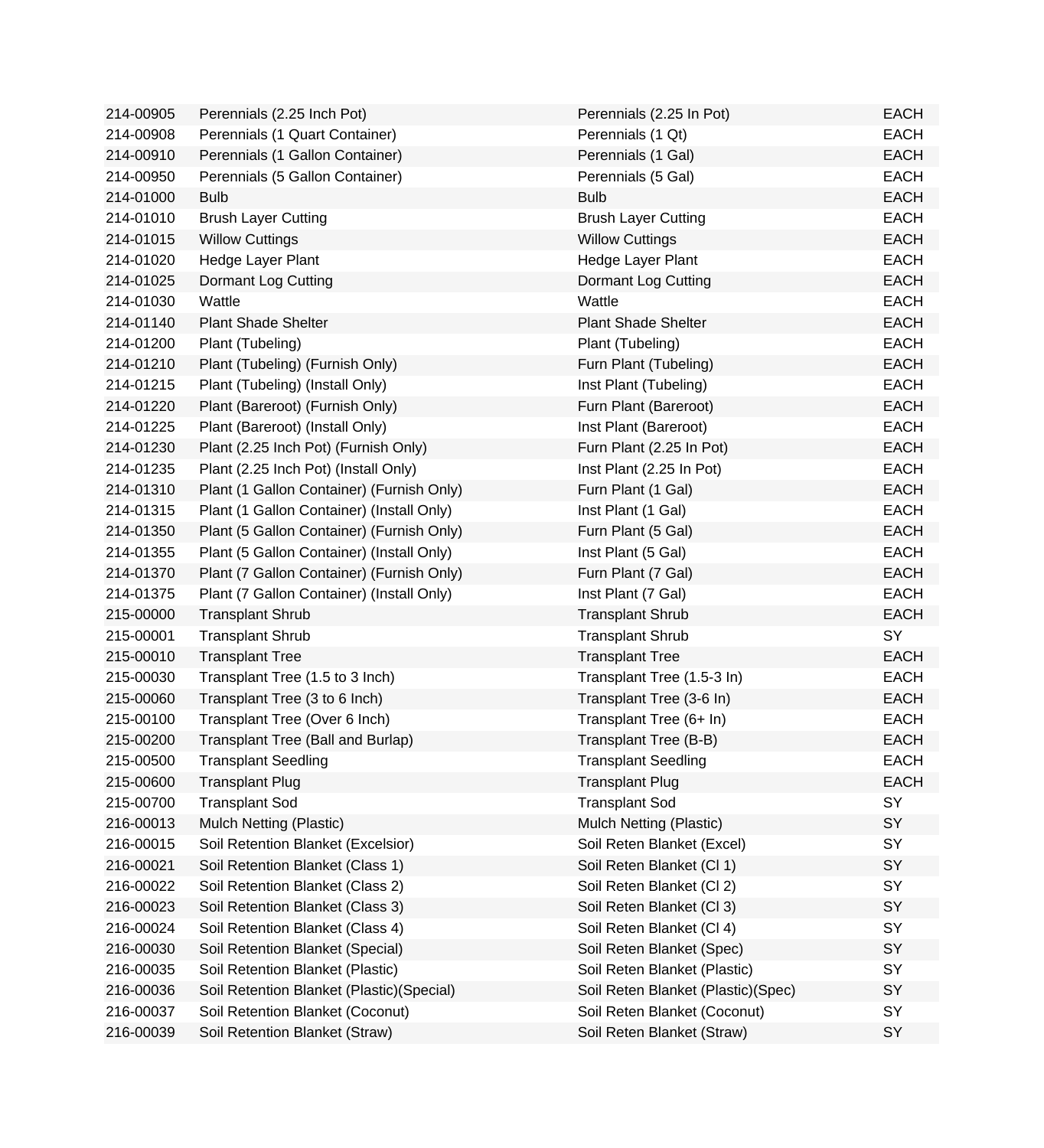| 216-00041 | Soil Retention Blanket (Straw/Coconut)                                                                    | Soil Reten Blanket (S/C)                 | SY          |
|-----------|-----------------------------------------------------------------------------------------------------------|------------------------------------------|-------------|
| 216-00042 | Soil Retention Blanket (Biodegradable Straw/Coconut)                                                      | Soil Retent Blanket (BioD S/C)           | SY          |
| 216-00045 | Soil Retention Mat (Cellular)                                                                             | Soil Reten Mat (Cell)                    | SY          |
| 216-00050 | Soil Retention Grid                                                                                       | Soil Reten Grid                          | SY          |
| 216-00060 | Soil Retention System                                                                                     | Soil Reten System                        | SY          |
| 216-00070 | <b>Geocell Cellular Confinement System</b>                                                                | <b>Geocell Confinement Sys</b>           | SY          |
| 216-00101 | Soil Retention Blanket (Straw-Coconut) (Photodegradable Soil Reten Blanket (S-C)(PhotoD Cl 1)<br>Class 1) |                                          | SY          |
| 216-00102 | Soil Retention Blanket (Straw-Coconut) (Photodegradable Soil Reten Blanket (S-C)(PhotoD Cl 2)<br>Class 2) |                                          | SY          |
| 216-00111 | Soil Retention Blanket (Excelsior)(Photodegadable Class Soil Reten Blanket (Excel)(PhotoD Cl 1)<br>1)     |                                          | SY          |
| 216-00112 | Soil Retention Blanket (Excelsior)(Photodegadable Class Soil Reten Blanket (Excel)(PhotoD Cl 2)<br>2)     |                                          | SY          |
| 216-00121 | Soil Retention Blanket (Coconut) (Photodegradable Class<br>1)                                             | Soil Reten Blanket (Coconut) (PhotoD CI) | SY          |
| 216-00122 | Soil Retention Blanket (Coconut) (Photodegradable Class<br>2)                                             | Soil Reten Blanket(Coconut)(PhotoD Cl 2) | SY          |
| 216-00201 | Soil Retention Blanket (Straw-Coconut) (Biodegradable<br>Class 1)                                         | Soil Reten Blanket (S-C)(BioD Cl 1)      | SY          |
| 216-00202 | Soil Retention Blanket (Straw-Coconut) (Biodegradable<br>Class 2)                                         | Soil Reten Blanket (S-C)(BioD Cl 2)      | SY          |
| 216-00211 | Soil Retention Blanket (Excelsior) (Biodegradable Class 1) Soil Reten Blanket (Exc)(BioD Cl 1)            |                                          | SY          |
| 216-00212 | Soil Retention Blanket (Excelsior) (Biodegradable Class 2) Soil Reten Blanket (Exc)(BioD Cl 2)            |                                          | <b>SY</b>   |
| 216-00221 | Soil Retention Blanket (Coconut) (Biodegradable Class 1) Soil Reten Blanket (C)(BioD Cl 1)                |                                          | SY          |
| 216-00222 | Soil Retention Blanket (Coconut) (Biodegradable Class 2) Soil Reten Blanket (C)(BioD Cl 2)                |                                          | SY          |
| 216-00301 | Turf Reinforcement Mat (Class 1)                                                                          | Turf Reinf Mat (Cl 1)                    | SY          |
| 216-00302 | Turf Reinforcement Mat (Class 2)                                                                          | Turf Reinf Mat (Cl 2)                    | SY          |
| 216-00303 | Turf Reinforcement Mat (Class 3)                                                                          | Turf Reinf Mat (Cl 3)                    | SY          |
| 217-00000 | <b>Herbicide Treatment</b>                                                                                | <b>Herbicide Treatment</b>               | SY          |
| 217-00010 | Pre-Emergent Herbicide                                                                                    | Pre-Emergent Herbicide                   | SY          |
| 217-00015 | Noxious Weed Management                                                                                   | Noxious Weed Management                  | SY          |
| 217-00020 | <b>Herbicide Treatment</b>                                                                                | <b>Herbicide Treatment</b>               | <b>HOUR</b> |
| 217-00100 | <b>Root Control Fabric</b>                                                                                | Root Control Fabric                      | LF          |
| 218-00000 | Noxious Weed Management                                                                                   | Noxious Weed Management                  | L S         |
| 240-00000 | Wildlife Biologist                                                                                        | Wildlife Biologist                       | <b>HOUR</b> |
| 240-00010 | <b>Removal of Nests</b>                                                                                   | Rem of Nests                             | <b>HOUR</b> |
| 240-00015 | Protection of Migratory Birds                                                                             | <b>Protect Migratory Birds</b>           | <b>HOUR</b> |
| 240-00017 | Protection of Migratory Birds                                                                             | <b>Protect Migratory Birds</b>           | L S         |
| 240-00020 | Netting                                                                                                   | Netting                                  | SY          |
| 240-00100 | Prairie Dog Management                                                                                    | Prairie Dog Mgmt                         | L S         |
| 250-00010 | Environmental Health and Safety Management                                                                | Envir Health/Safety Mngmt                | L S         |
| 250-00050 | Monitoring Technician                                                                                     | Monitoring Technician                    | <b>HOUR</b> |
| 250-00100 | <b>Environmental Health and Safety</b>                                                                    | <b>Environmental Health and Safety</b>   | L S         |
| 250-00110 | Health and Safety Officer                                                                                 | Health and Safety Officer                | <b>HOUR</b> |
| 250-00120 | Material Sampling and Delivery                                                                            | Material Sampling and Delivery           | <b>EACH</b> |
| 250-00200 | Material Handling (Stockpile)                                                                             | Material Handling (Stockpile)            | CY          |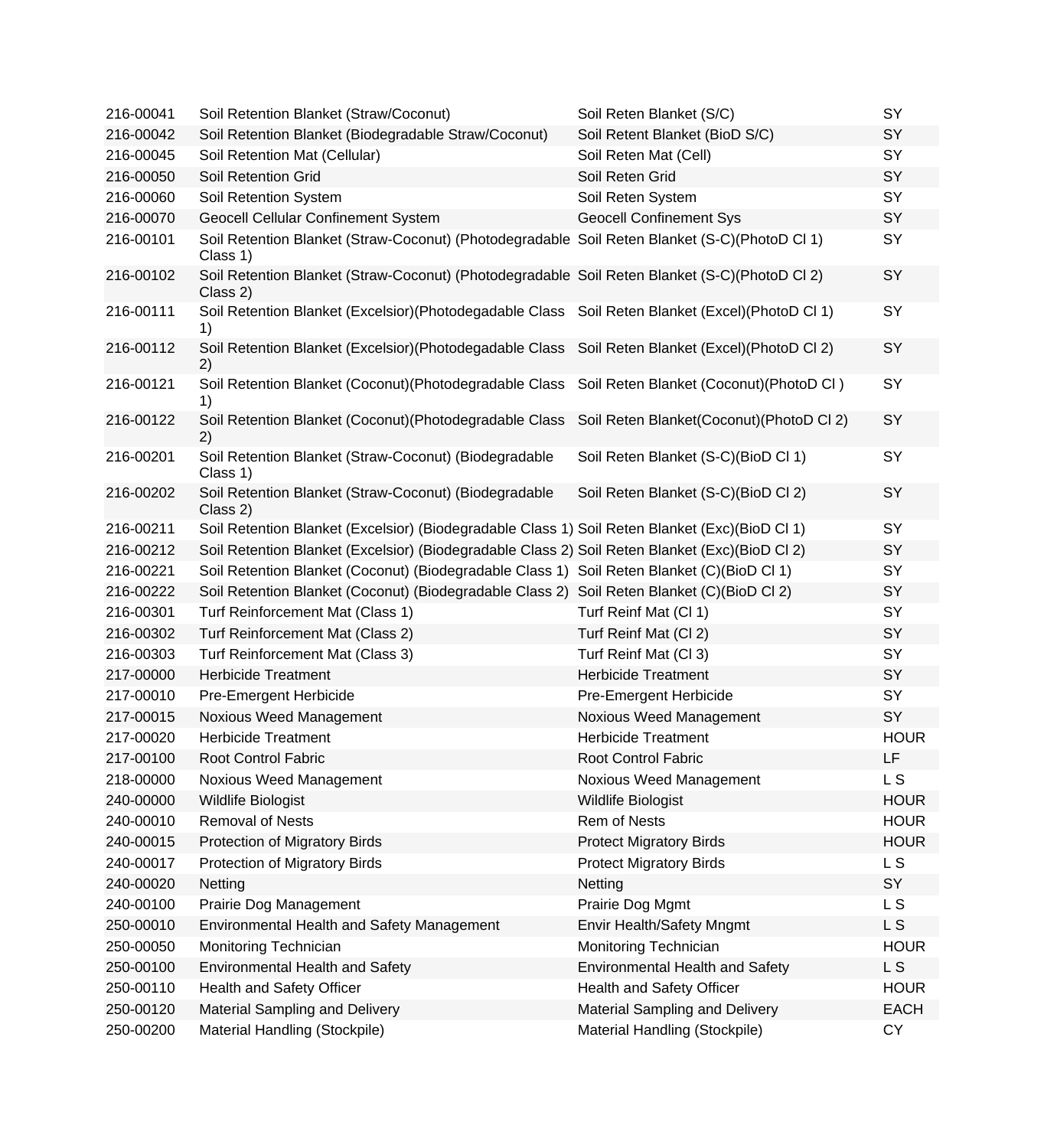| 250-00210 | Solid Waste Disposal                              | Solid Waste Disposal             | <b>CY</b>   |
|-----------|---------------------------------------------------|----------------------------------|-------------|
| 250-00215 | Solid Waste Disposal (Special)                    | Solid Waste Disposal (Spec)      | <b>CY</b>   |
| 250-00220 | Hazardous Waste Disposal                          | Hazardous Waste Disposal         | <b>CY</b>   |
| 250-00230 | Trap and Treat BOS-200, gypsum dry weight         | Trap and Treat BOS-200           | LB          |
| 250-00235 | <b>Coating Lead-Based Paint</b>                   | Coating Lead-Based Paint         | GAL         |
| 250-00240 | Subsurface Bioenhancement Injection               | Subsurface Bioenhancement Inj    | <b>EACH</b> |
| 250-00300 | <b>Water Treatment System</b>                     | <b>Water Treatment System</b>    | <b>EACH</b> |
| 250-00310 | <b>Water Treatment</b>                            | <b>Water Treatment</b>           | <b>MGAL</b> |
| 251-00000 | Paint Testing and Analysis Management             | Paint Testing and Analysis Mngmt | L S         |
| 301-06000 | Plant Mix Bituminous Base (Class 6)               | PMBB (CL 6)                      | <b>TON</b>  |
| 301-06020 | Plant Mix Bituminous Base (Class 6) (Asphalt)     | PMBB (CL 6) (Asph)               | <b>TON</b>  |
| 301-10020 | Permeable Asphalt Treated Base (Asphalt)          | PATB (Asph)                      | <b>TON</b>  |
| 304-01000 | Aggregate Base Course (Class 1)                   | ABC (CL 1)                       | <b>TON</b>  |
| 304-01005 | Aggregate Base Course (Class 1)                   | ABC (CL 1)                       | <b>CY</b>   |
| 304-02000 | Aggregate Base Course (Class 2)                   | ABC (CL 2)                       | <b>TON</b>  |
| 304-02005 | Aggregate Base Course (Class 2)                   | ABC (CL 2)                       | <b>CY</b>   |
| 304-02027 | Aggregate Base Course (Class 2) (Furnish Only)    | ABC (CL 2) (Furn Only)           | <b>CY</b>   |
| 304-03000 | Aggregate Base Course (Class 3)                   | ABC (CL 3)                       | <b>TON</b>  |
| 304-03005 | Aggregate Base Course (Class 3)                   | ABC (CL 3)                       | <b>CY</b>   |
| 304-03006 | Aggregate Base Course (Class 3) (Special)         | ABC (CL 3) (Spec)                | <b>TON</b>  |
| 304-04000 | Aggregate Base Course (Class 4)                   | ABC (CL 4)                       | <b>TON</b>  |
| 304-05000 | Aggregate Base Course (Class 5)                   | ABC (CL 5)                       | <b>TON</b>  |
| 304-05006 | Aggregate Base Course (Class 5) (Special)         | ABC (CL 5)(Spec)                 | SY          |
| 304-05009 | Aggregate Base Course (Class 5) (Special)         | ABC (CL 5)(Spec)                 | <b>TON</b>  |
| 304-06000 | Aggregate Base Course (Class 6)                   | ABC (CL 6)                       | <b>TON</b>  |
| 304-06004 | Aggregate Base Course (Class 6)                   | ABC (CL 6)                       | SY          |
| 304-06007 | Aggregate Base Course (Class 6)                   | ABC (CL 6)                       | <b>CY</b>   |
| 304-06008 | Aggregate Base Course (Class 6) (Special)         | ABC (CL 6) (Spec)                | <b>CY</b>   |
| 304-06009 | Aggregate Base Course (Class 6) (Special)         | ABC (CL 6) (Spec)                | <b>TON</b>  |
| 304-06020 | Aggregate Base Course (Class 6) (Furnish Only)    | ABC (CL 6) (Furn Only)           | <b>TON</b>  |
| 304-06027 | Aggregate Base Course (Class 6) (Furnish Only)    | ABC (CL 6) (Furn Only)           | <b>CY</b>   |
| 304-07000 | Aggregate Base Course (Class 7)                   | ABC (CL 7)                       | TON         |
| 304-07005 | Aggregate Base Course (Class 7)                   | ABC (CL 7)                       | <b>CY</b>   |
| 304-07009 | Aggregate Base Course (Class 7) (Special)         | ABC (CL 7) (Spec)                | <b>TON</b>  |
| 304-09000 | Aggregate Base Course (Special)                   | ABC (Spec)                       | <b>CY</b>   |
| 304-09006 | Aggregate Base Course (Special)                   | ABC (Spec)                       | SY          |
| 304-09014 | Aggregate Base Course (Special)                   | ABC (Spec)                       | <b>TON</b>  |
| 304-09020 | Permeable Aggregate Base Course                   | ABC (Permeable)                  | <b>TON</b>  |
| 304-09055 | Aggregate Base Course (Blotter Material)          | ABC (Blotter)                    | <b>TON</b>  |
| 304-09100 | Aggregate Base Course (Recycled Asphalt Pavement) | ABC (RAP)                        | <b>TON</b>  |
| 304-09200 | Stockpile Aggregate Base Course (Special)         | Stockpile ABC (Spec)             | <b>TON</b>  |
| 304-09220 | Stockpile Aggregate Base Course (Special)         | Stockpile ABC (Spec)             | L S         |
| 306-00000 | Reconditioning                                    | Reconditioning                   | <b>MILE</b> |
| 306-01000 | Reconditioning                                    | Reconditioning                   | SY          |
| 307-00000 | <b>Hydrated Lime</b>                              | <b>Hydrated Lime</b>             | <b>TON</b>  |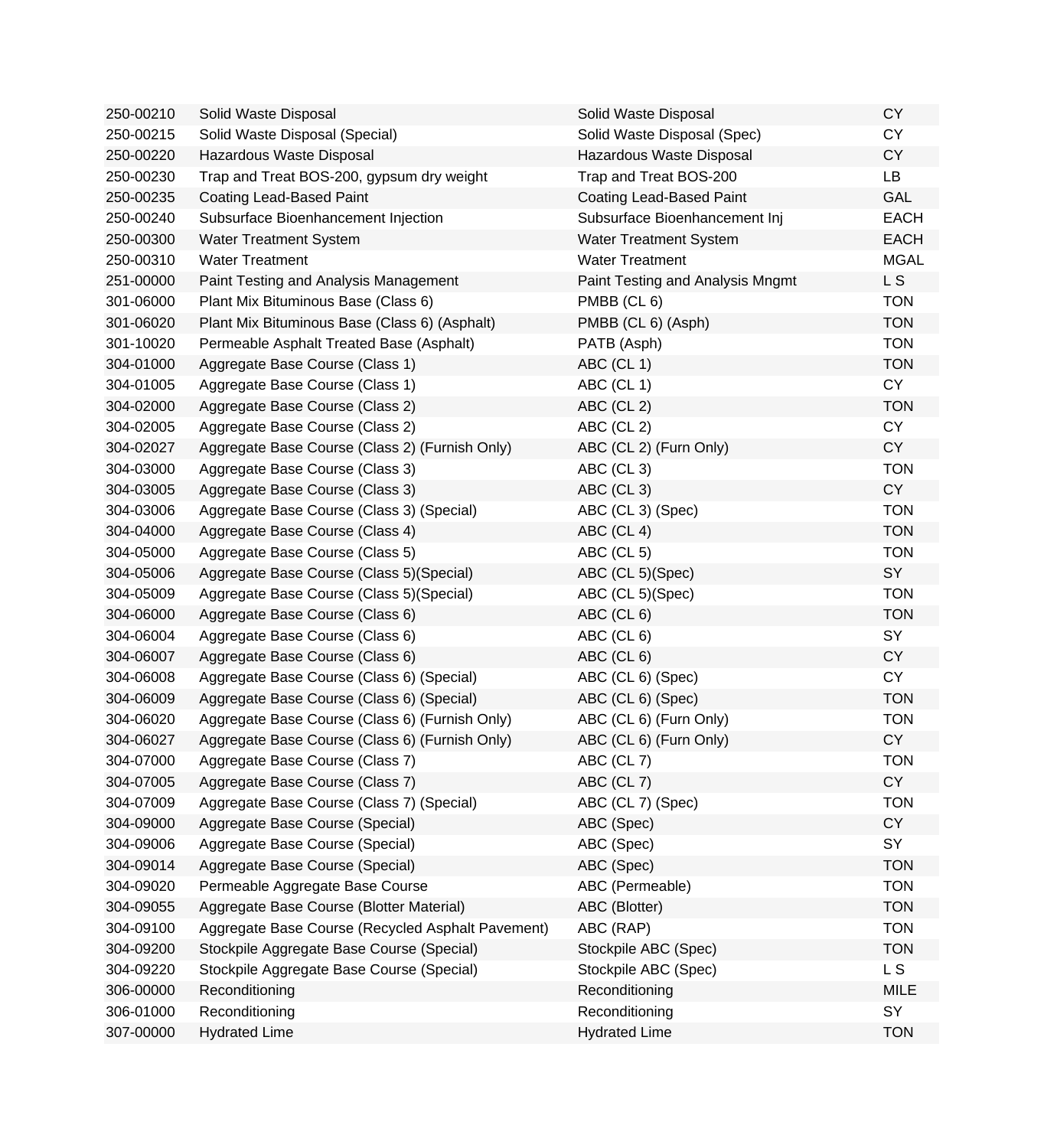| 307-00075 | Fly Ash                                                          | Fly Ash                                  | <b>TON</b> |
|-----------|------------------------------------------------------------------|------------------------------------------|------------|
| 307-00200 | Processing Lime Treated Subgrade                                 | Lime Tr Subgrade                         | SY         |
| 307-00206 | Processing Lime Treated Subgrade (6 Inch)                        | Lime Tr Subgrade (6 In)                  | SY         |
| 307-00208 | Processing Lime Treated Subgrade (8 Inch)                        | Lime Tr Subgrade (8 In)                  | SY         |
| 307-00209 | Processing Lime Treated Subgrade (9 Inch)                        | Lime Tr Subgrade (9 In)                  | SY         |
| 307-00210 | Processing Lime Treated Subgrade (10 Inch)                       | Lime Tr Subgrade (10 In)                 | SY         |
| 307-00212 | Processing Lime Treated Subgrade (12 Inch)                       | Lime Tr Subgrade (12 In)                 | SY         |
| 307-00250 | Processing Fly Ash Treated Subgrade                              | Fly Ash Tr Subgrade                      | SY         |
| 308-00100 | <b>Processing Cement Treated Base</b>                            | Cement Tr Base                           | SY         |
| 308-00200 | <b>Cement Kiln Dust</b>                                          | Cem Kiln Dust                            | T.         |
| 308-00210 | Processing CKD Treated Subgrade (12 In)                          | CKD Tr Subgrade (12 In)                  | SY         |
| 308-00300 | <b>Stabilized Subgrade</b>                                       | <b>Stabilized Subgrade</b>               | SY         |
| 308-00305 | Stabilize Subgrade (Special)                                     | Stabilize Subgrade (Special)             | SY         |
| 308-00500 | <b>Fiber Reinforced Soilcrete</b>                                | <b>Fiber Reinf Soilcrete</b>             | <b>CY</b>  |
| 308-09000 | Lean Concrete                                                    | Lean Concrete                            | <b>CY</b>  |
| 309-10600 | Lean Concrete Base (6 Inch)                                      | Lean Concrete Base (6 In)                | SY         |
| 310-00400 | Process Asphalt Mat For Base Course                              | Process Asphalt Mat For Base Course      | SY         |
| 310-00500 | Full Depth Reclamation of Hot Mix Asph Pavement                  | Full Depth Reclam of Hot Mix Asph Pvmt   | SY         |
| 310-00600 | Full Depth Reclam. of Hot Mix Asph. Pvmt over 8 Inches           | Full Depth Reclam. Hot Mix Asph. Pvmt 8" | SY         |
| 310-00601 | Full Depth Reclamation of Hot Mix Asphalt Pavement               | Full Depth Reclam Hot Mix Asph Pmt       | SYI        |
| 310-00608 | Full Depth Reclamation of Hot Mix Asphalt Pavement<br>$(0-8")$   | Full Depth Reclam. of HMA Pvmt (0-8 in.) | SY         |
| 310-00610 | Full Depth Reclamation of Hot Mix Asphalt Pavement<br>$(8-12")$  | Full Depth Reclam. of HMA Pvmt (8-12 in) | SY         |
| 310-00611 | Full Depth Reclamation of Hot Mix Asphalt Pavement up<br>to 12"  | Full Depth Reclam Hot Mix Asph Pmt < 12" | SY         |
| 310-00612 | Reclamation of Hot Mix Asphalt Pavement per Inch of<br>depth     | Reclam Hot Mix Asph Pmt per Inch depth   | SYI        |
| 310-00614 | Full Depth Reclamation Of Hot Mix Asphalt Pavement<br>$(12-16")$ | Full Depth Reclam of HMA Pvmt (12-16 in) | SY         |
| 310-00700 | Asphalt Emulsion Full Depth Reclamation                          | Asphalt Emulsion Full Depth Reclamation  | SY         |
| 403-00720 | Hot Mix Asphalt (Patching) (Asphalt)                             | HMA (Patching) (Asph)                    | <b>TON</b> |
| 403-00721 | Hot Mix Asphalt (Patching) (Asphalt)                             | HMA (Patching) (Asph)                    | SY         |
| 403-00722 | Hot Mix Asphalt (Patching)(Asphalt)(Special)                     | HMA (Patching)(Asph)(Spec)               | LF         |
| 403-00800 | <b>Emergency Pothole Repair</b>                                  | <b>Emerg Pothole Rep</b>                 | <b>TON</b> |
| 403-01000 | Hot Mix Asphalt (Asphalt) (3 Year Warranty)                      | HMA (Asph) (3 Yr Warranty)               | <b>TON</b> |
| 403-01001 | Hot Mix Asphalt 3 Year Warranty                                  | HMA 3 Yr Warranty                        | L S        |
| 403-01010 | Hot Mix Asphalt (Asphalt) (5 Year Warranty)                      | HMA (Asph) (5 Yr Warranty)               | <b>TON</b> |
| 403-01011 | Hot Mix Asphalt 5 Year Warranty                                  | HMA 5 Yr Warranty                        | L S        |
| 403-01014 | Hot Mix Asphalt 10 Year Warranty                                 | HMA 10 Yr Warranty                       | SY         |
| 403-01020 | Warranted Hot Mix Asphalt System (10 Year)                       | Warranted HMA (10 Year)                  | SY         |
| 403-01050 | Warranted Hot Mix Asphalt System (5 Year)                        | Warranted HMA (5 Year)                   | <b>TON</b> |
| 403-02000 | Hot Mix Asphalt (Special)                                        | HMA (Spec)                               | <b>TON</b> |
| 403-05000 | Hot Mix Asphalt (Reflective Crack Interlayer)                    | HMA (RCI)                                | <b>TON</b> |
| 403-09110 | Stone Mastic Asphalt                                             | <b>SMA</b>                               | <b>TON</b> |
| 403-09111 | Stone Mastic Asphalt                                             | <b>SMA</b>                               | SY         |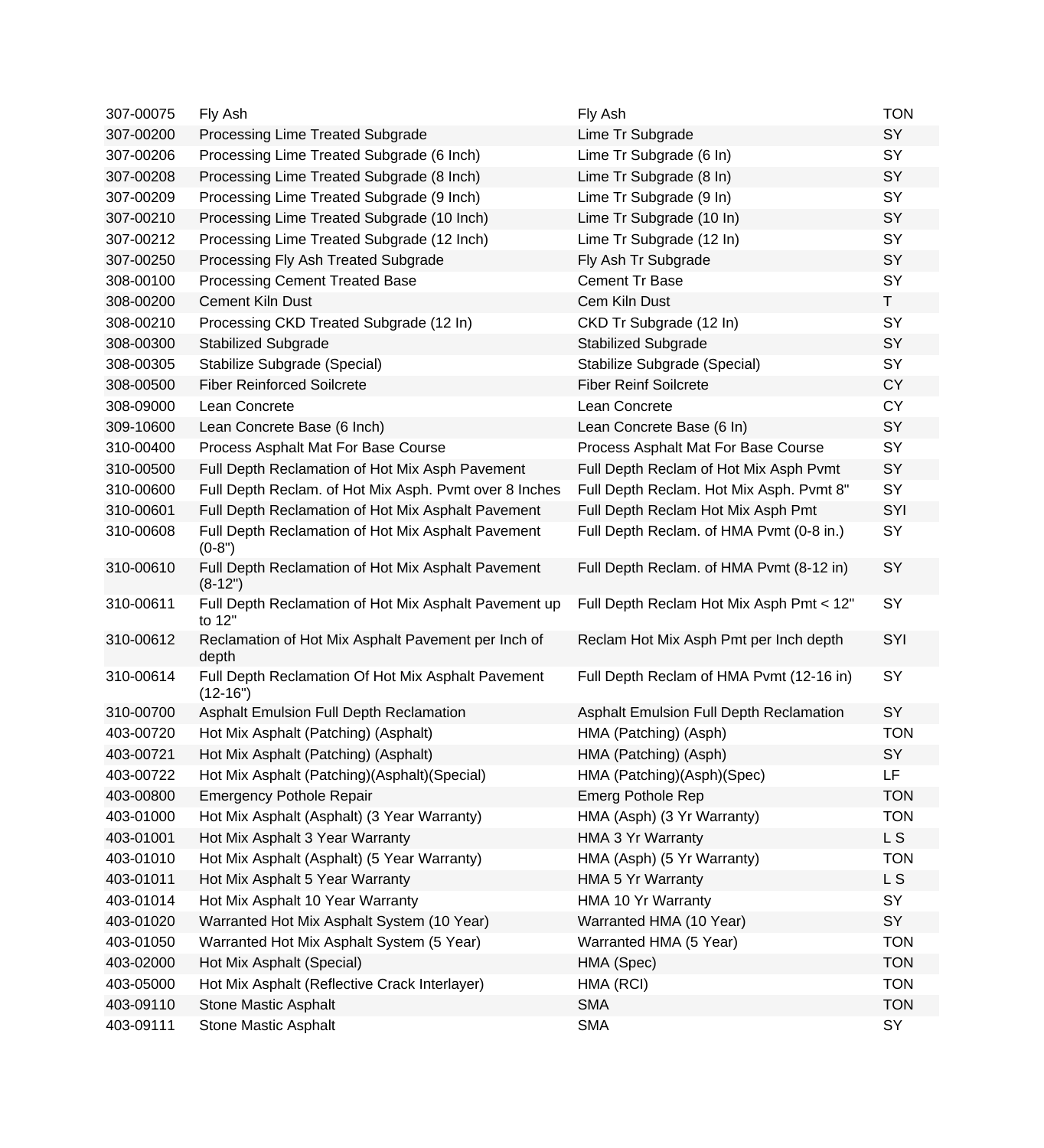| 403-09121 | Stone Mastic Asphalt (Fibers) (Asphalt)                          | SMA (Fibers) (Asph)               | <b>TON</b>  |
|-----------|------------------------------------------------------------------|-----------------------------------|-------------|
| 403-09126 | Stone Mastic Asphalt (Asphalt) (Polymer Modified)                | SMA (Asph) (P)                    | <b>TON</b>  |
| 403-09210 | <b>Stone Matrix Asphalt</b>                                      | <b>SMA</b>                        | <b>TON</b>  |
| 403-09211 | <b>Stone Matrix Asphalt</b>                                      | <b>SMA</b>                        | SY          |
| 403-09221 | Stone Matrix Asphalt (Fibers)(Asphalt)                           | SMA (Fibers)(Asph)                | <b>TON</b>  |
| 403-09226 | Stone Matrix Asphalt (Asphalt) (Polymer Modified)                | SMA (Asph)(P)                     | <b>TON</b>  |
| 403-09500 | Furnish Hot Mix Asphalt                                          | Furnish HMA                       | <b>TON</b>  |
| 403-09551 | Place Hot Mix Asphalt                                            | Place HMA                         | <b>HOUR</b> |
| 403-09600 | Hot Mix Asphalt (Bond Breaker)                                   | HMA (Bond Breaker)                | <b>SY</b>   |
| 403-32601 | Hot Mix Asphalt (Grading SG) (50)                                | HMA (Gr SG) (50)                  | <b>TON</b>  |
| 403-32621 | Hot Mix Asphalt (Grading SG) (50) (PG 58-28)                     | HMA (Gr SG) (50) (PG 58-28)       | <b>TON</b>  |
| 403-32631 | Hot Mix Asphalt (Grading SG) (50) (PG 58-34)                     | HMA (Gr SG) (50) (PG 58-34)       | <b>TON</b>  |
| 403-32641 | Hot Mix Asphalt (Grading SG) (50) (PG 64-22)                     | HMA (Gr SG) (50) (PG 64-22)       | <b>TON</b>  |
| 403-32651 | Hot Mix Asphalt (Grading SG) (50) (PG 64-28)                     | HMA (Gr SG) (50) (PG 64-28)       | <b>TON</b>  |
| 403-32671 | Hot Mix Asphalt (Grading SG) (50) (PG 76-28)                     | HMA (Gr SG) (50) (PG 76-28)       | <b>TON</b>  |
| 403-32701 | Hot Mix Asphalt (Grading SG) (75)                                | HMA (Gr SG) (75)                  | <b>TON</b>  |
| 403-32721 | Hot Mix Asphalt (Grading SG) (75) (PG 58-28)                     | HMA (Gr SG) (75) (PG 58-28)       | <b>TON</b>  |
| 403-32731 | Hot Mix Asphalt (Grading SG) (75) (PG 58-34)                     | HMA (Gr SG) (75) (PG 58-34)       | <b>TON</b>  |
| 403-32741 | Hot Mix Asphalt (Grading SG) (75) (PG 64-22)                     | HMA (Gr SG) (75) (PG 64-22)       | <b>TON</b>  |
| 403-32751 | Hot Mix Asphalt (Grading SG) (75) (PG 64-28)                     | HMA (Gr SG) (75) (PG 64-28)       | <b>TON</b>  |
| 403-32771 | Hot Mix Asphalt (Grading SG) (75) (PG 76-28)                     | HMA (Gr SG) (75) (PG 76-28)       | <b>TON</b>  |
| 403-32801 | Hot Mix Asphalt (Grading SG) (100)                               | HMA (Gr SG) (100)                 | <b>TON</b>  |
| 403-32821 | Hot Mix Asphalt (Grading SG) (100) (PG 58-28)                    | HMA (Gr SG) (100) (PG 58-28)      | <b>TON</b>  |
| 403-32831 | Hot Mix Asphalt (Grading SG) (100) (PG 58-34)                    | HMA (Gr SG) (100) (PG 58-34)      | <b>TON</b>  |
| 403-32841 | Hot Mix Asphalt (Grading SG) (100) (PG 64-22)                    | HMA (Gr SG) (100) (PG 64-22)      | <b>TON</b>  |
| 403-32851 | Hot Mix Asphalt (Grading SG) (100) (PG 64-28)                    | HMA (Gr SG) (100) (PG 64-28)      | <b>TON</b>  |
| 403-32871 | Hot Mix Asphalt (Grading SG) (100) (PG 76-28)                    | HMA (Gr SG) (100) (PG 76-28)      | <b>TON</b>  |
| 403-32901 | Hot Mix Asphalt (Grading SG) (125)                               | HMA (Gr SG) (125)                 | <b>TON</b>  |
| 403-32971 | Hot Mix Asphalt (Grading SG) (125) (PG 76-28)                    | HMA (Gr SG) (125) (PG 76-28)      | <b>TON</b>  |
| 403-33354 | Hot Bituminous Pavement (Grading S)(Asphalt) (86)(PG<br>$64-22)$ | HBP (Gr S) (Asph) (86) (PG 64-22) | <b>TON</b>  |
| 403-33601 | Hot Mix Asphalt (Grading S) (50)                                 | HMA (Gr S) (50)                   | <b>TON</b>  |
| 403-33621 | Hot Mix Asphalt (Grading S) (PG 58-28)                           | HMA (Gr S) (50) (PG 58-28)        | <b>TON</b>  |
| 403-33631 | Hot Mix Asphalt (Grading S) (50) (PG 58-34)                      | HMA (Gr S) (50) (PG 58-34)        | <b>TON</b>  |
| 403-33641 | Hot Mix Asphalt (Grading S) (50) (PG 64-22)                      | HMA (Gr S) (50) (PG 64-22)        | <b>TON</b>  |
| 403-33651 | Hot Mix Asphalt (Grading S) (50) (PG 64-28)                      | HMA (Gr S) (50) (PG 64-28)        | <b>TON</b>  |
| 403-33671 | Hot Mix Asphalt (Grading S) (50) (PG 76-28)                      | HMA (Gr S) (50) (PG 76-28)        | <b>TON</b>  |
| 403-33701 | Hot Mix Asphalt (Grading S) (75)                                 | HMA (Gr S) (75)                   | <b>TON</b>  |
| 403-33721 | Hot Mix Asphalt (Grading S) (75) (PG 58-28)                      | HMA (Gr S) (75) (PG 58-28)        | <b>TON</b>  |
| 403-33731 | Hot Mix Asphalt (Grading S) (75) (PG 58-34)                      | HMA (Gr S) (75) (PG 58-34)        | <b>TON</b>  |
| 403-33741 | Hot Mix Asphalt (Grading S) (75) (PG 64-22)                      | HMA (Gr S) (75) (PG 64-22)        | <b>TON</b>  |
| 403-33742 | Hot Mix Asphalt (Grading S)(75)(PG 64-22)                        | HMA (Gr S)(75)(PG 64-22)          | SY          |
| 403-33751 | Hot Mix Asphalt (Grading S) (75) (PG 64-28)                      | HMA (Gr S) (75) (PG 64-28)        | <b>TON</b>  |
| 403-33771 | Hot Mix Asphalt (Grading S) (75) (PG 76-28)                      | HMA (Gr S) (75) (PG 76-28)        | <b>TON</b>  |
| 403-33801 | Hot Mix Asphalt (Grading S) (100)                                | HMA (Gr S) (100)                  | <b>TON</b>  |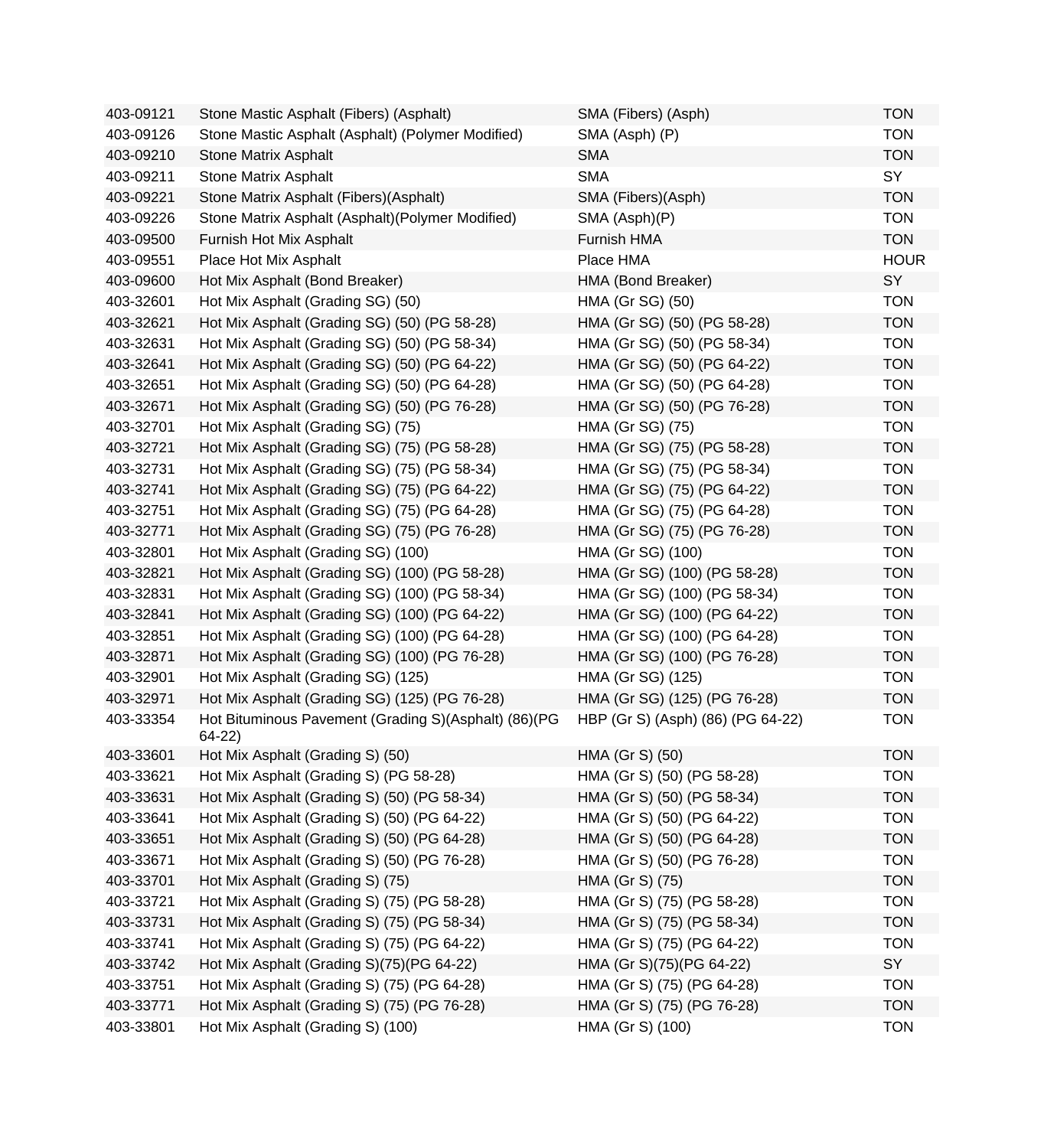| 403-33821 | Hot Mix Asphalt (Grading S) (100) (PG 58-28)    | HMA (Gr S) (100) (PG 58-28)    | <b>TON</b> |
|-----------|-------------------------------------------------|--------------------------------|------------|
| 403-33831 | Hot Mix Asphalt (Grading S) (100) (PG 58-34)    | HMA (Gr S) (100) (PG 58-34)    | <b>TON</b> |
| 403-33841 | Hot Mix Asphalt (Grading S) (100) (PG 64-22)    | HMA (Gr S) (100) (PG 64-22)    | <b>TON</b> |
| 403-33842 | Hot Mix Asphalt (Grading S) (100) (PG 64-22)    | HMA (Gr S) (100) (PG 64-22)    | SY         |
| 403-33851 | Hot Mix Asphalt (Grading S) (100) (PG 64-28)    | HMA (Gr S) (100) (PG 64-28)    | <b>TON</b> |
| 403-33871 | Hot Mix Asphalt (Grading S) (100) (PG 76-28)    | HMA (Gr S) (100) (PG 76-28)    | <b>TON</b> |
| 403-33872 | Hot Mix Asphalt (Grading S) (100) (PG 76-28)    | HMA (Gr S) (100) (PG 76-28)    | SY         |
| 403-33901 | Hot Mix Asphalt (Grading S) (125)               | HMA (Gr S) (125)               | <b>TON</b> |
| 403-33971 | Hot Mix Asphalt (Grading S) (125) (PG 76-28)    | HMA (Gr S) (125) (PG 76-28)    | <b>TON</b> |
| 403-34601 | Hot Mix Asphalt (Grading SX) (50)               | HMA (Gr SX) (50)               | <b>TON</b> |
| 403-34621 | Hot Mix Asphalt (Grading SX) (50) (PG 58-28)    | HMA (Gr SX) (50) (PG 58-28)    | <b>TON</b> |
| 403-34631 | Hot Mix Asphalt (Grading SX) (50) (PG 58-34)    | HMA (Gr SX) (50) (PG 58-34)    | <b>TON</b> |
| 403-34641 | Hot Mix Asphalt (Grading SX) (50) (PG 64-22)    | HMA (Gr SX) (50) (PG 64-22)    | <b>TON</b> |
| 403-34651 | Hot Mix Asphalt (Grading SX) (50) (PG 64-28)    | HMA (Gr SX) (50) (PG 64-28)    | <b>TON</b> |
| 403-34671 | Hot Mix Asphalt (Grading SX) (50) (PG 76-28)    | HMA (Gr SX) (50) (PG 76-28)    | <b>TON</b> |
| 403-34701 | Hot Mix Asphalt (Grading SX) (75)               | HMA (Gr SX) (75)               | <b>TON</b> |
| 403-34721 | Hot Mix Asphalt (Grading SX) (75) (PG 58-28)    | HMA (Gr SX) (75) (PG 58-28)    | <b>TON</b> |
| 403-34731 | Hot Mix Asphalt (Grading SX) (75) (PG 58-34)    | HMA (Gr SX) (75) (PG 58-34)    | <b>TON</b> |
| 403-34741 | Hot Mix Asphalt (Grading SX) (75) (PG 64-22)    | HMA (Gr SX) (75) (PG 64-22)    | <b>TON</b> |
| 403-34742 | Hot Mix Asphalt (Grading SX)(75)(PG 64-22)      | HMA (Gr SX)(75)(PG 64-22)      | SY         |
| 403-34751 | Hot Mix Asphalt (Grading SX) (75) (PG 64-28)    | HMA (Gr SX) (75) (PG 64-28)    | <b>TON</b> |
| 403-34752 | Hot Mix Asphalt (Grade SX)(75)(PG 64-28)        | HMA (Gr SX)(75)(PG 64-28)      | SY         |
| 403-34771 | Hot Mix Asphalt (Grading SX) (75) (PG 76-28)    | HMA (Gr SX) (75) (PG 76-28)    | <b>TON</b> |
| 403-34801 | Hot Mix Asphalt (Grading SX) (100)              | HMA (Gr SX) (100)              | <b>TON</b> |
| 403-34821 | Hot Mix Asphalt (Grading SX) (100) (PG 58-28)   | HMA (Gr SX) (100) (PG 58-28)   | <b>TON</b> |
| 403-34822 | Hot Mix Asphalt (Grading SX)(100)(PG 58-28)     | HMA (Gr SX)(100)(PG 58-28)     | SY         |
| 403-34831 | Hot Mix Asphalt (Grading SX) (100) (PG 58-34)   | HMA (Gr SX) (100) (PG 58-34)   | <b>TON</b> |
| 403-34841 | Hot Mix Asphalt (Grading SX) (100) (PG 64-22)   | HMA (Gr SX) (100) (PG 64-22)   | <b>TON</b> |
| 403-34851 | Hot Mix Asphalt (Grading SX) (100) (PG 64-28)   | HMA (Gr SX) (100) (PG 64-28)   | <b>TON</b> |
| 403-34852 | Hot Mix Asphalt (Grading SX)(100)(PG 64-28)     | HMA (Gr SX)(100)(PG 64-28)     | SY         |
| 403-34861 | Hot Mix Asphalt (Grading SX) (100) (PG 70-28)   | HMA (Gr SX) (100) (PG 70-28)   | <b>TON</b> |
| 403-34871 | Hot Mix Asphalt (Grading SX) (100) (PG 76-28)   | HMA (Gr SX) (100) (PG 76-28)   | <b>TON</b> |
| 403-34901 | Hot Mix Asphalt (Grading SX) (125)              | HMA (Gr SX) (125)              | <b>TON</b> |
| 403-34971 | Hot Mix Asphalt (Grading SX) (125) (PG 76-28)   | HMA (Gr SX) (125) (PG 76-28)   | <b>TON</b> |
| 403-35701 | Hot Mix Asphalt (Grading S-Fines) (75)          | HMA (Gr S-Fines) (75)          | <b>TON</b> |
| 403-35721 | Hot Mix Asphalt (Grading S-Fines)(75)(PG 58-28) | HMA (Gr S-Fines)(75)(PG 58-28) | <b>TON</b> |
| 403-35731 | Hot Mix Asphalt (Grading S-Fines) (PG 58-34)    | HMA (Gr S-Fines)(75)(PG 58-34) | <b>TON</b> |
| 403-36300 | Hot Mix Asphalt (Grading S) (75)                | HMA (Gr S) (75)                | <b>TON</b> |
| 403-36400 | Hot Mix Asphalt (Grading SX) (75)               | HMA (Gr SX) (75)               | <b>TON</b> |
| 403-36601 | Hot Mix Asphalt (Grading ST)(50)                | <b>HMA (Gr ST)(50)</b>         | <b>TON</b> |
| 403-36621 | Hot Mix Asphalt (Gr ST)(50)(PG 58-28)           | HMA (Gr ST)(50)(PG 58-28)      | <b>TON</b> |
| 403-36631 | Hot Mix Asphalt (Grading ST)(50)(PG 58-34)      | HMA (Gr ST)(50)(PG 58-34)      | <b>TON</b> |
| 403-36641 | Hot Mix Asphalt (Grading ST)(50)(PG 64-22)      | HMA (Gr ST)(50)(PG 64-22)      | <b>TON</b> |
| 403-36651 | Hot Mix Asphalt (Grading ST)(50)(PG 64-28)      | HMA (Gr ST)(50)(PG 64-28)      | <b>TON</b> |
| 403-36661 | Hot Mix Asphalt (Grading ST)(PG 70-28)          | HMA (Gr ST)(50)(PG 70-28)      | <b>TON</b> |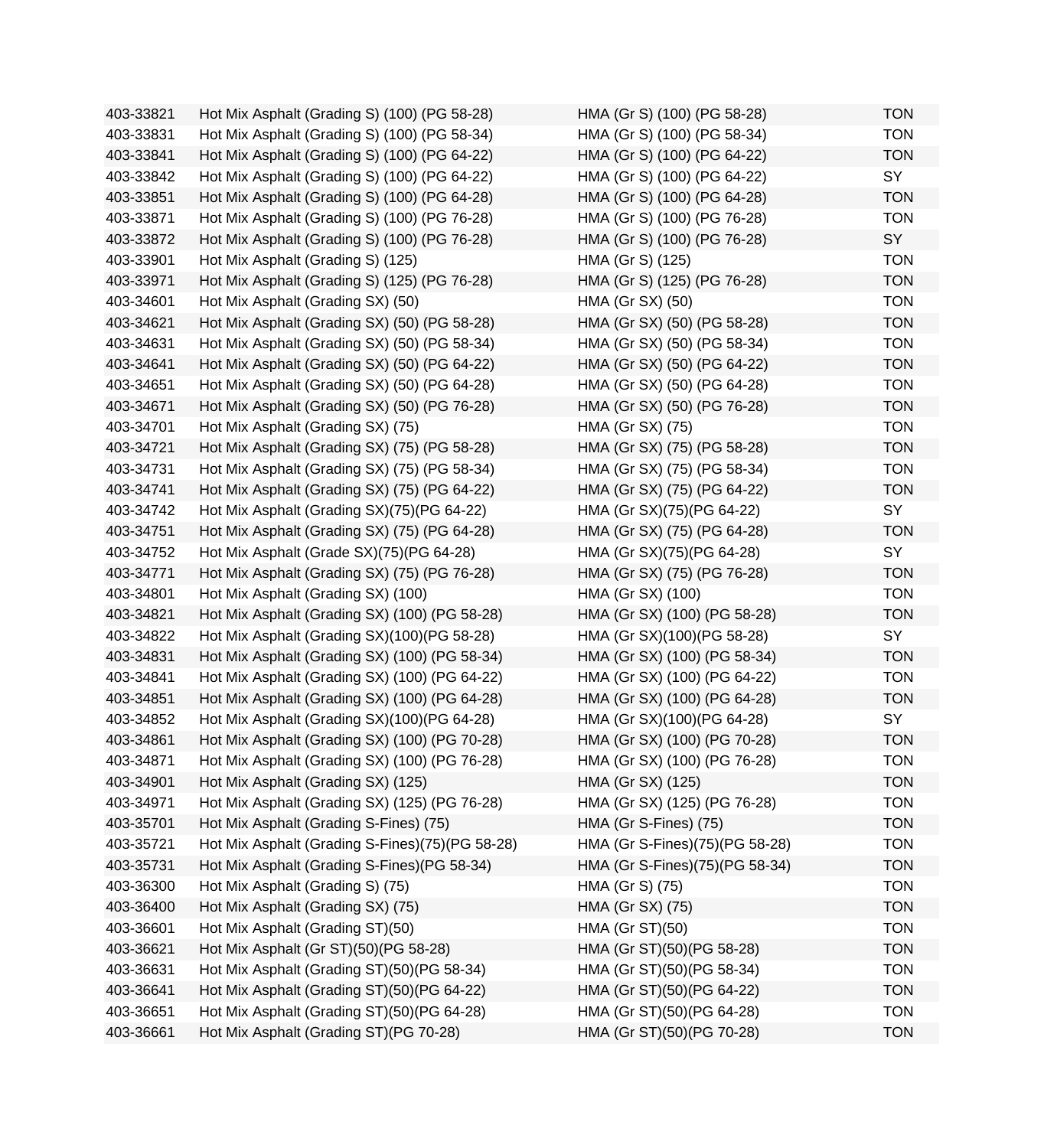| 403-36671 | Hot Mix Asphalt (Grading ST)(50)(PG 76-28)  | HMA (Gr ST)(50)(PG 76-28)  | <b>TON</b> |
|-----------|---------------------------------------------|----------------------------|------------|
| 403-36701 | Hot Mix Asphalt (Grading ST)(75)            | <b>HMA (Gr ST)(75)</b>     | <b>TON</b> |
| 403-36721 | Hot Mix Asphalt (Grading ST)(75)(PG 58-28)  | HMA (Gr ST)(75)(PG 58-28)  | <b>TON</b> |
| 403-36731 | Hot Mix Asphalt (Grading ST)(75)(PG 58-34)  | HMA (Gr ST)(75)(PG 58-34)  | <b>TON</b> |
| 403-36741 | Hot Mix Asphalt (Grading ST)(75)(PG 64-22)  | HMA (Gr ST)(75)(PG 64-22)  | <b>TON</b> |
| 403-36751 | Hot Mix Asphalt (Grading ST)(75)(PG 64-28)  | HMA (Gr ST)(75)(PG 64-28)  | <b>TON</b> |
| 403-36761 | Hot Mix Asphalt (Grading ST)(75)(PG 70-28)  | HMA(Gr ST)(75)(PG 70-28)   | <b>TON</b> |
| 403-36771 | Hot Mix Asphalt (Grading ST)(75)(PG 76-28)  | HMA (Gr ST)(75)(PG 76-28)  | <b>TON</b> |
| 403-36801 | Hot Mix Asphalt (Grading ST)(100)           | HMA (Gr ST)(100)           | <b>TON</b> |
| 403-36821 | Hot Mix Asphalt (Grading ST)(100)(PG 58-28) | HMA (Gr ST)(100)(PG 58-28) | <b>TON</b> |
| 403-36831 | Hot Mix Asphalt (Grading ST)(100)(PG 58-34) | HMA (Gr ST)(100)(PG 58-34) | <b>TON</b> |
| 403-36841 | Hot Mix Asphalt (Grading ST)(100)(PG 64-22) | HMA (Gr ST)(100)(PG 64-22) | <b>TON</b> |
| 403-36851 | Hot Mix Asphalt (Grading ST)(100)(PG 64-28) | HMA (Gr ST)(100)(PG 64-28) | <b>TON</b> |
| 403-36861 | Hot Mix Asphalt (Grading ST)(100)(PG 70-28) | HMA (Gr ST)(100)(PG 70-28) | <b>TON</b> |
| 403-36871 | Hot Mix Asphalt (Grading ST)(100)(PG 76-28) | HMA (Gr ST)(100)(PG 76-28) | <b>TON</b> |
| 403-36901 | Hot Mix Asphalt (Grading ST)(125)           | HMA (Gr ST)(125)           | <b>TON</b> |
| 403-36921 | Hot Mix Asphalt (Grading ST)(125)(PG 58-28) | HMA (Gr ST)(125)(PG 58-28) | <b>TON</b> |
| 403-36931 | Hot Mix Asphalt (Grading ST)(125)(PG 58-34) | HMA (Gr ST)(125)(PG 58-34) | <b>TON</b> |
| 403-36941 | Hot Mix Asphalt (Grading ST)(125)(PG 64-22) | HMA (Gr ST)(125)(PG 64-22) | <b>TON</b> |
| 403-36951 | Hot Mix Asphalt (Grading ST)(125)(PG 64-28) | HMA (Gr ST)(125)(PG 64-28) | <b>TON</b> |
| 403-36961 | Hot Mix Asphalt (Grading ST)(125)(PG 70-28) | HMA (Gr ST)(125)(PG 70-28) | <b>TON</b> |
| 403-36971 | Hot Mix Asphalt (Grading ST)(125)(PG 76-28) | HMA (Gr ST)(125)(PG 76-28) | <b>TON</b> |
| 403-37601 | Hot Mix Asphalt (Grade SF)(50)              | <b>HMA (Gr SF)(50)</b>     | <b>TON</b> |
| 403-37621 | Hot Mix Asphalt (Grade SF)(50)(PG 58-28)    | HMA (Gr SF)(50)(PG 58-28)  | <b>TON</b> |
| 403-37631 | Hot Mix Asphalt (Grade SF)(50)(PG 58-34)    | HMA (Gr SF)(50)(PG 58-34)  | <b>TON</b> |
| 403-37641 | Hot Mix Asphalt (Grade SF)(50)(PG 64-22)    | HMA (Gr SF)(50)(PG 64-22)  | <b>TON</b> |
| 403-37651 | Hot Mix Asphalt (Grade SF)(50)(PG 64-28)    | HMA (Gr SF)(50)(PG 64-28)  | <b>TON</b> |
| 403-37661 | Hot Mix Asphalt (Grade SF)(50)(PG 70-28)    | HMA (Gr SF)(50)(PG 70-28)  | <b>TON</b> |
| 403-37671 | Hot Mix Asphalt (Grade SF)(50)(PG 76-28)    | HMA (Gr SF)(50)(PG 76-28)  | <b>TON</b> |
| 403-37701 | Hot Mix Asphalt (Grade SF)(75)              | <b>HMA (Gr SF)(75)</b>     | <b>TON</b> |
| 403-37721 | Hot Mix Asphalt (Grade SF)(75)(PG 58-28)    | HMA (Gr SF)(75)(PG 58-28)  | <b>TON</b> |
| 403-37731 | Hot Mix Asphalt (Grade SF)(75)(PG 58-34)    | HMA (Gr SF)(75)(PG 58-34)  | <b>TON</b> |
| 403-37741 | Hot Mix Asphalt (Grade SF)(75)(PG 64-22)    | HMA (Gr SF)(75)(PG 64-22)  | <b>TON</b> |
| 403-37751 | Hot Mix Asphalt (Grade SF)(75)(PG 64-28)    | HMA (Gr SF)(75)(PG 64-28)  | <b>TON</b> |
| 403-37761 | Hot Mix Asphalt (Grade SF)(75)(PG 70-28)    | HMA (Gr SF)(75)(PG 70-28)  | <b>TON</b> |
| 403-37771 | Hot Mix Asphalt (Grade SF)(75)(PG 76-28)    | HMA (Gr SF)(75)(PG 76-28)  | <b>TON</b> |
| 403-37801 | Hot Mix Asphalt (Grade SF)(100)             | HMA (Gr SF)(100)           | <b>TON</b> |
| 403-37821 | Hot Mix Asphalt (Grade SF)(100)(PG 58-28)   | HMA (Gr SF)(100)(PG 58-28) | <b>TON</b> |
| 403-37831 | Hot Mix Asphalt (Grade SF)(100)(PG 58-34)   | HMA (Gr SF)(100)(PG 58-34) | <b>TON</b> |
| 403-37841 | Hot Mix Asphalt (Grade SF)(100)(PG 64-22)   | HMA (Gr SF)(100)(PG 64-22) | <b>TON</b> |
| 403-37851 | Hot Mix Asphalt (Grade SF)(100)(PG 64-28)   | HMA (Gr SF)(100)(PG 64-28) | <b>TON</b> |
| 403-37861 | Hot Mix Asphalt (Grade SF)(100)(PG 70-28)   | HMA (Gr SF)(100)(PG 70-28) | <b>TON</b> |
| 403-37871 | Hot Mix Asphalt (Grade SF)(100)(PG 76-28)   | HMA (Gr SF)(100)(PG 76-28) | <b>TON</b> |
| 403-37901 | Hot Mix Asphalt (Grade SF)(125)             | HMA (Gr SF)(125)           | <b>TON</b> |
| 403-37921 | Hot Mix Asphalt (Grade SF)(125)(PG 58-28)   | HMA (Gr SF)(125)(PG 58-28) | <b>TON</b> |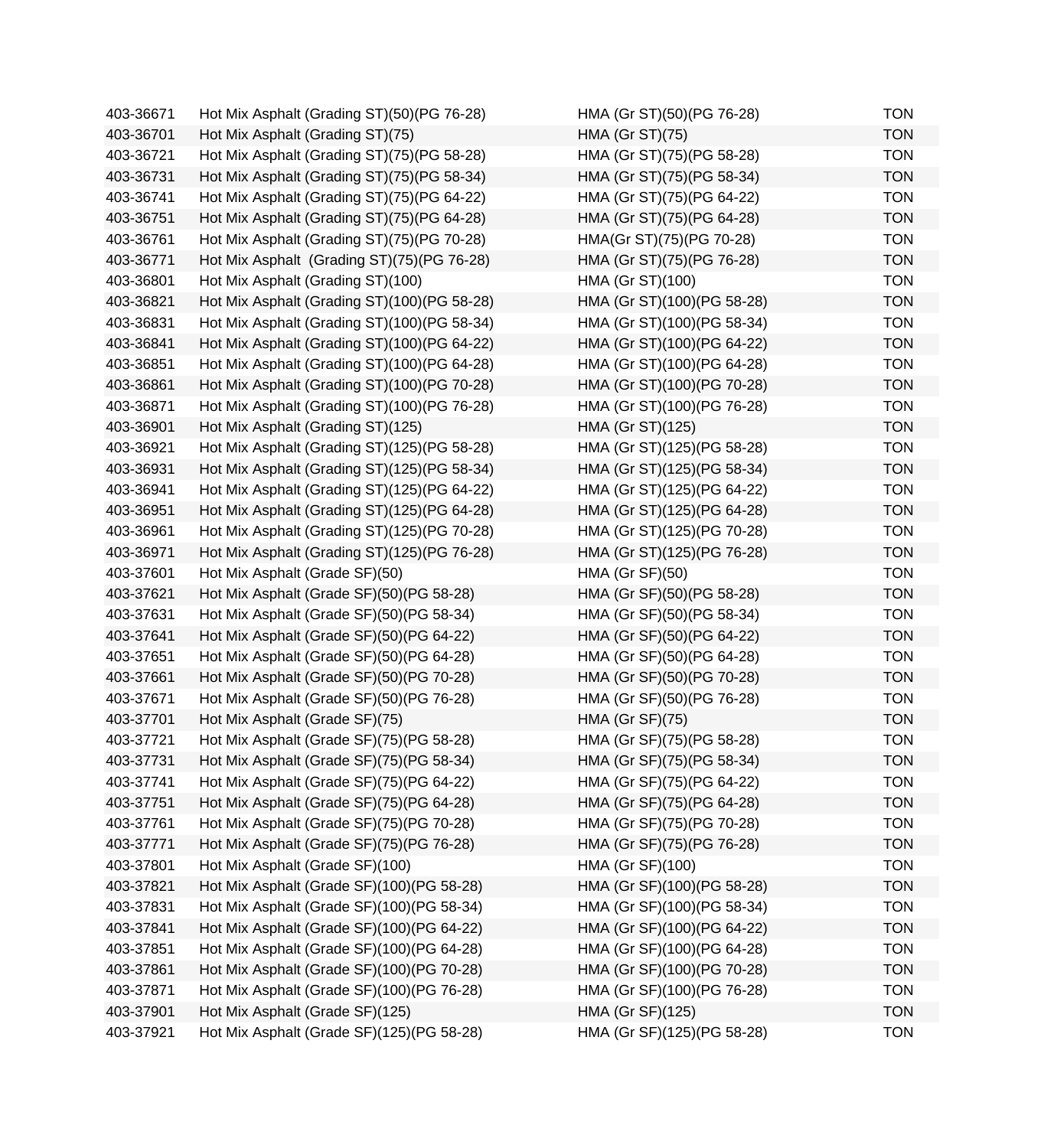| 403-37931 | Hot Mix Asphalt (Grade SF)(125)(PG 58-34)              | HMA (Gr SF)(125)(PG 58-34)               | <b>TON</b>  |
|-----------|--------------------------------------------------------|------------------------------------------|-------------|
| 403-37941 | Hot Mix Asphalt (Grade SF)(125)(PG 64-22)              | HMA (Gr SF)(125)(PG 64-22)               | <b>TON</b>  |
| 403-37951 | Hot Mix Asphalt (Grade SF)(125)(PG 64-28)              | HMA (Gr SF)(125)(PG 64-28)               | <b>TON</b>  |
| 403-37961 | Hot Mix Asphalt (Grade SF)(125)(PG 70-28)              | HMA (Gr SF)(125)(PG 70-28)               | <b>TON</b>  |
| 403-37971 | Hot Mix Asphalt (Grade SF)(125)(PG 76-28)              | HMA (Gr SF)(125)(PG 76-28)               | <b>TON</b>  |
| 403-40000 | <b>HMA Safety Edge</b>                                 | <b>HMA Safety Edge</b>                   | LF          |
| 403-96600 | Hot Mix Asphalt (Grading Fines) (50)                   | HMA (Gr Fines) (50)                      | <b>TON</b>  |
| 405-00000 | Heating and Scarifying Treatment                       | <b>Heating and Scarifying</b>            | SY          |
| 405-00050 | Heating and Scarifying Treatment (Alternative Systems) | Heating and Scarifying (Alt Sys)         | SY          |
| 405-00100 | Heating and Remixing Treatment                         | <b>Heating and Remixing Treatment</b>    | SY          |
| 405-00101 | Heating and Remixing Treatment (Special)               | Heating and Remixing Treatment (Special) | SY          |
| 405-00200 | Virgin Hot Bituminous Plant Mix                        | Virgin HB Plant Mix                      | <b>TON</b>  |
| 405-00300 | <b>Heating and Repaving Treatment</b>                  | <b>Heating and Repaving Treatment</b>    | SY          |
| 406-09500 | Cold Bituminous Pavement (Recycle)                     | Cold Bitum Pvmt (Recycle)                | SY          |
| 406-09501 | Cold Bituminous Pavement (Recycled)                    | Cold Bitum Pvmt (Recycled)               | <b>TON</b>  |
| 406-09505 | Cold Bituminous Pavement (Recycle) (Special)           | Cold Bitum Pvmt (Recycle)(Spec)          | SY          |
| 406-09530 | Repair of Cold Bituminous Pavement (Recycle)           | Repair of Cold Bitum Pvmt (Recycle)      | SY          |
| 407-03000 | <b>Blotter Material</b>                                | <b>Blotter Material</b>                  | <b>TON</b>  |
| 407-09000 | Crackfilling (Application)                             | Crackfiller (Application)                | SY          |
| 408-01000 | Hot Poured Joint and Crack Sealant                     | Hot Joint-Crack Sealant                  | <b>TON</b>  |
| 408-01300 | <b>HMA Mix Crack Sealant</b>                           | <b>HMA Mix Crack Sealant</b>             | <b>TON</b>  |
| 408-01400 | Crack Sealant (Special)                                | Crack Sealant (Special)                  | <b>TON</b>  |
| 408-02000 | <b>Injection Holes</b>                                 | <b>Injection Holes</b>                   | <b>EACH</b> |
| 409-00110 | <b>Stockpile Cover Coat Material</b>                   | Stockpile CC Matl                        | <b>TON</b>  |
| 409-01010 | Cover Coat Material (Type I)                           | CC Matl (Ty I)                           | <b>TON</b>  |
| 409-01015 | Cover Coat Material (Type I)                           | CC Matl (Ty I)                           | SY          |
| 409-01020 | Cover Coat Material (Type I) (Lightweight)             | CC Matl (Ty I) (Lightweight)             | CY          |
| 409-02010 | Cover Coat Material (Type II)                          | CC Matl (Ty II)                          | <b>TON</b>  |
| 409-02015 | Cover Coat Material (Type II)                          | CC Matl (Ty II)                          | SY          |
| 409-02020 | Cover Coat Material (Type II) (Lightweight)            | CC Matl (Ty II) (Lightweight)            | CY          |
| 409-02025 | Cover Coat Material (Type II) (Lightweight)            | CC Matl (Ty II) (Lightweight)            | SY          |
| 409-02030 | Cover Coat Material (Type I) (Special)                 | CC Matl (Ty I) (Special)                 | SY          |
| 409-02050 | Cover Coat Material (Type II) (Special)                | CC Matl (Ty II) (Special)                | <b>TON</b>  |
| 409-02055 | Cover Coat Material (Type II) (Special)                | CC Matl (Ty II) (Special)                | SY          |
| 409-03010 | Cover Coat Material (Type III)                         | CC Matl (Ty III)                         | <b>TON</b>  |
| 409-03050 | <b>Place Cover Coat Material</b>                       | Place CC Matl                            | <b>TON</b>  |
| 409-03055 | Place Cover Coat Material                              | Place CC Matl                            | SY          |
| 409-03060 | <b>Furnish Cover Coat Material</b>                     | Furn CC Matl                             | <b>TON</b>  |
| 409-04010 | Cover Coat Material (Type IV)                          | CC Matl (Ty IV)                          | <b>TON</b>  |
| 409-04050 | <b>Cover Coat Material (Special)</b>                   | CC Matl (Spec)                           | SY          |
| 409-04060 | Cover Coat Material (Asphalt) (Special)                | CC Matl (Asph) (Spec)                    | <b>TON</b>  |
| 409-05000 | <b>Ultrathin Bonded Wearing Course</b>                 | <b>Ultrath Bond Wearing Course</b>       | SY          |
| 409-05010 | Thin Bonded Wearing Course (Non-Bituminous)            | Thin Bonded Wearing Course (Non-Bitum)   | SY          |
| 409-05011 | Thin Bonded Polymer Overlay                            | Thin Bonded Polymer Overlay              | SY          |
| 409-05100 | Anti-Icing Polymer Overlay                             | Anti-Icing Polymer Overlay               | <b>SF</b>   |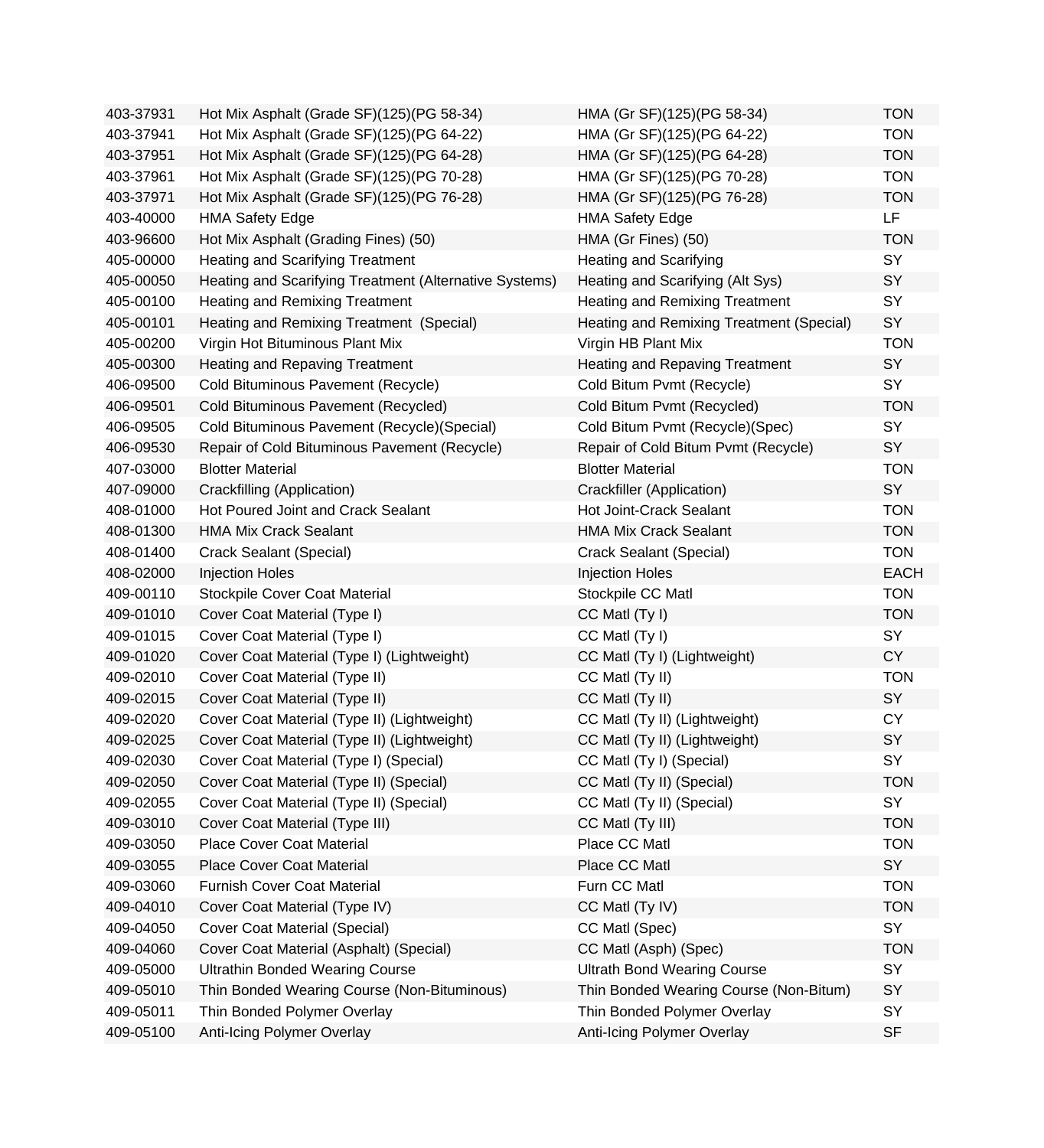| 409-06000 | Surfacing (macro style)                                     | Surfacing (macro style)             | SY         |
|-----------|-------------------------------------------------------------|-------------------------------------|------------|
| 409-08000 | Squeegee Seal                                               | Squeegee Seal                       | SY         |
| 409-09000 | Micro-Surfacing Seal Coat                                   | Micro-Surfacing Seal Coat           | <b>TON</b> |
| 409-09010 | Micro-Surfacing Aggregate                                   | Micro-Surfacing Aggregate           | <b>TON</b> |
| 409-09500 | <b>Slurry Seal Material</b>                                 | <b>Slurry Seal Matl</b>             | SY         |
| 410-00000 | <b>Slurry Seal Coat</b>                                     | <b>Slurry Seal Coat</b>             | SY         |
| 410-00100 | Slurry Seal Coat (Airport)                                  | Slurry Seal Coat (Airport)          | SY         |
| 411-03100 | Asphalt Cement (Scrap Rubber) (Crack Filler)                | AC Scrap Rub Crack Filler           | <b>TON</b> |
| 411-03110 | Asphalt Cement (Rubberized) (Crack Filler)                  | <b>AC Rubberized Crack Filler</b>   | <b>TON</b> |
| 411-03200 | Asphalt Cement (Polymer Modified) (Special)                 | Asph Cem (Polymer Mod) (Spec)       | <b>TON</b> |
| 411-03342 | Asphalt Cement Performance Grade (PG 64-28)                 | Asph Cem (PG 64-28)                 | <b>TON</b> |
| 411-03345 | Asphalt Cement Performance Grade (PG 76-28)                 | Asph Cem (PG 76-28)                 | <b>TON</b> |
| 411-03352 | Asphalt Cement Performance Grade (PG 58-28)                 | Asph Cem (PG 58-28)                 | <b>TON</b> |
| 411-03354 | Asphalt Cement Performance Grade (PG 64-22)                 | Asph Cem (PG 64-22)                 | <b>TON</b> |
| 411-03355 | Asphalt Cement Performance Grade (PG 58-34)                 | Asph Cem (PG 58-34)                 | <b>TON</b> |
| 411-10010 | Emulsified Asphalt (CQS-1HP) (Fog) (Airport)                | Emul Asph (CQS-1HP) (Fog) (Airport) | <b>GAL</b> |
| 411-10025 | Emulsified Asphalt (Special) (CQS-1hL)                      | Emul Asph (Sp) (CQS-1hL)            | <b>TON</b> |
| 411-10200 | <b>Emulsified Asphalt (CRS-1)</b>                           | Emul Asph (CRS-1)                   | <b>GAL</b> |
| 411-10216 | Emulsified Asphalt (CRS-2P)                                 | Emul Asph (CRS-2P)                  | GAL        |
| 411-10217 | Emulsified Asphalt (CRS-2P)                                 | Emulsified Asphalt (CRS-2P)         | <b>TON</b> |
| 411-10218 | Emulsified Asphalt (CRS-2R)                                 | Emul Asph (CRS-2R)                  | GAL        |
| 411-10251 | <b>Emulsified Asphalt (CSS-1)</b>                           | Emul Asph (CSS-1)                   | <b>GAL</b> |
| 411-10252 | Emulsified Asphalt (CSS-1P)                                 | Emul Asph (CSS-1P)                  | GAL        |
| 411-10253 | Emulsified Asphalt (CSS-1H)                                 | Emul Asph (CSS-1H)                  | <b>GAL</b> |
| 411-10254 | Emulsified Asphalt (CSS-1H) (Modified)                      | Emul Asph (CSS-1H) (Mod)            | GAL        |
| 411-10255 | <b>Emulsified Asphalt (Slow-Setting)</b>                    | Emul Asph (SS)                      | GAL        |
| 411-10258 | Emulsified Asphalt (Rapid-Setting)(Polymerized)             | Emul Asph (RS-P)                    | <b>TON</b> |
| 411-10259 | Emulsified Asphalt (Medium-Setting)(Polymerized)            | Emul Asph (MS-P)                    | <b>TON</b> |
| 411-10260 | Emulsified Asphalt (Rapid-Setting) (Polymerized)            | Emul Asph (RS-P)                    | GAL        |
| 411-10261 | Emulsified Asphalt (Rapid-Setting-2P)(Polymerized)          | Emul Asph (RS-2P)                   | <b>GAL</b> |
| 411-10262 | Emulsified Asphalt (Medium-Setting) (Polymerized)           | Emul Asph (MS-P)                    | <b>GAL</b> |
| 411-10265 | <b>Emulsified Asphalt (Polymerized)</b>                     | Emul Asph (Poly)                    | GAL        |
| 411-10275 | Emulsified Asphalt (HFMS-2P) (High Float) (Polymerized)     | Emul Asph (HFMS-2P)                 | GAL        |
| 411-10276 | Emulsified Asphalt (HFMS-2SP) (High Float)<br>(Polymerized) | Emul Asph (HFMS-2SP)                | <b>GAL</b> |
| 411-10277 | Emulsified Asphalt (HFMS-2HP) (High Float)                  | Emul Asph (HFMS-2HP)                | GAL        |
| 411-10300 | <b>Emulsified Asphalt (Prime Coat)</b>                      | Emul Asph (Prime Coat)              | <b>GAL</b> |
| 411-10375 | Emulsified Asphalt (HFRS-2P) (High Float) (Polymerized)     | Emul Asph (HFRS-2P)                 | GAL        |
| 411-20000 | Asphaltic Felt Paper (30 lb.)                               | Asphaltic Felt Paper (30 lb.)       | SY         |
| 411-21020 | Liquid Asphaltic Material (MC-70)                           | Liq Asph Matl (MC-70)               | GAL        |
| 411-90010 | <b>Asphalt Rejuvenating Agent</b>                           | Asph Rejuvenating Agent             | <b>GAL</b> |
| 411-90040 | <b>Recycling Agent</b>                                      | <b>Recycling Agent</b>              | GAL        |
| 411-90050 | <b>Emulsified Recycling Agent</b>                           | <b>Emul Recycling Agent</b>         | GAL        |
| 412-00000 | Furnish Concrete Pavement                                   | Furn Conc Pvmt                      | CY         |
| 412-00050 | Place Concrete Pavement                                     | PI Conc Pvmt                        | SY         |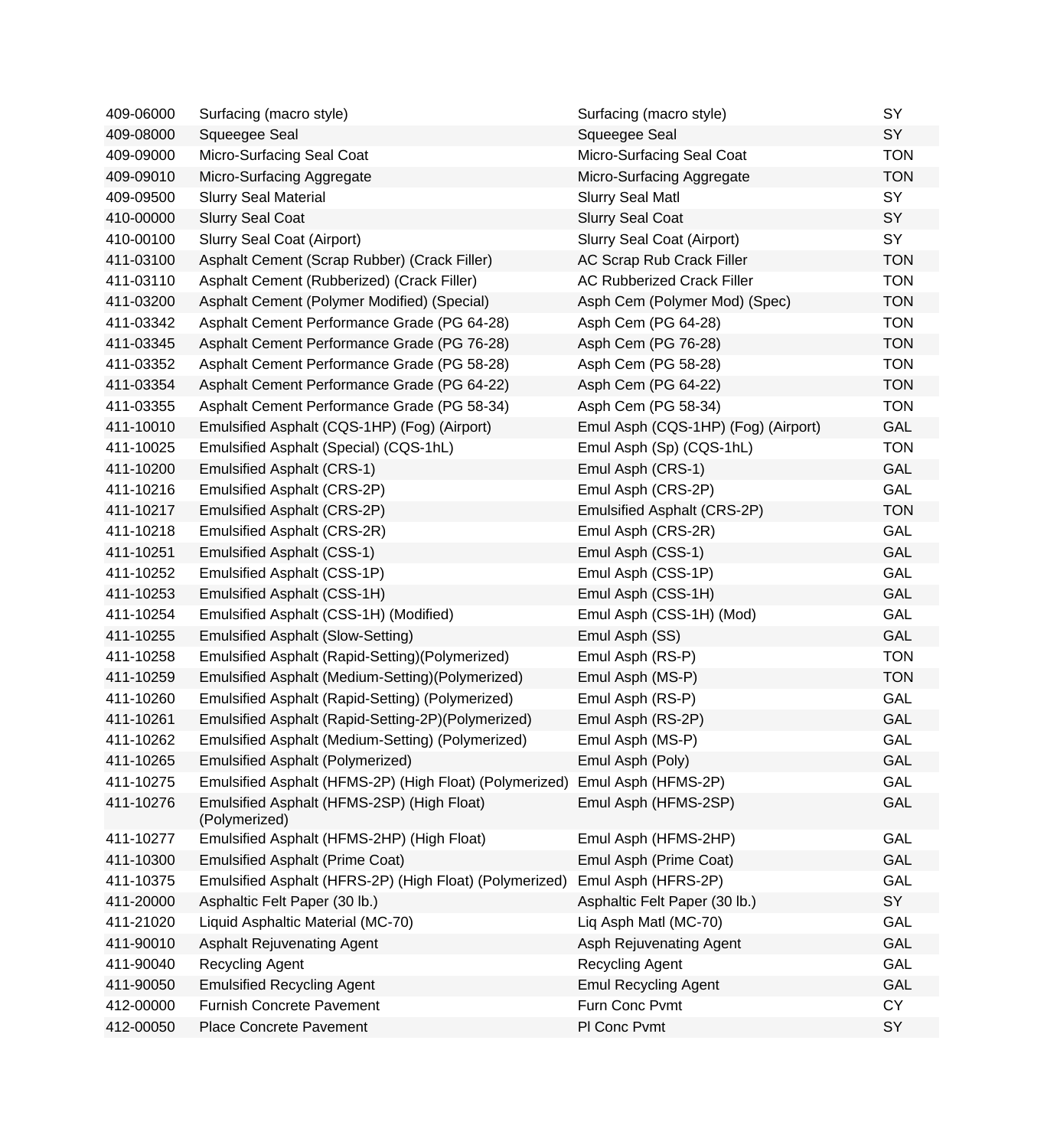| 412-00101 | Portland Cement Concrete Pavement 5 Year Warranty                                               | Port Cem Conc Pvmt 5 Yr War       | <b>SY</b> |
|-----------|-------------------------------------------------------------------------------------------------|-----------------------------------|-----------|
| 412-00110 | Warranted Portland Cement Concrete Pavement (10 Inch) War Port Cem Conc Pvmt (10 In)            |                                   | SY        |
| 412-00111 | Warranted Portland Cement Concrete Pavement (11 Inch) War Port Cem Conc Pvmt (11 In)            |                                   | SY        |
| 412-00113 | Warranted Portland Cement Concrete Pavement (13 Inch) War Port Cem Conc Pvmt (13 In)            |                                   | SY        |
| 412-00125 | Warranted Portland Cement Concrete Pavement (12 1/2 War Port Cem Conc Pvmt (12 1/2 In)<br>lnch) |                                   | SY        |
| 412-00130 | Warranted Portland Cement Concrete Pavement System                                              | War Port Cem Conc Pvmt Sys        | SY        |
| 412-00190 | Concrete Pavement (Patching)                                                                    | Conc Pvmt (Patching)              | SY        |
| 412-00200 | Roller Compacted Concrete Pavement (7 3/4 Inch)                                                 | Roller Comp Conc Pvmt (7 3/4 In)  | SY        |
| 412-00400 | Concrete Pavement (4 Inch)                                                                      | Conc Pvmt (4 In)                  | SY        |
| 412-00500 | Concrete Pavement (5 Inch)                                                                      | Conc Pvmt (5 In)                  | SY        |
| 412-00505 | Concrete Pavement (5 Inch) (Fast Track)                                                         | Conc Pvmt (5 In) (Fast Track)     | SY        |
| 412-00550 | Concrete Pavement (5 1/2 Inch)                                                                  | Conc Pvmt (5 1/2 ln)              | SY        |
| 412-00600 | Concrete Pavement (6 Inch)                                                                      | Conc Pvmt (6 In)                  | SY        |
| 412-00601 | Concrete Pavement (6 Inch) (Special)                                                            | Conc Pvmt (6 In) (Spec)           | SY        |
| 412-00605 | Concrete Pavement (6 Inch) (Fast Track)                                                         | Conc Pvmt (6 In) (Fast Track)     | SY        |
| 412-00615 | Concrete Pavement (6 Inch) (Reinforced)                                                         | Conc Pvmt (6 In) (R)              | SY        |
| 412-00650 | Concrete Pavement (6-1/2 Inch)                                                                  | Conc Pvmt (6-1/2 In)              | SY        |
| 412-00700 | Concrete Pavement (7 Inch)                                                                      | Conc Pvmt (7 In)                  | SY        |
| 412-00701 | Concrete Pavement (7 Inch) (Special)                                                            | Conc Pvmt (7 In) (Spec)           | SY        |
| 412-00705 | Concrete Pavement (7 Inch) (Fast Track)                                                         | Conc Pvmt (7In) (Fast Track)      | SY        |
| 412-00715 | Concrete Pavement (7 Inch) (Reinforced)                                                         | Conc Pvmt (7 In) (R)              | SY        |
| 412-00750 | Concrete Pavement (7-1/2 Inch)                                                                  | Conc Pvmt (7-1/2 In)              | SY        |
| 412-00752 | Concrete Pavement (7 1/2 In) (Fast Track)                                                       | Conc Pvmt (7 1/2 In) (Fast Track) | SY        |
| 412-00760 | Concrete Pavement (7-3/4 Inch)                                                                  | Conc Pvmt (7-3/4 In)              | SY        |
| 412-00800 | Concrete Pavement (8 Inch)                                                                      | Conc Pvmt (8 In)                  | SY        |
| 412-00801 | Concrete Pavement (8 Inch) (Special)                                                            | Conc Pvmt (8 In) (Spec)           | SY        |
| 412-00805 | Concrete Pavement (8 Inch) (Fast Track)                                                         | Conc Pvmt (8 In) (Fast Track)     | SY        |
| 412-00815 | Concrete Pavement (8 Inch) (Reinforced)                                                         | Conc Pvmt (8 In) (R)              | SY        |
| 412-00825 | Concrete Pavement (8-1/4 Inch)                                                                  | Conc Pvmt (8-1/4 In)              | SY        |
| 412-00835 | Concrete Pavement (8-1/4 Inch) (Fast Track)                                                     | Conc Pvmt (8 1/4 In) (Fast Track) | SY        |
| 412-00850 | Concrete Pavement (8-1/2 Inch)                                                                  | Conc Pvmt (8-1/2 In)              | SY        |
| 412-00851 | Concrete Pavement (8-1/2 Inch) (Special)                                                        | Conc Pvmt (8-1/2 In) (Spec)       | SY        |
| 412-00870 | Concrete Pavement (8-1/2 Inch) (Fast Track)                                                     | Conc Pvmt (8-1/2 In) (Fast Track) | SY        |
| 412-00875 | Concrete Pavement (8-3/4 Inch)                                                                  | Conc Pvmt (8-3/4 In)              | SY        |
| 412-00900 | Concrete Pavement (9 Inch)                                                                      | Conc Pvmt (9 In)                  | SY        |
| 412-00901 | Concrete Pavement (9 Inch) (Special)                                                            | Conc Pvmt (9 In) (Spec)           | SY        |
| 412-00920 | Concrete Pavement (9 Inch) (Fast Track)                                                         | Conc Pvmt (9 In) (Fast Track)     | SY        |
| 412-00925 | Concrete Pavement (9-1/4 Inch)                                                                  | Conc Pvmt (9-1/4 In)              | SY        |
| 412-00926 | Concrete Pavement (9-1/4 Inch) (Special)                                                        | Conc Pvmt (9-1/4 In) (Spec)       | SY        |
| 412-00927 | Concrete Pavement (9-1/4 Inch) (Fast Track)                                                     | Conc Pvmt (9-1/4 In) (Fast Track) | SY        |
| 412-00950 | Concrete Pavement (9-1/2 Inch)                                                                  | Conc Pvmt (9-1/2 In)              | SY        |
| 412-00951 | Concrete Pavement (9-1/2 Inch) (Special)                                                        | Conc Pvmt (9-1/2 In) (Spec)       | SY        |
| 412-00952 | Concrete Pavement (9 1/2 Inch) (Fast Track)                                                     | Conc Pvmt (9 1/2 In) (Fast Track) | SY        |
| 412-00975 | Concrete Pavement (9-3/4 Inch)                                                                  | Conc Pvmt (9-3/4 In)              | SY        |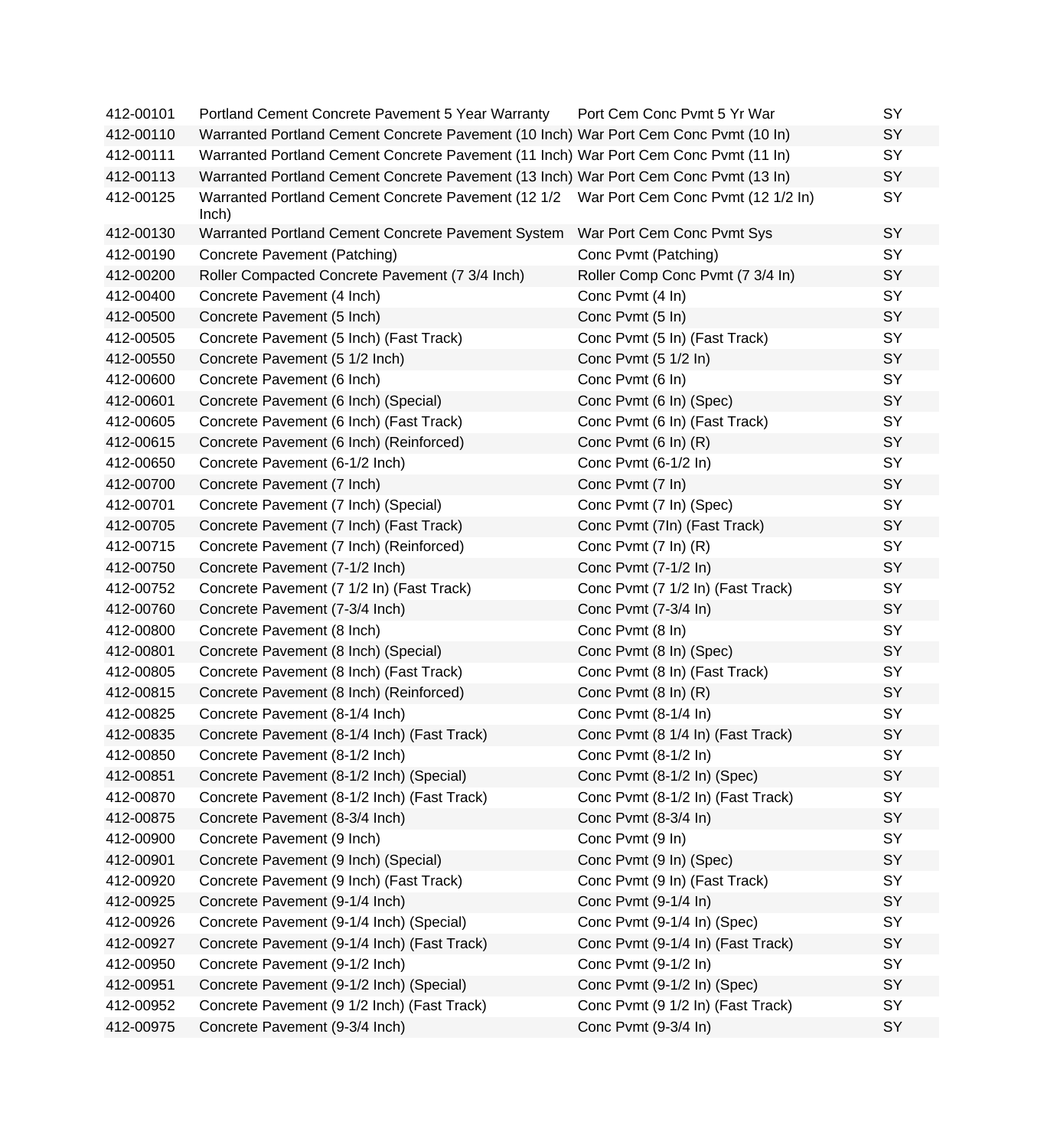| 412-00976 | Concrete Pavement (9-3/4) (Class E)          | Conc Pvmt (9-3/4 In) (Class E)     | SY          |
|-----------|----------------------------------------------|------------------------------------|-------------|
| 412-00977 | Concrete Pavement (9-3/4 Inch)(Special)      | Conc Pvmt (9-3/4 In)(Spec)         | SY          |
| 412-01000 | Concrete Pavement (10 Inch)                  | Conc Pvmt (10 In)                  | SY          |
| 412-01001 | Concrete Pavement (10 Inch) (Special)        | Conc Pvmt (10 In) (Spec)           | SY          |
| 412-01015 | Concrete Pavement (10 Inch) (Reinforced)     | Conc Pvmt (10 In) (R)              | SY          |
| 412-01020 | Concrete Pavement (10 Inch) (Fast Track)     | Conc Pvmt (10 In) (Fast Track)     | SY          |
| 412-01025 | Concrete Pavement (10-1/4 Inch)              | Conc Pvmt (10-1/4 In)              | SY          |
| 412-01035 | Concrete Pavement (10 1/4 Inch) (Fast Track) | Conc Pvmt (10 1/4 In) (Fast Track) | SY          |
| 412-01050 | Concrete Pavement (10-1/2 Inch)              | Conc Pvmt (10-1/2 In)              | SY          |
| 412-01055 | Concrete Pavement (10-1/2 Inch) (Special)    | Conc Pvmt (10-1/2 In) (Spec)       | SY          |
| 412-01060 | Concrete Pavement (10-1/2 Inch) (Fast Track) | Conc Pvmt (10-1/2 In) (Fast Track) | SY          |
| 412-01075 | Concrete Pavement (10-3/4 Inch)              | Conc Pvmt (10-3/4 In)              | SY          |
| 412-01100 | Concrete Pavement (11 Inch)                  | Conc Pvmt (11 In)                  | SY          |
| 412-01105 | Concrete Pavement (11 Inch) (Special)        | Conc Pvmt (11 In) (Spec)           | SY          |
| 412-01120 | Concrete Pavement (11 Inch) (Fast Track)     | Conc Pvmt (11 In) (Fast Track)     | SY          |
| 412-01125 | Concrete Pavement (11-1/4 Inch)              | Conc Pvmt (11-1/4 In)              | SY          |
| 412-01150 | Concrete Pavement (11-1/2 Inch)              | Conc Pvmt (11-1/2 In)              | SY          |
| 412-01152 | Concrete Pavement (11-1/2 Inch) (Fast Track) | Conc Pvmt (11-1/2 In) (Fast Track) | SY          |
| 412-01155 | Concrete Pavement (11-1/2 Inch) (Special)    | Conc Pvmt (11-1/2 In) (Spec)       | SY          |
| 412-01200 | Concrete Pavement (12 Inch)                  | Conc Pvmt (12 In)                  | SY          |
| 412-01215 | Concrete Pavement (12 Inch) (Reinforced)     | Conc Pvmt (12 In) (R)              | SY          |
| 412-01220 | Concrete Pavement (12 Inch) (Fast Track)     | Conc Pvmt (12 In) (Fast Track)     | SY          |
| 412-01250 | Concrete Pavement (12-1/2 Inch)              | Conc Pvmt (12-1/2 In)              | SY          |
| 412-01252 | Concrete Pavement (12 1/2 Inch) (Fast Track) | Conc Pvmt (12-1/2 In) (Fast Track) | SY          |
| 412-01255 | Concrete Pavement (12 Inch) (Special)        | Conc Pvmt (12 In) (Spec)           | SY          |
| 412-01265 | Concrete Pavement (12-1/2 Inch) (Reinforced) | Conc Pvmt (12-1/2 In)(R)           | SY          |
| 412-01300 | Concrete Pavement (13 Inch)                  | Conc Pvmt (13 In)                  | SY          |
| 412-01325 | Concrete Pavement (13 Inch) (Fast Track)     | Conc Pvmt (13 In) (Fast Track)     | SY          |
| 412-01350 | Concrete Pavement (13-1/2 Inch)              | Conc Pvmt (13-1/2 In)              | SY          |
| 412-01352 | Concrete Pavement (13-1/2 In) (Fast Track)   | Conc Pvmt (13-1/2 In) (Fast Track) | SY          |
| 412-01400 | Concrete Pavement (14 Inch)                  | Conc Pvmt (14 In)                  | SY          |
| 412-01500 | Concrete Pavement (15 Inch)                  | Conc Pvmt (15 In)                  | SY          |
| 412-02000 | <b>Concrete Safety Edge</b>                  | Conc Safety Edge                   | LF          |
| 412-03000 | <b>Concrete Pavement System</b>              | Conc Pvmt System                   | SY          |
| 412-04000 | Concrete Pavement Panel (Precast)            | Conc Pvt Pan (Precast)             | <b>SF</b>   |
| 412-04008 | Concrete Pavement Panel (Precast) (12X8)     | Conc Pvmt Panel (Precast) (12X8)   | <b>EACH</b> |
| 412-04012 | Concrete Pavement Panel (Precast) (12X12)    | Conc Pvmt Panel (Precast) (12X12)  | <b>EACH</b> |
| 412-05000 | Partial Depth Repair of Concrete Pavement    | Partial Depth Repair of Conc Pvmt  | <b>SF</b>   |
| 412-05100 | Polyurethane Slab Jacking                    | Poly Slab Jacking                  | LB          |
| 412-06000 | Furnish Concrete Pavement Thin Whitetopping  | Furn Conc Pvmt TWT                 | <b>CY</b>   |
| 412-06060 | Concrete Pavement Thin Whitetopping (6 Inch) | Conc Pvmt TWT (6 Inch)             | <b>SY</b>   |
| 412-10000 | <b>Sawing Concrete Pavement</b>              | Sawing Conc Pvmt                   | LF          |
| 412-11000 | <b>Concrete Pavement Dowel Bar Retrofit</b>  | Conc Pave Dowel Bar Retro          | <b>EACH</b> |
| 412-13000 | Concrete Pavement Joint Repair               | Conc Pavement Joint Repair         | <b>EACH</b> |
| 412-14000 | Sawing and Sealing Concrete Pavement Joints  | Sawing and Sealing Joints          | LF          |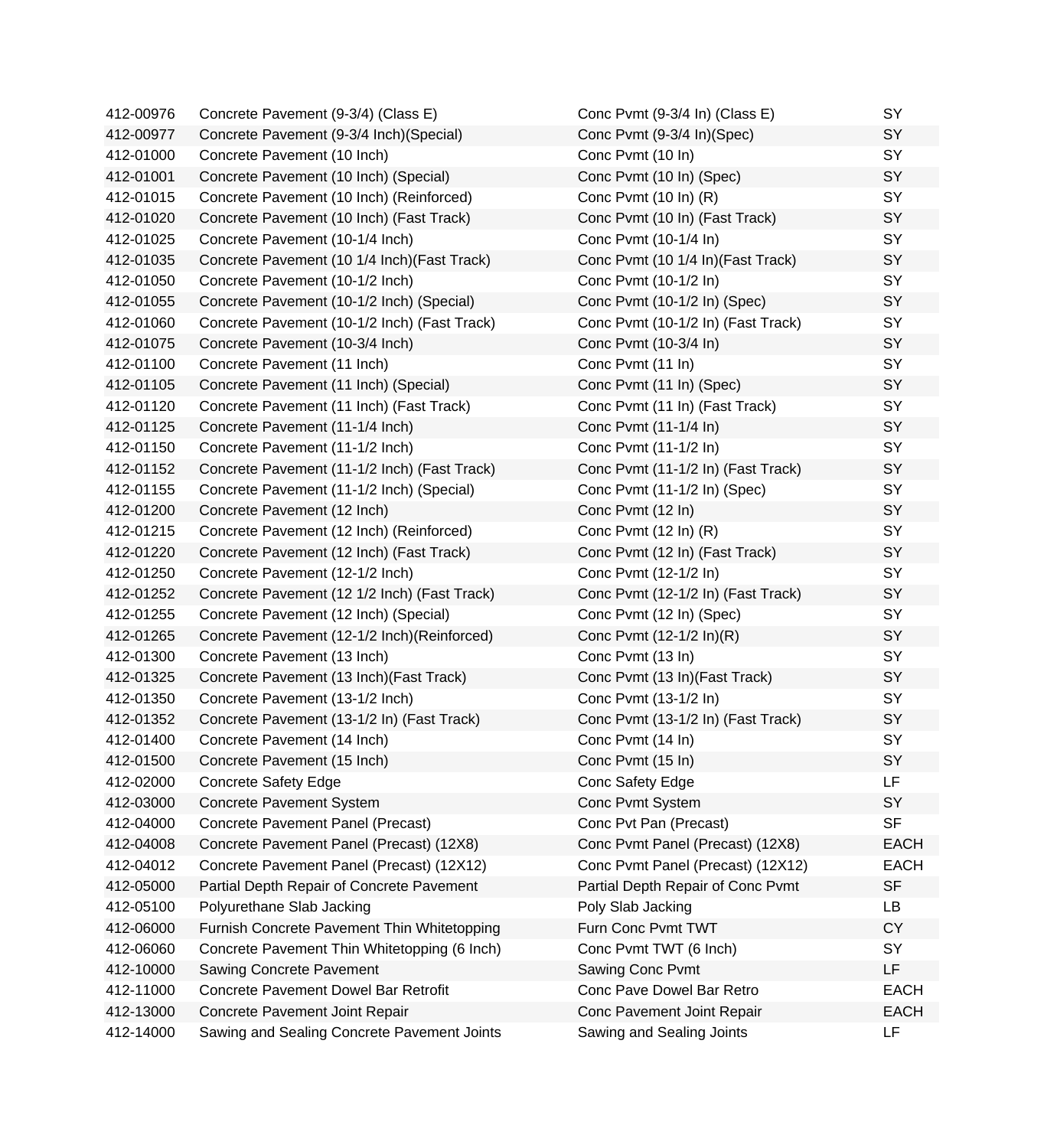| 412-15000 | Routing and Sealing Concrete Pavement Cracks            | Routing and Sealing Cracks               | LF          |
|-----------|---------------------------------------------------------|------------------------------------------|-------------|
| 412-15010 | <b>Cleaning and Grouting Concrete Pavement Joint</b>    | Clean & Grout Conc Pvmt Joint            | LF.         |
| 412-15050 | <b>Cross Stitching</b>                                  | <b>Cross Stitching</b>                   | <b>EACH</b> |
| 412-15060 | Repair Concrete Cracks (Stitch)                         | Rep Conc Cr (Stitch)                     | <b>EACH</b> |
| 412-16000 | <b>Cleaning and Sealing Concrete Pavement Joints</b>    | Cleaning + Sealing Joints                | LF          |
| 412-18000 | <b>Crack and Seat Concrete Pavement</b>                 | Crack & Seat Conc Pvmt                   | SY          |
| 412-18010 | Rubbilization of Concrete Pavement (Crack and Seat)     | Rubbil of Conc Pvmt (Crack and Seat)     | SY          |
| 412-18020 | Rubbilization of Concrete Pavement (Resonant Breaker)   | Rubbil of Conc Pvmt (Resonant Breaker)   | SY          |
| 412-18030 | Rubbilization of Concrete Pavement (Multi-Head Breaker) | Rubbil of Conc Pvmt (Multi-Head Breaker) | SY          |
| 412-18050 | <b>Rubbilization of Concrete Pavement</b>               | Rubbil of Conc Pvmt                      | SY          |
| 412-19000 | Hot Poured Concrete Joint Sealant                       | <b>Hot Conc Joint Sealant</b>            | LF          |
| 412-80001 | <b>Shoulder Pavement Alternate</b>                      | Shoulder Pavement Alternate              | SY          |
| 420-00000 | Geomembrane                                             | Geomembrane                              | SY          |
| 420-00100 | Geotextile (Erosion Control) (Class A)                  | Geotextile (Er Cont) (CL A)              | SY          |
| 420-00101 | Geotextile (Erosion Control) (Class B)                  | Geotextile (Er Cont) (CL B)              | SY          |
| 420-00102 | Geotextile (Erosion Control) (Class 1)                  | Geotextile (Er Cont) (CL 1)              | SY          |
| 420-00103 | Geotextile (Erosion Control) (Class 2)                  | Geotextile (Er Cont) (CL 2)              | SY          |
| 420-00104 | Geotextile (Erosion Control) (Class 3)                  | Geotextile (Er Cont) (CL 3)              | SY          |
| 420-00110 | Geotextile (Drainage) (Class A)                         | Geotextile (Drain) (CL A)                | SY          |
| 420-00111 | Geotextile (Drainage) (Class B)                         | Geotextile (Drain) (CL B)                | SY          |
| 420-00112 | Geotextile (Drainage) (Class 1)                         | Geotextile (Drain) (CL 1)                | SY          |
| 420-00113 | Geotextile (Drainage) (Class 2)                         | Geotextile (Drain) (CL 2)                | SY          |
| 420-00114 | Geotextile (Drainage) (Class 3)                         | Geotextile (Drain) (CL 3)                | SY          |
| 420-00130 | Geotextile (Separator) (Class A)                        | Geotextile (Separator) (CL A)            | <b>SY</b>   |
| 420-00131 | Geotextile (Separator) (Class B)                        | Geotextile (Separator) (CL B)            | SY          |
| 420-00132 | Geotextile (Separator) (Class 1)                        | Geotextile (Separator) (CL 1)            | SY          |
| 420-00133 | Geotextile (Separator) (Class 2)                        | Geotextile (Separator) (CL 2)            | SY          |
| 420-00134 | Geotextile (Separator) (Class 3)                        | Geotextile (Separator) (CL 3)            | SY          |
| 420-00200 | Geotextile (Weed Barrier)                               | Geotextile (Weed Barrier)                | SY          |
| 420-00201 | Geotextile (Weed Barrier) (Special)                     | Geotextile (Weed Barrier) (Spec)         | SY          |
| 420-00300 | Geotextile (Reinforcement)                              | Geotextile (Reinforcement)               | SY          |
| 420-00400 | Media Filter Drain (MFD) mix (Type 1)                   | Media Filter Drain (MFD) mix (Type 1)    | СY          |
| 420-00500 | Geotextile (Paving)                                     | Geotextile (Paving)                      | SY          |
| 420-00505 | Geotextile (Paving) (Special)                           | Geotextile (Paving) (Special)            | SY          |
| 420-00510 | Geotextile (Crack Reduction) (High Density)             | Geotextile (Cr Reduc) (HD)               | SY          |
| 420-00511 | Asphalt Reinforcement Geogrid                           | Asphalt Reinforcement Geogrid            | <b>SY</b>   |
| 420-00520 | Geogrid Pavement Reinforcement                          | Geogrid Pvmt Reinf                       | SY          |
| 501-00000 | Steel Sheet Piling (Type I)                             | Steel Sheet Pile (Ty I)                  | <b>SF</b>   |
| 501-00200 | Steel Sheet Piling (Type II)                            | Steel Sheet Pile (Ty II)                 | <b>SF</b>   |
| 501-00210 | <b>Steel Sheet Piling Cap</b>                           | <b>Steel Sheet Piling Cap</b>            | <b>LF</b>   |
| 501-00300 | <b>Drive Steel Sheet Piling</b>                         | <b>Drive Steel Sheet Piling</b>          | <b>SF</b>   |
| 502-00000 | <b>Treated Timber Piling</b>                            | Tr Tim Piling                            | LF          |
| 502-00100 | Drilling Hole to Facilitate Pile Driving                | Drill Hole Fac Pile Driving              | LF          |
| 502-00140 | Blast Hole to Facilitate Pile Driving                   | Blast Hole to Fac Pile Driving           | LF          |
| 502-00150 | <b>Blast Hole to Facilitate Pile Driving</b>            | Blast Hole to Fac Pile Driving           | <b>EACH</b> |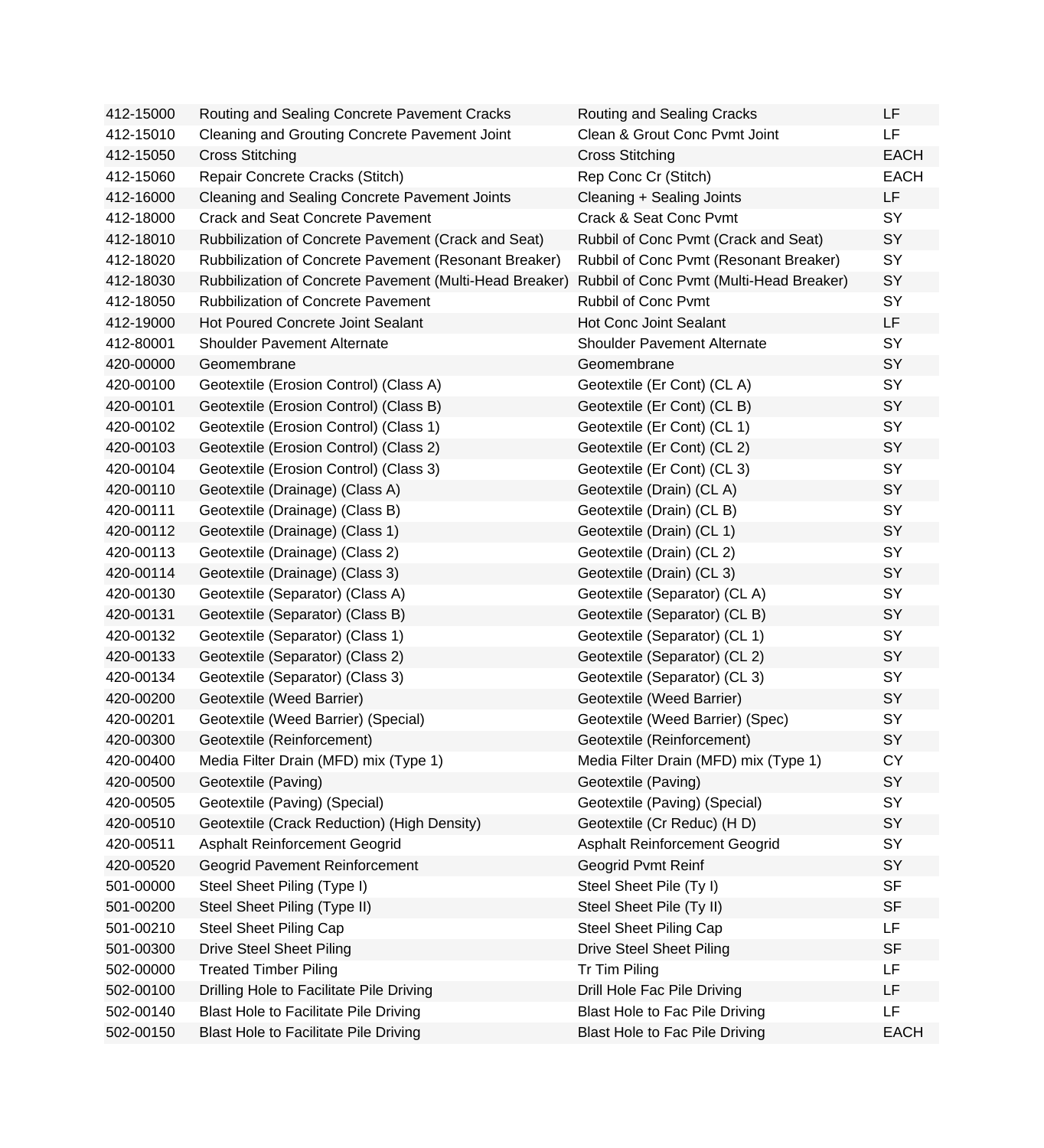| 502-00200 | <b>Drive Steel Piling</b>                       | <b>Drive Steel Piling</b>              | LF             |
|-----------|-------------------------------------------------|----------------------------------------|----------------|
| 502-00210 | <b>Drive Timber Piling</b>                      | <b>Drive Timber Piling</b>             | LF             |
| 502-00400 | <b>End Plate</b>                                | <b>End Plate</b>                       | <b>EACH</b>    |
| 502-00460 | Pile Tip                                        | Pile Tip                               | <b>EACH</b>    |
| 502-01000 | <b>Bitumen Coating</b>                          | <b>Bitumen Coating</b>                 | LF             |
| 502-01100 | Retapping                                       | Retapping                              | <b>EACH</b>    |
| 502-01120 | <b>Restriking Pile</b>                          | <b>Restriking Pile</b>                 | <b>EACH</b>    |
| 502-02000 | <b>Dynamic Load Testing</b>                     | <b>Dynamic Load Testing</b>            | L <sub>S</sub> |
| 502-03500 | Steel Pipe Pile (7-5/8x0.500)                   | S P Pile (7-5/8x0.500)                 | LF             |
| 502-08250 | Steel Pipe Piling (12-3/4 X 0.250 Inch)         | SP Pile (12-3/4x0.250 In)              | LF             |
| 502-08330 | Steel Pipe Piling (12-3/4 X 0.330 Inch)         | SP Pile (12-3/4x0.330 In)              | LF             |
| 502-08375 | Steel Pipe Piling (12-3/4 X 0.375 Inch)         | SP Pile (12-3/4x0.375 In)              | LF             |
| 502-08500 | Steel Pipe Piling (12-3/4 X 0.500 Inch)         | SP Pile (12-3/4x0.500 ln)              | LF             |
| 502-08502 | Steel Pipe Pile (18x0.625 Inch)                 | SP Pile (18x0.625 In)                  | LF             |
| 502-08505 | Steel Pipe Piling (24 X 0.500 Inch) (Special)   | SP Pile (24 x 0.500 ln)(Spec)          | LF             |
| 502-10836 | Steel Piling (HP 8x36)                          | Steel Pile (HP 8x36)                   | LF             |
| 502-11057 | Steel Piling (HP 10x57)                         | Steel Pile (HP 10x57)                  | LF             |
| 502-11253 | Steel Piling (HP 12x53)                         | Steel Pile (HP 12x53)                  | LF             |
| 502-11263 | Steel Piling (HP 12x63)                         | Steel Pile (HP 12x63)                  | LF             |
| 502-11274 | Steel Piling (HP 12x74)                         | Steel Pile (HP 12x74)                  | LF             |
| 502-11284 | Steel Piling (HP 12x84)                         | Steel Pile (HP 12x84)                  | LF             |
| 502-11473 | Steel Piling (HP 14x73)                         | Steel Pile (HP 14x73)                  | LF             |
| 502-11489 | Steel Piling (HP 14x89)                         | Steel Pile (HP 14x89)                  | LF             |
| 502-14102 | Steel Piling (HP 14x102)                        | Steel Pile (HP 14x102)                 | LF             |
| 502-14117 | Steel Piling (HP 14x117)                        | Steel Pile (HP 14x117)                 | LF             |
| 502-20209 | Corrugated Steel Pipe Piling (8x14x0.2092 Inch) | Corr SP Pile (8x14x0.2092)             | LF             |
| 502-29000 | <b>Structure Foundation System (Alternates)</b> | <b>Str Foundation Sys (Alternates)</b> | <b>EACH</b>    |
| 503-00000 | Ground Improvement                              | Ground Improvement                     | <b>SF</b>      |
| 503-00012 | Drilled Caisson (12 Inch)                       | Drilled Caisson (12 In)                | LF             |
| 503-00016 | Drilled Caisson (16 Inch)                       | Drilled Caisson (16 In)                | LF             |
| 503-00018 | Drilled Caisson (18 Inch)                       | Drilled Caisson (18 In)                | LF             |
| 503-00024 | Drilled Caisson (24 Inch)                       | Drilled Caisson (24 In)                | LF             |
| 503-00025 | Drilled Caisson (24 Inch) (Special)             | Drilled Caisson (24 In)(Spec)          | LF             |
| 503-00030 | Drilled Caisson (30 Inch)                       | Drilled Caisson (30 In)                | LF             |
| 503-00036 | Drilled Caisson (36 Inch)                       | Drilled Caisson (36 In)                | LF             |
| 503-00037 | Drilled Caisson (36 Inch) (Special)             | Drilled Caisson (36 In)(Spec)          | LF             |
| 503-00042 | Drilled Caisson (42 Inch)                       | Drilled Caisson (42 In)                | LF             |
| 503-00043 | Drilled Caisson (43 Inch)                       | Drilled Caisson (43 In)                | LF             |
| 503-00048 | Drilled Caisson (48 Inch)                       | Drilled Caisson (48 In)                | LF             |
| 503-00054 | Drilled Caisson (54 Inch)                       | Drilled Caisson (54 In)                | LF             |
| 503-00055 | Drilled Caisson (54 Inch) (Special)             | Drilled Caisson (54 In)(Spec)          | LF             |
| 503-00060 | Drilled Caisson (60 Inch)                       | Drilled Caisson (60 In)                | LF             |
| 503-00066 | Drilled Caisson (66 Inch)                       | Drilled Caisson (66 In)                | LF             |
| 503-00072 | Drilled Caisson (72 Inch)                       | Drilled Caisson (72 In)                | LF             |
| 503-00078 | Drilled Caisson (78 Inch)                       | Drilled Caisson (78 In)                | LF             |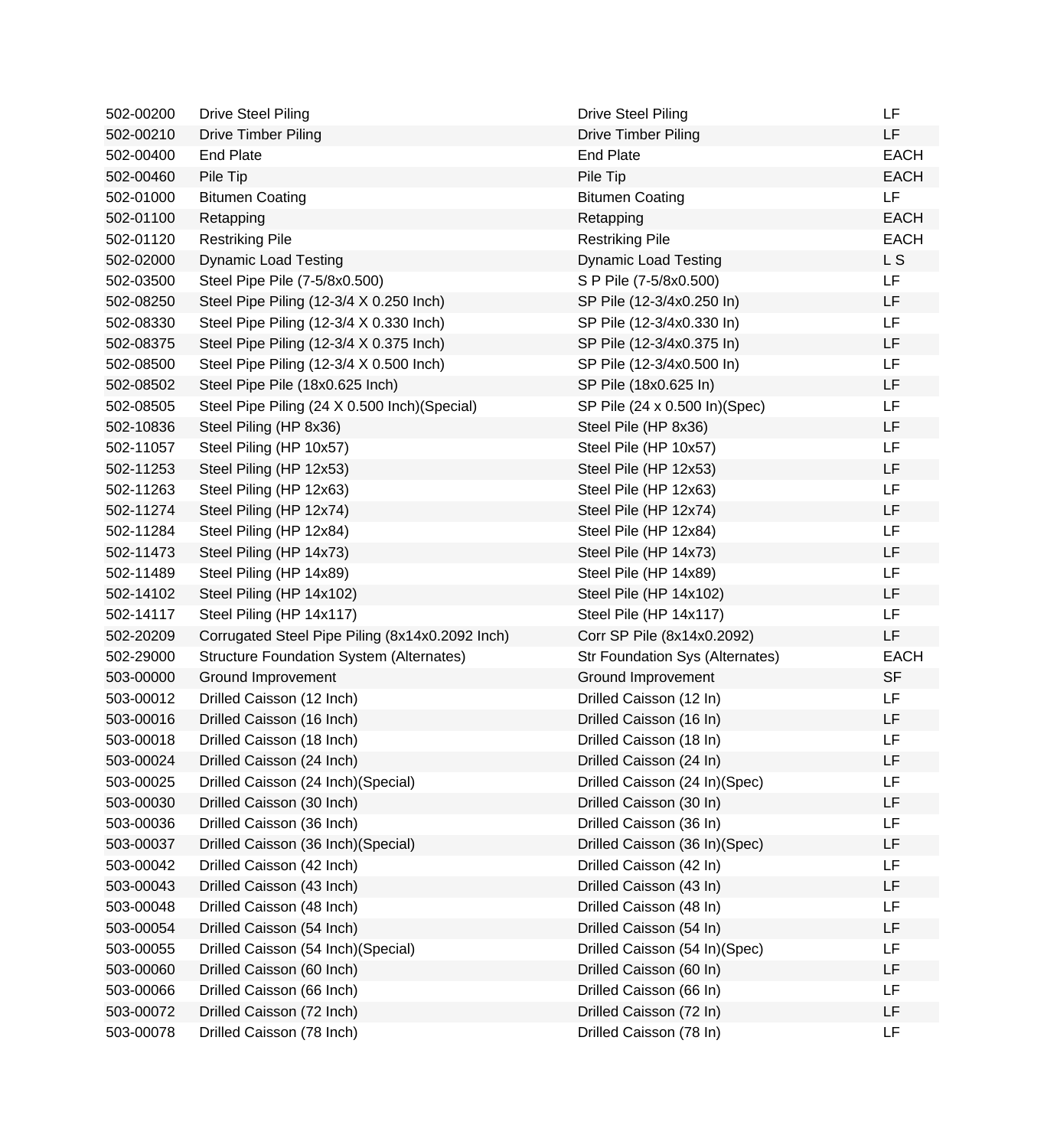| 503-00084 | Drilled Caisson (84 Inch)                | Drilled Caisson (84 In)                  | LF             |
|-----------|------------------------------------------|------------------------------------------|----------------|
| 503-00096 | Drilled Caisson (96 Inch)                | Drilled Caisson (96 In)                  | LF             |
| 503-00102 | Drilled Caisson (102 Inch)               | Drilled Caisson (102 Inch)               | LF             |
| 503-00200 | Caisson (Special)                        | Caisson (Special)                        | LF             |
| 503-00210 | Aggregate Column Ground Improvement      | Agg Column Grnd Impvmt                   | L S            |
| 503-00300 | Caisson Load Test                        | Caisson Load Test                        | <b>EACH</b>    |
| 503-00400 | Drilling and Logging Bores               | Drill and Log Bores                      | LF             |
| 503-00536 | Jet Grouted Shaft (36 Inch)              | Jet Grouted Shaft (36 In)                | LF             |
| 503-01060 | Micropile (6 Inch)                       | M pile $(6 \ln)$                         | LF             |
| 503-01070 | Micropile (7 Inch)                       | M Pile (7 In)                            | LF             |
| 503-01080 | Micropile (8 Inch)                       | M Pile $(8 \ln)$                         | LF             |
| 503-01120 | Micropile (12 Inch)                      | M Pile (12 In)                           | LF             |
| 503-02000 | <b>Verification Test Pile</b>            | <b>Verification Test Pile</b>            | <b>EACH</b>    |
| 504-03311 | Retaining Wall (1)(Alternative Systems)  | Retaining Wall (1)(Alternative Systems)  | L S            |
| 504-03312 | Retaining Wall (2)(Alternative Systems)  | Retaining Wall (2)(Alternative Systems)  | L S            |
| 504-03313 | Retaining Wall (3)(Alternative Systems)  | Retaining Wall (3)(Alternative Systems)  | L S            |
| 504-03314 | Retaining Wall (4)(Alternative Systems)  | Retaining Wall (4)(Alternative Systems)  | L S            |
| 504-03315 | Retaining Wall (5)(Alternative Systems)  | Retaining Wall (5)(Alternative Systems)  | L S            |
| 504-03316 | Retaining Wall (6)(Alternative Systems)  | Retaining Wall (6)(Alternative Systems)  | L S            |
| 504-03317 | Retaining Wall (7) (Alternative Systems) | Retaining Wall (7) (Alternative Systems) | L S            |
| 504-03318 | Retaining Wall (8)(Alternative Systems)  | Retaining Wall (8)(Alternative Systems)  | L S            |
| 504-03319 | Retaining Wall (9)(Alternative Systems)  | Retaining Wall (9)(Alternative Systems)  | L S            |
| 504-03320 | Retaining Wall (10)(Alternative Systems) | Retaining Wall (10)(Alternative Systems) | L S            |
| 504-03321 | Retaining Wall (11)(Alternative Systems) | Retaining Wall (11)(Alternative Systems) | L S            |
| 504-03322 | Retaining Wall (12)(Alternative Systems) | Retaining Wall (12)(Alternative Systems) | L S            |
| 504-03323 | Retaining Wall (13)(Alternative Systems) | Retaining Wall (13)(Alternative Systems) | L S            |
| 504-03324 | Retaining Wall (14)(Alternative Systems) | Retaining Wall (14)(Alternative Systems) | L S            |
| 504-03325 | Retaining Wall (15)(Alternative Systems) | Retaining Wall (15)(Alternative Systems) | L S            |
| 504-03326 | Retaining Wall (16)(Alternative Systems) | Retaining Wall (16)(Alternative Systems) | L S            |
| 504-03327 | Retaining Wall (17)(Alternative Systems) | Retaining Wall (17)(Alternative Systems) | L S            |
| 504-03328 | Retaining Wall (18)(Alternative Systems) | Retaining Wall (18)(Alternative Systems) | L S            |
| 504-03329 | Retaining Wall (19)(Alternative Systems) | Retaining Wall (19)(Alternative Systems) | L S            |
| 504-03330 | Retaining Wall (20)(Alternative Systems) | Retaining Wall (20)(Alternative Systems) | L <sub>S</sub> |
| 504-03331 | Retaining Wall (21)(Alternative Systems) | Retaining Wall (21)(Alternative Systems) | L S            |
| 504-03332 | Retaining Wall (22)(Alternative Systems) | Retaining Wall (22)(Alternative Systems) | L S            |
| 504-03333 | Retaining Wall (23)(Alternative Systems) | Retaining Wall (23)(Alternative Systems) | L S            |
| 504-03334 | Retaining Wall (24)(Alternative Systems) | Retaining Wall (24)(Alternative Systems) | L S            |
| 504-03335 | Retaining Wall (25)(Alternative Systems) | Retaining Wall (25)(Alternative Systems) | L <sub>S</sub> |
| 504-03336 | Retaining Wall (26)(Alternative Systems) | Retaining Wall (26)(Alternative Systems) | L S            |
| 504-03337 | Retaining Wall (27)(Alternative Systems) | Retaining Wall (27)(Alternative Systems) | L S            |
| 504-03338 | Retaining Wall (28)(Alternative Systems) | Retaining Wall (28)(Alternative Systems) | L S            |
| 504-03339 | Retaining Wall (29)(Alternative Systems) | Retaining Wall (29)(Alternative Systems) | L S            |
| 504-03340 | Retaining Wall (30)(Alternative Systems) | Retaining Wall (30)(Alternative Systems) | L S            |
| 504-03341 | Retaining Wall (31)(Alternative Systems) | Retaining Wall (31)(Alternative Systems) | L S            |
| 504-03342 | Retaining Wall (32)(Alternative Systems) | Retaining Wall (32)(Alternative Systems) | L S            |

| Drilled Caisson (84 In)                  | LF             |
|------------------------------------------|----------------|
| Drilled Caisson (96 In)                  | LF             |
| Orilled Caisson (102 Inch)               | LF             |
| Caisson (Special)                        | LF             |
| Agg Column Grnd Impvmt                   | L S            |
| Caisson Load Test                        | <b>EACH</b>    |
| <b>Drill and Log Bores</b>               | LF             |
| Jet Grouted Shaft (36 In)                | LF             |
| M pile (6 In)                            | LF             |
| M Pile (7 In)                            | LF             |
| M Pile (8 In)                            | LF             |
| M Pile (12 In)                           | LF             |
| Verification Test Pile                   | <b>EACH</b>    |
| Retaining Wall (1)(Alternative Systems)  | L <sub>S</sub> |
| Retaining Wall (2)(Alternative Systems)  | L S            |
| Retaining Wall (3)(Alternative Systems)  | L <sub>S</sub> |
| Retaining Wall (4)(Alternative Systems)  | L S            |
| Retaining Wall (5)(Alternative Systems)  | L S            |
| Retaining Wall (6)(Alternative Systems)  | L S            |
| Retaining Wall (7)(Alternative Systems)  | L S            |
| Retaining Wall (8)(Alternative Systems)  | L S            |
| Retaining Wall (9)(Alternative Systems)  | L S            |
| Retaining Wall (10)(Alternative Systems) | L S            |
| Retaining Wall (11)(Alternative Systems) | L S            |
| Retaining Wall (12)(Alternative Systems) | L S            |
| Retaining Wall (13)(Alternative Systems) | L S            |
| Retaining Wall (14)(Alternative Systems) | L S            |
| Retaining Wall (15)(Alternative Systems) | L S            |
| Retaining Wall (16)(Alternative Systems) | L S            |
| Retaining Wall (17)(Alternative Systems) | L S            |
| Retaining Wall (18)(Alternative Systems) | L S            |
| Retaining Wall (19)(Alternative Systems) | L S            |
| Retaining Wall (20)(Alternative Systems) | L S            |
| Retaining Wall (21)(Alternative Systems) | L S            |
| Retaining Wall (22)(Alternative Systems) | L S            |
| Retaining Wall (23)(Alternative Systems) | L <sub>S</sub> |
| Retaining Wall (24)(Alternative Systems) | L S            |
| Retaining Wall (25)(Alternative Systems) | L S            |
| Retaining Wall (26)(Alternative Systems) | L S            |
| Retaining Wall (27)(Alternative Systems) | L S            |
| Retaining Wall (28)(Alternative Systems) | L <sub>S</sub> |
| Retaining Wall (29)(Alternative Systems) | L S            |
| Retaining Wall (30)(Alternative Systems) | L S            |
| Retaining Wall (31)(Alternative Systems) | L S            |
| Retaining Wall (32)(Alternative Systems) | L S            |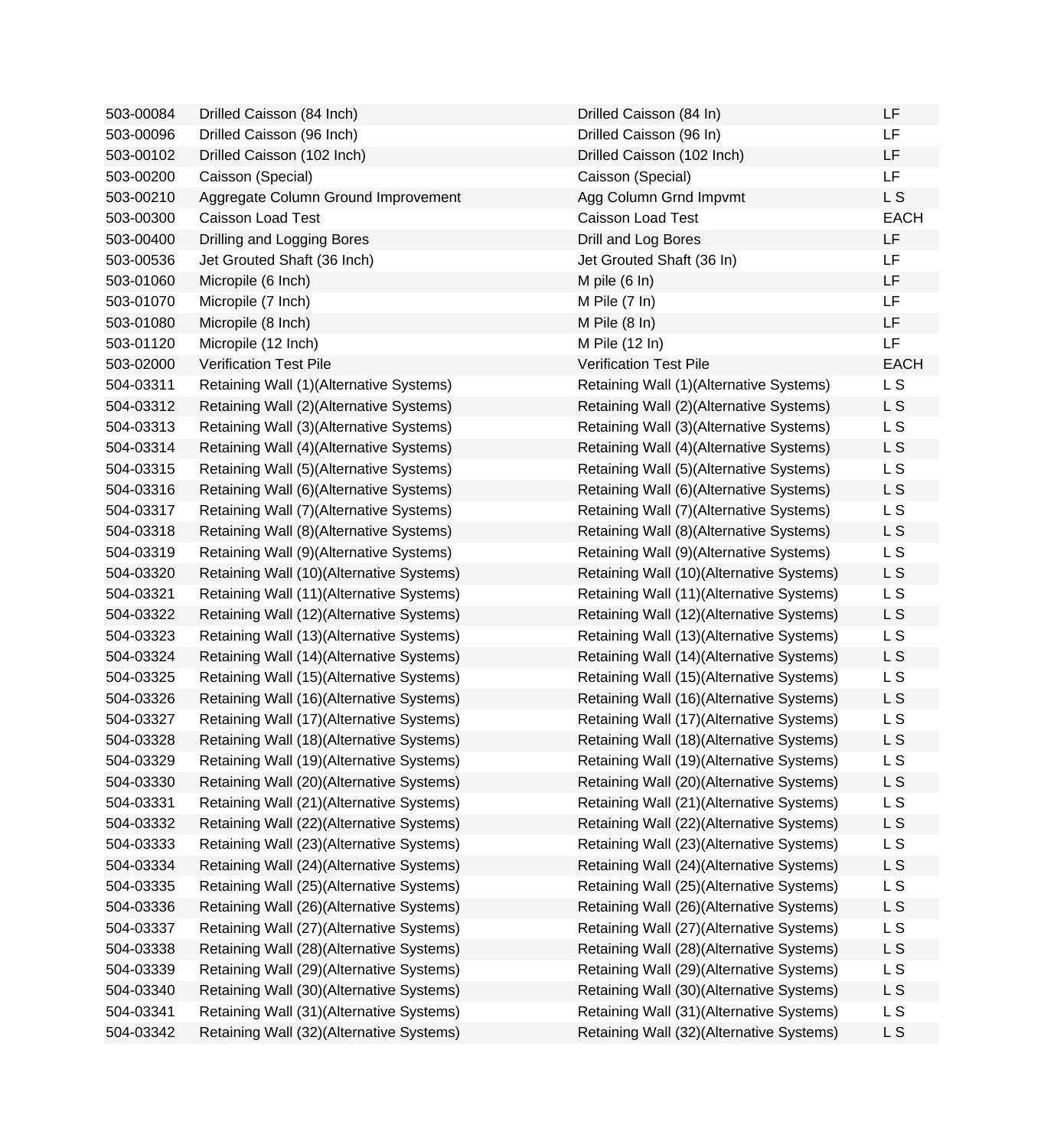| 504-03343 | Retaining Wall (33)(Alternative Systems)    | Retaining Wall (33)(Alternative Systems) | L S            |
|-----------|---------------------------------------------|------------------------------------------|----------------|
| 504-03344 | Retaining Wall (34)(Alternative Systems)    | Retaining Wall (34)(Alternative Systems) | L S            |
| 504-03345 | Retaining Wall (35)(Alternative Systems)    | Retaining Wall (35)(Alternative Systems) | L S            |
| 504-03346 | Retaining Wall (36)(Alternative Systems)    | Retaining Wall (36)(Alternative Systems) | L S            |
| 504-03347 | Retaining Wall (37)(Alternative Systems)    | Retaining Wall (37)(Alternative Systems) | L S            |
| 504-03348 | Retaining Wall (38)(Alternative Systems)    | Retaining Wall (38)(Alternative Systems) | L S            |
| 504-03349 | Retaining Wall (39)(Alternative Systems)    | Retaining Wall (39)(Alternative Systems) | L S            |
| 504-03350 | Retaining Wall (40)(Alternative Systems)    | Retaining Wall (40)(Alternative Systems) | L S            |
| 504-03351 | Retaining Wall (41)(Alternative Systems)    | Retaining Wall (41)(Alternative Systems) | L S            |
| 504-03411 | Retaining Wall (Boulder)                    | Retaining Wall (Boulder)                 | <b>SF</b>      |
| 504-03500 | Retaining Wall (Design Build)               | Retaining Wall(Design Build)             | <b>SF</b>      |
| 504-03600 | <b>Temporary Earth Retaining Wall</b>       | Temp Earth Ret Wall                      | <b>SF</b>      |
| 504-04230 | <b>MSE Wall (Repair)</b>                    | <b>MSE Wall (Repair)</b>                 | L <sub>S</sub> |
| 504-04410 | <b>Block Facing</b>                         | <b>Block Facing</b>                      | <b>SF</b>      |
| 504-04420 | <b>Precast Panel Facing</b>                 | <b>Precast Panel Facing</b>              | <b>SF</b>      |
| 504-04425 | Architectural Precast Concrete Panel        | Architectural Precast Concrete Panel     | <b>SF</b>      |
| 504-04430 | <b>Reinforced Concrete Facing</b>           | <b>Reinforced Concrete Facing</b>        | <b>SF</b>      |
| 504-04440 | Facing (Special)                            | Facing (Special)                         | <b>SF</b>      |
| 504-05000 | Wire Mesh Facing                            | Wire Mesh Facing                         | <b>SF</b>      |
| 504-05100 | Geotextile Wrap of Existing Pier Bents      | Geo Wrap of Exist Pier Bents             | <b>EACH</b>    |
| 504-06100 | <b>Ground Nailed Wall</b>                   | <b>Ground Nailed Wall</b>                | <b>SF</b>      |
| 504-06130 | Ground Nailed Wall (< 30 Foot Total Height) | Ground Nailed Wall (<30 Ft)              | <b>SF</b>      |
| 504-06131 | Ground Nailed Wall (>30 Foot Total Height)  | Ground Nailed Wall (>30 Ft)              | <b>SF</b>      |
| 504-06310 | Ground Nail (10 Foot)                       | Ground Nail (10 Foot)                    | <b>EACH</b>    |
| 504-06315 | Ground Nail (15 Foot)                       | Ground Nail (15 Foot)                    | <b>EACH</b>    |
| 504-06320 | Ground Nail (20 Foot)                       | Ground Nail (20 Foot)                    | <b>EACH</b>    |
| 504-06325 | Ground Nail (25 Foot)                       | Ground Nail (25 Foot)                    | <b>EACH</b>    |
| 504-06327 | Ground Nail (27 Foot)                       | Ground Nail (27 Foot)                    | <b>EACH</b>    |
| 504-06330 | Ground Nail (30 Foot)                       | Ground Nail (30 Foot)                    | <b>EACH</b>    |
| 504-06335 | Ground Nail (35 Foot)                       | Ground Nail (35 Foot)                    | <b>EACH</b>    |
| 504-06340 | Ground Nail (40 Foot)                       | Ground Nail (40 Foot)                    | <b>EACH</b>    |
| 504-06390 | <b>Ground Nail (Proof Testing)</b>          | Ground Nail (Proof Test)                 | <b>EACH</b>    |
| 504-06400 | Soil Nail Wall                              | Soil Nail Wall                           | <b>SF</b>      |
| 504-06501 | Permanent Tieback Anchor System             | Perm Tieback Anchor Sys                  | <b>SF</b>      |
| 504-08050 | Stone Landscape Wall                        | Stone Landscape Wall                     | <b>SF</b>      |
| 504-08100 | <b>Timber Retaining Wall</b>                | <b>Timber Retaining Wall</b>             | <b>SF</b>      |
| 504-08150 | Soldier Pile Wall                           | Soldier Pile Wall                        | <b>SF</b>      |
| 504-08255 | Masonry Landscape Wall (Dry Stack)          | Masonry Landscape Wall (Dry Stack)       | <b>SF</b>      |
| 506-00000 | Riprap                                      | Riprap                                   | <b>CY</b>      |
| 506-00005 | Riprap                                      | Riprap                                   | SY             |
| 506-00010 | Riprap (Special)                            | Riprap (Special)                         | <b>CY</b>      |
| 506-00012 | Riprap (Special)                            | Riprap (Special)                         | <b>EACH</b>    |
| 506-00013 | Riprap (Special)                            | Riprap (Special)                         | <b>TON</b>     |
| 506-00015 | Riprap Rubble Fill                          | Riprap Rubble Fill                       | <b>CY</b>      |
| 506-00020 | Place Riprap                                | Place Riprap                             | <b>CY</b>      |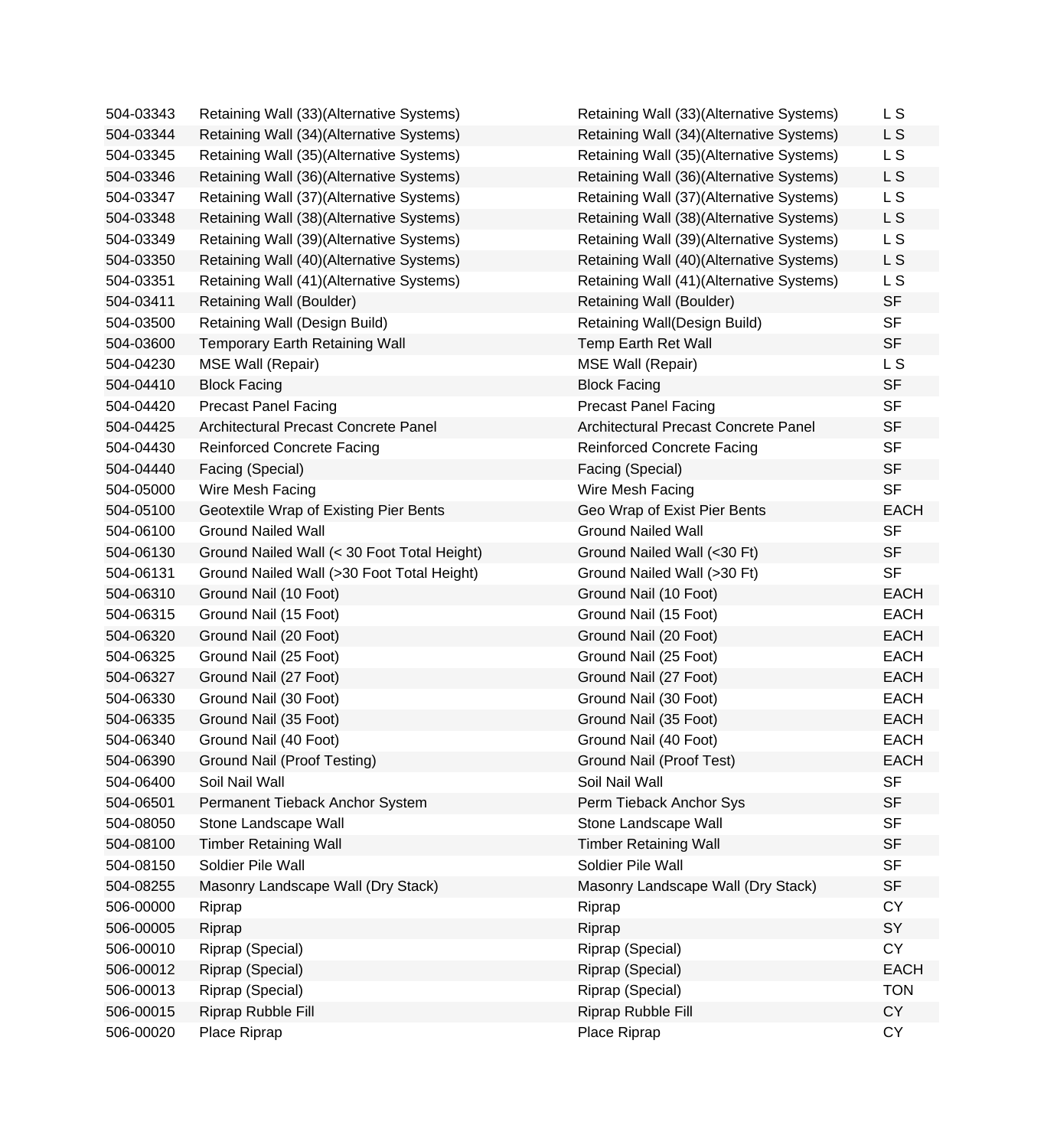| 506-00025 | Riprap (Furnish Only)                                  | Furn Riprap                      | <b>CY</b>  |
|-----------|--------------------------------------------------------|----------------------------------|------------|
| 506-00030 | <b>Grouted Riprap</b>                                  | <b>Grouted Riprap</b>            | <b>CY</b>  |
| 506-00035 | <b>Grouted Riprap</b>                                  | <b>Grouted Riprap</b>            | SY         |
| 506-00036 | Grouted Riprap (36 Inch) (Special)                     | Grouted Riprap (36 In) (Special) | <b>CY</b>  |
| 506-00042 | Grouted Riprap (42 Inch) (Special)                     | Grouted Riprap (42 In) (Special) | <b>CY</b>  |
| 506-00050 | <b>Slope Mattress</b>                                  | <b>Slope Mattress</b>            | <b>CY</b>  |
| 506-00055 | Slope Mattress (PVC Coated)                            | Slope Mattress (PVC)             | <b>CY</b>  |
| 506-00060 | <b>Place Slope Mattress</b>                            | <b>Place Slope Mattress</b>      | <b>CY</b>  |
| 506-00100 | Riprap (Gabions)                                       | Riprap (Gabions)                 | <b>CY</b>  |
| 506-00105 | Riprap (Gabions) (PVC Coated)                          | Riprap (Gabions) (PVC)           | <b>CY</b>  |
| 506-00110 | Riprap (Wire Netting)                                  | <b>Riprap (Wire Netting)</b>     | <b>CY</b>  |
| 506-00120 | Place Riprap (Gabions)                                 | Place Riprap (Gabions)           | <b>CY</b>  |
| 506-00206 | Riprap (6 Inch)                                        | Riprap (6 In)                    | <b>CY</b>  |
| 506-00209 | Riprap (9 Inch)                                        | Riprap (9 In)                    | <b>CY</b>  |
| 506-00210 | Riprap (9 Inch)                                        | Riprap (9 In)                    | <b>TON</b> |
| 506-00212 | Riprap (12 Inch)                                       | Riprap (12 In)                   | <b>CY</b>  |
| 506-00218 | Riprap (18 Inch)                                       | Riprap (18 In)                   | <b>CY</b>  |
| 506-00224 | Riprap (24 Inch)                                       | Riprap (24 In)                   | CY         |
| 506-00225 | Riprap (24 Inch) (Special)                             | Riprap (24 In) (Spec)            | <b>CY</b>  |
| 506-00226 | Riprap (24 Inch)                                       | Riprap (24 In)                   | <b>TON</b> |
| 506-00230 | Riprap (30 In)                                         | Riprap (30 In)                   | <b>CY</b>  |
| 506-00236 | Riprap (36 Inch)                                       | Riprap (36 In)                   | <b>CY</b>  |
| 506-00237 | Riprap (36 Inch) (Special)                             | Riprap (36 In) (Spec)            | CY         |
| 506-00238 | Riprap (36 Inch)                                       | Riprap (36 In)                   | <b>TON</b> |
| 506-00243 | Riprap (42 Inch) (Special)                             | Riprap (42 In) (Spec)            | <b>CY</b>  |
| 506-00312 | Riprap (12 Inch) (Furnish Only)                        | Riprap (12 In) (Furn Only)       | <b>CY</b>  |
| 506-00318 | Riprap (18 Inch) (Furnish Only)                        | Riprap (18 In) (Furn Only)       | <b>CY</b>  |
| 506-00324 | Riprap (24 Inch) (Furnish Only)                        | Riprap (24 In) (Furn Only)       | <b>CY</b>  |
| 506-00342 | Riprap(42 Inch)(Furnish Only)                          | Riprap (42 In)(Furn Only)        | <b>CY</b>  |
| 506-00406 | Soil Riprap (6 Inch)                                   | Soil Riprap (6 In)               | <b>CY</b>  |
| 506-00409 | Soil Riprap (9 Inch)                                   | Soil Riprap (9 In)               | <b>CY</b>  |
| 506-00412 | Soil Riprap (12 Inch)                                  | Soil Riprap (12 In)              | CY         |
| 506-00418 | Soil Riprap (18 Inch)                                  | Soil Riprap (18 In)              | <b>CY</b>  |
| 506-00424 | Soil Riprap (24 Inch)                                  | Soil Riprap (24 In)              | <b>CY</b>  |
| 506-01020 | <b>Geogrid Reinforcement</b>                           | Geogrid Reinforce                | SY         |
| 506-01021 | Geogrid Reinforcement (Secondary)                      | Geogrid Reinforce (Secondary)    | SY         |
| 506-01030 | <b>Geocomposite Slope Mattress</b>                     | Geocomposite Slope Mattress      | SY         |
| 506-01100 | <b>Concrete Block Revetment</b>                        | <b>Conc Block Revetment</b>      | SY         |
| 506-02000 | <b>Recirculating Stream</b>                            | <b>Recirculating Stream</b>      | L S        |
| 507-00000 | Concrete Slope and Ditch Paving                        | Conc S and D Pave                | <b>CY</b>  |
| 507-00100 | Concrete Slope and Ditch Paving (Reinforced)           | Conc S and D Pave (Reinf)        | <b>CY</b>  |
| 507-00101 | Concrete Slope and Ditch Paving (Reinforced            | Conc S and D Pave (Reinf)        | LF         |
| 507-00105 | Concrete Slope and Ditch Paving (Reinforced) (Colored) | Conc S and D Pave (Reinf)(C)     | <b>CY</b>  |
| 507-00200 | Dry Rubble Slope and Ditch Paving                      | Dry Rubble S and D Pave          | <b>CY</b>  |
| 507-00250 | Dry Rubble Slope and Ditch Paving (Special)            | Dry Rubble S and D Pave (S)      | <b>CY</b>  |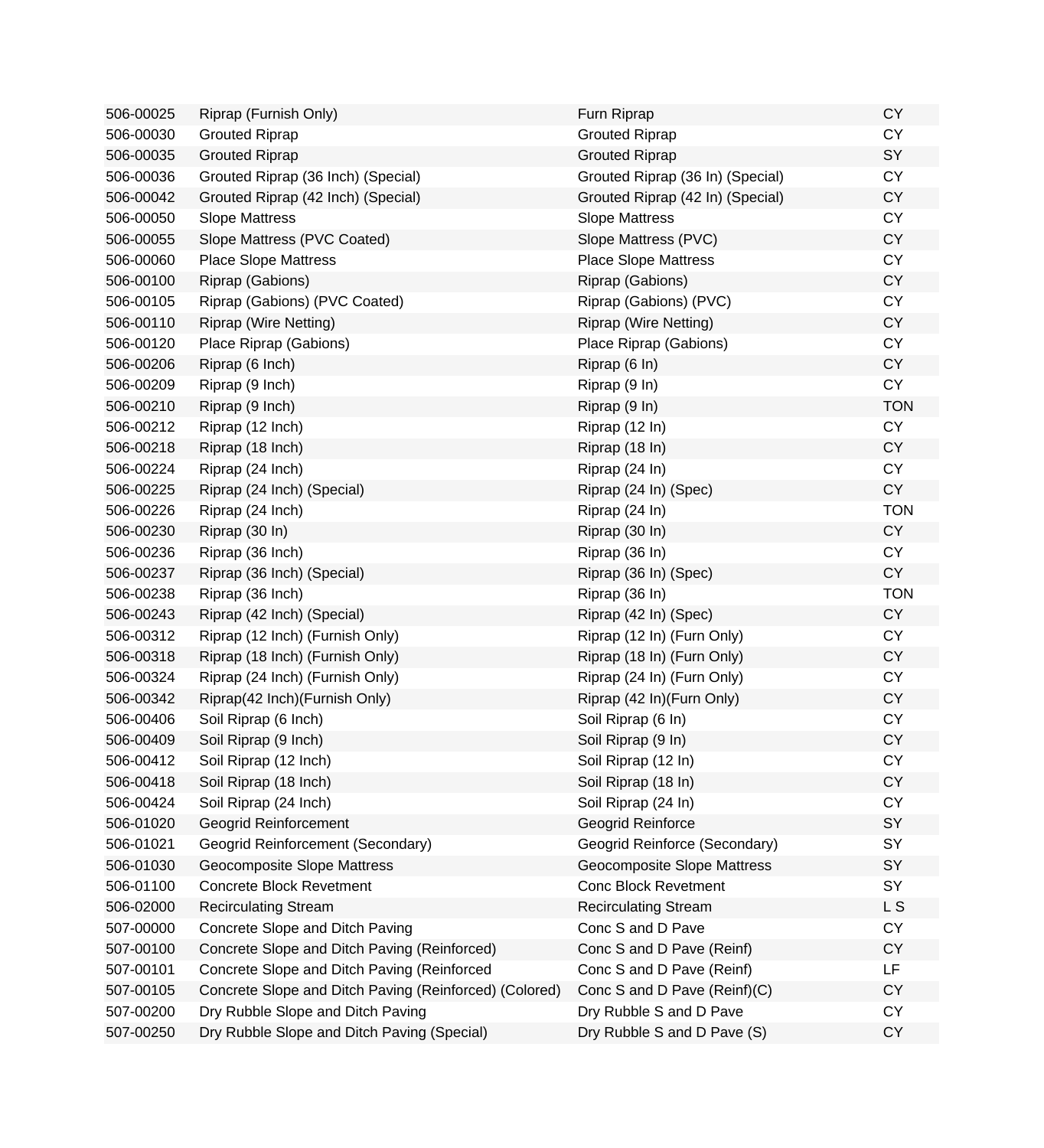| 507-00300 | Grouted Rubble Slope and Ditch Paving          | Gr Rubble S and D Pave                    | <b>CY</b>      |
|-----------|------------------------------------------------|-------------------------------------------|----------------|
| 507-00350 | Grouted Riprap Slope and Ditch Paving          | Gr Riprap S and D Pave                    | CY             |
| 507-00400 | Bituminous Slope and Ditch Paving (Asphalt)    | Bitum S and D Pave (Asph)                 | <b>TON</b>     |
| 507-00550 | <b>Concrete Lined Ditch</b>                    | <b>Concrete Lined Ditch</b>               | LF.            |
| 507-00600 | Metal Lined Ditch                              | <b>Metal Lined Ditch</b>                  | LF             |
| 507-00700 | Slope and Ditch Paving (Special)               | S and D Pave (Spec)                       | <b>CY</b>      |
| 507-00725 | Slope and Ditch Paving (Special)               | S and D Paving (Special)                  | <b>LF</b>      |
| 507-00750 | <b>Irrigation Ditch System</b>                 | <b>Irrigation Ditch System</b>            | L S            |
| 508-00000 | <b>Untreated Timber</b>                        | <b>Untr Timber</b>                        | <b>MFBM</b>    |
| 508-00100 | <b>Treated Timber</b>                          | <b>Tr Timber</b>                          | <b>MFBM</b>    |
| 508-00520 | Insulation Material (2 Inch)                   | Insulation Material (2 In)                | <b>SF</b>      |
| 508-08150 | <b>Provide Temporary Support</b>               | <b>Provide Temporary Support</b>          | SY             |
| 508-90000 | <b>Paint Existing Structure</b>                | <b>Paint Existing Structure</b>           | L S            |
| 509-00000 | <b>Structural Steel</b>                        | <b>Str Steel</b>                          | LB             |
| 509-00001 | Structural Steel (Galvanized)                  | Str Steel (Galv)                          | LB             |
| 509-00004 | Structural Steel (Long Span Welded Steel Pipe) | Str Steel (Pipe)                          | <b>LB</b>      |
| 509-00010 | <b>Structural Steel (Special)</b>              | Str Steel (Spec)                          | <b>LB</b>      |
| 509-08010 | Alter and Erect Structural Steel               | Alter-Erect Str Steel                     | L <sub>S</sub> |
| 509-08020 | Alter and Erect Structural Steel               | Alter-Erect Str Steel                     | <b>LB</b>      |
| 509-08100 | <b>Provide Temporary Support</b>               | <b>Provide Temporary Support</b>          | L S            |
| 509-08120 | <b>Temporary Bridge Deck</b>                   | <b>Temporary Bridge Deck</b>              | <b>SF</b>      |
| 509-08201 | Retrofit/Repair Type I                         | Retrofit/Repair Type I                    | <b>EACH</b>    |
| 509-08202 | Retrofit/Repair Type II                        | Retrofit/Repair Ty II                     | <b>EACH</b>    |
| 509-08203 | Retrofit/Repair Type III                       | Retrofit/Repair Type III                  | <b>EACH</b>    |
| 509-08205 | Retrofit/Repair Type (_)                       | Retrofit/Repair Type (_)                  | <b>EACH</b>    |
| 509-18055 | Structural Steel (W 18x55)                     | Str Steel (W 18x55)                       | <b>TON</b>     |
| 509-20000 | MC 12 x 50 Steel Sets (Install Only)           | MC 12 x 50 Steel Sets (Inst Only)         | LF             |
| 509-20001 | Steel Sets (Install Only)                      | Steel Sets (Install Only)                 | <b>EACH</b>    |
| 509-50000 | <b>Corrugated Steel Bridge Plank</b>           | Cor Steel Br Plank                        | <b>SF</b>      |
| 509-50300 | Timber Fastener (Galvanized)                   | Timber Fastener (Galv)                    | <b>EACH</b>    |
| 509-50400 | <b>Restraining Bracket</b>                     | <b>Restraining Bracket</b>                | <b>EACH</b>    |
| 509-50410 | Metal Panels (New)                             | Metal Panels (New)                        | <b>SF</b>      |
| 509-50420 | <b>Air Flue Modifications</b>                  | <b>Air Flue Modifications</b>             | <b>EACH</b>    |
| 509-60000 | Architectural Steel Refurbishment              | <b>Refurb Architectural Steel</b>         | L S            |
| 509-60100 | Repair of Handrails and Supports               | Repair Handrails & Supports               | L S            |
| 509-60200 | <b>Access Screen Door</b>                      | Access Screen Door                        | <b>EACH</b>    |
| 509-90000 | Paint Existing Structure(S)                    | Paint Existing Str(S)                     | L S            |
| 509-90001 | <b>Paint Existing Structure</b>                | <b>Paint Existing Structure</b>           | <b>EACH</b>    |
| 509-90002 | <b>Paint Existing Structure (Special)</b>      | <b>Paint Existing Structure (Special)</b> | <b>GAL</b>     |
| 509-90003 | <b>Paint Structural Steel</b>                  | <b>Paint Structural Steel</b>             | L S            |
| 509-90005 | Paint Handrail                                 | Paint Handrail                            | LF             |
| 509-90010 | <b>Zinc Metalizing</b>                         | <b>Zinc Metalizing</b>                    | SY             |
| 510-00120 | Structural Plate Pipe (120 Inch)               | Str PP (120 In)                           | <b>LF</b>      |
| 510-00126 | Structural Plate Pipe (126 Inch)               | Str PP (126 In)                           | LF             |
| 510-00132 | Structural Plate Pipe (132 Inch)               | Str PP (132 In)                           | LF             |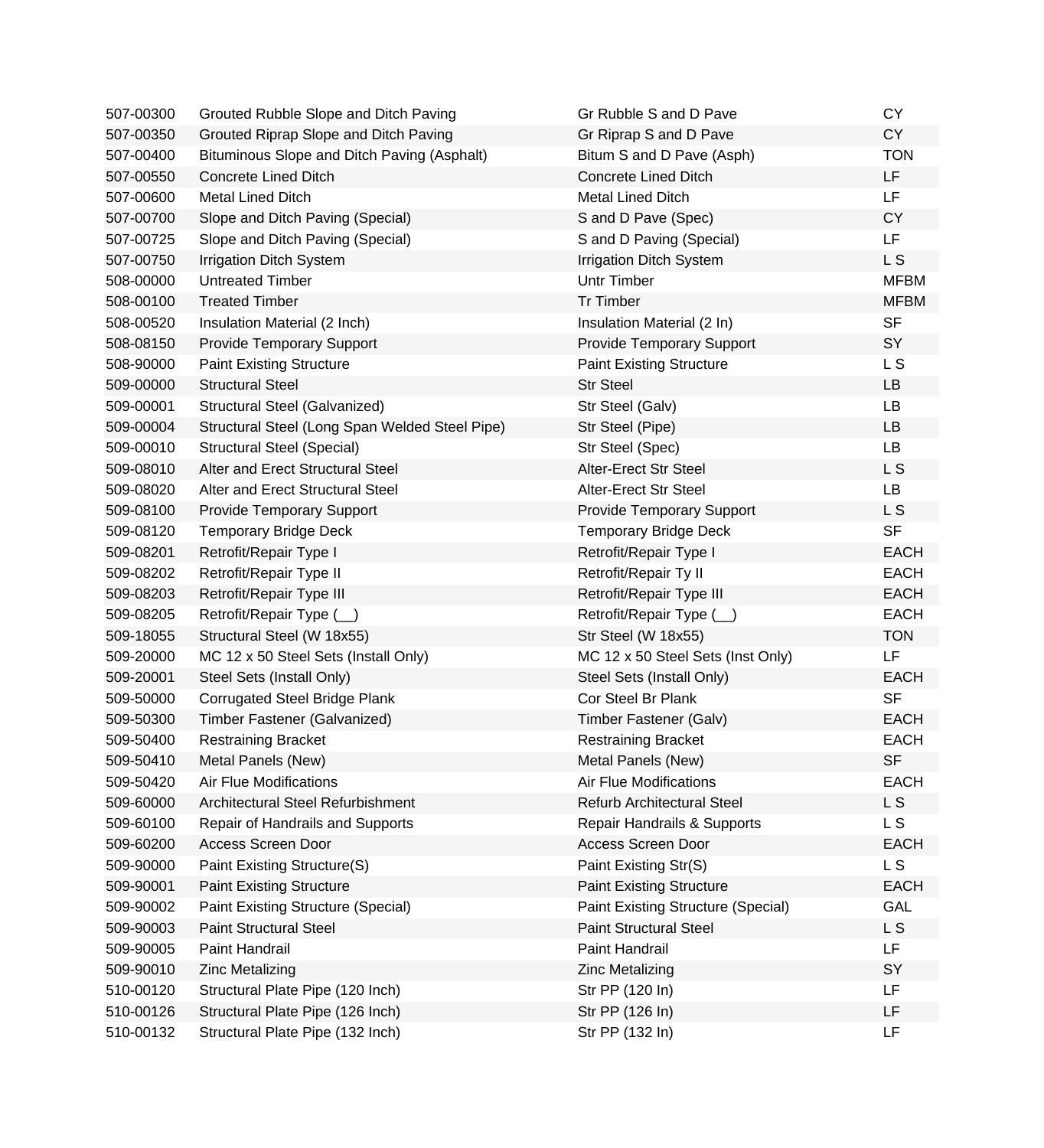| 510-00138 | Structural Plate Pipe (138 Inch)                                               | Str PP (138 In)                 | <b>LF</b>   |
|-----------|--------------------------------------------------------------------------------|---------------------------------|-------------|
| 510-00144 | Structural Plate Pipe (144 Inch)                                               | Str PP (144 In)                 | <b>LF</b>   |
| 510-00150 | Structural Plate Pipe (150 Inch)                                               | Str PP (150 In)                 | LF          |
| 510-00156 | Structural Plate Pipe (156 Inch)                                               | Str PP (156 In)                 | <b>LF</b>   |
| 510-00162 | Structural Plate Pipe (162 Inch)                                               | Str PP (162 In)                 | LF          |
| 510-00168 | Structural Plate Pipe (168 Inch)                                               | Str PP (168 In)                 | <b>LF</b>   |
| 510-00174 | Structural Plate Pipe (174 Inch)                                               | Str PP (174 In)                 | LF          |
| 510-00180 | Structural Plate Pipe (180 Inch)                                               | Str PP (180 In)                 | LF          |
| 510-01000 | Place Structural Plate Pipe                                                    | Place Str PP                    | LF          |
| 510-10079 | Structural Plate Arch Pipe (5 Foot 10 Inch X 6 Foot 6 Inch) Str PAP (5-10x6-6) |                                 | LF          |
| 510-10087 | Structural Plate Arch Pipe (5 Foot 10 Inch X 7 Foot 7 Inch) Str PAP (5-10x7-7) |                                 | LF          |
| 510-10159 | Structural Plate Arch Pipe (15 Foot 10 Inch X 9 Foot 10<br>lnch)               | Str PAP (15-10x9-10)            | <b>LF</b>   |
| 510-20021 | Structural Plate Arch (9 Foot 0 Inch X 4 Foot 8-1/2 Inch)                      | Str PA (9-0x4-8.5)              | <b>LF</b>   |
| 510-20025 | Structural Plate Arch Pipe (13 foot 6 inch x 9 foot 6 inch)                    | Str PAP (13-6 x 9-6)            | <b>LF</b>   |
| 510-20062 | Structural Plate Arch (15 Foot 0 lnch X 7 Foot 5 lnch)                         | Str PA (15-0x7-5)               | LF          |
| 510-20100 | Structural Plate Arch (Special)                                                | Str PA(Spec)                    | LF          |
| 510-50000 | <b>Tunnel Liner</b>                                                            | <b>Tunnel Liner</b>             | LF          |
| 512-00101 | Bearing Device (Type I)                                                        | Bearing Device (Type I)         | <b>EACH</b> |
| 512-00102 | Bearing Device (Type II)                                                       | Bearing Device (Type II)        | <b>EACH</b> |
| 512-00103 | Bearing Device (Type III)                                                      | Bearing Device (Type III)       | <b>EACH</b> |
| 512-00104 | Bearing Device (Type III)(Install Only)                                        | Bearing Dev (Ty III)(Inst Only) | <b>EACH</b> |
| 512-00105 | Bearing Device (Type II) (Special)                                             | Bearing Device (Ty II) (Spec)   | <b>EACH</b> |
| 512-00110 | <b>Bronze Bearing Plate</b>                                                    | <b>Bronze Bearing Plate</b>     | LB          |
| 512-00114 | Bearing Device (Type IV)                                                       | Bearing Device (Type IV)        | <b>EACH</b> |
| 512-00115 | Bearing Device (Type V)                                                        | Bearing Device (Type V)         | <b>EACH</b> |
| 512-00118 | <b>Bearing Device (Special)</b>                                                | Bearing Device (Spec)           | EACH        |
| 512-00120 | <b>Bearing Repair Corbel</b>                                                   | <b>Bearing Repair Corbel</b>    | <b>EACH</b> |
| 513-00600 | <b>Bridge Drain</b>                                                            | <b>Bridge Drain</b>             | <b>EACH</b> |
| 513-00606 | Bridge Drain (6 Inch)                                                          | Bridge Drain (6 In)             | <b>EACH</b> |
| 513-00608 | Bridge Drain (8 Inch)                                                          | Bridge Drain (8 In)             | <b>EACH</b> |
| 513-00690 | <b>Bridge Drain (Special)</b>                                                  | Bridge Drain (Spec)             | <b>EACH</b> |
| 513-00691 | Bridge Drain (Special) (Install Only)                                          | Inst Bridge Drain (Spec)        | <b>EACH</b> |
| 514-00000 | Pipe Railing                                                                   | Pipe Railing                    | LF          |
| 514-00025 | Pipe and Redwood Railing                                                       | Pipe and Redwood Railing        | LF          |
| 514-00100 | Hand Rail                                                                      | <b>Hand Rail</b>                | LF          |
| 514-00200 | Pedestrian Railing (Steel)                                                     | Pedestrian Railing (Steel)      | LF          |
| 514-00201 | Pedestrian Railing (Steel)(Special)                                            | Ped Railing (Steel) (Spec)      | LF          |
| 514-00300 | <b>Traffic Railing (Steel)</b>                                                 | <b>Traffic Railing (Steel)</b>  | LF          |
| 514-01000 | Bridge Railing (Aluminum)                                                      | <b>Bridge Railing (Alum)</b>    | LF          |
| 514-01010 | Pedestrian Railing (Aluminum)                                                  | Pedestrian Railing (Alum)       | LF          |
| 514-01011 | <b>Bridge Rail (Steel)</b>                                                     | <b>Bridge Rail (Steel)</b>      | LF          |
| 514-01017 | Combination Pedestrian and Traffic Rail (Special)                              | <b>Combination Rail (Spec)</b>  | LF          |
| 514-01020 | Pedestrian Railing (Timber)                                                    | Pedestrian Railing (T)          | LF          |
| 514-01030 | <b>Bikeway Railing (Timber)</b>                                                | Bikeway Railing (T)             | LF          |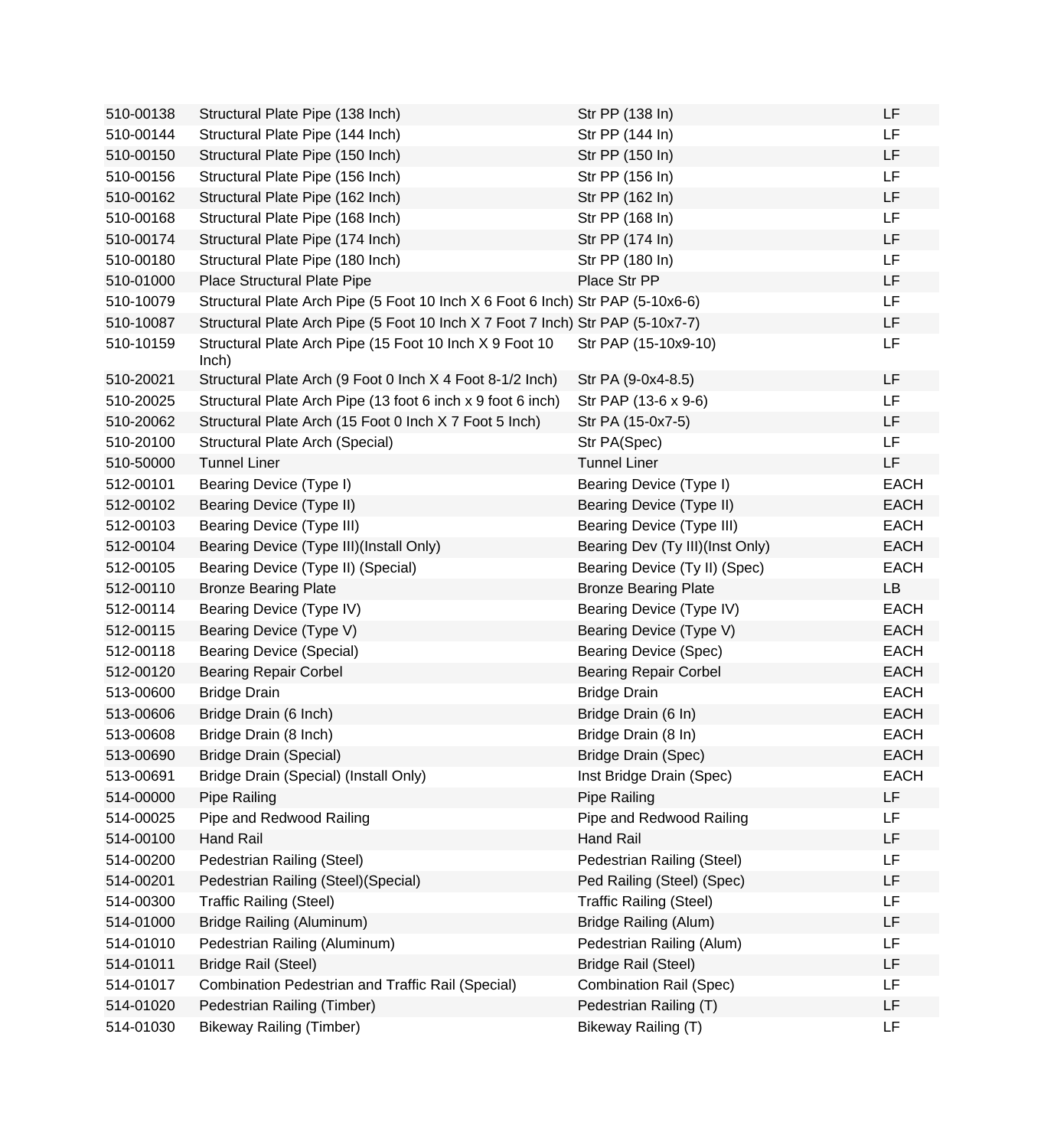| 514-01040 | <b>Bikeway Railing (Steel)</b>                               | Bikeway Railing (S)                      | LF          |
|-----------|--------------------------------------------------------------|------------------------------------------|-------------|
| 514-01050 | Hand and Bikeway Railing                                     | Hand and Bikeway Railing                 | LF          |
| 514-01100 | Perforated Aluminum Panel                                    | <b>Perforated Aluminum Panel</b>         | <b>SF</b>   |
| 514-02100 | Install Panel Restraining Tubing                             | Inst Panel Restraining Tubing            | LF          |
| 514-02150 | <b>Install Anchor Bolt</b>                                   | Inst Anchor Bolt                         | <b>EACH</b> |
| 514-03411 | Retaining Wall (1) (Alternative Systems)                     | Retaining Wall (1) (Alternative Systems) | <b>SF</b>   |
| 515-00120 | Waterproofing (Membrane)                                     | Waterproofing (Membrane)                 | SY          |
| 515-00121 | Waterproofing (Membrane)                                     | Waterproofing (Membrane)                 | LF          |
| 515-00122 | Waterproofing (Membrane) (Special)                           | Waterproofing (Membrane)(Spec)           | SY          |
| 515-00200 | Waterproofing (Duct Floor)                                   | Waterproofing (Duct Floor)               | SY          |
| 515-00250 | Tunnel Drainage Membrane Lining                              | <b>Tunnel Drain Membr Lining</b>         | LF          |
| 515-00251 | Tunnel Drainage Membrane Lining                              | <b>Tunnel Drain Membr Lining</b>         | SY          |
| 515-00300 | <b>Waterproof Coating</b>                                    | <b>Waterproof Coating</b>                | SY          |
| 515-00400 | <b>Concrete Sealer</b>                                       | <b>Concrete Sealer</b>                   | SY          |
| 515-00410 | Concrete Sealer (Calcium Nitrite)                            | Concrete Sealer (Calcium Nitrite)        | SY          |
| 515-00500 | Corrosion Inhibitor (Penetrating)                            | Corrosion Inhibitor (Penetrating)        | SY          |
| 516-00000 | Dampproofing (Asphalt)                                       | Dampproofing (Asphalt)                   | SY          |
| 517-00000 | Waterproofing (Asphalt)                                      | Waterproofing (Asphalt)                  | SY          |
| 517-00050 | Waterproofing (Joint)                                        | Waterproofing (Joint)                    | LF          |
| 517-00100 | Waterproofing (Railroad)                                     | Waterproofing (Railroad)                 | SY          |
| 518-00000 | <b>Bridge Compression Joint Sealer</b>                       | <b>Brdg Compress Joint Sealer</b>        | LF          |
| 518-00010 | Roadway Compression Joint Sealer                             | <b>Rdwy Compress Joint Sealer</b>        | LF          |
| 518-00100 | Waterstop                                                    | Waterstop                                | LF          |
| 518-00106 | Waterstop (6 Inch)                                           | Waterstop (6 In)                         | LF          |
| 518-00109 | Waterstop (9 Inch)                                           | Waterstop (9 In)                         | LF          |
| 518-00112 | Waterstop (12 Inch)                                          | Waterstop (12 In)                        | LF          |
| 518-00206 | Waterstop (Split Type) (6 Inch)                              | Waterstop (Split Ty) (6 In)              | LF          |
| 518-01001 | Bridge Expansion Joint (Asphaltic Plug)                      | Br Expan Joint (Asphaultic Plug)         | LF          |
| 518-01002 | Bridge Expansion Device (0-2 Inch)                           | Br Expan Device (0-2 In)                 | LF          |
| 518-01004 | Bridge Expansion Device (0-4 Inch)                           | Br Expan Device (0-4 In)                 | LF          |
| 518-01005 | Bridge Expansion Device (0-4 Inch)(with Snow Plow<br>Plates) | Br Expan Device (0-4 In)(with SPP)       | LF          |
| 518-01006 | Bridge Expansion Device (0-6 Inch)                           | Br Expan Device (0-6 In)                 | LF          |
| 518-01009 | Bridge Expansion Device (0-9 Inch)                           | Br Expan Device (0-9 In)                 | LF          |
| 518-01012 | Bridge Expansion Device (0-12 Inch)                          | Br Expan Device (0-12 In)                | LF          |
| 518-01015 | Bridge Expansion Device (0-15 Inch)                          | Br Expan Device (0-15 In)                | LF          |
| 518-01018 | Bridge Expansion Device (0-18 Inch)                          | Br Expan Device (0-18 In)                | LF          |
| 518-01050 | <b>Bridge Expansion Device (Special)</b>                     | Br Expan Device (Special)                | LF          |
| 518-01052 | Bridge Expansion Device (0-2 Inch)/(0-4 Inch)(Complex)       | Bridge Exp Dev (0-2 ln)/(0-4 ln)(Comp)   | LF          |
| 518-01055 | <b>Bridge Expansion Device (Contraction)</b>                 | Bridge Exp Dev (Contr)                   | LF          |
| 518-01060 | Bridge Expansion Device (Gland) (0-4 Inches)                 | Br Expan Device (Gland) (0-4 In)         | LF          |
| 518-01104 | Bridge Expansion Device (0-4 Inch) (Install Only)            | Inst Br Expan Device (0-4 In)            | LF          |
| 518-01109 | Bridge Expansion Device (Greater Than 4 In)(Install Only)    | Inst Br Expan Device (Greater Than 4 In) | LF          |
| 518-01201 | <b>Bridge Expansion Device (Type 1)</b>                      | Br Expan Device (Type 1)                 | LF          |
| 518-01250 | <b>Bridge Expansion Cover Plate</b>                          | Br Expan Cover Plate                     | LF          |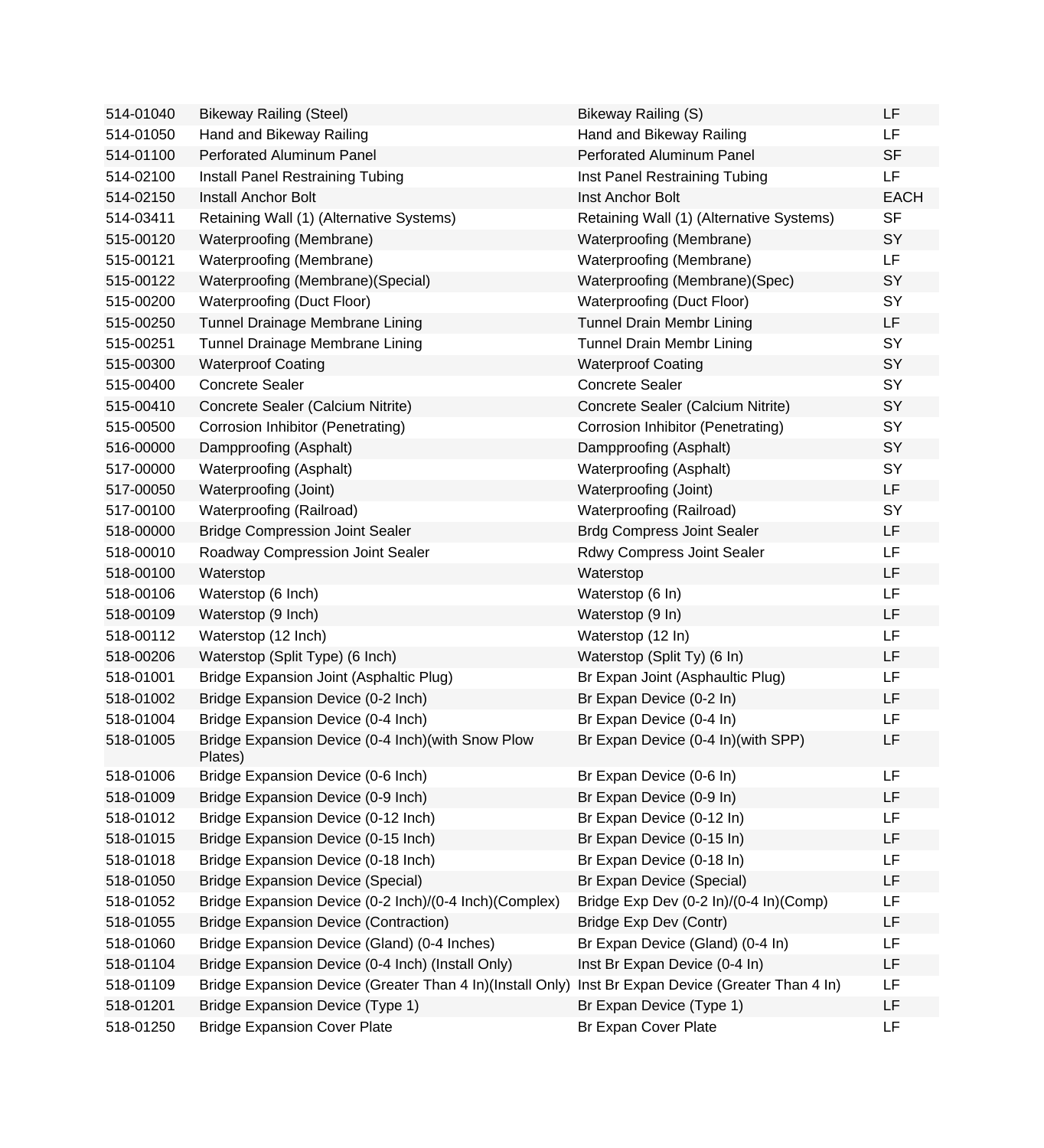| 518-01304 | Bridge Expansion Device (Neoprene) (0-4 Inch)                                                         | Br Expan Device (Neoprene)(0-4 In)    | LF          |
|-----------|-------------------------------------------------------------------------------------------------------|---------------------------------------|-------------|
| 518-01309 | Bridge Expansion Device (Neoprene) (0-9 Inch)                                                         | Br Expan Device (Neoprene) (0-9 In)   | LF          |
| 518-02000 | Elastomeric Concrete End Dam                                                                          | <b>Elastomeric Conc End Dam</b>       | LF          |
| 518-02010 | Elastomeric Concrete End Dam                                                                          | Elastomeric Conc End Dam              | <b>CF</b>   |
| 518-02030 | Polyester Concrete End Dam                                                                            | Polyester Conc End Dam                | CF          |
| 518-02100 | Polymer Mortar End Dam                                                                                | Polymer Mortar End Dam                | CF          |
| 518-03000 | Sawing and Sealing Bridge Joint                                                                       | Saw and Seal Br Joint                 | LF          |
| 518-03100 | Rapid Cure Silicone Joint Seal                                                                        | Rapid Cure Silicone Jt Seal           | LF          |
| 518-03110 | <b>Preformed Silicone Joint Sealant</b>                                                               | Preform Silicone Jt Seal              | LF          |
| 519-00100 | Epoxy                                                                                                 | Epoxy                                 | GAL         |
| 519-00200 | <b>Epoxy Mortar</b>                                                                                   | <b>Epoxy Mortar</b>                   | CF          |
| 519-01000 | Epoxy Resin (Injection)                                                                               | Epoxy Resin (Injection)               | LF          |
| 519-01050 | Epoxy Resin Crack Sealer                                                                              | <b>Epoxy Resin Crack Sealer</b>       | <b>SF</b>   |
| 519-01100 | Epoxy Mortar (Injection)                                                                              | Epoxy Mortar (Injection)              | LF          |
| 519-01200 | Epoxy Mortar (Patching)                                                                               | Epoxy Mortar (Patching)               | CF          |
| 519-01300 | Polyurethane Resin                                                                                    | Polyurethane Resin                    | <b>LB</b>   |
| 519-02000 | <b>Corner Monuments</b>                                                                               | <b>Corner Monuments</b>               | <b>EACH</b> |
| 519-03000 | Thin Bonded Epoxy Overlay                                                                             | Thin Bonded Epoxy Overlay             | SY          |
| 519-03030 | Thin Bonded Overlay (Polyester Concrete)                                                              | Thin Bonded Overlay (Poly Conc)       | SY          |
| 519-03035 | Place Thin Bonded Overlay (Polyester Concrete)                                                        | Place Thin Bond Overlay (Poly Conc)   | SY          |
| 519-03040 | Thin Bonded Overlay (Polyester Concrete)                                                              | Thin Bonded Overlay (Poly Conc)       | <b>CY</b>   |
| 519-03050 | Thin Bonded Overlay (Polyester Concrete)                                                              | Thin Bonded Overlay (Poly Conc)       | CF          |
| 519-03055 | Furnish Thin Bonded Overlay (Polyester Concrete)                                                      | Furnish Thin Bond Overlay (Poly Conc) | CF          |
| 520-00000 | <b>Bridge Hanger Cable Assembly</b>                                                                   | <b>Bridge Hanger Cable Assembly</b>   | L S         |
| 521-00000 | Slurry Cut-Off Wall                                                                                   | Slurry Cut-Off Wall                   | <b>SF</b>   |
| 521-00003 | <b>Slurry Wall Washing</b>                                                                            | <b>Slurry Wall Washing</b>            | <b>SF</b>   |
| 521-00009 | <b>Excess Slurry Loss</b>                                                                             | <b>Excess Slurry Loss</b>             | <b>CY</b>   |
| 521-00010 | Slurry Cut Off Wall (Concrete T Wall)                                                                 | Slurry Wall (Conc T Wall)             | <b>SF</b>   |
| 521-00024 | Slurry Cut-Off Wall (Concrete Diaphragm) (24 In)                                                      | Slurry Wall (Conc Diaph) (24 In)      | <b>SF</b>   |
| 521-00036 | Slurry Cut Off Wall (Concrete Diaphragm) (36 In)                                                      | Slurry Wall (Conc Diaph) (36 In)      | <b>SF</b>   |
| 521-00042 | Slurry Cut Off Wall (Concrete Diaphragm) (42 In)                                                      | Slurry Wall (Conc Diaph) (42 In)      | <b>SF</b>   |
| 521-00043 | Slurry Cut Off Wall (Concrete Diaphragm) (Abutment) (42 Slurry Wall (Conc Diaph)(Abut) (42 In)<br>ln) |                                       | SF          |
| 521-00048 | Slurry Cut Off Wall (Concrete Diaphragm) (48 In)                                                      | Slurry Wall (Conc Diaph) (48 In)      | <b>SF</b>   |
| 521-00060 | Slurry Wall                                                                                           | <b>Slurry Wall</b>                    | <b>SF</b>   |
| 601-01000 | Concrete Class B                                                                                      | Conc CL B                             | <b>CY</b>   |
| 601-01010 | Concrete Class BZ                                                                                     | Conc CL BZ                            | <b>CY</b>   |
| 601-01025 | Concrete Class B (Miscellaneous)                                                                      | Conc CL B (Misc)                      | <b>CY</b>   |
| 601-01030 | Concrete Class B (Box Culvert)                                                                        | Conc CL B (Box)                       | <b>CY</b>   |
| 601-01040 | Concrete Class B (Bridge)                                                                             | Conc CL B (Bridge)                    | <b>CY</b>   |
| 601-01050 | Concrete Class B (Wall)                                                                               | Conc CL B (Wall)                      | <b>CY</b>   |
| 601-01060 | Concrete Class B (Tunnel)                                                                             | Conc CL B (Tunnel)                    | <b>CY</b>   |
| 601-01065 | Concrete Class B (Mud Slab)                                                                           | Conc CL B (Mud Slab)                  | <b>CY</b>   |
| 601-03000 | Concrete Class D                                                                                      | Conc CL D                             | <b>CY</b>   |
| 601-03020 | Concrete Class D (Miscellaneous)                                                                      | Conc CL D (Misc)                      | CY          |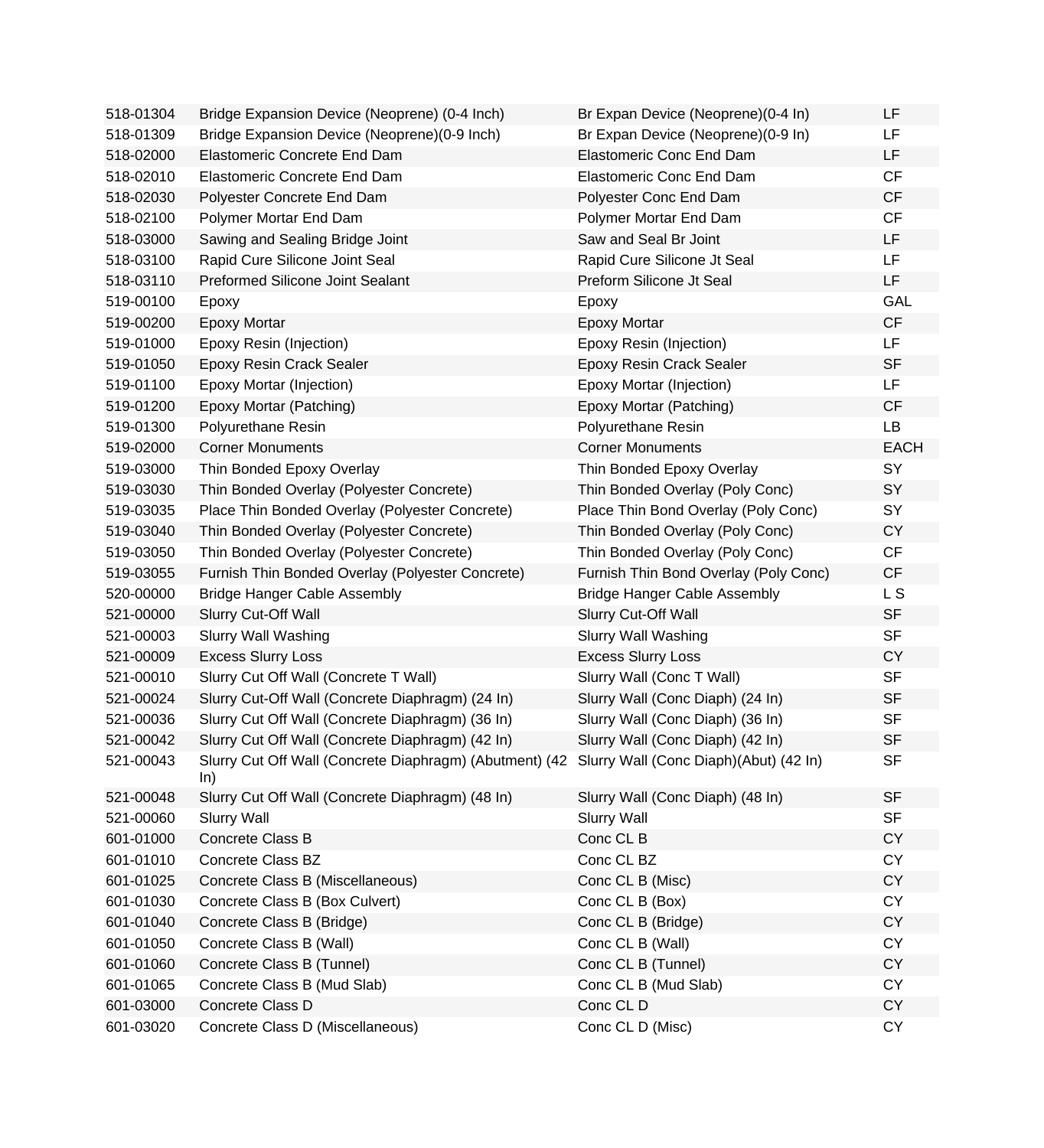| 601-03025 | Concrete Class D (Miscellaneous) (Colored)          | Conc CL D (Misc) (C)          | <b>CY</b>   |
|-----------|-----------------------------------------------------|-------------------------------|-------------|
| 601-03027 | Concrete Class D (Special)                          | Conc CL D (Spec)              | <b>CY</b>   |
| 601-03030 | Concrete Class D (Box Culvert)                      | Conc CL D (Box)               | <b>CY</b>   |
| 601-03040 | Concrete Class D (Bridge)                           | Conc CL D (Bridge)            | <b>CY</b>   |
| 601-03041 | Concrete Class D (Bridge) (Special)                 | Conc CL D (Bridge) (Spec)     | CY          |
| 601-03050 | Concrete Class D (Wall)                             | Conc CL D (Wall)              | <b>CY</b>   |
| 601-03052 | Concrete Class D (Wall) (Colored)                   | Conc CL D (Wall) (C)          | <b>CY</b>   |
| 601-03055 | Concrete Class D (Wall) (Special)                   | Conc CL D (Wall) (Spec)       | <b>CY</b>   |
| 601-03540 | Concrete Class DT (Deck Topping)                    | Conc CL DT (Deck Topping)     | <b>CY</b>   |
| 601-03550 | <b>Concrete Class DTR</b>                           | Conc CL DTR                   | <b>CY</b>   |
| 601-04000 | Concrete Class E                                    | Conc CL E                     | <b>CY</b>   |
| 601-04100 | Concrete Class E (Bridge)                           | Conc CL E (Bridge)            | <b>CY</b>   |
| 601-05000 | Concrete Class H                                    | Conc CL H                     | <b>CY</b>   |
| 601-05001 | Concrete Class H (Bridge)                           | Conc CL H (Bridge)            | <b>CY</b>   |
| 601-05010 | Concrete Class H (Special)                          | Conc CL H (Sp)                | CY          |
| 601-05012 | <b>Concrete Class KS</b>                            | Conc CL KS                    | <b>CY</b>   |
| 601-05016 | Concrete Class P                                    | Conc CL P                     | <b>CY</b>   |
| 601-05020 | <b>Concrete Class R</b>                             | Conc CL R                     | <b>CY</b>   |
| 601-05035 | Concrete Class S35                                  | Conc CL S35                   | <b>CY</b>   |
| 601-05045 | Concrete Class S40                                  | Conc CL S40                   | <b>CY</b>   |
| 601-05050 | Concrete Class S50                                  | Conc CL S50                   | <b>CY</b>   |
| 601-05540 | Concrete Class HT (Deck Topping)                    | Conc CL HT (Deck Topping)     | <b>CY</b>   |
| 601-05900 | <b>Concrete Self Consolidating</b>                  | Conc SC                       | <b>CY</b>   |
| 601-06020 | Concrete (Patching) (Polymer)                       | Conc (Patching) (Polymer)     | <b>CY</b>   |
| 601-06100 | Concrete (Patching)                                 | Conc (Patching)               | CY          |
| 601-06150 | Concrete (Patching)                                 | Conc (Patching)               | <b>SF</b>   |
| 601-06175 | Concrete (Place)                                    | Conc (Place)                  | <b>CY</b>   |
| 601-06250 | <b>Calcium Nitrite</b>                              | <b>Calcium Nitrite</b>        | <b>GAL</b>  |
| 601-06300 | <b>Cement Grout</b>                                 | <b>Cement Grout</b>           | <b>CF</b>   |
| 601-06400 | Grout (Bridge) (Special)                            | Grout (Bridge) (Spec)         | CF          |
| 601-06405 | <b>Contact Grouting</b>                             | <b>Contact Grouting</b>       | <b>CY</b>   |
| 601-07000 | <b>Concrete Retaining Wall</b>                      | Conc Retaining Wall           | SF          |
| 601-10200 | Mud Jacking                                         | Mud Jacking                   | <b>HOUR</b> |
| 601-10250 | Slab Jacking                                        | Slab Jacking                  | LB          |
| 601-10310 | Fly Ash Slurry                                      | Fly Ash Slurry                | <b>CY</b>   |
| 601-10320 | Lime - Fly Ash Slurry Pressure Injection            | Lime-Fly Ash Injection        | <b>CF</b>   |
| 601-10330 | Portland Cement - Fly Ash Slurry Pressure Injection | Port Cement-Fly Ash Injection | <b>CF</b>   |
| 601-10350 | Slab Stabilization                                  | Slab Stabilization            | <b>EACH</b> |
| 601-10400 | <b>Drilled Hole</b>                                 | <b>Drilled Hole</b>           | <b>EACH</b> |
| 601-11006 | Shotcrete (Smoothing)(Supplemental)                 | Shotcrete (Smooth) (Suppl)    | CY          |
| 601-12072 | Concrete Lining (72 Inch Conduit)                   | Conc Lining (72 In Cond)      | LF          |
| 601-12084 | Concrete Lining (84 Inch Conduit)                   | Conc Lining (84 In Cond)      | LF          |
| 601-12120 | Concrete Lining (120 Inch Conduit)                  | Conc Lining (120 In Cond)     | LF          |
| 601-13000 | Final Lining Concrete (Portals)                     | Final Lin Conc (Portals)      | <b>CY</b>   |
| 601-13001 | Structural Concrete Stain (Special)                 | Str Conc Stain (Special)      | SY          |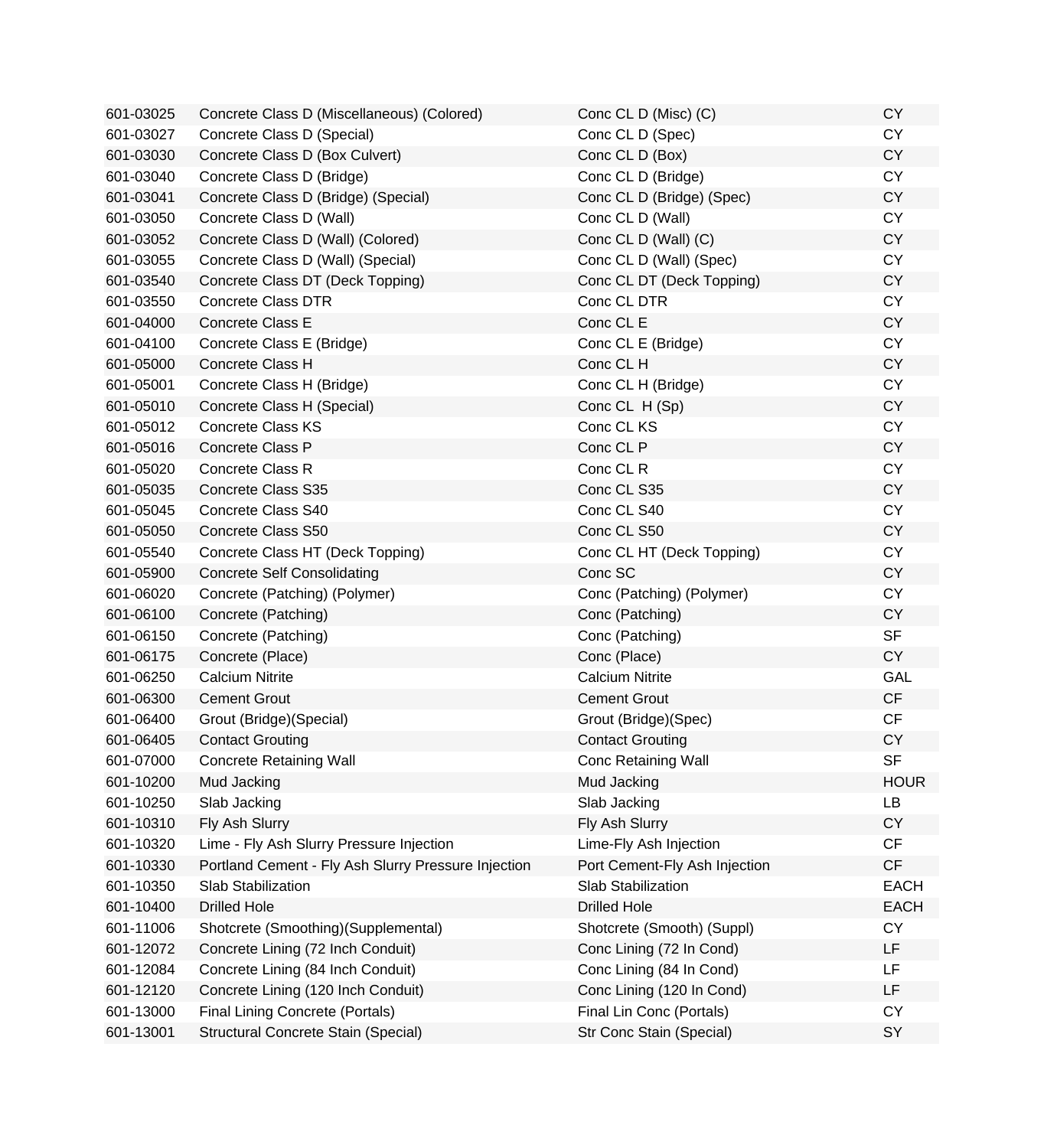| 601-13002 | <b>Final Lining Concrete Footing</b>               | Final Lin Conc Foot                    | <b>CY</b>   |
|-----------|----------------------------------------------------|----------------------------------------|-------------|
| 601-13003 | Final Lining Concrete Walls and Arch               | Final Lin Conc Walls and Arch          | <b>CY</b>   |
| 601-14000 | Concrete Footing (Type 1)                          | Conc Footing (Ty 1)                    | <b>LF</b>   |
| 601-14002 | Concrete Footing (Type 2)                          | Conc Footing (Ty 2)                    | LF          |
| 601-21000 | <b>Precast Wall Segment</b>                        | <b>Precast Wall Seg</b>                | <b>EACH</b> |
| 601-21003 | <b>Precast Wall Segment</b>                        | <b>Precast Wall Seg</b>                | <b>SF</b>   |
| 601-21004 | Precast Wall Segment (Furnish Only)                | Furn Precast Wall Seg                  | <b>SF</b>   |
| 601-21010 | <b>Precast Concrete Unit</b>                       | <b>Precast Concrete Unit</b>           | <b>CY</b>   |
| 601-21025 | 24 Inch Drainage Pipe (CL 1) (Complete In Place)   | 24 In Drainage Pipe (CL 1) (CIP)       | LF          |
| 601-22010 | Place Precast Wall Segment                         | Place Precast Wall Seg                 | <b>EACH</b> |
| 601-25730 | Precast Concrete Deck Panel (3 Inch)               | Precast Deck Panel (3 In)              | SY          |
| 601-25735 | Precast Concrete Deck Panel (3.5 Inch)             | Precast Deck Panel (3.5 In)            | SY          |
| 601-25750 | Modifications to Existing Bridge                   | Mod Exist Bridge                       | L S         |
| 601-25900 | <b>Tile-Faced Precast Concrete Panels</b>          | <b>Tile-Faced Precast Conc Panels</b>  | <b>SF</b>   |
| 601-25901 | <b>Repair Existing Panels</b>                      | <b>Repair Existing Panels</b>          | <b>SF</b>   |
| 601-25905 | Tunnel Formwork (Furnish Only)                     | Tunnel Frmwrk (Furn Only)              | L S         |
| 601-26000 | Precast Concrete Cap (Decorative) (Special)        | Precast Conc Cap (Dec)(Spec)           | <b>EACH</b> |
| 601-30000 | Stone Fascia                                       | Stone Fascia                           | <b>SF</b>   |
| 601-40000 | Masonry Veneer                                     | <b>Masonry Veneer</b>                  | <b>SF</b>   |
| 601-40002 | Masonry Veneer (Brick)                             | Masonry Veneer (Brick)                 | <b>SF</b>   |
| 601-40005 | <b>Cut Stone Veneer</b>                            | <b>Cut Stone Veneer</b>                | <b>SF</b>   |
| 601-40006 | Cut Stone Veneer (Slab)                            | Cut Stone Veneer (Slab)                | <b>SF</b>   |
| 601-40007 | Cut Stone Veneer (Ashler)                          | Cut Stone Veneer (Ashler)              | <b>SF</b>   |
| 601-40010 | Masonry Wall                                       | <b>Masonry Wall</b>                    | <b>SF</b>   |
| 601-40100 | Concrete Anchor                                    | <b>Concrete Anchor</b>                 | <b>EACH</b> |
| 601-40200 | Class 5 Finish                                     | Class 5 Finish                         | <b>SF</b>   |
| 601-40210 | Concrete Finish (Special)                          | Conc Finish (Spec)                     | <b>SF</b>   |
| 601-40250 | <b>Bridge Deck Finish (Sawed Grooves)</b>          | Bridge Deck Finish (Saw Grv)           | SY          |
| 601-40300 | <b>Structural Concrete Coating</b>                 | <b>Struct Conc Coating</b>             | SY          |
| 601-40301 | <b>Structural Concrete Coating</b>                 | <b>Struct Conc Coating</b>             | <b>SF</b>   |
| 601-40302 | <b>Structural Concrete Coating (Anti-Graffiti)</b> | <b>Struct Conc Coating (Anti-Graf)</b> | <b>SF</b>   |
| 601-40400 | <b>Structural Concrete Stain</b>                   | <b>Struct Conc Stain</b>               | SY          |
| 601-40401 | <b>Structural Concrete Stain</b>                   | <b>Struct Conc Stain</b>               | <b>SF</b>   |
| 601-40600 | <b>Concrete Tinting</b>                            | <b>Concrete Tinting</b>                | SY          |
| 601-40900 | <b>Paint Existing Structure</b>                    | <b>Paint Existing Structure</b>        | L S         |
| 601-50000 | <b>Glazed Wall Tile</b>                            | <b>Glazed Wall Tile</b>                | <b>SF</b>   |
| 601-50010 | Glazed Wall Tile (Spare)                           | Glazed Wall Tile (Spare)               | <b>EACH</b> |
| 601-51000 | Galvanic Anodes                                    | <b>Galvanic Anodes</b>                 | L S         |
| 601-51005 | Galvanic Anodes                                    | Galvanic Anodes                        | <b>EACH</b> |
| 601-51007 | Galvanic Anodes (Install Only)                     | Galvanic Anodes (Install Only)         | <b>EACH</b> |
| 602-00000 | <b>Reinforcing Steel</b>                           | <b>Reinf Steel</b>                     | LB          |
| 602-00010 | Reinforcing Steel (Galvanized)                     | Reinf Steel (Galv)                     | LB          |
| 602-00011 | Reinforcing Steel (High Performance)               | Reinf Steel (HP)                       | LB          |
| 602-00020 | Reinforcing Steel (Epoxy Coated)                   | Reinf Steel (Epoxy)                    | LB          |
| 602-00025 | <b>Reinforcing Steel (Stainless)</b>               | <b>Reinf Steel (Stainless)</b>         | LB          |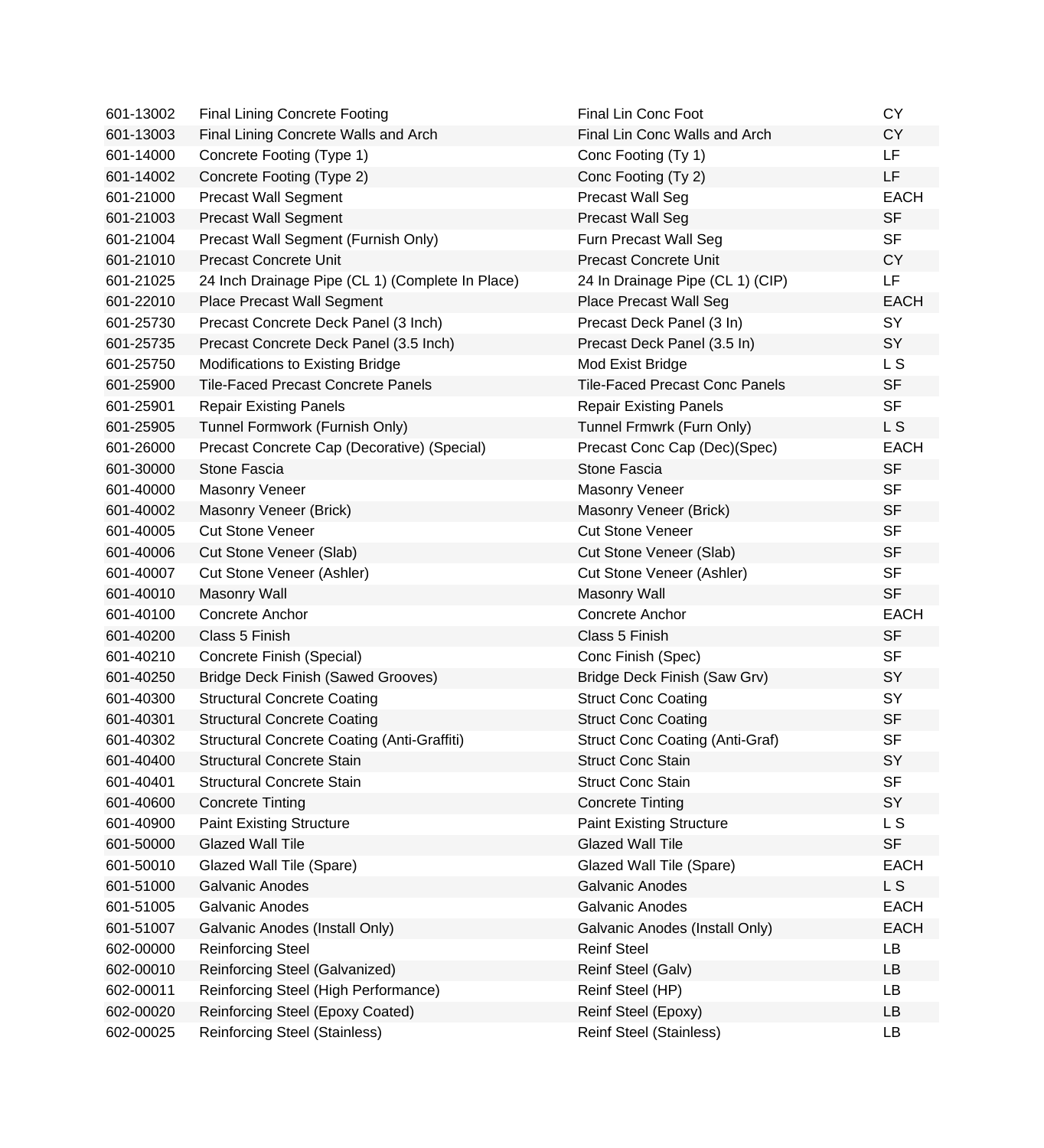| 602-00026 | Reinforcing Steel (Final Lining)(Footing)(Epoxy Coated) | Reinf Steel (Fin Lin)(Ftg)(Epxy Coat)     | <b>LB</b>   |
|-----------|---------------------------------------------------------|-------------------------------------------|-------------|
| 602-00027 | Reinforcing Steel (Final Lining) (Walls and Arch)       | Reinf Steel (Fin Lin) (Walls and Arch)    | <b>LB</b>   |
| 602-00028 | Reinforcing Steel (Final Lining)(Walls)(Epoxy Coated)   | Reinf Steel (Fin Lin) (Walls) (Epxy Coat) | <b>LB</b>   |
| 602-00030 | Reinforcing (Fiber Reinforced Polymer) (Surface)        | Reinf (FRP)(Surface)                      | <b>MKFT</b> |
| 602-00050 | Reinforcing (Fiber Reinforced Plastic)                  | Reinforcing (FRP)                         | <b>CY</b>   |
| 602-00060 | <b>Reinforcing Steel Splice</b>                         | <b>Reinf Steel Splice</b>                 | <b>EACH</b> |
| 602-00070 | Reinf (Fiber Reinforcement) (Surface)                   | Reinf (Fiber Reinf) (Surface)             | <b>MKFT</b> |
| 602-00200 | <b>Weld Reinforcing Steel</b>                           | Weld Reinf Steel                          | <b>EACH</b> |
| 602-00210 | <b>Welded Wire Fabric</b>                               | <b>Welded Wire Fabric</b>                 | SY          |
| 602-20002 | <b>Outlet Structure (Special)</b>                       | <b>Outlet Structure (Spec)</b>            | L S         |
| 602-20003 | <b>Outlet Structure (Special)</b>                       | <b>Outlet Structure (Spec)</b>            | <b>EACH</b> |
| 603-00000 | <b>Culvert Lining</b>                                   | <b>Culvert Lining</b>                     | LF          |
| 603-00001 | <b>Annular Space Grouting</b>                           | <b>Annular Space Grouting</b>             | <b>CY</b>   |
| 603-00010 | <b>Culvert Lining</b>                                   | <b>Culvert Lining</b>                     | <b>SF</b>   |
| 603-00015 | Culvert Lining (15 Inch)                                | Culvert Lining (15 In)                    | LF          |
| 603-00018 | Culvert Lining (18 Inch)                                | Culvert Lining (18 In)                    | LF          |
| 603-00024 | Prepare Culvert Pipe (24 Inch)                          | Prep Culvert Pipe (24 In)                 | LF          |
| 603-00025 | Culvert Lining (24 Inch) (Special)                      | Culvert Lining (24 Inch) (Special)        | LF          |
| 603-00026 | Culvert Lining (24 Inch)                                | Culvert Lining (24 In)                    | LF          |
| 603-00029 | Prepare Culvert Pipe (30 Inch)                          | Prep Culvert Pipe (30 In)                 | LF          |
| 603-00030 | Culvert Lining (30 Inch)                                | Culvert Lining (30 In)                    | LF          |
| 603-00035 | Prepare Culvert Pipe (36 Inch)                          | Prep Culvert Pipe (36 In)                 | LF          |
| 603-00036 | Culvert Lining (36 Inch)                                | Culvert Lining (36 In)                    | LF          |
| 603-00037 | Culvert Lining (36 Inch) (Install Only) (Jacked)        | Inst Culvert Lining (36 In)(J)            | LF          |
| 603-00038 | Culvert Lining (36 Inch) (Special)                      | Culvert Lining (36 In)(Spec)              | LF          |
| 603-00039 | Culvert Lining (36 inch) (Paved Invert)                 | Culv Lining (36") (Paved Inv)             | LF          |
| 603-00040 | Culvert Lining (40 Inch)                                | Culvert Lining (40 In)                    | LF          |
| 603-00042 | Culvert Lining (42 Inch)                                | Culvert Lining (42 Inch)                  | LF          |
| 603-00045 | Culvert Lining (36")(Spray Applied)                     | Culvert Lining (36")(Spray App)           | LF          |
| 603-00046 | Culvert Lining (36")(Slip)                              | Culvert Lining (36")(Slip)                | LF          |
| 603-00047 | Prepare Culvert Pipe (48 Inch)                          | Prepare Culvert Pipe (48 In)              | LF          |
| 603-00048 | Culvert Lining (48 Inch)                                | Culvert Lining (48 In)                    | LF          |
| 603-00049 | Culvert Lining (48 Inch) (Special)                      | Culvert Lining (48 Inch) (Special)        | LF          |
| 603-00050 | Culvert Lining (48 Inch) (Paved Invert)                 | Culvert Lining (48 In) (Paved Inv)        | LF          |
| 603-00051 | Culvert Lining (48 Inch)(Slip)                          | Culvert Lining (48 In)(Slip)              | LF          |
| 603-00052 | Culvert Lining (48 Inch)(Spray Applied)                 | Culvert Lining (48 In) (Spray App)        | LF          |
| 603-00053 | Prepare Culvert Pipe (54 Inch)                          | Prep Culvert Pipe (54 In)                 | LF          |
| 603-00054 | Culvert Lining (54 Inch)                                | Culvert Lining (54 In)                    | LF          |
| 603-00056 | Culvert Lining (54 Inch) (Paved Invert)                 | Culvert Lining (54 In) (Paved Inv)        | LF          |
| 603-00057 | Culvert Lining (54 Inch)(Slip)                          | Culvert Lining (54 In)(Slip)              | LF          |
| 603-00058 | Culvert Lining (54 Inch)(Spray Applied)                 | Culvert Lining (54 In) (Spray App)        | LF          |
| 603-00060 | Culvert Lining (60 Inch)                                | Culvert Lining (60 In)                    | LF          |
| 603-00061 | Prepare Culvert Pipe (60 Inch)                          | Prep Culvert Pipe (60 In)                 | LF          |
| 603-00062 | Culvert Lining (60 Inch) (Special)                      | Culvert Lining (60 Inch) (Special)        | LF          |
| 603-00063 | Culvert Lining (60 Inch) (Paved Invert)                 | Culvert Lining (60 In) (Paved Inv)        | LF          |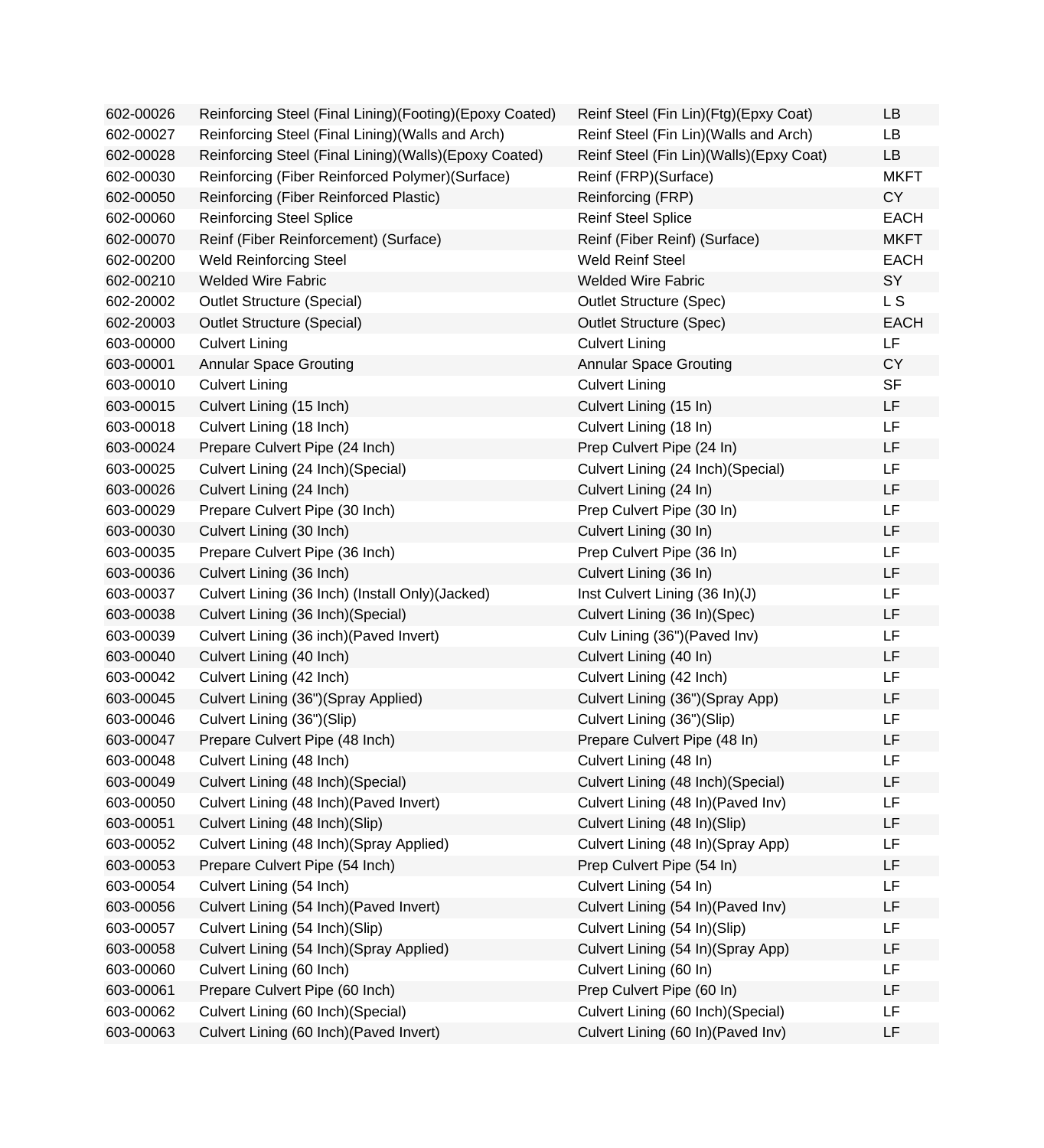| 603-00064 | Culvert Lining (60 Inch) (Slip)                                       | Culvert Lining (60 In)(Slip)         | LF  |
|-----------|-----------------------------------------------------------------------|--------------------------------------|-----|
| 603-00065 | Culvert Lining (60 Inch)(Spray Applied)                               | Culvert Lining (60 In)(Spray App)    | LF  |
| 603-00066 | Culvert Lining (66 Inch)                                              | Culvert Lining (66 In)               | LF  |
| 603-00072 | Culvert Lining (72 Inch)                                              | Culvert Lining (72 In)               | LF  |
| 603-00073 | Culvert Lining (72 Inch) (Special)                                    | Culvert Lining (72 Inch)(Special)    | LF  |
| 603-00077 | Prepare Culvert Pipe (78 Inch)                                        | Prep Culvert Pipe (78 In)            | LF  |
| 603-00078 | Culvert Lining (78 Inch)                                              | Culvert Lining (78 In)               | LF  |
| 603-00080 | 8 Inch Non-Reinforced Concrete Pipe                                   | 8 In NRCP                            | LF  |
| 603-00084 | Culvert Lining (84 Inch)                                              | Culvert Lining (84 In)               | LF  |
| 603-00086 | Culvert Lining (84 Inch) (Paved Invert)                               | Culvert Lining (84 Inch) (Paved Inv) | LF  |
| 603-00087 | Culvert Lining (84 Inch)(Slip)                                        | Culvert Lining (84 In)(Slip)         | LF  |
| 603-00088 | Culvert Lining (84 Inch)(Spray Applied)                               | Culvert Lining (84 In)(Spray App)    | LF  |
| 603-00100 | 10 Inch Non-Reinforced Concrete Pipe                                  | 10 In NRCP                           | LF  |
| 603-00120 | 12 Inch Non-Reinforced Concrete Pipe                                  | 12 In NRCP                           | LF  |
| 603-00123 | Culvert Lining (120 Inch)                                             | Culvert Lining (120 In)              | LF  |
| 603-00180 | Culvert Lining (180 Inch) (Paved Invert)                              | Culvert Lining (180 In)(Paved Inv)   | LF  |
| 603-00200 | Pipe Protection                                                       | Pipe Protection                      | L S |
| 603-01120 | 12 Inch Reinforced Concrete Pipe                                      | 12 In RCP                            | LF  |
| 603-01125 | 12 Inch Reinforced Concrete Pipe (Complete In Place)                  | 12 In RCP (CIP)                      | LF  |
| 603-01150 | 15 Inch Reinforced Concrete Pipe                                      | 15 In RCP                            | LF  |
| 603-01155 | 15 Inch Reinforced Concrete Pipe (Complete In Place)                  | 15 In RCP (CIP)                      | LF  |
| 603-01180 | 18 Inch Reinforced Concrete Pipe                                      | 18 In RCP                            | LF  |
| 603-01185 | 18 Inch Reinforced Concrete Pipe (Complete In Place)                  | 18 In RCP (CIP)                      | LF  |
| 603-01186 | 18 Inch Reinforced Concrete Pipe (Complete In<br>Place)(Install Only) | Inst 18 In RCP (CIP)                 | LF  |
| 603-01210 | 21 Inch Reinforced Concrete Pipe                                      | 21 In RCP                            | LF  |
| 603-01215 | 21 Inch Reinforced Concrete Pipe (Complete In Place)                  | 21 In RCP (CIP)                      | LF  |
| 603-01240 | 24 Inch Reinforced Concrete Pipe                                      | 24 In RCP                            | LF  |
| 603-01245 | 24 Inch Reinforced Concrete Pipe (Complete In Place)                  | 24 In RCP (CIP)                      | LF  |
| 603-01246 | 24 Inch Reinforced Concrete Pipe (Complete In<br>Place)(Install Only) | Inst 24 In RCP (CIP)                 | LF  |
| 603-01270 | 27 Inch Reinforced Concrete Pipe                                      | 27 In RCP                            | LF  |
| 603-01275 | 27 Inch Reinforced Concrete Pipe (Complete In Place)                  | 27 In RCP (CIP)                      | LF  |
| 603-01300 | 30 Inch Reinforced Concrete Pipe                                      | 30 In RCP                            | LF  |
| 603-01305 | 30 Inch Reinforced Concrete Pipe (Complete In Place)                  | 30 In RCP (CIP)                      | LF  |
| 603-01330 | 33 Inch Reinforced Concrete Pipe                                      | 33 In RCP                            | LF  |
| 603-01335 | 33 Inch Reinforced Concrete Pipe (Complete In Place)                  | 33 In RCP (CIP)                      | LF  |
| 603-01360 | 36 Inch Reinforced Concrete Pipe                                      | 36 In RCP                            | LF  |
| 603-01365 | 36 Inch Reinforced Concrete Pipe (Complete In Place)                  | 36 In RCP (CIP)                      | LF  |
| 603-01420 | 42 Inch Reinforced Concrete Pipe                                      | 42 In RCP                            | LF  |
| 603-01425 | 42 Inch Reinforced Concrete Pipe (Complete In Place)                  | 42 In RCP (CIP)                      | LF  |
| 603-01480 | 48 Inch Reinforced Concrete Pipe                                      | 48 In RCP                            | LF  |
| 603-01485 | 48 Inch Reinforced Concrete Pipe (Complete In Place)                  | 48 In RCP (CIP)                      | LF  |
| 603-01540 | 54 Inch Reinforced Concrete Pipe                                      | 54 In RCP                            | LF  |
| 603-01545 | 54 Inch Reinforced Concrete Pipe (Complete In Place)                  | 54 In RCP (CIP)                      | LF  |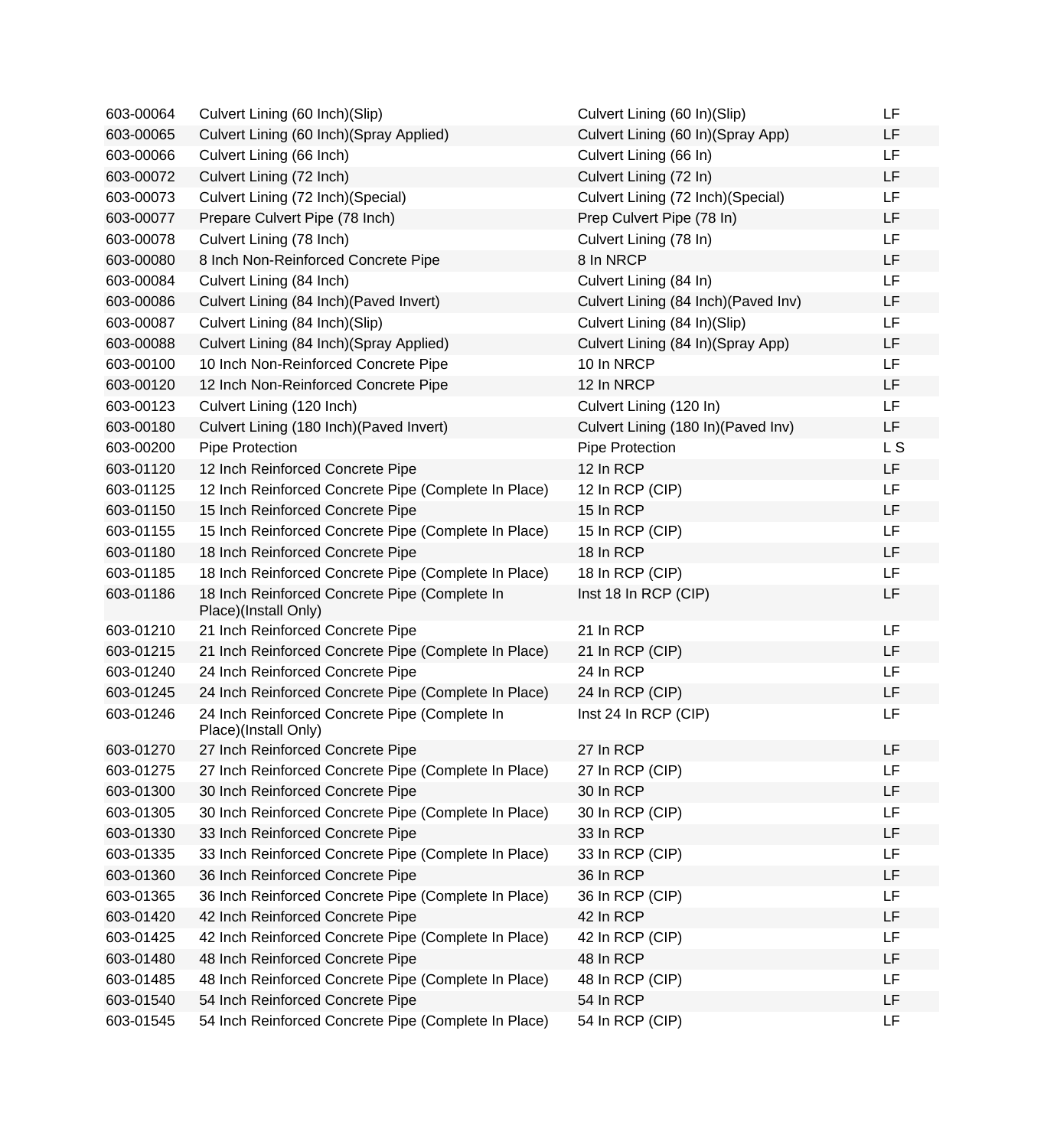| 603-01572 | 91x58 Inch Reinforced Concrete End Section Elliptical                                                       | 91x58 In RCES               | <b>EACH</b> |
|-----------|-------------------------------------------------------------------------------------------------------------|-----------------------------|-------------|
| 603-01600 | 60 Inch Reinforced Concrete Pipe                                                                            | 60 In RCP                   | <b>LF</b>   |
| 603-01605 | 60 Inch Reinforced Concrete Pipe (Complete In Place)                                                        | 60 In RCP (CIP)             | <b>LF</b>   |
| 603-01660 | 66 Inch Reinforced Concrete Pipe                                                                            | 66 In RCP                   | LF          |
| 603-01665 | 66 Inch Reinforced Concrete Pipe (Complete In Place)                                                        | 66 In RCP (CIP)             | <b>LF</b>   |
| 603-01720 | 72 Inch Reinforced Concrete Pipe                                                                            | 72 In RCP                   | LF          |
| 603-01725 | 72 Inch Reinforced Concrete Pipe (Complete In Place)                                                        | 72 In RCP (CIP)             | <b>LF</b>   |
| 603-01780 | 78 Inch Reinforced Concrete Pipe                                                                            | 78 In RCP                   | <b>LF</b>   |
| 603-01784 | Culvert Lining (78 Inch)                                                                                    | Culvert Lining (78")        | LF          |
| 603-01785 | 78 Inch Reinforced Concrete Pipe (Complete In Place)                                                        | 78 In RCP (CIP)             | LF          |
| 603-01840 | 84 Inch Reinforced Concrete Pipe                                                                            | 84 In RCP                   | LF          |
| 603-01845 | 84 Inch Reinforced Concrete Pipe (Complete In Place)                                                        | 84 In RCP (CIP)             | <b>LF</b>   |
| 603-01900 | 90 Inch Reinforced Concrete Pipe                                                                            | 90 In RCP                   | <b>LF</b>   |
| 603-01905 | 90 Inch Reinforced Concrete Pipe (Complete In Place)                                                        | 90 In RCP (CIP)             | <b>LF</b>   |
| 603-01960 | 96 Inch Reinforced Concrete Pipe                                                                            | 96 In RCP                   | LF          |
| 603-01980 | 108 Inch Reinforced Concrete Pipe                                                                           | 108 In RCP                  | LF          |
| 603-02115 | Culvert Lining (21 x 15 Inch)                                                                               | Culvert Lining (21 x 15 ln) | LF          |
| 603-02180 | 23x14 Inch Reinforced Concrete Pipe Elliptical                                                              | 23x14 In RCP                | <b>LF</b>   |
| 603-02185 | 23x14 Inch Reinforced Concrete Pipe (Complete In Place) 23x14 In RCP (CIP)                                  |                             | LF          |
| 603-02240 | 30x19 Inch Reinforced Concrete Pipe Elliptical                                                              | 30x19 In RCP                | LF          |
| 603-02245 | 30x19 Inch Reinforced Concrete Pipe Elliptical (Complete 30x19 In RCP (CIP)<br>In Place)                    |                             | LF          |
| 603-02246 | 30x19 Inch Reinforced Concrete Pipe Elliptical (Complete Inst 30x19 In RCP (CIP)<br>In Place)(Install Only) |                             | LF          |
| 603-02270 | 34x22 Inch Reinforced Concrete Pipe Elliptical                                                              | 34x22 In RCP                | <b>LF</b>   |
| 603-02300 | 38x24 Inch Reinforced Concrete Pipe Elliptical                                                              | 38x24 In RCP                | <b>LF</b>   |
| 603-02305 | 38x24 Inch Reinforced Concrete Pipe Elliptical (Complete 38x24 In RCP (CIP)<br>In Place)                    |                             | LF          |
| 603-02306 | 38x24 Inch Reinforced Concrete Pipe Elliptical (Complete Inst 38x24 In RCP (CIP)<br>In Place)(Install Only) |                             | LF          |
| 603-02360 | 45x29 Inch Reinforced Concrete Pipe Elliptical                                                              | 45x29 In RCP                | LF          |
| 603-02365 | 45x29 Inch Reinforced Concrete Pipe Elliptical (Complete 45x29 In RCP (CIP)<br>In Place)                    |                             | LF          |
| 603-02420 | 53x34 Inch Reinforced Concrete Pipe Elliptical                                                              | 53x34 In RCP                | LF          |
| 603-02425 | 53x34 Inch Reinforced Concrete Pipe Elliptical (Complete<br>In Place)                                       | 53x34 In RCP (CIP)          | LF          |
| 603-02480 | 60x38 Inch Reinforced Concrete Pipe Elliptical                                                              | 60x38 In RCP                | LF          |
| 603-02485 | 60x38 Inch Reinforced Concrete Pipe Elliptical (CIP)                                                        | 60x38 In. RCP (CIP)         | LF          |
| 603-02540 | 68x43 Inch Reinforced Concrete Pipe Elliptical                                                              | 68x43 In RCP                | LF          |
| 603-02545 | 68x43 Inch Reinforcement Concrete Pipe Elliptical<br>(Complete In Place)                                    | 68x43 In RCP (CIP)          | LF          |
| 603-02600 | 76x48 Inch Reinforced Concrete Pipe Elliptical                                                              | 76x48 In RCP                | LF          |
| 603-02605 | 76x48 Inch Reinforced Concrete Pipe Elliptical (Complete<br>In Place)                                       | 76x48 In RCP (CIP)          | LF          |
| 603-02660 | 83x53 Inch Reinforced Concrete Pipe Elliptical                                                              | 83x53 In RCP                | LF          |
| 603-02665 | 83X53 Inch Reinforced Concrete Pipe Elliptical (Complete 83X53 In RCP (CIP)<br>In Place                     |                             | LF          |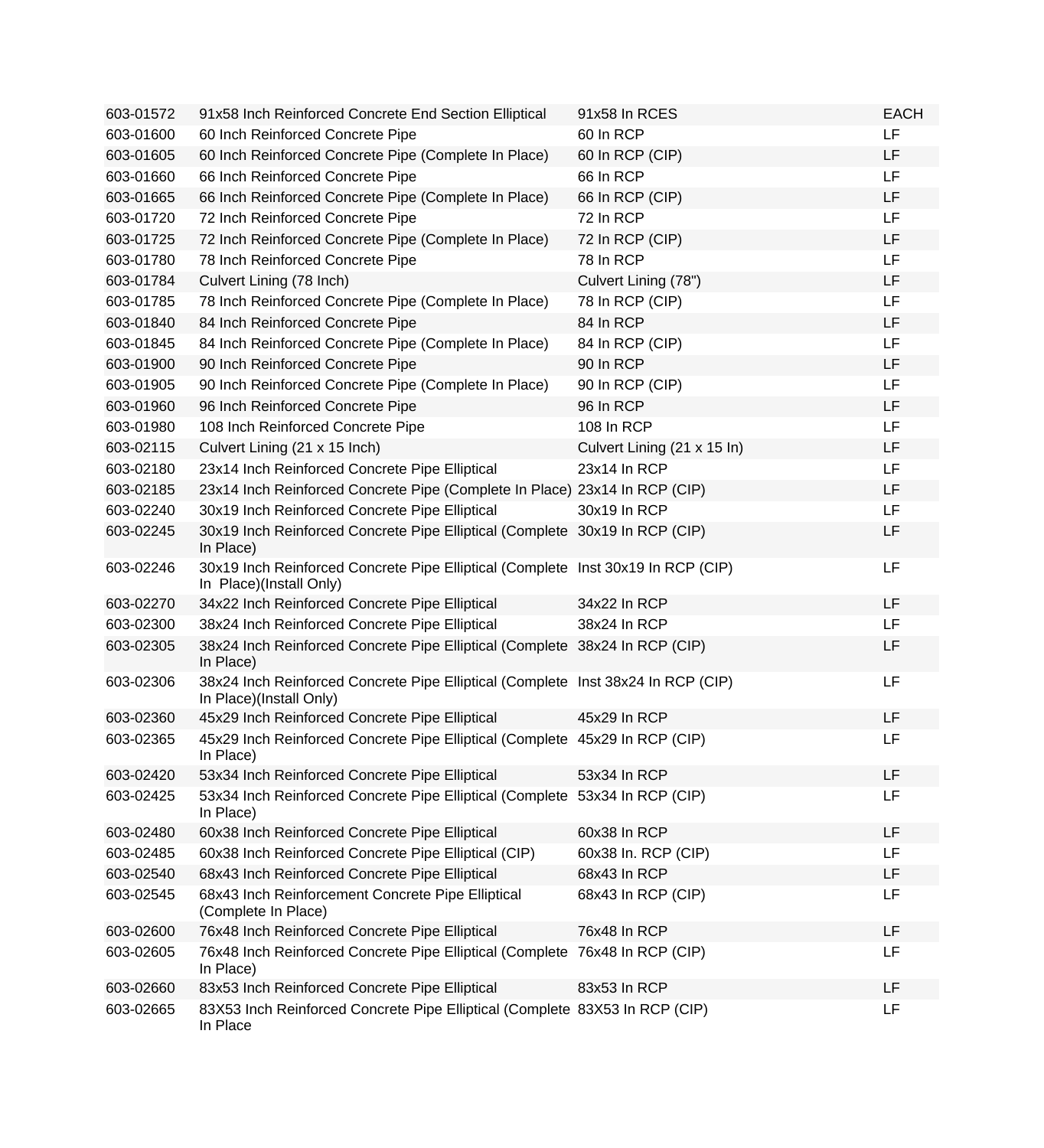| 603-02720 | 91x58 Inch Reinforced Concrete Pipe Elliptical          | 91x58 In RCP          | LF          |
|-----------|---------------------------------------------------------|-----------------------|-------------|
| 603-02780 | 98x63 Inch Reinforced Concrete Pipe Elliptical          | 98x63 In RCP          | <b>LF</b>   |
| 603-02840 | 106x68 Inch Reinforced Concrete Pipe Elliptical         | 106x68 In RCP         | LF          |
| 603-02900 | 113x72 Inch Reinforced Concrete Pipe Elliptical         | 113x72 In RCP         | LF          |
| 603-03120 | 12 Inch Reinforced Concrete Pipe Special                | 12 In RCP Spec        | LF          |
| 603-03150 | 15 Inch Reinforced Concrete Pipe Special                | 15 In RCP Spec        | <b>LF</b>   |
| 603-03180 | 18 Inch Reinforced Concrete Pipe Special                | 18 In RCP Spec        | LF          |
| 603-03240 | 24 Inch Reinforced Concrete Pipe Special                | 24 In RCP Spec        | LF          |
| 603-03300 | 30 Inch Reinforced Concrete Pipe Special                | 30 In RCP Spec        | <b>LF</b>   |
| 603-03330 | 33 Inch Reinforced Concrete Pipe Special                | 33 In RCP Spec        | LF          |
| 603-03360 | 36 Inch Reinforced Concrete Pipe Special                | 36 In RCP Spec        | LF          |
| 603-03361 | 36 Inch Reinforced Concrete Pipe Special (Install Only) | Inst 36 In RCP (Spec) | LF          |
| 603-03420 | 42 Inch Reinforced Concrete Pipe Special                | 42 In RCP Spec        | LF          |
| 603-03480 | 48 Inch Reinforced Concrete Pipe Special                | 48 In RCP Spec        | <b>LF</b>   |
| 603-03540 | 54 Inch Reinforced Concrete Pipe Special                | 54 In RCP Spec        | LF          |
| 603-03541 | 54 Inch Reinforced Concrete Pipe Special (Install Only) | Inst 54 In RCP (Spec) | <b>LF</b>   |
| 603-03601 | 60 Inch Reinforced Concrete Pipe Special (Install Only) | Inst 60 In RCP (Spec) | LF          |
| 603-03660 | 66 Inch Reinforced Concrete Pipe Special                | 66 In RCP Spec        | LF          |
| 603-03661 | 66 Inch Reinforced Concrete Pipe Special (Install Only) | Inst 66 In RCP (Spec) | LF          |
| 603-03720 | 72 Inch Reinforced Concrete Pipe Special                | 72 In RCP Spec        | LF          |
| 603-03721 | 72 Inch RCP (Special) (Install Only)                    | Inst 72 In RCP (Spec) | LF          |
| 603-03780 | 78 Inch Reinforced Concrete Pipe Special                | 78 In RCP Spec        | LF          |
| 603-03960 | 96 Inch Reinforced Concrete Pipe Special                | 96 In RCP Spec        | LF          |
| 603-05012 | 12 Inch Reinforced Concrete End Section                 | 12 In RCES            | <b>EACH</b> |
| 603-05015 | 15 Inch Reinforced Concrete End Section                 | 15 In RCES            | <b>EACH</b> |
| 603-05018 | 18 Inch Reinforced Concrete End Section                 | 18 In RCES            | <b>EACH</b> |
| 603-05019 | 18 Inch Reinforced Concrete End Section (Special)       | 18 In RCES (Spec)     | <b>EACH</b> |
| 603-05021 | 21 Inch Reinforced Concrete End Section                 | 21 In RCES            | <b>EACH</b> |
| 603-05024 | 24 Inch Reinforced Concrete End Section                 | 24 In RCES            | <b>EACH</b> |
| 603-05030 | 30 Inch Reinforced Concrete End Section                 | 30 In RCES            | <b>EACH</b> |
| 603-05031 | 30 Inch Reinforced Concrete End Section (Special)       | 30 In RCES (Spec)     | <b>EACH</b> |
| 603-05033 | 33 Inch Reinforced Concrete End Section                 | 33 In RCES            | <b>EACH</b> |
| 603-05036 | 36 Inch Reinforced Concrete End Section                 | 36 In RCES            | <b>EACH</b> |
| 603-05042 | 42 Inch Reinforced Concrete End Section                 | 42 In RCES            | <b>EACH</b> |
| 603-05048 | 48 Inch Reinforced Concrete End Section                 | 48 In RCES            | <b>EACH</b> |
| 603-05054 | 54 Inch Reinforced Concrete End Section                 | 54 In RCES            | <b>EACH</b> |
| 603-05055 | 54 Inch Reinforced Concrete End Section (Install Only)  | Inst 54 In RCES       | <b>EACH</b> |
| 603-05060 | 60 Inch Reinforced Concrete End Section                 | 60 In RCES            | <b>EACH</b> |
| 603-05066 | 66 Inch Reinforced Concrete End Section                 | 66 In RCES            | <b>EACH</b> |
| 603-05067 | 66 Inch Reinforced Concrete End Section (Install Only)  | Inst 66 In RCES       | <b>EACH</b> |
| 603-05072 | 72 Inch Reinforced Concrete End Section                 | 72 In RCES            | <b>EACH</b> |
| 603-05073 | 72 Inch Reinforced Concrete End Section (Install Only)  | Inst 72 In RCES       | <b>EACH</b> |
| 603-05078 | 78 Inch Reinforced Concrete End Section                 | 78 In RCES            | <b>EACH</b> |
| 603-05084 | 84 Inch Reinforced Concrete End Section                 | 84 In RCES            | <b>EACH</b> |
| 603-05118 | 23x14 Inch Reinforced Concrete End Section Elliptical   | 23x14 In RCES         | EACH        |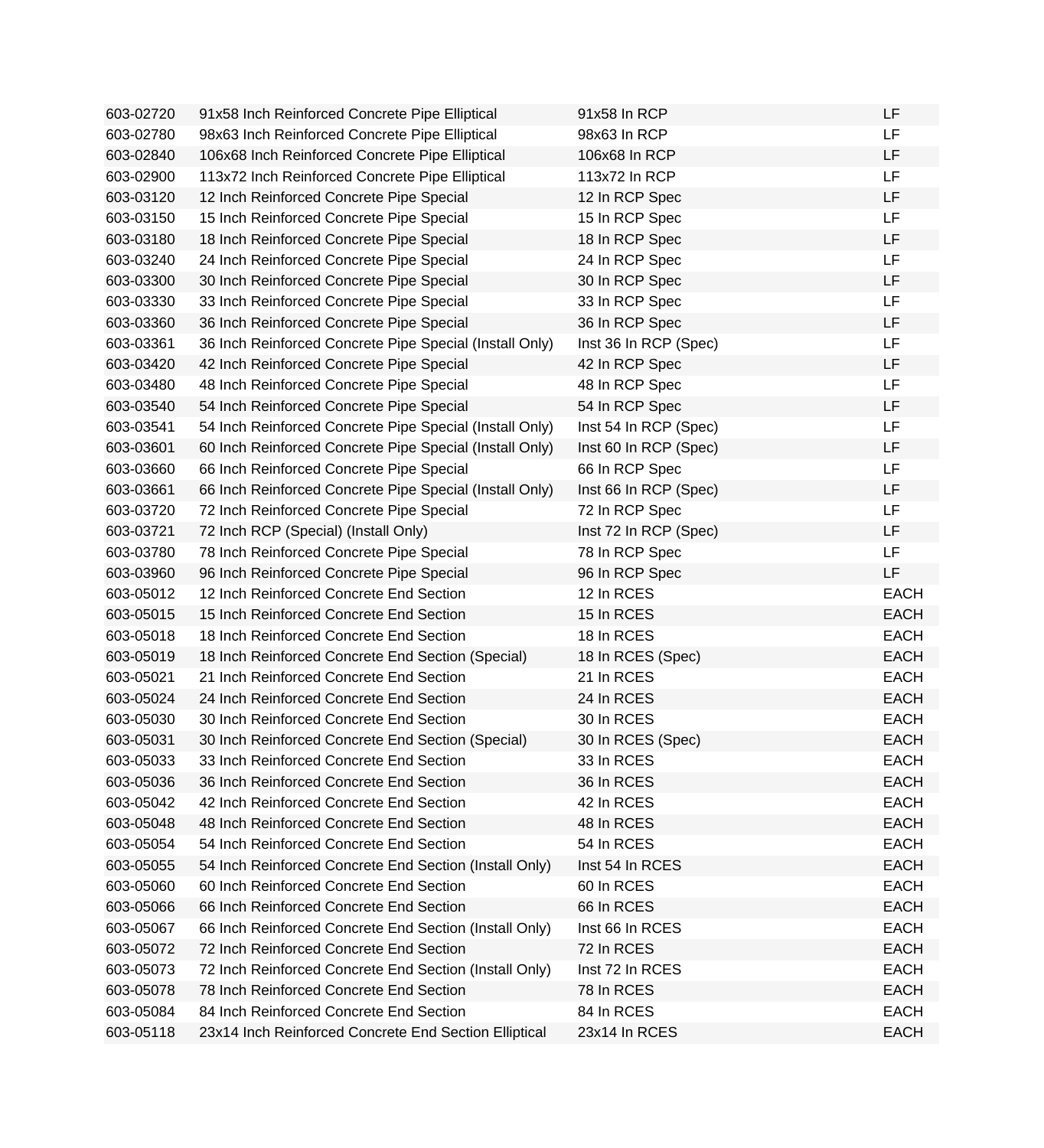| 603-05124 | 30x19 Inch Reinforced Concrete End Section Elliptical | 30x19 In RCES               | <b>EACH</b> |
|-----------|-------------------------------------------------------|-----------------------------|-------------|
| 603-05130 | 38x24 Inch Reinforced Concrete End Section Elliptical | 38x24 In RCES               | <b>EACH</b> |
| 603-05136 | 45x29 Inch Reinforced Concrete End Section Elliptical | 45x29 In RCES               | <b>EACH</b> |
| 603-05142 | 53x34 Inch Reinforced Concrete End Section Elliptical | 53x34 In RCES               | <b>EACH</b> |
| 603-05148 | 60x38 Inch Reinforced Concrete End Section Elliptical | 60x38 In RCES               | <b>EACH</b> |
| 603-05154 | 68x43 Inch Reinforced Concrete End Section Elliptical | 68x43 In RCES               | <b>EACH</b> |
| 603-05160 | 76x48 Inch Reinforced Concrete End Section Elliptical | 76x48 In RCES               | <b>EACH</b> |
| 603-05166 | 83x53 Inch Reinforced Concrete End Section Elliptical | 83x53 In RCES               | <b>EACH</b> |
| 603-05172 | 91x58 Inch Reinforced Concrete End Section Elliptical | 91x58 In RCES               | <b>EACH</b> |
| 603-05200 | Place Reinforced Concrete End Section                 | Place RCES                  | <b>EACH</b> |
| 603-05440 | Culvert Lining (54 x 40 Inch)                         | Culvert Lining (54 x 40 ln) | LF          |
| 603-06236 | Place 36 Inch Reinforced Concrete Pipe                | Place 36 In RCP             | LF          |
| 603-07150 | 15 Inch Reinforced Concrete Pipe (Jacked)             | 15 In RCP (Jacked)          | LF          |
| 603-07180 | 18 Inch Reinforced Concrete Pipe (Jacked)             | 18 In RCP (Jacked)          | LF          |
| 603-07240 | 24 Inch Reinforced Concrete Pipe (Jacked)             | 24 In RCP (Jacked)          | LF          |
| 603-07300 | 30 Inch Reinforced Concrete Pipe (Jacked)             | 30 In RCP (Jacked)          | LF          |
| 603-07360 | 36 Inch Reinforced Concrete Pipe (Jacked)             | 36 In RCP (Jacked)          | LF          |
| 603-07420 | 42 Inch Reinforced Concrete Pipe (Jacked)             | 42 In RCP (Jacked)          | LF          |
| 603-07480 | 48 Inch Reinforced Concrete Pipe (Jacked)             | 48 In RCP (Jacked)          | LF          |
| 603-07540 | 54 Inch Reinforced Concrete Pipe (Jacked)             | 54 In RCP (Jacked)          | LF          |
| 603-07600 | 60 Inch Reinforced Concrete Pipe (Jacked)             | 60 In RCP (Jacked)          | LF          |
| 603-07660 | 66 Inch Reinforced Concrete Pipe (Jacked)             | 66 In RCP (Jacked)          | LF          |
| 603-07720 | 72 Inch Reinforced Concrete Pipe (Jacked)             | 72 In RCP (Jacked)          | LF          |
| 603-07780 | 78 Inch Reinforced Concrete Pipe (Jacked)             | 78 In RCP (Jacked)          | LF          |
| 603-07840 | 84 Inch Reinforced Concrete Pipe (Jacked)             | 84 In RCP (Jacked)          | LF          |
| 603-07960 | 96 Inch Reinforced Concrete Pipe (Jacked)             | 96 In RCP (Jacked)          | LF          |
| 603-07980 | 108 Inch Reinforced Concrete Pipe (Jacked)            | 108 In RCP (Jacked)         | LF          |
| 603-10060 | 6 Inch Corrugated Steel Pipe                          | 6 In CSP                    | LF          |
| 603-10080 | 8 Inch Corrugated Steel Pipe                          | 8 In CSP                    | LF          |
| 603-10100 | 10 Inch Corrugated Steel Pipe                         | 10 In CSP                   | LF          |
| 603-10109 | 10 Inch Corrugated Steel Pipe Nestable                | 10 In CSP Nest              | LF          |
| 603-10120 | 12 Inch Corrugated Steel Pipe                         | 12 In CSP                   | LF          |
| 603-10150 | 15 Inch Corrugated Steel Pipe                         | 15 In CSP                   | LF          |
| 603-10151 | 15 Inch Corrugated Steel Pipe (Install Only)          | Inst 15 In CSP              | LF          |
| 603-10180 | 18 Inch Corrugated Steel Pipe                         | 18 In CSP                   | LF          |
| 603-10210 | 21 Inch Corrugated Steel Pipe                         | 21 In CSP                   | LF          |
| 603-10240 | 24 Inch Corrugated Steel Pipe                         | 24 In CSP                   | LF          |
| 603-10249 | 24 Inch Corrugated Steel Pipe Nestable                | 24 In CSP Nest              | LF          |
| 603-10300 | 30 Inch Corrugated Steel Pipe                         | 30 In CSP                   | LF          |
| 603-10309 | 30 Inch Corrugated Steel Pipe Nestable                | 30 In CSP Nest              | LF          |
| 603-10360 | 36 Inch Corrugated Steel Pipe                         | 36 In CSP                   | LF          |
| 603-10420 | 42 Inch Corrugated Steel Pipe                         | 42 In CSP                   | LF          |
| 603-10480 | 48 Inch Corrugated Steel Pipe                         | 48 In CSP                   | LF          |
| 603-10540 | 54 Inch Corrugated Steel Pipe                         | 54 In CSP                   | LF          |
| 603-10600 | 60 Inch Corrugated Steel Pipe                         | 60 In CSP                   | LF          |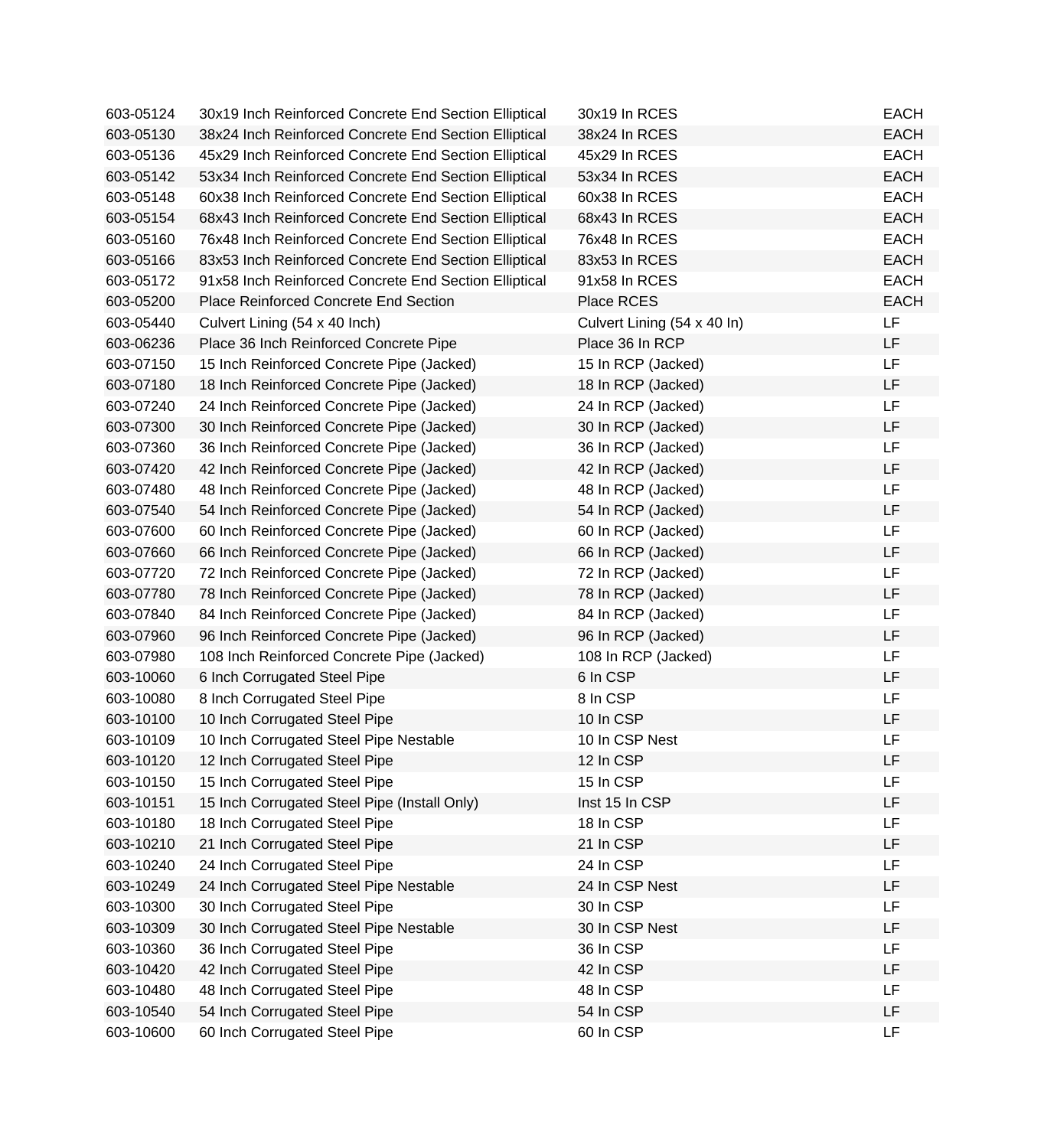| 603-10660 | 66 Inch Corrugated Steel Pipe                    | 66 In CSP         | <b>LF</b>   |
|-----------|--------------------------------------------------|-------------------|-------------|
| 603-10720 | 72 Inch Corrugated Steel Pipe                    | 72 In CSP         | <b>LF</b>   |
| 603-10780 | 78 Inch Corrugated Steel Pipe                    | 78 In CSP         | LF          |
| 603-10840 | 84 Inch Corrugated Steel Pipe                    | 84 In CSP         | <b>LF</b>   |
| 603-10900 | 90 Inch Corrugated Steel Pipe                    | 90 In CSP         | LF          |
| 603-10960 | 96 Inch Corrugated Steel Pipe                    | 96 In CSP         | <b>LF</b>   |
| 603-10970 | 102 Inch Corrugated Steel Pipe                   | 102 In CSP        | LF          |
| 603-10980 | 108 Inch Corrugated Steel Pipe                   | 108 In CSP        | LF          |
| 603-10992 | 120 Inch Corrugated Steel Pipe                   | 120 In CSP        | LF          |
| 603-10999 | 138 Inch Corrugated Steel Pipe                   | 138 In CSP        | LF          |
| 603-15015 | 15 Inch Equivalent Corrugated Steel Pipe Arch    | 15 In Equiv CSPA  | LF          |
| 603-15018 | 18 Inch Equivalent Corrugated Steel Pipe Arch    | 18 In Equiv CSPA  | LF          |
| 603-15021 | 21 Inch Equivalent Corrugated Steel Pipe Arch    | 21 In Equiv CSPA  | LF          |
| 603-15024 | 24 Inch Equivalent Corrugated Steel Pipe Arch    | 24 In Equiv CSPA  | <b>LF</b>   |
| 603-15030 | 30 Inch Equivalent Corrugated Steel Pipe Arch    | 30 In Equiv CSPA  | LF          |
| 603-15036 | 36 Inch Equivalent Corrugated Steel Pipe Arch    | 36 In Equiv CSPA  | <b>LF</b>   |
| 603-15042 | 42 Inch Equivalent Corrugated Steel Pipe Arch    | 42 In Equiv CSPA  | LF          |
| 603-15048 | 48 Inch Equivalent Corrugated Steel Pipe Arch    | 48 In Equiv CSPA  | LF          |
| 603-15054 | 54 Inch Equivalent Corrugated Steel Pipe Arch    | 54 In Equiv CSPA  | LF          |
| 603-15060 | 60 Inch Equivalent Corrugated Steel Pipe Arch    | 60 In Equiv CSPA  | LF          |
| 603-15066 | 66 Inch Equivalent Corrugated Steel Pipe Arch    | 66 In Equiv CSPA  | LF          |
| 603-15072 | 72 Inch Equivalent Corrugated Steel Pipe Arch    | 72 In Equiv CSPA  | <b>LF</b>   |
| 603-15078 | 78 Inch Equivalent Corrugated Steel Pipe Arch    | 78 In Equiv CSPA  | LF          |
| 603-15084 | 84 Inch Equivalent Corrugated Steel Pipe Arch    | 84 In Equiv CSPA  | <b>LF</b>   |
| 603-15090 | 90 Inch Equivalent Corrugated Steel Pipe Arch    | 90 In Equiv CSPA  | <b>LF</b>   |
| 603-15096 | 96 Inch Equivalent Corrugated Steel Pipe Arch    | 96 In Equiv CSPA  | <b>LF</b>   |
| 603-15102 | 102 Inch Equivalent Corrugated Steel Pipe Arch   | 102 In Equiv CSPA | LF          |
| 603-15108 | 108 Inch Equivalent Corrugated Steel Pipe Arch   | 108 In Equiv CSPA | LF          |
| 603-16018 | 18 Inch Equivalent Corrugated Aluminum Pipe Arch | 18 In Equiv CAPA  | LF          |
| 603-16024 | 24 Inch Equivalent Corrugated Aluminum Pipe Arch | 24 In Equiv CAPA  | LF          |
| 603-16030 | 30 Inch Equivalent Corrugated Aluminum Pipe Arch | 30 In Equiv CAPA  | LF          |
| 603-30012 | 12 Inch Steel End Section                        | 12 In SES         | <b>EACH</b> |
| 603-30015 | 15 Inch Steel End Section                        | 15 In SES         | <b>EACH</b> |
| 603-30018 | 18 Inch Steel End Section                        | 18 In SES         | <b>EACH</b> |
| 603-30021 | 21 Inch Steel End Section                        | 21 In SES         | <b>EACH</b> |
| 603-30024 | 24 Inch Steel End Section                        | 24 In SES         | <b>EACH</b> |
| 603-30030 | 30 Inch Steel End Section                        | 30 In SES         | <b>EACH</b> |
| 603-30036 | 36 Inch Steel End Section                        | 36 In SES         | <b>EACH</b> |
| 603-30042 | 42 Inch Steel End Section                        | 42 In SES         | <b>EACH</b> |
| 603-30048 | 48 Inch Steel End Section                        | 48 In SES         | <b>EACH</b> |
| 603-30054 | 54 Inch Steel End Section                        | 54 In SES         | <b>EACH</b> |
| 603-30060 | 60 Inch Steel End Section                        | 60 In SES         | <b>EACH</b> |
| 603-30066 | 66 Inch Steel End Section                        | 66 In SES         | <b>EACH</b> |
| 603-30072 | 72 Inch Steel End Section                        | 72 In SES         | <b>EACH</b> |
| 603-30078 | 78 Inch Steel End Section                        | 78 In SES         | <b>EACH</b> |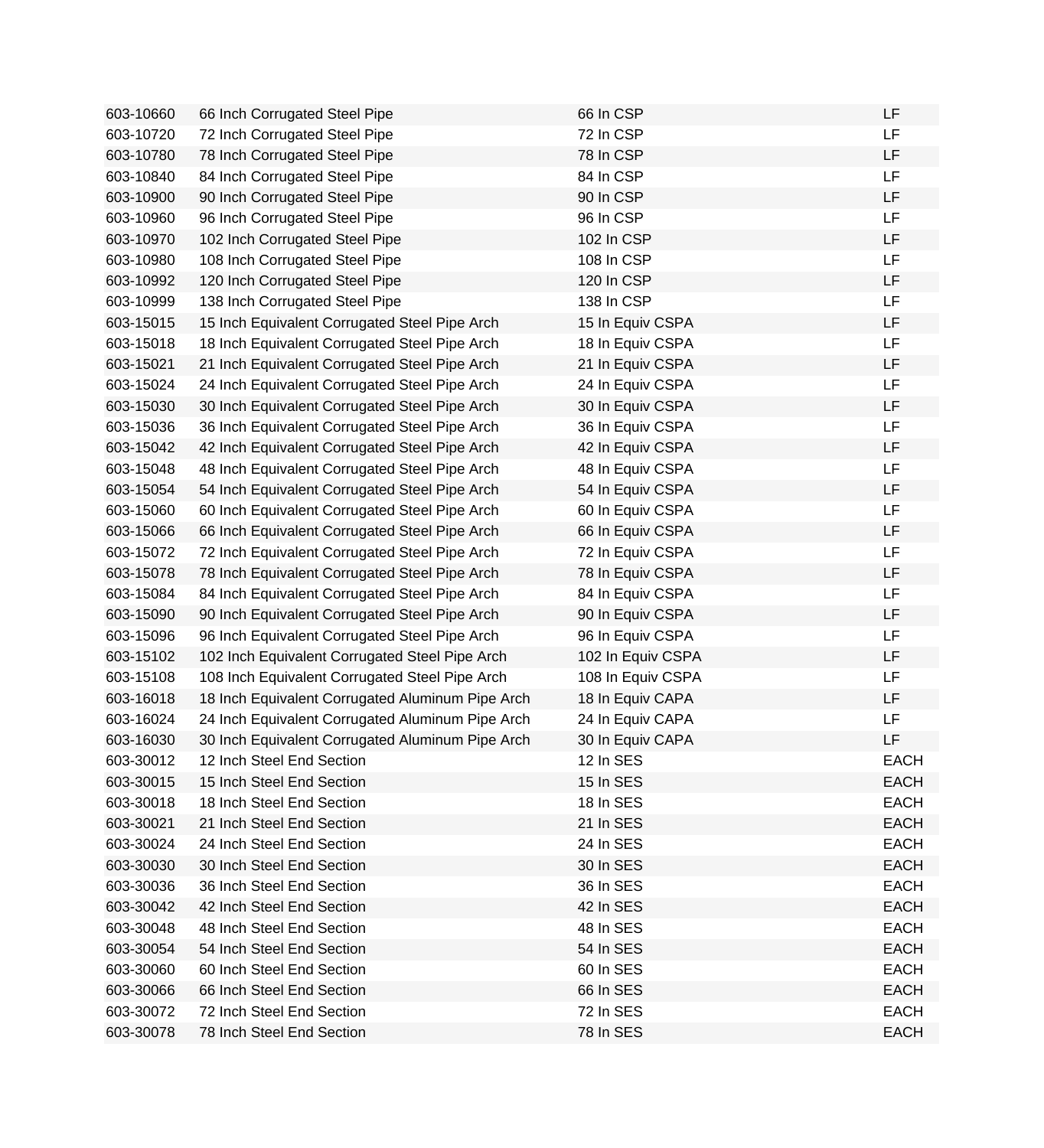| 603-30084 | 84 Inch Steel End Section                         | 84 In SES                              | <b>EACH</b> |
|-----------|---------------------------------------------------|----------------------------------------|-------------|
| 603-31218 | 18 Inch Equivalent Arch Aluminum End Section      | 18 In Equiv Arch AES                   | <b>EACH</b> |
| 603-31230 | 30 Inch Equivalent Arch Aluminum End Section      | 30 In Equiv Arch AES                   | <b>EACH</b> |
| 603-31315 | 15 Inch Equivalent Arch Steel End Section         | 15 In Equiv Arch SES                   | <b>EACH</b> |
| 603-31318 | 18 Inch Equivalent Arch Steel End Section         | 18 In Equiv Arch SES                   | <b>EACH</b> |
| 603-31321 | 21 Inch Equivalent Arch Steel End Section         | 21 In Equiv Arch SES                   | <b>EACH</b> |
| 603-31324 | 24 Inch Equivalent Arch Steel End Section         | 24 In Equiv Arch SES                   | <b>EACH</b> |
| 603-31330 | 30 Inch Equivalent Arch Steel End Section         | 30 In Equiv Arch SES                   | <b>EACH</b> |
| 603-31336 | 36 Inch Equivalent Arch Steel End Section         | 36 In Equiv Arch SES                   | <b>EACH</b> |
| 603-31342 | 42 Inch Equivalent Arch Steel End Section         | 42 In Equiv Arch SES                   | <b>EACH</b> |
| 603-31348 | 48 Inch Equivalent Arch Steel End Section         | 48 In Equiv Arch SES                   | <b>EACH</b> |
| 603-31354 | 54 Inch Equivalent Arch Steel End Section         | 54 In Equiv Arch SES                   | <b>EACH</b> |
| 603-31360 | 60 Inch Equivalent Arch Steel End Section         | 60 In Equiv Arch SES                   | <b>EACH</b> |
| 603-31366 | 66 Inch Equivalent Arch Steel End Section         | 66 In Equiv Arch SES                   | <b>EACH</b> |
| 603-31372 | 72 Inch Equivalent Arch Steel End Section         | 72 In Equiv Arch SES                   | <b>EACH</b> |
| 603-32018 | Place 18 Inch Steel End Section                   | Place 18 In SES                        | <b>EACH</b> |
| 603-32024 | Place 24 Inch Steel End Section                   | Place 24 In SES                        | <b>EACH</b> |
| 603-32030 | Place 30 Inch Steel End Section                   | Place 30 In SES                        | <b>EACH</b> |
| 603-32036 | Place 36 Inch Steel End Section                   | Place 36 In SES                        | <b>EACH</b> |
| 603-32042 | Place 42 Inch Steel End Section                   | Place 42 In SES                        | <b>EACH</b> |
| 603-32048 | Place 48 Inch Steel End Section                   | Place 48 In SES                        | <b>EACH</b> |
| 603-32054 | Place 54 Inch Steel End Section                   | Place 54 In SES                        | <b>EACH</b> |
| 603-32060 | Place 60 Inch Steel End Section                   | Place 60 In SES                        | <b>EACH</b> |
| 603-32066 | Place 66 Inch Steel End Section                   | Place 66 In SES                        | <b>EACH</b> |
| 603-33018 | 18 Inch Pipe Safety End Treatment                 | 18 In Pipe Safety End Treat            | <b>EACH</b> |
| 603-33024 | 24 Inch Pipe Safety End Treatment                 | 24 In Pipe Safety End Treat            | <b>EACH</b> |
| 603-33030 | 30 Inch Pipe Safety End Treatment                 | 30 In Pipe Safety End Treat            | <b>EACH</b> |
| 603-33036 | 36 Inch Pipe Safety End Treatment                 | 36 In Pipe Safety End Treat            | <b>EACH</b> |
| 603-33042 | 42 Inch Pipe Safety End Treatment                 | 42 In Pipe Safety End Treat            | <b>EACH</b> |
| 603-33048 | 48 Inch Pipe Safety End Treatment                 | 48 In Pipe Safety End Treat            | <b>EACH</b> |
| 603-33060 | 60 Inch Pipe Safety End Treatment                 | 60 In Pipe Safety End Treat            | <b>EACH</b> |
| 603-33072 | 72 Inch Pipe Safety End Treatment                 | 72 In Pipe Safety End Treat            | EACH        |
| 603-34030 | 30 Inch Equivalent Arch Pipe Safety End Treatment | 30 In Equiv Arch Pipe Safety End Treat | <b>EACH</b> |
| 603-34036 | 36 Inch Equivalent Arch Pipe Safety End Treatment | 36 In Equiv Arch Pipe Safety End Treat | <b>EACH</b> |
| 603-34048 | 48 Inch Equivalent Arch Pipe Safety End Treatment | 48 In Equiv Arch Pipe Safety End Treat | <b>EACH</b> |
| 603-36008 | Place 8 Inch Corrugated Steel Pipe                | Place 8 In CSP                         | LF          |
| 603-36012 | Place 12 Inch Corrugated Steel Pipe               | Place 12 In CSP                        | LF          |
| 603-36015 | Place 15 Inch Corrugated Steel Pipe               | Place 15 In CSP                        | <b>LF</b>   |
| 603-36018 | Place 18 Inch Corrugated Steel Pipe               | Place 18 In CSP                        | LF          |
| 603-36024 | Place 24 Inch Corrugated Steel Pipe               | Place 24 In CSP                        | LF          |
| 603-36030 | Place 30 Inch Corrugated Steel Pipe               | Place 30 In CSP                        | LF          |
| 603-36036 | Place 36 Inch Corrugated Steel Pipe               | Place 36 In CSP                        | LF          |
| 603-36042 | Place 42 Inch Corrugated Steel Pipe               | Place 42 In CSP                        | LF          |
| 603-36048 | Place 48 Inch Corrugated Steel Pipe               | Place 48 In CSP                        | LF          |
| 603-36054 | Place 54 Inch Corrugated Steel Pipe               | Place 54 In CSP                        | <b>LF</b>   |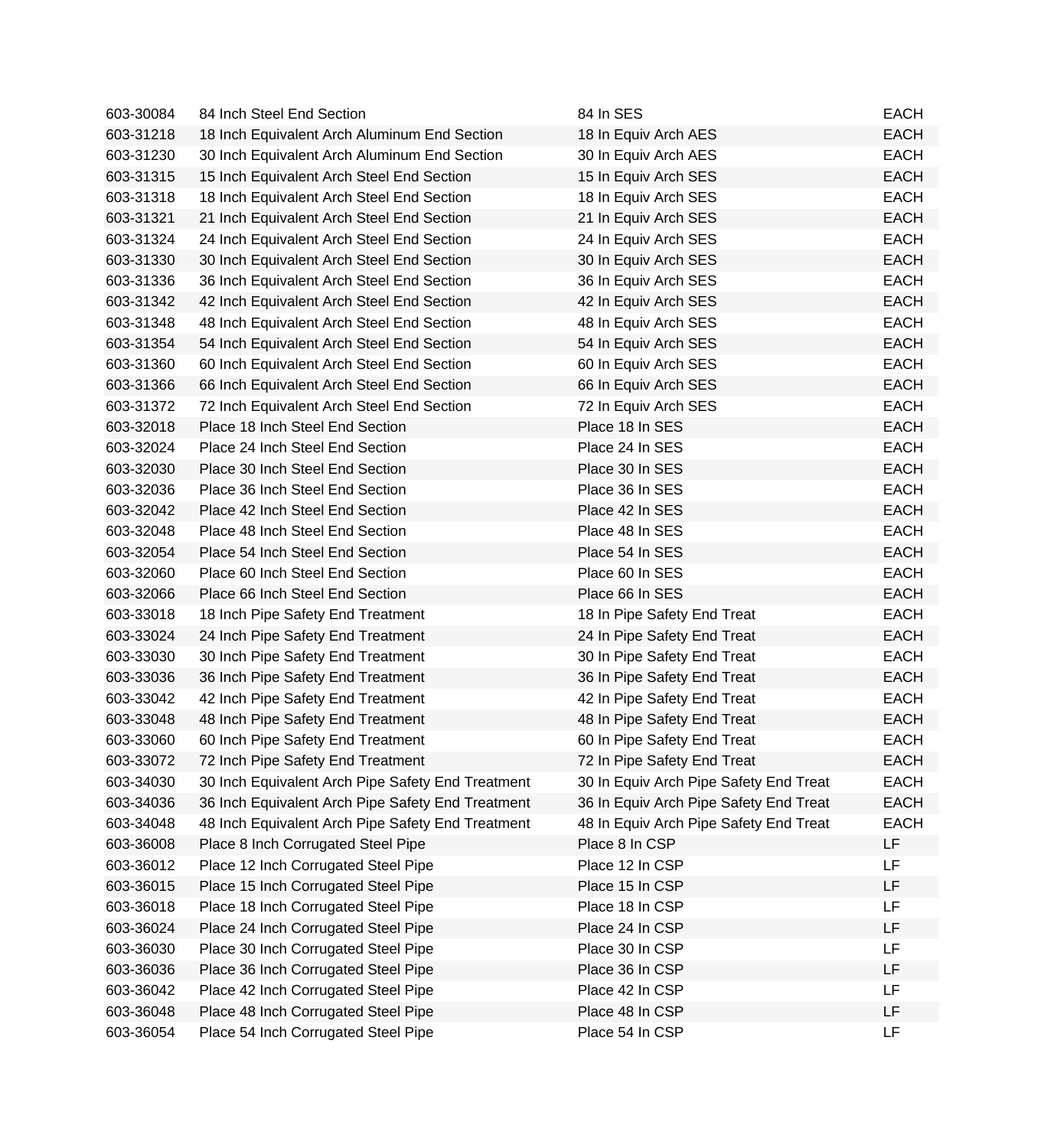| 603-36060 | Place 60 Inch Corrugated Steel Pipe                  | Place 60 In CSP           | LF          |
|-----------|------------------------------------------------------|---------------------------|-------------|
| 603-36066 | Place 66 Inch Corrugated Steel Pipe                  | Place 66 In CSP           | LF.         |
| 603-36072 | Place 72 Inch Corrugated Steel Pipe                  | Place 72 In CSP           | LF          |
| 603-36078 | Place 78 Inch Corrugated Steel Pipe                  | Place 78 In CSP           | LF.         |
| 603-36084 | Place 84 Inch Corrugated Steel Pipe                  | Place 84 In CSP           | LF          |
| 603-36096 | Place 96 Inch Corrugated Steel Pipe                  | Place 96 In CSP           | <b>LF</b>   |
| 603-36108 | Place 108 Inch Corrugated Steel Pipe                 | Place 108 In CSP          | LF          |
| 603-36112 | Place 12 Inch Corrugated Steel Pipe Nestable         | Place 12 In CSP Nest      | LF          |
| 603-37524 | Place 24 Inch Equivalent Corrugated Steel Pipe Arch  | Place 24 In Equiv CSPA    | LF          |
| 603-37560 | Place 60 Inch Equivalent Corrugated Steel Pipe Arch  | Place 60 In Equiv CSPA    | LF          |
| 603-37578 | Place 78 Inch Equivalent Corrugated Steel Pipe Arch  | Place 78 In Equiv CSPA    | LF          |
| 603-40024 | 24 Inch Corrugated Steel Ditch Liner                 | 24 In CS Ditch Liner      | <b>LF</b>   |
| 603-40030 | 30 Inch Corrugated Steel Ditch Liner                 | 30 In CS Ditch Liner      | LF          |
| 603-40036 | 36 Inch Corrugated Steel Ditch Liner                 | 36 In CS Ditch Liner      | LF          |
| 603-40042 | 42 Inch Corrugated Steel Ditch Liner                 | 42 In CS Ditch Liner      | LF          |
| 603-40072 | 72 Inch Corrugated Steel Pipe (Half Round) (Special) | 72 In CSP (Half)(Special) | LF          |
| 603-50001 | 3 Inch Plastic Pipe (Install Only)                   | Inst 3 In Plastic Pipe    | LF          |
| 603-50002 | 2 Inch Plastic Pipe                                  | 2 In Plastic Pipe         | LF          |
| 603-50003 | 3 Inch Plastic Pipe                                  | 3 In Plastic Pipe         | LF          |
| 603-50004 | 4 Inch Plastic Pipe                                  | 4 In Plastic Pipe         | LF          |
| 603-50006 | 6 Inch Plastic Pipe                                  | 6 In Plastic Pipe         | LF          |
| 603-50007 | 6 Inch Plastic Pipe (Special)                        | 6 In Plastic Pipe (Spec)  | <b>LF</b>   |
| 603-50008 | 8 Inch Plastic Pipe                                  | 8 In Plastic Pipe         | LF          |
| 603-50010 | 10 Inch Plastic Pipe                                 | 10 In Plastic Pipe        | LF          |
| 603-50012 | 12 Inch Plastic Pipe                                 | 12 In Plastic Pipe        | LF          |
| 603-50015 | 15 Inch Plastic Pipe                                 | 15 In Plastic Pipe        | LF          |
| 603-50016 | 16 Inch Plastic Pipe                                 | 16 In Plastic Pipe        | LF          |
| 603-50018 | 18 Inch Plastic Pipe                                 | 18 In Plastic Pipe        | LF          |
| 603-50024 | 24 Inch Plastic Pipe                                 | 24 In Plastic Pipe        | LF          |
| 603-50025 | 24 Inch Plastic Pipe (Install Only)                  | Inst 24 In Plastic Pipe   | LF          |
| 603-50027 | 27 Inch Plastic Pipe                                 | 27 In Plastic Pipe        | LF          |
| 603-50030 | 30 Inch Plastic Pipe                                 | 30 In Plastic Pipe        | LF          |
| 603-50036 | 36 Inch Plastic Pipe                                 | 36 In Plastic Pipe        | LF          |
| 603-50042 | 42 Inch Plastic Pipe                                 | 42 Inch Plastic Pipe      | LF          |
| 603-50043 | 42 Inch Plastic Pipe (Install Only)                  | Inst 42 In Plastic Pipe   | LF          |
| 603-50048 | 48 Inch Plastic Pipe                                 | 48 In Plastic Pipe        | LF          |
| 603-50072 | 72 Inch Plastic Pipe                                 | 72 In plastic Pipe        | LF          |
| 603-50100 | Flap gate ( __ lnch)                                 | Flap Gate ( __ Inch)      | <b>EACH</b> |
| 603-50106 | Place 6 Inch Plastic Pipe                            | Place 6 In Plastic Pipe   | LF          |
| 603-51206 | Furnish 6 Inch Plastic Pipe                          | Furn 6 In Plastic Pipe    | LF          |
| 603-60120 | Place 12 Inch Flexible Pipe                          | Place 12 In Flexible Pipe | LF          |
| 603-60180 | Place 18 Inch Flexible Pipe                          | Place 18 In Flexible Pipe | LF          |
| 603-60240 | Place 24 Inch Flexible Pipe                          | Place 24 In Flexible Pipe | LF          |
| 603-61108 | 8 Inch Flexible Pipe                                 | 8 In Flex Pipe            | LF          |
| 603-61120 | 12 Inch Flexible Pipe                                | 12 In Flexible Pipe       | LF          |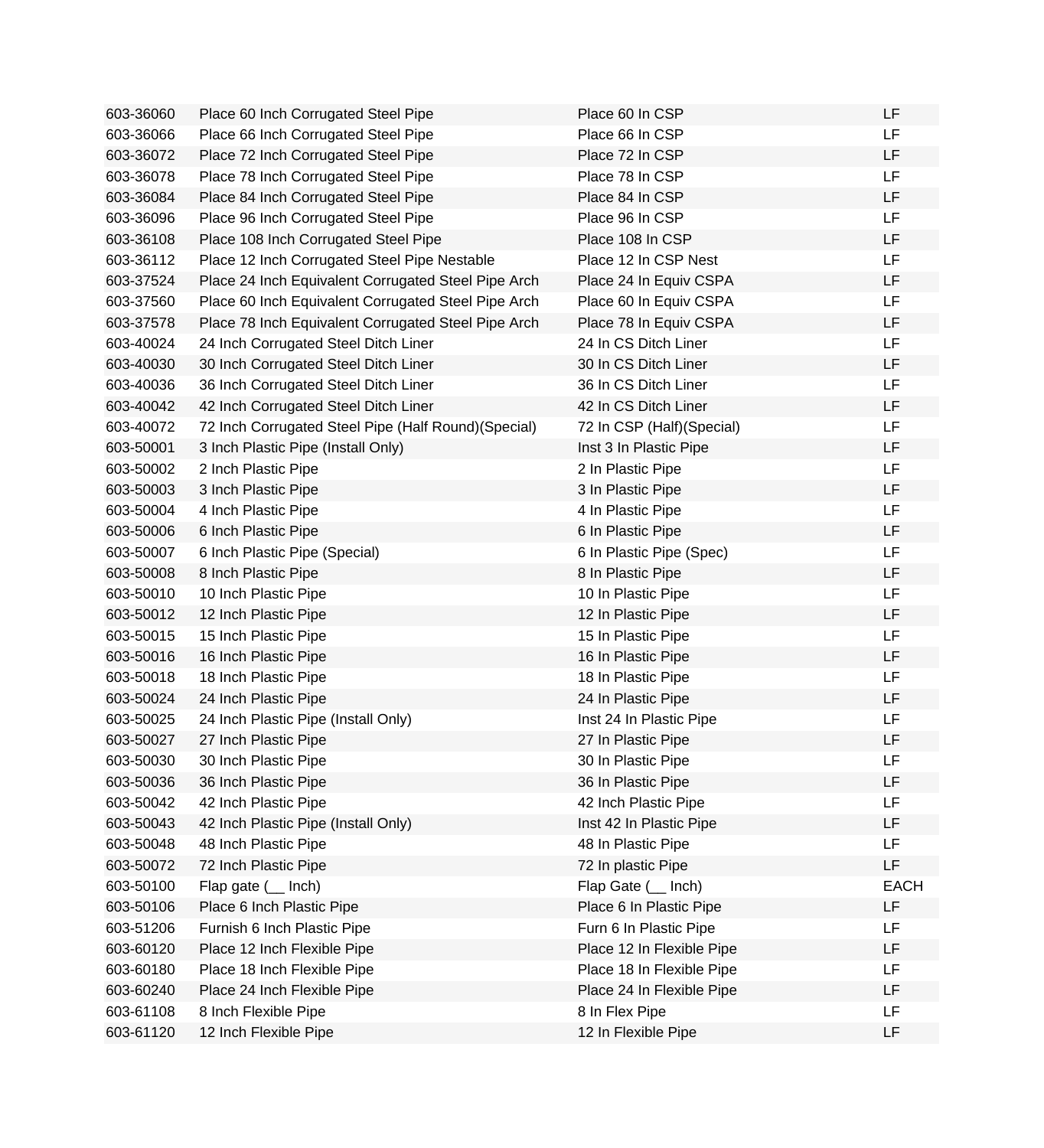| 603-61180 | 18 Inch Flexible Pipe                             | 18 In Flexible Pipe       | LF |
|-----------|---------------------------------------------------|---------------------------|----|
| 603-61210 | 21 Inch Flexible Pipe                             | 21 In Flexible Pipe       | LF |
| 603-61240 | 24 Inch Flexible Pipe                             | 24 In Flexible Pipe       | LF |
| 603-61300 | 30 Inch Flexible Pipe                             | 30 In Flexible Pipe       | LF |
| 603-65010 | 10 Inch Aluminum Pipe (Special)                   | 10 In Alum Pipe (Special) | LF |
| 603-70303 | 3x3 Foot Concrete Box Culvert (Precast)           | 3x3 Ft CBC (Precast)      | LF |
| 603-70402 | 4X2 Foot Concrete Box Culvert (Precast)           | 4X2 Ft CBC (Precast)      | LF |
| 603-70404 | 4X4 Foot Concrete Box Culvert (Precast)           | 4X4 Ft CBC (Precast)      | LF |
| 603-70502 | 5x2 Foot Concrete Box Culvert (Precast)           | 5x2 Ft CBC (Precast)      | LF |
| 603-70503 | 5x3 Foot Concrete Box Culvert (Precast)           | 5x3 Ft CBC (Precast)      | LF |
| 603-70504 | 5x4 Foot Concrete Box Culvert (Precast)           | 5x4 Ft CBC (Precast)      | LF |
| 603-70505 | 5x5 Foot Concrete Box Culvert (Precast)           | 5x5 Ft CBC (Precast)      | LF |
| 603-70603 | 6x3 Foot Concrete Box Culvert (Precast)           | 6x3 Ft CBC (Precast)      | LF |
| 603-70604 | 6x4 Foot Concrete Box Culvert (Precast)           | 6x4 Ft CBC (Precast)      | LF |
| 603-70606 | 6x6 Foot Concrete Box Culvert (Precast)           | 6x6 Ft CBC (Precast)      | LF |
| 603-70607 | 6x7 Foot Concrete Box Culvert (Precast)           | 6x7 Ft CBC (Precast)      | LF |
| 603-70703 | 7x3 Foot Concrete Box Culvert (Precast)           | 7x3 Ft CBC (Precast)      | LF |
| 603-70704 | 7x4 Foot Concrete Box Culvert (Precast)           | 7x4 Ft CBC (Precast)      | LF |
| 603-70705 | 7x5 Foot Concrete Box Culvert (Precast)           | 7x5 Ft CBC (Precast)      | LF |
| 603-70707 | 7x7 Foot Concrete Box Culvert (Precast)           | 7x7 Ft CBC (Precast)      | LF |
| 603-70803 | 8x3 Foot Concrete Box Culvert (Precast)           | 8x3 Ft CBC (Precast)      | LF |
| 603-70804 | 8x4 Foot Concrete Box Culvert (Precast)           | 8x4 Ft CBC (Precast)      | LF |
| 603-70805 | 8x5 Foot Concrete Box Culvert (Precast)           | 8x5 Ft CBC (Precast)      | LF |
| 603-70806 | 8x6 Foot Concrete Box Culvert (Precast)           | 8x6 Ft CBC (Precast)      | LF |
| 603-70808 | 8x8 Foot Concrete Box Culvert (Precast)           | 8x8 Ft CBC (Precast)      | LF |
| 603-70905 | 9x5 Foot Concrete Box Culvert (Precast)           | 9x5 Ft CBC (Precast)      | LF |
| 603-70906 | 9x6 Foot Concrete Box Culvert (Precast)           | 9x6 Ft CBC (Precast)      | LF |
| 603-71004 | 10x4 Foot Concrete Box Culvert (Precast)          | 10x4 Ft CBC (Precast)     | LF |
| 603-71005 | 10x5 Foot Concrete Box Culvert (Precast)          | 10x5 Ft CBC (Precast)     | LF |
| 603-71006 | 10x6 Foot Concrete Box Culvert (Precast)          | 10x6 Ft CBC (Precast)     | LF |
| 603-71007 | 10x7 Foot Concrete Box Culvert (Precast)          | 10x7 Ft CBC (Precast)     | LF |
| 603-71008 | 10x8 Foot Concrete Box Culvert (Precast)          | 10x8 Ft CBC (Precast)     | LF |
| 603-71010 | 10x10 Foot Concrete Box Culvert (Precast)         | 10x10 Ft CBC (Precast)    | LF |
| 603-71204 | 12x4 Foot Concrete Box Culvert (Precast)          | 12x4 Ft CBC (Precast)     | LF |
| 603-71206 | 12x6 Foot Concrete Box Culvert (Precast)          | 12x6 Ft CBC (Precast)     | LF |
| 603-71208 | 12x8 Foot Concrete Box Culvert (Precast)          | 12x8 Ft CBC (Precast)     | LF |
| 603-71210 | 12x10 Foot Concrete Box Culvert (Precast)         | 12x10 Ft CBC (Precast)    | LF |
| 603-71307 | 13x7 Foot Concrete Box Culvert (Precast)          | 13x7 Ft CBC (Precast)     | LF |
| 603-71405 | 14x5 Foot Concrete Box Culvert (Precast)          | 14x5 Ft CBC (Precast)     | LF |
| 603-71406 | 14x6 Foot Concrete Box Culvert (Precast)          | 14x6 Ft CBC (Precast)     | LF |
| 603-71408 | 14x8 Foot Concrete Box Culvert (Precast)          | 14x8 Ft CBC (Precast)     | LF |
| 603-71505 | 15X5 Foot Concrete Box Culvert (Precast)          | 15X5 Ft CBC (Precast)     | LF |
| 603-71604 | 16x4 Foot Concrete Box Culvert (3-Sided)(Precast) | 16x4 Ft CBC (3)(Precast)  | LF |
| 603-71606 | 16x6 Foot Concrete Box Culvert (Precast)          | 16x6 Ft CBC (Precast)     | LF |
| 603-71607 | 16x7 Foot Concrete Box Culvert (Precast)          | 16x7 Ft CBC (Precast)     | LF |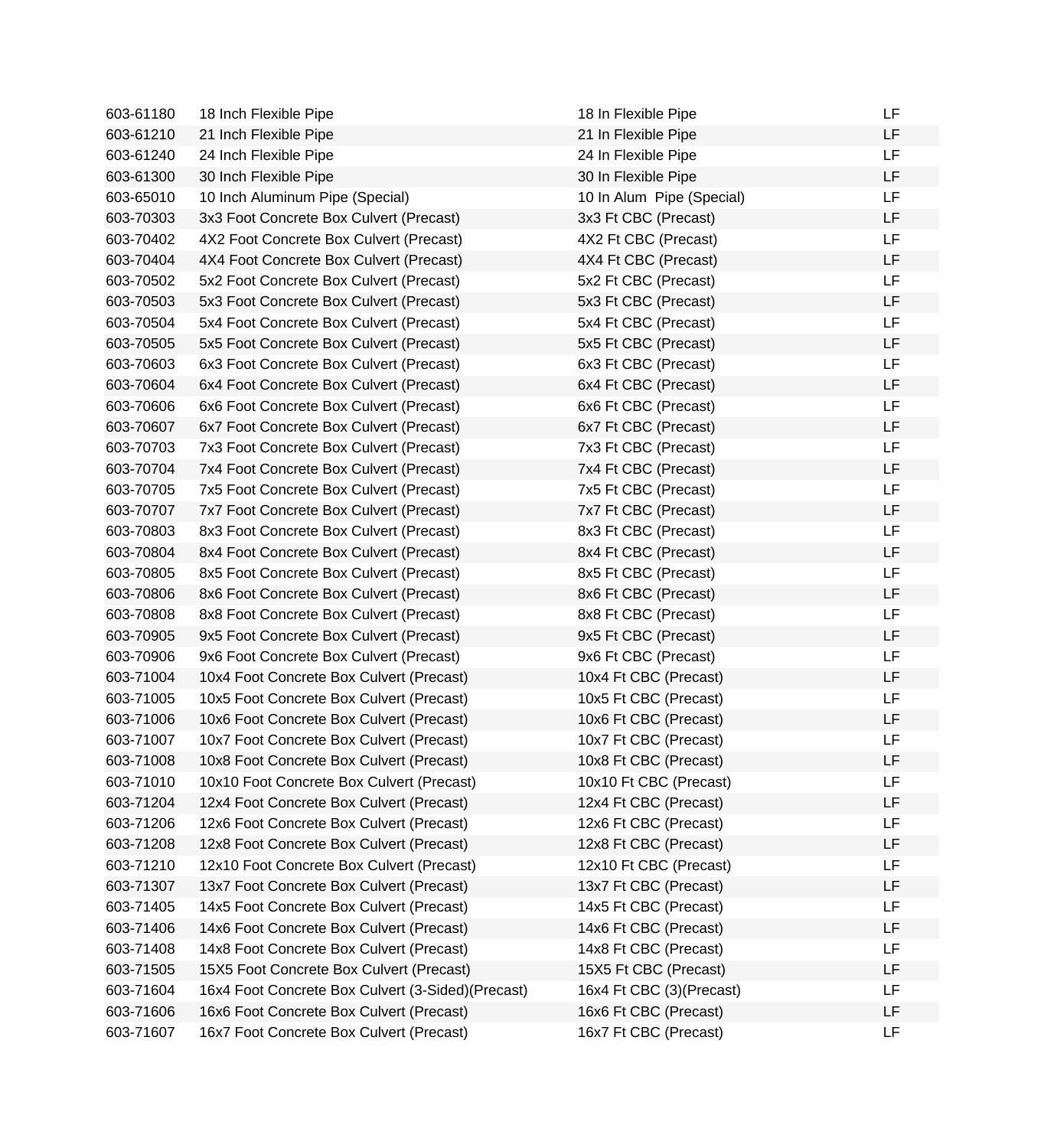| 603-71608 | 16X8 Foot Concrete Box Culvert (3-Sided)(Precast)       | 16X8 Ft CBC (3)(Precast)                | LF          |
|-----------|---------------------------------------------------------|-----------------------------------------|-------------|
| 603-71609 | 16x8 Foot Concrete Box Culvert (Precast)                | 16x8 Ft CBC (Precast)                   | LF          |
| 603-71610 | 16x10 Foot Concrete Box Culvert (Precast)               | 16x10 Ft CBC (Precast)                  | LF          |
| 603-71611 | 16 x 11 Foot Concrete Box Culvert (Precast)             | 16x11 Ft CBC (Precast)                  | LF          |
| 603-71806 | 18x6 Foot Concrete Box Culvert (Precast)                | 18x6 Ft CBC (Precast)                   | LF          |
| 603-71812 | 18x12 Foot Concrete Box Culvert (Precast)               | 18x12 Ft CBC (Precast)                  | LF          |
| 603-72008 | 20x8 Foot Concrete Box Culvert (Precast)                | 20x8 Ft CBC (Precast)                   | LF          |
| 603-72009 | 20x9 Foot Concrete 3-Sided Culvert (Precast)            | 20x9 Ft Conc 3-Sided Culvert (Precast)  | LF          |
| 603-72010 | 20x10 Ft Concrete 3-sided Culvert (Precast)             | 20x10 Ft Conc 3-sided Culvert (Precast) | LF          |
| 603-73000 | Concrete Box Culvert (Design Build)                     | CBC (Design Build)                      | <b>EACH</b> |
| 603-74214 | 42x14 Foot Concrete 3-Sided Culvert (Precast)           | 42x14 Ft Conc 3-S Culv (Pre)            | LF          |
| 603-76624 | 66x24 Foot Concrete 3-Sided Culvert (Precast)           | 66x24 Ft Conc 3-S Culv (Pre)            | LF          |
| 603-77001 | Culvert Headwall (3-Sided Culvert) (Type 1)             | Culv Headwall (3-S Culv)(Ty1)           | <b>SF</b>   |
| 603-77002 | Culvert Headwall (3-Sided Culvert) (Type 2)             | Culv Headwall (3-S Culv)(Ty 2)          | <b>SF</b>   |
| 603-77011 | Culvert Wingwall (3-Sided Culvert) (Type 1)             | Culv Wingwall (3-S Culv)(Ty 1)          | <b>SF</b>   |
| 603-77012 | Culvert Wingwall (3-Sided Culvert) (Type 2)             | Culv Wingwall (3-S Culv)(Ty 2)          | <b>SF</b>   |
| 603-80349 | Construction Traffic Sign (Panel Size C) (Install Only) | Const Traf Sign (C) (Install)           | <b>EACH</b> |
| 603-80705 | Place 7x5 Foot Concrete Box Culvert (Precast)           | Place 7x5 CBC (Precast)                 | LF          |
| 603-80790 | 12X8 Foot Concrete Arch Culvert (Precast)               | 12X8 Ft Conc Arch Cul (Precast)         | LF          |
| 603-80800 | 14x10 Foot Concrete Arch Culvert (Precast)              | 14x10 Ft Conc Arch Cul (Precast)        | LF          |
| 603-81004 | 4 Inch Cast Iron Pipe                                   | 4 In Cast Iron Pipe                     | LF          |
| 603-81006 | 6 Inch Cast Iron Pipe                                   | 6 In Cast Iron Pipe                     | LF          |
| 603-81008 | 8 Inch Cast Iron Pipe                                   | 8 In Cast Iron Pipe                     | LF          |
| 603-81016 | 16 Inch Cast Iron Pipe                                  | 16 In Cast Iron Pipe                    | LF          |
| 603-81018 | 18 Inch Cast Iron Pipe                                  | 18 In Cast Iron Pipe                    | LF          |
| 603-82004 | 4 Inch Ductile Iron Pipe                                | 4 In Duct Iron Pipe                     | LF          |
| 603-82006 | 6 Inch Ductile Iron Pipe                                | 6 In Duct Iron Pipe                     | LF          |
| 603-82008 | 8 Inch Ductile Iron Pipe                                | 8 In Duct Iron Pipe                     | LF          |
| 603-82010 | 10 Inch Ductile Iron Pipe                               | 10 In Duct Iron Pipe                    | LF          |
| 603-82012 | 12 Inch Ductile Iron Pipe                               | 12 In Duct Iron Pipe                    | LF          |
| 603-82014 | 14 Inch Ductile Iron Pipe                               | 14 In Duct Iron Pipe                    | LF          |
| 603-82016 | 16 Inch Ductile Iron Pipe                               | 16 In Duct Iron Pipe                    | LF          |
| 603-82018 | 18 Inch Ductile Iron Pipe                               | 18 In Duct Iron Pipe                    | LF          |
| 603-82024 | 24 Inch Ductile Iron Pipe                               | 24 In Duct Iron Pipe                    | LF          |
| 603-82030 | 30 Inch Ductile Iron Pipe                               | 30 In Duct Iron Pipe                    | LF          |
| 603-82036 | 36 Inch Ductile Iron Pipe                               | 36 In Duct Iron Pipe                    | LF          |
| 603-82054 | 54 Inch Ductile Iron Pipe                               | 54 In Duct Iron Pipe                    | LF          |
| 603-83008 | 8 Inch Sewer Pipe                                       | 8 In Sewer Pipe                         | LF          |
| 603-83009 | 8 Inch Sewer Pipe (Special)                             | 8 In Sewer Pipe (Spec)                  | LF          |
| 603-83012 | 12 Inch Sewer Pipe                                      | 12 In Sewer Pipe                        | LF          |
| 603-83024 | 24 Inch Sewer Pipe                                      | 24 In Sewer Pipe                        | LF          |
| 604-00305 | Inlet Type C (5 Foot)                                   | Inlet Ty C (5 Ft)                       | <b>EACH</b> |
| 604-00310 | Inlet Type C (10 Foot)                                  | Inlet Ty C (10 Ft)                      | <b>EACH</b> |
| 604-00315 | Inlet Type C (15 Foot)                                  | Inlet Ty C (15 Ft)                      | <b>EACH</b> |
| 604-00320 | Inlet Type C (20 Foot)                                  | Inlet Ty C (20 Ft)                      | <b>EACH</b> |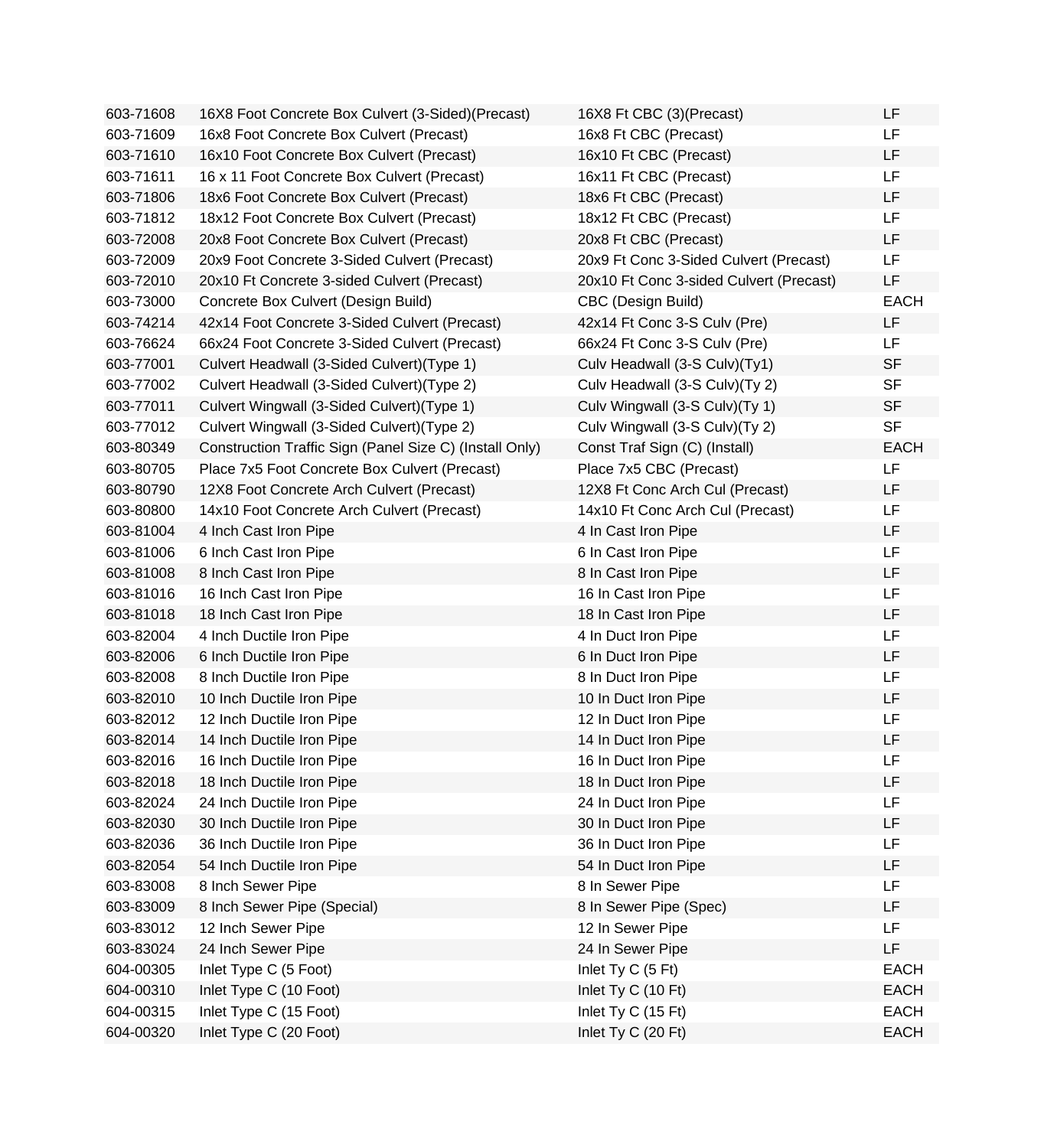| 604-00330 | Inlet Type C (30 Foot)                    | Inlet Ty C (30 Ft)                | <b>EACH</b> |
|-----------|-------------------------------------------|-----------------------------------|-------------|
| 604-00350 | Inlet Type C (Special)                    | Inlet Ty C (Spec)                 | <b>EACH</b> |
| 604-00405 | Inlet Type C (Double) (5 Foot)            | Inlet Ty C $(D)$ $(5 \text{ Ft})$ | <b>EACH</b> |
| 604-00455 | Inlet Type C (Triple) (5 Foot)            | Inlet Ty C $(T)$ (5 Ft)           | <b>EACH</b> |
| 604-00460 | Inlet Type C (Triple) (10 Foot)           | Inlet Ty C $(T)$ (10 Ft)          | <b>EACH</b> |
| 604-00505 | Inlet Type D (5 Foot)                     | Inlet $Ty D (5 Ft)$               | <b>EACH</b> |
| 604-00506 | Inlet Type D (Special) (5 Foot)           | Inlet Ty D (Spec) (5 Ft)          | <b>EACH</b> |
| 604-00510 | Inlet Type D (10 Foot)                    | Inlet Ty D (10 Ft)                | <b>EACH</b> |
| 604-00511 | Inlet Type D (Special) (10 Foot)          | Inlet Ty D (Spec) (10 Ft)         | <b>EACH</b> |
| 604-00515 | Inlet Type D (15 Foot)                    | Inlet Ty D (15 Ft)                | <b>EACH</b> |
| 604-00520 | Inlet Type D (20 Foot)                    | Inlet Ty D (20 Ft)                | <b>EACH</b> |
| 604-00550 | Inlet Type D (Special)                    | Inlet Ty D (Spec)                 | <b>EACH</b> |
| 604-00605 | Inlet Type D (Double) (5 Foot)            | Inlet Ty D $(D)$ $(5 \text{ Ft})$ | <b>EACH</b> |
| 604-00610 | Inlet Type D (Double) (10 Foot)           | Inlet Ty D $(D)$ (10 Ft)          | <b>EACH</b> |
| 604-03005 | Inlet Type 3 (5 Foot)                     | Inlet Ty 3 (5 Ft)                 | <b>EACH</b> |
| 604-03010 | Inlet Type 3 (10 Foot)                    | Inlet Ty 3 (10 Ft)                | <b>EACH</b> |
| 604-03011 | Inlet Type 3 (Special) (10 Foot)          | Inlet Ty 3 (Spec) (10 Ft)         | <b>EACH</b> |
| 604-03015 | Inlet Type 3 (15 Foot)                    | Inlet Ty $3(15 \text{ Ft})$       | <b>EACH</b> |
| 604-03505 | Inlet Type 3 (Double) (5 Foot)            | Inlet Ty $3(D)$ (5 Ft)            | <b>EACH</b> |
| 604-03510 | Inlet Type 3 (Double) (10 Foot)           | Inlet Ty $3(D)$ (10 Ft)           | <b>EACH</b> |
| 604-03515 | Inlet Type 3 (Double) (15 Foot)           | Inlet Ty 3 (D) $(15 \text{ Ft})$  | <b>EACH</b> |
| 604-03605 | Inlet Type 3 (Triple) (5 Foot)            | Inlet Ty $3(T)$ (5 Ft)            | <b>EACH</b> |
| 604-03610 | Inlet Type 3 (Triple) (10 Foot)           | Inlet Ty $3(T)$ (10 Ft)           | <b>EACH</b> |
| 604-13005 | Inlet Type 13 (5 Foot)                    | Inlet Ty 13 (5 Ft)                | <b>EACH</b> |
| 604-13006 | Inlet Type 13 (5 Foot) (Special)          | Inlet Ty 13 (5 Ft) (Spec)         | <b>EACH</b> |
| 604-13010 | Inlet Type 13 (10 Foot)                   | Inlet Ty 13 (10 Ft)               | <b>EACH</b> |
| 604-13011 | Inlet Type 13 (10 Foot) (Special)         | Inlet Ty 13 (10 Ft) (Spec)        | <b>EACH</b> |
| 604-13015 | Inlet Type 13 (15 Foot)                   | Inlet Ty 13 (15 Ft)               | <b>EACH</b> |
| 604-13020 | Inlet Type 13 (20 Foot)                   | Inlet Ty 13 (20 Ft)               | <b>EACH</b> |
| 604-13025 | Inlet Type 13 (25 Foot)                   | Inlet Ty 13 (25 Ft)               | <b>EACH</b> |
| 604-13505 | Inlet Type 13 (Double) (5 Foot)           | Inlet Ty 13 (D) $(5 \text{ Ft})$  | <b>EACH</b> |
| 604-13510 | Inlet Type 13 (Double) (10 Foot)          | Inlet Ty 13 (D) (10 Ft)           | <b>EACH</b> |
| 604-13515 | Inlet Type 13 (Double) (15 Foot)          | Inlet Ty 13 (D) (15 Ft)           | <b>EACH</b> |
| 604-13605 | Inlet Type 13 (Triple) (5 Foot)           | Inlet Ty 13 (T) (5 Ft)            | <b>EACH</b> |
| 604-13610 | Inlet Type 13 (Triple) (10 Foot)          | Inlet Ty 13 (T) (10 Ft)           | <b>EACH</b> |
| 604-13615 | Inlet Type 13 (Triple) (15 Foot)          | Inlet Ty 13 (T) (15 Ft)           | <b>EACH</b> |
| 604-13651 | Inlet Type 13 (5 Foot)(Special)(1 Unit)   | Inlet Ty 13 (5 Ft)(Spec)(1 Unit)  | <b>EACH</b> |
| 604-13652 | Inlet Type 13 (5 Foot) (Special) (2 Unit) | Inlet Ty 13 (5 Ft)(Spec)(2 Unit)  | <b>EACH</b> |
| 604-13653 | Inlet Type 13 (5 Foot) (Special) (3 Unit) | Inlet Ty 13 (5 Ft)(Spec)(3 Unit)  | <b>EACH</b> |
| 604-13662 | Inlet Type 13 (5 Foot)(Sweeper)(2 Unit)   | Inlet Ty 13 (5 Ft)(Swpr)(2 Unit)  | <b>EACH</b> |
| 604-13663 | Inlet Type 13 (5 Foot)(Sweeper)(3 Unit)   | Inlet Ty 13 (5 Ft)(Swpr)(3 Unit)  | <b>EACH</b> |
| 604-13671 | Inlet Type 13 (10 Foot)(Sweeper)(1 Unit)  | Inlet Ty 13 (10 Ft)(Swpr)(1 Unit) | <b>EACH</b> |
| 604-13672 | Inlet Type 13 (10 Foot)(Sweeper)(2 Unit)  | Inlet Ty 13 (10 Ft)(Swpr)(2 Unit) | <b>EACH</b> |
| 604-13673 | Inlet Type 13 (10 Foot)(Sweeper)(3 Unit)  | Inlet Ty 13 (10 Ft)(Swpr)(3 Unit) | <b>EACH</b> |
| 604-13674 | Inlet Type 13 (10 Foot)(Sweeper)(4 Unit)  | Inlet Ty 13 (10 Ft)(Swpr)(4 Unit) | <b>EACH</b> |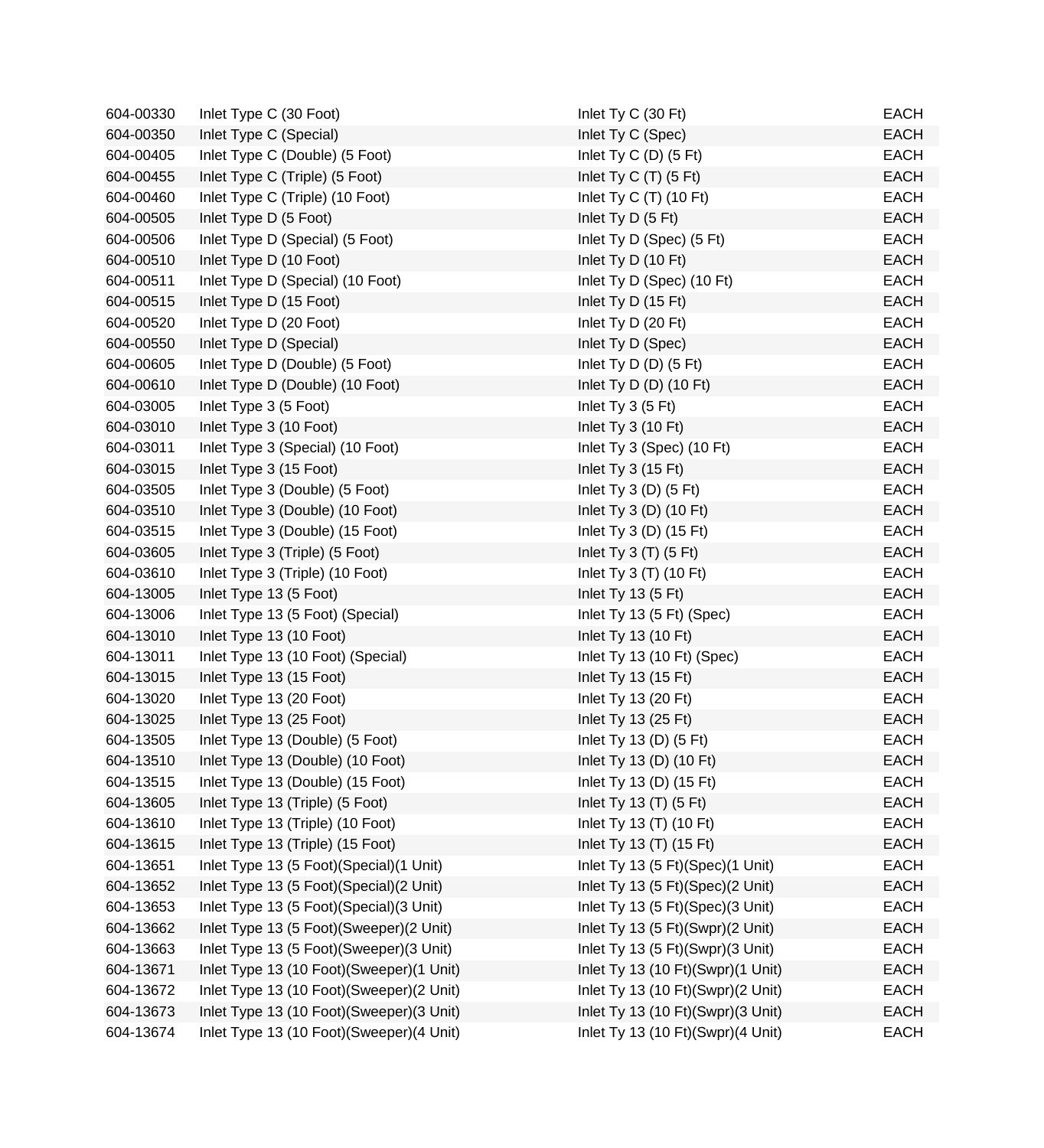| 604-13675 | Inlet Type 13 (10 Foot)(Sweeper)(5 Unit)   | Inlet Ty 13 (10 Ft)(Swpr)(5 Unit) | <b>EACH</b> |
|-----------|--------------------------------------------|-----------------------------------|-------------|
| 604-13676 | Inlet Type 13 (10 Foot) (Sweeper) (6 Unit) | Inlet Ty 13 (10 Ft)(Swpr)(6 Unit) | <b>EACH</b> |
| 604-13681 | Inlet Type 13 (10 Foot)(Special)(1 Unit)   | Inlet Ty 13 (10 Ft)(Spec)(1 Unit) | <b>EACH</b> |
| 604-13683 | Inlet Type 13 (10 Foot)(Special)(3 Unit)   | Inlet Ty 13 (10 Ft)(Spec)(3 Unit) | <b>EACH</b> |
| 604-14005 | Inlet Special (Double) (5 Foot)            | Inlet Spec (D) (5 Ft)             | <b>EACH</b> |
| 604-14010 | Inlet Special (Double) (10 Foot)           | Inlet Spec (D) (10 Ft)            | <b>EACH</b> |
| 604-14505 | Inlet Special (Triple) (5 Foot)            | Inlet Spec (T) (5 Ft)             | <b>EACH</b> |
| 604-14510 | Inlet Special (Triple) (10 Foot)           | Inlet Spec (T) (10 Ft)            | <b>EACH</b> |
| 604-14605 | Inlet Special (Quad) (5 Foot)              | Inlet Spec $(Q)$ (5 Ft)           | <b>EACH</b> |
| 604-16005 | Inlet Type 16 (5 Foot)                     | Inlet Ty 16 $(5 Ft)$              | <b>EACH</b> |
| 604-16010 | Inlet Type 16 (10 Foot)                    | Inlet Ty 16 (10 Ft)               | <b>EACH</b> |
| 604-16015 | Inlet Type 16 (15 Foot)                    | Inlet Ty 16 (15 Ft)               | <b>EACH</b> |
| 604-16050 | Inlet Type 16 (Single) (Special)           | Inlet Ty 16 (S) (Spec)            | <b>EACH</b> |
| 604-16505 | Inlet Type 16 (Double) (5 Foot)            | Inlet Ty 16 (D) $(5 \text{ Ft})$  | <b>EACH</b> |
| 604-16510 | Inlet Type 16 (Double) (10 Foot)           | Inlet Ty 16 (D) (10 Ft)           | <b>EACH</b> |
| 604-16515 | Inlet Type 16 (Double) (15 Foot)           | Inlet Ty 16 (D) (15 Ft)           | <b>EACH</b> |
| 604-16550 | Inlet Type 16 (Double) (Special)           | Inlet Ty 16 (D) (Spec)            | <b>EACH</b> |
| 604-16605 | Inlet Type 16 (Triple) (5 Foot)            | Inlet Ty 16 $(T)$ (5 Ft)          | <b>EACH</b> |
| 604-16610 | Inlet Type 16 (Triple) (10 Foot)           | Inlet Ty 16 (T) (10 Ft)           | <b>EACH</b> |
| 604-16650 | Inlet Type 16 (Triple) (Special)           | Inlet Ty 16 (T) (Spec)            | <b>EACH</b> |
| 604-19000 | <b>Inlet Special</b>                       | <b>Inlet Spec</b>                 | <b>EACH</b> |
| 604-19005 | Inlet Special (5 Foot)                     | Inlet Spec (5 Ft)                 | <b>EACH</b> |
| 604-19010 | Inlet Special (10 Foot)                    | Inlet Spec (10 Ft)                | <b>EACH</b> |
| 604-19015 | Inlet Special (15 Foot)                    | Inlet Spec (15 Ft)                | <b>EACH</b> |
| 604-19020 | Inlet Special (20 Foot)                    | Inlet Spec (20 Ft)                | <b>EACH</b> |
| 604-19025 | Inlet Special (25 Foot)                    | Inlet Spec (25 Ft)                | <b>EACH</b> |
| 604-19035 | Inlet Special (35 Foot)                    | Inlet Spec (35 Ft)                | <b>EACH</b> |
| 604-19105 | Inlet Type R L 5 (5 Foot)                  | Inlet Ty R L5 $(5 \text{ Ft})$    | <b>EACH</b> |
| 604-19110 | Inlet Type R L 5 (10 Foot)                 | Inlet Ty R L5 (10 Ft)             | <b>EACH</b> |
| 604-19115 | Inlet Type R L 5 (15 Foot)                 | Inlet Ty R L5 $(15 \text{ Ft})$   | <b>EACH</b> |
| 604-19120 | Inlet Type R L 5 (20 Foot)                 | Inlet Ty R L5 (20 Ft)             | <b>EACH</b> |
| 604-19205 | Inlet Type R L 10 (5 Foot)                 | Inlet Ty R L10 $(5 \text{ Ft})$   | EACH        |
| 604-19210 | Inlet Type R L 10 (10 Foot)                | Inlet Ty R L10 (10 Ft)            | <b>EACH</b> |
| 604-19215 | Inlet Type R L 10 (15 Foot)                | Inlet Ty R L10 (15 Ft)            | <b>EACH</b> |
| 604-19220 | Inlet Type R L 10 (20 Foot)                | Inlet Ty R L10 (20 Ft)            | <b>EACH</b> |
| 604-19305 | Inlet Type R L 15 (5 Foot)                 | Inlet Ty R L15 $(5$ Ft)           | <b>EACH</b> |
| 604-19310 | Inlet Type R L 15 (10 Foot)                | Inlet Ty R L15 (10 Ft)            | <b>EACH</b> |
| 604-19315 | Inlet Type R L 15 (15 Foot)                | Inlet Ty R L15 (15 Ft)            | <b>EACH</b> |
| 604-19320 | Inlet Type R L 15 (20 Foot)                | Inlet Ty R L15 (20 Ft)            | <b>EACH</b> |
| 604-19405 | Inlet Type R Special (5 Foot)              | Inlet Ty R Spec (5 Ft)            | <b>EACH</b> |
| 604-19410 | Inlet Type R Special (10 Foot)             | Inlet Ty R Spec (10 Ft)           | <b>EACH</b> |
| 604-19415 | Inlet Type R Special (15 Foot)             | Inlet Ty R Spec (15 Ft)           | <b>EACH</b> |
| 604-19505 | Inlet Type R L 20 (5 Foot)                 | Inlet Ty R L20 (5 Ft)             | <b>EACH</b> |
| 604-19510 | Inlet Type R L 20 (10 Foot)                | Inlet Ty R L20 (10 Ft)            | <b>EACH</b> |
| 604-19515 | Inlet Type R L20 (13 Foot)                 | Inlet Ty R L20 (13 Ft)            | <b>EACH</b> |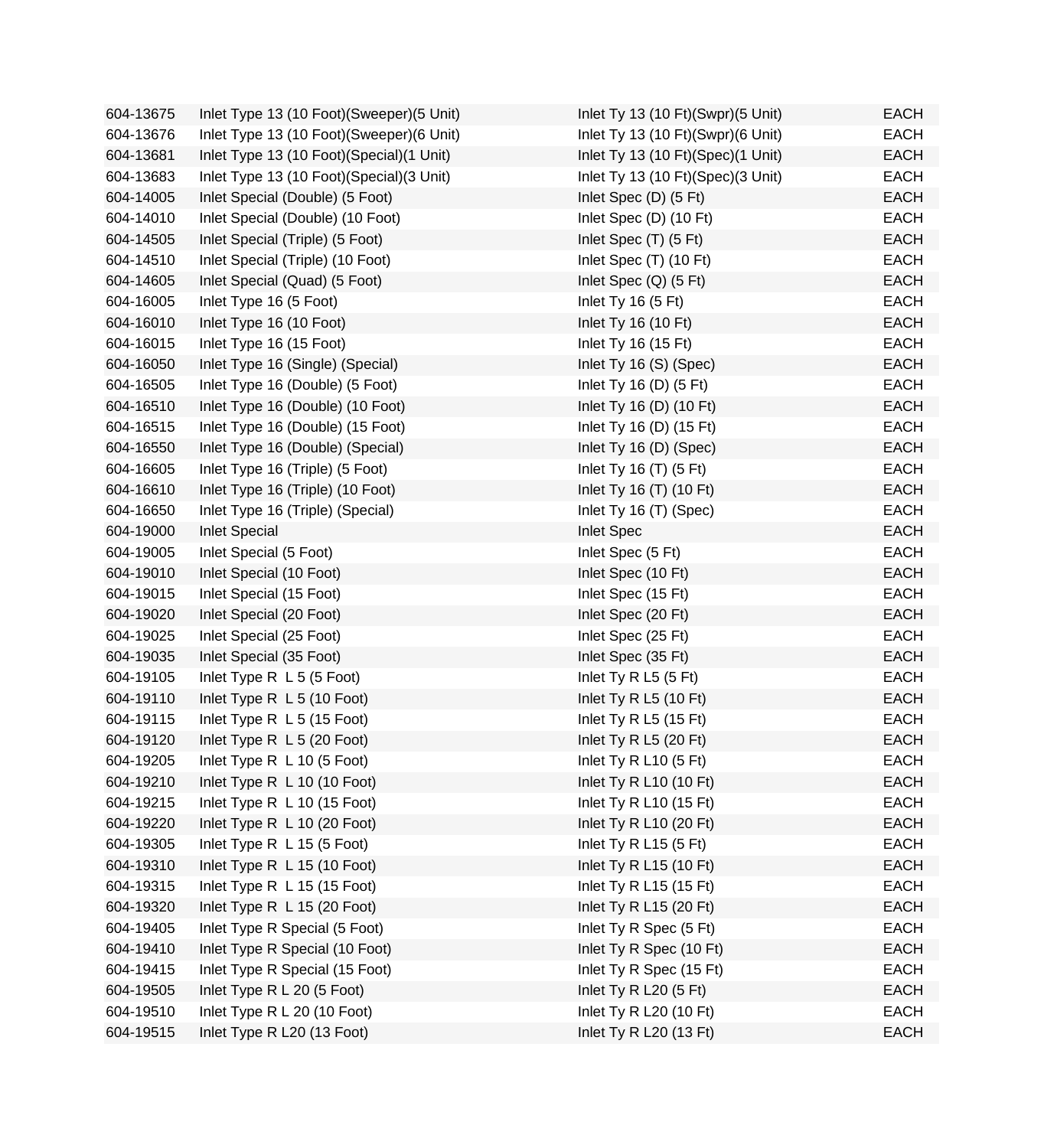| 604-19600 | Inlet (Sand Filter)                          | Inlet (Sand Filter)                  | <b>EACH</b> |
|-----------|----------------------------------------------|--------------------------------------|-------------|
| 604-19704 | Inlet Special (Trench Drain) (4 Inch Width)  | Inlet Spec (Trench) (4 Inch)         | LF          |
| 604-19710 | Inlet Special (Trench Drain) (10 Inch Width) | Inlet Spec (Trench) (10 Inch)        | LF          |
| 604-19712 | Inlet Special (Trench Drain) (12 Inch Width) | Inlet Spec (Trench) (12 In)          | LF          |
| 604-19724 | Inlet Special (Trench Drain) (24 Inch Width) | Inlet Spec (Trench) (24 Inch)        | LF          |
| 604-19730 | Inlet Special (Trench Drain) (30 Inch Width) | Inlet Spec (Trench) (30 Inch)        | LF          |
| 604-19900 | Place Inlet                                  | Place Inlet                          | <b>EACH</b> |
| 604-20000 | <b>Outlet Structure</b>                      | <b>Outlet Structure</b>              | <b>EACH</b> |
| 604-20001 | <b>Outlet Structure</b>                      | <b>Outlet Structure</b>              | L S         |
| 604-20002 | <b>Outlet Structure (Special)</b>            | <b>Outlet Structure (Spec)</b>       | L S         |
| 604-20003 | <b>Outlet Structure (Special)</b>            | <b>Outlet Structure (Spec)</b>       | <b>EACH</b> |
| 604-20010 | <b>Settling Basin</b>                        | Settling Basin                       | <b>EACH</b> |
| 604-25000 | Vane Grate Inlet Special                     | Vane Grate Inlet Spec                | <b>EACH</b> |
| 604-25001 | Vane Grate Inlet Special                     | Vane Grate Inlet Spec                | LF          |
| 604-25005 | Vane Grate Inlet (5 Foot)                    | Vane Grate Inlet (5 Ft)              | <b>EACH</b> |
| 604-25006 | Vane Grate Inlet Special (5 Foot)            | Vane Grate Inlet Spec (5 Ft)         | <b>EACH</b> |
| 604-25007 | Vane Grate Inlet Special (Double) (5 Foot)   | Vane Grate Inlet Spec (D) (5 Ft)     | <b>EACH</b> |
| 604-25010 | Vane Grate Inlet (10 Foot)                   | Vane Grate Inlet (10 Ft)             | <b>EACH</b> |
| 604-25011 | Vane Grate Inlet Special (10 Foot)           | Vane Grate Inlet Spec (10 Ft)        | <b>EACH</b> |
| 604-25015 | Vane Grate Inlet (15 Foot)                   | Vane Grate Inlet (15 Ft)             | <b>EACH</b> |
| 604-25016 | Vane Grate Inlet Special (15 Foot)           | Vane Grate Inlet Spec (15 Ft)        | <b>EACH</b> |
| 604-25020 | Vane Grate Inlet (20 Foot)                   | Vane Grate Inlet (20 Ft)             | <b>EACH</b> |
| 604-25021 | Vane Grate Inlet Special (20 Foot)           | Vane Grate Inlet Spec (20 Ft)        | <b>EACH</b> |
| 604-25025 | Vane Grate Inlet (25 Foot)                   | Vane Grate Inlet (25 Ft)             | <b>EACH</b> |
| 604-26005 | Vane Grate Inlet (Double) (5 Foot)           | Vane Grate Inlet (D) (5 Ft)          | <b>EACH</b> |
| 604-26006 | Vane Grate Inlet Special (Double) (5 Foot)   | Vane Grate Inlet Spec (D) (5 Ft)     | <b>EACH</b> |
| 604-26010 | Vane Grate Inlet (Double) (10 Foot)          | Vane Grate Inlet (D) (10 Ft)         | <b>EACH</b> |
| 604-26011 | Vane Grate Inlet Special (Double) (10 Foot)  | Vane Grate Inlet Special (D) (10 Ft) | <b>EACH</b> |
| 604-26015 | Vane Grate Inlet (Double) (15 Foot)          | Vane Grate Inlet (D) (15 Ft)         | <b>EACH</b> |
| 604-26016 | Vane Grate Inlet Special (Double) (15 Foot)  | Vane Grate Inlet Special (D) (15 Ft) | <b>EACH</b> |
| 604-26020 | Vane Grate Inlet (Double) (20 Foot)          | Vane Grate Inlet (D) (20 Ft.)        | <b>EACH</b> |
| 604-26025 | Vane Grate Inlet (Double) (25 Foot)          | Vane Grate Inlet (D) (25 Ft)         | <b>EACH</b> |
| 604-26030 | Vane Grate Inlet (Triple) (5 Foot)           | Vane Grate Inlet (T) (5 Ft)          | <b>EACH</b> |
| 604-26035 | Vane Grate Inlet (Triple) (10 Foot)          | Vane Grate Inlet (T) (10 Ft)         | <b>EACH</b> |
| 604-30000 | Manhole Slab Base (Special)                  | MH Slab Base (Spec)                  | <b>EACH</b> |
| 604-30005 | Manhole Slab Base (5 Foot)                   | MH Slab Base (5 Ft)                  | <b>EACH</b> |
| 604-30010 | Manhole Slab Base (10 Foot)                  | MH Slab Base (10 Ft)                 | <b>EACH</b> |
| 604-30015 | Manhole Slab Base (15 Foot)                  | MH Slab Base (15 Ft)                 | <b>EACH</b> |
| 604-30020 | Manhole Slab Base (20 Foot)                  | MH Slab Base (20 Ft)                 | <b>EACH</b> |
| 604-30025 | Manhole Slab Base (25 Foot)                  | MH Slab Base (25 Ft)                 | <b>EACH</b> |
| 604-30030 | Manhole Slab Base (30 Foot)                  | MH Slab Base (30 Ft)                 | <b>EACH</b> |
| 604-31000 | Manhole Box Base (Special)                   | MH Box Base (Spec)                   | <b>EACH</b> |
| 604-31005 | Manhole Box Base (5 Foot)                    | MH Box Base (5 Ft)                   | <b>EACH</b> |
| 604-31010 | Manhole Box Base (10 Foot)                   | MH Box Base (10 Ft)                  | <b>EACH</b> |
| 604-31015 | Manhole Box Base (15 Foot)                   | MH Box Base (15 Ft)                  | <b>EACH</b> |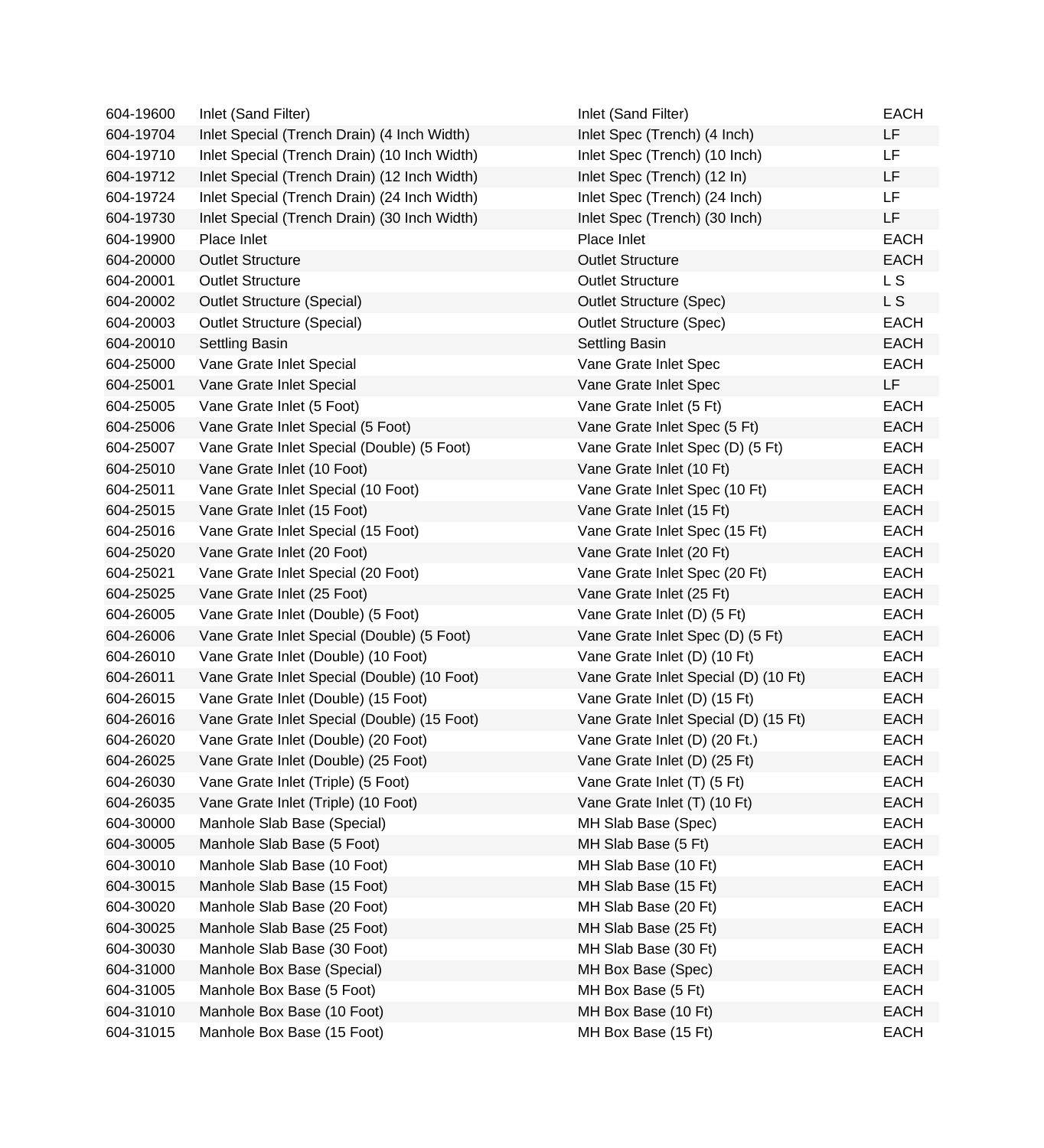| 604-31020 | Manhole Box Base (20 Foot)                      | MH Box Base (20 Ft)           | <b>EACH</b> |
|-----------|-------------------------------------------------|-------------------------------|-------------|
| 604-31025 | Manhole Box Base (25 Foot)                      | MH Box Base (25 Ft)           | <b>EACH</b> |
| 604-31030 | Manhole Box Base (30 Foot)                      | MH Box Base (30 Ft)           | <b>EACH</b> |
| 604-32010 | Manhole T-Base (10 Foot)                        | MH T-Base (10 Ft)             | <b>EACH</b> |
| 604-32015 | Manhole T-Base (15 Foot)                        | MH T-Base (15 Ft)             | <b>EACH</b> |
| 604-32020 | Manhole T-Base (20 Foot)                        | MH T-Base (20 Ft)             | <b>EACH</b> |
| 604-32025 | Manhole T-Base (25 Foot)                        | MH T-Base (25 Ft)             | <b>EACH</b> |
| 604-39000 | Manhole Special                                 | MH Spec                       | <b>EACH</b> |
| 604-39005 | Manhole Special (5 Foot)                        | MH Spec (5 Ft)                | <b>EACH</b> |
| 604-39010 | Manhole Special (10 Foot)                       | MH Spec (10 Ft)               | <b>EACH</b> |
| 604-39011 | Manhole Special (10 Foot) (Install Only)        | Inst MH Spec (10 Ft)          | <b>EACH</b> |
| 604-39015 | Manhole Special (15 Foot)                       | MH Spec (15 Ft)               | <b>EACH</b> |
| 604-39020 | Manhole Special (20 Foot)                       | MH Spec (20 Ft)               | <b>EACH</b> |
| 604-39025 | Manhole Special (25 Foot)                       | MH Spec (25 Ft)               | <b>EACH</b> |
| 604-39030 | Manhole Special (30 Foot)                       | MH Spec (30 Ft)               | <b>EACH</b> |
| 604-39035 | Manhole Special (35 Foot)                       | MH Spec (35 Ft)               | <b>EACH</b> |
| 604-39050 | Manhole (Traffic Management System)             | MH (TMS)                      | <b>EACH</b> |
| 604-50000 | Inlet Grating and Frame (Median)                | IG and F (Median)             | <b>EACH</b> |
| 604-50003 | Inlet Grating and Frame Type C                  | IG and F Ty C                 | <b>EACH</b> |
| 604-50013 | Number 13 Inlet Grating and Frame               | No.13 IG and F                | <b>EACH</b> |
| 604-50050 | Inlet Grating and Frame Special                 | IG and F Spec                 | <b>EACH</b> |
| 604-50060 | Grating and Frame                               | Grating and Frame             | LF          |
| 604-50062 | Grating and Frame                               | Grating and Frame             | <b>EACH</b> |
| 604-50065 | Place Grating and Frame                         | Place Grating and Frame       | LF          |
| 604-50100 | Galvanized Interlocking Grating                 | <b>Galv Interlock Grating</b> | LF          |
| 604-50105 | <b>Place Grating</b>                            | <b>Place Grating</b>          | LF          |
| 604-50110 | Place Inlet Grating and Frame                   | Place IG and F                | <b>EACH</b> |
| 604-50150 | Irrigation Structure Frame and Cover            | Irrig Str F and C             | <b>EACH</b> |
| 604-50200 | Manhole Ring and Cover                          | MH R and C                    | <b>EACH</b> |
| 604-50210 | Place Manhole Ring and Cover                    | Place MH R and C              | <b>EACH</b> |
| 604-50300 | Storm Sewer Ring and Cover                      | Storm Sewer R and C           | <b>EACH</b> |
| 604-50700 | Meter Vault                                     | Meter Vault                   | <b>EACH</b> |
| 604-50750 | <b>Sanitary Sewer Meter Box</b>                 | San Sewer Meter Box           | <b>EACH</b> |
| 604-50800 | <b>Sanitary Sewer Vault</b>                     | San Sewer Vault               | <b>EACH</b> |
| 604-51012 | 12 Inch Slotted Pipe Inlet                      | 12 In Slot Pipe Inlet         | LF          |
| 604-51015 | 15 Inch Slotted Pipe Inlet                      | 15 In Slot Pipe Inlet         | LF          |
| 604-51018 | 18 Inch Slotted Pipe Inlet                      | 18 In Slot Pipe Inlet         | LF          |
| 604-51021 | 21 Inch Slotted Pipe Inlet                      | 21 In Slot Pipe Inlet         | <b>LF</b>   |
| 604-51024 | 24 Inch Slotted Pipe Inlet                      | 24 In Slot Pipe Inlet         | LF          |
| 604-55018 | 18 Inch Aramid Fiber Bonded Slotted Pipe Inlet  | 18 In AFB Slot Pipe Inlet     | LF          |
| 604-56000 | <b>Slotted Vane Drain</b>                       | Slot Vane Drain               | <b>EACH</b> |
| 604-83102 | 2 Inch Plastic Pipe Sewer (Polyvinylchloride)   | 2 In PPS (PVC)                | LF          |
| 604-83108 | 8 Inch Plastic Pipe Sewer (Polyvinyl Chloride)  | 8 In PPS (PVC)                | LF          |
| 604-83110 | 10 Inch Plastic Pipe Sewer (Polyvinyl Chloride) | 10 In PPS (PVC)               | LF          |
| 604-83121 | 21 Inch Plastic Pipe Sewer (Polyvinyl Chloride) | 21 In PPS (PVC)               | LF          |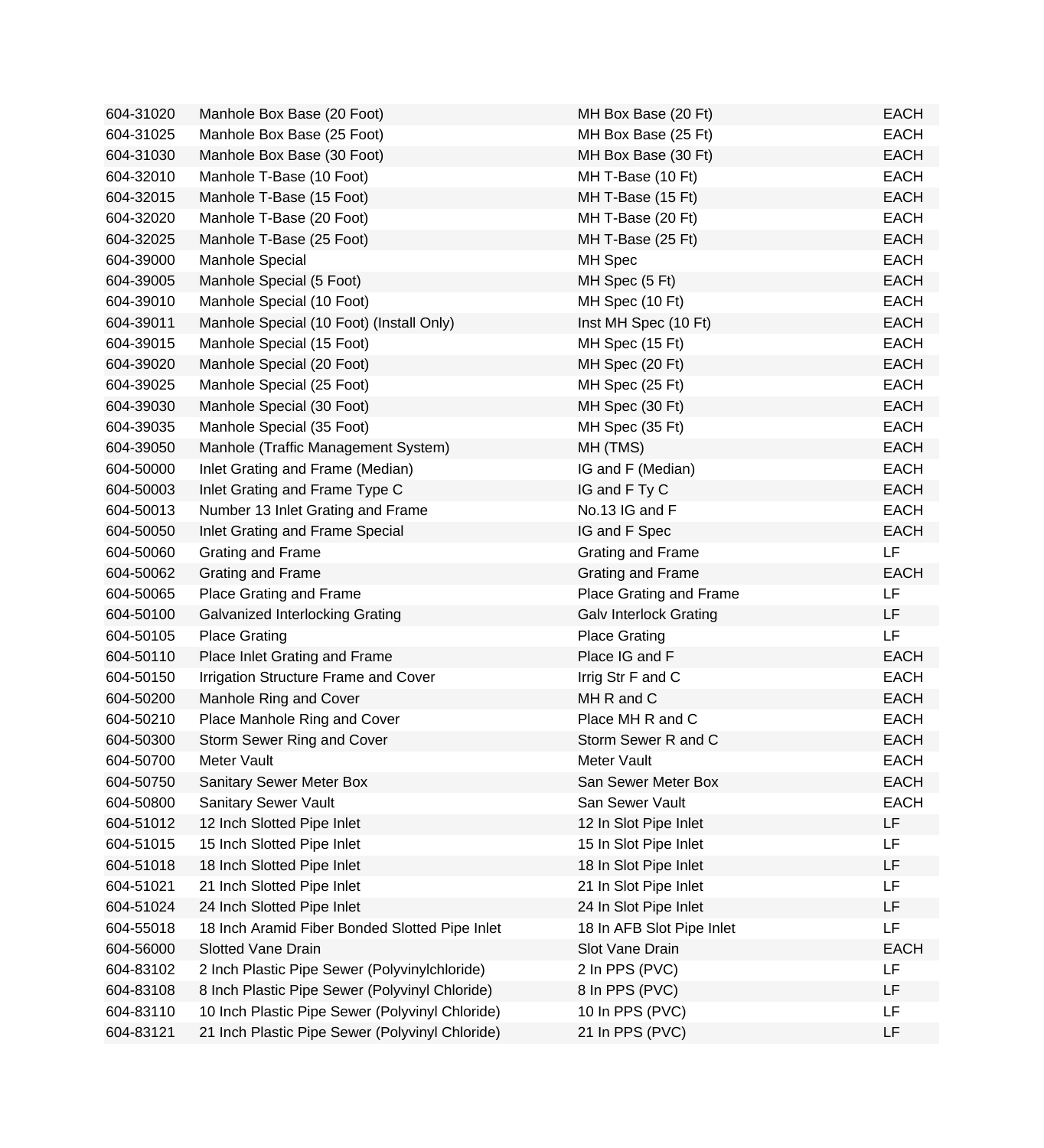| 604-84000 | <b>Plastic Sliplining</b>                            | <b>Plastic Sliplining</b>         | LF          |
|-----------|------------------------------------------------------|-----------------------------------|-------------|
| 605-00004 | 4 Inch Non-Perforated Pipe Underdrain                | 4 In Underdrain                   | LF          |
| 605-00020 | 2 Inch Perforated Pipe Underdrain                    | 2 Inch PP Underdrain              | LF          |
| 605-00040 | 4 Inch Perforated Pipe Underdrain                    | 4 In PP Underdrain                | LF          |
| 605-00041 | 4 Inch Perforated Pipe Underdrain (Special)          | 4 In PP Underdrain (Special)      | LF          |
| 605-00060 | 6 Inch Perforated Pipe Underdrain                    | 6 In PP Underdrain                | LF          |
| 605-00061 | 6 Inch Perforated Pipe Underdrain (Special)          | 6 In PP Underdrain (Special)      | LF          |
| 605-00080 | 8 Inch Perforated Pipe Underdrain                    | 8 In PP Underdrain                | LF          |
| 605-00081 | 8 Inch Perforated Pipe Underdrain (Special)          | 8 In PP Underdrain (Special)      | LF          |
| 605-00100 | 10 Inch Perforated Pipe Underdrain                   | 10 In PP Underdrain               | LF          |
| 605-00120 | 12 Inch Perforated Pipe Underdrain                   | 12 In PP Underdrain               | LF          |
| 605-00180 | 18 Inch Perforated Pipe Underdrain                   | 18 In PP Underdrain               | LF          |
| 605-00240 | 24 Inch Perforated Pipe Underdrain                   | 24 In PP Underdrain               | LF          |
| 605-01020 | 2 Inch Horizontal Drain                              | 2 In Hor Drain                    | LF          |
| 605-01030 | 3 Inch Horizontal Drain                              | 3 In Hor Drain                    | LF          |
| 605-17000 | Vertical Drainage Wick                               | Vert Drain Wick                   | LF          |
| 605-18000 | Strip Drain, Horizontal                              | Strip Drain, Hor                  | LF          |
| 605-19000 | Passive Vent Riser                                   | Pass Vent Riser                   | <b>EACH</b> |
| 605-19200 | Low Permeability Soil Collar                         | Low Perm Soil Collar              | <b>EACH</b> |
| 605-20100 | <b>Formation Drain</b>                               | Form Drain                        | LF          |
| 605-82000 | Geocomposite Edge Drain                              | Geocomp Edge Drain                | LF          |
| 605-82100 | Pipe Edge Drain                                      | Pipe Edge Drain                   | LF          |
| 605-82200 | French Drain                                         | French Drain                      | LF          |
| 605-82306 | 6 Inch Drain Pipe                                    | 6 In Drain Pipe                   | LF          |
| 605-83000 | Geocomposite Drain                                   | Geocomp Drain                     | SY          |
| 605-83001 | Geocomposite Drain without Pipe                      | Geocomp Drain (w/o Pipe)          | SY          |
| 605-83002 | Geocomposite Drain with Pipe                         | Geocomp Drain (w/ Pipe)           | SY          |
| 605-83500 | Geocomposite Underdrain                              | Geocomp Underdrain                | LF          |
| 605-83501 | Geocomposite Drain (Tunnel)                          | Geocomp Drain (Tunnel)            | SY          |
| 605-83505 | <b>Formation Drain</b>                               | <b>Formation Drain</b>            | LF          |
| 605-83560 | 6 Inch Pipe Underdrain                               | 6 In Pipe Underdrain              | LF          |
| 605-83580 | 8 Inch Pipe Underdrain                               | 8 In Pipe Underdrain              | LF          |
| 605-84000 | Subsurface Drain Outlet                              | Subsurface Drain Outlet           | LF          |
| 605-84100 | Subsurface Drain Outlet Structure                    | Subsurface Drain Outlet Str       | <b>EACH</b> |
| 605-85000 | <b>Surface Sand Filter</b>                           | Surface Sand Filter               | <b>SF</b>   |
| 606-00300 | <b>Wood Curb</b>                                     | Wood Curb                         | LF          |
| 606-00301 | Guardrail Type 3 (6-3 Post Spacing)                  | <b>Gdrail Ty 3 (6-3)</b>          | LF          |
| 606-00305 | Guardrail Type 3 (Special)                           | Gdrail Ty 3 (Spec)                | LF          |
| 606-00310 | Guardrail Type 3A                                    | Gdrail Ty 3A                      | LF          |
| 606-00315 | Guardrail Type 3A (Special)                          | Gdrail Ty 3A (Spec)               | LF          |
| 606-00350 | Guardrail Type 3 (Double) (6-3 Post Spacing)         | Gdrail Ty 3 (D) (6-3)             | LF          |
| 606-00355 | Guardrail Type 3 (Double)(6-3 Post Spacing)(Special) | Gdrail Ty 3 (D)(Spec)             | LF          |
| 606-00360 | Guardrail Type 3A (Double)                           | Gdrail Ty 3A (D)                  | <b>LF</b>   |
| 606-00365 | Guardrail Type 3 (Special) (Furnish Only)            | Guardrail Ty 3 (Spec) (Furn Only) | LF          |
| 606-00401 | Guardrail Type 4 (Install Only)                      | Gdrail Ty 4 (Install Only)        | LF          |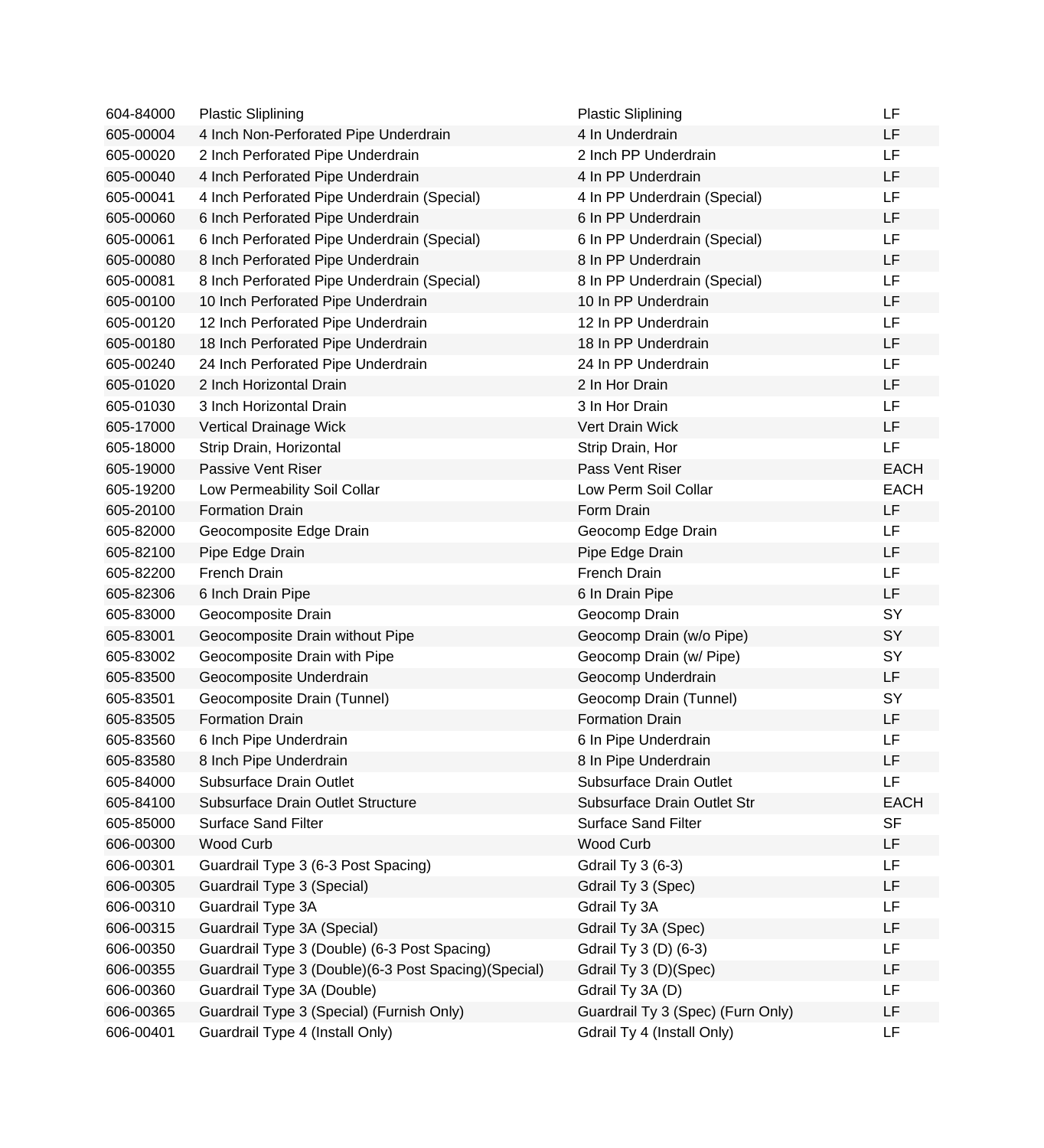| 606-00420 | Guardrail Type 4 (Style CA)                                      | Gdrail Ty 4 (Sty CA)                     | <b>LF</b>   |
|-----------|------------------------------------------------------------------|------------------------------------------|-------------|
| 606-00501 | Precast Guardrail (Install Only)                                 | <b>Install Precast Guardrail</b>         | <b>LF</b>   |
| 606-00601 | Guardrail Type 6 (6-3 Post Spacing)                              | <b>Gdrail Ty 6 (6-3)</b>                 | <b>LF</b>   |
| 606-00650 | Guardrail Type 6 (Double) (6-3 Post Spacing)                     | Gdrail Ty 6 (D) (6-3)                    | LF          |
| 606-00700 | Guardrail Type 7                                                 | Gdrail Ty 7                              | LF          |
| 606-00701 | Guardrail (Cable)                                                | Gdrail (Cable)                           | LF          |
| 606-00705 | Guardrail Type 7 (Special)                                       | Gdrail Ty 7 (Spec)                       | LF          |
| 606-00710 | Guardrail Type 7 (Style CA)                                      | Gdrail Ty 7 (Sty CA)                     | LF          |
| 606-00715 | Guardrail Type 7 (Style CA) (Concrete Glare Screen)              | Gdrail Ty 7 (Sty CA)(Conc Glare Screen)  | LF          |
| 606-00716 | Guardrail Type 7 (Style CA) (Special)                            | Gdrail Ty 7 (Sty CA) (Spec)              | LF          |
| 606-00717 | Guardrail Type 7 (Style CA) (Concrete Glare<br>Screen)(Special)  | Gdrail Ty 7 (Sty CA)(Conc Glr Scr)(Spec) | LF          |
| 606-00720 | Guardrail Type 7 (Style CC)                                      | Gdrail Ty 7 (Sty CC)                     | LF          |
| 606-00721 | Guardrail Type 7 (Style CC) (Special)                            | Gdrail Ty 7 (Sty CC)(Spec)               | LF          |
| 606-00725 | Guardrail Type 7 (Style CC) (Concrete Glare Screen)              | Gdrail Ty 7 (Sty CC)(Conc Glare Screen)  | <b>LF</b>   |
| 606-00726 | Guardrail Type 7 (Style CC-HOV)                                  | Gdrail Ty 7 (Sty CC-HOV)                 | LF          |
| 606-00730 | Guardrail Type 7 (Style CD)                                      | Gdrail Ty 7 (Sty CD)                     | LF          |
| 606-00731 | Guardrail Type 7 (Style CD) (Special)                            | Gdrail Ty 7 (Sty CD) (Spec)              | LF          |
| 606-00735 | Guardrail Type 7 (Style CD) (Concrete Glare Screen)              | Gdrail Ty 7 (Sty CD) (Conc Glare Screen) | <b>LF</b>   |
| 606-00737 | Guardrail Type 7 (Style CD) (Concrete Glare Screen)<br>(Special) | Gdrail Ty 7(Sty CD)(Conc Glr Scr) (Spec) | LF          |
| 606-00740 | Guardrail Type 7 (Style CE)                                      | Gdrail Ty 7 (Sty CE)                     | LF          |
| 606-00741 | Guardrail Type 7 (Style CE) (Special)                            | Gdrail Ty 7 (Sty CE) (Spec)              | LF          |
| 606-00745 | Guardrail Type 7 (Style CE) (Concrete Glare Screen)              | Gdrail Ty 7 (Sty CE) (Conc Glare Screen) | <b>LF</b>   |
| 606-00747 | Guardrail Type 7 (Style CD-HOV) (Special)                        | Gdrail Ty 7 (Sty CD-HOV) (Spec)          | LF          |
| 606-00750 | Guardrail Type 7 (Style CL)                                      | Gdrail Ty 7 (Sty CL)                     | <b>LF</b>   |
| 606-00755 | Concrete Glare Screen (Precast Type 7)                           | Conc Glare Screen (Prec Ty 7)            | <b>LF</b>   |
| 606-00787 | Guardrail Type 7 (Style CL-HOV) (Special)                        | Gdrail Ty 7 (Sty CL-HOV) (Spec)          | LF          |
| 606-00800 | Guardrail Type 7 (F-Shape Concrete Barrier)                      | Gdrail Ty 7 (F-Sh Conc Barrier)          | LF          |
| 606-00900 | Guardrail (Special)                                              | Gdrail (Spec)                            | LF          |
| 606-01320 | End Anchorage Type 3B                                            | End Anchor Ty 3B                         | <b>EACH</b> |
| 606-01340 | End Anchorage Type 3D                                            | End Anchor Ty 3D                         | <b>EACH</b> |
| 606-01370 | <b>Transition Type 3G</b>                                        | <b>Transition Ty 3G</b>                  | <b>EACH</b> |
| 606-01371 | Transition Type 3G (Special)                                     | Transition Ty 3G (Spec)                  | <b>EACH</b> |
| 606-01380 | <b>Transition Type 3H</b>                                        | Transition Ty 3H                         | <b>EACH</b> |
| 606-01381 | Transition Type 3H (Special)                                     | Transition Ty 3H (Spec)                  | <b>EACH</b> |
| 606-01385 | Transition Type 3J                                               | Transition Ty 3J                         | <b>EACH</b> |
| 606-01390 | End Anchorage Type 3K                                            | End Anchor Ty 3K                         | <b>EACH</b> |
| 606-01395 | Transition Type 3L                                               | Transition Ty 3L                         | <b>EACH</b> |
| 606-01410 | End Anchorage (Cable)                                            | End Anchorage (Cable)                    | <b>EACH</b> |
| 606-01460 | <b>Median Terminal</b>                                           | <b>Median Terminal</b>                   | <b>EACH</b> |
| 606-02000 | End Anchorage (Special)                                          | End Anchor (Spec)                        | <b>EACH</b> |
| 606-02003 | End Anchorage (Nonflared)                                        | End Anchor (Nonflared)                   | <b>EACH</b> |
| 606-02005 | End Anchorage (Flared)                                           | End Anchor (Flared)                      | <b>EACH</b> |
| 606-02007 | End Anchorage (Flared) (Special)                                 | End Anchor (Flared) (Spec)               | <b>EACH</b> |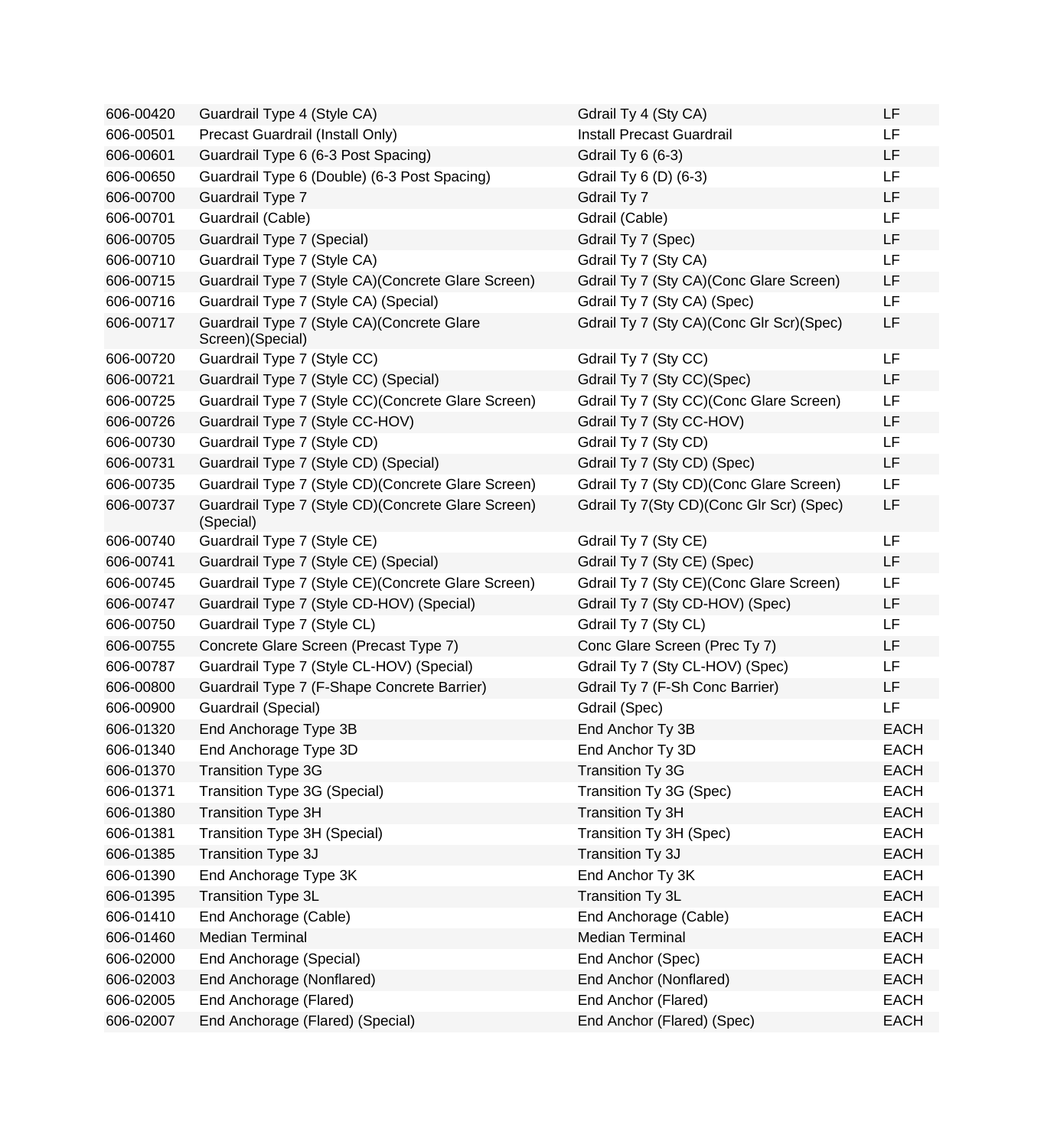| 606-08300 | Place Guardrail Type 3                      | Place Gdrail Ty 3                       | LF          |
|-----------|---------------------------------------------|-----------------------------------------|-------------|
| 606-10200 | <b>Bridge Rail (Special)</b>                | Brdg Rail (Spec)                        | LF          |
| 606-10300 | Bridge Rail Type 3                          | Brdg Rail Ty 3                          | LF          |
| 606-10305 | Bridge Rail Type 3 (Special)                | Brdg Rail Ty 3 (Spec)                   | LF          |
| 606-10325 | Bridge Rail Type 3                          | Bridge Rail Ty 3                        | <b>LF</b>   |
| 606-10350 | Bridge Rail Type 3R                         | Brdg Rail Ty 3R                         | LF          |
| 606-10360 | Bridge Rail Type 3R (Special)               | Brdg Rail Ty 3R (Spec)                  | <b>LF</b>   |
| 606-10400 | Bridge Rail Type 4                          | Brdg Rail Ty 4                          | <b>LF</b>   |
| 606-10405 | Bridge Rail Type 4 (Special)                | Brdg Rail Ty 4 (Spec)                   | LF          |
| 606-10420 | Bridge Rail Type 4 (Section A)              | Brdg Rail Ty 4 (Sect A)                 | LF          |
| 606-10421 | Bridge Rail Type 4 (Section B)              | Brdg Rail Ty 4 (Sect B)                 | LF          |
| 606-10450 | Bridge Rail Type 4R                         | Brdg Rail Ty 4R                         | LF          |
| 606-10500 | Bridge Rail Type 4 (Continuous Slope)       | Brdg Rail Ty 4 (Cont SI)                | LF          |
| 606-10650 | Bridge Rail Type T6                         | Brdg Rail Ty T6                         | LF          |
| 606-10700 | Bridge Rail Type 7                          | Brdg Rail Ty 7                          | <b>LF</b>   |
| 606-10705 | Bridge Rail Type 7 (Special)                | Brdg Rail Ty 7 (Spec)                   | LF          |
| 606-10720 | Bridge Rail Type 7 (Section A)              | Brdg Rail Ty 7 (Sect A)                 | <b>LF</b>   |
| 606-10742 | Bridge Rail Type 7 (42")                    | Bridge Rail Ty 7 (42")                  | <b>LF</b>   |
| 606-10750 | Bridge Rail Type 7R                         | Brdg Rail Ty 7R                         | LF          |
| 606-10755 | Bridge Rail Type 7R (Special)               | Brdg Rail Ty 7R (Spec)                  | LF          |
| 606-10800 | <b>Bridge Rail Type 8</b>                   | Brdg Rail Ty 8                          | <b>LF</b>   |
| 606-10805 | Bridge Rail Type 8 (Special)                | Brdg Rail Ty 8 (Special)                | LF          |
| 606-10950 | Bridge Rail Type 9R                         | Brdg Rail Ty 9R                         | LF          |
| 606-11000 | Bridge Rail Type 10                         | Brdg Rail Ty 10                         | LF          |
| 606-11005 | Bridge Rail Type 10 (Special)               | Brdg Rail Ty 10 (Spec)                  | LF          |
| 606-11010 | Bridge Rail Type 10R                        | Brdg Rail Ty 10R                        | <b>LF</b>   |
| 606-11011 | Bridge Rail Type 10R (Install Only)         | Inst Brdg Rail Ty 10R                   | LF          |
| 606-11015 | Bridge Rail Type 10R (Special)              | Brdg Rail Ty 10R (Spec)                 | <b>LF</b>   |
| 606-11020 | Bridge Rail Type 10H                        | Brdg Rail Ty 10H                        | LF          |
| 606-11025 | Bridge Rail Type 10H (Special)              | Brdg Rail Ty 10H (Spec)                 | LF          |
| 606-11030 | Bridge Rail Type 10M                        | Brdg Rail Ty 10M                        | LF          |
| 606-11032 | Bridge Rail Type 10M (Special)              | Brdg Rail Ty 10M (Spec)                 | LF          |
| 606-11033 | Bridge Rail Type 10M(Special)(Install Only) | Brdg Rail Ty 10M(Spec)(Inst Only)       | <b>LF</b>   |
| 606-11900 | <b>Bridge Rail Post</b>                     | <b>Brdg Rail Post</b>                   | <b>EACH</b> |
| 606-20000 | Wire Rope Safety Fence                      | Wire Rope Safety Fence                  | LF          |
| 606-20010 | <b>Tensioned Cable Barrier</b>              | <b>Tensioned Cable Barrier</b>          | LF          |
| 606-20013 | Tensioned Cable Barrier (TL-3)              | Tensioned Cable Barrier (TL-3)          | LF          |
| 606-20014 | Tensioned Cable Barrier (TL-4)              | Tensioned Cable Barrier (TL-4)          | LF          |
| 606-20015 | Tensioned Cable Barrier (TL-3)(Special)     | Tensioned Cable Barrier (TL-3)(Special) | LF          |
| 606-21000 | Wire Rope End Anchorage                     | Wire Rope End Anchorage                 | <b>EACH</b> |
| 606-21010 | End Anchorage (Tensioned Cable Barrier)     | End Anchor (Tens Cab Bar)               | <b>EACH</b> |
| 606-32405 | Light Standard Steel (40 Foot) (2 Arm)      | Light Stand Steel (40 Ft) (2 Arm)       | <b>EACH</b> |
| 606-40400 | <b>Structural Concrete Stain</b>            | <b>Struct Conc Stain</b>                | SY          |
| 606-99998 | Guardrail (Special)                         | Gdrail (Spec)                           | <b>SF</b>   |
| 606-99999 | Guardrail Type 7 (Precast)                  | Gdrail Ty 7 (Precast)                   | LF.         |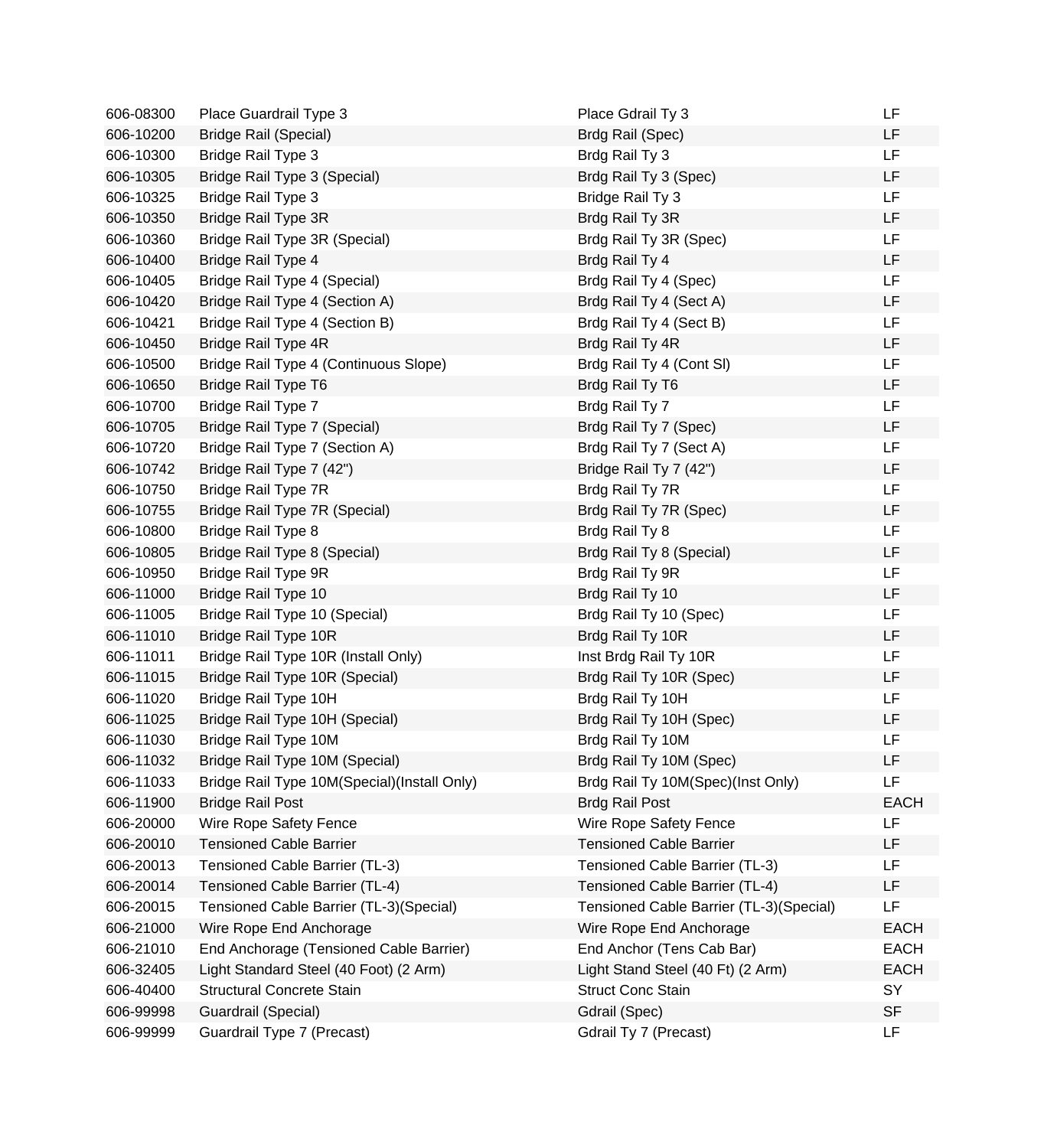| 607-00000 | Line Post                                                                 | Line Post                            | <b>EACH</b> |
|-----------|---------------------------------------------------------------------------|--------------------------------------|-------------|
| 607-00005 | <b>End Post</b>                                                           | <b>End Post</b>                      | <b>EACH</b> |
| 607-00006 | End Post (Tubing)                                                         | End Post (Tube)                      | <b>EACH</b> |
| 607-00010 | Corner and Line Brace Post                                                | Corner and Line Br Post              | <b>EACH</b> |
| 607-00011 | Corner and Line Brace Post (Tubing)                                       | Corner and Line Br Post (Tube)       | <b>EACH</b> |
| 607-00015 | End Post (Special)                                                        | End Post (Spec)                      | <b>EACH</b> |
| 607-00020 | Corner and Line Brace Post (Special)                                      | Corner and Line Br Post (Spec)       | <b>EACH</b> |
| 607-00030 | <b>Brace Post (Special)</b>                                               | Br Post (Spec)                       | <b>EACH</b> |
| 607-01000 | Fence Barbed Wire with Metal Posts                                        | Fence BW MP                          | LF.         |
| 607-01010 | Fence Barbed Wire with Metal Posts (Special)                              | Fence BW MP (Spec)                   | <b>LF</b>   |
| 607-01025 | <b>Install Fence</b>                                                      | Inst Fence                           | LF          |
| 607-01030 | Fence (Furnish Only)                                                      | <b>Furnish Fence</b>                 | LF          |
| 607-01050 | <b>Fence Wire With Metal Posts</b>                                        | Fence Wire MP                        | LF          |
| 607-01055 | Fence Wire With Treated Wooden Posts                                      | Fence Wire TWP                       | LF.         |
| 607-01100 | Fence Barbed Wire With Treated Wooden Posts                               | Fence BW TWP                         | LF          |
| 607-01110 | Fence Barbed Wire With Treated Wooden Posts (Special) Fence BW TWP (Spec) |                                      | LF          |
| 607-11200 | Fence Combination Wire With Metal Posts                                   | Fence CW MP                          | LF          |
| 607-11210 | Fence Combination Wire With Tubing Posts                                  | Fence CW TP                          | LF          |
| 607-11220 | Fence Combination Wire With Metal Posts (Special)                         | Fence CW MP (Spec)                   | LF          |
| 607-11300 | Fence Combination Wire With Treated Wooden Posts                          | Fence CW TWP                         | <b>LF</b>   |
| 607-11310 | Fence Combination Wire With Treated Wooden Posts<br>(Special)             | Fence CW TWP (Spec)                  | LF          |
| 607-11350 | Fence Deer                                                                | Fence Deer                           | LF          |
| 607-11352 | Fence Deer (Wire Mesh)                                                    | Fence Deer (Wire Mesh)               | LF          |
| 607-11354 | Fence Deer (Wooden Stays)                                                 | Fence Deer (Wooden Stays)            | LF          |
| 607-11360 | Fence Deer (Special)                                                      | Fence Deer (Spec)                    | LF          |
| 607-11400 | <b>Fence Picket</b>                                                       | <b>Fence Picket</b>                  | LF          |
| 607-11450 | Fence Split Cedar                                                         | Fence Split Cedar                    | LF          |
| 607-11455 | Fence Wood                                                                | Fence Wood                           | LF          |
| 607-11460 | Fence Wood Railing                                                        | Fence Wood Rail                      | LF          |
| 607-11500 | Fence Stockade                                                            | Fence Stockade                       | LF          |
| 607-11525 | Fence (Plastic)                                                           | Fence (Plastic)                      | LF          |
| 607-11530 | Fence (Special)                                                           | Fence (Spec)                         | LF          |
| 607-11550 | <b>Screen Wall</b>                                                        | <b>Screen Wall</b>                   | LF          |
| 607-11560 | Debris Barrier                                                            | Debris Barrier                       | <b>SF</b>   |
| 607-11575 | <b>Rock Fall Fence</b>                                                    | Rock Fall Fence                      | LF          |
| 607-11576 | <b>Temporary Rockfall Containment System</b>                              | <b>Temp Rockfall Containment Sys</b> | L S         |
| 607-11577 | Portable Rockfall Fence Assembly                                          | Port Rockfall Fence Assem            | LF          |
| 607-11579 | <b>Tire Fender</b>                                                        | <b>Tire Fender</b>                   | SY          |
| 607-11580 | Fence (Temporary)                                                         | Fence (Temp)                         | LF          |
| 607-11581 | Fence (Temporary) (Special)                                               | Fence (Temp) (Spec)                  | LF          |
| 607-11590 | <b>Flex Post Fence</b>                                                    | <b>Flex Post Fence</b>               | LF          |
| 607-11595 | Flex Post Fence (Special)                                                 | Flex Post Fence (Spec)               | LF          |
| 607-11598 | <b>Threadbar Fence</b>                                                    | <b>Threadbar Fence</b>               | LF          |
| 607-11600 | Fence Wood (Sound Barrier)                                                | Fence Wood (Sound)                   | <b>SF</b>   |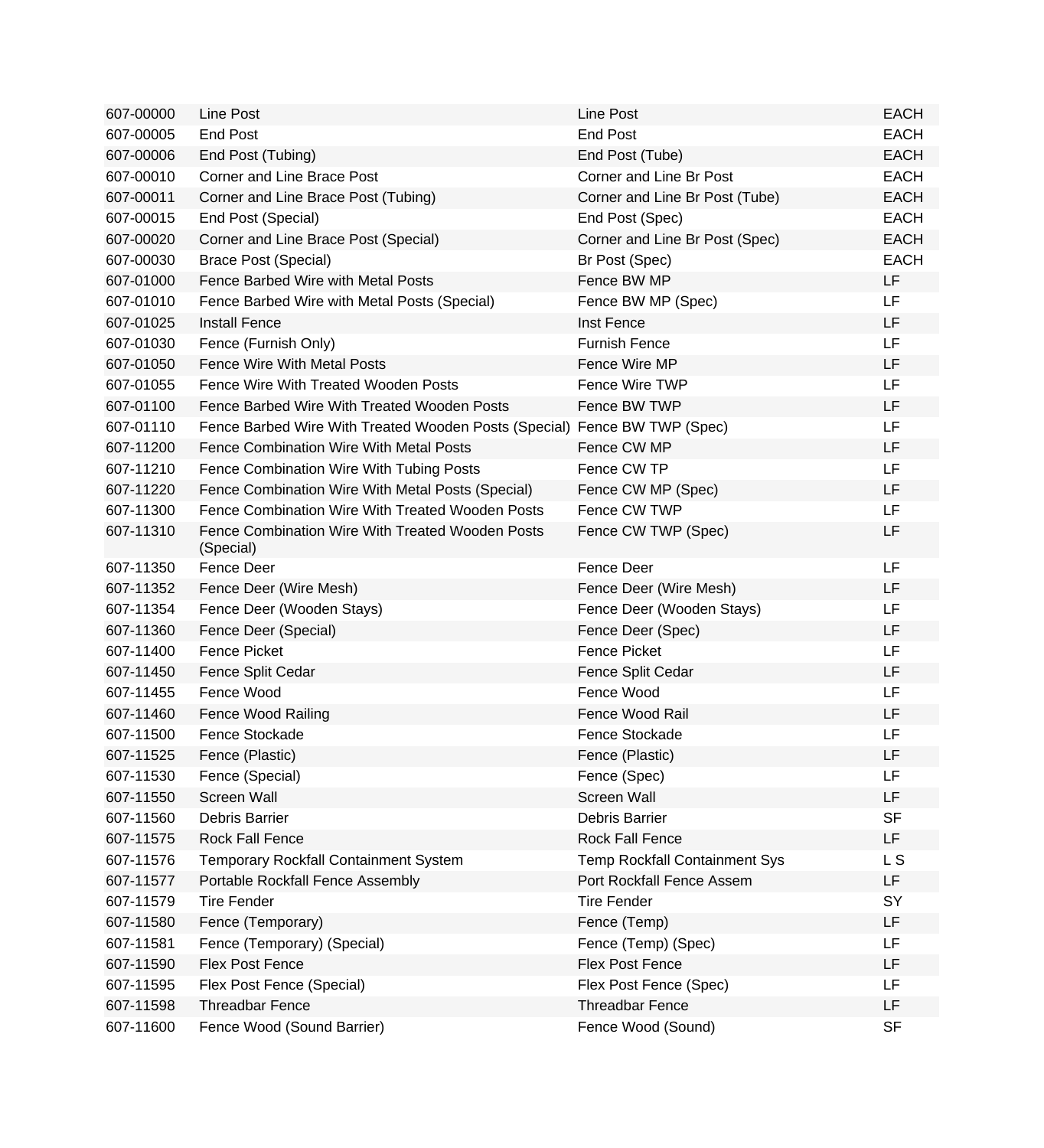| 607-11648 | Fence Wood (Sound Barrier) (48 Inch)       | Fence Wood (Sound) (48 In)     | LF          |
|-----------|--------------------------------------------|--------------------------------|-------------|
| 607-11672 | Fence Wood (Sound Barrier) (72 Inch)       | Fence Wood (Sound) (72 In)     | LF          |
| 607-11696 | Fence Wood (Sound Barrier) (96 Inch)       | Fence Wood (Sound) (96 In)     | LF          |
| 607-11720 | Fence Wood (Sound Barrier) (120 Inch)      | Fence Wood (Sound) (120 In)    | LF          |
| 607-11744 | Fence Wood (Sound Barrier) (144 Inch)      | Fence Wood (Sound) (144 In)    | LF          |
| 607-11768 | Fence Wood (Sound Barrier) (168 Inch)      | Fence Wood (Sound) (168 In)    | LF          |
| 607-11799 | Fence Wood (Sound Barrier) (Special)       | Fence Wood (Sound) (Spec)      | LF          |
| 607-11924 | Fence Metal (Sound Barrier) (24 Inch)      | Fence Metal (Sound) (24 In)    | LF          |
| 607-11936 | Fence Metal (Sound Barrier) (36 Inch)      | Fence Metal (Sound) (36 In)    | LF          |
| 607-11937 | Fence Metal (36 Inch)                      | Fence Metal (36 In)            | LF          |
| 607-11942 | Fence Metal (Sound Barrier) (42 Inch)      | Fence Metal (Sound) (42 In)    | LF          |
| 607-11948 | Fence Metal (Sound Barrier) (48 Inch)      | Fence Metal (Sound) (48 In)    | LF          |
| 607-11960 | Fence Metal (Sound Barrier) (60 Inch)      | Fence Metal (Sound) (60 In)    | LF          |
| 607-11964 | Fence Metal (Sound Barrier) (64 Inch)      | Fence Metal (Sound) (64 In)    | LF          |
| 607-11972 | Fence Metal (Sound Barrier) (72 Inch)      | Fence Metal (Sound) (72 In)    | LF          |
| 607-11996 | Fence Metal (Sound Barrier) (96 Inch)      | Fence Metal (Sound) (96 In)    | LF          |
| 607-12120 | Fence Metal (Sound Barrier) (120 Inch)     | Fence Metal (Sound) (120 In)   | LF          |
| 607-12144 | Fence Metal (Sound Barrier) (144 Inch)     | Fence Metal (Sound) (144 In)   | LF          |
| 607-13000 | Fence Masonry (Sound Barrier)              | Fence Msnry (Sound)            | <b>SF</b>   |
| 607-13064 | Fence Masonry (Sound Barrier) (64 Inch)    | Fence Msnry (Sound) (64 In)    | LF          |
| 607-13072 | Fence Masonry (Sound Barrier) (72 Inch)    | Fence Msnry (Sound) (72 In)    | LF          |
| 607-13088 | Fence Masonry (Sound Barrier) (88 Inch)    | Fence Msnry (Sound)(88 In)     | LF          |
| 607-13096 | Fence Masonry (Sound Barrier) (96 Inch)    | Fence Msnry (Sound) (96 In)    | LF          |
| 607-13104 | Fence Masonry (Sound Barrier) (104 Inch)   | Fence Msnry (Sound) (104 In)   | LF          |
| 607-13112 | Fence Masonry (Sound Barrier) (112 Inch)   | Fence Msnry (Sound) (112 In)   | LF          |
| 607-13120 | Fence Masonry (Sound Barrier) (120 Inch)   | Fence Msnry (Sound) (120 In)   | LF          |
| 607-13144 | Fence Masonry (Sound Barrier) (144 Inch)   | Fence Msnry (Sound) (144 In)   | LF          |
| 607-13156 | Fence Masonry (Sound Barrier) (156 Inch)   | Fence Msnry (Sound) (156 In)   | LF          |
| 607-13168 | Fence Masonry (Sound Barrier) (168 Inch)   | Fence Msnry (Sound) (168 In)   | LF          |
| 607-13180 | Fence Masonry (Sound Barrier) (180 Inch)   | Fence Msnry (Sound) (180 In)   | LF          |
| 607-13196 | Fence Masonry (Sound Barrier) (196 Inch)   | Fence Msnry (Sound) (196 In)   | LF          |
| 607-14000 | Fence Composite (Sound Barrier)            | Fence Comp (Sound)             | <b>SF</b>   |
| 607-14090 | Fence Composite (Sound Barrier) (90 Inch)  | Fence Comp (Sound) (90 In)     | LF          |
| 607-14120 | Fence Composite (Sound Barrier) (120 Inch) | Fence Comp (Sound) (120 In)    | LF          |
| 607-14144 | Fence Composite (Sound Barrier) (144 Inch) | Fence Comp (Sound) (144 In)    | LF          |
| 607-15000 | Fence Concrete (Sound Barrier)             | Fence Conc (Sound)             | <b>SF</b>   |
| 607-15005 | Fence Concrete (Special)                   | Fence Conc (Spec)              | <b>SF</b>   |
| 607-15015 | Fence Concrete (Sound) (Install Only)      | Fence Conc (Sound) (Inst)      | <b>SF</b>   |
| 607-15100 | Fence (Sound Barrier)                      | Fence (Sound)                  | <b>SF</b>   |
| 607-15144 | Fence Concrete (Sound Barrier)(144 Inch)   | Fence Concrete (Sound)(144 In) | LF          |
| 607-15200 | Fence (Sound Barrier) (Alternate)          | Fence (Sound) (Alt)            | <b>SF</b>   |
| 607-16000 | Sound Barrier Rehabilitation               | Sound Barrier Rehab            | <b>SF</b>   |
| 607-20000 | <b>Safety Screen</b>                       | <b>Safety Screen</b>           | <b>EACH</b> |
| 607-20100 | Glare Screen (Modular)                     | Glare Screen (Modular)         | LF          |
| 607-20110 | Glare Screen (Special)                     | Glare Screen (Special)         | LF          |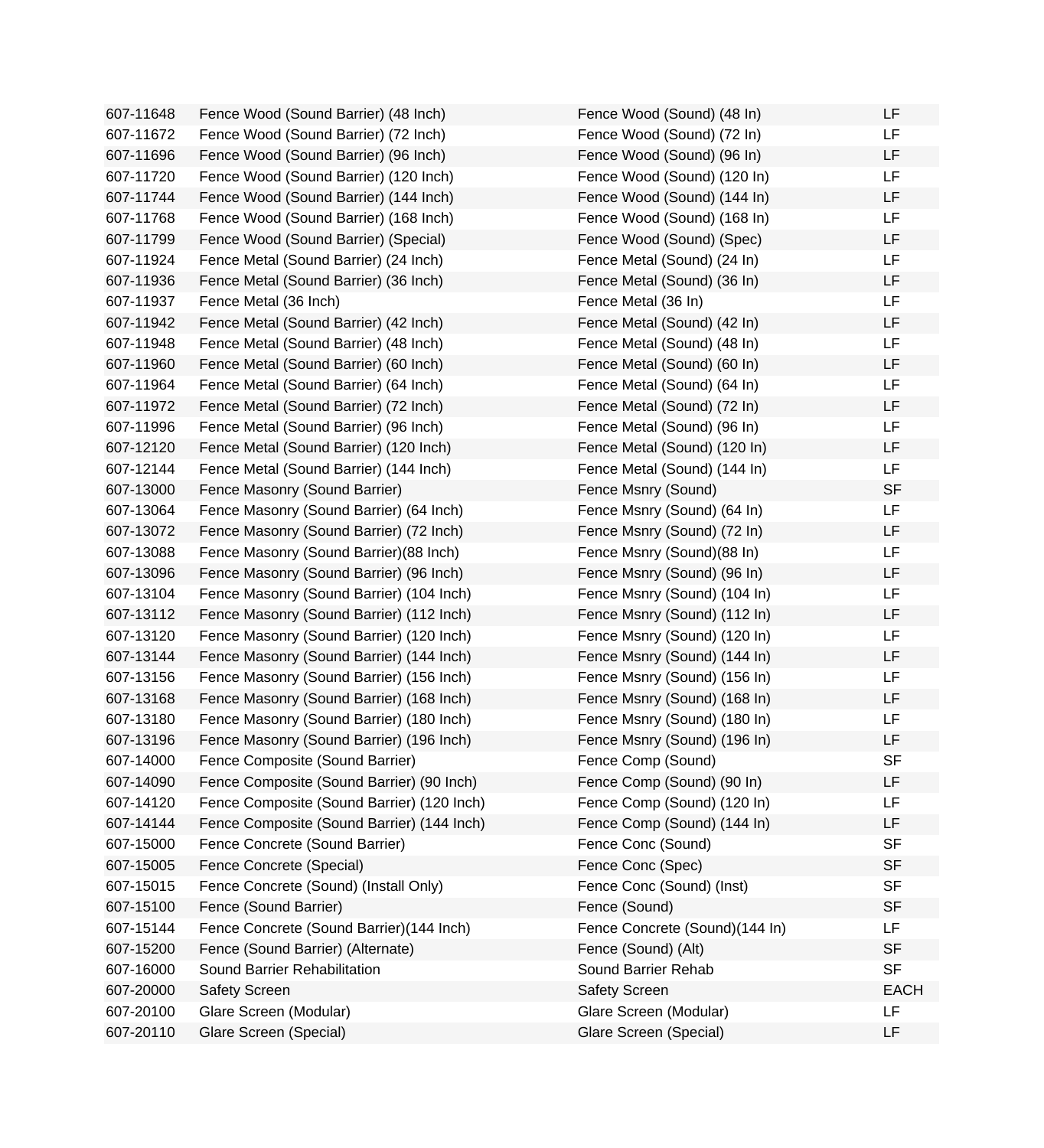| 607-20124 | Glare Screen (24 Inch)                  | Glare Screen (24 In)         | LF          |
|-----------|-----------------------------------------|------------------------------|-------------|
| 607-21300 | <b>Fence Barrier With Metal Posts</b>   | <b>Fence Barrier MP</b>      | LF          |
| 607-32000 | Fence Picket Snow                       | <b>Fence Picket Snow</b>     | <b>LF</b>   |
| 607-32100 | <b>Fence Steel Snow</b>                 | <b>Fence Steel Snow</b>      | LF.         |
| 607-32210 | Wood Snow Fence (10 Foot High)          | Wood Snow Fence (10 Ft)      | <b>EACH</b> |
| 607-32212 | Wood Snow Fence (12 Foot High)          | Wood Snow Fence (12 Ft)      | <b>EACH</b> |
| 607-32300 | Fence (Chain Link/Masonry)              | Fence (CL/Msnry)             | LF.         |
| 607-52900 | Line Post (Chain Link)                  | Line Post (CL)               | <b>EACH</b> |
| 607-52905 | End Post (Chain Link)                   | End Post (CL)                | <b>EACH</b> |
| 607-52910 | Corner and Line Brace Post (Chain Link) | Corner and Line Br Post (CL) | <b>EACH</b> |
| 607-53001 | Fence Chain Link (PVC Coated)           | Fence CL (PVC)               | <b>LF</b>   |
| 607-53005 | Fence Chain Link (Special)              | Fence CL (Spec)              | LF.         |
| 607-53010 | Fence Chain Link (Industrial)           | Fence CL (Indust)            | LF          |
| 607-53136 | Fence Chain Link (36 Inch)              | Fence CL (36 In)             | LF          |
| 607-53137 | Fence Chain Link (Special) (36 Inch)    | Fence CL (Spec) (36 In)      | LF          |
| 607-53142 | Fence Chain Link (42 Inch)              | Fence CL (42 In)             | LF          |
| 607-53143 | Fence Chain Link (Special) (42 Inch)    | Fence CL (Spec) (42 In)      | LF          |
| 607-53148 | Fence Chain Link (48 Inch)              | Fence CL (48 In)             | LF          |
| 607-53149 | Fence Chain Link (Special) (48 Inch)    | Fence CL (Spec) (48 In)      | LF          |
| 607-53155 | Fence Chain Link (Special) (54 Inch)    | Fence CL (Spec)(54 In)       | LF          |
| 607-53160 | Fence Chain Link (60 Inch)              | Fence CL (60 In)             | LF          |
| 607-53161 | Fence Chain Link (Special) (60 Inch)    | Fence CL (Spec) (60 In)      | LF          |
| 607-53169 | Fence Chain Link (Special) (68 Inch)    | Fence CL (Spec)(68 In)       | LF          |
| 607-53172 | Fence Chain Link (72 Inch)              | Fence CL (72 In)             | LF          |
| 607-53173 | Fence Chain Link (Special) (72 Inch)    | Fence CL (Spec) (72 In)      | LF          |
| 607-53178 | Fence Chain Link (Spec) (78 In)         | Fence CL (Spec) (78 In)      | LF          |
| 607-53184 | Fence Chain Link (84 Inch)              | Fence CL (84 In)             | LF          |
| 607-53185 | Fence Chain Link (Special) (84 Inch)    | Fence CL (Spec) (84 In)      | LF          |
| 607-53189 | Fence (Chain Link) (Special) (88 Inch)  | Fence (CL)(Spec)(88 In)      | LF          |
| 607-53191 | Fence Chain Link (Special) (92 Inch)    | Fence CL (Spec) (92 In)      | LF          |
| 607-53196 | Fence Chain Link (96 Inch)              | Fence CL (96 In)             | LF          |
| 607-53197 | Fence Chain Link (Special) (96 Inch)    | Fence CL (Spec) (96 In)      | LF          |
| 607-53203 | Fence Chain Link (Special)(102 Inch)    | Fence CL (Spec)(102 In)      | LF          |
| 607-53220 | Fence Chain Link (120 Inch)             | Fence CL (120 In)            | LF          |
| 607-53244 | Fence Chain Link (144 Inch)             | Fence CL (144 In)            | LF          |
| 607-53500 | Fence Chain Link (Pedestrian)           | Fence CL (Pedest)            | LF          |
| 607-54072 | Fence Chain Link Screen (72 Inch)       | Fence CL Screen (72 In)      | LF          |
| 607-54096 | Fence Chain Link Screen (96 Inch)       | Fence CL Screen (96 In)      | LF          |
| 607-54120 | Fence Chain Link Screen (120 Inch)      | Fence CL Screen (120 In)     | LF          |
| 607-54144 | Fence Chain Link Screen (144 Inch)      | Fence CL Screen (144 In)     | LF          |
| 607-55000 | Fabric Chain Link                       | Fabric CL                    | <b>SF</b>   |
| 607-55001 | Fabric Chain Link (PVC Coated)          | Fabric CL (PVC)              | <b>SF</b>   |
| 607-55030 | Mesh Post                               | Mesh Post                    | <b>EACH</b> |
| 607-55031 | Mesh Post (Special)                     | Mesh Post (Spec)             | <b>EACH</b> |
| 607-55040 | Mesh Anchor                             | Mesh Anchor                  | <b>EACH</b> |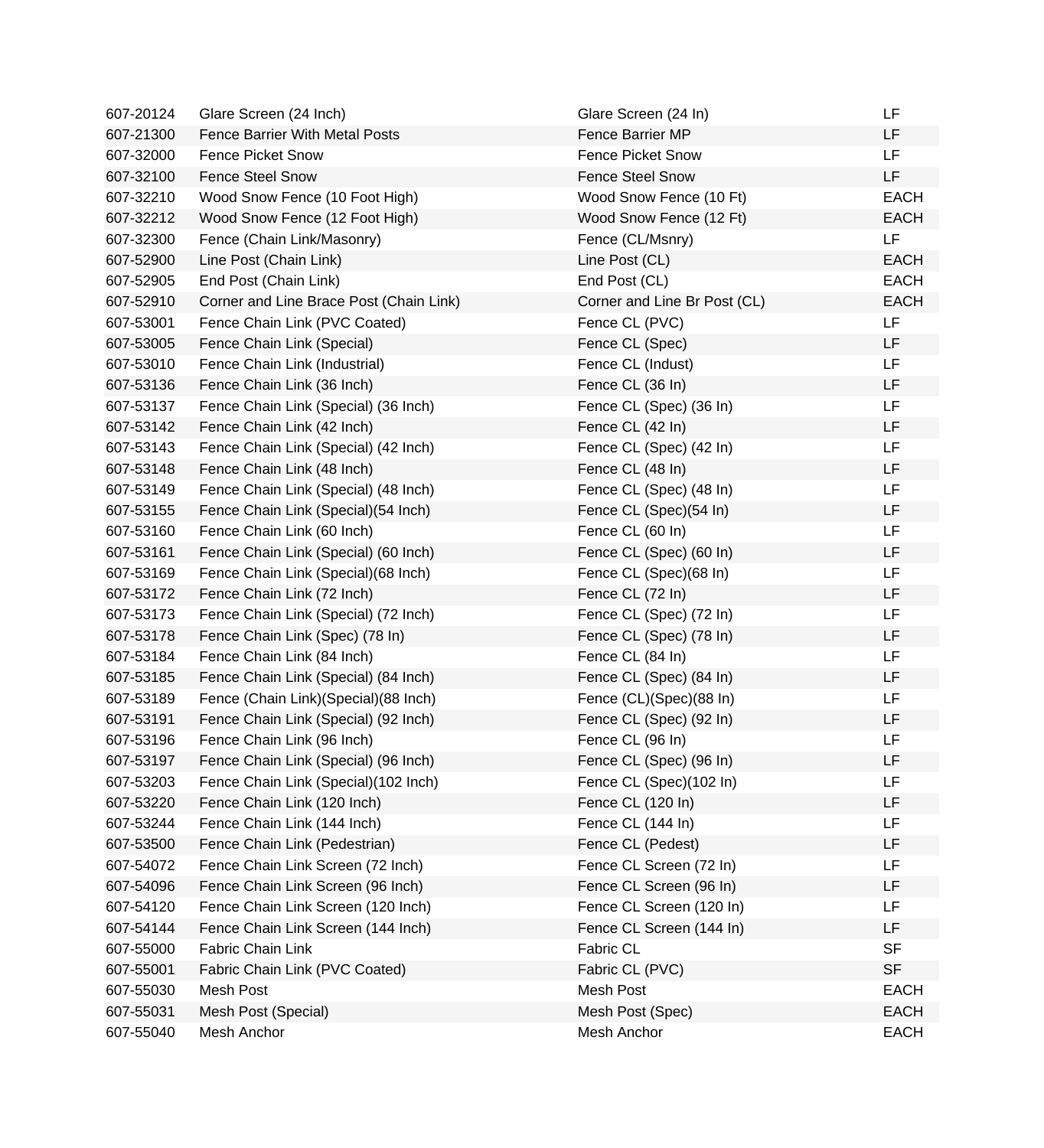| 607-55041 | Mesh Anchor                            | Mesh Anchor                | <b>LF</b>   |
|-----------|----------------------------------------|----------------------------|-------------|
| 607-55050 | Mesh Anchor (Special)                  | Mesh Anchor (Spec)         | <b>EACH</b> |
| 607-55060 | Mesh Pin                               | Mesh Pin                   | <b>EACH</b> |
| 607-55100 | Wire Mesh                              | Wire Mesh                  | <b>SF</b>   |
| 607-55101 | Cable Net (1/2 Inch)                   | Cable Net (1/2 In)         | <b>SF</b>   |
| 607-55102 | Cable Net (5/16 Inch)                  | Cable Net (5/16 In)        | <b>SF</b>   |
| 607-55103 | Cable Net (Special)                    | Cable Net (Spec)           | <b>SF</b>   |
| 607-55105 | <b>Cable Net Extension</b>             | <b>Cable Net Extension</b> | <b>SF</b>   |
| 607-55200 | <b>Rock Anchor</b>                     | Rock Anchor                | LF          |
| 607-56001 | Fence (Animal Protection)              | Fence (Animal Protect)     | LF          |
| 607-56002 | Fence (Special)                        | Fence (Special)            | <b>EACH</b> |
| 607-60000 | Deer Gate                              | Deer Gate                  | <b>EACH</b> |
| 607-60001 | Pedestrian Gate (Special)              | Pedest Gate (Spec)         | <b>EACH</b> |
| 607-60002 | Game Ramp                              | Game Ramp                  | <b>EACH</b> |
| 607-60003 | 3 Foot Gate Walk                       | 3 Ft Gate Walk             | <b>EACH</b> |
| 607-60004 | 4 Foot Gate Walk                       | 4 Ft Gate Walk             | <b>EACH</b> |
| 607-60005 | 5 Foot Gate Walk                       | 5 Ft Gate Walk             | <b>EACH</b> |
| 607-60006 | 6 Foot Gate Walk                       | 6 Ft Gate Walk             | <b>EACH</b> |
| 607-60010 | Game Ramp (Lumber)                     | Game Ramp (Lumber)         | <b>EACH</b> |
| 607-60012 | Game Ramp (Backfill)                   | Game Ramp (Backfill)       | <b>EACH</b> |
| 607-60014 | Game Ramp (Seeding)                    | Game Ramp (Seeding)        | <b>EACH</b> |
| 607-60103 | 3 Foot Gate                            | 3 Ft Gate                  | <b>EACH</b> |
| 607-60105 | 4 Foot Gate (Special)                  | 4 Foot Gate (Spec)         | <b>EACH</b> |
| 607-60108 | 8 Foot Gate                            | 8 Ft Gate                  | <b>EACH</b> |
| 607-60109 | 8 Foot Gate (Special)                  | 8 Foot Gate (Spec)         | <b>EACH</b> |
| 607-60110 | 10 Foot Gate                           | 10 Ft Gate                 | <b>EACH</b> |
| 607-60112 | 12 Foot Gate                           | 12 Ft Gate                 | <b>EACH</b> |
| 607-60113 | 12 Foot Gate (Special)                 | 12 Ft Gate (Spec)          | <b>EACH</b> |
| 607-60114 | 14 Foot Gate                           | 14 Ft Gate                 | <b>EACH</b> |
| 607-60115 | 14 Foot Gate (Chain Link) (PVC Coated) | 14 Ft Gate(CL)(PVC Coated) | <b>EACH</b> |
| 607-60116 | 16 Foot Gate                           | 16 Ft Gate                 | <b>EACH</b> |
| 607-60117 | 16 Foot Gate (Special)                 | 16 Ft Gate (Spec)          | <b>EACH</b> |
| 607-60119 | 18 Foot Gate (Special)                 | 18 Ft Gate (Spec)          | <b>EACH</b> |
| 607-60120 | 20 Foot Gate                           | 20 Ft Gate                 | <b>EACH</b> |
| 607-60121 | 20 Foot Gate (Special)                 | 20 Ft Gate (Spec)          | <b>EACH</b> |
| 607-60153 | 3 Foot Gate (Special)                  | 3 Ft Gate (Spec)           | <b>EACH</b> |
| 607-60203 | 3 Ft Gate Single (Chain Link)          | 3 Ft Gate S (CL)           | <b>EACH</b> |
| 607-60208 | 8 Ft Gate Single (Chain Link)          | 8 Ft Gate S (CL)           | <b>EACH</b> |
| 607-60212 | 12 Foot Gate Single (Chain Link)       | 12 Ft Gate S (CL)          | <b>EACH</b> |
| 607-60215 | 15 Foot Gate Single (Chain Link)       | 15 Ft Gate S (CL)          | <b>EACH</b> |
| 607-60216 | 16 Foot Gate Single (Chain Link)       | 16 Ft Gate S (CL)          | <b>EACH</b> |
| 607-60218 | 18 Foot Gate Single (Chain Link)       | 18 Ft Gate S (CL)          | <b>EACH</b> |
| 607-60220 | 20 Foot Gate Single (Chain Link)       | 20 Ft Gate S (CL)          | <b>EACH</b> |
| 607-60230 | 30 Foot Gate Single (Chain Link)       | 30 Ft Gate S (CL)          | <b>EACH</b> |
| 607-60240 | 40 Foot Gate Single (Chain Link)       | 40 Ft Gate S (CL)          | <b>EACH</b> |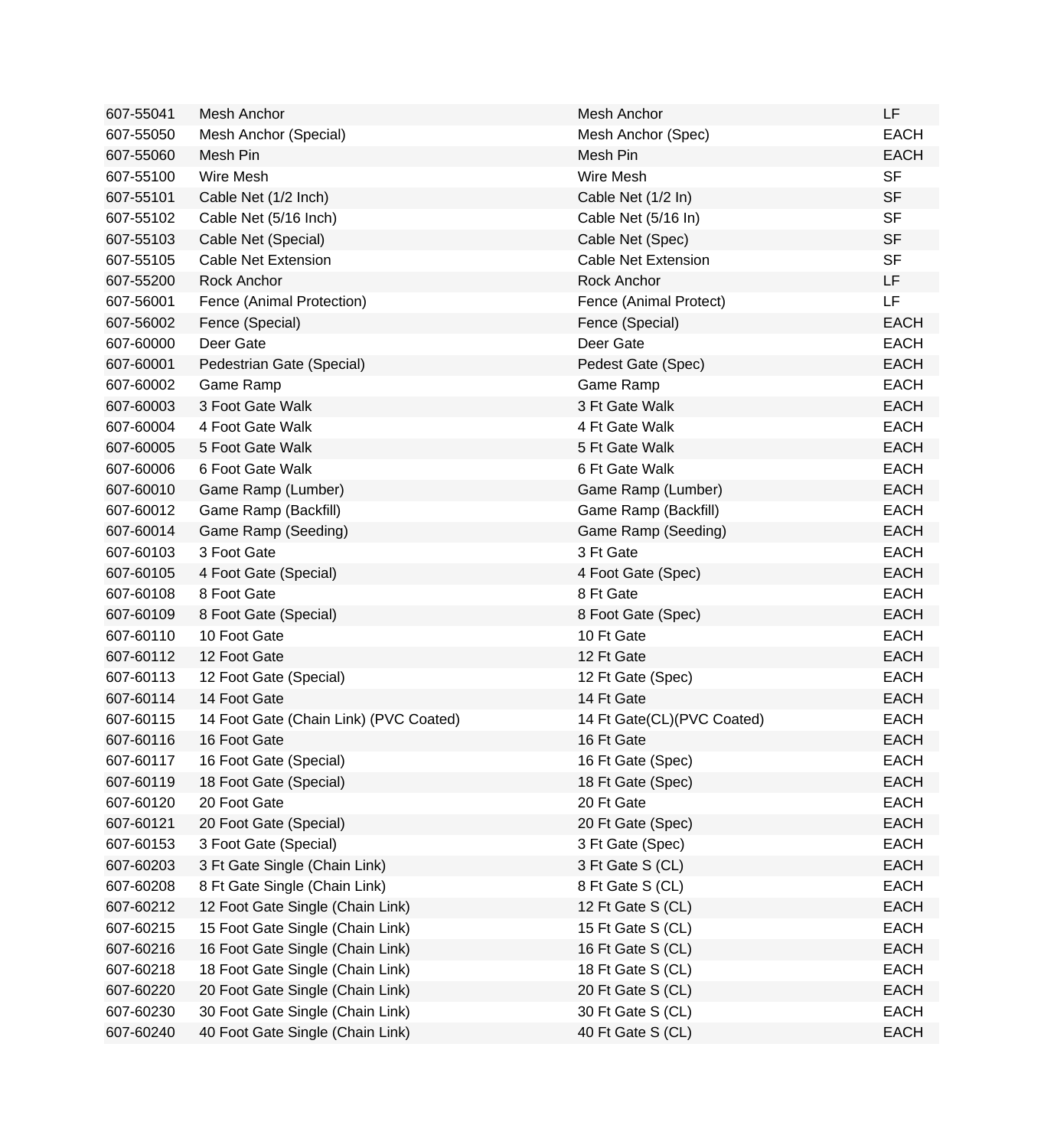| 607-60266 | 16 Foot Gate Double (Chain Link)              | 16 Ft Gate D (CL)                | <b>EACH</b> |
|-----------|-----------------------------------------------|----------------------------------|-------------|
| 607-60270 | 20 Foot Gate Double (Chain Link)              | 20 Ft Gate D (CL)                | <b>EACH</b> |
| 607-60271 | 20 Foot Gate Double (Chain Link) (PVC Coated) | 20 Ft Gate D (CL) (PVC Coated)   | <b>EACH</b> |
| 607-60274 | 24 Foot Gate Double (Chain Link)              | 24 Ft Gate D (CL)                | <b>EACH</b> |
| 607-60276 | 26 Foot Gate Double (Chain Link)              | 26 Ft Gate D (CL)                | <b>EACH</b> |
| 607-60280 | 30 Foot Gate Double (Chain Link)              | 30 Ft Gate D (CL)                | <b>EACH</b> |
| 607-60290 | 40 Foot Gate Double (Chain Link)              | 40 Ft Gate D (CL)                | <b>EACH</b> |
| 607-60316 | 16 Foot Gate Twin                             | 16 Ft Gate Twin                  | <b>EACH</b> |
| 607-60320 | 20 Foot Gate Twin                             | 20 Ft Gate Twin                  | <b>EACH</b> |
| 607-60324 | 24 Foot Gate Twin                             | 24 Ft Gate Twin                  | <b>EACH</b> |
| 607-60332 | 32 Foot Gate Twin                             | 32 Ft Gate Twin                  | <b>EACH</b> |
| 607-60335 | 35 Foot Gate Twin                             | 35 Ft Gate Twin                  | <b>EACH</b> |
| 607-60340 | 40 Foot Gate Twin                             | 40 Ft Gate Twin                  | <b>EACH</b> |
| 607-60420 | 20 Foot Gate Twin (Special)                   | 20 Ft Gate Twin (Spec)           | <b>EACH</b> |
| 607-60424 | 24 Foot Gate Twin (Special)                   | 24 Ft Gate Twin (Spec)           | <b>EACH</b> |
| 607-60514 | 14 Foot Gate (Special)                        | 14 Ft Gate (Spec)                | <b>EACH</b> |
| 607-60516 | Place 16 Foot Gate                            | Place 16 Ft Gate                 | <b>EACH</b> |
| 607-60520 | Place 20 Foot Gate                            | Place 20 Ft Gate                 | <b>EACH</b> |
| 607-60524 | 24 Foot Gate (Special)                        | 24 Ft Gate (Spec)                | <b>EACH</b> |
| 607-60600 | <b>Security Gate</b>                          | <b>Security Gate</b>             | <b>EACH</b> |
| 607-60610 | <b>Vehicle Gate</b>                           | <b>Vehicle Gate</b>              | <b>EACH</b> |
| 607-60620 | Road Closure Gate                             | <b>Road Closure Gate</b>         | <b>EACH</b> |
| 607-60625 | Road Closure Gate (Install Only)              | Road Closure Gate (Install Only) | <b>EACH</b> |
| 607-60630 | <b>HOV Gate</b>                               | <b>HOV Gate</b>                  | <b>EACH</b> |
| 607-60635 | <b>HOV Gate Foundation</b>                    | <b>HOV Gate Foundation</b>       | <b>EACH</b> |
| 607-60650 | <b>HOV Gate Controller Cabinet</b>            | <b>HOV Gate Ctrl Cab</b>         | <b>EACH</b> |
| 607-61216 | 16 Foot Gate Double Screen                    | 16 Ft Gate D S                   | <b>EACH</b> |
| 607-61220 | 20 Foot Gate Double Screen                    | 20 Ft Gate D S                   | <b>EACH</b> |
| 607-61224 | 24 Foot Gate Double Screen                    | 24 Ft Gate D S                   | <b>EACH</b> |
| 607-61232 | 32 Foot Gate Double Screen                    | 32 Ft Gate D S                   | <b>EACH</b> |
| 607-62000 | <b>Temporary Rockfall Containment System</b>  | <b>Temp Rock Contain Sys</b>     | L S         |
| 608-00000 | Concrete Sidewalk                             | Conc Sidewalk                    | SY          |
| 608-00003 | Concrete Sidewalk (Fast Track)                | Conc Sidewalk (Fast Track)       | SY          |
| 608-00005 | Concrete Sidewalk (Special)                   | Conc Sidewalk (Spec)             | SY          |
| 608-00006 | Concrete Sidewalk (6 Inch)                    | Conc Sidewalk (6 In)             | SY          |
| 608-00010 | Concrete Curb Ramp                            | Conc Curb Ramp                   | <b>SY</b>   |
| 608-00011 | Curb Ramp (Fast Track)                        | Curb Ramp (Fast Track)           | SY          |
| 608-00012 | Curb Ramp (Special)                           | Curb Ramp (Spec)                 | SY          |
| 608-00015 | Detectable Warnings                           | Detectable Warnings              | <b>SF</b>   |
| 608-00016 | Detectable Warnings (Install Only)            | Inst Detectable Warnings         | <b>SF</b>   |
| 608-00020 | Concrete Bikeway                              | Conc Bikeway                     | <b>SY</b>   |
| 608-00024 | Concrete Bikeway (4 Inch)                     | Conc Bikeway (4 In)              | SY          |
| 608-00025 | Concrete Bikeway (5 Inch)                     | Conc Bikeway (5 In)              | SY          |
| 608-00026 | Concrete Bikeway (6 Inch)                     | Conc Bikeway (6 In)              | <b>SY</b>   |
| 608-00028 | Concrete Bikeway (8 Inch)                     | Conc Bikeway (8 In)              | SY          |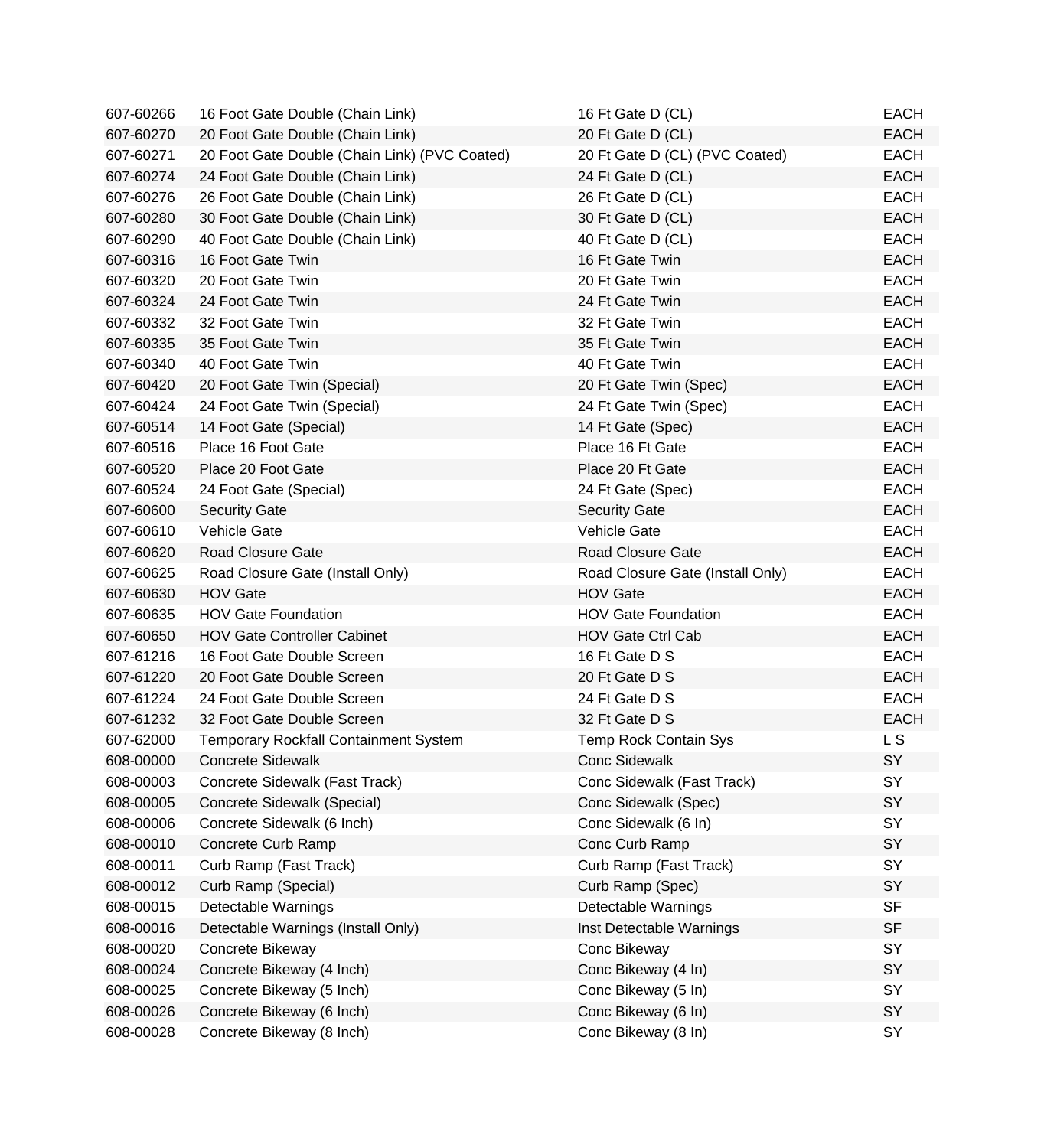| 608-00040 | Concrete Bikeway (Special)                           | Conc Bikeway (Spec)             | SY          |
|-----------|------------------------------------------------------|---------------------------------|-------------|
| 608-00050 | <b>Brick Pavers</b>                                  | <b>Brick Pavers</b>             | <b>SF</b>   |
| 608-00051 | <b>Brick Pavers (Install Only)</b>                   | Inst Brick Pavers               | <b>SF</b>   |
| 608-00052 | Brick Pavers (Furnish Only)                          | <b>Furn Brick Pavers</b>        | <b>SF</b>   |
| 608-00060 | <b>Stone Pavers</b>                                  | <b>Stone Pavers</b>             | <b>SF</b>   |
| 608-00070 | <b>Interlocking Pavers</b>                           | <b>Interlock Pavers</b>         | <b>SF</b>   |
| 608-00100 | Reinforced Grass/Concrete Porous Pavement            | Reinf Grass/Conc Pvmt           | SY          |
| 608-00110 | Reinforced Grass/Plastic Porous Pavement             | <b>Reinf Grass/Plastic Pvmt</b> | SY          |
| 608-00350 | Concrete Sidewalk (Colored)                          | Conc Sidewalk (C)               | SY          |
| 608-00400 | Concrete Sidewalk (Colored) (Exposed Aggregate)      | Conc Sidewalk (C) (EA)          | SY          |
| 608-00500 | Concrete Sidewalk (Exposed Aggregate)                | Conc Sidewalk (EA)              | SY          |
| 608-01000 | <b>Bituminous Sidewalk</b>                           | <b>Bitum Sidewalk</b>           | <b>TON</b>  |
| 608-01010 | <b>Bituminous Curb Ramp</b>                          | <b>Bitum Curb Ramp</b>          | <b>TON</b>  |
| 608-01500 | <b>Bituminous Bikeway</b>                            | <b>Bitum Bikeway</b>            | <b>TON</b>  |
| 608-01550 | <b>Place Asphalt Millings</b>                        | Place Asph Millings             | SY          |
| 608-01600 | Aggregate Walkway                                    | Aggregate Walkway               | SY          |
| 608-10000 | Sidewalk Drain                                       | Sidewalk Drain                  | <b>LF</b>   |
| 608-10010 | Sidewalk Drain                                       | Sidewalk Drain                  | <b>EACH</b> |
| 609-09015 | Modify Post-Tensioning System                        | Mod Post-Tens Sys               | <b>EACH</b> |
| 609-20000 | Curb Type 2 (Section B) (Special)                    | Curb Ty 2 B (Spec)              | LF          |
| 609-20010 | Curb Type 2 (Section B)                              | Curb Ty 2 B                     | LF          |
| 609-20011 | Curb Type 2 (Section M)                              | Curb Ty 2 M                     | LF          |
| 609-20100 | Curb Type 2 (Section-Variable)                       | Curb Ty 2 Variable              | LF          |
| 609-20110 | Curb Type 2 (Colored)                                | Curb Ty 2 (C)                   | LF          |
| 609-20120 | Curb Type 2 (Colored) (Exposed Aggregate)            | Curb Ty 2 (C) (EA)              | LF          |
| 609-21009 | Curb and Gutter Type 2 (Section I-B) (Colored)       | C and G Ty $2$ I-B $(C)$        | LF          |
| 609-21010 | Curb and Gutter Type 2 (Section I-B)                 | C and G Ty 2 I-B                | LF          |
| 609-21011 | Curb and Gutter Type 2 (Section I-M)                 | C and G Ty 2 I-M                | LF          |
| 609-21012 | Curb and Gutter Type 2 (Section I-M) (Colored)       | C and G Ty 2 I-M (C)            | LF          |
| 609-21013 | Curb and Gutter Type 2 (Section I-M) (Special)       | C and G Ty 2 I-M (Spec)         | LF          |
| 609-21020 | Curb and Gutter Type 2 (Section II-B)                | C and G Ty 2 II-B               | LF          |
| 609-21021 | Curb and Gutter Type 2 (Section II-M)                | C and G Ty 2 II-M               | LF          |
| 609-21022 | Curb and Gutter Type 2 (Section II-B) (Colored)      | C and G Ty $2$ II-B (C)         | LF          |
| 609-21023 | Curb and Gutter Type 2 (Section II-B) (Special)      | C and G Ty 2 II-B (Spec)        | LF          |
| 609-21025 | Curb and Gutter Type 2 (Section BS)                  | C and G Ty 2 BS                 | LF          |
| 609-21100 | Curb and Gutter Type 2 (Section-Variable)            | C and G Ty 2 Variable           | LF          |
| 609-21110 | Curb and Gutter Type 2 (Section I-B) (Special)       | C & G Ty 2 I-B (Spec)           | LF          |
| 609-21900 | Curb and Gutter Type 2 (Special)                     | C and G Ty 2 (Spec)             | LF          |
| 609-21920 | Curb and Gutter Type 2 (Colored) (Exposed Aggregate) | C and G Ty 2 (C) (EA)           | LF          |
| 609-22021 | Curb, Gutter and Sidewalk Type 2 (Section MS)        | CGS Ty 2 MS                     | LF          |
| 609-22022 | Curb, Gutter and Sidewalk Type 2 (Section II-B)      | CGS Ty 2 II-B                   | LF          |
| 609-22025 | Curb, Gutter and Sidewalk Type 2 (Section BS)        | CGS Ty 2 BS                     | LF          |
| 609-22900 | Curb, Gutter and Sidewalk (Special)                  | CGS (Spec)                      | LF          |
| 609-23000 | Gutter (Special)                                     | Gutter (Special)                | LF          |
| 609-24000 | Gutter Type 2 (Special)                              | Gutter Ty 2 (Spec)              | LF          |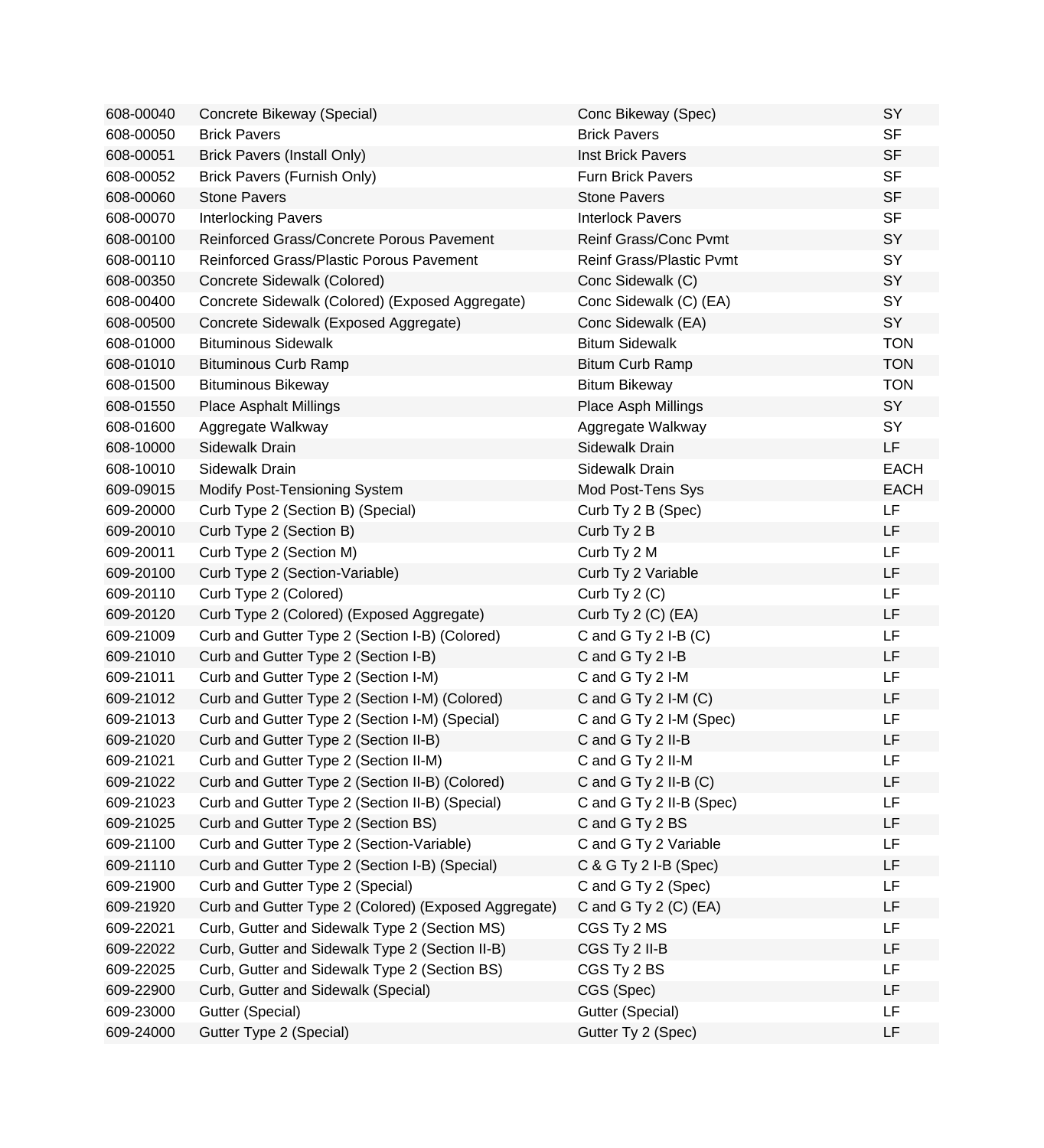| 609-24002 | Gutter Type 2 (2 Foot)                             | Gutter Ty 2 (2 Ft)               | LF         |
|-----------|----------------------------------------------------|----------------------------------|------------|
| 609-24003 | Gutter Type 2 (3 Foot)                             | Gutter Ty 2 (3 Ft)               | LF         |
| 609-24004 | Gutter Type 2 (4 Foot)                             | Gutter Ty 2 (4 Ft)               | LF         |
| 609-24005 | Gutter Type 2 (5 Foot)                             | Gutter Ty 2 (5 Ft)               | LF         |
| 609-24006 | Gutter Type 2 (6 Foot)                             | Gutter Ty 2 (6 Ft)               | <b>LF</b>  |
| 609-24008 | Gutter Type 2 (8 Foot)                             | Gutter Ty 2 (8 Ft)               | LF         |
| 609-24010 | Gutter Type 2 (10 Foot)                            | Gutter Ty 2 (10 Ft)              | LF         |
| 609-24020 | Gutter Type 2 (20 Foot)                            | Gutter Ty 2 (20 Ft)              | <b>LF</b>  |
| 609-24100 | Gutter Type 2 (Variable)                           | Gutter Ty 2 Variable             | LF         |
| 609-31010 | Curb and Gutter Type 2 (Section I-B) (Fast Track)  | C and G Ty 2 I-B (Fast Track)    | LF         |
| 609-31020 | Curb and Gutter Type 2 (Section II-B) (Fast Track) | C and G Ty 2 II-B (Fast Track)   | LF         |
| 609-31025 | Curb and Gutter Type 2 (Section II-M) (Fast Track) | C and G Ty 2 II-M (Fast Track)   | LF         |
| 609-34006 | Gutter Type 2 (6 Foot) (Fast Track)                | Gutter Ty 2 (6 Ft) (Fast Track)  | <b>LF</b>  |
| 609-34008 | Gutter Type 2 (8 Foot) (Fast Track)                | Gutter Ty 2 (8 Ft) (Fast Track)  | LF         |
| 609-34010 | Gutter Type (10 Foot) (Fast Track)                 | Gutter Ty 2 (10 Ft) (Fast Track) | LF         |
| 609-40010 | Curb Type 4 (Section B)                            | Curb Ty 4 B                      | LF         |
| 609-40011 | Curb Type 4 (Section M)                            | Curb Ty 4 M                      | <b>LF</b>  |
| 609-40021 | Curb Type 4 (Section B) (Epoxy)                    | Curb Ty 4 B (Epoxy)              | <b>LF</b>  |
| 609-40022 | Curb Type 4 (Section M) (Epoxy)                    | Curb Ty 4 M (Epoxy)              | LF         |
| 609-40031 | Curb Type 4 (Section B) (Key-Way)                  | Curb Ty 4 B (Key-Way)            | LF         |
| 609-40032 | Curb Type 4 (Section M) (Key-Way)                  | Curb Ty 4 M (Key-Way)            | <b>LF</b>  |
| 609-40041 | Curb Type 4 (Special)(Sloping)                     | Curb Ty 4 (Special) (Sloping)    | LF         |
| 609-40042 | Curb Type 4 (Special) (Vertical)                   | Curb Ty 4 (Special) (Vertical)   | <b>LF</b>  |
| 609-40100 | Curb Type 4 (Section-Variable)                     | Curb Ty 4 Variable               | LF         |
| 609-40110 | Curb (Median) Type 4 (Section B)                   | Curb Median Ty 4 B               | <b>LF</b>  |
| 609-40120 | Curb (Median) (Special)                            | <b>Curb Median Special</b>       | SY         |
| 609-40130 | Curb (Median) (Special)                            | <b>Curb Median Special</b>       | LF         |
| 609-60011 | Curb Type 6 (Section M)                            | Curb Ty 6 M                      | <b>LF</b>  |
| 609-60900 | Curb Type 6 (Section M) Special                    | Curb Ty 6 M Special              | LF         |
| 609-70000 | Curb (Walkover)                                    | Curb (Walkover)                  | <b>SF</b>  |
| 609-70010 | Curb (Tunnel)                                      | Curb (Tunnel)                    | LF         |
| 609-70020 | Curb (8 Inch Vertical-Concrete)                    | Curb (8 In Vert)                 | LF         |
| 609-70030 | Tall Curb (Style CA)                               | Tall Curb (Style CA)             | LF         |
| 609-70031 | Tall Curb (Style CC)                               | Tall Curb (Style CC)             | LF         |
| 609-70040 | Curb (Composite Material)                          | Curb (Composite Material)        | LF         |
| 609-71000 | Curb (Special)                                     | Curb (Special)                   | LF         |
| 610-00010 | Median Cover Material (Decorative)                 | Median Cover Matl (Dec)          | <b>SF</b>  |
| 610-00020 | Median Cover Material (Patterned Concrete)         | Median Cover (Pattern Conc)      | <b>SF</b>  |
| 610-00024 | Median Cover Material (4 Inch Patterned Concrete)  | Median Cover (4 In Pattern Conc) | <b>SF</b>  |
| 610-00026 | Median Cover Material (6 Inch Patterned Concrete)  | Median Cover (6 In Pattern Conc) | <b>SF</b>  |
| 610-00030 | Median Cover Material (Concrete)                   | Median Cover Matl (Conc)         | <b>SF</b>  |
| 610-00035 | Median Cover Material (Concrete) (Special)         | Median Cover Matl (Conc)(Spec)   | <b>SF</b>  |
| 610-00040 | Median Cover Material (Bituminous)                 | Median Cover Matl (Bitum)        | <b>TON</b> |
| 610-00050 | Median Cover Material (Stone)                      | Median Cover Matl (Stone)        | <b>TON</b> |
| 610-00051 | Median Cover Material (Stone) (Special)            | Median Cover Matl (Stone) (Spec) | <b>TON</b> |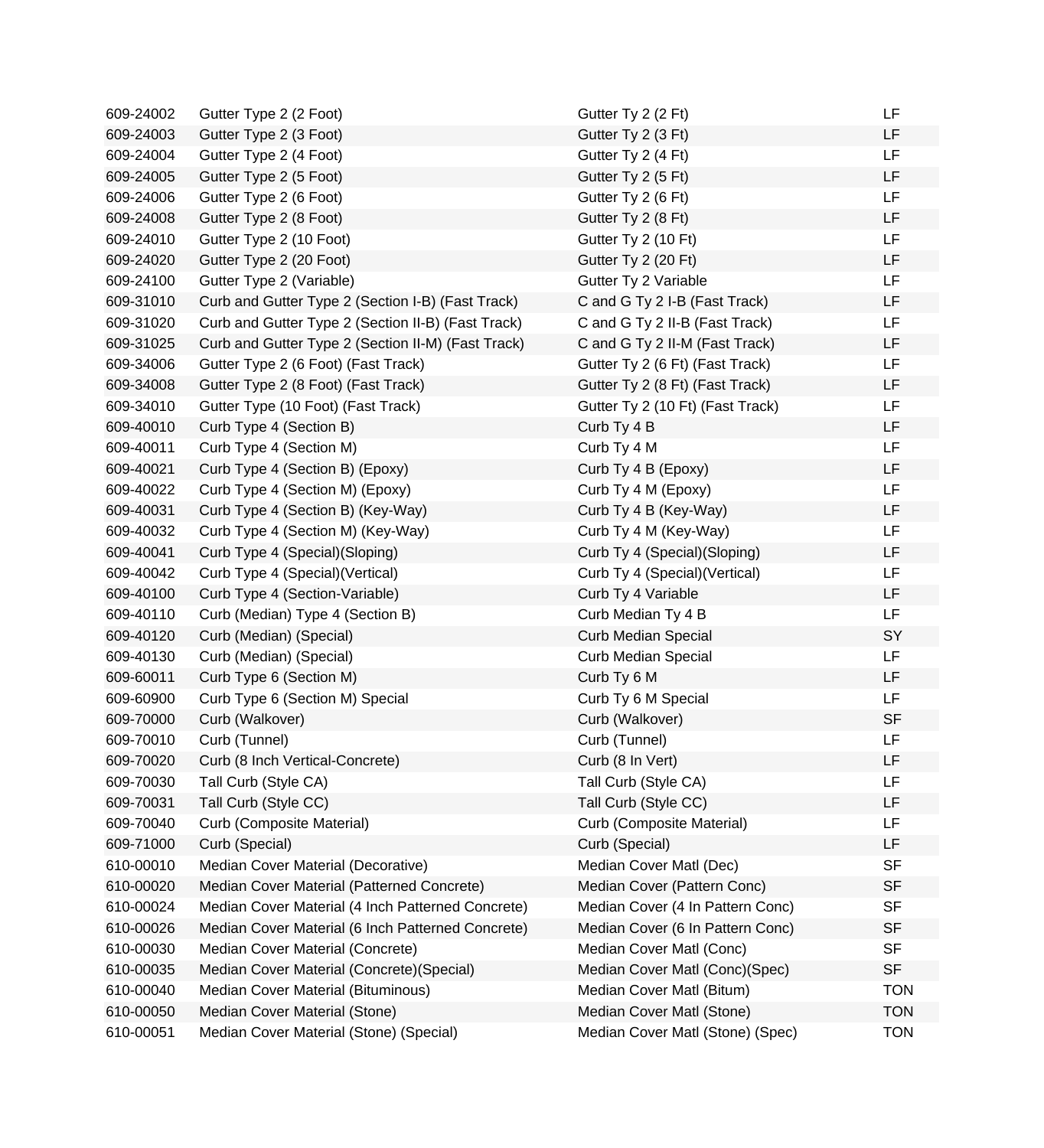| 610-00055 | Median Cover Material (Stone)        | Median Cover Matl (Stone)      | <b>SF</b>   |
|-----------|--------------------------------------|--------------------------------|-------------|
| 610-00060 | Median Cover Material (Brick Pavers) | Median Cover Matl (Brick)      | <b>SF</b>   |
| 610-00100 | Median Edging (Patterned Concrete)   | Median Edging (Pattern Conc)   | LF.         |
| 610-00110 | Median Edging                        | Median Edging                  | LF.         |
| 610-01000 | Medallion                            | Medallion                      | <b>EACH</b> |
| 611-00010 | 10 Foot Cattle Guard                 | 10 Ft Cattle Gd                | <b>EACH</b> |
| 611-00012 | 12 Foot Cattle Guard                 | 12 Ft Cattle Gd                | <b>EACH</b> |
| 611-00013 | 12 Foot Deer Guard                   | 12 Ft Deer Gd                  | <b>EACH</b> |
| 611-00014 | 14 Foot Cattle Guard                 | 14 Ft Cattle Gd                | <b>EACH</b> |
| 611-00016 | 16 Foot Cattle Guard                 | 16 Ft Cattle Gd                | <b>EACH</b> |
| 611-00017 | 16 Foot Deer Guard                   | 16 Ft Deer Gd                  | <b>EACH</b> |
| 611-00018 | 18 Foot Cattle Guard                 | 18 Ft Cattle Gd                | <b>EACH</b> |
| 611-00019 | 18 Foot Deer Guard                   | 18 Ft Deer Gd                  | <b>EACH</b> |
| 611-00020 | 20 Foot Cattle Guard                 | 20 Ft Cattle Gd                | <b>EACH</b> |
| 611-00021 | 20 Foot Deer Guard                   | 20 Ft Deer Guard               | <b>EACH</b> |
| 611-00022 | 22 Foot Cattle Guard                 | 22 Ft Cattle Gd                | <b>EACH</b> |
| 611-00024 | 24 Foot Cattle Guard                 | 24 Ft Cattle Gd                | <b>EACH</b> |
| 611-00025 | 24 Foot Deer Guard                   | 24 Ft Deer Gd                  | <b>EACH</b> |
| 611-00026 | 26 Foot Cattle Guard                 | 26 Ft Cattle Gd                | <b>EACH</b> |
| 611-00027 | 26 Foot Deer Guard                   | 26 Ft Deer Gd                  | <b>EACH</b> |
| 611-00028 | 28 Foot Cattle Guard                 | 28 Ft Cattle Gd                | <b>EACH</b> |
| 611-00029 | 28 Ft Deer Guard                     | 28 Ft Deer Gd                  | <b>EACH</b> |
| 611-00030 | 30 Foot Cattle Guard                 | 30 Ft Cattle Gd                | <b>EACH</b> |
| 611-00031 | 30 Foot Deer Guard                   | 30 Ft Deer Gd                  | <b>EACH</b> |
| 611-00032 | 32 Foot Cattle Guard                 | 32 Ft Cattle Gd                | <b>EACH</b> |
| 611-00033 | 32 Foot Deer Guard                   | 32 Ft Deer Gd                  | <b>EACH</b> |
| 611-00036 | 36 Foot Cattle Guard                 | 36 Ft Cattle Gd                | <b>EACH</b> |
| 611-00039 | 38 Foot Deer Guard                   | 38 Ft Deer Gd                  | <b>EACH</b> |
| 611-00040 | 40 Foot Cattle Guard                 | 40 Ft Cattle Gd                | <b>EACH</b> |
| 611-00041 | 40 Foot Deer Guard                   | 40 Ft Deer Gd                  | <b>EACH</b> |
| 611-00047 | 46 Foot Deer Guard                   | 46 Ft Deer Gd                  | <b>EACH</b> |
| 611-00057 | 56 Foot Deer Guard                   | 56 Ft Deer Gd                  | EACH        |
| 611-00065 | 64 Foot Deer Guard                   | 64 Ft Deer Gd                  | <b>EACH</b> |
| 611-00073 | 72 Foot Deer Guard                   | 72 Ft Deer Gd                  | <b>EACH</b> |
| 611-00085 | 84 Foot Deer Guard                   | 84 Ft Deer Gd                  | <b>EACH</b> |
| 611-00500 | <b>Place Cattle Guard</b>            | Place Cattle Gd                | <b>EACH</b> |
| 611-01000 | <b>Railroad Grade Crossing</b>       | <b>Railroad Grade Crossing</b> | LF          |
| 611-01100 | <b>Railroad Track</b>                | <b>Railroad Track</b>          | LF          |
| 612-00001 | Delineator (Type I)                  | Delin (Ty I)                   | <b>EACH</b> |
| 612-00002 | Delineator (Type II)                 | Delin (Ty II)                  | <b>EACH</b> |
| 612-00003 | Delineator (Type III)                | Delin (Ty III)                 | <b>EACH</b> |
| 612-00010 | Delineator (Special)                 | Delin (Spec)                   | <b>EACH</b> |
| 612-00011 | Delineator (Special) (Furnish Only)  | Delin (Spec) (Furn)            | <b>EACH</b> |
| 612-00021 | Delineator (Type I) (Barrier)        | Delin (Ty I) (Barrier)         | <b>EACH</b> |
| 612-00022 | Delineator (Type II) (Barrier)       | Delin (Ty II) (Barrier)        | <b>EACH</b> |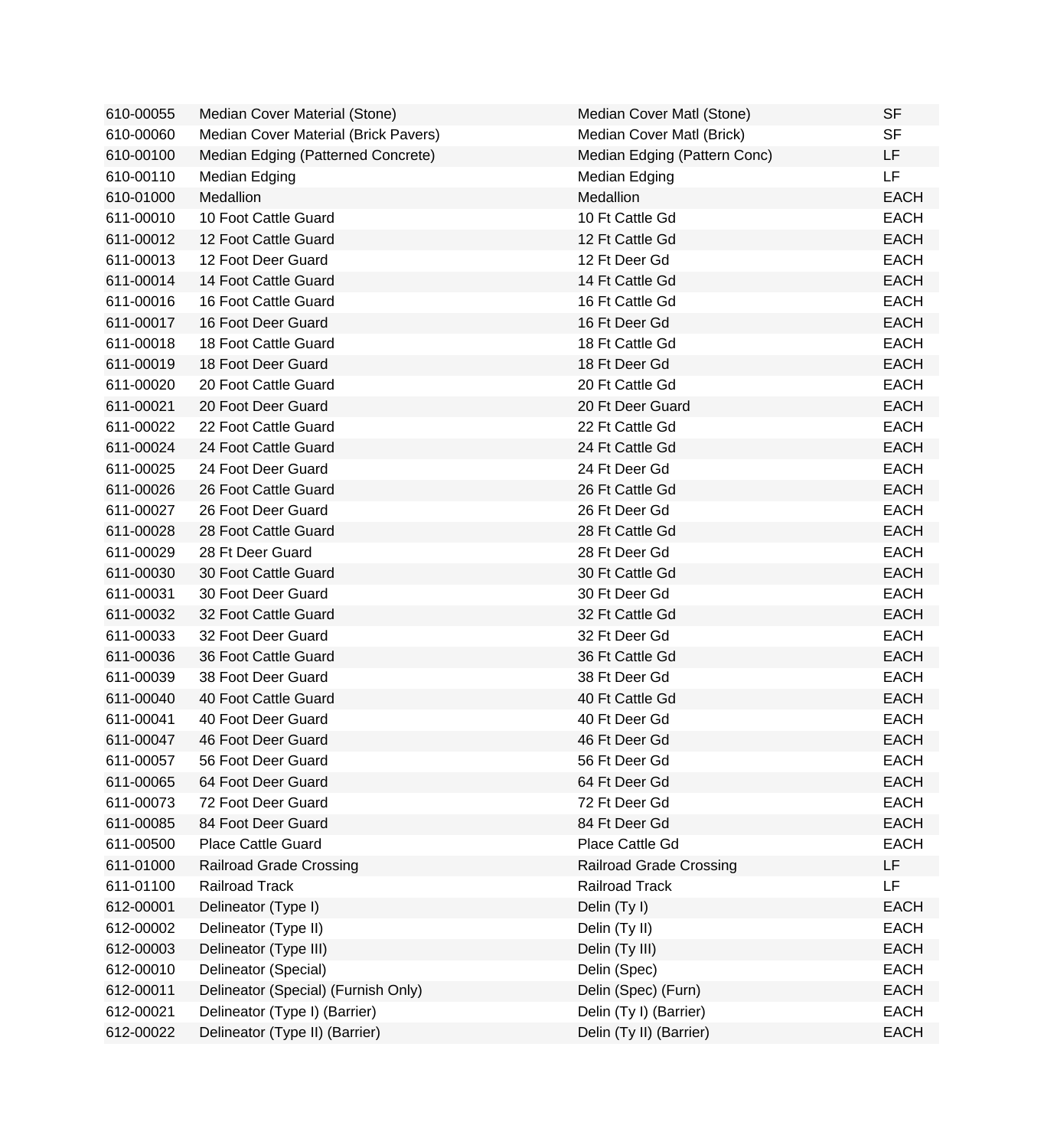| 612-00023 | Delineator (Type III) (Barrier)                                          | Delin (Ty III) (Barrier)                 | <b>EACH</b> |
|-----------|--------------------------------------------------------------------------|------------------------------------------|-------------|
| 612-00031 | Delineator (Type I) (Extra Height)                                       | Delin (Ty I) (Extra Ht)                  | <b>EACH</b> |
| 612-00032 | Delineator (Type II) (Extra Height)                                      | Delin (Ty II) (Extra Ht)                 | <b>EACH</b> |
| 612-00033 | Delineator (Type III) (Extra Height)                                     | Delin (Ty III) (Extra Ht)                | <b>EACH</b> |
| 612-00036 | Delineator (Flexible) (Square Base)                                      | Delin (Flex) (Sq Base)                   | <b>EACH</b> |
| 612-00037 | Delineator (Flexible) (Flat Mounted)                                     | Delin (Flex) (Flat Mount)                | <b>EACH</b> |
| 612-00038 | Delineator (Flexible) (Clamp Mounted)                                    | Delin (Flex) (Clmp Mount)                | <b>EACH</b> |
| 612-00039 | Delineator (Flexible) (Surface Mounted)                                  | Delin (Flex) (Surf Mount)                | <b>EACH</b> |
| 612-00041 | Delineator (Flexible) (Type I)                                           | Delin (Flex) (Ty I)                      | <b>EACH</b> |
| 612-00042 | Delineator (Flexible) (Type II)                                          | Delin (Flex) (Ty II)                     | <b>EACH</b> |
| 612-00043 | Delineator (Flexible) (Type III)                                         | Delin (Flex) (Ty III)                    | <b>EACH</b> |
| 612-00046 | Delineator (Flexible) (Special) (Type I)                                 | Delin (Flex) (Spec) (Ty I)               | <b>EACH</b> |
| 612-00047 | Delineator (Flexible) (Special) (Type II)                                | Delin (Flex) (Spec) (Ty II)              | <b>EACH</b> |
| 612-00048 | Delineator (Flexible) (Special (Type III)                                | Delin (Flex) (Spec) (Ty III)             | <b>EACH</b> |
| 612-00050 | Reflector (Type-3)                                                       | Reflector (Type-3)                       | <b>EACH</b> |
| 612-00060 | Reflector (Median Barrier)                                               | Reflector (Median Barrier)               | <b>EACH</b> |
| 612-00065 | Reflector Strip (1-1/2 Inch)                                             | Reflector Strip (1-1/2 In)               | <b>EACH</b> |
| 612-00070 | Reflector Strip (4 Inch)                                                 | Reflector Strip (4 In)                   | <b>EACH</b> |
| 612-00075 | Reflector Strip (6 Inch)                                                 | Reflector Strip (6 In)                   | <b>EACH</b> |
| 612-00081 | Delineator (Post Mounted)(Type I)                                        | Delin (PM) (Ty I)                        | <b>EACH</b> |
| 612-00082 | Delineator (Post Mounted)(Type II)                                       | Delin (PM)(Ty II)                        | <b>EACH</b> |
| 612-00083 | Delineator (Post Mounted)(Type III)                                      | Delin (PM)(Ty III)                       | <b>EACH</b> |
| 612-00101 | Delineator (Drivable Concrete Installation) (Type I)                     | Delin (Drv Conc Inst) (Ty I)             | <b>EACH</b> |
| 612-00102 | Delineator (Drivable Concrete Installation) (Type II)                    | Delin (Drv Conc Inst) (Ty II)            | <b>EACH</b> |
| 612-00103 | Delineator (Drivable Concrete Installation) (Type III)                   | Delin (Drv Conc Inst) (Ty III)           | <b>EACH</b> |
| 612-00104 | Delineator (Drivable Concrete Installation) (Type I)<br>(Furnish Only)   | Delin (Drv Conc Inst) (Ty I) (Fr Only)   | <b>EACH</b> |
| 612-00105 | Delineator (Drivable Concrete Installation) (Type II)<br>(Furnish Only)  | Delin (Drv Conc Inst) (Ty II) (Fr Only)  | <b>EACH</b> |
| 612-00106 | Delineator (Drivable Concrete Installation) (Type III)<br>(Furnish Only) | Delin (Drv Conc Inst) (Ty III) (Fr Only) | <b>EACH</b> |
| 612-00107 | Delineator (Mounted) (Type III)                                          | Delin (Mounted) (Ty III)                 | <b>EACH</b> |
| 612-00108 | Delineator (Mounted) (Type III) (Furnish Only)                           | Delin (Mounted) (Ty III) (Fr Only)       | <b>EACH</b> |
| 612-00111 | Delineator (Drivable)(Type I)                                            | Delin (Drv)(Ty I)                        | <b>EACH</b> |
| 612-00112 | Delineator (Drivable) (Type II)                                          | Delin (Drv)(Ty II)                       | <b>EACH</b> |
| 612-00113 | Delineator (Drivable) (Type III)                                         | Delin (Drv)(Ty III)                      | <b>EACH</b> |
| 612-00114 | Delineator (Drivable)(Type I)(Furnish Only)                              | Delin (Drv)(Ty I)(Furn Only)             | <b>EACH</b> |
| 612-00115 | Delineator (Drivable) (Type II) (Furnish Only)                           | Delin (Drv)(Ty II)(Furn Only)            | <b>EACH</b> |
| 612-00116 | Delineator (Drivable) (Type III) (Furnish Only)                          | Delin (Drv)(Ty III)(Furn Only)           | <b>EACH</b> |
| 612-00250 | <b>Concrete Station Marker</b>                                           | Conc Sta Marker                          | <b>EACH</b> |
| 612-00260 | Location Marker (Fiber Optic)(Dome)                                      | Loc Mark (Fib Opt)(Dome)                 | <b>EACH</b> |
| 612-00266 | Location Marker (Electronic)(Ball)                                       | Loc Mark (Electronic)(Ball)              | <b>EACH</b> |
| 612-00270 | Location Marker (Utility) (Flat Slat)                                    | Loc Mark (Util) (Flat Slat)              | <b>EACH</b> |
| 612-00280 | Location Marker (Fiber Optic)(Brass Cap)                                 | Loc Mark (Fib Opt)(Brass Cap)            | <b>EACH</b> |
| 612-00300 | <b>Steel Guard Post</b>                                                  | <b>Steel Guard Post</b>                  | <b>EACH</b> |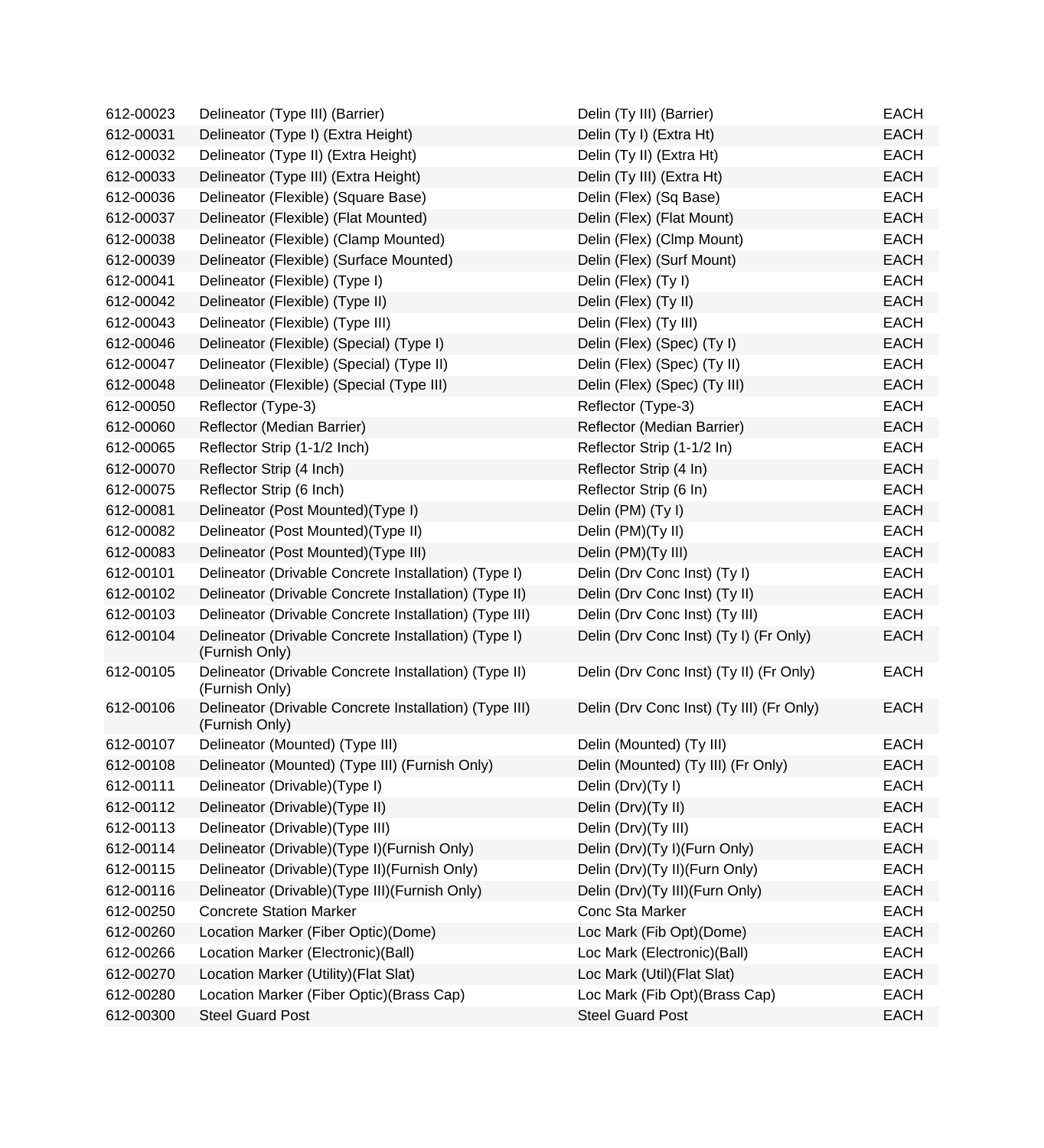| 612-00500 | Adjustable Control Point Box                       | Adj Ctrl Point Box                   | <b>EACH</b> |
|-----------|----------------------------------------------------|--------------------------------------|-------------|
| 612-01040 | Reflector Strip (4 Inch)                           | Reflector Strip (4 In)               | <b>EACH</b> |
| 612-01060 | Reflector Strip (6 Inch)                           | Reflector Strip (6 In)               | <b>EACH</b> |
| 612-01080 | Barrier Striping (6 Inch)                          | Barrier Striping (6 In)              | <b>LF</b>   |
| 612-15000 | <b>Install Marker</b>                              | <b>Inst Marker</b>                   | <b>EACH</b> |
| 613-00001 | <b>Directional Boring Conduit</b>                  | Direct Bor Cond                      | <b>LF</b>   |
| 613-00018 | 8 Inch Cured-In-Place-Pipe                         | 8 In CIPP Waterline                  | LF          |
| 613-00025 | 1-1/4 Inch HDPE Conduit                            | 1-1/4 In HDPE Cond                   | LF          |
| 613-00026 | 1-1/4 Inch HDPE Conduit (Bored)                    | 1-1/4 Inch HDPE Conduit (Bored)      | LF.         |
| 613-00050 | 1/2 Inch Electrical Conduit                        | 1/2 In Elec Cond                     | LF          |
| 613-00075 | 3/4 Inch Electrical Conduit                        | 3/4 In Elec Cond                     | LF          |
| 613-00100 | 1 Inch Electrical Conduit                          | 1 In Elec Cond                       | LF          |
| 613-00104 | 1 Inch Electrical Conduit (Multiduct)              | 1 In Elec Cond (Multiduct)           | LF          |
| 613-00125 | 1-1/4 Inch Electrical Conduit                      | 1-1/4 In Elec Cond                   | LF          |
| 613-00126 | 1-1/4 Inch Electrical Conduit (Jacked)             | 1-1/4 In Elec Cond (Jacked)          | LF          |
| 613-00127 | 1-1/4 Inch Electrical Conduit (Plastic)(Special)   | 1-1/4 In Elec Cond (P)(Spec)         | LF          |
| 613-00128 | 1 1/4 Inch Electrical Conduit (Multiduct) (Jacked) | 1 1/4 Inch Elec Cond (Multi)(Jacked) | LF.         |
| 613-00150 | 1-1/2 Inch Electrical Conduit                      | 1-1/2 In Elec Cond                   | LF          |
| 613-00151 | 1-1/2 Inch Electrical Conduit (Jacked)             | 1-1/2 In Elec Cond (Jacked)          | LF          |
| 613-00155 | 38 mm Electrical Conduit (Innerduct)               | 38 mm Elec Cond (Innerduct)          | LF          |
| 613-00200 | 2 Inch Electrical Conduit                          | 2 In Elec Cond                       | LF          |
| 613-00201 | 2 Inch Electrical Conduit (Jacked)                 | 2 In Elec Cond (Jacked)              | LF          |
| 613-00202 | 2 Inch Electrical Conduit (Jacked) (Install Only)  | Inst 2 In Elec Cond (Jacked)         | LF          |
| 613-00203 | 2 Inch Electrical Conduit (Multiduct) (Jacked)     | 2 Inch Elec Cond (Multi)(Jacked)     | LF          |
| 613-00206 | 2 Inch Electrical Conduit (Bored)                  | 2 In Elec Cond (Bored)               | LF          |
| 613-00207 | 2 Inch Electrical Conduit (Bridge) (Special)       | 2 In Elec Cond (Bridge) (Spec)       | LF          |
| 613-00208 | 2 Inch Electrical Conduit (Bored) (Install Only)   | Inst 2 In Elec Cond (Bored)          | LF.         |
| 613-00250 | 2-1/2 Inch Electrical Conduit                      | 2-1/2 In Elec Cond                   | LF          |
| 613-00251 | 2-1/2 Inch Electrical Conduit (Jacked)             | 2-1/2 In Elec Cond (Jacked)          | LF          |
| 613-00300 | 3 Inch Electrical Conduit                          | 3 In Elec Cond                       | LF          |
| 613-00301 | 3 Inch Electrical Conduit (Jacked)                 | 3 In Elec Cond (Jacked)              | LF          |
| 613-00302 | 3 Inch Electrical Conduit (Jacked) (Install Only)  | Inst 3 In Elec Cond (Jacked)         | LF          |
| 613-00303 | 3 Inch Electric Conduit Body (BUB)                 | 3 In Elec Cond Body (BUB)            | <b>EACH</b> |
| 613-00306 | 3 Inch Electrical Conduit (Bored)                  | 3 In Elec Cond (Bored)               | LF          |
| 613-00350 | 3-1/2 Inch Electrical Conduit                      | 3-1/2 In Elec Cond                   | LF          |
| 613-00400 | 4 Inch Electrical Conduit                          | 4 In Elec Cond                       | LF          |
| 613-00401 | 4 Inch Electrical Conduit (Jacked)                 | 4 In Elec Cond (Jacked)              | LF          |
| 613-00402 | 4 Inch Electrical Conduit (Install Only)           | Inst 4 In Elec Cond                  | LF          |
| 613-00404 | 4 Inch Electrical Conduit (Multiduct)              | 4 In Elec Cond (Multiduct)           | LF          |
| 613-00405 | 4 Inch Electrical Conduit (Special)                | 4 In Elec Cond (Spec)                | LF          |
| 613-00406 | 4 Inch Electrical Conduit (Multiduct) (Jacked)     | 4 In Elec Cond (Multiduct) (Jacked)  | LF          |
| 613-00407 | 4 Inch Electrical Conduit (Bridge) (Special)       | 4 In Elec Cond (Brdg)(Spec)          | LF          |
| 613-00408 | 4 Inch Electrical Conduit (Bored)                  | 4 In Elec Cond (Bored)               | LF          |
| 613-00500 | 5 Inch Electrical Conduit                          | 5 In Elec Cond                       | LF          |
| 613-00600 | 6 Inch Electrical Conduit                          | 6 In Elec Cond                       | LF          |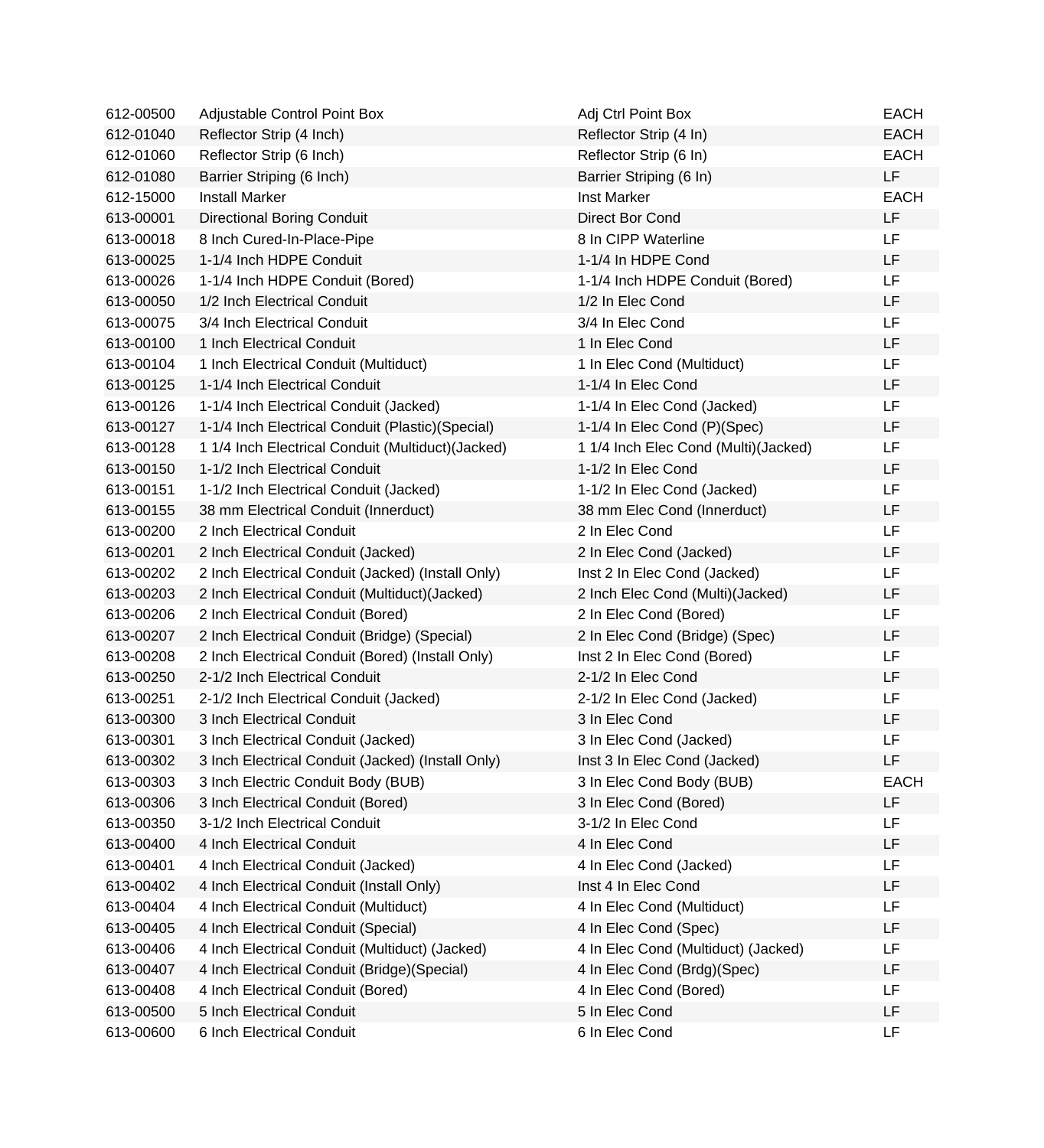| 613-00601 | 6 Inch Electrical Conduit (Jacked)                       | 6 In Elec Cond (Jacked)               | LF          |
|-----------|----------------------------------------------------------|---------------------------------------|-------------|
| 613-00602 | 6 Inch Electrical Conduit (Install Only)                 | Inst 6 In Elec Cond                   | LF          |
| 613-00607 | 6 Inch Electrical Conduit (Bridge) (Special)             | 6 In Elec Cond (Brdg)(Spec)           | LF          |
| 613-00608 | 6 Inch Electrical Conduit (Bridge)(Install Only)         | Inst 6 In Elect Cond (Bridge)         | LF          |
| 613-00700 | Inspection Trip                                          | Insp Trip                             | <b>EACH</b> |
| 613-00800 | 8 Inch Electrical Conduit                                | 8 In Elec Cond                        | <b>LF</b>   |
| 613-00805 | 8 Inch Electrical Conduit (Innerduct)                    | 8 In Elec Cond (Innerduct)            | LF          |
| 613-01050 | 1/2 Inch Electrical Conduit (Plastic)                    | 1/2 In Elec Cond (P)                  | <b>LF</b>   |
| 613-01075 | 3/4 Inch Electrical Conduit (Plastic)                    | 3/4 In Elec Cond (P)                  | LF          |
| 613-01100 | 1 Inch Electrical Conduit (Plastic)                      | 1 In Elec Cond (P)                    | <b>LF</b>   |
| 613-01125 | 1-1/4 Inch Electrical Conduit (Plastic)                  | 1-1/4 In Elec Cond (P)                | <b>LF</b>   |
| 613-01150 | 1-1/2 Inch Electrical Conduit (Plastic)                  | 1-1/2 In Elec Cond (P)                | <b>LF</b>   |
| 613-01200 | 2 Inch Electrical Conduit (Plastic)                      | 2 In Elec Cond (P)                    | LF          |
| 613-01201 | 2 Inch Electrical Conduit (Plastic) (Special)            | 2 In Elec Cond (P) (Spec)             | LF          |
| 613-01202 | 2 Inch Electrical Conduit (Plastic) (Install Only)       | Inst 2 In Elec Cond (P)               | LF          |
| 613-01250 | 2-1/2 Inch Electrical Conduit (Plastic)                  | 2-1/2 In Elec Cond (P)                | <b>LF</b>   |
| 613-01300 | 3 Inch Electrical Conduit (Plastic)                      | 3 In Elec Cond (P)                    | LF          |
| 613-01301 | 3 Inch Electrical Conduit (Plastic) (Special)            | 3 In Elec Cond (P) (Spec)             | <b>LF</b>   |
| 613-01302 | 3 Inch Electrical Conduit (Plastic) (Install Only)       | Inst 3 In Elec Cond (P)               | LF          |
| 613-01350 | 3-1/2 Inch Electrical Conduit (Plastic)                  | $3-1/2$ In Elec Cond (P)              | LF          |
| 613-01400 | 4 Inch Electrical Conduit (Plastic)                      | 4 In Elec Cond (P)                    | <b>LF</b>   |
| 613-01402 | 4 Inch Electrical Conduit (Plastic)(Install Only)        | Inst 4 In Elec Cond (P)               | <b>LF</b>   |
| 613-01450 | 4-1/2 Inch Electrical Conduit (Plastic)                  | 4-1/2 In Elec Cond (P)                | LF          |
| 613-01500 | 5 Inch Electrical Conduit (Plastic)                      | 5 In Elec Cond (P)                    | LF          |
| 613-01600 | 6 Inch Electrical Conduit (Plastic)                      | 6 In Elec Cond (P)                    | LF          |
| 613-01602 | 6 Inch Electrical Conduit (Plastic)(Install Only)        | Inst 6 In Elec Cond (P)               | <b>LF</b>   |
| 613-01800 | 8 Inch Electrical Conduit (Plastic)                      | 8 In Elec Cond (P)                    | LF          |
| 613-02075 | 3/4 Inch Electrical Conduit (Furnish Only)               | Furn 3/4 In Elec Cond                 | LF          |
| 613-02100 | 1 Inch Electrical Conduit (Furnish Only)                 | Furn 1 In Elec Cond                   | LF          |
| 613-02150 | 1-1/2 Inch Electrical Conduit (Furnish Only)             | Furn 1-1/2 In Elec Cond               | LF          |
| 613-02200 | 2 Inch Electrical Conduit (Furnish Only)                 | Furn 2 In Elec Cond                   | LF          |
| 613-02300 | 3 Inch Electrical Conduit (Furnish Only)                 | Furn 3 In Elec Cond                   | LF          |
| 613-02400 | 4 Inch Electrical Conduit (Furnish Only)                 | Furn 4 In Elec Cond                   | LF          |
| 613-03075 | 3/4 Inch Electrical Conduit (Plastic) (Furnish Only)     | Furn 3/4 In Elec Cond (P)             | LF          |
| 613-03100 | 1 Inch Electrical Conduit (Plastic) (Furnish Only)       | Furn 1 In Elec Cond (P)               | LF          |
| 613-03200 | 2 Inch Electrical Conduit (Plastic) (Furnish Only)       | Furn 2 In Elec Cond (P)               | LF          |
| 613-03250 | 2-1/2 Inch Electrical Conduit (Plastic) (Furnish Only)   | Furn 2-1/2 In Elec Con (P)            | LF          |
| 613-03400 | 4 Inch Electrical Conduit (Plastic) (Furnish Only)       | Furn 4 In Elec Cond (P)               | LF          |
| 613-03491 | Electrical Conduit (Plastic) (Multiduct)                 | Elec Cond (P) (Mult)                  | LF          |
| 613-03492 | Electrical Conduit (Plastic)(Multiduct)(Bored)           | Elec Cond (P)(Mult)(Bored)            | LF          |
| 613-03498 | Electrical Conduit (Plastic)(Multiduct)(Special)(2)      | Elec Cond (P)(Multi)(Sp)(2)           | LF          |
| 613-03499 | Electrical Conduit (Plastic)(Multiduct)(Special)(Shared) | Elec Cond (P)(Mult)(Spec)(Shrd)       | LF          |
| 613-03500 | Electrical Conduit (Plastic) (Multiduct) (Special)       | Elec Cond (P) (Mult) (Spec)           | LF          |
| 613-03501 | HID Fixtures (Type M1 Tunnel Luminaire)                  | HID Fixtures (Ty M1 Tunnel Luminaire) | <b>EACH</b> |
| 613-03502 | HID Fixtures (Type M2 Tunnel Luminaire)                  | HID Fixtures (Ty M2 Tunnel Luminaire) | <b>EACH</b> |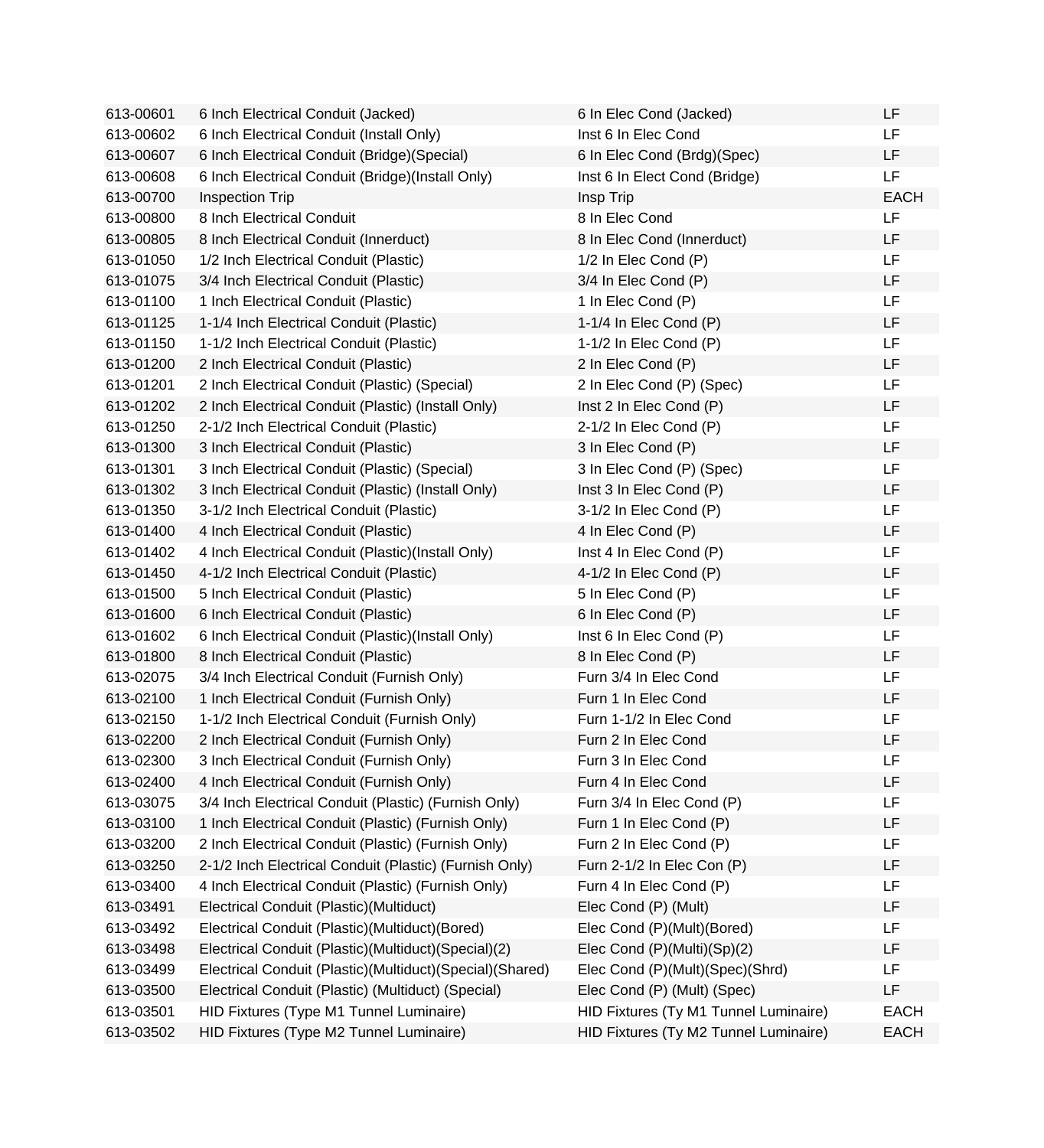| 613-03503 | HID Fixtures (Type M3 Tunnel Luminaire)                    | HID Fixtures (Ty M3 Tunnel Luminaire)    | <b>EACH</b> |
|-----------|------------------------------------------------------------|------------------------------------------|-------------|
| 613-03511 | HID Fixtures (Type M1 Tunnel Luminaire) (Furnish Only)     | Furn HID Fixture(Ty M1 Tunnel Luminaire) | <b>EACH</b> |
| 613-04000 | Conduit (Install Only)                                     | Inst Conduit                             | LF          |
| 613-04010 | Conduit                                                    | Conduit                                  | L S         |
| 613-04020 | Hanger System                                              | Hanger System                            | L S         |
| 613-04100 | <b>Electrical System Modifications</b>                     | Elect System Mods                        | L S         |
| 613-04120 | 1 Inch Electrical Conduit (Liquidtight Flexible Metal)     | 1 In Elec Cond (Liquidtight Flx Met)     | LF          |
| 613-04125 | 1-1/4 Inch Electrical Conduit (Liquidtight Flexible Metal) | 1-1/4 In Elec Cond (Liquidtight Flx Met) | LF          |
| 613-04130 | 1-1/2 Inch Electrical Conduit (Liquidtight Flexible Metal) | 1-1/2 In Elec Cond (Liquidtight Flx Met) | LF          |
| 613-04200 | 2 Inch Electrical Conduit (Liquidtight Flexible Metal)     | 2 In Elec Cond (Liquidtight Flx Met)     | LF          |
| 613-04250 | 2-1/2 Inch Electrical Conduit (Liquidtight Flexible Metal) | 2-1/2 In Elec Cond (Liquidtight Flx Met) | LF          |
| 613-04300 | 3 Inch Electric Conduit (Liquid tight Flex Metal)          | 3 In Elec Cond (Liquidtight Flx Met)     | LF          |
| 613-05000 | Direct-Burial Cable                                        | Dir Burial Cable                         | <b>LF</b>   |
| 613-05001 | Direct Burial Cable (Install Only)                         | Inst Dir Burial Cable                    | LF          |
| 613-05100 | Direct-Burial Cable (Fiber Optics) (Special)               | Dir Burial Cable (Fiber) (Spec)          | <b>LF</b>   |
| 613-05150 | <b>Wildlife Detection System</b>                           | Wildlife Detection System                | L S         |
| 613-05151 | <b>Wildlife Detection System</b>                           | Wildlife Detection System                | <b>EACH</b> |
| 613-05200 | <b>Heat Trace Cable</b>                                    | <b>Heat Trace Cable</b>                  | LF          |
| 613-05500 | Wireway                                                    | Wireway                                  | <b>LF</b>   |
| 613-05606 | 6 Inch Wide Cable Tray                                     | 6 In Wide Cable Tray                     | LF          |
| 613-05612 | 12 Inch Wide Cable Tray                                    | 12 In Wide Cable Tray                    | <b>LF</b>   |
| 613-05630 | 30 Inch Wide Cable Tray                                    | 30 In Wide Cable Tray                    | LF          |
| 613-06000 | Meter Pole                                                 | Meter Pole                               | <b>EACH</b> |
| 613-06500 | <b>Motor Terminal Box</b>                                  | Motor Term Box                           | <b>EACH</b> |
| 613-07000 | Pull Box (Special)                                         | Pull Box (Spec)                          | <b>EACH</b> |
| 613-07001 | Type One Pull Box                                          | Type One Pull Box                        | <b>EACH</b> |
| 613-07002 | Type Two Pull Box                                          | Type Two Pull Box                        | <b>EACH</b> |
| 613-07003 | Type Three Pull Box                                        | Type Three Pull Box                      | <b>EACH</b> |
| 613-07004 | Type Four Pull Box                                         | Type Four Pull Box                       | <b>EACH</b> |
| 613-07005 | Type Five Pull Box                                         | Type Five Pull Box                       | <b>EACH</b> |
| 613-07010 | Pull Box (Surface Mounted)                                 | Pull Box (Surf Mtd)                      | <b>EACH</b> |
| 613-07011 | Pull Box (11"x18"x12")                                     | Pull Box (11"x18"x12")                   | EACH        |
| 613-07016 | Pull Box (16"x16"x6")                                      | Pull Box (16"x16"x6")                    | <b>EACH</b> |
| 613-07017 | Pull Box (16"x14"x6")                                      | Pull Box (16"x14"x6")                    | <b>EACH</b> |
| 613-07018 | Pull Box (18"x12"x8")                                      | Pull Box (18"x12"x8")                    | <b>EACH</b> |
| 613-07023 | Pull Box (24"x36"x24")                                     | Pull Box (24"x36"x24")                   | <b>EACH</b> |
| 613-07024 | Pull Box (24"x24"x8")                                      | Pull Box (24"x24"x8")                    | <b>EACH</b> |
| 613-07025 | Pull Box (24"x24"x14")                                     | Pull Box (24"x24"x14")                   | <b>EACH</b> |
| 613-07026 | Pull Box (16"x24"x12")                                     | Pull Box (16"x24"x12")                   | <b>EACH</b> |
| 613-07027 | Pull Box (28"x28"x12")                                     | Pull Box (28"x28"x12")                   | <b>EACH</b> |
| 613-07029 | Pull Box (24"x24"x12")                                     | Pull Box (24"x24"x12")                   | <b>EACH</b> |
| 613-07030 | Pull Box (24"x16"x24")                                     | Pull Box (24"x16"x24")                   | <b>EACH</b> |
| 613-07032 | Pull Box (24"x24"x24")                                     | Pull Box (24"x24"x24")                   | <b>EACH</b> |
| 613-07033 | Pull Box (24"x20"x12")                                     | Pull Box (24"x20"x12")                   | <b>EACH</b> |
| 613-07034 | Pull Box (24"x36"x18")                                     | Pull Box (24"x36"x18")                   | <b>EACH</b> |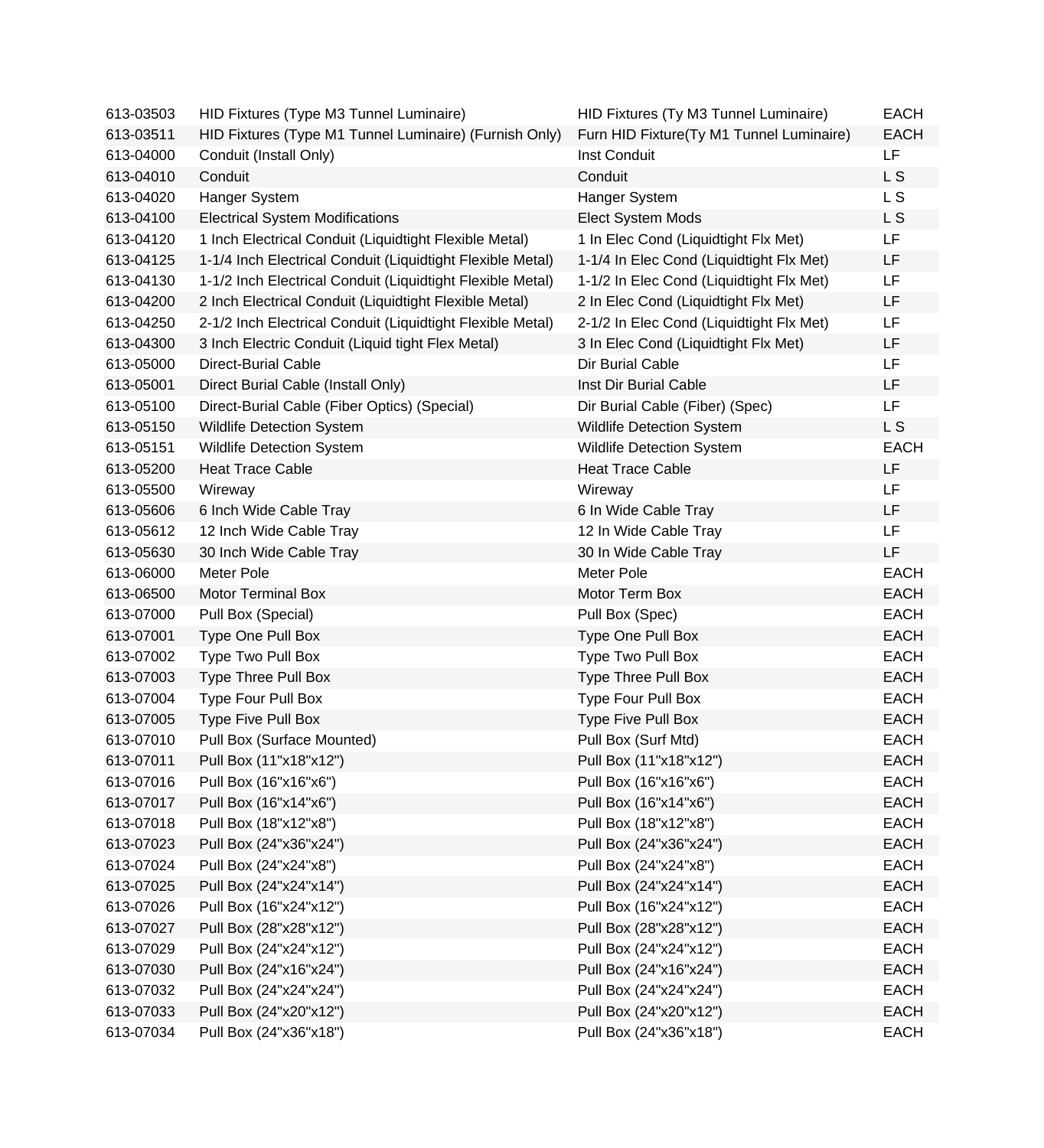| 613-07035 | Pull Box (32"x24"x12")                                | Pull Box (32"x24"x12")             | <b>EACH</b> |
|-----------|-------------------------------------------------------|------------------------------------|-------------|
| 613-07036 | Pull Box (36"x24"x8")                                 | Pull Box (36"x24"x8")              | <b>EACH</b> |
| 613-07037 | Pull Box (37"x37"x12")                                | Pull Box (37"x37"x12")             | <b>EACH</b> |
| 613-07038 | Pull Box (36"x48"x18")                                | Pull Box (36"x48"x18")             | <b>EACH</b> |
| 613-07039 | Pull Box (30"x48"x18")                                | Pull Box (30"x48"x18")             | <b>EACH</b> |
| 613-07040 | Pull Box (30"x48"x24")                                | Pull Box (30"x48"x24")             | <b>EACH</b> |
| 613-07044 | Pull Box (42"x30"x6")                                 | Pull Box (42"x30"x6")              | <b>EACH</b> |
| 613-07050 | Pull Box (13"x24"x18") Deep                           | Pull Box (13"x24"x18") Deep        | <b>EACH</b> |
| 613-07060 | Pull Box (18"x30"x18") Deep                           | Pull Box (18"x30"x18") Deep        | <b>EACH</b> |
| 613-07070 | <b>EMS Ball Marker</b>                                | <b>EMS Ball Marker</b>             | <b>EACH</b> |
| 613-07075 | 3/4 Inch Electrical Conduit Body (Type LB)            | 3/4 In Elec Cond Body (Ty LB)      | <b>EACH</b> |
| 613-07125 | 1 1/4 Inch Electrical Conduit Body (Type LB)          | 1 1/4 In Elec Cond Body (Ty LB)    | <b>EACH</b> |
| 613-07175 | 1 1/2 Inch Electrical Conduit Body (Type LB)          | 1 1/2 In Elec Cond Body (Ty LB)    | <b>EACH</b> |
| 613-07180 | Pull Box (24"x36"x36")                                | Pull Box (24"x36"x36")             | <b>EACH</b> |
| 613-07190 | Pull Box (36"x16"x12")                                | Pull Box (36"x16"x12")             | <b>EACH</b> |
| 613-07192 | Pull Box (36"x12"x12")                                | Pull Box (36"x12"x12")             | <b>EACH</b> |
| 613-07199 | Pull Box (Install Only)                               | Inst Pull Box                      | <b>EACH</b> |
| 613-07200 | 2 Inch Electrical Body (Type LB)                      | 2 In Elec Cond Body (Ty LB)        | <b>EACH</b> |
| 613-07210 | 2 Inch Electrical Conduit Body (Type TEE)             | 2 In Elec Cond Body (Ty TEE)       | <b>EACH</b> |
| 613-07225 | 1 1/4 Inch Electrical Conduit Body (Type TEE)         | 1 1/4 In Elec Cond Body (Type TEE) | <b>EACH</b> |
| 613-07300 | 3 Inch Electrical Conduit Body (Type LB)              | 3 In Elec Cond Body (Ty LB)        | <b>EACH</b> |
| 613-08000 | Vault (Install Only)                                  | Inst Vault                         | <b>EACH</b> |
| 613-08100 | Electric Vault (6'x5'x6.5') Deep                      | Elec Vault (6'x5'x6.5') Deep       | <b>EACH</b> |
| 613-08110 | Electric Vault (7'x9'x7.5') Deep                      | Elec Vault (7'x9'x7.5') Deep       | <b>EACH</b> |
| 613-08200 | 2 Inch Fiberglass Cable (Install Only)                | 2 In Fiber Cable (Install)         | LF          |
| 613-10000 | Wiring                                                | Wiring                             | L S         |
| 613-10010 | Wiring (Special)                                      | Wiring (Spec)                      | L S         |
| 613-10015 | <b>Breakaway Wiring System</b>                        | <b>Breakaway Wiring System</b>     | <b>EACH</b> |
| 613-12000 | Luminaire Fluorescent (Tunnel)                        | Luminaire FI (Tunnel)              | <b>EACH</b> |
| 613-12100 | Luminaire Fluorescent (Type F1 Tunnel)                | Luminaire FI (Ty F1 Tunnel)        | <b>EACH</b> |
| 613-12101 | Luminaire Fluorescent (Type F1 Tunnel) (Furnish Only) | Furn Luminaire FI (Ty F1 Tunnel)   | <b>EACH</b> |
| 613-12200 | Luminaire Fluorescent (Type F2 Tunnel)                | Luminaire FI (Ty F2 Tunnel)        | EACH        |
| 613-12201 | Luminaire Fluorescent (Type F2 Tunnel) (Furnish Only) | Furn Luminaire FI (Ty F2 Tunnel)   | <b>EACH</b> |
| 613-12300 | Luminaire Fluorescent (Type F3 Tunnel)                | Luminaire FI (Ty F3 Tunnel)        | <b>EACH</b> |
| 613-12301 | Luminaire Fluorescent (Type F3 Tunnel) (Furnish Only) | Furn Luminaire FI (Ty F3 Tunnel)   | <b>EACH</b> |
| 613-13000 | Luminaire (LED)                                       | Luminaire (LED)                    | <b>EACH</b> |
| 613-13001 | Luminaire (Special) (LED) (12 Watt)                   | Lumin (Spec)(LED)(12W)             | <b>EACH</b> |
| 613-13002 | Luminaire (Special)(LED)(24 Watt)                     | Lumin (Spec)(LED)(24W)             | <b>EACH</b> |
| 613-13003 | Luminaire (Special)(LED)(50 Watt)                     | Lumin (Spec)(LED)(50 W)            | <b>EACH</b> |
| 613-13004 | Luminaire (Special)(LED)(130 Watt)                    | Lumin (Spec)(LED)(130W)            | <b>EACH</b> |
| 613-13005 | Luminaire (Special)(LED)(Step)(Light)                 | Lumin (Spec)(LED)(Step)(Light)     | <b>EACH</b> |
| 613-13006 | Luminare (LED) (8500 Lumens)                          | Lumin (LED) (8500 Lumens)          | <b>EACH</b> |
| 613-13040 | Luminaire (LED)(20400 lumens)                         | Lumin (LED)(20400 lumins)          | <b>EACH</b> |
| 613-13050 | Lumininaire Light Emitting Diode (258 Watt)           | Lumin LED (258W)                   | <b>EACH</b> |
| 613-13100 | Luminare Mounting Support System                      | Luminare Mounting Support System   | <b>LS</b>   |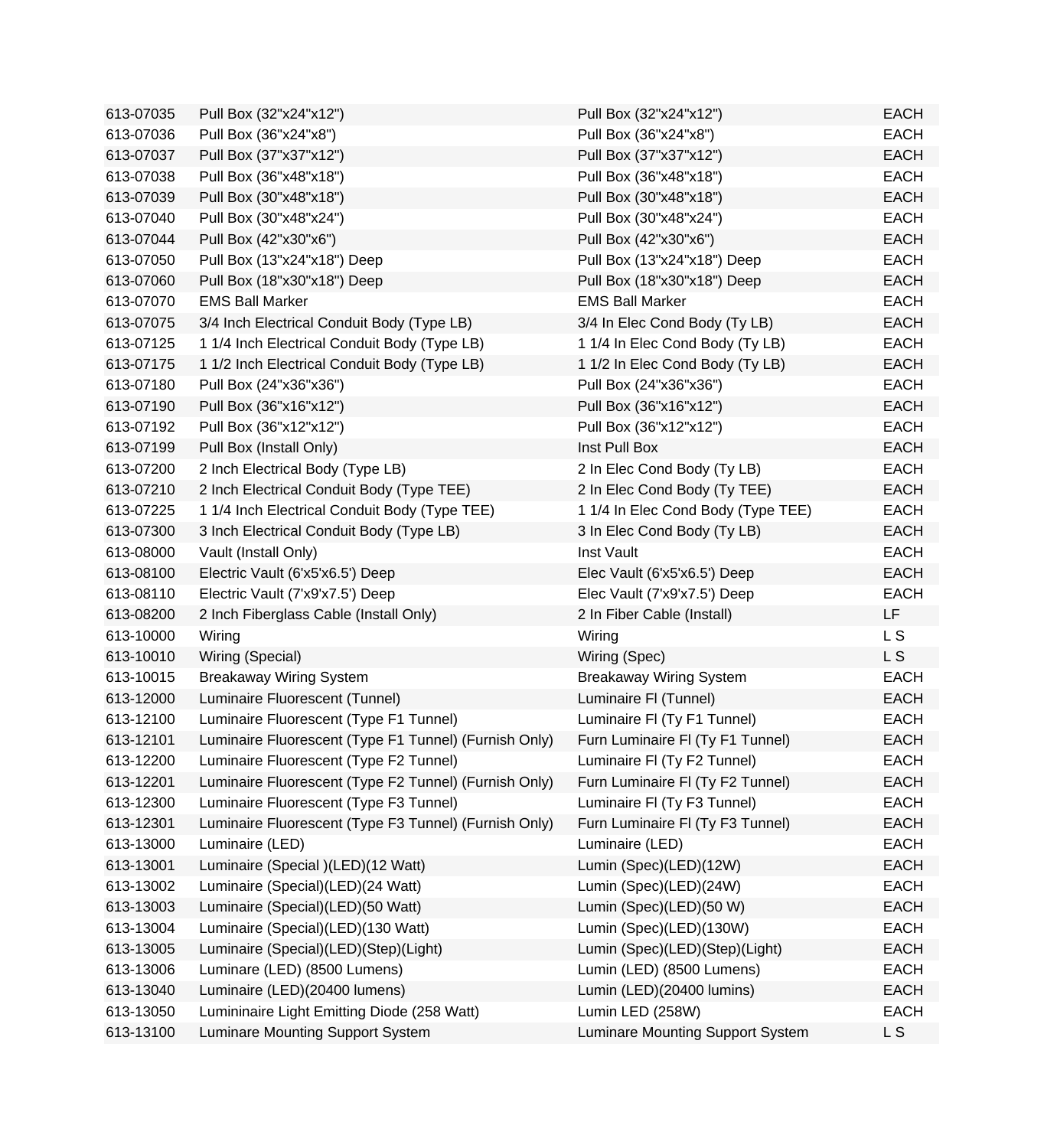| 613-13101 | Luminare (LED) (Tunnel) (133 W)                          | Lumin (LED) (Tunnel)(133 W)                  | <b>EACH</b> |
|-----------|----------------------------------------------------------|----------------------------------------------|-------------|
| 613-13102 | Luminare (LED) (Tunnel)(133 W)(Furnish Only)             | Lumin (LED) (Tunnel)(133 W)(Furn)            | <b>EACH</b> |
| 613-13103 | Luminare (LED) (Tunnel)(265 W)                           | Lumin (LED) (Tunnel)(265 W)                  | <b>EACH</b> |
| 613-13104 | Luminare (LED) (Tunnel)(265 W)(Furnish Only)             | Lumin (LED) (Tunnel)(265 W)(Furn)            | <b>EACH</b> |
| 613-15000 | Floodlight                                               | Floodlight                                   | <b>EACH</b> |
| 613-15050 | Spot Light                                               | Spot Light                                   | <b>EACH</b> |
| 613-15100 | Recessed Light                                           | Recessed Light                               | <b>EACH</b> |
| 613-15200 | Recessed Light (Special)                                 | Recessed Light (Spec)                        | <b>EACH</b> |
| 613-15750 | <b>HID Luminaire Mounting Support System</b>             | <b>HID Luminaire Mounting Support System</b> | L S         |
| 613-16000 | Luminaire (Special)                                      | Luminaire (Spec)                             | <b>EACH</b> |
| 613-16010 | Light Standard and Luminaire (Decorative)                | Light Std + Lumin (Dec)                      | <b>EACH</b> |
| 613-16015 | Light Standard and Luminaire (Decorative) (Furnish Only) | Light Std + Lumin (Dec) (Furn)               | <b>EACH</b> |
| 613-16020 | Luminaire (Special) Induction (165 Watt)                 | Luminaire (Spec) Ind (165 Watt)              | EACH        |
| 613-16025 | Luminaire (Special) (LED) (Step Light)                   | Luminaire (Spec) (LED) (Step Light)          | <b>EACH</b> |
| 613-20000 | Light Standard and Luminaire (Install Only)              | Inst Light Std + Lumin                       | <b>EACH</b> |
| 613-20100 | Light Standard (Install Only)                            | Inst Light Std                               | <b>EACH</b> |
| 613-20200 | Luminaire (Install Only)                                 | Inst Lumin                                   | <b>EACH</b> |
| 613-20210 | Luminaire (Special) (Install Only)                       | Inst Lumin (Spec)                            | <b>EACH</b> |
| 613-20215 | Luminaire Arm (Install Only)                             | Inst Lumin Arm                               | <b>EACH</b> |
| 613-20300 | Luminaire (Furnish Only)                                 | Furn Lumin                                   | <b>EACH</b> |
| 613-20400 | Lens Assemblies (Furnish Only)                           | Lens Assemblies(Furn)                        | <b>EACH</b> |
| 613-30005 | Light Standard and Luminaire (Pedestrian)                | Light Std + Lumin (Pedest)                   | <b>EACH</b> |
| 613-30010 | Light Standard and Luminaire (Pedestrian) (Furnish Only) | Light Std + Lumin (Pedest) (Furn)            | EACH        |
| 613-30120 | Light Standard Aluminum (12 Foot)                        | Light Std Alum (12 Ft)                       | <b>EACH</b> |
| 613-30130 | Light Standard Aluminum (13 Foot)                        | Light Std Alum (13 Ft)                       | <b>EACH</b> |
| 613-30140 | Light Standard Aluminum (14 Foot)                        | Light Std Alum (14 Ft)                       | <b>EACH</b> |
| 613-30230 | Light Standard Aluminum (23 Foot)                        | Light Std Alum (23 Ft)                       | <b>EACH</b> |
| 613-30250 | Light Standard Aluminum (25 Foot)                        | Light Std Alum (25 Ft)                       | <b>EACH</b> |
| 613-30300 | Light Standard Aluminum (30 Foot)                        | Light Std Alum (30 Ft)                       | <b>EACH</b> |
| 613-30302 | Light Standard Aluminum (30 Foot) (2-Arm)                | Light Std Alum (30 Ft) (2)                   | <b>EACH</b> |
| 613-30350 | Light Standard Aluminum (35 Foot)                        | Light Std Alum (35 Ft)                       | <b>EACH</b> |
| 613-30352 | Light Standard Aluminum (35 Foot) (2-Arm)                | Light Std Alum (35 Ft) (2)                   | EACH        |
| 613-30400 | Light Standard Aluminum (40 Foot)                        | Light Std Alum (40 Ft)                       | <b>EACH</b> |
| 613-30402 | Light Standard Aluminum (40 Foot) (2-Arm)                | Light Std Alum (40 Ft) (2)                   | <b>EACH</b> |
| 613-31120 | Light Standard Concrete (12 Foot)                        | Light Std Conc (12 Ft)                       | <b>EACH</b> |
| 613-31300 | Light Standard Concrete (30 Foot)                        | Light Std Conc (30 Ft)                       | <b>EACH</b> |
| 613-32116 | Light Standard Steel (10 Foot)                           | Light Std Steel (10 Ft)                      | <b>EACH</b> |
| 613-32118 | Light Standard Steel (10 Foot) (2-Arm)                   | Light Std Steel (10 Ft) (2)                  | <b>EACH</b> |
| 613-32122 | Light Standard Steel (12 Foot) (2-Arm)                   | Light Std Steel (12 Ft) (2)                  | <b>EACH</b> |
| 613-32180 | Light Standard Steel (18 Foot)                           | Light Std Steel (18 Ft)                      | <b>EACH</b> |
| 613-32200 | Light Standard Steel (20 Foot) (2 Arm)                   | Light Std Steel (20 Ft) (2)                  | <b>EACH</b> |
| 613-32205 | Light Standard Steel (20 Foot) (2-Arm) (Furnish Only)    | Light Std Steel (20 Ft) (2) (Furn)           | <b>EACH</b> |
| 613-32250 | Light Standard Steel (25 Foot)                           | Light Std Steel (25 Ft)                      | <b>EACH</b> |
| 613-32252 | Light Standard Steel (25 Foot) (2-Arm)                   | Light Std Steel (25 Ft) (2)                  | <b>EACH</b> |
| 613-32254 | Light Standard Steel (25 Foot) (4-Arm)                   | Light Std Steel (25 Ft) (4)                  | <b>EACH</b> |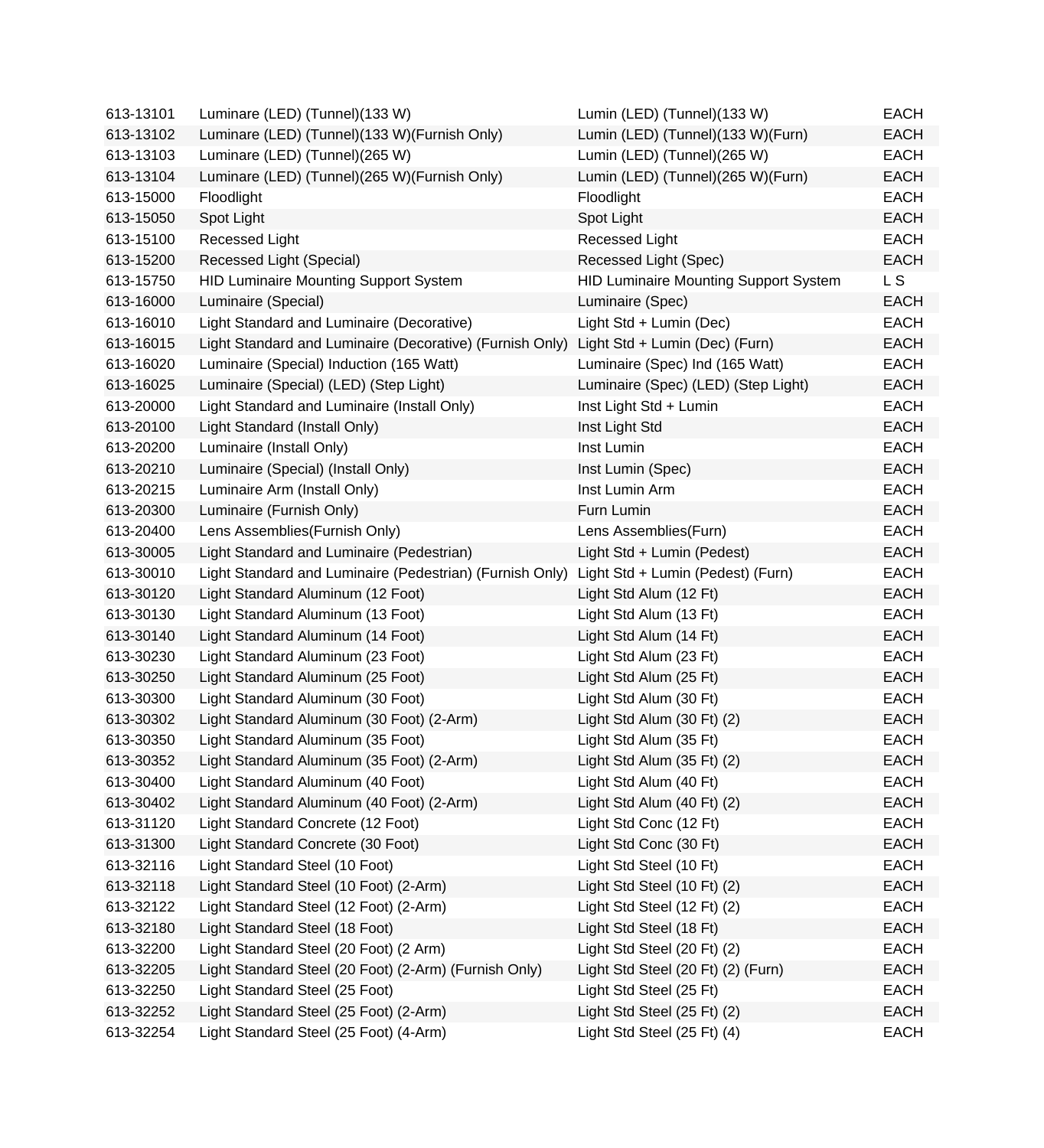| 613-32300 | Light Standard Steel (30 Foot)                   | Light Std Steel (30 Ft)            | <b>EACH</b> |
|-----------|--------------------------------------------------|------------------------------------|-------------|
| 613-32302 | Light Standard Steel (30 Foot) (2-Arm)           | Light Std Steel (30 Ft) (2)        | <b>EACH</b> |
| 613-32350 | Light Standard Steel (35 Foot)                   | Light Std Steel (35 Ft)            | <b>EACH</b> |
| 613-32351 | Light Standard Steel (35 Foot) (Furnish Only)    | Furn Light Std Steel (35 Ft)       | <b>EACH</b> |
| 613-32352 | Light Standard Steel (35 Foot) (2-Arm)           | Light Std Steel (35 Ft) (2)        | <b>EACH</b> |
| 613-32390 | Light Standard Steel (39 Foot)                   | Light Std Steel (39 Ft)            | <b>EACH</b> |
| 613-32400 | Light Standard Steel (40 Foot)                   | Light Std Steel (40 Ft)            | <b>EACH</b> |
| 613-32405 | Light Standard Steel (40 Foot)(2 Arm)            | Light Std Steel (40 Ft)            | <b>EACH</b> |
| 613-32500 | Light Standard Steel (50 Foot)                   | Light Std Steel (50 Ft)            | <b>EACH</b> |
| 613-32650 | Light Standard Steel (65 Foot)                   | Light Std Steel (65 Ft)            | <b>EACH</b> |
| 613-32700 | Light Standard Steel (70 Foot)                   | Light Std Steel (70 Ft)            | <b>EACH</b> |
| 613-33300 | Light Standard Timber (30 Foot)                  | Light Std Timber (30 Ft)           | <b>EACH</b> |
| 613-33400 | Light Standard Timber (40 Foot)                  | Light Std Timber (40 Ft)           | <b>EACH</b> |
| 613-34120 | Light Standard Metal (12 Foot)                   | Light Std Metal (12 Ft)            | <b>EACH</b> |
| 613-34122 | Light Standard Metal (12 Foot) (2-Arm)           | Light Std Metal (12 Ft) (2)        | <b>EACH</b> |
| 613-34140 | Light Standard Metal (14 Foot)                   | Light Std Metal (14 Ft)            | <b>EACH</b> |
| 613-34150 | Light Standard Metal (15 Foot)                   | Light Std Metal (15 Ft)            | <b>EACH</b> |
| 613-34180 | Light Standard Metal (18 Foot)                   | Light Std Metal (18 Ft)            | <b>EACH</b> |
| 613-34250 | Light Standard Metal (25 Foot)                   | Light Std Metal (25 Ft)            | <b>EACH</b> |
| 613-34300 | Light Standard Metal (30 Foot)                   | Light Std Metal (30 Ft)            | <b>EACH</b> |
| 613-34302 | Light Standard Metal (30 Foot) (2 Arm)           | Light Std Metal (30 Ft) (2)        | <b>EACH</b> |
| 613-34303 | Light Standard Metal (30 Foot) (2 Arm) (Spec)    | Light Std Metal (30 Ft) (2) (Spec) | <b>EACH</b> |
| 613-34350 | Light Standard Metal (35 Foot)                   | Light Std Metal (35 Ft)            | <b>EACH</b> |
| 613-34351 | Light Standard Metal (35 Foot) (Special) (1 Arm) | Light Std Metal (35 Ft) (Spec) (1) | <b>EACH</b> |
| 613-34352 | Light Standard Metal (35 Foot) (Special) (2 Arm) | Light Std Metal (35 Ft) (Spec) (2) | <b>EACH</b> |
| 613-34353 | Light Standard Metal (35 Foot) (2 Arm)           | Light Std Metal (35 Ft) (2)        | <b>EACH</b> |
| 613-34400 | Light Standard Metal (40 Foot)                   | Light Std Metal (40 Ft)            | <b>EACH</b> |
| 613-34401 | Light Standard Metal (40 Foot) (Special)         | Light Std Metal (40 Ft) (Spec)     | <b>EACH</b> |
| 613-34402 | Light Standard Metal (40 Foot) (2 Arm)           | Light Std Metal (40 Ft) (2)        | <b>EACH</b> |
| 613-34500 | Light Standard Metal (50 Foot)                   | Light Std Metal (50 Ft)            | <b>EACH</b> |
| 613-34502 | Light Standard Metal (50 Foot) (2 Arm)           | Light Std Metal (50 Foot) (2)      | <b>EACH</b> |
| 613-34600 | Light Standard Metal (60 Foot)                   | Light Std Metal (60 Ft)            | EACH        |
| 613-34700 | Light Standard Metal (70 Foot)                   | Light Std Metal (70 Ft)            | <b>EACH</b> |
| 613-35080 | Light Standard Steel High Mast (80 Foot)         | Light Std Steel Hi Mast (80 Ft)    | <b>EACH</b> |
| 613-35090 | Light Standard Steel High Mast (90 Foot)         | Light Std Steel Hi Mast (90 Ft)    | <b>EACH</b> |
| 613-35100 | Light Standard Steel High Mast (100 Foot)        | Light Std Steel Hi Mast (100 Ft)   | <b>EACH</b> |
| 613-35110 | Light Standard Steel High Mast (110 Foot)        | Light Std Steel Hi Mast (110 Ft)   | <b>EACH</b> |
| 613-35120 | Light Standard Steel High Mast (120 Foot)        | Light Std Steel Hi Mast (120 Ft)   | <b>EACH</b> |
| 613-35130 | Light Standard Steel High Mast (130 Foot)        | Light Std Steel Hi Mast (130 Ft)   | <b>EACH</b> |
| 613-35140 | Light Standard Steel High Mast (140 Foot)        | Light Std Steel Hi Mast (140 Ft)   | <b>EACH</b> |
| 613-35500 | Light Standard Steel High Mast (Install Only)    | Inst Light Std Steel Hi Mast       | LF          |
| 613-40000 | <b>Concrete Foundation Pad</b>                   | <b>Conc Foundation Pad</b>         | <b>EACH</b> |
| 613-40005 | Concrete Foundation Pad (Install Only)           | Inst Conc Foundation Pad           | <b>EACH</b> |
| 613-40010 | <b>Light Standard Foundation</b>                 | <b>Light Std Foundation</b>        | <b>EACH</b> |
| 613-40012 | <b>Light Standard Foundation Special</b>         | <b>Light Std Foundation Spec</b>   | <b>EACH</b> |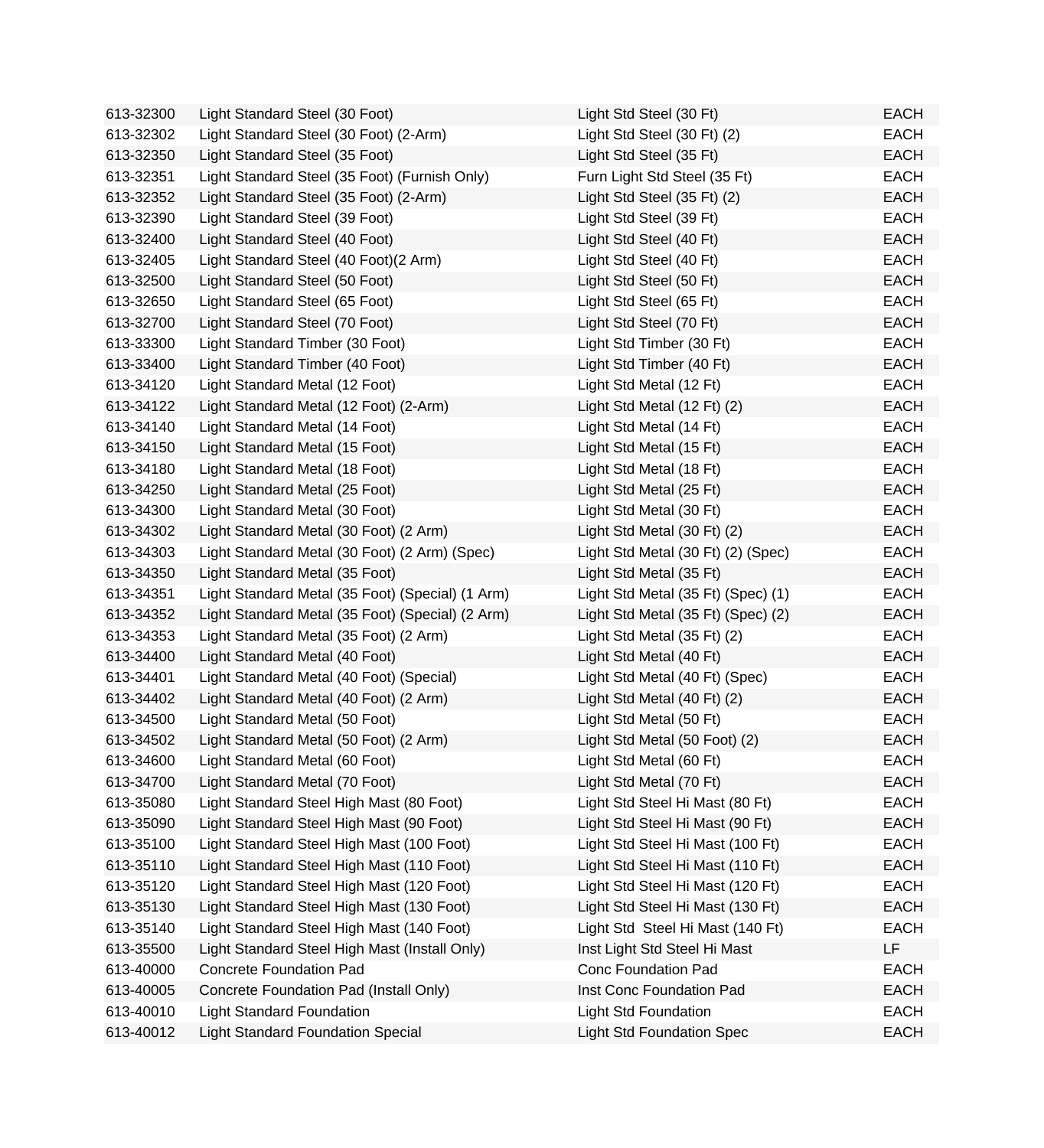| 613-40015 | <b>Light Standard Anchor</b>                             | Light Std Anchor                         | <b>EACH</b>    |
|-----------|----------------------------------------------------------|------------------------------------------|----------------|
| 613-40020 | <b>Transformer Base Aluminum</b>                         | <b>Transformer Base Alum</b>             | <b>EACH</b>    |
| 613-40030 | Transformer Base Aluminum (Install Only)                 | Inst Transformer Base Alum               | <b>EACH</b>    |
| 613-40300 | Light Standard Aluminum (Furnish Only)                   | Furn Light Std Alum                      | <b>EACH</b>    |
| 613-41300 | Light Standard Concrete (Furnish Only)                   | Furn Light Std Conc                      | <b>EACH</b>    |
| 613-42300 | Light Standard Steel (Furnish Only)                      | Furn Light Std Steel                     | <b>EACH</b>    |
| 613-43300 | Light Standard Timber (Furnish Only)                     | Furn Light Std Timber                    | <b>EACH</b>    |
| 613-44350 | Light Standard Metal (Furnish Only)                      | Furn Light Std Metal                     | <b>EACH</b>    |
| 613-45000 | <b>High Mast Foundation</b>                              | Hi Mast Foundation                       | <b>EACH</b>    |
| 613-45042 | High Mast Foundation (Drilled Caisson) (42 Inch)         | Foundation (42 In Caisson)               | LF             |
| 613-45048 | High Mast Foundation (Drilled Caisson) (48 Inch)         | Foundation (48 In Caisson)               | LF             |
| 613-50000 | <b>Lowering Device</b>                                   | <b>Lowering Device</b>                   | <b>EACH</b>    |
| 613-50010 | <b>Photoelectric Cell</b>                                | <b>Photoel Cell</b>                      | <b>EACH</b>    |
| 613-50050 | Portable Power Unit                                      | Port Power Unit                          | <b>EACH</b>    |
| 613-50060 | Portable Power Generator                                 | Port Power Generator                     | <b>EACH</b>    |
| 613-50100 | <b>Lighting Control Center</b>                           | <b>Lighting Ctrl Center</b>              | <b>EACH</b>    |
| 613-50102 | Lighting Control Center (Install Only)                   | Inst Lighting Ctrl Center                | <b>EACH</b>    |
| 613-50105 | Lighting Control Center (Pedestal Only)                  | Lighting Ctrl Center (Pedestal Only)     | <b>EACH</b>    |
| 613-50106 | <b>Lighting Control Center (Special)</b>                 | Light Cont Center (Spec)                 | <b>EACH</b>    |
| 613-50110 | Lighting Fixture (Fluorescent) (Type A Tunnel Luminaire) | Lighting Fixture (Flor) (Ty A Tun Lumin) | <b>EACH</b>    |
| 613-50125 | <b>Control Center Box</b>                                | <b>Ctrl Center Box</b>                   | <b>EACH</b>    |
| 613-50130 | 4-Plex Receptacle (With Back Box and Cover)              | 4-Plex Rcptl (W/Back Box & Cover)        | <b>EACH</b>    |
| 613-50150 | <b>Secondary Service Pedestal</b>                        | Secondary Serv Pedestal                  | <b>EACH</b>    |
| 613-50155 | Secondary Service Pedestal (Install Only)                | Inst Secondary Serv Pedestal             | <b>EACH</b>    |
| 613-50200 | <b>Lighting System</b>                                   | <b>Lighting System</b>                   | <b>EACH</b>    |
| 613-50202 | Monument Lighting                                        | Monument Lighting                        | <b>EACH</b>    |
| 613-50210 | <b>Temporary Lighting</b>                                | <b>Temporary Lighting</b>                | L S            |
| 613-50225 | Interior Lighting (Concrete Box Girder)                  | Interior Lighting (Conc Box)             | <b>EACH</b>    |
| 613-50250 | Interior Lighting (Steel Box Girder)                     | Interior Lighting (Steel Box)            | <b>EACH</b>    |
| 613-50300 | <b>Tunnel Lighting System</b>                            | <b>Tunnel Lighting System</b>            | L <sub>S</sub> |
| 613-50301 | Low-Induction Tunnel Lighting (Install Only)             | Inst Low-Ind Tunnel Lighting             | <b>EACH</b>    |
| 613-50325 | <b>Tunnel Lighting Control System</b>                    | <b>Tunnel Lighting Control System</b>    | L S            |
| 613-50350 | <b>Power Transformer</b>                                 | <b>Power Transformer</b>                 | L <sub>S</sub> |
| 613-50355 | <b>Power Transformer</b>                                 | <b>Power Transformer</b>                 | <b>EACH</b>    |
| 613-50357 | Power Transformer (150KVA,480-2400V,3 Phase)             | Power Transformer (150KVA,480-2400V,3Ph) | <b>EACH</b>    |
| 613-50359 | Power Transformer (150KVA,2400-480V,3 Phase)             | Power Transformer (150KVA,2400-480V,3Ph) | <b>EACH</b>    |
| 613-50362 | Power Transformer (300KVA,480-2400V,3 Phase)             | Power Transformer (300KVA,480-2400V,3Ph) | <b>EACH</b>    |
| 613-50365 | <b>Transformer Base</b>                                  | <b>Transformer Base</b>                  | <b>EACH</b>    |
| 613-50375 | Solar Collection System                                  | <b>Solar Collection System</b>           | <b>EACH</b>    |
| 613-50400 | Light Standard Timber (Temporary)                        | Light Std Timber (Temp)                  | <b>EACH</b>    |
| 613-50410 | Light Standard (Temporary)                               | Light Std (Temp)                         | <b>EACH</b>    |
| 613-60000 | Lamps                                                    | Lmps                                     | <b>EACH</b>    |
| 613-60500 | <b>Underground Repair</b>                                | Underground Rep                          | <b>EACH</b>    |
| 613-60600 | <b>Lighting Repair</b>                                   | <b>Lighting Repair</b>                   | <b>HOUR</b>    |
| 613-60700 | Troubleshooting                                          | Troubleshooting                          | <b>HOUR</b>    |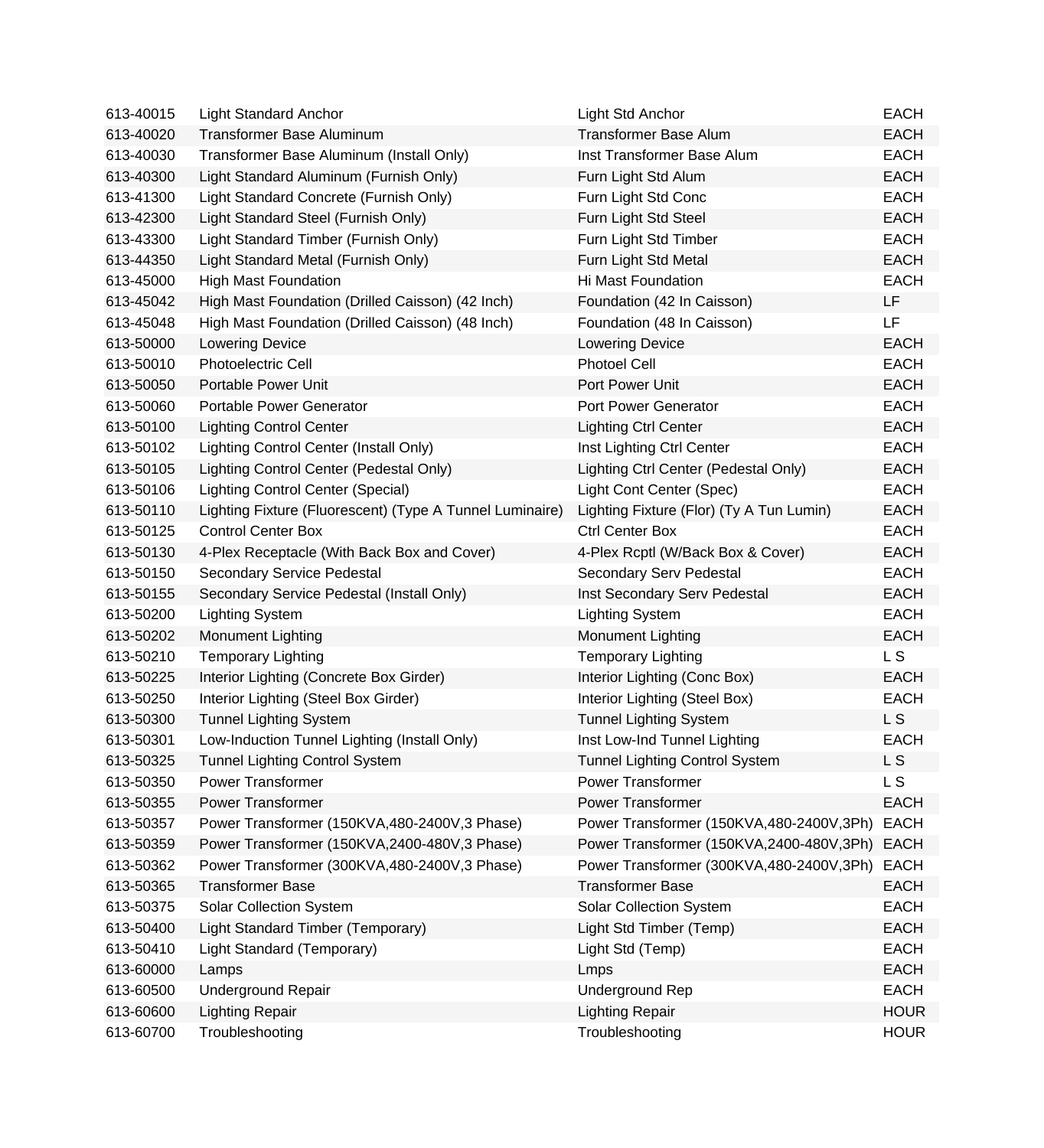| 613-60800 | <b>Locate Utilities</b>                                     | <b>Locate Utilities</b>                  | <b>HOUR</b> |
|-----------|-------------------------------------------------------------|------------------------------------------|-------------|
| 613-70100 | Luminaire High Pressure Sodium (100 Watt)                   | Lumin HPS (100 W)                        | <b>EACH</b> |
| 613-70150 | Luminaire High Pressure Sodium (150 Watt)                   | Lumin HPS (150 W)                        | <b>EACH</b> |
| 613-70151 | Luminaire High Pressure Sodium (150 Watt) (Install Only)    | Inst Lumin HPS (150 W)                   | <b>EACH</b> |
| 613-70152 | Luminaire High Pressure Sodium (150W) (Furnish Only)        | Furn Lumin HPS (150W)                    | <b>EACH</b> |
| 613-70175 | Luminaire High Pressure Sodium (175 Watt)                   | Lumin HPS (175 W)                        | <b>EACH</b> |
| 613-70200 | Luminaire High Pressure Sodium (200 Watt)                   | Lumin HPS (200 W)                        | <b>EACH</b> |
| 613-70250 | Luminaire High Pressure Sodium (250 Watt)                   | Lumin HPS (250 W)                        | <b>EACH</b> |
| 613-70251 | Luminaire High Pressure Sodium (250 Watt) (Install Only)    | Inst Lumin HPS (250 W)                   | <b>EACH</b> |
| 613-70252 | Luminaire High Pressure Sodium (250 Watt) (Furnish<br>Only) | Furn Lumin HPS (250 W)                   | <b>EACH</b> |
| 613-70255 | <b>Fuses</b>                                                | Fus                                      | <b>EACH</b> |
| 613-70260 | Fuse Holder                                                 | <b>Fus Holder</b>                        | <b>EACH</b> |
| 613-70400 | Luminaire High Pressure Sodium (400 Watt)                   | Lumin HPS (400 W)                        | <b>EACH</b> |
| 613-70401 | Luminaire High Pressure Sodium (400 Watt) (Install Only)    | Inst Lumin HPS (400 W)                   | <b>EACH</b> |
| 613-70403 | Luminaire High Pressure Sodium (400 Watt) (Special)         | Lumin HPS (400 W) (Spec)                 | <b>EACH</b> |
| 613-71000 | Luminaire High Pressure Sodium (1000 Watt)                  | Lumin HPS (1000 W)                       | <b>EACH</b> |
| 613-71500 | Luminaire High Pressure Sodium (Type B Tunnel<br>Luminaire) | Lumin HPS (Ty B Tun Lumin)               | <b>EACH</b> |
| 613-71609 | 16 x 8 Foot Concrete Box Culvert (Precast)                  | 16 x 8 Ft CBC (Precast)                  | LF          |
| 613-72000 | Electrical Conduit Body (Type LB)                           | Elec Cond Body (Ty LB)                   | <b>EACH</b> |
| 613-72100 | Luminaire High Pressure Sodium (Wall Type) (100 Watt)       | Lumin HPS (WT) (100 W)                   | <b>EACH</b> |
| 613-72150 | Luminaire High Pressure Sodium (Wall Type) (150 Watt)       | Lumin HPS (WT) (150 W)                   | <b>EACH</b> |
| 613-72250 | Luminaire High Pressure Sodium (Wall Type) (250 Watt)       | Lumin HPS (WT) (250 W)                   | <b>EACH</b> |
| 613-73100 | Luminaire High Pressure Sodium (Tunnel) (100 Watt)          | Lumin HPS (T) (100 W)                    | <b>EACH</b> |
| 613-73400 | Luminaire High Pressure Sodium (Tunnel) (400 Watt)          | Lumin HPS (T) (400 W)                    | <b>EACH</b> |
| 613-73500 | Luminaire Metal Halide (250 Watt)                           | Lumin Metal Halide (250 W)               | <b>EACH</b> |
| 613-74000 | Light Mast Arm                                              | Light Mast Arm                           | <b>EACH</b> |
| 613-75100 | Luminaire Metal Halide (100 Watt)                           | Lumin Metal Halide (100 W)               | <b>EACH</b> |
| 613-75150 | Luminaire Metal Halide (150 Watt)                           | Lumin Metal Halide (150 W)               | <b>EACH</b> |
| 613-75175 | Luminaire Metal Halide (175 Watt)                           | Lumin Metal Halide (175 W)               | <b>EACH</b> |
| 613-75250 | Luminaire Metal Halide (250 Watt)                           | Lumin Metal Halide (250 W)               | <b>EACH</b> |
| 613-75400 | Luminaire Metal Halide (400 Watt)                           | Lumin Metal Halide (400 W)               | <b>EACH</b> |
| 613-76100 | Luminaire Metal Halide (Wall Type) (100 Watt)               | Lumin Metal Halide (WT) (100 W)          | <b>EACH</b> |
| 613-76150 | Luminaire Metal Halide (Wall Type) (150 Watt)               | Lumin Metal Halide (WT) (150 W)          | <b>EACH</b> |
| 613-76250 | Luminaire Metal Halide (Wall Type) (250 Watt)               | Lumin Metal Halide (WT) (250 W)          | <b>EACH</b> |
| 613-80010 | <b>Ballast Unit</b>                                         | <b>Ballast Un</b>                        | <b>EACH</b> |
| 613-80015 | Circuit Breaker (150A, 3 Pole)                              | Circuit Breaker (150A, 3 Pole)           | <b>EACH</b> |
| 613-80022 | Circuit Breaker (225A, 3 Pole)                              | Circuit Breaker (225A, 3 Pole)           | <b>EACH</b> |
| 613-80040 | Circuit Breaker (400A, 3 Pole)                              | Circuit Breaker (400A, 3 Pole)           | <b>EACH</b> |
| 613-80045 | Circuit Breaker (450A, 3 Pole)                              | Circ Breaker (450A, 3 Pole)              | <b>EACH</b> |
| 613-80100 | Circuit Breaker (100A, 3 Pole)                              | Circ Breaker (100A, 3 Pole)              | <b>EACH</b> |
| 613-80105 | Circuit Breaker (30A, 2 Pole)                               | Circ Breaker (30A, 2 Pole)               | <b>EACH</b> |
| 613-80120 | Circuit Breaker (Retrofit 1200A, 3 Pole)                    | Circuit Breaker (Retrofit 1200A, 3 Pole) | <b>EACH</b> |
| 613-80130 | Service Meter Cabinet                                       | Service Meter Cabinet                    | <b>EACH</b> |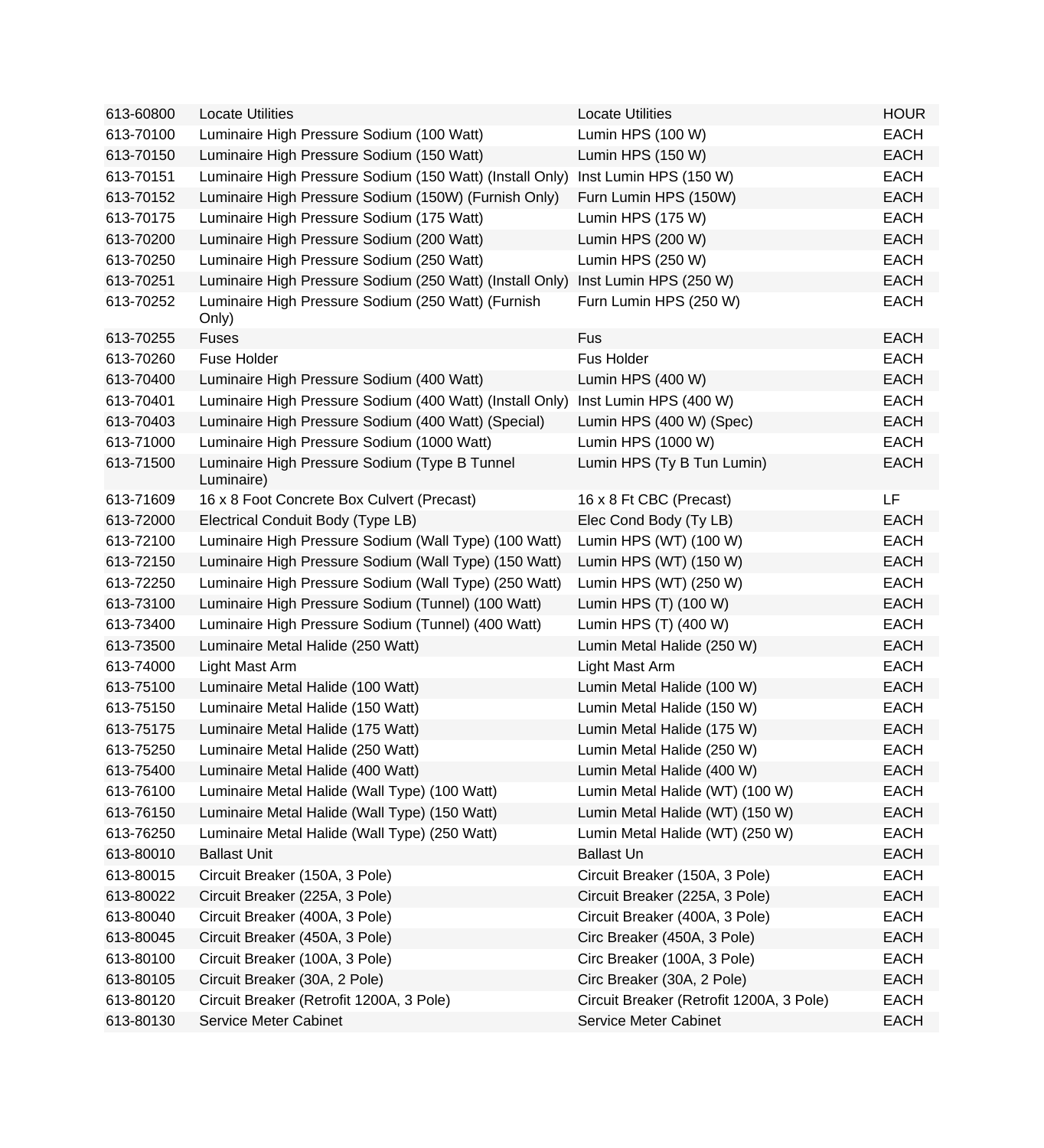| 613-80132 | <b>Relay Cabinet</b>                                                           | <b>Relay Cabinet</b>                     | <b>EACH</b>    |
|-----------|--------------------------------------------------------------------------------|------------------------------------------|----------------|
| 613-80200 | 2.4KV Motor Control Center Cubicle                                             | 2.4KV Motor Control Center Cubicle       | <b>EACH</b>    |
| 613-80201 | 2.4KV Motor Control Center Cubicle (Furnish Only)                              | Furn 2.4KV Motor Control Center Cubicle  | L <sub>S</sub> |
| 613-80202 | 2.4KV Motor Control Center Cubicle (Install Only)                              | Inst 2.4KV Motor Control Center Cubicle  | L <sub>S</sub> |
| 613-80250 | <b>Automatic Transfer Switch</b>                                               | <b>Automatic Transfer Switch</b>         | <b>EACH</b>    |
| 613-80268 | Step Voltage Regulator                                                         | Step Voltage Reg                         | <b>EACH</b>    |
| 613-80270 | Medium Voltage Load Interrupter Switch                                         | Medium Voltage Load Interrupter Switch   | <b>EACH</b>    |
| 613-80272 | <b>Regulator Bypass Switch</b>                                                 | Reg Bypass Switch                        | <b>EACH</b>    |
| 613-80274 | <b>Structure Mounted Disconnect Switch</b>                                     | <b>Struct Mount Disc Switch</b>          | <b>EACH</b>    |
| 613-80276 | <b>Inverter System</b>                                                         | <b>Inverter System</b>                   | <b>EACH</b>    |
| 613-80290 | Storage Battery System                                                         | Storage Battery System                   | L <sub>S</sub> |
| 613-80400 | <b>Exhaust Fan</b>                                                             | <b>Exhaust Fan</b>                       | <b>EACH</b>    |
| 613-81022 | Panelboard (225A, 277/480V, 3 Phase)                                           | Panelboard (225A, 277/480V, 3 Ph)        | <b>EACH</b>    |
| 613-81100 | Panelboard (1000A, 277/480V, 3 Phase)                                          | Panelboard (1000A, 277/480V, 3 Ph)       | <b>EACH</b>    |
| 613-81200 | Panelboard (400A, 277/480V, 3 Phase, 4 Wire)                                   | Panelboard (400A, 277/480V, 3 Ph, 4 Wire | <b>EACH</b>    |
| 613-81500 | Panelboard (5KVA Mini Load Center)                                             | Panelboard (5KVA Mini Load Center)       | <b>EACH</b>    |
| 613-81600 | 24.9kV Switchgear                                                              | 24.9kV Switchgear                        | <b>EACH</b>    |
| 613-81602 | <b>Temporary Switchgear</b>                                                    | <b>Temp Switchgear</b>                   | <b>EACH</b>    |
| 613-81608 | 1350 Ampere Bus Duct                                                           | 1350 A Bus Duct                          | <b>LF</b>      |
| 613-81610 | 3000 Ampere Bus Duct                                                           | 3000 A Bus Duct                          | LF.            |
| 613-81611 | 3000 Ampere Bus Duct (Temporary)                                               | 3000 A Bus Duct (Temp)                   | LF             |
| 613-81700 | Safety Switch NEMA 3R, 60A, 2-pole, 240 V f(for VMS<br><b>Maint Disconnect</b> | Safe Switch NEMA 3R 60A 2 Pole 240V      | <b>EACH</b>    |
| 613-81800 | <b>Branch Circuit Panel (Special)</b>                                          | <b>Branch Circuit Panel (Special)</b>    | <b>EACH</b>    |
| 613-81900 | Mobile Light Tower                                                             | Mobile Light Tower                       | <b>EACH</b>    |
| 614-00011 | Sign Panel (Class I)                                                           | Sign Panel (CL I)                        | <b>SF</b>      |
| 614-00012 | Sign Panel (Class II)                                                          | Sign Panel (CL II)                       | <b>SF</b>      |
| 614-00013 | Sign Panel (Class III)                                                         | Sign Panel (CL III)                      | <b>SF</b>      |
| 614-00014 | Lighted Street Name Sign (Inst Only)                                           | Lighted Street Name Sign (Inst Only)     | <b>EACH</b>    |
| 614-00021 | Sign Panel (Class I) (Furnish Only)                                            | Furn Sign Panel (CL I)                   | <b>SF</b>      |
| 614-00025 | Sign Panel (Class I) (Install Only)                                            | Inst Sign Panel (CL I)                   | <b>SF</b>      |
| 614-00026 | Sign Panel (Class I) (Install Only)                                            | Inst Sign Panel (CL I)                   | <b>EACH</b>    |
| 614-00027 | Sign Panel (Class II) (Install Only)                                           | Inst Sign Panel (CL II)                  | <b>SF</b>      |
| 614-00028 | Sign Panel (Class III) (Install Only)                                          | Inst Sign Panel (CL III)                 | <b>SF</b>      |
| 614-00029 | Sign Panel (Class II) (Install Only)                                           | Inst Sign Panel (CL II)                  | <b>EACH</b>    |
| 614-00030 | Sign Panel (Class III) (Install Only)                                          | Inst Sign Panel (CL III)                 | <b>EACH</b>    |
| 614-00035 | Sign Panel (Special)                                                           | Sign Panel (Spec)                        | <b>SF</b>      |
| 614-00037 | Sign Panel (Special)                                                           | Sign Panel (Spec)                        | <b>EACH</b>    |
| 614-00040 | Sign Post (Special)                                                            | Sign Post (Spec)                         | LF             |
| 614-00041 | Sign Post (Special)                                                            | Sign Post (Spec)                         | <b>EACH</b>    |
| 614-00042 | Sign Post (Install Only)                                                       | Inst Sign Post                           | LF             |
| 614-00044 | Timber Sign Post 4x4 Inch                                                      | Timber Sign Post (4x4 In)                | LF             |
| 614-00046 | Timber Sign Post 4x6 Inch                                                      | Timber Sign Post (4x6 In)                | LF             |
| 614-00066 | Timber Sign Post 6x6 Inch                                                      | Timber Sign Post (6x6 In)                | LF             |
| 614-00200 | Steel Sign Post (U-2)                                                          | Steel Sign Post (U-2)                    | LF             |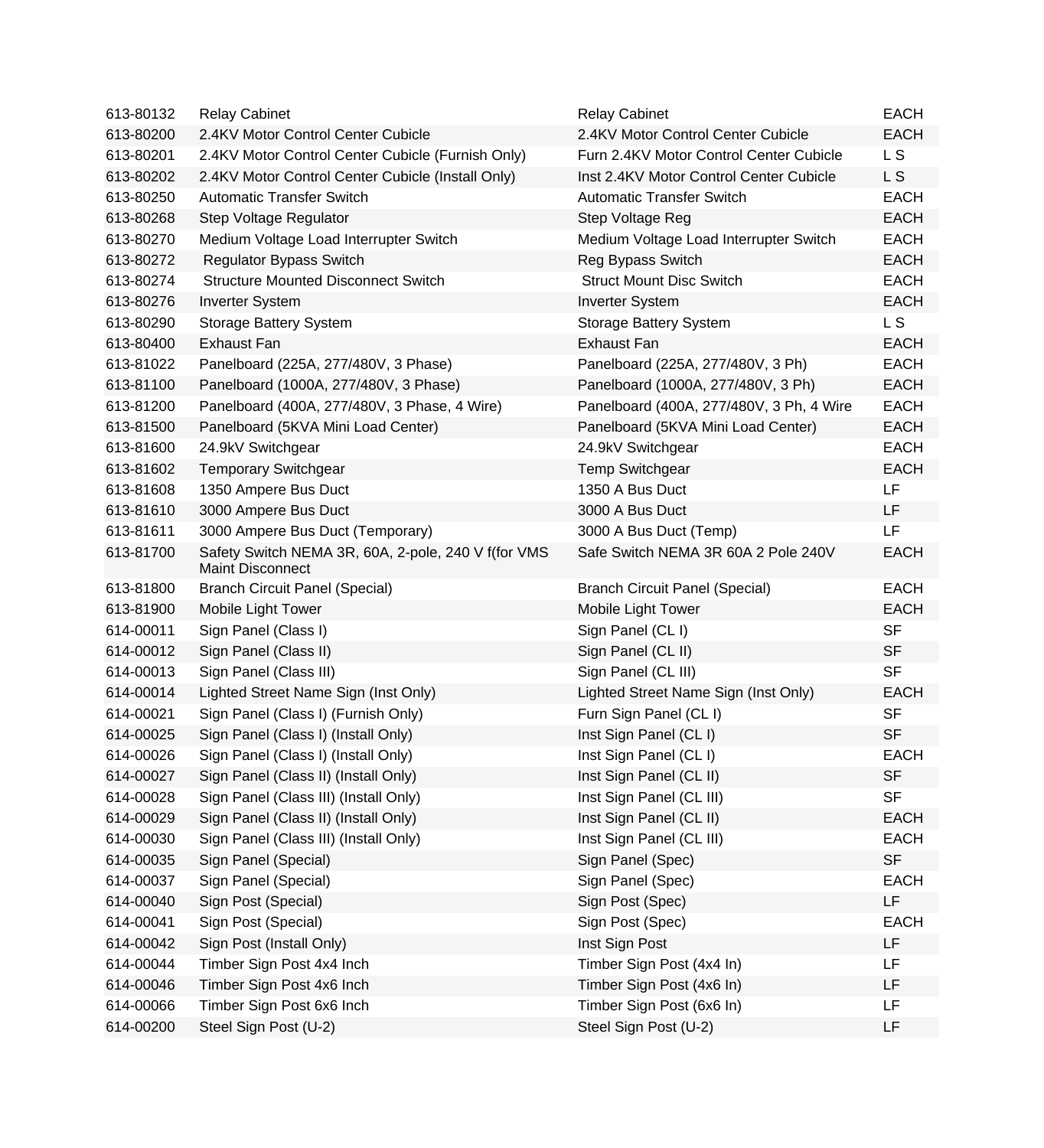| 614-00214 | Steel Sign Post (1.75x1.75 Inch Tubing)                         | Steel Sign Post (1.75x1.75 In T)         | LF          |
|-----------|-----------------------------------------------------------------|------------------------------------------|-------------|
| 614-00216 | Steel Sign Post (2x2 Inch Tubing)                               | Steel Sign Post (2x2 In T)               | LF          |
| 614-00218 | Steel Sign Post (2.25x2.25 Inch Tubing)                         | Steel Sign Post (2.25x2.25 In T)         | LF          |
| 614-00220 | Steel Sign Post (2.5x2.5 Inch Tubing)                           | Steel Sign Post (2.5x2.5 In T)           | LF          |
| 614-00222 | Steel Sign Post (2.75x 2.75 Inch Tubing)                        | Steel Sign Post (2.75x2.75 In T)         | LF          |
| 614-00224 | Steel Sign Post (3x3 Inch Tubing)                               | Steel Sign Post (3x3 In T)               | LF          |
| 614-00357 | Steel Sign Post (S 3x5.7)                                       | Steel Sign Post (S 3x5.7)                | <b>LF</b>   |
| 614-00375 | Steel Sign Post (S 3x7.5)                                       | Steel Sign Post (S 3x7.5)                | <b>LF</b>   |
| 614-00477 | Steel Sign Post (S 4x7.7)                                       | Steel Sign Post (S 4x7.7)                | LF          |
| 614-00510 | Steel Sign Post (S 5x10)                                        | Steel Sign Post (S 5x10)                 | LF          |
| 614-00612 | Steel Sign Post (W 6x12)                                        | Steel Sign Post (W 6x12)                 | <b>LF</b>   |
| 614-00615 | Steel Sign Post (W 6x15)                                        | Steel Sign Post (W 6x15)                 | LF          |
| 614-00818 | Steel Sign Post (W 8x18)                                        | Steel Sign Post (W 8x18)                 | LF          |
| 614-00821 | Steel Sign Post (W 8x21)                                        | Steel Sign Post (W 8x21)                 | LF          |
| 614-01022 | Steel Sign Post (W 10x22)                                       | Steel Sign Post (W 10x22)                | LF          |
| 614-01026 | Steel Sign Post (W 10x26)                                       | Steel Sign Post (W 10x26)                | LF          |
| 614-01226 | Steel Sign Post (W 12x26)                                       | Steel Sign Post (W 12x26)                | <b>LF</b>   |
| 614-01400 | Steel Stub Base (36 Inch)                                       | Steel Stub Base (36 In)                  | <b>LF</b>   |
| 614-01502 | Steel Sign Support (2-Inch Round) (Post & Socket)               | Steel Sign Supp (2-In Rd)(Po&Sock)       | LF          |
| 614-01503 | Steel Sign Support (2-Inch Round)(Post and Socket)              | Steel Sign Supp (2-In Rd)(Po&Sock)       | <b>EACH</b> |
| 614-01512 | Steel Sign Support (2-Inch Round)(Post)                         | Steel Sign Supp (2-In Rd)(Post)          | LF.         |
| 614-01513 | Steel Sign Support (2-Inch Round)(Post)(Install Only)           | Steel Sign Supp (2-In Rd)(Post)(Install) | LF          |
| 614-01522 | Steel Sign Support (2-Inch Round)(Socket)                       | Steel Sign Supp (2-In Rd)(Sock)          | <b>EACH</b> |
| 614-01523 | Steel Sign Support (2-Inch Round)(Socket)(Install Only)         | Steel Sign Supp (2-In Rd)(Sock)(Install) | <b>EACH</b> |
| 614-01554 | Steel Sign Post (4 Inch Round) (Slipbase)                       | Steel Sign Post (4 In Rd) (Slip)         | LF          |
| 614-01572 | Steel Sign Support (2-1/2 Inch Round NP-40)(Post &<br>Slipbase) | Steel Sign Supp (2-1/2 Rd NP40)(Po&Silp) | LF          |
| 614-01573 | Steel Sign Support (2-1/2 Inch Round NP-40)(Post &<br>Slipbase) | Steel Sign Supp (2-1/2 Rd NP40)(Po&Slip) | <b>EACH</b> |
| 614-01575 | Steel Sign Support (2-1/2 Inch Round NP-40)(Post)               | Steel Sign Supp (2-1/2 In Rd NP40)(Po)   | LF          |
| 614-01578 | Steel Sign Support (2-1/2 Inch Round NP-40)(Slipbase)           | Steel Sign Supp (2-1/2 In Rd NP40)(Slip) | <b>EACH</b> |
| 614-01582 | Steel Sign Support (2-1/2 Inch Round) (Post and Slipbase)       | Steel Sign Supp (2-1/2 In Rd)(Po&Slip)   | LF          |
| 614-01583 | Steel Sign Support (2-1/2 In Round Sch 80) (Post &<br>Slipbase) | Stl Sign Supp (2-1/2 In Rd 80)(Po&Slip)  | <b>EACH</b> |
| 614-01585 | Steel Sign Support (2-1/2 Inch Round Sch 80) (Post)             | Steel Sign Supp (2-1/2 In Rd 80) (Post)  | LF          |
| 614-01586 | Steel Sign Support (2-1/2 In Rd Sch 80)(Post)(Install<br>Only)  | Steel Sign Supp(2-1/2 In Rd 80)(Po)(Ins) | LF          |
| 614-01588 | Steel Sign Support (2-1/2 Inch Round Sch 80) (Slipbase)         | Steel Sign Supp (2-1/2 In Rd 80)(Slip)   | <b>EACH</b> |
| 614-01589 | Steel Sign Supp (2-1/2 In Rd Sch 80) (Slip) (Install Only)      | Steel Sign Supp (2.5 In Rd Sch 80)(Ins)  | <b>EACH</b> |
| 614-01736 | Steel Sign Ground Stub Base (36 Inch)                           | Steel Sign Ground Stub Base (36 In)      | <b>EACH</b> |
| 614-03001 | Concrete Footing (Type 1)                                       | Conc Footing (Ty 1)                      | <b>EACH</b> |
| 614-03002 | Concrete Footing (Type 2)                                       | Conc Footing (Ty 2)                      | <b>EACH</b> |
| 614-03003 | Concrete Footing (Type 3)                                       | Conc Footing (Ty 3)                      | <b>EACH</b> |
| 614-03004 | Concrete Footing (Type 4)                                       | Conc Footing (Ty 4)                      | <b>EACH</b> |
| 614-03005 | Concrete Footing (Type 5)                                       | Conc Footing (Ty 5)                      | <b>EACH</b> |
| 614-03006 | Concrete Footing (Type 6)                                       | Conc Footing (Ty 6)                      | <b>EACH</b> |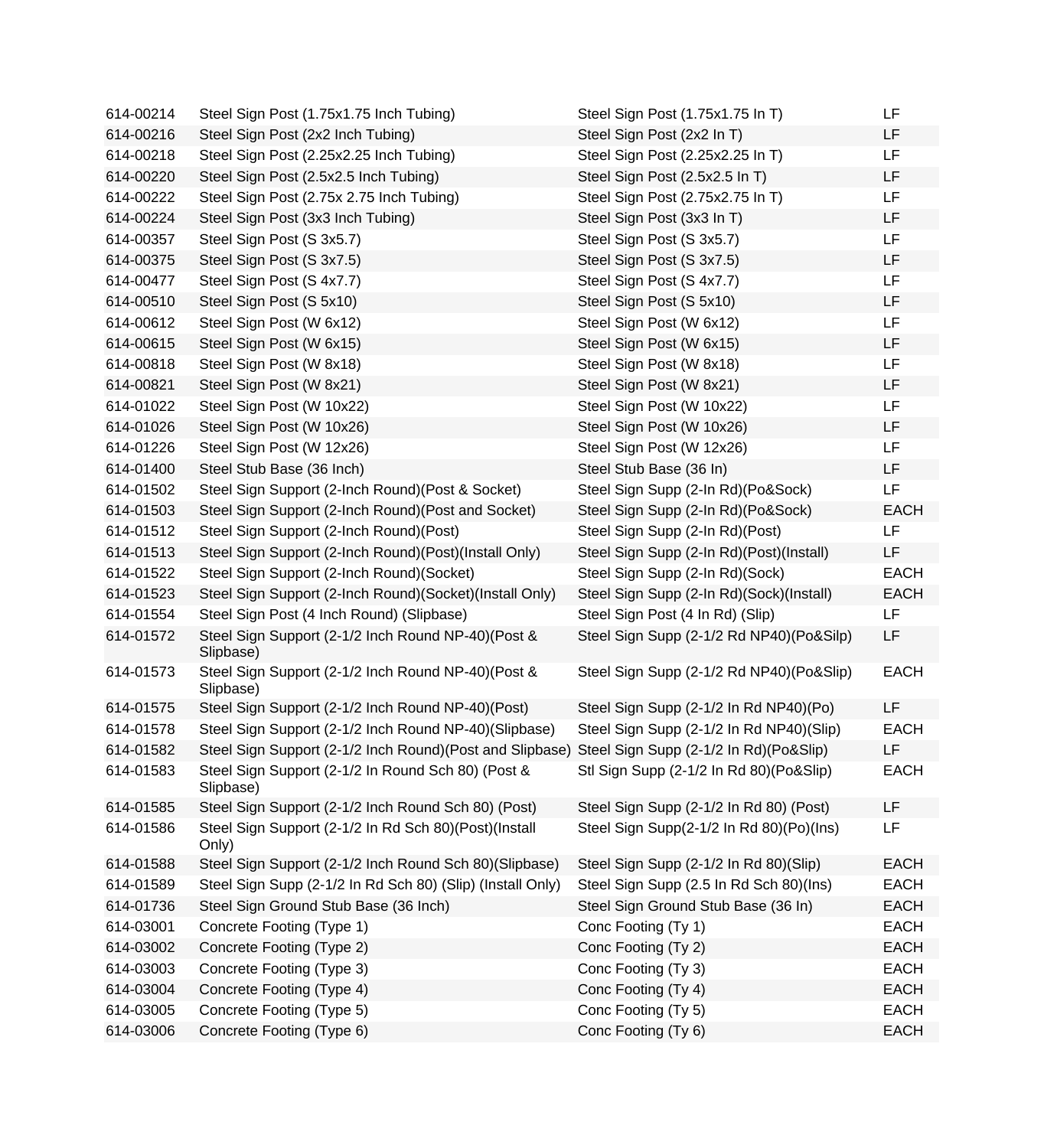| 614-03007 | Concrete Footing (Type 7)                                                          | Conc Footing (Ty 7)                      | <b>EACH</b>    |
|-----------|------------------------------------------------------------------------------------|------------------------------------------|----------------|
| 614-03100 | Concrete Footing (Traffic Signal Pole)                                             | Conc Footing (Sig Pole)                  | <b>EACH</b>    |
| 614-07000 | Mask Sign Legend                                                                   | Mask Sign Legend                         | <b>EACH</b>    |
| 614-07100 | Modification of Sign Legend                                                        | Mod Sign Legend                          | L <sub>S</sub> |
| 614-07105 | Modification of Sign Legend                                                        | Mod Sign Legend                          | <b>EACH</b>    |
| 614-07125 | Modification of Steel Sign Post                                                    | Mod Steel Sign Post                      | <b>EACH</b>    |
| 614-10015 | Overpass Mounted Sign Bracket                                                      | Overpass Mtd Sign Bracket                | <b>EACH</b>    |
| 614-10030 | Paint Overhead Sign Structure                                                      | Paint Overhead Sign Str                  | <b>EACH</b>    |
| 614-10035 | Paint Ground Sign                                                                  | Paint Ground Sign                        | <b>EACH</b>    |
| 614-10050 | Modification of Overhead Sign Structure                                            | Mod Overhead Sign Str                    | <b>EACH</b>    |
| 614-10080 | Modification of Overpass Mounted Sign Bracket                                      | Mod Overpass Sign Bracket                | <b>EACH</b>    |
| 614-10100 | Sign Bridge Structure (Install Only)                                               | Inst Sign Brdg Str                       | <b>EACH</b>    |
| 614-10110 | LED Warning Sign System (Signs)                                                    | LED Warning Sign System (Signs)          | <b>EACH</b>    |
| 614-10113 | Dynamic Message Sign (Color LED)(Overhead)(Furnish<br>Only)                        | Dyn Mesg Sign (Color LED)(O/H)(Furnish)  | <b>EACH</b>    |
| 614-10114 | Dynamic Message Sign (Color LED)(Overhead)(Install<br>Only)                        | Dyn Mesg Sign (Color LED)(O/H)(Install)  | <b>EACH</b>    |
| 614-10115 | Dynamic Message Sign (Color LED) (Overhead)                                        | Dyn Mesg Sign (Color LED)(O/H)           | <b>EACH</b>    |
| 614-10116 | Dynamic Message Sign Controller                                                    | Dyn Msg Sign Ctrl                        | <b>EACH</b>    |
| 614-10117 | Dynamic Message Sign Equipment Cabinet (Type 1)                                    | Dyn Msg Sign Equip Cab (Ty 1)            | <b>EACH</b>    |
| 614-10118 | Dynamic Message Sign Equipment Cabinet (Type 2)                                    | Dyn Msg Sign Equip Cab (Ty 2)            | <b>EACH</b>    |
| 614-10120 | Variable Message Sign                                                              | Var Mesg Sign                            | <b>EACH</b>    |
| 614-10121 | <b>Travel Time Module</b>                                                          | <b>Travel Time Module</b>                | <b>EACH</b>    |
| 614-10122 | Portable Message Sign Panel (Special)                                              | Port Mesg Sign Panel (Spec)              | <b>EACH</b>    |
| 614-10123 | Variable Message Sign (Install Only)                                               | Inst Var Mesg Sign                       | <b>EACH</b>    |
| 614-10124 | Variable Message Sign (Furnish Only)                                               | Furn Var Mesg Sign                       | <b>EACH</b>    |
| 614-10125 | Variable Message Sign (Ground Mounted)                                             | Var Mesg Sign (Grnd Mtd)                 | <b>EACH</b>    |
| 614-10126 | Variable Message Sign (Fiber Optic)                                                | Var Mesg Sign (Fib Opt)                  | <b>EACH</b>    |
| 614-10127 | Variable Speed Limit Sign                                                          | Var Speed Limit Sign                     | <b>EACH</b>    |
| 614-10128 | <b>Blankout Sign (Fiber Optic)</b>                                                 | Blankout Sign (Fib Opt)                  | <b>EACH</b>    |
| 614-10129 | Blankout Sign (Fiber Optic) (Variable Speed Limit)                                 | Blankout Sign (Fib Opt) (VSL)            | <b>EACH</b>    |
| 614-10130 | <b>Illuminated Sign</b>                                                            | <b>Illuminated Sign</b>                  | <b>EACH</b>    |
| 614-10131 | Variable Speed Limit Sign (Furnish Only)                                           | Var Speed Limit Sign (Furnish Only)      | <b>EACH</b>    |
| 614-10132 | Variable Speed Limit Sign (Install Only)                                           | Var Speed Limit Sign (Install Only)      | <b>EACH</b>    |
| 614-10133 | Variable Message Sign (LED)(Overhead)(Furnish Only)                                | Var Mesg Sign (LED)(O/H)(Furnish)        | <b>EACH</b>    |
| 614-10134 | Variable Message Sign (LED)(Overhead)(Install Only)                                | Var Mesg Sign (LED)(O/H)(Install)        | <b>EACH</b>    |
| 614-10135 | LED Variable Message Sign System                                                   | <b>LED VMS System</b>                    | <b>EACH</b>    |
| 614-10137 | Film Module Variable Speed Limit Sign                                              | Film Mod VSL Sign                        | <b>EACH</b>    |
| 614-10138 | Full Matrix Variable Message Sign LED (Ground Mounted) FM VMS LED (Grnd Mtd)       |                                          | <b>EACH</b>    |
| 614-10139 | Radar Speed Display Sign (LED)                                                     | Radar Speed Disp Sgn (LED)               | <b>EACH</b>    |
| 614-10140 | Variable Message Sign LED (Double Faced)                                           | VMS LED (Double Faced)                   | <b>EACH</b>    |
| 614-10141 | Variable Message Sign LED (Double Faced)(Furnish Only VMS LED (Double Faced)(Furn) |                                          | <b>EACH</b>    |
| 614-10143 | Lane Use Control Signal (LED) (Single-Faced) (Furnish<br>Only)                     | Lane Use Cntrl Sgnl(LED)(Single)(Furnish | <b>EACH</b>    |
| 614-10144 | Lane Use Control Signal (LED) (Single-Faced) (Install<br>Only)                     | Lane Use Cntrl Sgnl(LED)(Single)(Install | <b>EACH</b>    |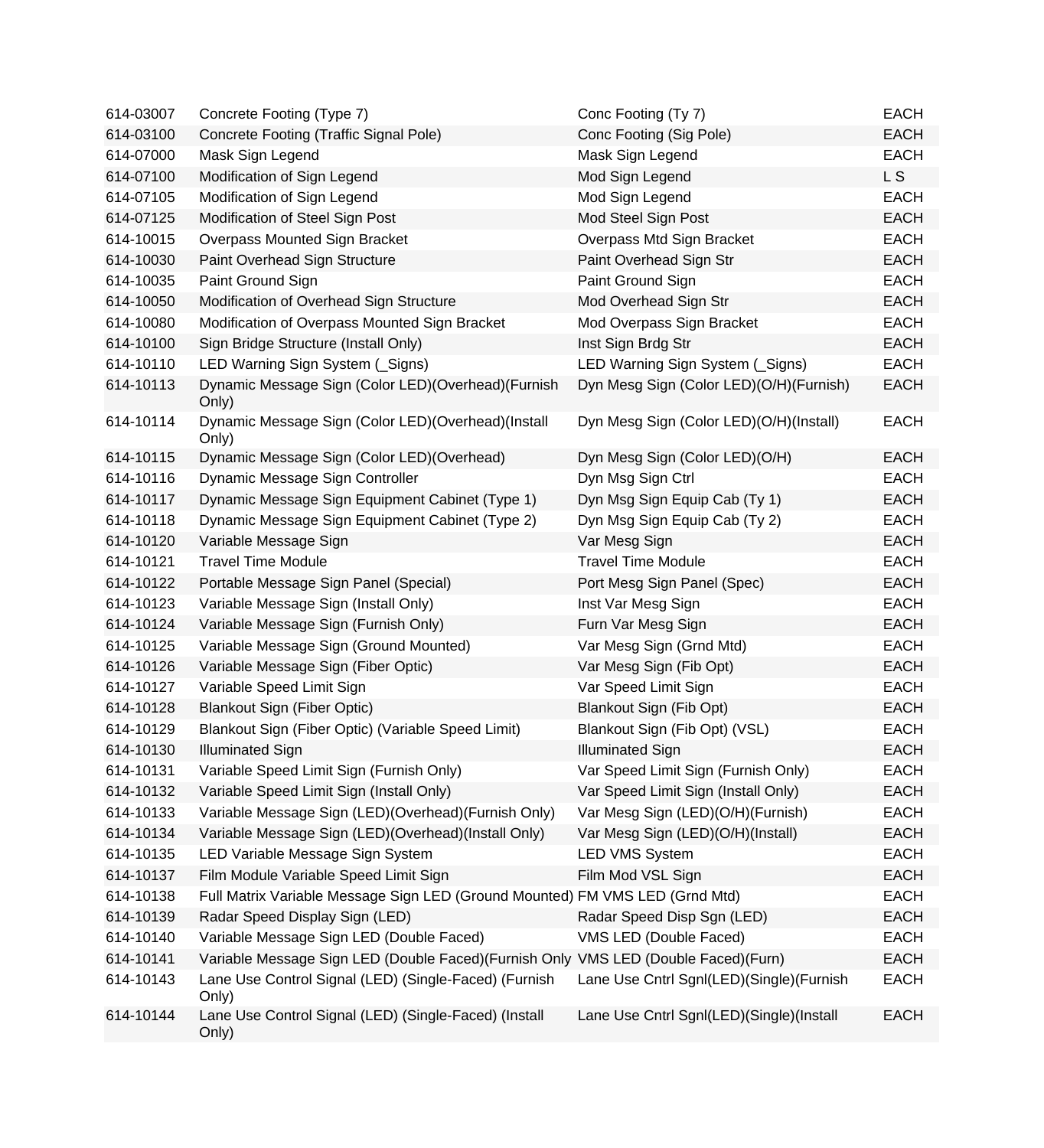| 614-10145 | Variable Message Sign LED (Single Faced)                                              | VMS LED (Single Faced)                   | <b>EACH</b> |
|-----------|---------------------------------------------------------------------------------------|------------------------------------------|-------------|
| 614-10146 | Variable Message Sign (LED) (Ground Mounted)                                          | VMS (LED) (Ground Mounted)               | <b>EACH</b> |
| 614-10147 | Variable Message Sign LED (Overhead)                                                  | VMS LED (Overhead)                       | <b>EACH</b> |
| 614-10148 | Variable Message Sign LED (Speed Radar)                                               | VMS LED (Speed Radar)                    | <b>EACH</b> |
| 614-10149 | Variable Message Sign (LED) (Warranty)                                                | VMS (LED) (Warranty)                     | <b>EACH</b> |
| 614-10150 | 12 Inch LED (Ball)                                                                    | 12 In LED (Ball)                         | <b>EACH</b> |
| 614-10151 | 12 Inch LED (Ball) (Green)                                                            | 12 In LED (Ball) (Green)                 | <b>EACH</b> |
| 614-10152 | 12 Inch LED (Ball) (Red)                                                              | 12 In LED (Ball) (Red)                   | <b>EACH</b> |
| 614-10153 | 12 Inch LED (Ball) (Yellow)                                                           | 12 In LED (Ball) (Yellow)                | <b>EACH</b> |
| 614-10155 | 12 Inch LED (Arrow)                                                                   | 12 In LED (Arr)                          | <b>EACH</b> |
| 614-10156 | 12 Inch LED (Arrow) (Green)                                                           | 12 In LED (Arr) (Green)                  | <b>EACH</b> |
| 614-10157 | 12 Inch LED (Arrow) (Red)                                                             | 12 In LED (Arr) (Red)                    | <b>EACH</b> |
| 614-10158 | 12 Inch LED (Arrow) (Yellow)                                                          | 12 In LED (Arr) (Yellow)                 | <b>EACH</b> |
| 614-10160 | Signal Head Backplates                                                                | Sig Head B-Plates                        | <b>EACH</b> |
| 614-10161 | Signal Head B-Plates (Install Only)                                                   | Signal Head B-Plates (Install Only)      | <b>EACH</b> |
| 614-10162 | 8 Inch LED (Ball)                                                                     | 8 In LED (Ball)                          | <b>EACH</b> |
| 614-10163 | 8 Inch LED (Ball) (Green)                                                             | 8 In LED (Ball) (Green)                  | <b>EACH</b> |
| 614-10164 | 8 Inch LED (Ball) (Red)                                                               | 8 In LED (Ball) (Red)                    | <b>EACH</b> |
| 614-10165 | 8 Inch LED (Ball) (Yellow)                                                            | 8 In LED (Ball) (Yellow)                 | <b>EACH</b> |
| 614-10166 | 8 Inch LED (Arrow)                                                                    | 8 In LED (Arr)                           | <b>EACH</b> |
| 614-10167 | 8 Inch LED (Arrow) (Green)                                                            | 8 In LED (Arr) (Green)                   | <b>EACH</b> |
| 614-10168 | 8 Inch LED (Arrow) (Red)                                                              | 8 In LED (Arr) (Red)                     | <b>EACH</b> |
| 614-10169 | 8 Inch LED (Arrow) (Yellow)                                                           | 8 In LED (Arr) (Yellow)                  | <b>EACH</b> |
| 614-10240 | Lane Use Control Signal LED (Double Faced)                                            | LUS LED (Double Faced)                   | <b>EACH</b> |
| 614-10242 | Lane Use Control Signal LED (Double Faced) (Furnish<br>Only)                          | LUS LED (Double Faced) (Furn)            | <b>EACH</b> |
| 614-10245 | Lane Use Control Signal LED (Single Faced)                                            | LUS LED (Single Faced)                   | <b>EACH</b> |
| 614-10246 | Lane Use Control Signal LED (Single Faced) (Install Only) Inst LUS LED (Single Faced) |                                          | EACH        |
| 614-10250 | <b>LED In-Pavement Marking Unit</b>                                                   | LED In-Pvmt Mkg Unit                     | <b>EACH</b> |
| 614-10260 | <b>LED Master Controller</b>                                                          | <b>LED Master Controller</b>             | <b>EACH</b> |
| 614-10280 | <b>Adaptive Traffic Signal System</b>                                                 | <b>Adapt Traff Sig System</b>            | L S         |
| 614-10300 | <b>VMS/LUS Management Software</b>                                                    | <b>VMS/LUS Management Software</b>       | L S         |
| 614-10310 | <b>Traffic Management Software</b>                                                    | <b>TMS Software</b>                      | L S         |
| 614-10320 | System Integration and Testing                                                        | System Integration and Testing           | L S         |
| 614-10350 | VMS Mounting Support and Wiring (Double Faced)                                        | VMS Montig Sprt & Wiring (D Faced)       | <b>EACH</b> |
| 614-10351 | VMS Mounting Support and Wiring (Double<br>Faced)(Furnish Only)                       | VMS Montig Sprt & Wiring (D Faced)(Furn) | <b>EACH</b> |
| 614-10355 | LUS Mounting Support and Wiring (Single Faced)                                        | LUS Montig Sprt & Wiring(Single Faced)   | <b>EACH</b> |
| 614-10360 | LUS Mounting Support and Wiring (Double Faced)                                        | LUS Montig Sprt & Wiring (D Faced)       | <b>EACH</b> |
| 614-10370 | VMS & LUS Mounting Support and Wiring (Single Faced)                                  | VMS & LUS Montig Sprt & Wiring (S Faced) | <b>EACH</b> |
| 614-10400 | Sign Bridge (Special)                                                                 | Sign Brdg (Spec)                         | <b>EACH</b> |
| 614-20862 | VMS Support (Ground Mounted) (8.625 Inch) Diameter                                    | VMS Support (Grnd Mtd) (8.625 In)        | <b>EACH</b> |
| 614-21275 | VMS Support (Ground Mounted) (12.75 Inch Diameter)                                    | VMS Support (Grnd Mtd) (12.75 In)        | <b>EACH</b> |
| 614-21400 | VMS Support (Ground Mounted) (14 Inch Diameter)                                       | VMS Support (Grnd Mtd) (14 In)           | <b>EACH</b> |
| 614-21600 | VMS Support (Ground Mounted) (16 Inch Diameter)                                       | VMS Support (Grnd Mtd) (16 In)           | <b>EACH</b> |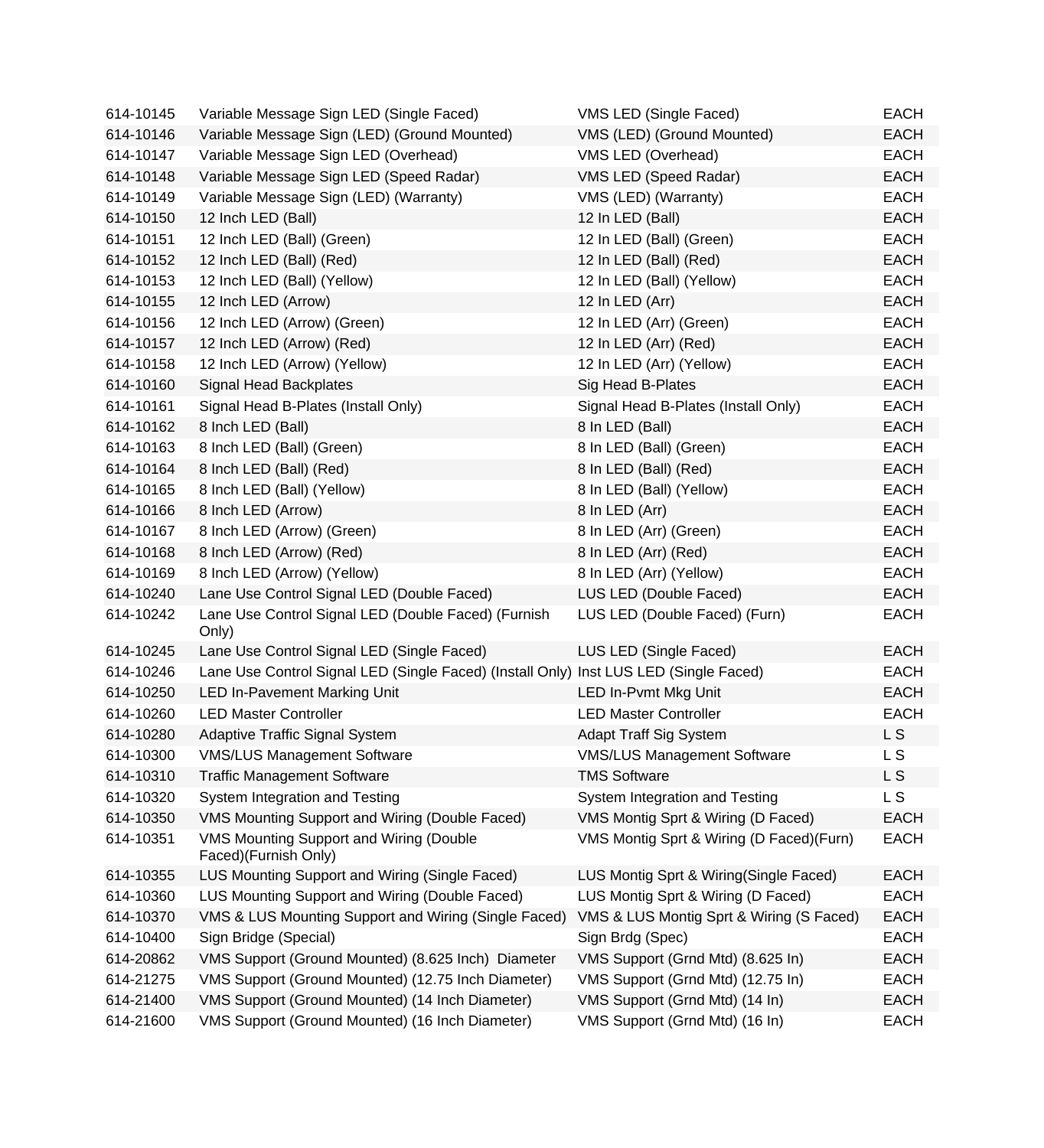| 614-30010 | <b>Steel Spacetruss System</b>                                      | <b>Steel Spacetruss System</b>           | L S         |
|-----------|---------------------------------------------------------------------|------------------------------------------|-------------|
| 614-30110 | <b>Butterfly Structure</b>                                          | <b>Btrfly Str</b>                        | <b>EACH</b> |
| 614-30200 | <b>VMS Butterfly Support (Median)</b>                               | <b>VMS Butterfly Support (Median)</b>    | <b>EACH</b> |
| 614-30205 | VMS Butterfly Support (Roadside)                                    | VMS Butterfly Support (Roadside)         | <b>EACH</b> |
| 614-31275 | Monotube Overhead Sign Cantilever (12.75 Inch<br>Diameter)          | Monotube Overhead Sign Cant(12.75In Dia) | <b>EACH</b> |
| 614-31400 | Monotube Overhead Sign Cantilever (14 Inch Diameter)                | Monotube Overhead Sign Cant (14 In Dia)  | <b>EACH</b> |
| 614-31600 | Monotube Overhead Sign Cantilever (16 Inch Diameter)                | Monotube Overhead Sign Cant (16 In Dia)  | <b>EACH</b> |
| 614-31800 | Monotube Overhead Sign Cantilever (18 Inch Diameter)                | Monotube Overhead Sign Cant (18 In Dia)  | <b>EACH</b> |
| 614-32000 | Monotube Overhead Sign Cantilever (20 Inch Diameter)                | Monotube Overhead Sign Cant (20 In Dia)  | <b>EACH</b> |
| 614-32400 | Monotube Overhead Sign Cantilever (24 Inch Diameter)                | Monotube Overhead Sign Cant (24 In Dia)  | <b>EACH</b> |
| 614-32900 | Monotube Overhead Sign Cantilever (Install Only)                    | Inst Monotube Overhead Sign Cant         | <b>EACH</b> |
| 614-32901 | Monotube Overhead Sign Cantilever (Furnish Only)                    | Monotube O/H Sign Cant (Furnish Only)    | <b>EACH</b> |
| 614-33000 | Monotube Overhead Sign Cantilever (30 Inch Diameter)                | Monotube Overhead Sign Cant (30 In Dia)  | <b>EACH</b> |
| 614-40240 | Monotube Overhead Sign Bridge with Cantilever (24 Inch<br>Diameter) | Mono Over Sign Brdg w/ Cant (24 In Dia)  | <b>EACH</b> |
| 614-40360 | Monotube Overhead Sign Bridge with Cantiliver (36 Inch<br>Diameter) | Mono Over Sign Brdg w/ Cant (36 In Dia)  | <b>EACH</b> |
| 614-41275 | Monotube Overhead Sign Bridge (12.75 Inch Diameter)                 | Monotube Overhead Sign Brdg(12.75In Dia) | <b>EACH</b> |
| 614-41400 | Monotube Overhead Sign Bridge (14 Inch Diameter)                    | Monotube Overhead Sign Brdg (14 In Dia)  | <b>EACH</b> |
| 614-41600 | Monotube Overhead Sign Bridge (16 Inch Diameter)                    | Monotube Overhead Sign Brdg (16 In Dia)  | <b>EACH</b> |
| 614-41800 | Monotube Overhead Sign Bridge (18 Inch Diameter)                    | Monotube Overhead Sign Brdg (18 In Dia)  | <b>EACH</b> |
| 614-42000 | Monotube Overhead Sign Bridge (20 Inch Diameter)                    | Monotube Overhead Sign Brdg (20 In Dia)  | <b>EACH</b> |
| 614-42400 | Monotube Overhead Sign Bridge (24 Inch Diameter)                    | Monotube Overhead Sign Brdg (24 In Dia)  | <b>EACH</b> |
| 614-42500 | Monotube Overhead Sign Bridge (Install Only)                        | Monotube Overhead Sign Brdg (Inst Only)  | <b>EACH</b> |
| 614-43000 | Monotube Overhead Sign Bridge (30 Inch Diameter)                    | Monotube Overhead Sign Brdg (30 In Dia)  | <b>EACH</b> |
| 614-43600 | Monotube Overhead Sign Bridge (36 Inch Diameter)                    | Monotube Overhead Sign Brdg (36 In Dia)  | <b>EACH</b> |
| 614-50000 | <b>Truck Tip-Over Warning System</b>                                | <b>Truck Tip-Over Warning System</b>     | <b>EACH</b> |
| 614-50010 | Downhill Truck Speed Advisory System                                | <b>DTSAS</b>                             | <b>EACH</b> |
| 614-70000 | Programmable Traffic Signal Face                                    | Prog Traf Sig Face                       | <b>EACH</b> |
| 614-70010 | Modification of Signal Face                                         | Mod Sig Face                             | <b>EACH</b> |
| 614-70020 | <b>Optical Unit Retrofit Kit</b>                                    | Opt Unit Retrofit Kit                    | <b>EACH</b> |
| 614-70021 | Optical Unit Retrofit Kit(Install Only)                             | Optical Unit Retrofit Kit(Install Only)  | <b>EACH</b> |
| 614-70022 | <b>Optical Unit Retrofit Kit (Special)</b>                          | Opt Unit Retrofit Kit (Spec)             | <b>EACH</b> |
| 614-70112 | Traffic Signal Face (12)                                            | Traf Sig Face (12)                       | <b>EACH</b> |
| 614-70113 | Pedestrian Signal Face (12)                                         | Ped Sig Face (12)                        | <b>EACH</b> |
| 614-70116 | Pedestrian Signal Face (16-16)                                      | Ped Sig Face (16-16)                     | <b>EACH</b> |
| 614-70117 | Pedestrian Signal Face (16)                                         | Ped Sig Face (16)                        | <b>EACH</b> |
| 614-70118 | Pedestrian Signal Face (18)                                         | Ped Sig Face (18)                        | <b>EACH</b> |
| 614-70126 | Pedestrian Signal Face (16-16)(LED Replacement)                     | Ped Sig Face (16-16)(LED Repl)           | <b>EACH</b> |
| 614-70150 | Pedestrian Signal Face (16) (Countdown)                             | Ped Sig Face (16) (Countdown)            | <b>EACH</b> |
| 614-70200 | Accessible Pedestrian Signal                                        | Access Ped Sig                           | <b>EACH</b> |
| 614-70216 | Traffic Signal Face (8-8)                                           | Traf Sig Face (8-8)                      | <b>EACH</b> |
| 614-70224 | Pedestrian Signal Face (12-12)                                      | Ped Sig Face (12-12)                     | <b>EACH</b> |
| 614-70225 | Traffic Signal Face (12-12)                                         | Traf Sig Face (12-12)                    | <b>EACH</b> |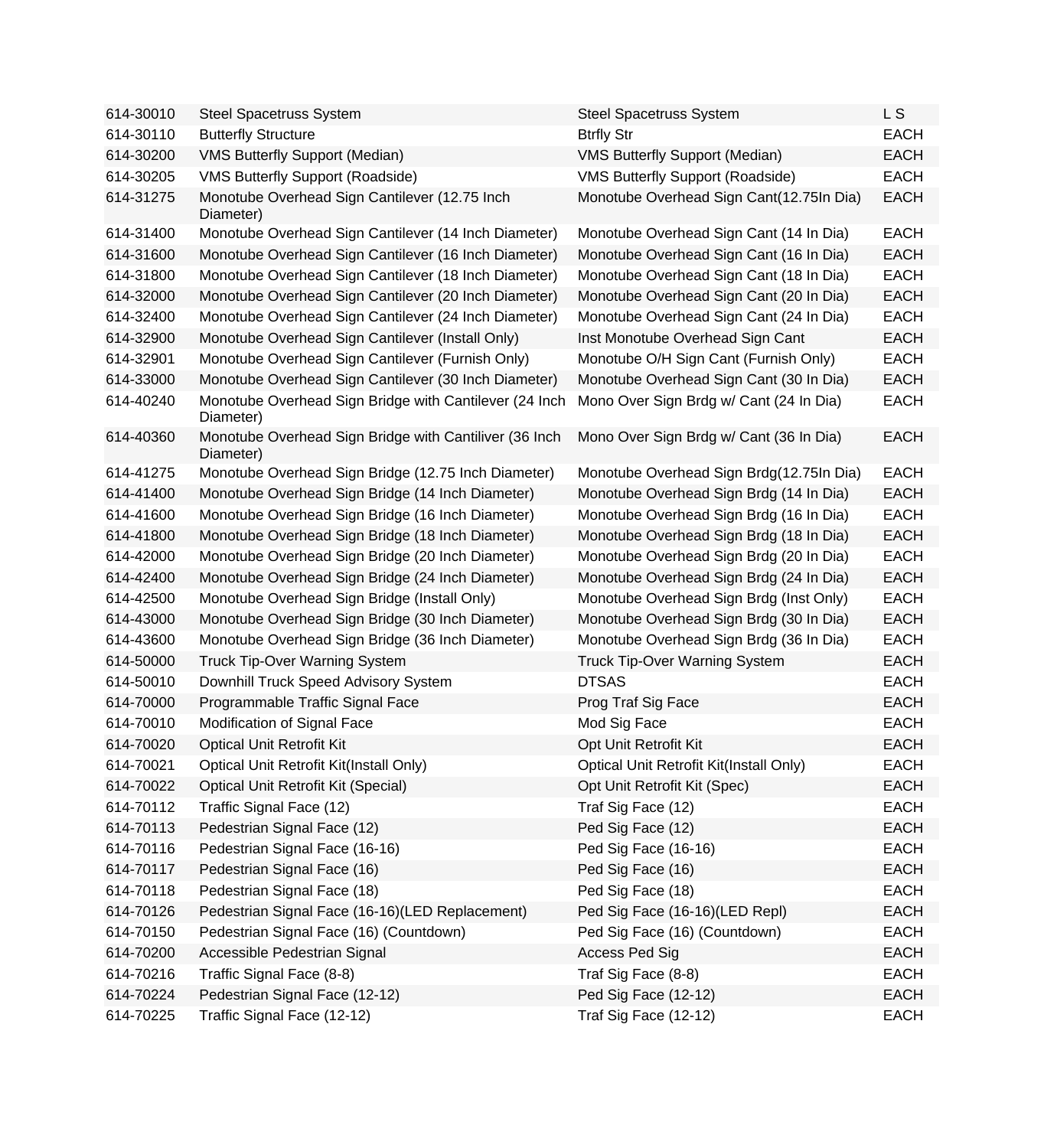| 614-70250 | Pedestrian Signal Face (16)(Countdown)(LED<br>Replacement) | Ped Sig Face (16)(Countdown)(LED Repl)       | <b>EACH</b> |
|-----------|------------------------------------------------------------|----------------------------------------------|-------------|
| 614-70324 | Traffic Signal Face (8-8-8)                                | Traf Sig Face (8-8-8)                        | <b>EACH</b> |
| 614-70328 | Traffic Signal Face (12-8-8)                               | Traf Sig Face (12-8-8)                       | <b>EACH</b> |
| 614-70336 | Traffic Signal Face (12-12-12)                             | Traf Sig Face (12-12-12)                     | <b>EACH</b> |
| 614-70337 | Traffic Signal Face (12-12-12) (Install Only)              | Traf Sig Face (12-12-12) (Inst Only)         | <b>EACH</b> |
| 614-70432 | Traffic Signal Face (8-8-8-8)                              | Traf Sig Face (8-8-8-8)                      | <b>EACH</b> |
| 614-70448 | Traffic Signal Face (12-12-12-12)                          | Traf Sig Face (12-12-12-12)                  | <b>EACH</b> |
| 614-70450 | Traffic Signal Face (12-12-12-12)(Install Only)            | Traf Sig Face (12-12-12-12)(Instal Only)     | <b>EACH</b> |
| 614-70548 | Traffic Signal Face (8-8-8-12-12)                          | Traf Sig Face (8-8-8-12-12)                  | <b>EACH</b> |
| 614-70560 | Traffic Signal Face (12-12-12-12-12)                       | Traf Sig Face (12-12-12-12-12)               | <b>EACH</b> |
| 614-70565 | Traffic Signal Face (12-12-12-12-12-12)                    | Traf Sig Face (12-12-12-12-12-12)            | <b>EACH</b> |
| 614-72430 | Traffic Signal (24 Inch x 30 Inch Blankout LED Sign)       | Traf Sig (24x30 LED Sign)                    | <b>EACH</b> |
| 614-72480 | Traffic Signal (36 Inch X 40 Inch Blankout LED Sign)       | Traf Sig (36x40 LED Sign)                    | <b>EACH</b> |
| 614-72606 | Traffic Signal (60 Inch X 60 Inch Blankout LED Sign)       | Traf Sig (60x60 LED Sign)                    | <b>EACH</b> |
| 614-72740 | Blank Out Sign(LED)(Single Faced)                          | Blank Out Sign(LED)(Sing Fac)                | <b>EACH</b> |
| 614-72741 | Blank Out Sign (LED)(SPEED RADAR)                          | Blank Out Sign (LED)(SPD RDR)                | <b>EACH</b> |
| 614-72745 | Blank Out Sign Mounting Support & Wiring                   | Blank Out Sign Mntig Support & Wiring        | <b>EACH</b> |
| 614-72748 | Traffic Signal (48 Inch X 48 Inch Blankout Sign)           | Traf Sig (48x48 Blankout Sign)               | <b>EACH</b> |
| 614-72760 | Traffic Signal (60 Inch X 60 Inch Blankout Sign)           | Traf Sig (60x60 Blankout Sign)               | <b>EACH</b> |
| 614-72765 | Traffic Signal (24 Inch x 24 Inch Blankout LED Sign)       | Traf Sig (24x24 Blankout LED Sign)           | <b>EACH</b> |
| 614-72828 | Communications Cabinet (Furnish Only)                      | Communications Cabinet (Furnish Only)        | <b>EACH</b> |
| 614-72829 | <b>Communications Cabinet (Install Only)</b>               | <b>Communications Cabinet (Install Only)</b> | <b>EACH</b> |
| 614-72830 | <b>Communications Cabinet</b>                              | <b>Communications Cabinet</b>                | <b>EACH</b> |
| 614-72831 | Communications Cabinet (Type 1)                            | Comm Cabinet (Type 1)                        | <b>EACH</b> |
| 614-72832 | Communications Cabinet (Type 2)                            | Comm Cabinet (Type 2)                        | <b>EACH</b> |
| 614-72833 | Communications Cabinet (Type 2) (Furnish Only)             | Communications Cab (Type 2) (Furnish)        | <b>EACH</b> |
| 614-72834 | Communications Cabinet (Type 2) (Install Only)             | Comm Cabinet (Type 2)(Install Only)          | <b>EACH</b> |
| 614-72854 | <b>Traffic Controller Cabinet</b>                          | <b>Traf Ctrl Cabinet</b>                     | <b>EACH</b> |
| 614-72855 | <b>Traffic Signal Controller Cabinet</b>                   | <b>Traf Sig Ctrl Cabinet</b>                 | <b>EACH</b> |
| 614-72856 | <b>Recessed Control Cabinet</b>                            | <b>Recessed Ctrl Cabinet</b>                 | <b>EACH</b> |
| 614-72857 | <b>Surface Mounted Control Cabinet</b>                     | <b>Surface Mounted Ctrl Cabinet</b>          | <b>EACH</b> |
| 614-72858 | Pedestal Pole (3 Foot 6 Inch)                              | Ped Pole (3.5 In)                            | <b>EACH</b> |
| 614-72859 | Surface Mounted Control Cabinet (Install Only)             | Surf Mount Ctrl Cab (Inst Only)              | <b>EACH</b> |
| 614-72860 | Pedestrian Push Button                                     | Ped Push Button                              | <b>EACH</b> |
| 614-72861 | Pedestrian Push Button (Install Only)                      | Ped Push Button (Inst Only)                  | <b>EACH</b> |
| 614-72862 | Pedestrian Push Button (Special)                           | Ped Push Button (Spec)                       | <b>EACH</b> |
| 614-72863 | Pedestrian Push Button Post Assembly                       | Ped Push Button Post Assem                   | <b>EACH</b> |
| 614-72864 | <b>Fire Preemption Unit</b>                                | Fire Preempt Unit                            | <b>EACH</b> |
| 614-72865 | Pedestrian Interval Timer                                  | Ped Interval Timer                           | <b>EACH</b> |
| 614-72866 | Fire Preemption Unit and Timer                             | Fire Preempt Unit + Timer                    | <b>EACH</b> |
| 614-72868 | <b>Bicycle and Pedestrian Traffic Counter</b>              | <b>Bicycle and Ped Traf Count</b>            | <b>EACH</b> |
| 614-72870 | <b>Coordination Unit</b>                                   | <b>Coordination Unit</b>                     | <b>EACH</b> |
| 614-72871 | Loop Detector Wire (Prefab) Special                        | Loop Detect Wire (Prefab) Spec               | LF          |
| 614-72872 | Loop Detector (Micro Type)                                 | Loop Detect (Micro Type)                     | <b>EACH</b> |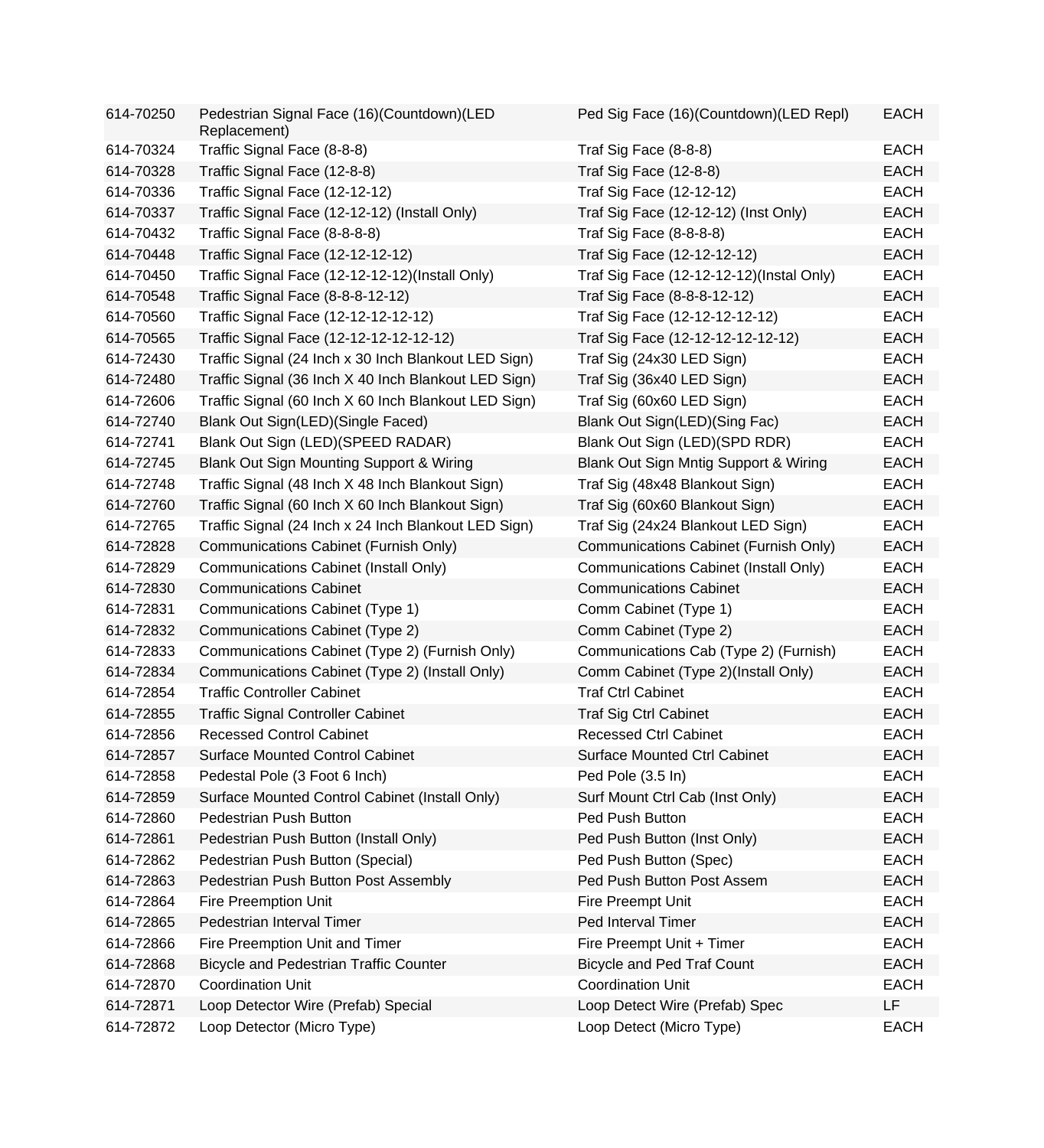| 614-72873 | Loop Detector Wire Prefabricated (Install Only)                      | Loop Detec Wire Prefab (Install Only) | LF          |
|-----------|----------------------------------------------------------------------|---------------------------------------|-------------|
| 614-72875 | Loop Detector Wire                                                   | Loop Detect Wire                      | LF          |
| 614-72876 | Traffic Signal Vehicle Detector Amplifier (Loop Type) (2<br>Channel) | Detect Amp (Loop) (2)                 | <b>EACH</b> |
| 614-72878 | Traffic Signal Vehicle Detector Amplifier (Loop Type) (4<br>Channel) | Detect Amp (Loop) (4)                 | <b>EACH</b> |
| 614-72879 | Traffic Signal Vehicle Detector Amplifier (Magnetic Type)            | Detect Amp (Magnetic)                 | <b>EACH</b> |
| 614-72880 | Traffic Signal Vehicle Detector Amplifier (Loop Type)                | Detect Amp (Loop)                     | <b>EACH</b> |
| 614-72882 | Traffic Signal Vehicle Detector (Micro Type)                         | Detect (Micro)                        | <b>EACH</b> |
| 614-72884 | Traffic Signal Vehicle Detector (Micro Wave Type)                    | Detect (Micro Wave)                   | <b>EACH</b> |
| 614-72885 | Traffic Signal Vehicle Detector (Special)                            | Detect (Spec)                         | <b>EACH</b> |
| 614-72886 | Intersection Detection System (Camera)                               | Intersection Detect Sys (Camera)      | <b>EACH</b> |
| 614-72887 | Microwave Vehicle Radar Detector                                     | Detect (Microwave Veh)                | <b>EACH</b> |
| 614-72888 | Microwave Vehicle Radar Detector (Install Only)                      | Detect (Microwave Veh) (Install)      | <b>EACH</b> |
| 614-72889 | Traffic Signal Vehicle Detector (Micro Type)<br>(Non-Invasive)       | Detect (Micro) (Non-Invasive)         | <b>EACH</b> |
| 614-72890 | Span Wire Cable                                                      | Span Wire Cable                       | LF          |
| 614-72891 | Telephone Interconnect Wire                                          | <b>Tele Intercon Wire</b>             | LF          |
| 614-72892 | Power Feed Wire                                                      | Power Feed Wire                       | LF          |
| 614-72893 | Signal Cable                                                         | Signal Cable                          | LF          |
| 614-72895 | Vehicle Detection System (Single Camera)                             | Vehicle Detect Sys (Single Camera)    | <b>EACH</b> |
| 614-72896 | Intersection Detection System (Camera)(Install Only)                 | Inst Intersect Detect Sys (Camera)    | <b>EACH</b> |
| 614-72897 | Signal Cable (Install Only)                                          | Signal Cable (Install Only)           | LF          |
| 614-72900 | Wireless Magnetometer Vehicle Detection system                       | <b>WL Magnet Vehicle Det Sys</b>      | <b>EACH</b> |
| 614-73005 | Piezo (Electric) (Class II)                                          | Piezo (Elec) (CL II)                  | <b>EACH</b> |
| 614-73010 | Piezo Electric Tube, Class 2 (Install Only)                          | Inst Piezo Elec Tube, CL 2            | <b>EACH</b> |
| 614-75200 | Programmable Traffic Signal Face (Install Only)                      | Inst Prog Traf Sig Face               | <b>EACH</b> |
| 614-75216 | Pedestrian Signal Face (16) (Install Only)                           | Inst Ped Sig Face (16)                | <b>EACH</b> |
| 614-75219 | Pedestrian Signal Face (18) (Countdown) (Install Only)               | Inst Ped Sig Face (18) (Countdown)    | <b>EACH</b> |
| 614-75225 | Traffic Signal Face (12-12) (Install Only)                           | Inst Traf Sig Face (12-12)            | <b>EACH</b> |
| 614-75226 | Traffic Signal Face (12) (Install Only)                              | Inst Traf Sig Face (12)               | <b>EACH</b> |
| 614-75324 | Traffic Signal Face (8-8-8) (Install Only)                           | Inst Traf Sig Face (8-8-8)            | <b>EACH</b> |
| 614-75332 | Pedestrian Signal Face (16-16) (Install Only)                        | Inst Ped Sig Face (16-16)             | <b>EACH</b> |
| 614-75336 | Traffic Signal Face (12-12-12) (Install Only)                        | Inst Traf Sig Face (12-12-12)         | <b>EACH</b> |
| 614-75560 | Traffic Signal Face (12-12-12-12-12) (Install Only)                  | Inst Traf Sig Face (12-12-12-12-12)   | <b>EACH</b> |
| 614-75840 | Traffic Signal Controller (Install Only)                             | Inst Traf Sig Ctrler                  | <b>EACH</b> |
| 614-75841 | Traffic Signal Controller (Type 170) (Install Only)                  | Inst Traf Sig Ctrler (Ty 170)         | <b>EACH</b> |
| 614-75848 | Traffic Signal Controller and Cabinet (Install Only)                 | Inst Traf Sig Ctrler + Cab            | <b>EACH</b> |
| 614-75855 | Traffic Signal Controller Cabinet (Install Only)                     | Inst Traf Sig Ctrler Cab              | <b>EACH</b> |
| 614-75860 | Pedestrian Push Button (Install Only)                                | Inst Ped Push Button                  | <b>EACH</b> |
| 614-75866 | Fire Preemption Unit and Timer (Install Only)                        | Inst Fire Preempt Unit + Timer        | <b>EACH</b> |
| 614-75867 | Railroad Preemption Unit (Install Only)                              | Inst RR Preempt Unit                  | <b>EACH</b> |
| 614-75868 | Fire Preemption Unit (Install Only)                                  | Inst Fire Preempt Unit                | <b>EACH</b> |
| 614-75869 | Fire Preemption Unit Emitter (Furnish Only)                          | Furn Fire Preempt Unit Emitter        | <b>EACH</b> |
| 614-75870 | Coordination Unit (Install Only)                                     | Inst Coordination Unit                | <b>EACH</b> |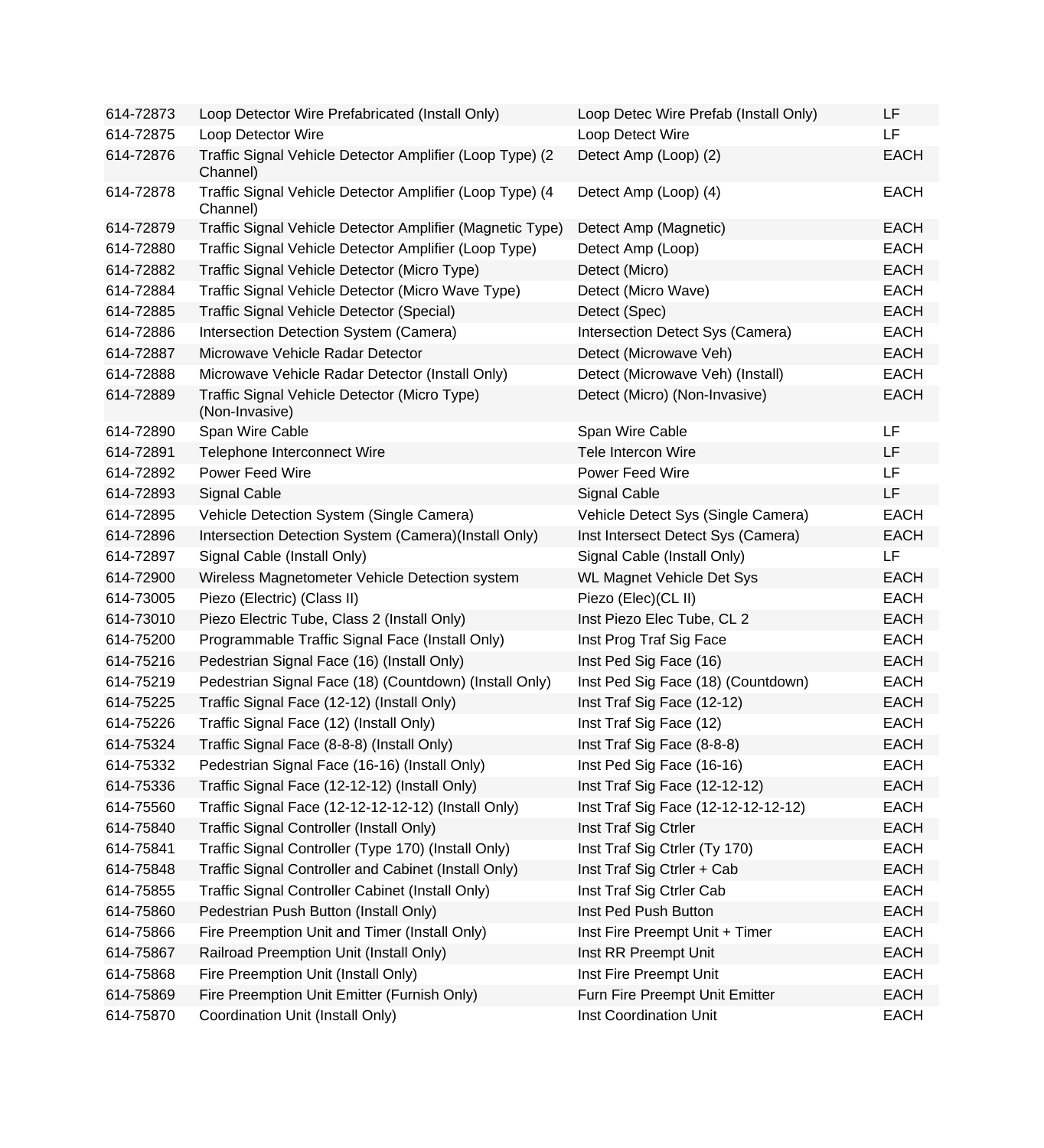| 614-75875 | Loop Detector Wire (Install Only)                                                   | Inst Loop Detect Wire                 | LF          |
|-----------|-------------------------------------------------------------------------------------|---------------------------------------|-------------|
| 614-75877 | Loop Detector Wire Prefabricated (Special) (Install Only)                           | Inst Prefab Loop Detect (Spec)        | LF          |
| 614-75880 | Traffic Signal Vehicle Detector Amplifier (Loop Type)<br>(Install Only)             | Inst Detect Amp (Loop)                | <b>EACH</b> |
| 614-75881 | Traffic Signal Detector Amplifier (Loop Type) (Install Only)                        | Inst Traf Sig Detect Amp (Loop)       | <b>EACH</b> |
| 614-75882 | Traffic Signal Vehicle Detector (Magnetic Type) (Install<br>Only)                   | Inst Sig Veh Detect (Magnetic)        | <b>EACH</b> |
| 614-75883 | Traffic Signal Detector (Micro Type) (Install Only)                                 | Inst Traf Sig Detect (Micro)          | <b>EACH</b> |
| 614-75890 | Span Wire Cable (Install Only)                                                      | Inst Span Wire Cable                  | LF          |
| 614-75891 | Telephone Interconnect Wire (Install Only)                                          | Inst Tele Intercon Wire               | LF          |
| 614-75892 | Power Feed Wire (Install Only)                                                      | Inst Pwr Feed Wire                    | <b>LF</b>   |
| 614-79217 | Pedestrian Signal Face (16) (Furnish Only)                                          | Furn Ped Sig Face (16)                | <b>EACH</b> |
| 614-79328 | Traffic Signal Face (12-8-8) (Furnish Only)                                         | Furn Traf Sig Face (12-8-8)           | <b>EACH</b> |
| 614-79332 | Pedestrian Signal Face (16-16) (Furnish Only)                                       | Furn Ped Sig Face (16-16)             | <b>EACH</b> |
| 614-79336 | Traffic Signal Face (12-12-12) (Furnish Only)                                       | Furn Traf Sig Face (12-12-12)         | <b>EACH</b> |
| 614-79560 | Traffic Signal Face (12-12-12-12-12) (Furnish Only)                                 | Furn Traf Sig Face (12-12-12-12-12)   | <b>EACH</b> |
| 614-79840 | Traffic Signal Controller (Furnish Only)                                            | Furn Traf Sig Ctrler                  | <b>EACH</b> |
| 614-79855 | Traffic Signal Controller Cabinet (Furnish Only)                                    | Furn Traf Sig Ctrler Cab              | <b>EACH</b> |
| 614-79858 | Pedestal Pole (3 Foot 6 Inch) (Furnish Only)                                        | Furn Ped Pole (3.5 In)                | <b>EACH</b> |
| 614-79860 | Pedestrian Push Button (Furnish Only)                                               | Furn Ped Push Button                  | <b>EACH</b> |
| 614-79866 | Fire Preemption Unit and Timer (Furnish Only)                                       | Furn Fire Preempt Unit + Timer        | <b>EACH</b> |
| 614-79867 | Fire Preemption Unit and Timer                                                      | Fire Preempt Unit + Timer             | <b>EACH</b> |
| 614-79870 | Coordination Unit (Furnish Only)                                                    | <b>Furn Coordination Unit</b>         | <b>EACH</b> |
| 614-79875 | Loop Detector Wire (Furnish Only)                                                   | Furn Loop Detect Wire                 | LF          |
| 614-79876 | Loop Detector Wire (Prefabricated) (Special) (Furnish<br>Only)                      | Furn Loop Detect Wire (Prefab) (Spec) | LF          |
| 614-79878 | Traffic Signal Vehicle Detector Amplifier (Loop Type) (4<br>Channel) (Furnish Only) | Furn Detect Amp (Loop) (4)            | <b>EACH</b> |
| 614-79879 | Signal Cable (Furnish Only)                                                         | Furn Sig Cable                        | LF          |
| 614-79880 | Traffic Signal Vehicle Detector Amplifier (Loop Type)<br>(Furnish Only)             | Furn Detect Amp (Loop)                | <b>EACH</b> |
| 614-79882 | Traffic Signal Vehicle Detector (Magnetic Type) (Furnish<br>Only)                   | Furn Detect (Magnetic)                | <b>EACH</b> |
| 614-79885 | Traffic Signal Vehicle Detector (Micro Type) (Furnish<br>Only)                      | Furn Detect (Micro)                   | <b>EACH</b> |
| 614-79886 | Intersection Detection System (Camera) (Furnish Only)                               | Furn Int Detect Sys (Camera)          | <b>EACH</b> |
| 614-79890 | Span Wire Cable (Furnish Only)                                                      | Furn Span Wire Cable                  | LF          |
| 614-79891 | Telephone Interconnect Wire (Furnish Only)                                          | Furn Tele Intercon Wire               | LF          |
| 614-79892 | Power Feed Wire (Furnish Only)                                                      | Furn Pwr Feed Wire                    | LF          |
| 614-79896 | Controller Interface Unit (Furnish Only)                                            | Furn Ctrler Interface                 | <b>EACH</b> |
| 614-80000 | <b>Flashing Beacon</b>                                                              | Flash Beacon                          | <b>EACH</b> |
| 614-80001 | Flashing Beacon (Solar Powered)                                                     | Flash Beacon (Solar Pwred)            | <b>EACH</b> |
| 614-80002 | Flashing Beacon (Install Only)                                                      | Inst Flash Beacon                     | <b>EACH</b> |
| 614-80003 | Rectangular Rapid Flashing Beacon                                                   | Rect Rapid Flash Beacon               | <b>EACH</b> |
| 614-80006 | <b>Surface Condition Analyzer</b>                                                   | <b>Surface Condition Analyzer</b>     | <b>EACH</b> |
| 614-80009 | Surface Condition Analyzer (Furnish Only)                                           | Furn Surface Condition Analyzer       | <b>EACH</b> |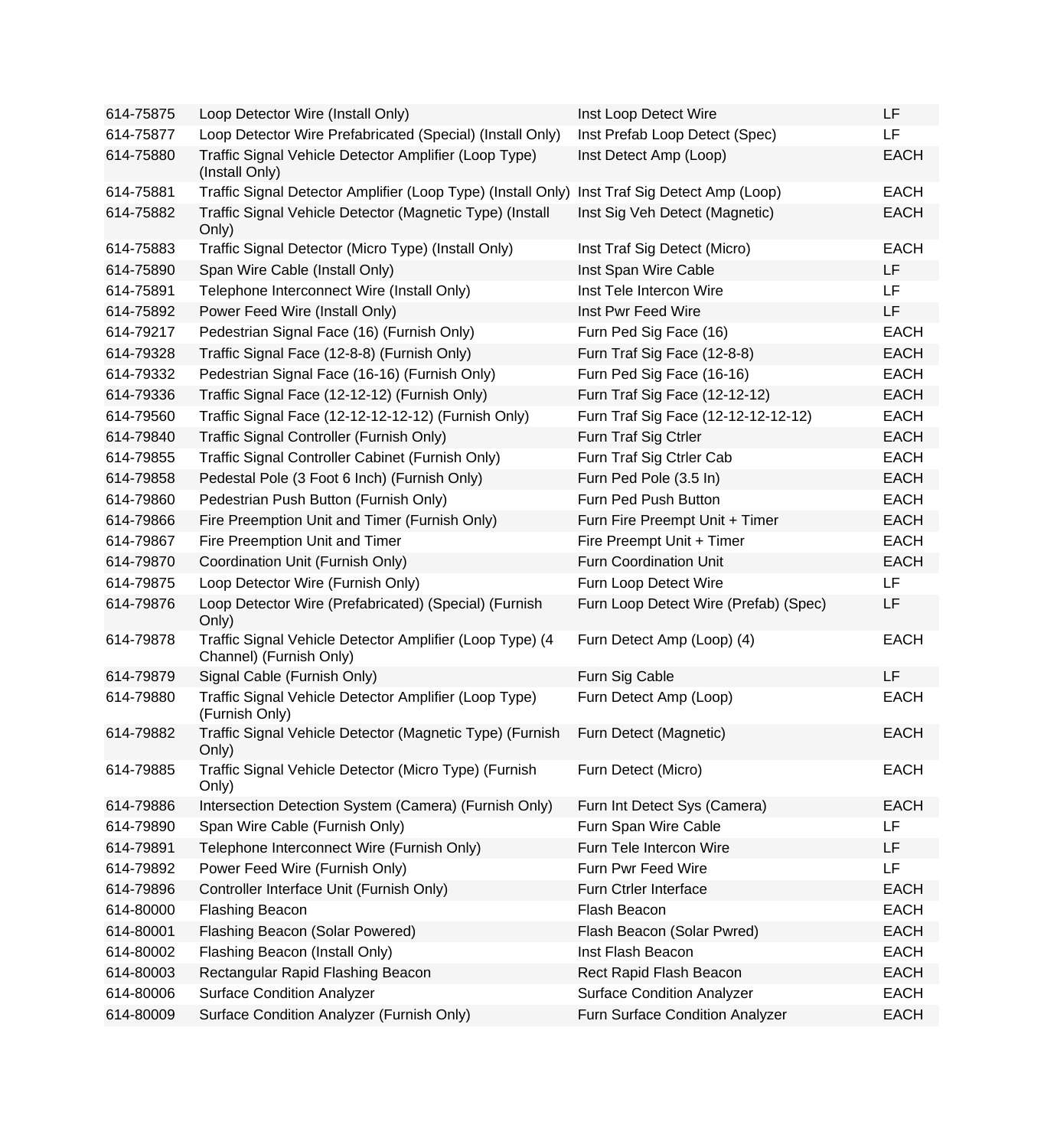| 614-80010 | <b>Travel Time Indicator</b>                                | <b>Travel Time Indicator</b>    | <b>EACH</b> |
|-----------|-------------------------------------------------------------|---------------------------------|-------------|
| 614-80020 | Travel Time Indicator (Install Only)                        | Travel Time Indicator (Install) | <b>EACH</b> |
| 614-80311 | Barricade (Type 3 F-A)                                      | Barricade (Ty 3 F-A)            | <b>EACH</b> |
| 614-80312 | Barricade (Type 3 F-B)                                      | Barricade (Ty 3 F-B)            | <b>EACH</b> |
| 614-80313 | Barricade (Type 3 F-C)                                      | Barricade (Ty 3 F-C)            | <b>EACH</b> |
| 614-80314 | Barricade (Type 3 F-D)                                      | Barricade (Ty 3 F-D)            | <b>EACH</b> |
| 614-80321 | Barricade (Type 3 M-A)                                      | Barricade (Ty 3 M-A)            | <b>EACH</b> |
| 614-80322 | Barricade (Type 3 M-B)                                      | Barricade (Ty 3 M-B)            | <b>EACH</b> |
| 614-80323 | Barricade (Type 3 M-C)                                      | Barricade (Ty 3 M-C)            | <b>EACH</b> |
| 614-80324 | Barricade (Type 3 M-D)                                      | Barricade (Ty 3 M-D)            | <b>EACH</b> |
| 614-80355 | Portable Message Sign Panel                                 | Portable Mesg Panel             | <b>EACH</b> |
| 614-80385 | <b>Rumble Strip</b>                                         | <b>Rumble Strip</b>             | <b>LF</b>   |
| 614-80386 | Rumble Strip (Special)                                      | Rumble Strip (Spec)             | <b>LF</b>   |
| 614-80387 | Rumble Strip (Grinding)                                     | Rumble Strip (Grind)            | LF          |
| 614-80391 | Rumble Strip (Grinding)(Asphalt)                            | Rumble Strip (Grind)(Asphalt)   | LF          |
| 614-80392 | Rumble Strip (Grinding)(Concrete)                           | Rumble Strip (Grind)(Conc)      | LF          |
| 614-81000 | <b>Traffic Signal-Light Pole Steel</b>                      | Sig-Light Pole Steel            | <b>EACH</b> |
| 614-81005 | Traffic Signal-Light Pole Steel (Furnish Only)              | Furn Sig-Light Pole Steel       | <b>EACH</b> |
| 614-81010 | Traffic Signal-Light Pole Steel (1 Mast Arm)                | Sig-Light Pole Steel (1)        | <b>EACH</b> |
| 614-81011 | Traffic Signal-Light Pole Steel (1 Mast Arm) (Install Only) | Inst Sig-Light Pole Steel (1)   | <b>EACH</b> |
| 614-81012 | Traffic Signal-Light Pole Steel (2 Mast Arm) (Install 0nly) | Inst Sig-Light Pole Steel (2)   | <b>EACH</b> |
| 614-81020 | Traffic Signal-Light Pole Steel (2 Mast Arm)                | Sig-Light Pole Steel (2)        | <b>EACH</b> |
| 614-81115 | Traffic Signal Light Pole Steel (1-15 Foot Mast Arm)        | Sig-Light Pole Steel (1-15 Ft)  | <b>EACH</b> |
| 614-81120 | Traffic Signal-Light Pole Steel (1-20 Foot Mast Arm)        | Sig-Light Pole Steel (1-20 Ft)  | <b>EACH</b> |
| 614-81125 | Traffic Signal-Light Pole Steel (1-25 Foot Mast Arm)        | Sig-Light Pole Steel (1-25 Ft)  | <b>EACH</b> |
| 614-81130 | Traffic Signal-Light Pole Steel (1-30 Foot Mast Arm)        | Sig-Light Pole Steel (1-30 Ft)  | <b>EACH</b> |
| 614-81135 | Traffic Signal-Light Pole Steel (1-35 Foot Mast Arm)        | Sig-Light Pole Steel (1-35 Ft)  | <b>EACH</b> |
| 614-81140 | Traffic Signal-Light Pole Steel (1-40 Foot Mast Arm)        | Sig-Light Pole Steel (1-40 Ft)  | <b>EACH</b> |
| 614-81145 | Traffic Signal-Light Pole Steel (1-45 Foot Mast Arm)        | Sig-Light Pole Steel (1-45 Ft)  | <b>EACH</b> |
| 614-81150 | Traffic Signal-Light Pole Steel (1-50 Foot Mast Arm)        | Sig-Light Pole Steel (1-50 Ft)  | <b>EACH</b> |
| 614-81155 | Traffic Signal-Light Pole Steel (1-55 Foot Mast Arm)        | Sig-Light Pole Steel (1-55 Ft)  | <b>EACH</b> |
| 614-81160 | Traffic Signal Light Pole Steel (1-60 Foot Mast Arm)        | Sig-Light Pole Steel (1-60 Ft)  | <b>EACH</b> |
| 614-81165 | Traffic Signal-Light Pole Steel (1-65 Foot Mast Arm)        | Sig-Light Pole Steel (1-65 Ft)  | <b>EACH</b> |
| 614-81170 | Traffic Signal-Light Pole Steel (1-70 Foot Mast Arm)        | Sig-Light Pole Steel (1-70 Ft)  | <b>EACH</b> |
| 614-81175 | Traffic Signal-Light Pole Steel (1-75 Foot Mast Arm)        | Sig-Light Pole Steel (1-75 Ft)  | <b>EACH</b> |
| 614-81220 | Traffic Signal-Light Pole Steel (2-20 Foot Mast Arm)        | Sig-Light Pole Steel (2-20 Ft)  | <b>EACH</b> |
| 614-81230 | Traffic Signal-Light Pole Steel (2-30 Foot Mast Arm)        | Sig-Light Pole Steel (2-30 Ft)  | <b>EACH</b> |
| 614-81240 | Traffic Signal-Light Pole Steel (2-40 Foot Mast Arm)        | Sig-Light Pole Steel (2-40 Ft)  | <b>EACH</b> |
| 614-81250 | Traffic Signal-Light Pole Steel (2-50 Foot Mast Arm)        | Sig-Light Pole Steel (2-50 Ft)  | <b>EACH</b> |
| 614-81255 | Traffic Signal Light Pole Steel (2-55 Foot Mast Arm)        | Sig-Light Pole Steel (2-55 Ft)  | <b>EACH</b> |
| 614-81260 | Traffic Signal Light Pole Steel (2-60 Foot Mast Arm)        | Sig-Light Pole Steel (2-60 Ft)  | <b>EACH</b> |
| 614-81265 | Traffic Signal-Light Pole Steel (2-65 Foot Mast Arm)        | Sig-Light Pole Steel (2-65 Ft)  | <b>EACH</b> |
| 614-81275 | Traffic Signal-Light Pole Steel (2-75 Foot Mast Arm)        | Sig-Light Pole Steel (2-75 Ft)  | <b>EACH</b> |
| 614-81300 | Traffic Signal-Light Pole (Install Only)                    | Inst Sig-Light Pole             | <b>EACH</b> |
| 614-81301 | Traffic Signal-Light Pole (1 Mast Arm) (Install Only)       | Inst Sig-Light Pole (1)         | <b>EACH</b> |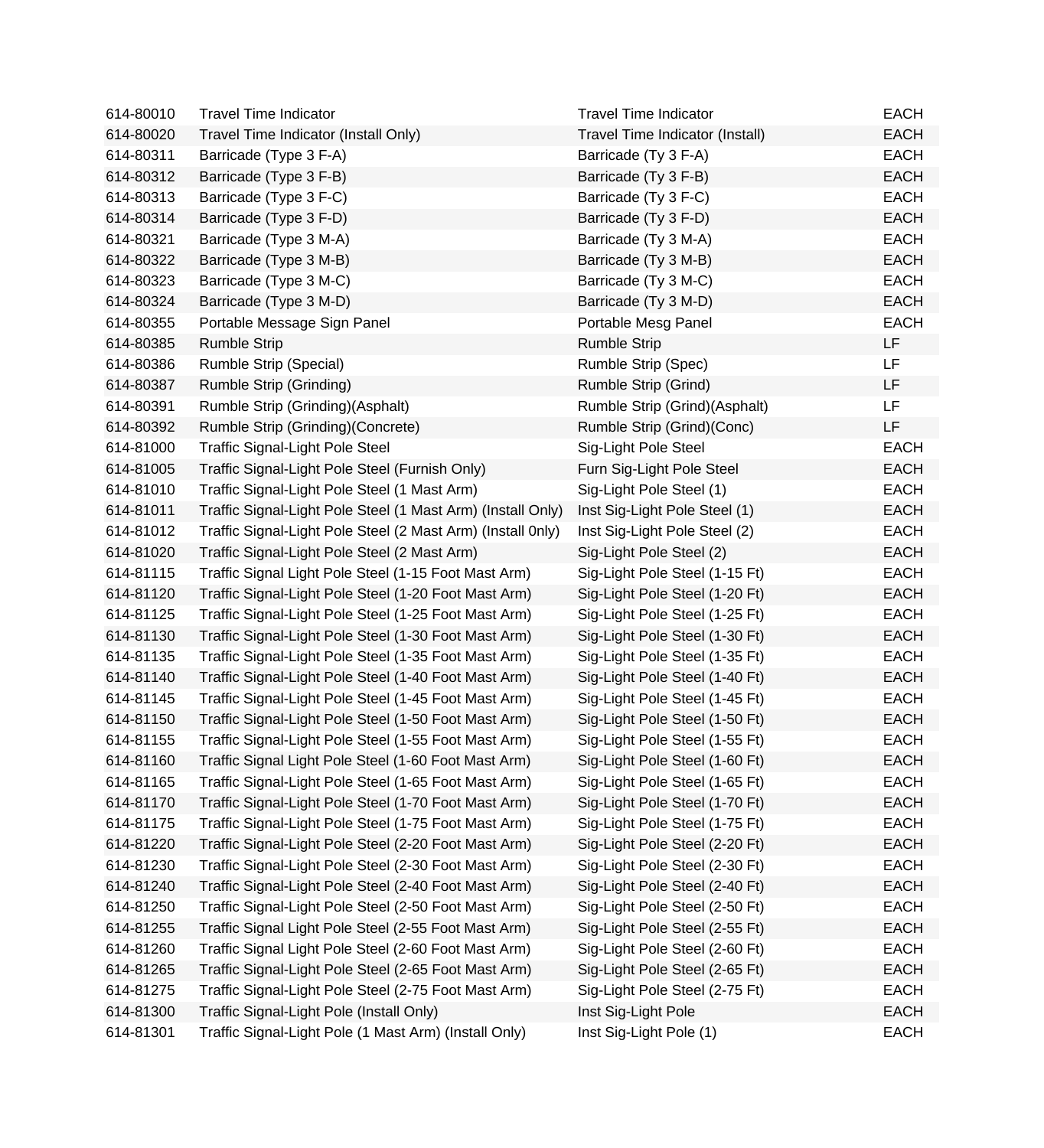| 614-81302 | Traffic Signal-Light Pole (2 Mast Arm) (Install Only)                                     | Inst Sig-Light Pole (2)               | <b>EACH</b> |
|-----------|-------------------------------------------------------------------------------------------|---------------------------------------|-------------|
| 614-81410 | Traffic Signal-Light Pole Steel (1 Mast Arm) (Furnish Only) Furn Sig-Light Pole Steel (1) |                                       | EACH        |
| 614-81420 | Traffic Signal-Light Pole Steel (2 Mast Arm) (Furnish Only) Furn Sig-Light Pole Steel (2) |                                       | <b>EACH</b> |
| 614-81430 | Traffic Signal-Light Pole Steel (2 Mast Arm) (Special)<br>(Furnish Only)                  | Furn Sig-Light Pole Steel (2) (S)     | <b>EACH</b> |
| 614-81515 | Traffic Signal-Light Pole Steel (2-15&20 Foot Mast Arm)                                   | Sig-Light Pole Steel (2-15&20 Ft)     | <b>EACH</b> |
| 614-81525 | Traffic Signal-Light Pole Steel (2-25&50 Foot Mast Arm)                                   | Sig-Light Pole Steel (2-25&50 Ft)     | <b>EACH</b> |
| 614-81535 | Traffic Signal-Light Pole Steel (2-35&40 Foot Mast Arm)                                   | Sig-Light Pole Steel (2-35&40 Ft)     | <b>EACH</b> |
| 614-81540 | Traffic Signal-Light Pole Steel (2-25&40 Foot Mast Arm)                                   | Sig-Light Pole Steel (2-25&40 Ft)     | <b>EACH</b> |
| 614-82010 | Traffic Signal Pole Steel (1 Mast Arm)                                                    | Sig Pole Steel (1)                    | <b>EACH</b> |
| 614-82011 | Traffic Signal Pole Steel (1 Mast Arm) (Install Only)                                     | Inst Sig Pole Steel (1)               | <b>EACH</b> |
| 614-82015 | Traffic Signal Pole Steel (1 Mast Arm) (Special)                                          | Sig Pole Steel (1) (Spec)             | <b>EACH</b> |
| 614-82020 | Traffic Signal Pole Steel (2 Mast Arm)                                                    | Sig Pole Steel (2)                    | <b>EACH</b> |
| 614-82410 | Traffic Signal Pole Steel (1 Mast Arm) (Furnish Only)                                     | Furn Sig Pole Steel (1)               | <b>EACH</b> |
| 614-83000 | <b>Traffic Signal Mast Arm Steel</b>                                                      | Traf Sig Mast Arm Steel               | <b>EACH</b> |
| 614-83200 | Traffic Signal Pole (Install Only)                                                        | Inst Traf Sig Pole                    | <b>EACH</b> |
| 614-83300 | Traffic Signal Mast Arm (Install Only)                                                    | Inst Traf Sig Mast Arm                | <b>EACH</b> |
| 614-83400 | Traffic Signal Mast Arm Steel (Furnish Only)                                              | Furn Traf Sig Mast Arm Steel          | <b>EACH</b> |
| 614-84000 | <b>Traffic Signal Pedestal Pole Steel</b>                                                 | Traf Sig Ped Pole Steel               | <b>EACH</b> |
| 614-84100 | Traffic Signal Pedestal Pole Aluminum                                                     | Traf Sig Ped Pole Alum                | <b>EACH</b> |
| 614-84400 | Traffic Signal Pedestal Pole Steel (Furnish Only)                                         | Furn Traf Sig Ped Pole Steel          | <b>EACH</b> |
| 614-84450 | Traffic Signal Pedestal Pole Steel (Install Only)                                         | Inst Traf Sig Ped Pole Steel          | <b>EACH</b> |
| 614-84455 | Traffic Signal Pedestal Pole (Install Only)                                               | Inst Traf Sig Ped Pole                | <b>EACH</b> |
| 614-85001 | Impact Attenuator                                                                         | Impact Atten                          | <b>EACH</b> |
| 614-85003 | Impact Attenuator (Low Maintenance)                                                       | Impact Atten (LM)                     | <b>EACH</b> |
| 614-85005 | Impact Attenuator (Sand Barrel Array)                                                     | Impact Atten (Sand Barrel Array)      | <b>EACH</b> |
| 614-85040 | Impact Attenuator (Truck Mounted Attenuator)                                              | Impact Atten (T-M-A)                  | <b>EACH</b> |
| 614-85045 | Truck with Mounted Attenuator and Flashing Arrow Panel                                    | Truck w/Mtd Atten & Flash Arrow Panel | <b>EACH</b> |
| 614-85115 | Impact Attenuator (Quadguard)                                                             | Impact Atten (Quadguard)              | <b>EACH</b> |
| 614-85116 | Impact Attenuator (Quadguard) (Special)                                                   | Impact Atten (Quadguard) (Spec)       | <b>EACH</b> |
| 614-85120 | Impact Attenuator (Quadguard) (90 Inch)                                                   | Impact Atten (Quadguard) (90 In)      | <b>EACH</b> |
| 614-85125 | Impact Attenuator (Quadguard) (Wide)                                                      | Impact Atten (Quadguard) (Wide)       | <b>EACH</b> |
| 614-85130 | Impact Attenuator (Quadguard II)                                                          | Impact Atten (Quadguard II)           | EACH        |
| 614-85145 | Impact Attenuator (REACT 350.4) (Tapered)                                                 | Impact Atten (REACT 350.4)(Taper)     | <b>EACH</b> |
| 614-85159 | Impact Attenuator (REACT)                                                                 | Impact Atten (REACT)                  | <b>EACH</b> |
| 614-85165 | Impact Attenuator (REACT) (Wide)                                                          | Impact Atten (REACT) (Wide)           | <b>EACH</b> |
| 614-85200 | Raised Traffic Separator System                                                           | Raised Traf Sep Sys                   | <b>LF</b>   |
| 614-85312 | Traffic Signal Span Wire Pole (12 Inch)                                                   | Span Wire Pole (12 In)                | <b>EACH</b> |
| 614-85316 | Traffic Signal Span Wire Pole (16 Inch)                                                   | Span Wire Pole (16 In)                | <b>EACH</b> |
| 614-85340 | Traffic Signal Span Wire Pole (Install Only)                                              | Inst Span Wire Pole                   | <b>EACH</b> |
| 614-85360 | Traffic Signal-Light Span Wire Pole (10 Inch)                                             | Sig-Light Span Wire Pole (10 In)      | <b>EACH</b> |
| 614-85362 | Traffic Signal-Light Span Wire Pole (12 Inch)                                             | Sig-Light Span Wire Pole (12 In)      | <b>EACH</b> |
| 614-85366 | Traffic Signal-Light Span Wire Pole (16 Inch)                                             | Sig-Light Span Wire Pole (16 In)      | <b>EACH</b> |
| 614-85475 | Traffic Signal Span Wire Pole (Furnish Only)                                              | Furn Span Wire Pole                   | <b>EACH</b> |
| 614-85510 | Traffic Signal Span Wire Pole (10 Inch) (Furnish Only)                                    | Furn Span Wire Pole (10 In)           | <b>EACH</b> |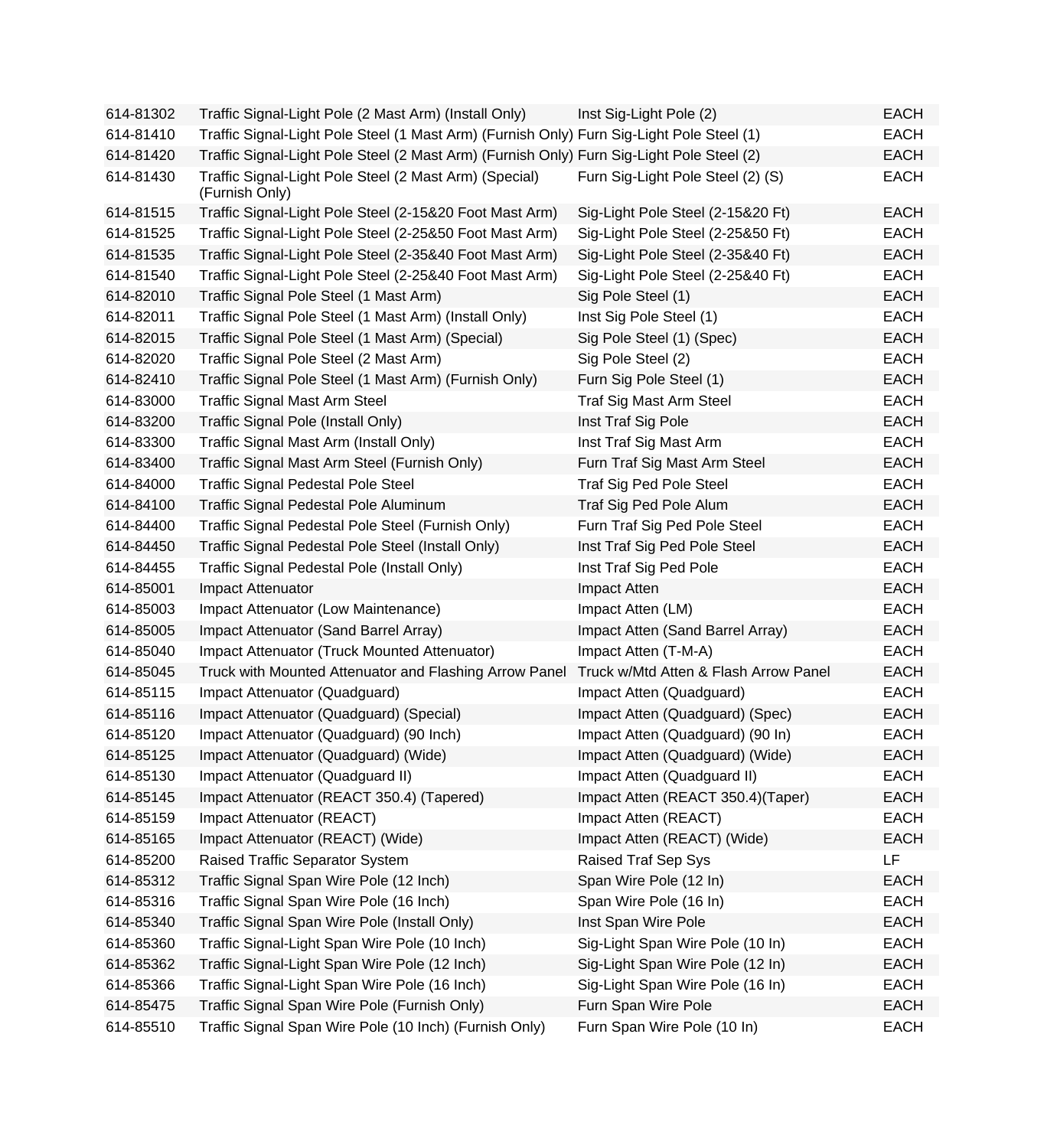| 614-85520 | Paint Traffic Signal Pole                                                           | Paint Traf Sig Pole                     | <b>EACH</b>    |
|-----------|-------------------------------------------------------------------------------------|-----------------------------------------|----------------|
| 614-86000 | Traffic Signal Controller (Master)                                                  | Traf Sig Ctrler (M)                     | <b>EACH</b>    |
| 614-86001 | Traffic Signal Controller (Master)                                                  | Traf Sig Ctrler (M)                     | L <sub>S</sub> |
| 614-86002 | Spread Spectrum Radio                                                               | Spread Spectrum Radio                   | <b>EACH</b>    |
| 614-86003 | Spread Spectrum Radio (Contact Closure)                                             | Spread Spectrum Radio (Contact Closure) | <b>EACH</b>    |
| 614-86004 | Spread Spectrum Radio (Install Only)                                                | Spread Spectrum Radio (Install)         | <b>EACH</b>    |
| 614-86005 | Telemetry (Master)                                                                  | Telemetry (Master)                      | L S            |
| 614-86006 | Telemetry (Master)                                                                  | Telemetry (Master)                      | <b>EACH</b>    |
| 614-86007 | Serial to IP Converter                                                              | Serial to IP Converter                  | <b>EACH</b>    |
| 614-86090 | <b>Traffic Signal Repeater</b>                                                      | <b>Traffic Signal Repeater</b>          | <b>EACH</b>    |
| 614-86091 | Traffic Signal Repeater (Install Only)                                              | Inst Traf Sig Repeater                  | <b>EACH</b>    |
| 614-86101 | <b>Wireless Mesh Router</b>                                                         | <b>Wireless Mesh Router</b>             | <b>EACH</b>    |
| 614-86102 | <b>Wireless Device Router</b>                                                       | <b>Wireless Device Router</b>           | <b>EACH</b>    |
| 614-86103 | <b>Wireless Router Controller</b>                                                   | <b>Wireless Router Controller</b>       | <b>EACH</b>    |
| 614-86105 | Telemetry (Field)                                                                   | Telemetry (Field)                       | <b>EACH</b>    |
| 614-86106 | Telemetry (Field)(Install Only)                                                     | Telemetry (Field)(Install Only)         | <b>EACH</b>    |
| 614-86110 | Telemetry (Furnish Only)                                                            | Furn Telemetry                          | <b>EACH</b>    |
| 614-86112 | Traffic Signal Controller (Furnish Only)                                            | Furn Ctrler                             | <b>EACH</b>    |
| 614-86232 | Traffic Signal Controller (Solid State) (Full-Actuated) (2<br>Phase)                | Ctrler (S-S) (F-A) (2)                  | <b>EACH</b>    |
| 614-86238 | Traffic Signal Controller (Solid State) (Full-Actuated) (8<br>Phase)                | Ctrler (S-S) (F-A) (8)                  | <b>EACH</b>    |
| 614-86239 | Traffic Signal Controller (Solid State) (Full-Actuated) (12<br>Phase)               | Ctrler (S-S) (F-A) (12)                 | <b>EACH</b>    |
| 614-86240 | Traffic Signal Controller (Type 170)                                                | Ctrler (Ty 170)                         | <b>EACH</b>    |
| 614-86245 | Controller (Type 170E)                                                              | Ctrler (Ty 170E)                        | <b>EACH</b>    |
| 614-86246 | Controller (Type 170E-HC11)                                                         | Ctrler (Ty 170E-HC11)                   | <b>EACH</b>    |
| 614-86247 | Controller (Type 170E-HC11 W/W70SM Firmware)                                        | Ctrler (Ty 170E-HC11 W/W70SM Firmware)  | <b>EACH</b>    |
| 614-86250 | <b>Ramp Metering Controller</b>                                                     | Ctrler (Ramp Metering)                  | <b>EACH</b>    |
| 614-86255 | Ramp Metering Control System                                                        | Ramp Meter Ctrl System                  | L <sub>S</sub> |
| 614-86300 | Traffic Signal Controller (Master) (Furnish Only)                                   | Furn Traf Sig Ctrler (M)                | <b>EACH</b>    |
| 614-86538 | Traffic Signal Controller (Solid State) (Full-Actuated) (8<br>Phase) (Furnish Only) | Furn Ctrler (S-S) (F-A) (8)             | <b>EACH</b>    |
| 614-86550 | Traffic Signal Controller (Solid State) (Full-Actuated) (8<br>Phase) (Install Only) | Inst Ctrler $(S-S)$ $(F-A)$ $(8)$       | <b>EACH</b>    |
| 614-86600 | Traffic Signal Controller (Master) (Install Only)                                   | Inst Traf Sig Ctrler (M)                | <b>EACH</b>    |
| 614-86650 | Ramp Metering Controller (Furnish Only)                                             | Furn Ctrler (Ramp Metering)             | <b>EACH</b>    |
| 614-86660 | Ramp Metering Controller (Install Only)                                             | Inst Ramp Meter Ctrler                  | <b>EACH</b>    |
| 614-86700 | Traffic Signal Equipment (Furnish Only)                                             | Furn Traf Sig Equip                     | <b>LS</b>      |
| 614-86705 | Traffic Signal Equipment (Install Only)                                             | Inst Traf Sig Equip                     | <b>HOUR</b>    |
| 614-86710 | <b>Traffic Signal Equipment</b>                                                     | <b>Traffic Sig Equip</b>                | L <sub>S</sub> |
| 614-86715 | <b>Traffic Signal Equipment</b>                                                     | <b>Traffic Sig Equip</b>                | <b>EACH</b>    |
| 614-86720 | Mainline Weigh In Motion Sorter System                                              | ML WIM Sorter System                    | L <sub>S</sub> |
| 614-86721 | Weigh-In-Motion (LED)(Single Faced)                                                 | WIM (LED) (Single Faced)                | <b>EACH</b>    |
| 614-86722 | Weigh-In-Motion Station (Type II)                                                   | WIM Station (Ty II)                     | L <sub>S</sub> |
| 614-86732 | Weigh-In-Motion Station (Type II)                                                   | WIM Station (Ty II)                     | <b>EACH</b>    |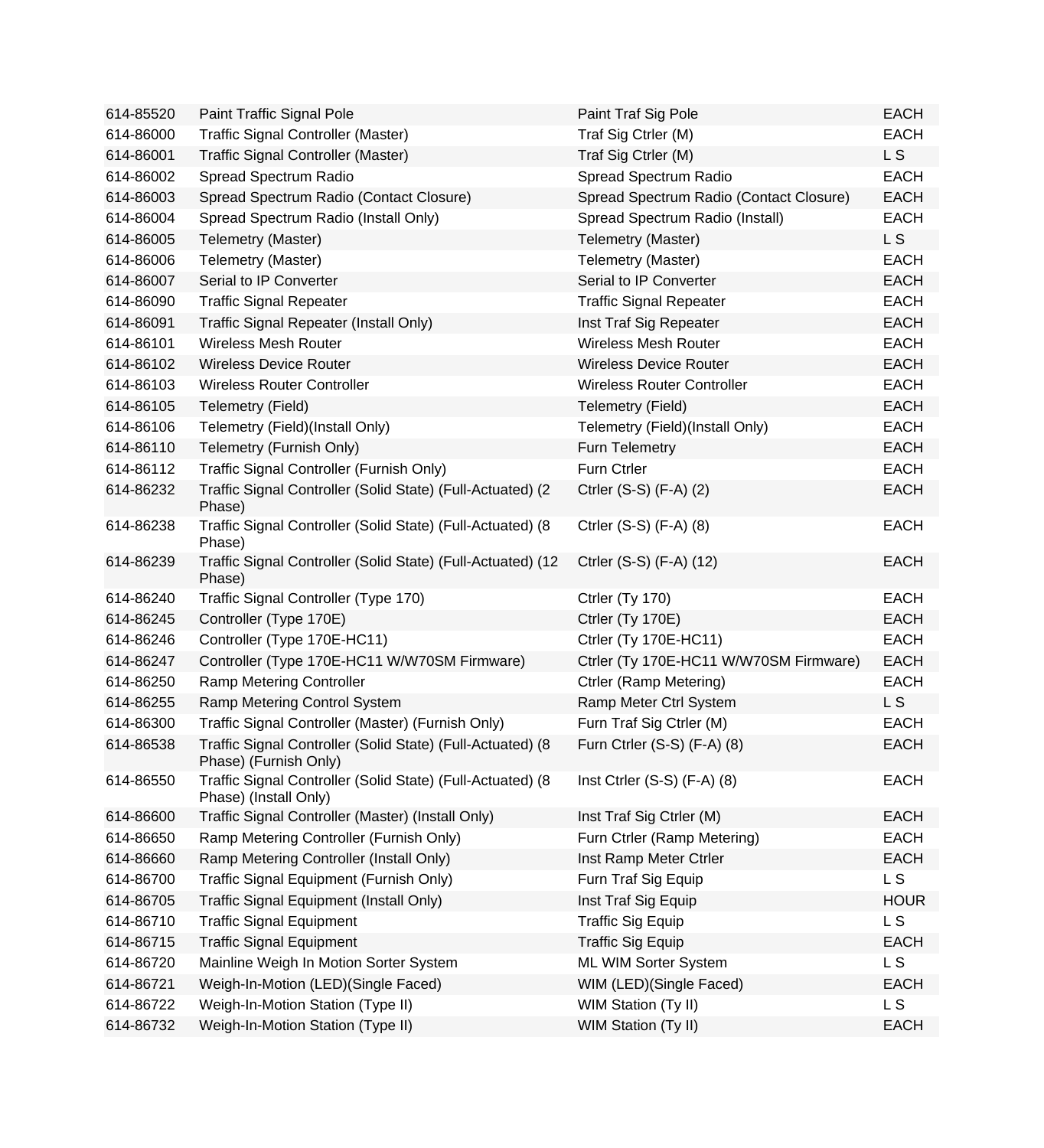| 614-86733 | Weigh-In-Motion Station (Type III)                  | <b>WIM Station (Ty III)</b>           | L S            |
|-----------|-----------------------------------------------------|---------------------------------------|----------------|
| 614-86734 | Weigh-In-Motion Station (Type III)                  | <b>WIM Station (Ty III)</b>           | <b>EACH</b>    |
| 614-86735 | <b>Weather Sensor</b>                               | <b>Weather Sensor</b>                 | L <sub>S</sub> |
| 614-86736 | <b>Visibility Sensor</b>                            | <b>Visibility Sensor</b>              | <b>EACH</b>    |
| 614-86737 | Surface Sensor                                      | <b>Surface Sensor</b>                 | <b>EACH</b>    |
| 614-86738 | Sub-Surface Temperature Probe                       | Sub-Surf Temp Probe                   | <b>EACH</b>    |
| 614-86740 | <b>Weather Monitoring System</b>                    | <b>Weather Monitor System</b>         | L S            |
| 614-86741 | <b>Weather Monitoring System</b>                    | <b>Weather Monitor System</b>         | <b>EACH</b>    |
| 614-86748 | Controller (Type 2070)                              | <b>Ctrler (Ty 2070)</b>               | <b>EACH</b>    |
| 614-86749 | Weather Monitoring System (Install Only)            | Inst Weather Monitoring System        | L S            |
| 614-86750 | Weather Monitoring System (Furnish Only)            | Furn Weather Monitor System           | L S            |
| 614-86752 | Fold-Over Tower (ITS)                               | Fold-Over Tower (ITS)                 | <b>EACH</b>    |
| 614-86755 | Deicing System                                      | Deicing System                        | L <sub>S</sub> |
| 614-86756 | Anti-Icing System                                   | Anti-Icing Syst                       | L S            |
| 614-86757 | Deicing System                                      | Deicing Syst                          | <b>EACH</b>    |
| 614-86758 | Anti-Icing System                                   | Anti-Icing Sys                        | SY             |
| 614-86759 | Anti-Icing Building                                 | Anti-Icing Building                   | <b>EACH</b>    |
| 614-86760 | Sequential Pavement Lighting System                 | Seq Pvmt Lighting System              | L <sub>S</sub> |
| 614-86770 | Sequential Pavement Lighting Unit                   | Seq Pvmt Lighting Unit                | <b>EACH</b>    |
| 614-86800 | Uninterrupted Power Supply                          | Uninterrupted Power Supply            | <b>EACH</b>    |
| 614-86900 | Modification of Traffic Signal Controller           | Mod Traf Sig Ctrler                   | <b>EACH</b>    |
| 614-86910 | Modification of Traffic Signal Controller (Master)  | Mod Traf Sig Ctrler (M)               | <b>EACH</b>    |
| 614-86915 | <b>Modify Traffic Signal Pole</b>                   | Mod Traf Sig Pole                     | <b>EACH</b>    |
| 614-86920 | Modification of Traffic Signal Controller Cabinet   | Mod Traf Sig Ctrler Cab               | <b>EACH</b>    |
| 614-87000 | <b>Work Stations and Software</b>                   | <b>Work Stations and Soft</b>         | L S            |
| 614-87001 | <b>Work Stations and Software</b>                   | <b>Work Stations and Software</b>     | <b>EACH</b>    |
| 614-87006 | Fiber Optic Termination Panel (6 Fiber)             | Fiber Optic Term Panel (6 Fiber)      | <b>EACH</b>    |
| 614-87010 | Fiber Optic Cable (Single Mode) (12 Fiber)          | Fiber Optic Cable (S Mode) (12 Fiber) | LF             |
| 614-87011 | Fiber Optic Cable (Single Mode) (24 Fiber)          | Fiber Optic Cable (S Mode) (24 Fiber) | LF.            |
| 614-87012 | Fiber Optic Termination Panel (12 Fiber)            | Fiber Optic Term Panel (12 Fiber)     | <b>EACH</b>    |
| 614-87015 | <b>Buffer Tube Fan Out Kit</b>                      | <b>Buffer Tube Fan Out Kit</b>        | <b>EACH</b>    |
| 614-87020 | <b>Optical Transceiver</b>                          | <b>Optical Transceiver</b>            | <b>EACH</b>    |
| 614-87021 | <b>Optical Transceiver (Install Only)</b>           | Inst Optical Transceiver              | <b>EACH</b>    |
| 614-87024 | Fiber Optic Termination Panel (24 Fiber)            | Fiber Optic Term Panel (24 Fiber)     | <b>EACH</b>    |
| 614-87025 | <b>Optical Transceiver Chassis</b>                  | <b>Optic Transceiver Chassis</b>      | <b>EACH</b>    |
| 614-87028 | Video Optical Transceiver                           | Video Optic Transceiver               | <b>EACH</b>    |
| 614-87030 | Four Channel Detector Card                          | Four Channel Detect Card              | <b>EACH</b>    |
| 614-87040 | Cable Innerduct (1 Inch)                            | Cable Innerduct (1 In)                | LF             |
| 614-87100 | <b>Automatic Traffic Recording Station</b>          | Auto Traf Rec Sta                     | <b>EACH</b>    |
| 614-87144 | Fiber Optic Termination Panel (144 Fiber)           | Fiber Optic Termi Panel (144 Fiber)   | <b>EACH</b>    |
| 614-87300 | <b>Traffic Management System Building</b>           | <b>TMS Building</b>                   | <b>EACH</b>    |
| 614-87310 | <b>Traffic Management System Building Equipment</b> | <b>TMS Building Equip</b>             | L S            |
| 614-87315 | Software System                                     | Softwr System                         | L S            |
| 614-87318 | Master Computer and Software                        | Master Computer and Software          | L S            |
| 614-87320 | <b>Closed Circuit Television</b>                    | <b>CCTV</b>                           | <b>EACH</b>    |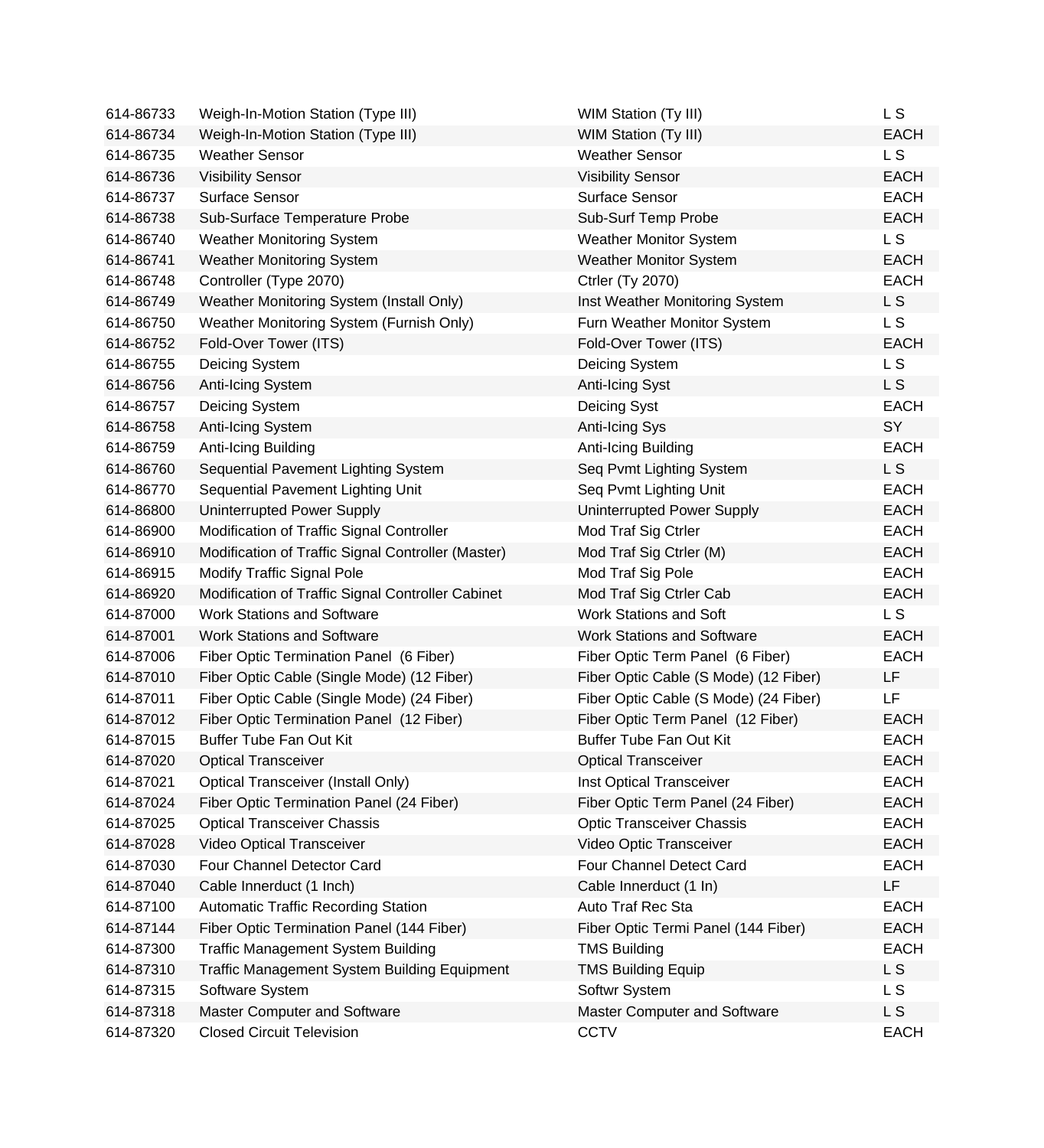| 614-87321 | <b>Closed Circuit Television (Install Only)</b>                  | CCTV (Inst)                              | <b>EACH</b> |
|-----------|------------------------------------------------------------------|------------------------------------------|-------------|
| 614-87325 | <b>Closed Circuit Television Pole</b>                            | <b>CCTV Pole</b>                         | <b>EACH</b> |
| 614-87326 | <b>CCTV Pole (Install Only)</b>                                  | <b>CCTV Pole (Install Only)</b>          | <b>EACH</b> |
| 614-87330 | Remove and Relocate CCTV and Wiring                              | Remove and Reloc CCTV and Wiring         | L S         |
| 614-87333 | Closed Circuit Television Camera (Traffic Surveillance)          | <b>CCTV Camera (Traf Surveil)</b>        | <b>EACH</b> |
| 614-87335 | Video Matrix Switching System (Traffic Surveillance)             | Video Switch (System)                    | <b>EACH</b> |
| 614-87340 | <b>Test and Support Equipment</b>                                | <b>Test and Support Equip</b>            | L S         |
| 614-87350 | <b>Test Fiber Optic Cable</b>                                    | <b>Test Fiber Optic Cable</b>            | L S         |
| 614-87360 | <b>Control Center Upgrade</b>                                    | <b>Control Center Upgrade</b>            | L S         |
| 614-87362 | Closed Circuit Television Pole with Lowering Device (40<br>Feet) | CCTV Pole w Low Dev (40 Ft)              | <b>EACH</b> |
| 614-87364 | Closed Circuit Television Pole with Lowering Device (50<br>Feet) | CCTV Pole w Low Dev (50 Ft)              | <b>EACH</b> |
| 614-87366 | Closed Circuit Television Pole with Lowering Device (60<br>Feet) | CCTV Pole w Low Dev (60 Ft)              | <b>EACH</b> |
| 614-87368 | Closed Circuit Television Pole with Lowering Device (70<br>Feet) | CCTV Pole w Low Dev (70 Ft)              | <b>EACH</b> |
| 614-87370 | Closed Circuit Television Pole with Lowering Device (80<br>Feet) | CCTV Pole w Low Dev (80 Ft)              | <b>EACH</b> |
| 614-87401 | Fiber Optic Cable (Special)                                      | Fiber Optic Cable (Spec)                 | LF          |
| 614-87406 | Fiber Optic Cable (Single Mode) (6 Strands)                      | Fiber Optic Cable (S Mode) (6 S)         | <b>LF</b>   |
| 614-87407 | Fiber Optic Cable (Multi Mode) (6 Strands)                       | Fiber Optic Cable (M Mode) (6 S)         | LF          |
| 614-87411 | Fiber Optic Cable (Single Mode) (12 Strands) (Furnish<br>Only)   | Fiber Optic Cable (S Mode) (12 S) (Furn) | LF          |
| 614-87412 | Fiber Optic Cable (Single Mode) (12 Strands) (Install<br>Only)   | Fiber Optic Cable (S Mode) (12 S) (Inst) | LF          |
| 614-87413 | Fiber Optic Cable (Multi Mode) (12 Strands)                      | Fiber Optic Cable (M Mode) (12 S)        | LF          |
| 614-87424 | Fiber Optic Cable (Single Mode) (24 Strands)                     | Fiber Optic Cable (S Mode) (24 S)        | LF          |
| 614-87425 | Fiber Optic Cable (Multi Mode) (24 Strands)                      | Fiber Optic Cable (M Mode) (24 S)        | LF          |
| 614-87448 | Fiber Optic Cable (Single Mode) (48 Strands)                     | Fiber Optic Cable (S Mode) (48 S)        | LF          |
| 614-87449 | Fiber Optic Cable (Multi Mode) (48 Strands)                      | Fiber Optic Cable (M Mode) (48 S)        | LF          |
| 614-87472 | Fiber Optic Cable (S Mode)(72 S)                                 | Fiber Optic Cable (S Mode)(72 S)         | LF          |
| 614-87473 | Fiber Optic Cable Termination Panel (72 Strand)                  | Fiber Optic Cable Term Panel (72 S)      | <b>EACH</b> |
| 614-87495 | Fiber Optic Cable (Single Mode) (96 Strands) (Install<br>Only)   | Fiber Optic Cable (S Mode) (96 S) (Inst) | LF          |
| 614-87496 | Fiber Optic Cable (Single Mode) (96 Strands)                     | Fiber Optic Cable (S Mode) (96 S)        | LF          |
| 614-87497 | Fiber Optic Cable (Multi Mode) (96 Stands)                       | Fiber Optic Cable (M Mode) (96 S)        | LF          |
| 614-87498 | Fiber Optic Cable (Single Mode) (144 Strands)                    | Fiber Optic Cable (S Mode) (144 S)       | LF          |
| 614-87499 | Fiber Optic Cable (Single Mode) (Install Only)                   | Fiber Optic Cable (S Mode) (Inst)        | LF          |
| 614-87500 | Call Box                                                         | Call Box                                 | <b>EACH</b> |
| 614-87501 | Splice Fiber Optic Cable (1 Strand)                              | Splice FO Cable (1 S)                    | <b>EACH</b> |
| 614-87502 | Fiber Optic Cable (S Mode)(168 S)                                | Fiber Optic Cable (S Mode)(168 S)        | LF          |
| 614-87506 | Splice Fiber Optic Cable (6 Strand)                              | Splice FO Cable (6 S)                    | <b>EACH</b> |
| 614-87512 | Splice Fiber Optic Cable (12 Strand)                             | Splice FO Cable (12 S)                   | <b>EACH</b> |
| 614-87524 | Splice Fiber Optic Cable (24 Strand)                             | Splice FO Cable (24 Strand)              | <b>EACH</b> |
| 614-87548 | Splice Fiber Optic Cable (48 Strand)                             | Splice FO Cable (48 Strand)              | <b>EACH</b> |
| 614-87601 | Terminate Fiber Optic Cable (1 Strand)                           | Term FO Cable (1S)                       | <b>EACH</b> |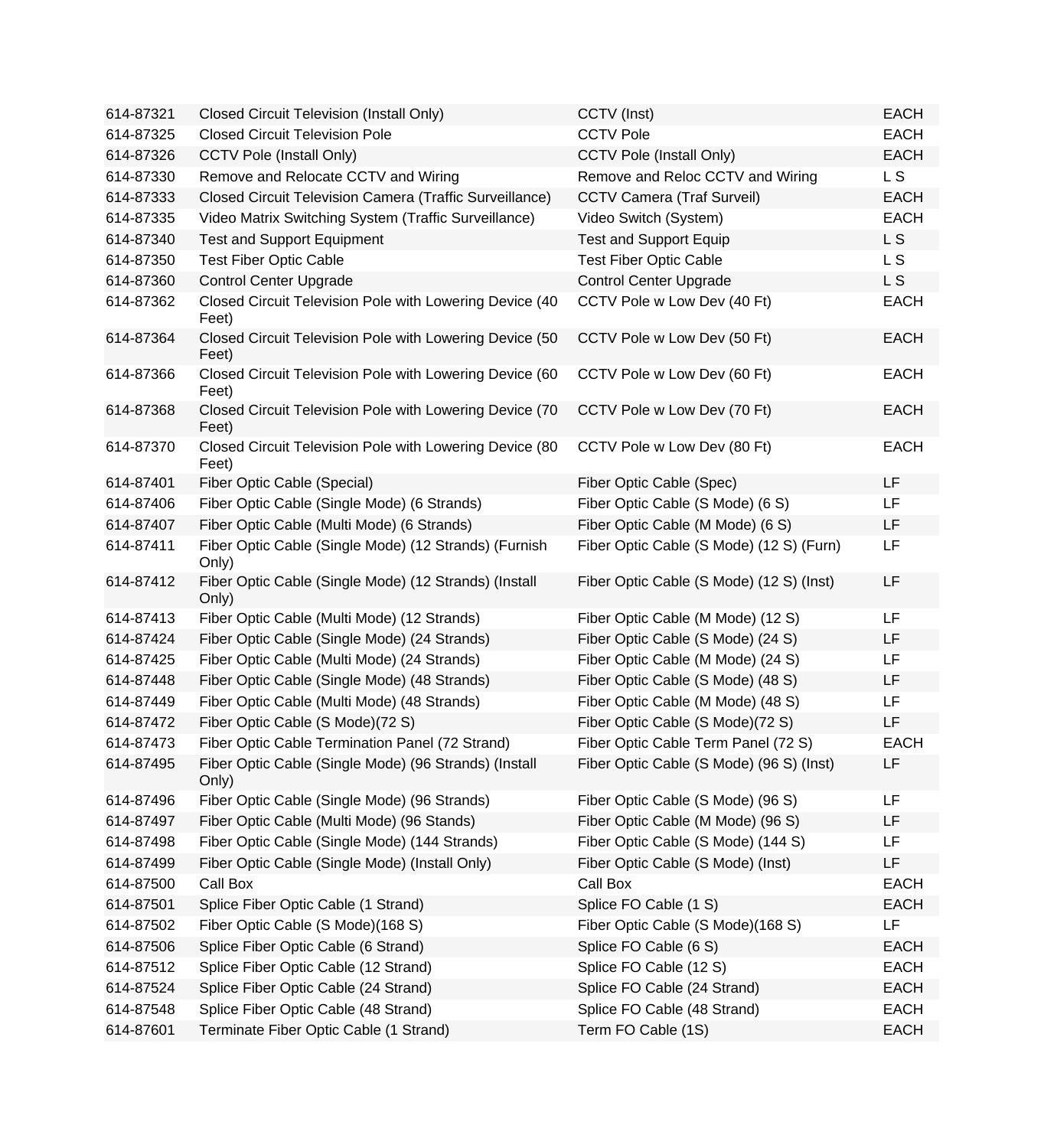| 614-87606 | Terminate Fiber Optic Cable (6 Strand)                          | Term FO Cable (6 Strand)                 | <b>EACH</b> |
|-----------|-----------------------------------------------------------------|------------------------------------------|-------------|
| 614-87612 | Terminate Fiber Optic Cable (12 Strand)                         | Term FO Cable (12 S)                     | <b>EACH</b> |
| 614-87624 | Terminate Fiber Optic Cable (24 Strand)                         | Term FO Cable (24 Strand)                | <b>EACH</b> |
| 614-87644 | Fiber Optic Termination Panel - 144 Fiber                       | Term FO Cable (144 Strand)               | <b>EACH</b> |
| 614-87645 | Fiber Optic Cable (Single Mode) (144 Strands) (Furnish<br>Only) | Fiber Optic Cable (S Mode)(144 S)(Furn)  | LF          |
| 614-87646 | Fiber Optic Cable (Single Mode) (144 Strands) (Install<br>Only) | Fiber Optic Cable (S Mode)(144 S)(Inst)  | LF          |
| 614-87648 | Terminate Fiber Optic Cable (48 Strand)                         | Term FO Cable (48 Strand)                | <b>EACH</b> |
| 614-87650 | Fiber Optic Cable (Single Mode) (216 Strands)                   | Fiber Optic Cable (S Mode) (216 S)       | LF.         |
| 614-87651 | Fiber Optic Cable (Single Mode) (216 Strands) (Furnish<br>Only) | Fiber Optic Cable(S Mode)(216 S)(Furnish | LF          |
| 614-87652 | Fiber Optic Cable (Single Mode) (216 Strands) (Install<br>Only) | Fiber Optic Cable(SMode)(216 S)(Install) | LF          |
| 614-87660 | Video Decoder                                                   | Video Decoder                            | <b>EACH</b> |
| 614-87661 | Video Encoder                                                   | Video Encoder                            | <b>EACH</b> |
| 614-87670 | Tier II Multiplexer                                             | <b>Tier II Multi</b>                     | <b>EACH</b> |
| 614-87680 | Sonet Multiplexer                                               | Sonet Multi                              | <b>EACH</b> |
| 614-87690 | <b>Ethernet Switch</b>                                          | <b>Ethernet Switch</b>                   | <b>EACH</b> |
| 614-87700 | <b>Ethernet Router</b>                                          | <b>Ethernet Router</b>                   | <b>EACH</b> |
| 614-87702 | Ethernet Radio (Pair)                                           | Ethernet Radio (Pair)                    | <b>EACH</b> |
| 614-87704 | Ethernet Radio (Single Client)                                  | Ethernet Radio (Single Client)           | <b>EACH</b> |
| 614-87710 | Video Monitor                                                   | Video Monitor                            | <b>EACH</b> |
| 614-87720 | Video Controller                                                | Video Cont                               | <b>EACH</b> |
| 614-91155 | Traffic Signal-Light Pole Steel (1-55 Foot Mast Arm)            | Sig-Light Pole Steel (1-55 Ft)           | <b>EACH</b> |
| 615-00030 | Embankment Protector Type 3                                     | Emb Prot Ty 3                            | <b>EACH</b> |
| 615-00050 | Embankment Protector Type 5                                     | Emb Prot Ty 5                            | <b>EACH</b> |
| 615-00100 | <b>Place Embankment Protector</b>                               | Place Emb Prot                           | <b>EACH</b> |
| 615-00150 | <b>Embankment Protector (Special)</b>                           | Emb Prot (Spec)                          | <b>EACH</b> |
| 615-00152 | Erosion Protector (Special)                                     | Erosion Protect (Spec)                   | LF          |
| 615-00500 | <b>Erosion Protector</b>                                        | <b>Erosion Prot</b>                      | LF          |
| 615-00600 | Log Dam                                                         | Log Dam                                  | <b>EACH</b> |
| 615-00620 | Log Deflector                                                   | Log Deflector                            | EACH        |
| 615-10006 | 6 Inch Automatic Drain Gate                                     | 6 In Auto Drain Gate                     | <b>EACH</b> |
| 615-10008 | 8 Inch Automatic Drain Gate                                     | 8 In Auto Drain Gate                     | <b>EACH</b> |
| 615-10012 | 12 Inch Automatic Drain Gate                                    | 12 In Auto Drain Gate                    | <b>EACH</b> |
| 615-10015 | 15 Inch Automatic Drain Gate                                    | 15 In Auto Drain Gate                    | <b>EACH</b> |
| 615-10018 | 18 Inch Automatic Drain Gate                                    | 18 In Auto Drain Gate                    | <b>EACH</b> |
| 615-10021 | 21 Inch Automatic Drain Gate                                    | 21 In Auto Drain Gate                    | <b>EACH</b> |
| 615-10024 | 24 Inch Automatic Drain Gate                                    | 24 In Auto Drain Gate                    | <b>EACH</b> |
| 615-10030 | 30 Inch Automatic Drain Gate                                    | 30 In Auto Drain Gate                    | <b>EACH</b> |
| 615-10036 | 36 Inch Automatic Drain Gate                                    | 36 In Auto Drain Gate                    | <b>EACH</b> |
| 615-10042 | 42 Inch Automatic Drain Gate                                    | 42 In Auto Drain Gate                    | <b>EACH</b> |
| 615-10048 | 48 Inch Automatic Drain Gate                                    | 48 In Auto Drain Gate                    | <b>EACH</b> |
| 615-10054 | 54 Inch Automatic Drain Gate                                    | 54 In Auto Drain Gate                    | <b>EACH</b> |
| 615-10060 | 60 Inch Automatic Drain Gate                                    | 60 In Auto Drain Gate                    | <b>EACH</b> |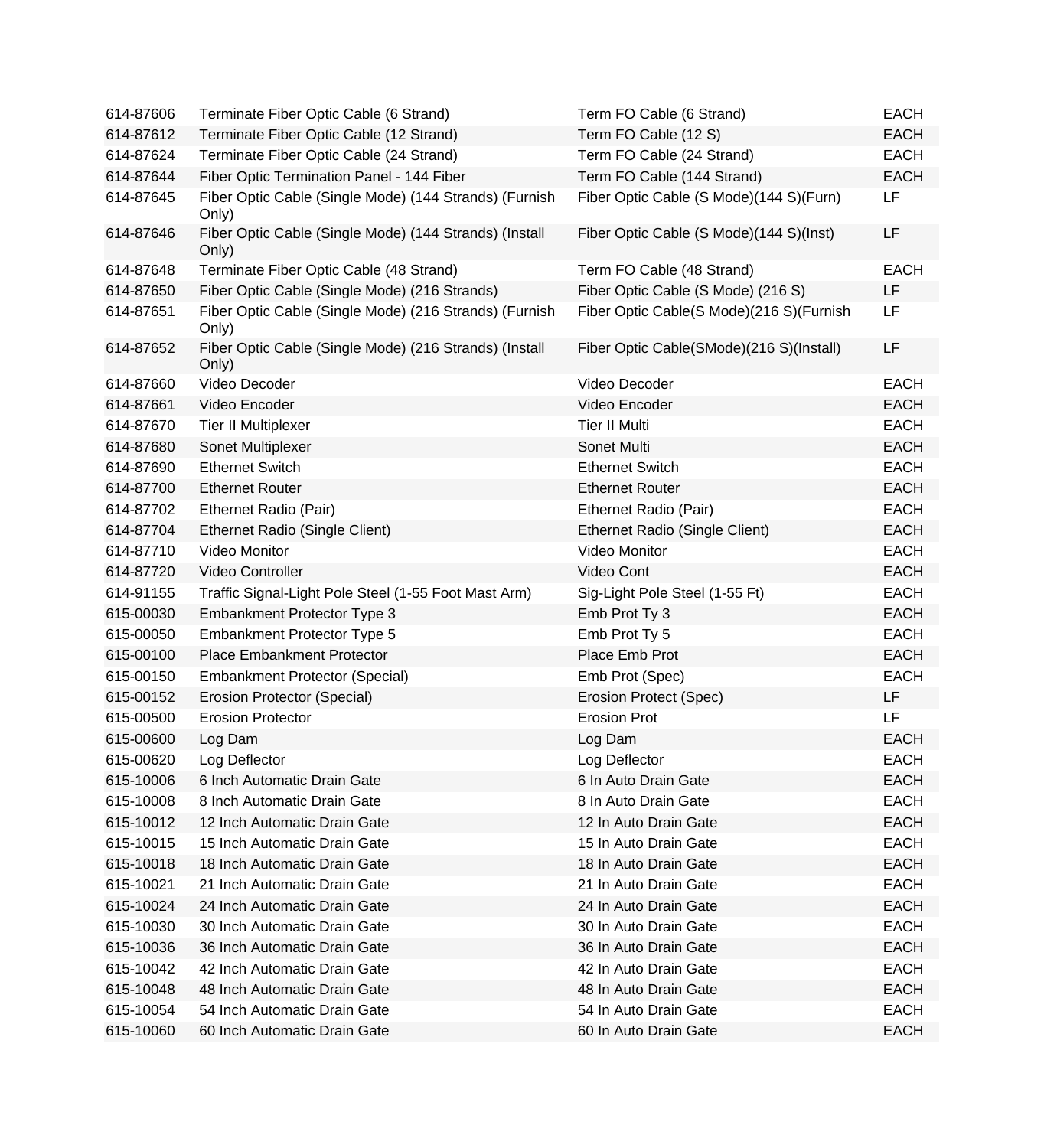| 615-10066 | 66 Inch Automatic Drain Gate           | 66 In Auto Drain Gate   | <b>EACH</b> |
|-----------|----------------------------------------|-------------------------|-------------|
| 615-20400 | 4 Inch Slide Headgate                  | 4 In SI Hdgate          | <b>EACH</b> |
| 615-20602 | 6 Inch Slide Headgate (2 Foot Frame)   | 6 In SI Hdgate (2 Ft)   | <b>EACH</b> |
| 615-20605 | 6 Inch Slide Headgate (5 Foot Frame)   | 6 In SI Hdgate (5 Ft)   | <b>EACH</b> |
| 615-20804 | 8 Inch Slide Headgate (4 Foot Frame)   | 8 In SI Hdgate (4 Ft)   | <b>EACH</b> |
| 615-20805 | 8 Inch Slide Headgate (5 Foot Frame)   | 8 In SI Hdgate (5 Ft)   | <b>EACH</b> |
| 615-20806 | 8 Inch Slide Headgate (6 Foot Frame)   | 8 In SI Hdgate (6 Ft)   | <b>EACH</b> |
| 615-20807 | 8 Inch Slide Headgate (7 Foot Frame)   | 8 In SI Hdgate (7 Ft)   | <b>EACH</b> |
| 615-20808 | 8 Inch Slide Headgate (8 Foot Frame)   | 8 In SI Hdgate (8 Ft)   | <b>EACH</b> |
| 615-20810 | 8 Inch Slide Headgate (10 Foot Frame)  | 8 In SI Hdgate (10 Ft)  | <b>EACH</b> |
| 615-20899 | 8 Inch Slide Headgate Special          | 8 In SI Hdgate Spec     | <b>EACH</b> |
| 615-21005 | 10 Inch Slide Headgate (5 Foot Frame)  | 10 In SI Hdgate (5 Ft)  | <b>EACH</b> |
| 615-21007 | 10 Inch Slide Headgate (7 Foot Frame)  | 10 In SI Hdgate (7 Ft)  | <b>EACH</b> |
| 615-21011 | 10 Inch Slide Headgate (11 Foot Frame) | 10 In SI Hdgate (11 Ft) | <b>EACH</b> |
| 615-21099 | 10 Inch Slide Headgate Special         | 10 In SI Hdgate Spec    | <b>EACH</b> |
| 615-21203 | 12 Inch Slide Headgate (3 Foot Frame)  | 12 In SI Hdgate (3 Ft)  | <b>EACH</b> |
| 615-21204 | 12 Inch Slide Headgate (4 Foot Frame)  | 12 In SI Hdgate (4 Ft)  | <b>EACH</b> |
| 615-21205 | 12 Inch Slide Headgate (5 Foot Frame)  | 12 In SI Hdgate (5 Ft)  | <b>EACH</b> |
| 615-21206 | 12 Inch Slide Headgate (6 Foot Frame)  | 12 In SI Hdgate (6 Ft)  | <b>EACH</b> |
| 615-21207 | 12 Inch Slide Headgate (7 Foot Frame)  | 12 In SI Hdgate (7 Ft)  | <b>EACH</b> |
| 615-21208 | 12 Inch Slide Headgate (8 Foot Frame)  | 12 In SI Hdgate (8 Ft)  | <b>EACH</b> |
| 615-21299 | 12 Inch Slide Headgate Special         | 12 In SI Hdgate Spec    | <b>EACH</b> |
| 615-21503 | 15 Inch Slide Headgate (3 Foot Frame)  | 15 In SI Hdgate (3 Ft)  | <b>EACH</b> |
| 615-21505 | 15 Inch Slide Headgate (5 Foot Frame)  | 15 In SI Hdgate (5 Ft)  | <b>EACH</b> |
| 615-21506 | 15 Inch Slide Headgate (6 Foot Frame)  | 15 In SI Hdgate (6 Ft)  | <b>EACH</b> |
| 615-21509 | 15 Inch Slide Headgate (9 Foot Frame)  | 15 In SI Hdgate (9 Ft)  | <b>EACH</b> |
| 615-21599 | 15 Inch Slide Headgate Special         | 15 In SI Hdgate Spec    | <b>EACH</b> |
| 615-21803 | 18 Inch Slide Headgate (3 Foot Frame)  | 18 In SI Hdgate (3 Ft)  | <b>EACH</b> |
| 615-21804 | 18 Inch Slide Headgate (4 Foot Frame)  | 18 In SI Hdgate (4 Ft)  | <b>EACH</b> |
| 615-21805 | 18 Inch Slide Headgate (5 Foot Frame)  | 18 In SI Hdgate (5 Ft)  | <b>EACH</b> |
| 615-21806 | 18 Inch Slide Headgate (6 Foot Frame)  | 18 In SI Hdgate (6 Ft)  | <b>EACH</b> |
| 615-21807 | 18 Inch Slide Headgate (7 Foot Frame)  | 18 In SI Hdgate (7 Ft)  | EACH        |
| 615-21808 | 18 Inch Slide Headgate (8 Foot Frame)  | 18 In SI Hdgate (8 Ft)  | <b>EACH</b> |
| 615-21809 | 18 Inch Slide Headgate (9 Foot Frame)  | 18 In SI Hdgate (9 Ft)  | <b>EACH</b> |
| 615-21899 | 18 Inch Slide Headgate Special         | 18 In SI Hdgate Spec    | <b>EACH</b> |
| 615-22404 | 24 Inch Slide Headgate (4 Foot Frame)  | 24 In SI Hdgate (4 Ft)  | <b>EACH</b> |
| 615-22405 | 24 Inch Slide Headgate (5 Foot Frame)  | 24 In SI Hdgate (5 Ft)  | <b>EACH</b> |
| 615-22406 | 24 Inch Slide Headgate (6 Foot Frame)  | 24 In SI Hdgate (6 Ft)  | <b>EACH</b> |
| 615-22407 | 24 Inch Slide Headgate (7 Foot Frame)  | 24 In SI Hdgate (7 Ft)  | <b>EACH</b> |
| 615-22408 | 24 Inch Slide Headgate (8 Foot Frame)  | 24 In SI Hdgate (8 Ft)  | <b>EACH</b> |
| 615-22409 | 24 Inch Slide Headgate (9 Foot Frame)  | 24 In SI Hdgate (9 Ft)  | <b>EACH</b> |
| 615-22499 | 24 Inch Slide Headgate Special         | 24 In SI Hdgate Spec    | <b>EACH</b> |
| 615-23005 | 30 Inch Slide Headgate (5 Foot Frame)  | 30 In SI Hdgate (5 Ft)  | <b>EACH</b> |
| 615-23006 | 30 Inch Slide Headgate (6 Foot Frame)  | 30 In SI Hdgate (6 Ft)  | <b>EACH</b> |
| 615-23007 | 30 Inch Slide Headgate (7 Foot Frame)  | 30 In SI Hdgate (7 Ft)  | <b>EACH</b> |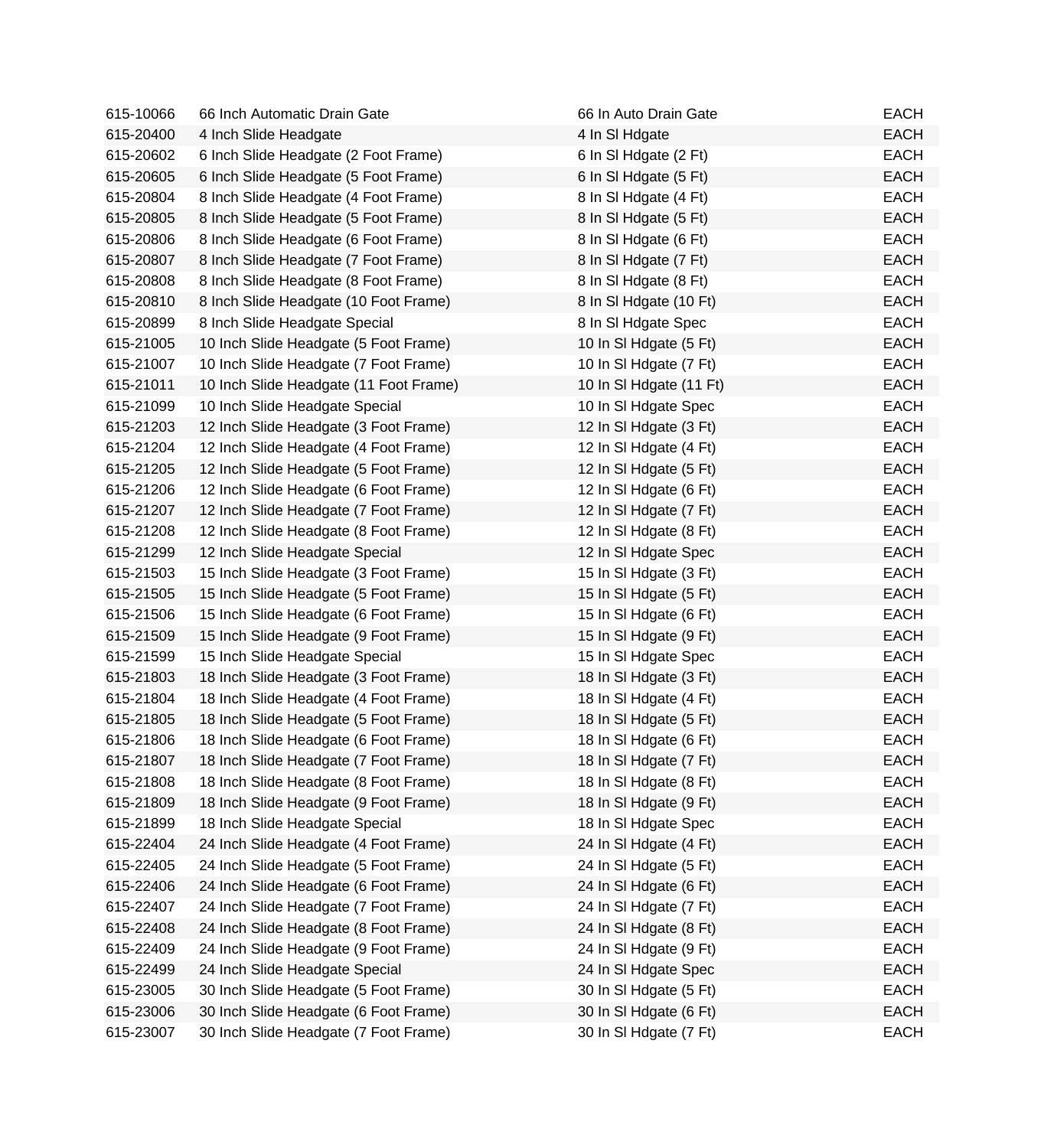| 615-23008 | 30 Inch Slide Headgate (8 Foot Frame)      | 30 In SI Hdgate (8 Ft)      | <b>EACH</b> |
|-----------|--------------------------------------------|-----------------------------|-------------|
| 615-23009 | 30 Inch Slide Headgate (9 Foot Frame)      | 30 In SI Hdgate (9 Ft)      | <b>EACH</b> |
| 615-23010 | 30 Inch Slide Headgate (10 Foot Frame)     | 30 In SI Hdgate (10 Ft)     | <b>EACH</b> |
| 615-23012 | 30 Inch Slide Headgate (12 Foot Frame)     | 30 In SI Hdgate (12 Ft)     | <b>EACH</b> |
| 615-23606 | 36 Inch Slide Headgate (6 Foot Frame)      | 36 In SI Hdgate (6 Ft)      | <b>EACH</b> |
| 615-23607 | 36 Inch Slide Headgate (7 Foot Frame)      | 36 In SI Hdgate (7 Ft)      | <b>EACH</b> |
| 615-23608 | 36 Inch Slide Headgate (8 Foot Frame)      | 36 In SI Hdgate (8 Ft)      | <b>EACH</b> |
| 615-23609 | 36 Inch Slide Headgate (9 Foot Frame)      | 36 In SI Hdgate (9 Ft)      | <b>EACH</b> |
| 615-23610 | 36 Inch Slide Headgate (10 Foot Frame)     | 36 In SI Hdgate (10 Ft)     | <b>EACH</b> |
| 615-23699 | 36 Inch Slide Headgate Special             | 36 In SI Hdgate Spec        | <b>EACH</b> |
| 615-24208 | 42 Inch Slide Headgate (8 Foot Frame)      | 42 In SI Hdgate (8 Ft)      | <b>EACH</b> |
| 615-24209 | 42 Inch Slide Headgate (9 Foot Frame)      | 42 In SI Hdgate (9 Ft)      | <b>EACH</b> |
| 615-25410 | 54 Inch Slide Headgate (10 Foot Frame)     | 54 In SI Hdgate (10 Ft)     | <b>EACH</b> |
| 615-31504 | 15x15 Inch Slide Headgate (4 Foot Frame)   | 15x15 In SI Hdgate (4 Ft)   | <b>EACH</b> |
| 615-31804 | 18x18 Inch Slide Headgate (4 Foot Frame)   | 18x18 In SI Hdgate (4 Ft)   | <b>EACH</b> |
| 615-31806 | 18x18 Inch Slide Headgate (6 Foot Frame)   | 18x18 In SI Hdgate (6 Ft)   | <b>EACH</b> |
| 615-31807 | 18x18 Inch Slide Headgate (7 Foot Frame)   | 18x18 In SI Hdgate (7 Ft)   | <b>EACH</b> |
| 615-32405 | 24x24 Inch Slide Headgate (5 Foot Frame)   | 24x24 In SI Hdgate (5 Ft)   | <b>EACH</b> |
| 615-32406 | 24x24 Inch Slide Headgate (6 Foot Frame)   | 24x24 In SI Hdgate (6 Ft)   | <b>EACH</b> |
| 615-32418 | 24x18 Inch Slide Headgate                  | 24x18 In SI Hdgate          | <b>EACH</b> |
| 615-33018 | 30x18 Inch Slide Headgate                  | 30x18 In SI Hdgate          | <b>EACH</b> |
| 615-33024 | 30x24 Inch Slide Headgate                  | 30x24 In SI Hdgate          | <b>EACH</b> |
| 615-33605 | 36x36 Inch Slide Headgate (5 Foot Frame)   | 36x36 In SI Hdgate (5 Ft)   | <b>EACH</b> |
| 615-34230 | 42x30 Inch Slide Headgate                  | 42x30 In SI Hdgate          | <b>EACH</b> |
| 615-34809 | 48x48 Inch Slide Headgate (9 Foot Frame)   | 48x48 In SI Hdgate (9 Ft)   | <b>EACH</b> |
| 615-34830 | 48x30 Inch Slide Headgate                  | 48x30 In Slide Headgate     | <b>EACH</b> |
| 615-36007 | 60x36 Inch Slide Headgate (7 Foot Frame)   | 60x36 In SI Hdgate (7 Ft)   | <b>EACH</b> |
| 615-37209 | 72x60 Inch Slide Headgate (9 Foot Frame)   | 72x60 In SI Hdgate (9 Ft)   | <b>EACH</b> |
| 615-39210 | 120x72 Inch Slide Headgate (10 Foot Frame) | 120x72 In SI Hdgate (10 Ft) | <b>EACH</b> |
| 615-39900 | Place Slide Headgate                       | Place SI Hdgate             | <b>EACH</b> |
| 615-41203 | 12x3 Inch Cutthroat Measuring Flume        | 12x3 In Cutthroat Flume     | <b>EACH</b> |
| 615-41208 | 12x8 Inch Cutthroat Measuring Flume        | 12x8 In Cutthroat Flume     | <b>EACH</b> |
| 615-50000 | <b>Parshall Measuring Flume</b>            | <b>Parshall Flume</b>       | <b>EACH</b> |
| 615-51503 | 15x3 Inch Parshall Measuring Flume         | 15x3 In Parshall Flume      | <b>EACH</b> |
| 615-51506 | 15x6 Inch Parshall Measuring Flume         | 15x6 In Parshall Flume      | <b>EACH</b> |
| 615-51509 | 15x9 Inch Parshall Measuring Flume         | 15x9 In Parshall Flume      | <b>EACH</b> |
| 615-51512 | 15x12 Inch Parshall Measuring Flume        | 15x12 In Parshall Flume     | <b>EACH</b> |
| 615-51812 | 18x12 Inch Parshall Measuring Flume        | 18x12 In Parshall Flume     | <b>EACH</b> |
| 615-51815 | 18x15 Inch Parshall Measuring Flume        | 18x15 In Parshall Flume     | <b>EACH</b> |
| 615-51818 | 18x18 Inch Parshall Measuring Flume        | 18x18 In Parshall Flume     | <b>EACH</b> |
| 615-52412 | 24x12 Inch Parshall Measuring Flume        | 24x12 In Parshall Flume     | <b>EACH</b> |
| 615-52418 | 24x18 Inch Parshall Measuring Flume        | 24x18 In Parshall Flume     | <b>EACH</b> |
| 615-53630 | 36x30 Inch Parshall Measuring Flume        | 36x30 In Parshall Flume     | <b>EACH</b> |
| 615-54830 | 48x30 Inch Parshall Measuring Flume        | 48x30 In Parshall Flume     | <b>EACH</b> |
| 615-54836 | 48x36 Inch Parshall Measuring Flume        | 48x36 In Parshall Flume     | <b>EACH</b> |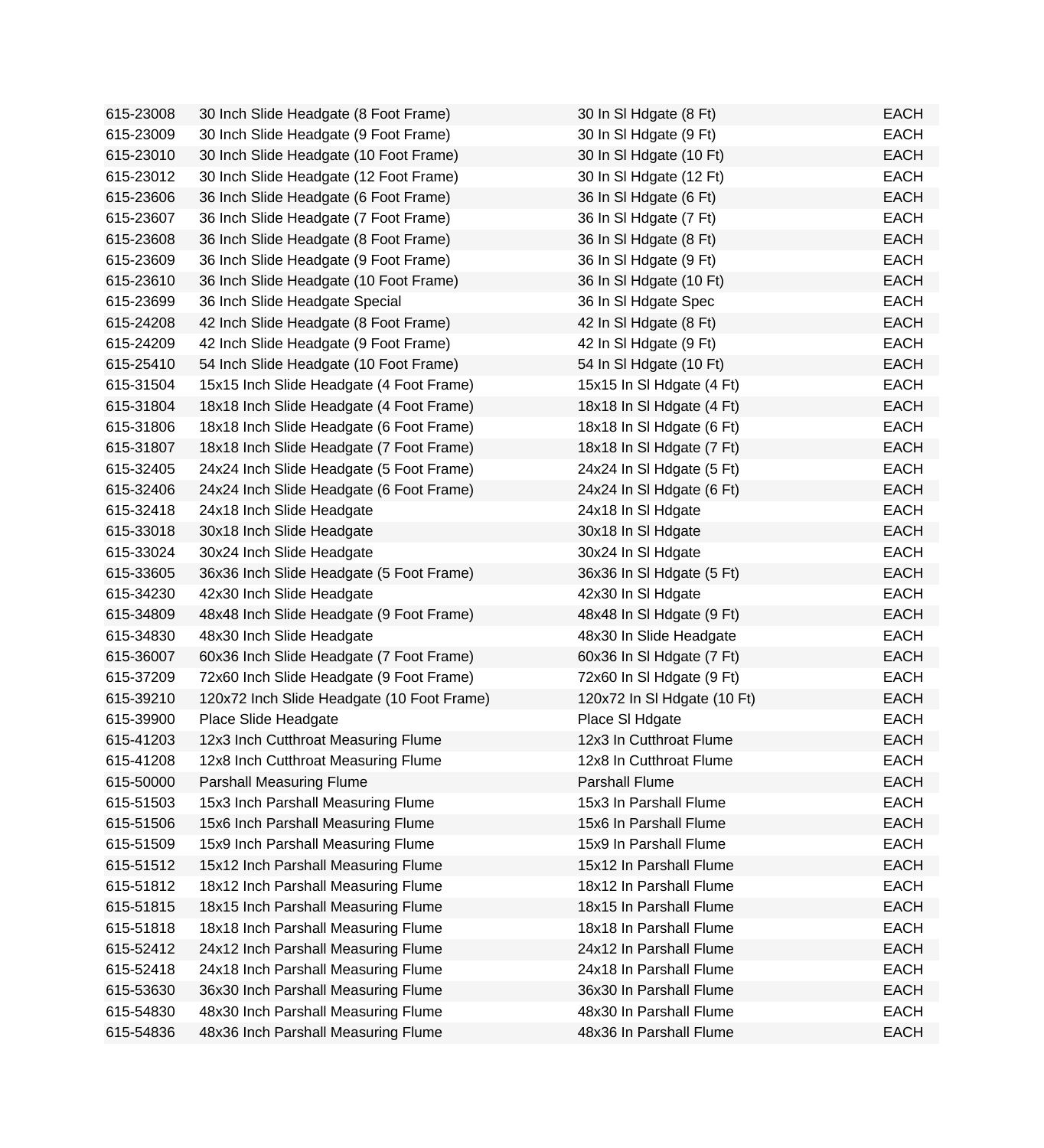| 615-57236 | 72x36 Inch Parshall Measuring Flume           | 72x36 In Parshall Flume      | <b>EACH</b> |
|-----------|-----------------------------------------------|------------------------------|-------------|
| 615-59900 | <b>Place Parshall Measuring Flume</b>         | <b>Place Parshall Flume</b>  | <b>EACH</b> |
| 615-60000 | Gatewell                                      | Gatewell                     | <b>EACH</b> |
| 615-65000 | <b>Precast Irrigation Structure</b>           | Precast Irrig Str            | <b>EACH</b> |
| 615-65005 | <b>Irrigation Diversion Structure</b>         | <b>Irrig Diversion Str</b>   | <b>LS</b>   |
| 615-70000 | <b>Metal Flume Structure</b>                  | Metal Flume Str              | LF          |
| 615-80000 | <b>Stream Restoration</b>                     | <b>Stream Restoration</b>    | L S         |
| 616-00120 | 12 Inch Concrete Siphon Pipe                  | 12 In Conc Siphon Pipe       | LF          |
| 616-00150 | 15 Inch Concrete Siphon Pipe                  | 15 In Conc Siphon Pipe       | LF          |
| 616-00180 | 18 Inch Concrete Siphon Pipe                  | 18 In Conc Siphon Pipe       | LF          |
| 616-00210 | 21 Inch Concrete Siphon Pipe                  | 21 In Conc Siphon Pipe       | <b>LF</b>   |
| 616-00240 | 24 Inch Concrete Siphon Pipe                  | 24 In Conc Siphon Pipe       | LF          |
| 616-00300 | 30 Inch Concrete Siphon Pipe                  | 30 In Conc Siphon Pipe       | LF          |
| 616-00360 | 36 Inch Concrete Siphon Pipe                  | 36 In Conc Siphon Pipe       | LF          |
| 616-00420 | 42 Inch Concrete Siphon Pipe                  | 42 In Conc Siphon Pipe       | LF          |
| 616-00480 | 48 Inch Concrete Siphon Pipe                  | 48 In Conc Siphon Pipe       | LF          |
| 616-00600 | 60 Inch Concrete Siphon Pipe                  | 60 In Conc Siphon Pipe       | LF          |
| 616-10120 | 12 Inch Aramid Fiber Bonded Steel Siphon Pipe | 12 In AFBSSP                 | <b>LF</b>   |
| 616-10150 | 15 Inch Aramid Fiber Bonded Steel Siphon Pipe | 15 In AFBSSP                 | LF          |
| 616-10180 | 18 Inch Aramid Fiber Bonded Steel Siphon Pipe | 18 In AFBSSP                 | LF          |
| 616-10240 | 24 Inch Aramid Fiber Bonded Steel Siphon Pipe | 24 In AFBSSP                 | LF          |
| 616-10300 | 30 Inch Aramid Fiber Bonded Steel Siphon Pipe | 30 In AFBSSP                 | LF          |
| 616-10360 | 36 Inch Aramid Fiber Bonded Steel Siphon Pipe | 36 In AFBSSP                 | LF          |
| 616-10420 | 42 Inch Aramid Fiber Bonded Steel Siphon Pipe | 42 In AFBSSP                 | LF          |
| 616-10480 | 48 Inch Aramid Fiber Bonded Steel Siphon Pipe | 48 In AFBSSP                 | <b>LF</b>   |
| 616-10540 | 54 Inch Aramid Fiber Bonded Steel Siphon Pipe | 54 In AFBSSP                 | <b>LF</b>   |
| 616-10780 | 78 Inch Aramid Fiber Bonded Steel Siphon Pipe | 78 In AFBSSP                 | LF          |
| 616-10900 | 90 Inch Aramid Fiber Bonded Steel Siphon Pipe | 90 In AFBSSP                 | <b>LF</b>   |
| 616-20080 | 8 Inch Bituminous Coated Steel Siphon Pipe    | 8 In BCSSP                   | LF          |
| 616-20100 | 10 Inch Bituminous Coated Steel Siphon Pipe   | 10 In BCSSP                  | LF          |
| 616-20120 | 12 Inch Bituminous Coated Steel Siphon Pipe   | 12 In BCSSP                  | LF          |
| 616-20150 | 15 Inch Bituminous Coated Steel Siphon Pipe   | 15 In BCSSP                  | LF          |
| 616-20180 | 18 Inch Bituminous Coated Steel Siphon Pipe   | 18 In BCSSP                  | LF          |
| 616-20240 | 24 Inch Bituminous Coated Steel Siphon Pipe   | 24 In BCSSP                  | LF          |
| 616-20300 | 30 Inch Bituminous Coated Steel Siphon Pipe   | 30 In BCSSP                  | LF          |
| 616-20360 | 36 Inch Bituminous Coated Steel Siphon Pipe   | 36 In BCSSP                  | LF          |
| 616-20420 | 42 Inch Bituminous Coated Steel Siphon Pipe   | 42 In BCSSP                  | LF          |
| 616-20480 | 48 Inch Bituminous Coated Steel Siphon Pipe   | 48 In BCSSP                  | LF          |
| 616-20540 | 54 Inch Bituminous Coated Steel Siphon Pipe   | 54 In BCSSP                  | LF          |
| 616-21120 | 12 Inch Welded Steel Siphon Pipe              | 12 In W Steel Siphon Pipe    | LF          |
| 616-21160 | 16 Inch Welded Steel Siphon Pipe              | 16 In W Steel Siphon Pipe    | LF          |
| 616-21180 | 18 Inch Welded Steel Siphon Pipe              | 18 In W Steel Siphon Pipe    | LF          |
| 616-21240 | 24 Inch Welded Steel Siphon Pipe              | 24 In W Steel Siphon Pipe    | LF          |
| 616-22843 | 84 Inch Steel Siphon Pipe (Install Only)      | Inst 84 In Steel Siphon Pipe | LF          |
| 616-22845 | 84 Inch Steel Siphon Pipe (Furnish Only)      | Furn 84 In Steel Siphon Pipe | LF          |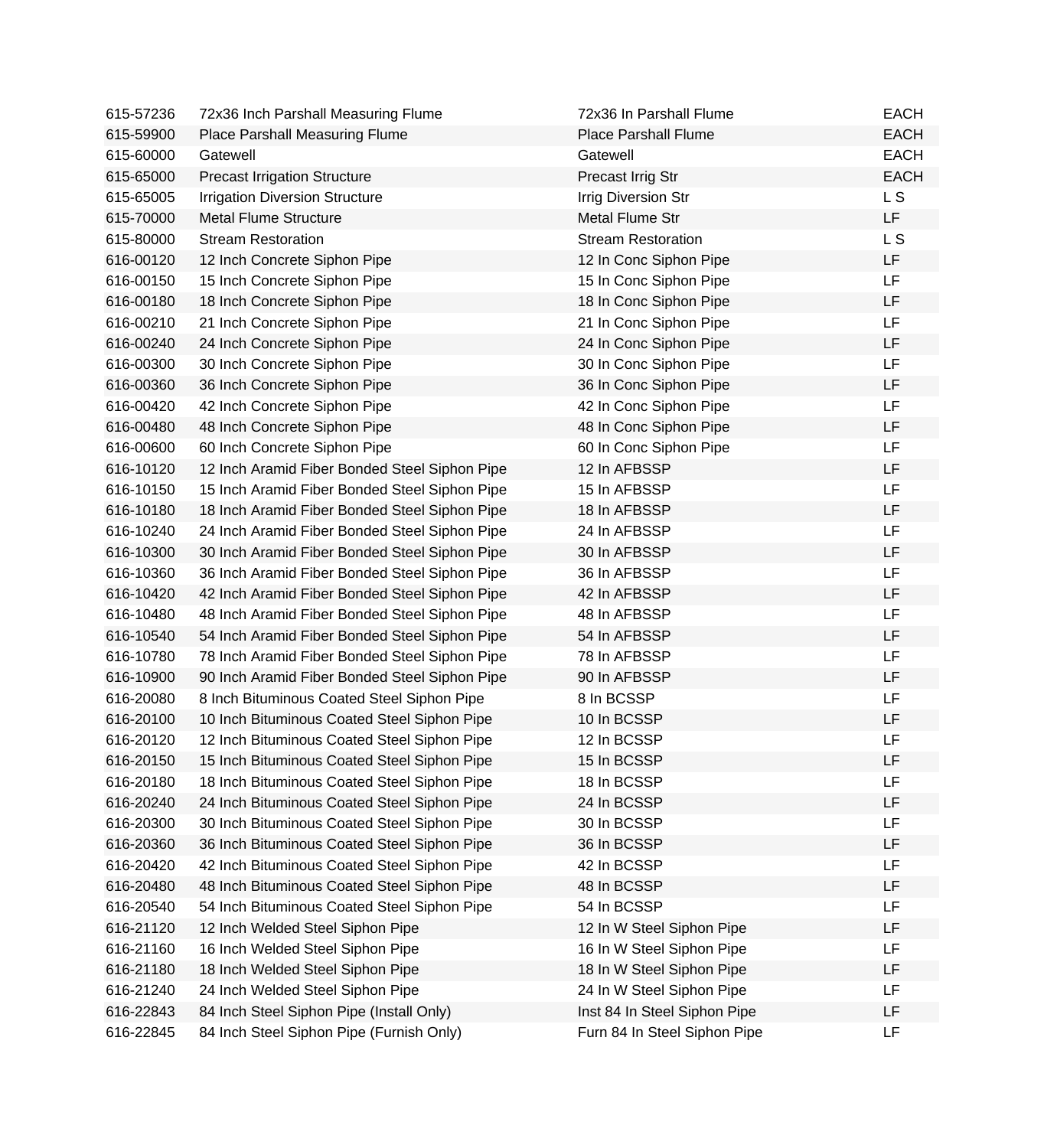| 616-23180 | 18 Inch Plastic Siphon Pipe            | 18 In Plastic Siphon Pipe | LF          |
|-----------|----------------------------------------|---------------------------|-------------|
| 616-23240 | 24 Inch Plastic Siphon Pipe            | 24 In Plastic Siphon Pipe | LF          |
| 616-29180 | 18 Inch Culvert Siphon Pipe            | 18 In Culvert Siphon Pipe | LF          |
| 616-30012 | 12 Inch Trash Guard                    | 12 In Trash Guard         | <b>EACH</b> |
| 616-30015 | 15 Inch Trash Guard                    | 15 In Trash Guard         | <b>EACH</b> |
| 616-30018 | 18 Inch Trash Guard                    | 18 In Trash Guard         | <b>EACH</b> |
| 616-30021 | 21 Inch Trash Guard                    | 21 In Trash Guard         | <b>EACH</b> |
| 616-30024 | 24 Inch Trash Guard                    | 24 In Trash Guard         | <b>EACH</b> |
| 616-30030 | 30 Inch Trash Guard                    | 30 In Trash Guard         | <b>EACH</b> |
| 616-30036 | 36 Inch Trash Guard                    | 36 In Trash Guard         | <b>EACH</b> |
| 616-30042 | 42 Inch Trash Guard                    | 42 In Trash Guard         | <b>EACH</b> |
| 616-30048 | 48 Inch Trash Guard                    | 48 In Trash Guard         | <b>EACH</b> |
| 616-30054 | 54 Inch Trash Guard                    | 54 In Trash Guard         | <b>EACH</b> |
| 616-30060 | 60 Inch Trash Guard                    | 60 In Trash Guard         | <b>EACH</b> |
| 616-30066 | 66 Inch Trash Guard                    | 66 In Trash Guard         | <b>EACH</b> |
| 616-30078 | 78 Inch Trash Guard                    | 78 In Trash Guard         | <b>EACH</b> |
| 616-30118 | 22x13 Inch Trash Guard                 | 22x13 In Trash Guard      | <b>EACH</b> |
| 616-30121 | 25x16 Inch Trash Guard                 | 25x16 In Trash Guard      | <b>EACH</b> |
| 616-30124 | 29x18 Inch Trash Guard                 | 29x18 In Trash Guard      | <b>EACH</b> |
| 616-30130 | 36x22 Inch Trash Guard                 | 36x22 In Trash Guard      | <b>EACH</b> |
| 616-30136 | 43x27 Inch Trash Guard                 | 43x27 In Trash Guard      | <b>EACH</b> |
| 616-30142 | 50x31 Inch Trash Guard                 | 50x31 In Trash Guard      | <b>EACH</b> |
| 616-30148 | 58x36 Inch Trash Guard                 | 58x36 In Trash Guard      | <b>EACH</b> |
| 616-30154 | 65x40 Inch Trash Guard                 | 65x40 In Trash Guard      | <b>EACH</b> |
| 616-30160 | 72x44 Inch Trash Guard                 | 72x44 In Trash Guard      | <b>EACH</b> |
| 616-30499 | <b>Trash Guard Special</b>             | <b>Trash Guard Spec</b>   | <b>EACH</b> |
| 616-50024 | 3 Inch Valve and Valve Box             | 3 In Valve and Box        | <b>EACH</b> |
| 616-50032 | 4 Inch Valve and Valve Box             | 4 In Valve and Box        | <b>EACH</b> |
| 616-50048 | 6 Inch Valve and Valve Box             | 6 In Valve and Box        | <b>EACH</b> |
| 616-50064 | 8 Inch Valve and Valve Box             | 8 In Valve and Box        | <b>EACH</b> |
| 616-50128 | 16 Inch Valve and Valve Box            | 16 In Valve and Box       | <b>EACH</b> |
| 616-76193 | 24 Inch Butterfly Valve (Install Only) | Inst 24 In Btrfly Valve   | <b>EACH</b> |
| 617-00006 | 6 Inch Culvert Pipe                    | 6 In Culvert Pipe         | LF          |
| 617-00008 | 8 Inch Culvert Pipe                    | 8 In Culvert Pipe         | LF          |
| 617-00010 | 10 Inch Culvert Pipe                   | 10 In Culvert Pipe        | LF          |
| 617-00012 | 12 Inch Culvert Pipe                   | 12 In Culvert Pipe        | LF          |
| 617-00015 | 15 Inch Culvert Pipe                   | 15 In Culvert Pipe        | LF          |
| 617-00018 | 18 Inch Culvert Pipe                   | 18 In Culvert Pipe        | LF          |
| 617-00021 | 21 Inch Culvert Pipe                   | 21 In Culvert Pipe        | LF          |
| 617-00024 | 24 Inch Culvert Pipe                   | 24 In Culvert Pipe        | LF          |
| 617-00027 | 27 Inch Culvert Pipe                   | 27 In Culvert Pipe        | LF          |
| 617-00030 | 30 Inch Culvert Pipe                   | 30 In Culvert Pipe        | LF          |
| 617-00036 | 36 Inch Culvert Pipe                   | 36 In Culvert Pipe        | LF          |
| 617-00042 | 42 Inch Culvert Pipe                   | 42 In Culvert Pipe        | LF          |
| 617-00048 | 48 Inch Culvert Pipe                   | 48 In Culvert Pipe        | LF          |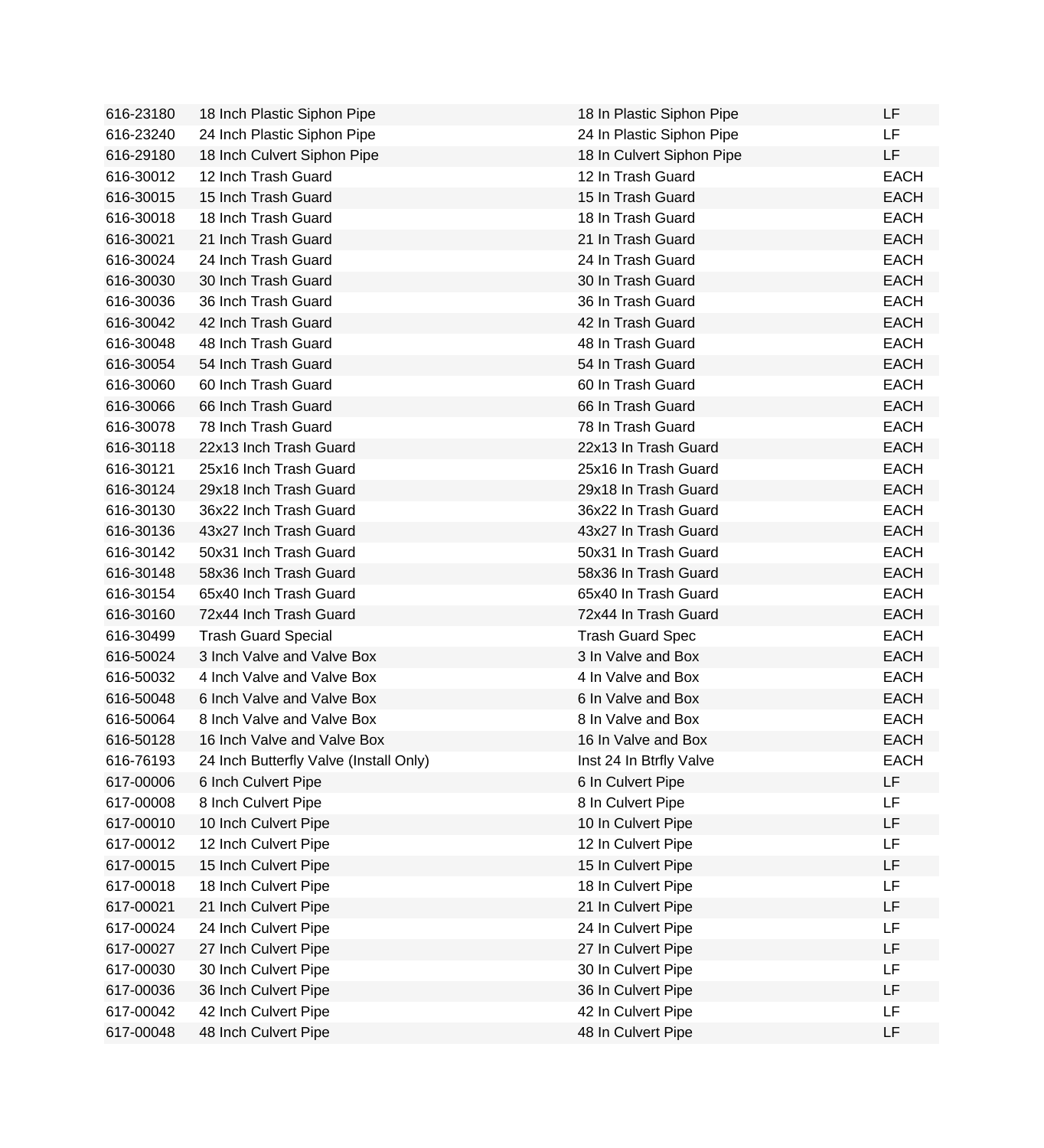| 617-00054 | 54 Inch Culvert Pipe                                       | 54 In Culvert Pipe                       | LF             |
|-----------|------------------------------------------------------------|------------------------------------------|----------------|
| 617-00060 | 60 Inch Culvert Pipe                                       | 60 In Culvert Pipe                       | LF             |
| 617-00066 | 66 Inch Culvert Pipe                                       | 66 In Culvert Pipe                       | LF             |
| 617-00072 | 72 Inch Culvert Pipe                                       | 72 In Culvert Pipe                       | LF             |
| 617-00078 | 78 Inch Culvert Pipe                                       | 78 In Culvert Pipe                       | <b>LF</b>      |
| 617-00084 | 84 Inch Culvert Pipe                                       | 84 In Culvert Pipe                       | <b>LF</b>      |
| 617-00090 | 90 Inch Culvert Pipe                                       | 90 In Culvert Pipe                       | LF             |
| 617-00096 | 96 Inch Culvert Pipe                                       | 96 In Culvert Pipe                       | <b>LF</b>      |
| 617-00108 | 108 Inch Culvert Pipe                                      | 108 In Culvert Pipe                      | LF             |
| 617-00114 | 114 Inch Culvert Pipe                                      | 114 In Culvert Pipe                      | <b>LF</b>      |
| 617-00120 | 120 Inch Culvert Pipe                                      | 120 In Culvert Pipe                      | <b>LF</b>      |
| 617-02012 | 12 Inch Culvert Pipe Special                               | 12 In Culvert Pipe Spec                  | <b>LF</b>      |
| 617-02018 | 18 Inch Culvert Pipe Special                               | 18 In Culvert Pipe Spec                  | LF             |
| 617-02024 | 24 Inch Culvert Pipe Special                               | 24 In Culvert Pipe Spec                  | LF             |
| 617-02042 | 42 Inch Culvert Pipe Special                               | 42 In Culvert Pipe Spec                  | <b>LF</b>      |
| 617-02072 | 72 Inch Culvert Pipe Special                               | 72 In Culvert Pipe Spec                  | LF.            |
| 617-03000 | <b>Detour Culvert Pipe</b>                                 | <b>Detour Culvert Pipe</b>               | L <sub>S</sub> |
| 617-03010 | <b>Detour Culvert Pipe</b>                                 | <b>Detour Culvert Pipe</b>               | LF             |
| 617-04018 | 18 Inch Culvert Pipe (Complete In Place)                   | 18 In Culvert Pipe (CIP)                 | <b>LF</b>      |
| 617-04024 | 24 Inch Culvert Pipe (Complete In Place)                   | 24 In Culvert Pipe (CIP)                 | <b>LF</b>      |
| 617-04027 | 27 Inch Culvert Pipe (Complete In Place)                   | 27 In Culvert Pipe (CIP)                 | <b>LF</b>      |
| 617-04030 | 30 Inch Culvert Pipe (Complete In Place)                   | 30 In Culvert Pipe (CIP)                 | LF             |
| 617-04036 | 36 Inch Culvert Pipe (Complete In Place)                   | 36 In Culvert Pipe (CIP)                 | <b>LF</b>      |
| 617-04042 | 42 Inch Culvert Pipe (Complete In Place)                   | 42 In Culvert Pipe (CIP)                 | LF             |
| 617-04072 | 72 Inch Culvert Pipe (Complete In Place)                   | 72 In Culvert Pipe (CIP)                 | LF             |
| 617-05072 | 72 Inch Equivalent Culvert Pipe Arch Special               | 72 In Equiv Culvert Pipe Arch Spec       | LF             |
| 618-00000 | <b>Prestressing Steel Bar</b>                              | <b>Prestress Steel Bar</b>               | <b>LB</b>      |
| 618-00001 | <b>Prestressing Steel Strand</b>                           | <b>Prestress Steel Strand</b>            | <b>LB</b>      |
| 618-00002 | <b>Prestressing Steel Strand</b>                           | <b>Prestress Steel Strand</b>            | <b>MKFT</b>    |
| 618-00003 | <b>Prestressing Steel</b>                                  | <b>Prestress Steel</b>                   | <b>MKFT</b>    |
| 618-00005 | <b>Prestressing Steel Bar</b>                              | <b>Prestress Steel Bar</b>               | <b>MKFT</b>    |
| 618-00007 | Grout (Strand)(Duct)                                       | Grout (Strand)(Duct)                     | СF             |
| 618-00142 | Prestressed Concrete I (BT42)                              | Prestress Conc I (BT42)                  | <b>LF</b>      |
| 618-00154 | Prestressed Concrete I (BT54)                              | Prestress Conc I (BT54)                  | LF             |
| 618-00163 | Prestressed Concrete I (BT63)                              | Prestress Conc I (BT63)                  | LF             |
| 618-00172 | Prestressed Concrete I (BT72)                              | Prestress Conc I (BT72)                  | LF             |
| 618-00178 | Prestressed Concrete I (BT78)                              | Prestress Conc I (BT78)                  | LF             |
| 618-00184 | Prestressed Concrete I (BT84)                              | Prestress Conc I (BT84)                  | LF             |
| 618-00500 | Prestressed Concrete I (BT Variable)                       | Prestress Conc I (BT Variable)           | LF             |
| 618-00510 | Prestressed Concrete I (Special)                           | Prestress Conc I (Spec)                  | LF             |
| 618-01992 | Prestressed Concrete Box (Depth Less Than 32 Inches)       | Prestress Conc Box (Depth Less Than 32") | <b>SF</b>      |
| 618-01994 | Prestressed Concrete Box (Depth 32" Through 48")           | Prestress Conc Box (Depth 32" Thru 48")  | <b>SF</b>      |
| 618-01996 | Prestressed Concrete Box (Depth Greater Than 48<br>Inches) | Prestress Conc Box (Depth Gr Than 48")   | <b>SF</b>      |
| 618-01997 | Prestressed Concrete Box (Special)                         | Prestress Conc Box (Spec)                | LF             |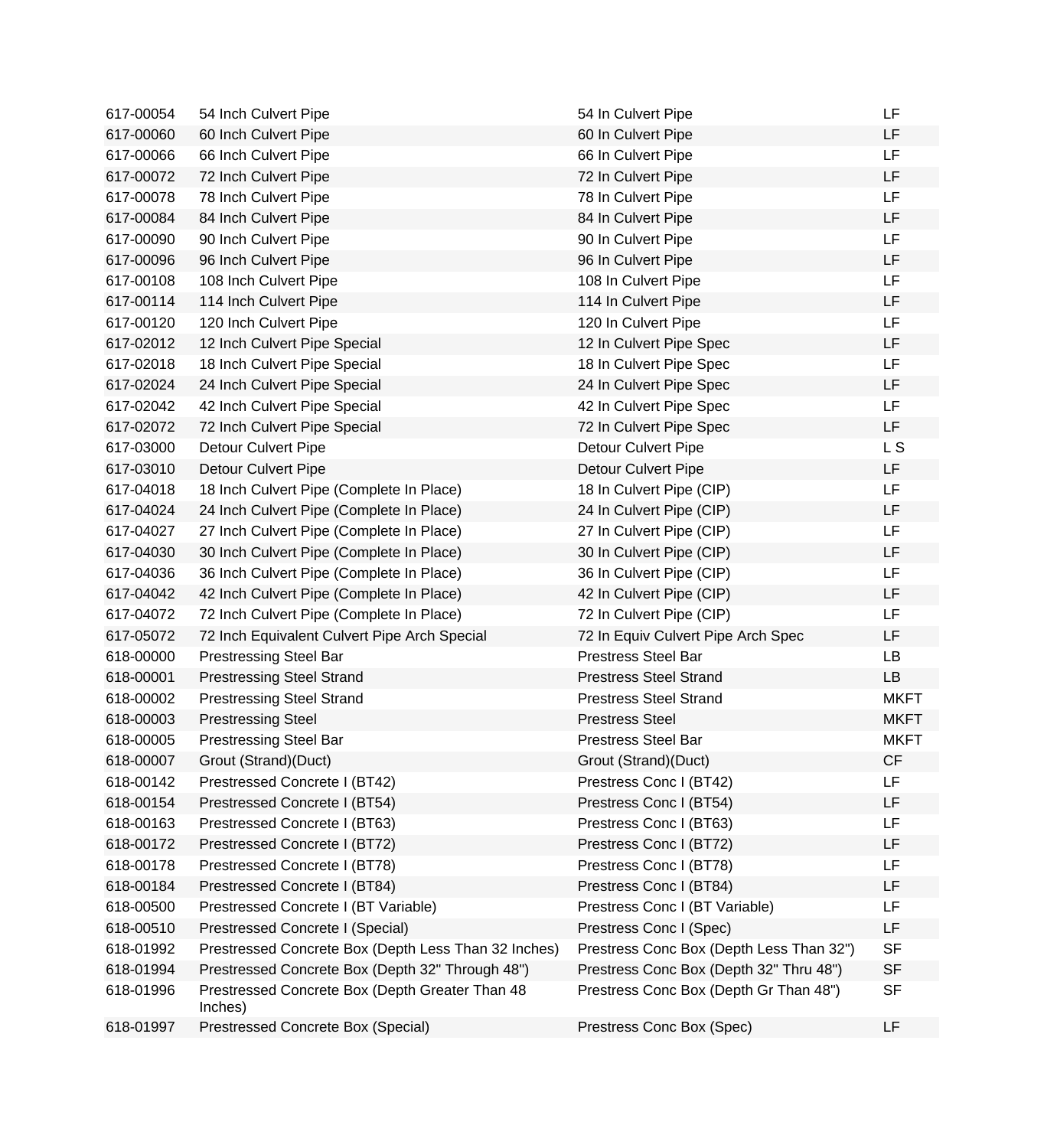| 618-01998 | Prestressed Concrete Box (Special)                              | Prestress Conc Box (Spec)                | <b>SF</b>   |
|-----------|-----------------------------------------------------------------|------------------------------------------|-------------|
| 618-01999 | Prestressed Concrete Box (Special)                              | Prestress Conc Box (Spec)                | <b>EACH</b> |
| 618-02000 | <b>Prestressed Concrete T</b>                                   | Prestress Conc T                         | <b>SF</b>   |
| 618-02080 | Prestressed Concrete T (Special)                                | Prestress Conc T (Spec)                  | <b>SF</b>   |
| 618-03000 | Prestressed Concrete Double T                                   | <b>Prestress Conc TT</b>                 | <b>SF</b>   |
| 618-03010 | Prestressed Concrete Double T (Special)                         | Prestress Conc TT (Spec)                 | <b>SF</b>   |
| 618-04001 | Precast Superstructure (Box Section)                            | Precast Superstr (Box)                   | <b>SF</b>   |
| 618-05001 | Place Prestressed Concrete Unit                                 | Place Prestress Conc Unit                | <b>EACH</b> |
| 618-05010 | <b>Reset Prestressed Concrete Unit</b>                          | <b>Reset Prestress Conc Unit</b>         | <b>EACH</b> |
| 618-05025 | Prestressed Concrete Unit (Special)                             | Prestress Conc Unit (Spec)               | <b>SF</b>   |
| 618-05030 | <b>Prestressed Concrete Unit (Special)</b>                      | Prestress Conc Unit (Spec)               | LF          |
| 618-05035 | Prestressed Concrete Unit (Special)                             | Prestress Conc Unit (Spec)               | <b>CF</b>   |
| 618-06032 | Prestressed Concrete Slab (Depth Less Than 6 Inches)            | Prestress Conc Slab (Depth Less Than 6") | <b>SF</b>   |
| 618-06034 | Prestressed Concrete Slab (Depth 6" Through 13")                | Prestress Conc Slab (Depth 6" Thru 13")  | <b>SF</b>   |
| 618-06036 | Prestressed Concrete Slab (Depth Greater Than 13<br>Inches)     | Prestress Conc Slab (Depth Gr Than 13")  | <b>SF</b>   |
| 618-06038 | Prestressed Concrete Slab (Special)                             | Prestress Conc Slab (Spec)               | <b>SF</b>   |
| 618-08900 | Ground Anchor                                                   | <b>Ground Anchor</b>                     | LF          |
| 618-09000 | Post-Tensioning Bench Test                                      | Post-Ten Bench Test                      | <b>EACH</b> |
| 618-09010 | Post-Tensioning Dynamic Test                                    | Post-Ten Dynamic Test                    | <b>EACH</b> |
| 618-09015 | <b>Modify Post-Tensioning System</b>                            | Mod Post-Ten Sys                         | <b>EACH</b> |
| 618-09020 | <b>Prestressing Test</b>                                        | <b>Prestress Test</b>                    | <b>EACH</b> |
| 618-09030 | <b>Performance Test</b>                                         | <b>Performance Test</b>                  | <b>EACH</b> |
| 618-09040 | <b>Anchor Test</b>                                              | <b>Anchor Test</b>                       | <b>EACH</b> |
| 618-09105 | Provide for Future Prestressing                                 | Provide for Future Prestr                | LF          |
| 618-10000 | Precast Concrete U Girder (Pre-Tensioned)                       | Precast Conc U Girder (Pre-Ten)          | LF.         |
| 618-10048 | Precast Concrete U Girder (U48) (Pre-Tensioned)                 | Precast Conc U Girder (U48) (Pre-Ten)    | LF          |
| 618-10054 | Precast Concrete U Girder (U54) (Pre-Tensioned)                 | Precast Conc U Girder (U54) (Pre-Ten)    | LF          |
| 618-10060 | Precast Concrete U Girder (U60) (Pre-Tensioned)                 | Precast Conc U Girder (U60) (Pre-Ten)    | LF          |
| 618-10072 | Precast Concrete U Girder (U72) (Pre-Tensioned)                 | Precast Conc U Girder (U72)(Pre-Ten)     | LF          |
| 618-10084 | Precast Concrete U Girder (U84) (Pre-Tensioned)                 | Precast Conc U Girder (U84) (Pre-Ten)    | LF          |
| 618-10096 | Precast Concrete U Girder (U96) (Pre-Tensioned)                 | Precast Conc U Girder (U96) (Pre-Ten)    | LF          |
| 618-10100 | Precast Concrete U Girder (Post-Tensioned)                      | Precast Conc U Girder (Post-Ten)         | LF          |
| 618-10200 | Precast Concrete U Girder (Pre-Tensioned and<br>Post-Tensioned) | Precast Conc U Girder (Pre and Post-Ten) | LF          |
| 618-10300 | Precast Concrete U Girder (Special)                             | Precast Conc U Girder (Spec)             | LF          |
| 618-10370 | Precast Concrete U Girder (U70)(Curved with Top Slab)           | Precast Conc U Girder (U70)(Curved w/TS) | LF          |
| 618-10372 | Precast Concrete U Girder (U72)(Curved)                         | Precast Concrete U Girder (U72) (Curved) | LF          |
| 618-10384 | Precast Concrete U Girder (U84)(Curved)                         | Precast Concrete U Girder (U84)(Curved)  | LF          |
| 618-10396 | Precast Concrete U Girder (U96)(Curved)                         | Precast Concrete U Girder (U96)(Curved)  | LF          |
| 618-11052 | <b>Ridestop Building (Temporary)</b>                            | Ridestop Bldg (Temp)                     | <b>EACH</b> |
| 618-20002 | Prestressing (Fiber Reinforced Plastic)                         | Prestressing (FRP)                       | <b>MKFT</b> |
| 618-30000 | Move Bridge                                                     | Move Bridge                              | L S         |
| 618-31000 | Move Bridge (Slide)                                             | Move Bridge (Slide)                      | <b>LS</b>   |
| 618-32000 | Move Bridge (Roll)                                              | Move Bridge (Roll)                       | <b>LS</b>   |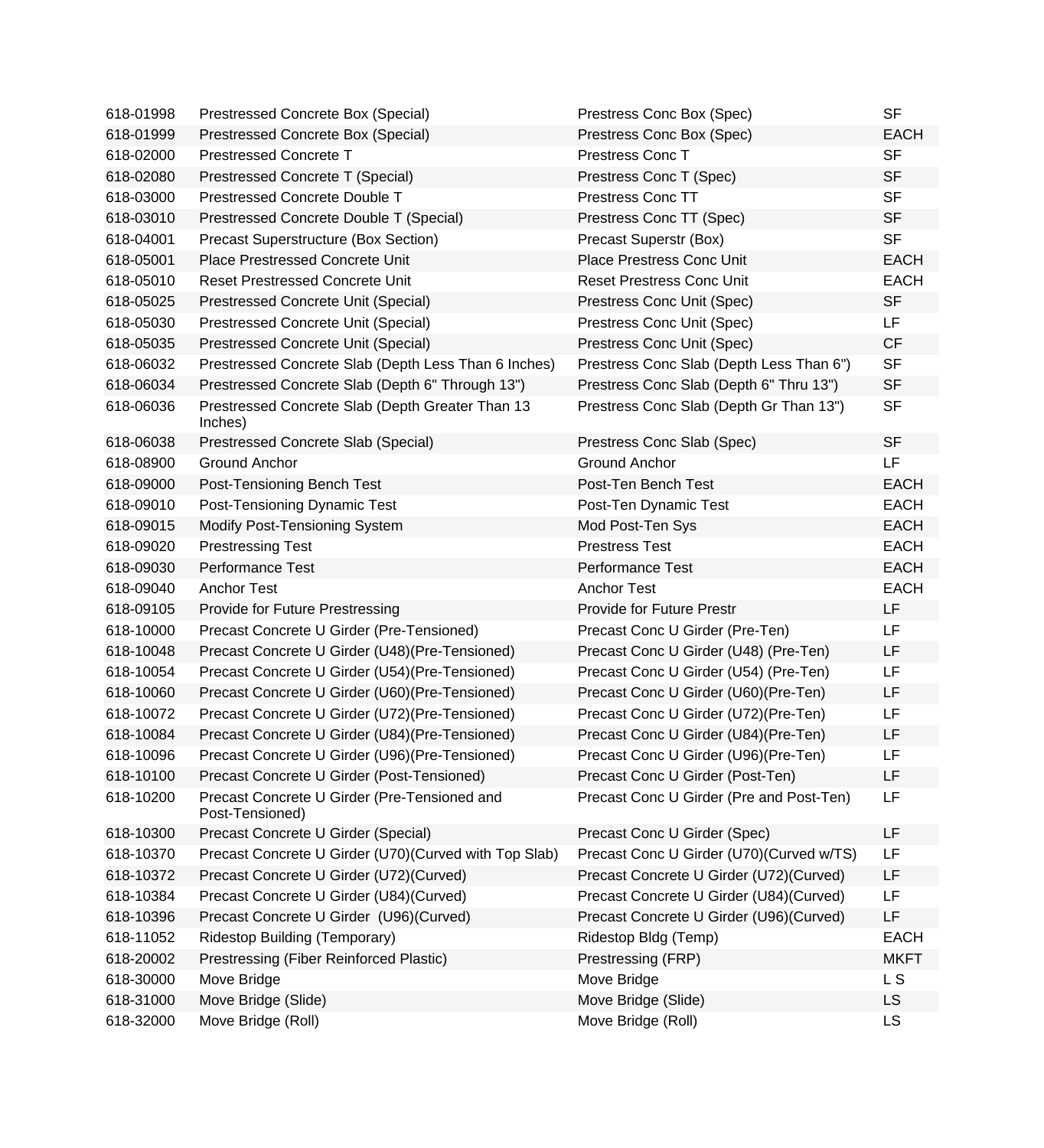| 619-00000 | <b>Water Meter and Vault</b>             | Water Meter and Vault                | <b>EACH</b>    |
|-----------|------------------------------------------|--------------------------------------|----------------|
| 619-00001 | <b>Water Meter</b>                       | <b>Water Meter</b>                   | <b>EACH</b>    |
| 619-00002 | <b>Water Service</b>                     | <b>Water Service</b>                 | <b>EACH</b>    |
| 619-00003 | Water Meter and Vault (Furnish Only)     | Furn Water Meter and Vault           | <b>EACH</b>    |
| 619-00005 | <b>Water Line</b>                        | <b>Water Line</b>                    | L S            |
| 619-00007 | <b>Connect To Existing Waterline</b>     | <b>Connect To Existing Waterline</b> | <b>EACH</b>    |
| 619-00008 | 12 Inch Waterline (Fittings)             | 12 In Waterline (Fittings)           | <b>EACH</b>    |
| 619-00010 | Water Line (Special)                     | Water Line (Spec)                    | L <sub>S</sub> |
| 619-00013 | 3 Inch Cured-In-Place-Pipe Waterline     | 3 In CIPP Waterline                  | LF             |
| 619-00018 | 8 Inch Cured-In-Place-Pipe Waterline     | 8 In CIPP Waterline                  | <b>LF</b>      |
| 619-00020 | 2 Inch Cast Iron Pipe                    | 2 In Cast Iron Pipe                  | <b>LF</b>      |
| 619-00030 | 3 Inch Cast Iron Pipe                    | 3 In Cast Iron Pipe                  | <b>LF</b>      |
| 619-00040 | 4 Inch Cast Iron Pipe                    | 4 In Cast Iron Pipe                  | <b>LF</b>      |
| 619-00060 | 6 Inch Cast Iron Pipe                    | 6 In Cast Iron Pipe                  | LF             |
| 619-00067 | 6 Inch Cast Iron Pipe (Jacked)           | 6 In Cast Iron Pipe (Jacked)         | LF             |
| 619-00080 | 8 Inch Cast Iron Pipe                    | 8 In Cast Iron Pipe                  | <b>LF</b>      |
| 619-00100 | 10 Inch Cast Iron Pipe                   | 10 In Cast Iron Pipe                 | LF             |
| 619-00120 | 12 Inch Cast Iron Pipe                   | 12 In Cast Iron Pipe                 | <b>LF</b>      |
| 619-00160 | 16 Inch Cast Iron Pipe                   | 16 In Cast Iron Pipe                 | LF             |
| 619-00360 | 36 Inch Cast Iron Pipe                   | 36 In Cast Iron Pipe                 | <b>LF</b>      |
| 619-03060 | Place 6 Inch Cast Iron Pipe              | Place 6 In Cast Iron Pipe            | LF             |
| 619-03100 | Place 10 Inch Cast Iron Pipe             | Place 10 In Cast Iron Pipe           | LF             |
| 619-06030 | 3 Inch Ductile Iron Pipe                 | 3 In Duct Iron Pipe                  | <b>LF</b>      |
| 619-06040 | 4 Inch Ductile Iron Pipe                 | 4 In Duct Iron Pipe                  | LF             |
| 619-06060 | 6 Inch Ductile Iron Pipe                 | 6 In Duct Iron Pipe                  | LF             |
| 619-06080 | 8 Inch Ductile Iron Pipe                 | 8 In Duct Iron Pipe                  | <b>LF</b>      |
| 619-06090 | 8 Inch Ductile Iron Pipe (Fittings)      | 8 In Duct Iron Pipe (Fit)            | <b>EACH</b>    |
| 619-06100 | 10 Inch Ductile Iron Pipe                | 10 In Duct Iron Pipe                 | LF             |
| 619-06110 | 10 Inch Ductile Iron Pipe (Preinsulated) | 10 In Duct Iron Pipe (Preinsul)      | LF             |
| 619-06120 | 12 Inch Ductile Iron Pipe                | 12 In Duct Iron Pipe                 | LF             |
| 619-06125 | 12-Inch Ductile Iron Pipe (Preinsulated) | 12-In Duct Iron Pipe (Preinsul)      | LF             |
| 619-06140 | 14 Inch Ductile Iron Pipe                | 14 In Duct Iron Pipe                 | LF             |
| 619-06160 | 16 Inch Ductile Iron Pipe                | 16 In Duct Iron Pipe                 | LF             |
| 619-06161 | 16 Inch Ductile Iron Pipe (Auger Bored)  | 16 In Duct Iron Pipe (AB)            | LF             |
| 619-06180 | 18 Inch Ductile Iron Pipe                | 18 In Duct Iron Pipe                 | LF             |
| 619-06200 | 20 Inch Ductile Iron Pipe                | 20 In Duct Iron Pipe                 | LF             |
| 619-06210 | 21 Inch Ductile Iron Pipe                | 21 In Duct Iron Pipe                 | LF             |
| 619-06240 | 24 Inch Ductile Iron Pipe                | 24 In Duct Iron Pipe                 | <b>LF</b>      |
| 619-06300 | 30 Inch Ductile Iron Pipe                | 30 In Duct Iron Pipe                 | LF             |
| 619-06360 | 36 Inch Ductile Iron Pipe                | 36 In Duct Iron Pipe                 | <b>LF</b>      |
| 619-07060 | Place 6 Inch Ductile Iron Pipe           | Place 6 In Duct Iron Pipe            | LF             |
| 619-07080 | Place 8 Inch Ductile Iron Pipe           | Place 8 In Duct Iron Pipe            | LF             |
| 619-07100 | Place 10 Inch Ductile Iron Pipe          | Place 10 In Duct Iron Pipe           | LF             |
| 619-07120 | Place 12 Inch Ductile Iron Pipe          | Place 12 In Duct Iron Pipe           | LF             |
| 619-07160 | Place 16 Inch Ductile Iron Pipe          | Place 16 In Duct Iron Pipe           | LF             |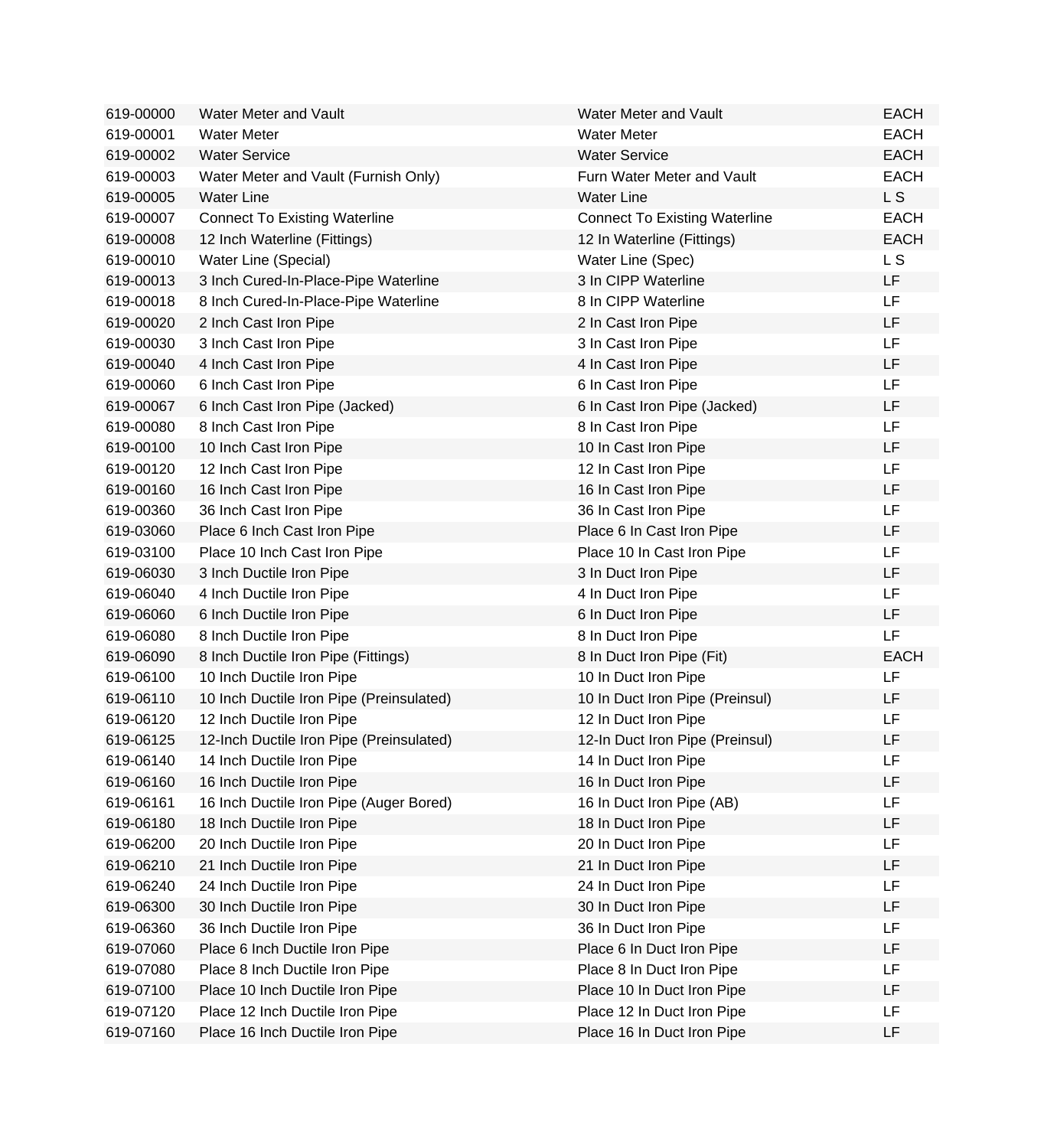| 619-07200 | Place 20 Inch Ductile Iron Pipe                   | Place 20 In Duct Iron Pipe      | LF          |
|-----------|---------------------------------------------------|---------------------------------|-------------|
| 619-07360 | Place 36 Inch Ductile Iron Pipe                   | Place 36 In Duct Iron Pipe      | LF          |
| 619-10000 | <b>Temporary Water Line</b>                       | <b>Temp Water Line</b>          | <b>LF</b>   |
| 619-10020 | 2 Inch Welded Steel Pipe                          | 2 In Weld Steel Pipe            | LF          |
| 619-10027 | 2 Inch Welded Steel Pipe (Jacked)                 | 2 In Weld Steel Pipe (J)        | LF          |
| 619-10040 | 4 Inch Welded Steel Pipe                          | 4 In Weld Steel Pipe            | LF          |
| 619-10047 | 4 Inch Welded Steel Pipe (Jacked)                 | 4 In Weld Steel Pipe (J)        | <b>LF</b>   |
| 619-10060 | 6 Inch Welded Steel Pipe                          | 6 In Weld Steel Pipe            | LF          |
| 619-10067 | 6 Inch Welded Steel Pipe (Jacked)                 | 6 In Weld Steel Pipe (J)        | LF          |
| 619-10080 | 8 Inch Welded Steel Pipe                          | 8 In Weld Steel Pipe            | LF          |
| 619-10087 | 8 Inch Welded Steel Pipe (Jacked)                 | 8 In Weld Steel Pipe (J)        | LF          |
| 619-10100 | 10 Inch Welded Steel Pipe                         | 10 In Weld Steel Pipe           | LF          |
| 619-10120 | 12 Inch Welded Steel Pipe                         | 12 In Weld Steel Pipe           | <b>LF</b>   |
| 619-10127 | 12 Inch Welded Steel Pipe (Jacked)                | 12 In Weld Steel Pipe (J)       | LF          |
| 619-10140 | 14 Inch Welded Steel Pipe                         | 14 In Weld Steel Pipe           | LF          |
| 619-10160 | 16 Inch Welded Steel Pipe                         | 16 In Weld Steel Pipe           | LF          |
| 619-10161 | 16 Inch Welded Steel Pipe (Install Only)          | Inst 16 In Weld Steel Pipe      | LF          |
| 619-10167 | 16 Inch Welded Steel Pipe (Jacked)                | 16 In Weld Steel Pipe (J)       | LF          |
| 619-10180 | 18 Inch Welded Steel Pipe                         | 18 In Weld Steel Pipe           | LF          |
| 619-10187 | 18 Inch Welded Steel Pipe (Jacked)                | 18 In Weld Steel Pipe (J)       | LF          |
| 619-10200 | 20 Inch Welded Steel Pipe                         | 20 In Weld Steel Pipe           | LF          |
| 619-10201 | 20 Inch Welded Steel Pipe (Special)               | 20 In Welded Steel Pipe (Spec.) | LF          |
| 619-10207 | 20 Inch Welded Steel Pipe (Jacked)                | 20 In Weld Steel Pipe (J)       | LF          |
| 619-10220 | 22 Inch Welded Steel Pipe                         | 22 In Weld Steel Pipe           | LF          |
| 619-10227 | 22 Inch Welded Steel Pipe (Jacked)                | 22 In Weld Steel Pipe (J)       | LF          |
| 619-10240 | 24 Inch Welded Steel Pipe                         | 24 In Weld Steel Pipe           | LF          |
| 619-10241 | 24 Inch Welded Steel Pipe (Install Only)          | 24 In Weld Steel Pipe (IO)      | <b>EACH</b> |
| 619-10247 | 24 Inch Welded Steel Pipe (Jacked)                | 24 In Weld Steel Pipe (J)       | LF          |
| 619-10270 | 27 Inch Welded Steel Pipe                         | 27 In Weld Steel Pipe           | LF.         |
| 619-10277 | 27 Inch Welded Steel Pipe (Jacked)                | 27 In Weld Steel Pipe (J)       | LF          |
| 619-10300 | 30 Inch Welded Steel Pipe                         | 30 In Weld Steel Pipe           | LF          |
| 619-10307 | 30 Inch Welded Steel Pipe (Jacked)                | 30 In Weld Steel Pipe (J)       | LF          |
| 619-10310 | 32 Inch Welded Steel Pipe                         | 32 In Weld Steel Pipe           | LF          |
| 619-10360 | 36 Inch Welded Steel Pipe                         | 36 In Weld Steel Pipe           | LF          |
| 619-10367 | 36 Inch Welded Steel Pipe (Jacked)                | 36 In Weld Steel Pipe (J)       | LF          |
| 619-10368 | 36 Inch Welded Steel Pipe (Jacked) (Install Only) | 36 In Weld Steel Pipe (J) (IO)  | LF          |
| 619-10400 | 40 Inch Welded Steel Pipe                         | 40 In Weld Steel Pipe           | LF          |
| 619-10420 | 42 Inch Welded Steel Pipe                         | 42 In Weld Steel Pipe           | LF          |
| 619-10423 | 42 Inch Welded Steel Pipe (Slip Lined)            | 42 In Weld Steel Pipe (S L)     | LF.         |
| 619-10425 | 42 Inch Welded Steel Pipe (Special)               | 42 In Weld Steel Pipe (Spec)    | LF          |
| 619-10427 | 42 Inch Welded Steel Pipe (Jacked)                | 42 In Weld Steel Pipe (J)       | LF          |
| 619-10480 | 48 Inch Welded Steel Pipe                         | 48 In Weld Steel Pipe           | LF          |
| 619-10481 | 48 Inch Welded Steel Pipe (Install Only)          | Inst 48 In Weld Steel Pipe      | LF          |
| 619-10487 | 48 Inch Welded Steel Pipe (Jacked)                | 48 In Weld Steel Pipe (J)       | LF          |
| 619-10545 | 54 Inch Welded Steel Pipe (Special)               | 54 In Weld Steel Pipe (Spec)    | LF          |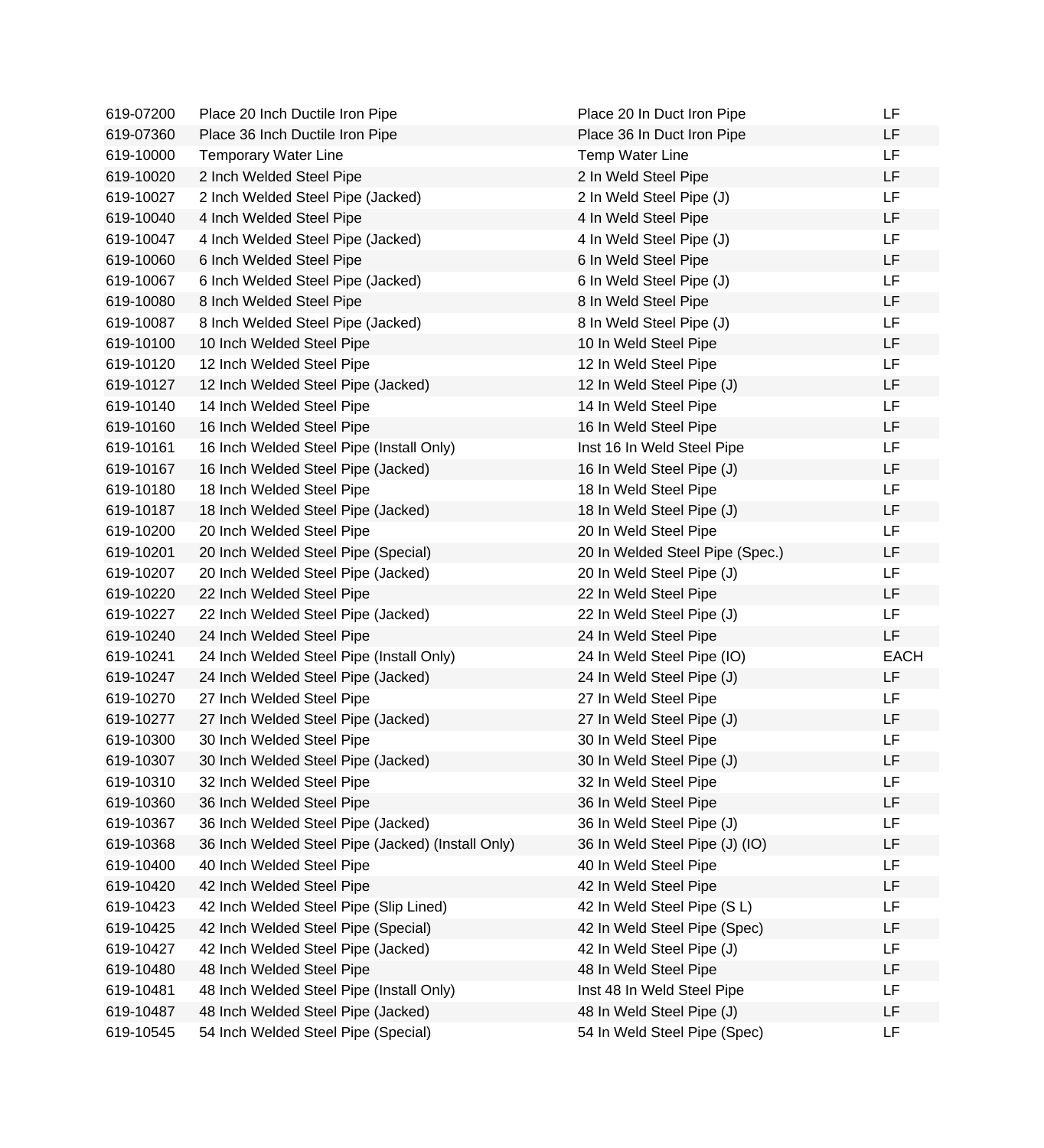| 619-10547 | 54 Inch Welded Steel Pipe (Jacked)                | 54 In Weld Steel Pipe (J)      | LF          |
|-----------|---------------------------------------------------|--------------------------------|-------------|
| 619-10600 | 60 Inch Welded Steel Pipe                         | 60 In Weld Steel Pipe          | LF.         |
| 619-10607 | 60 Inch Welded Steel Pipe (Jacked)                | 60 In Wed Steel Pipe (J)       | LF          |
| 619-10640 | 64 Inch Welded Steel Pipe                         | 64 In Weld Steel Pipe          | LF.         |
| 619-10660 | 66 Inch Welded Steel Pipe                         | 66 In Weld Steel Pipe          | LF          |
| 619-10665 | 66 Inch Welded Steel Pipe (Jacked)                | 66 In Weld Steel Pipe (J)      | LF          |
| 619-10720 | 72 Inch Welded Steel Pipe                         | 72 In Weld Steel Pipe          | LF.         |
| 619-10721 | 72 Inch Welded Steel Pipe (Install Only)          | 72 In Weld Steel Pipe (IO)     | L S         |
| 619-10727 | 72 Inch Welded Steel Pipe (Jacked)                | 72 In Weld Steel Pipe (J)      | LF.         |
| 619-10728 | 72 Inch Welded Steel Pipe (Jacked) (Install Only) | 72 In Weld Steel Pipe (J) (IO) | LF          |
| 619-10730 | 78 Inch Welded Steel Pipe (Jacked) (Install Only) | 78 In Weld Steel Pipe (J) (IO) | LF          |
| 619-10847 | 84 Inch Welded Steel Pipe (Jacked)                | 84 In Weld Steel Pipe (J)      | LF          |
| 619-10900 | 90 Inch Welded Steel Pipe                         | 90 In Weld Steel Pipe          | LF          |
| 619-11085 | 108 Inch Welded Steel Pipe (Special)              | 108 In Weld Steel Pipe (Spec)  | LF          |
| 619-11087 | 108 Inch Welded Steel Pipe (Jacked)               | 108 In Weld Steel Pipe (J)     | LF          |
| 619-11120 | Place 12 Inch Welded Steel Pipe                   | Place 12 In Weld Steel Pipe    | LF          |
| 619-11160 | Place 16 Inch Welded Steel Pipe                   | PI 16 In Weld Steel Pipe       | LF          |
| 619-11200 | Place 20 Inch Welded Steel Pipe                   | Place 20 In Weld Steel Pipe    | LF          |
| 619-11240 | Place 24 Inch Welded Steel Pipe                   | Place 24 In Weld Steel Pipe    | LF          |
| 619-11300 | Place 30 Inch Welded Steel Pipe                   | Place 30 In Weld Steel Pipe    | LF          |
| 619-12040 | 4 Inch Water Well Pipe                            | 4 In Water Well Pipe           | LF          |
| 619-21270 | 27 Inch Water Transmission Line                   | 27 In Water Trans Line         | LF          |
| 619-21300 | 30 Inch Water Transmission Line                   | 30 In Water Trans Line         | LF.         |
| 619-21360 | 36 Inch Water Transmission Line                   | 36 In Water Trans Line         | <b>LF</b>   |
| 619-30000 | 60 Inch Internal Joint Seals                      | 60 In Internal Joint Seals     | <b>EACH</b> |
| 619-30040 | 1/2 Inch Galvanized Pipe                          | 1/2 In Galv Pipe               | <b>LF</b>   |
| 619-30060 | 3/4 Inch Galvanized Pipe                          | 3/4 In Galv Pipe               | LF.         |
| 619-30080 | 1 Inch Galvanized Pipe                            | 1 In Galv Pipe                 | LF          |
| 619-30100 | 1-1/4 Inch Galvanized Pipe                        | 1-1/4 In Galv Pipe             | LF          |
| 619-30120 | 1-1/2 Inch Galvanized Pipe                        | 1-1/2 In Galv Pipe             | LF          |
| 619-30160 | 2 Inch Galvanized Pipe                            | 2 In Galv Pipe                 | LF          |
| 619-30200 | 2-1/2 Inch Galvanized Pipe                        | 2-1/2 In Galv Pipe             | LF          |
| 619-30240 | 3 Inch Galvanized Pipe                            | 3 In Galv Pipe                 | LF          |
| 619-30320 | 4 Inch Galvanized Pipe                            | 4 In Galv Pipe                 | <b>LF</b>   |
| 619-30480 | 6 Inch Galvanized Pipe                            | 6 In Galv Pipe                 | <b>LF</b>   |
| 619-30481 | 1 Inch Black Steel Pipe                           | 1 In Blk Steel Pipe            | LF          |
| 619-30482 | 1-1/4 Inch Black Steel Pipe                       | 1-1/4 In Blk Steel Pipe        | <b>LF</b>   |
| 619-30485 | 6 Inch Black Steel Pipe                           | 6 In Blk Steel Pipe            | LF          |
| 619-30640 | 8 Inch Galvanized Pipe                            | 8 In Galv Pipe                 | LF          |
| 619-30800 | 10 Inch Galvanized Pipe                           | 10 In Galv Pipe                | LF          |
| 619-40060 | 3/4 Inch Copper Pipe                              | 3/4 In Copper Pipe             | LF          |
| 619-40065 | 3/4 Inch Copper Pipe (Furnish Only)               | Furn 3/4 In Copper Pipe        | LF          |
| 619-40080 | 1 Inch Copper Pipe                                | 1 In Copper Pipe               | LF          |
| 619-40100 | 1-1/4 Inch Copper Pipe                            | 1-1/4 In Copper Pipe           | LF          |
| 619-40120 | 1-1/2 Inch Copper Pipe                            | 1-1/2 In Copper Pipe           | <b>LF</b>   |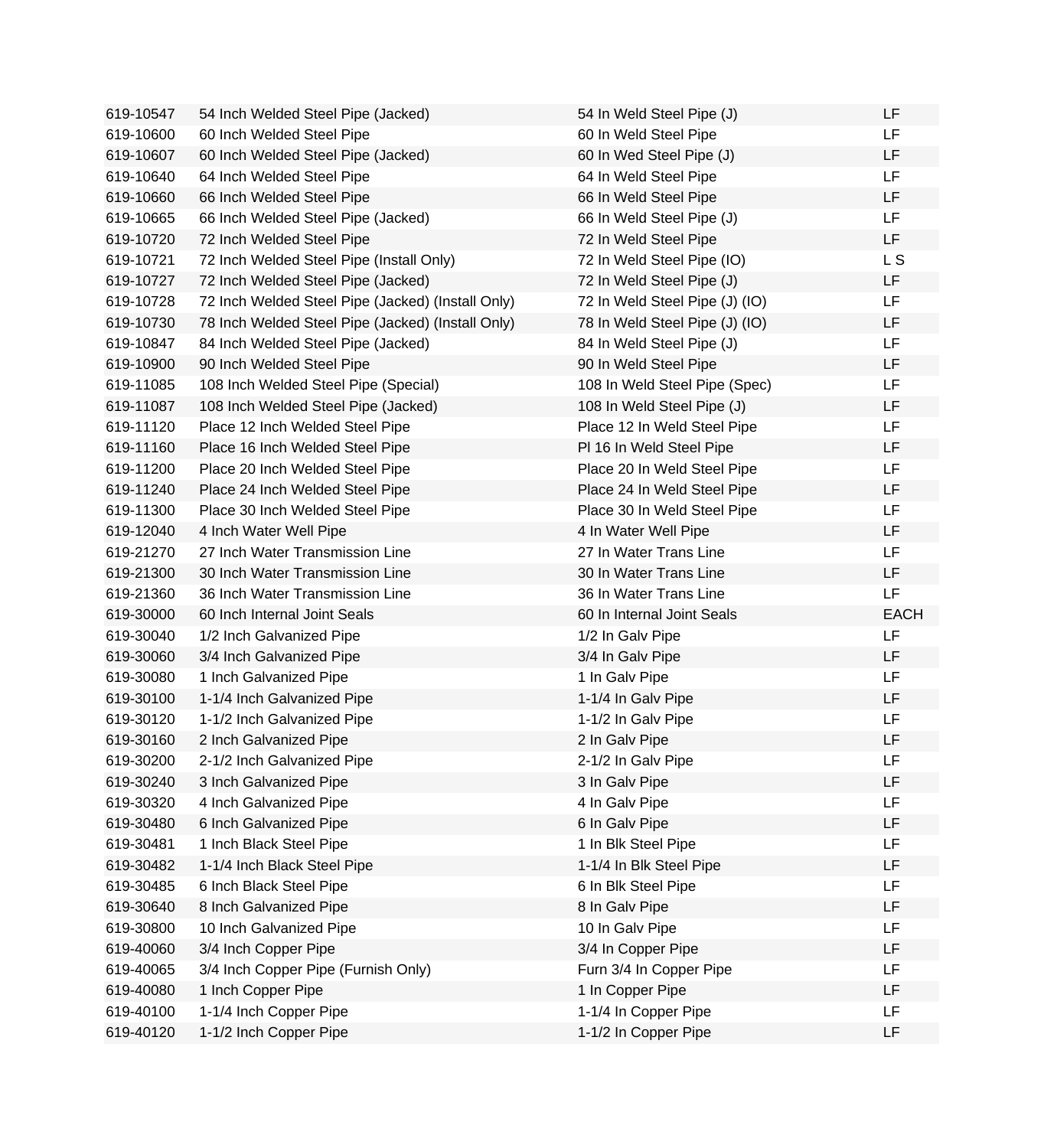| 619-40160 | 2 Inch Copper Pipe                   | 2 In Copper Pipe             | LF          |
|-----------|--------------------------------------|------------------------------|-------------|
| 619-40200 | 2-1/2 Inch Copper Pipe               | 2-1/2 In Copper Pipe         | LF          |
| 619-40240 | 3 Inch Copper Pipe                   | 3 In Copper Pipe             | <b>LF</b>   |
| 619-40250 | 4 Inch Copper Pipe                   | 4 In Copper Pipe             | LF          |
| 619-50020 | 1/4 Inch Plastic Pipe                | 1/4 In Plastic Pipe          | <b>LF</b>   |
| 619-50030 | 3/8 Inch Plastic Pipe                | 3/8 In Plastic Pipe          | LF          |
| 619-50040 | 1/2 Inch Plastic Pipe                | 1/2 In Plastic Pipe          | <b>LF</b>   |
| 619-50060 | 3/4 Inch Plastic Pipe                | 3/4 In Plastic Pipe          | LF          |
| 619-50061 | 3/4 Inch Plastic Pipe (Install Only) | Inst 3/4 In Plastic Pipe     | LF          |
| 619-50080 | 1 Inch Plastic Pipe                  | 1 In Plastic Pipe            | <b>LF</b>   |
| 619-50100 | 1-1/4 Inch Plastic Pipe              | 1-1/4 In Plastic Pipe        | <b>LF</b>   |
| 619-50120 | 1-1/2 Inch Plastic Pipe              | 1-1/2 In Plastic Pipe        | LF          |
| 619-50160 | 2 Inch Plastic Pipe                  | 2 In Plastic Pipe            | <b>LF</b>   |
| 619-50200 | 2-1/2 Inch Plastic Pipe              | 2-1/2 In Plastic Pipe        | LF          |
| 619-50235 | 3 Inch Plastic Pipe (Special)        | 3 In Plastic Pipe (Spec)     | LF          |
| 619-50240 | 3 Inch Plastic Pipe                  | 3 In Plastic Pipe            | LF          |
| 619-50320 | 4 Inch Plastic Pipe                  | 4 In Plastic Pipe            | <b>LF</b>   |
| 619-50321 | 4 Inch Plastic Pipe (Install Only)   | Inst 4 In Plastic Pipe       | <b>LF</b>   |
| 619-50325 | 4 Inch Plastic Pipe (Special)        | 4 In Plastic Pipe (Spec)     | LF          |
| 619-50480 | 6 Inch Plastic Pipe                  | 6 In Plastic Pipe            | LF          |
| 619-50481 | 6 Inch Plastic Pipe (Install Only)   | Inst 6 In Plastic Pipe       | <b>LF</b>   |
| 619-50640 | 8 Inch Plastic Pipe                  | 8 In Plastic Pipe            | LF          |
| 619-50641 | 8 Inch Plastic Pipe (Install Only)   | Inst 8 In Plastic Pipe       | <b>LF</b>   |
| 619-50800 | 10 Inch Plastic Pipe                 | 10 In Plastic Pipe           | LF          |
| 619-50960 | 12 Inch Plastic Pipe                 | 12 In Plastic Pipe           | LF          |
| 619-50961 | 12 Inch Plastic Pipe (Install Only)  | Inst 12 In Plastic Pipe      | LF          |
| 619-50962 | 12 Inch Plastic Pipe (Fusible)       | 12 In Plastic Pipe (Fusible) | <b>LF</b>   |
| 619-51100 | 14 Inch Plastic Pipe                 | 14 In Plastic Pipe           | LF          |
| 619-51200 | 15 Inch Plastic Pipe                 | 15 In Plastic Pipe           | LF          |
| 619-51280 | 16 Inch Plastic Pipe                 | 16 In Plastic Pipe           | LF          |
| 619-51290 | 18 Inch Plastic Pipe                 | 18 In Plastic Pipe           | LF          |
| 619-51291 | 18 Inch Plastic Pipe (Install Only)  | Inst 18 In Plastic Pipe      | LF          |
| 619-51300 | 20 Inch Plastic Pipe                 | 20 In Plastic Pipe           | LF          |
| 619-51320 | 24 Inch Plastic Pipe                 | 24 In Plastic Pipe           | LF          |
| 619-51330 | 27 Inch Plastic Pipe                 | 27 In Plastic Pipe           | LF          |
| 619-62480 | 6 Inch Water Supply Pipe             | 6 In Water Sup Pipe          | LF          |
| 619-71000 | Place Valve                          | Place Valve                  | <b>EACH</b> |
| 619-71508 | 1 Inch Air and Vacuum Valve          | 1 In Air and Vacuum Valve    | <b>EACH</b> |
| 619-71516 | 2 Inch Air and Vacuum Valve          | 2 In Air and Vacuum Valve    | <b>EACH</b> |
| 619-71524 | 3 Inch Air and Vacuum Valve          | 3 In Air and Vacuum Valve    | <b>EACH</b> |
| 619-71532 | 4 Inch Air and Vacuum Valve          | 4 In Air and Vacuum Valve    | <b>EACH</b> |
| 619-71548 | 6 Inch Air and Vacuum Valve          | 6 In Air and Vacuum Valve    | <b>EACH</b> |
| 619-71596 | 12 Inch Air and Vacuum Valve         | 12 In Air and Vacuum Valve   | <b>EACH</b> |
| 619-71628 | 16 Inch Air and Vacuum Valve         | 16 In Air and Vacuum Valve   | <b>EACH</b> |
| 619-72024 | 3 Inch Pressure Reducing Valve       | 3 In Press Reducing Valve    | <b>EACH</b> |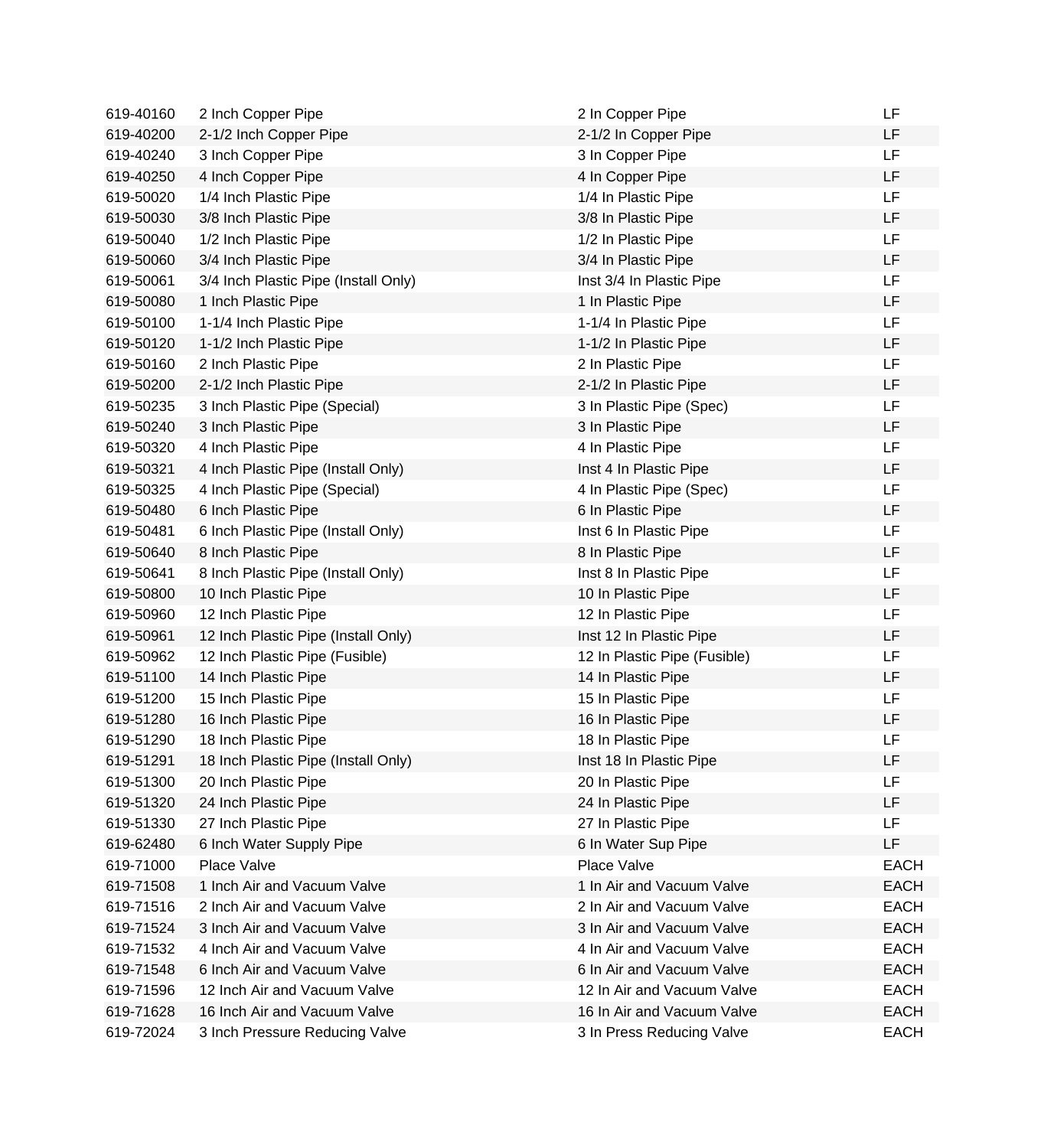| 619-72048 | 6 Inch Pressure Reducing Valve              | 6 In Press Reducing Valve     | <b>EACH</b> |
|-----------|---------------------------------------------|-------------------------------|-------------|
| 619-72644 | 18 Inch Pressure Regulating Valve           | 18 In Press Regulating Valve  | <b>EACH</b> |
| 619-73008 | 1 Inch Blow Off                             | 1 In Blow Off                 | <b>EACH</b> |
| 619-73016 | 2 Inch Blow Off                             | 2 In Blow Off                 | <b>EACH</b> |
| 619-73032 | 4 Inch Blow Off                             | 4 In Blow Off                 | <b>EACH</b> |
| 619-73048 | 6 Inch Tangential Blow Off                  | 6 In Tangent Blow Off         | <b>EACH</b> |
| 619-73050 | 6 Inch Blow Off Valve and Vault             | 6 In Blow Off and Vault       | <b>EACH</b> |
| 619-73051 | 6 Inch Air Valve Access Manhole Assembly    | 6 In Air Val Accs Mnhle Assm  | <b>EACH</b> |
| 619-73064 | 8 Inch Tangential Blow Off                  | 8 In Tangent Blow Off         | <b>EACH</b> |
| 619-75000 | Cast Iron Valve Box                         | Cast Iron Valve Box           | <b>EACH</b> |
| 619-75003 | 1/2 Inch Relief Valve                       | 1/2 In Relief Valve           | <b>EACH</b> |
| 619-75004 | 1/2 Inch Gate Valve                         | 1/2 In Gate Valve             | <b>EACH</b> |
| 619-75008 | 1 Inch Gate Valve                           | 1 In Gate Valve               | <b>EACH</b> |
| 619-75012 | 1-1/2 Inch Gate Valve                       | 1-1/2 In Gate Valve           | <b>EACH</b> |
| 619-75016 | 2 Inch Gate Valve                           | 2 In Gate Valve               | <b>EACH</b> |
| 619-75020 | 2-1/2 Inch Gate Valve                       | 2-1/2 In Gate Valve           | <b>EACH</b> |
| 619-75024 | 3 Inch Gate Valve                           | 3 In Gate Valve               | <b>EACH</b> |
| 619-75032 | 4 Inch Gate Valve                           | 4 In Gate Valve               | <b>EACH</b> |
| 619-75048 | 6 Inch Gate Valve                           | 6 In Gate Valve               | <b>EACH</b> |
| 619-75064 | 8 Inch Gate Valve                           | 8 In Gate Valve               | <b>EACH</b> |
| 619-75080 | 10 Inch Gate Valve                          | 10 In Gate Valve              | <b>EACH</b> |
| 619-75096 | 12 Inch Gate Valve                          | 12 In Gate Valve              | <b>EACH</b> |
| 619-75112 | 14 Inch Gate Valve                          | 14 In Gate Valve              | <b>EACH</b> |
| 619-75116 | 16 Inch Gate Valve                          | 16 In Gate Valve              | <b>EACH</b> |
| 619-75160 | 20 Inch Gate Valve                          | 20 In Gate Valve              | <b>EACH</b> |
| 619-75161 | 20 Inch Gate Valve (Install Only)           | Inst 20 In Gate Valve         | <b>EACH</b> |
| 619-75192 | 24 Inch Gate Valve                          | 24 In Gate Valve              | <b>EACH</b> |
| 619-76096 | 12 Inch Eccentric Plug Valve                | 12 In Eccentric Plug Valve    | <b>EACH</b> |
| 619-76120 | 12 Inch Butterfly Valve                     | 12 In Btrfly Valve            | <b>EACH</b> |
| 619-76124 | 14 Inch Butterfly Valve                     | 14 In Btrfly Valve            | <b>EACH</b> |
| 619-76128 | 16 Inch Butterfly Valve                     | 16 In Btrfly Valve            | <b>EACH</b> |
| 619-76129 | 16 Inch Butterfly Valve (Install Only)      | Inst 16 In Btrfly Valve       | EACH        |
| 619-76144 | 18 Inch Butterfly Valve                     | 18 In Btrfly Valve            | <b>EACH</b> |
| 619-76160 | 20 Inch Butterfly Valve                     | 20 In Btrfly Valve            | <b>EACH</b> |
| 619-76192 | 24 Inch Butterfly Valve                     | 24 In Btrfly Valve            | <b>EACH</b> |
| 619-76193 | 24 Inch Butterfly Valve                     | Inst 24 In Btrfly Valve       | <b>EACH</b> |
| 619-76240 | 30 Inch Butterfly Valve                     | 30 In Btrfly Valve            | <b>EACH</b> |
| 619-76241 | 30 Inch Butterfly Valve (Install Only)      | Inst 30 In Btrfly Valve       | <b>EACH</b> |
| 619-76288 | 36 Inch Butterfly Valve                     | 36 In Btrfly Valve            | <b>EACH</b> |
| 619-76384 | 48 Inch Butterfly Valve                     | 48 In Btrfly Valve            | <b>EACH</b> |
| 619-76932 | 4 Inch Ball Valve                           | 4 In Ball Valve               | <b>EACH</b> |
| 619-77064 | 8 Inch Check Valve                          | 8 In Check Valve              | <b>EACH</b> |
| 619-77100 | 24 Inch x 30 Inch Ductile Iron Pipe Reducer | 24 In x 30 In DIP Reducer     | <b>EACH</b> |
| 619-77200 | 8 Inch Restrained Plug                      | 8 In Restrained Plug          | <b>EACH</b> |
| 619-77210 | <b>Restrained Plug (Special)</b>            | <b>Restrained Plug (Spec)</b> | <b>EACH</b> |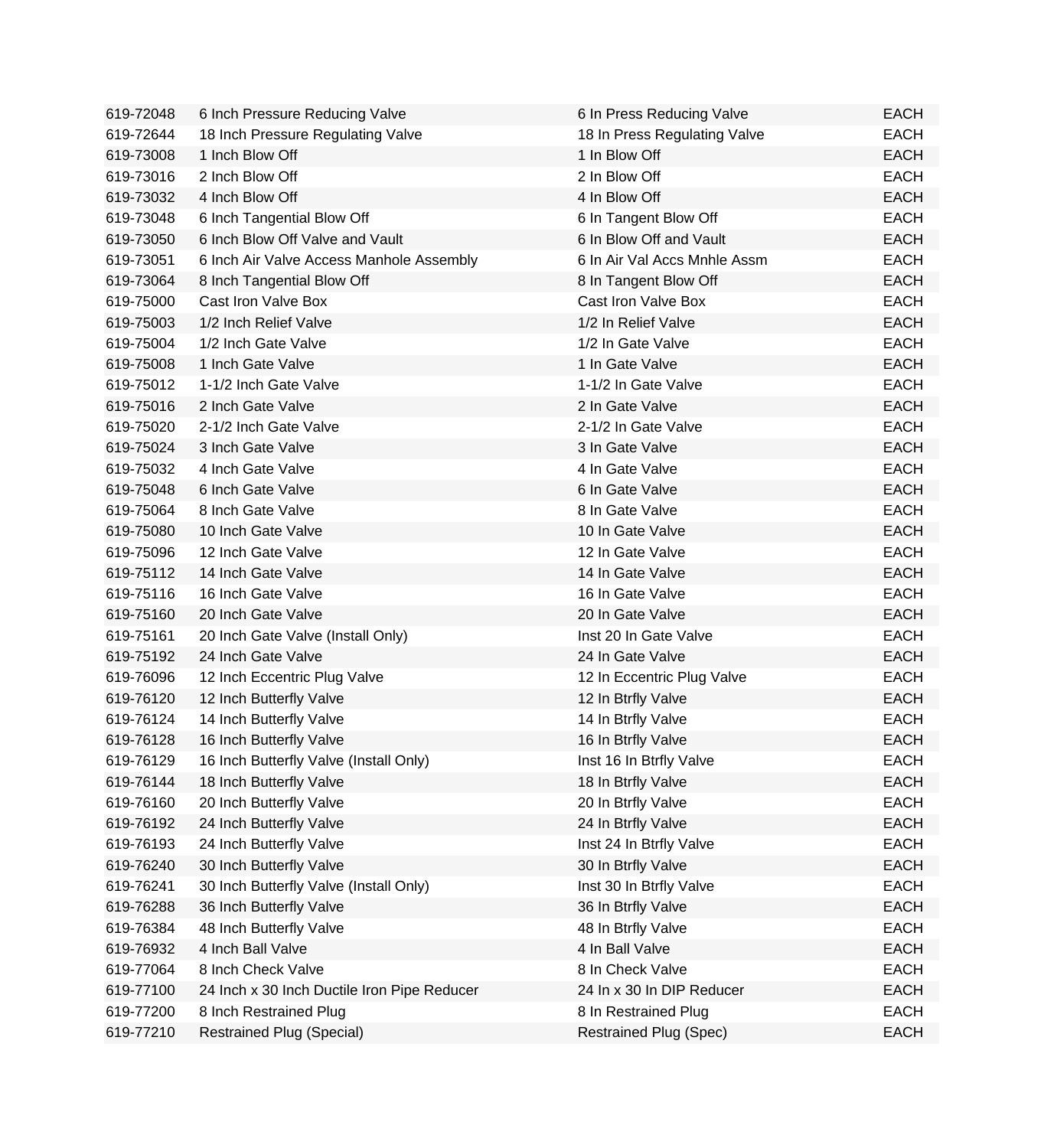| 619-77300 | <b>Corporation Stop</b>                                                | <b>Corporation Stop</b>              | <b>EACH</b>    |
|-----------|------------------------------------------------------------------------|--------------------------------------|----------------|
| 619-77400 | Curb Stop and Box                                                      | Curb Stop and Box                    | <b>EACH</b>    |
| 619-78005 | Concrete Pad with Fire Department Connection                           | Conc Pad w/Fire Dept Connect         | L <sub>S</sub> |
| 619-78034 | 4-1/4 Inch Fire Hydrant                                                | 4-1/4 In Fire Hydrant                | <b>EACH</b>    |
| 619-78036 | 4-1/2 Inch Fire Hydrant                                                | 4-1/2 In Fire Hydrant                | <b>EACH</b>    |
| 619-78042 | 5-1/4 Inch Fire Hydrant                                                | 5-1/4 In Fire Hydrant                | <b>EACH</b>    |
| 619-78048 | 6 Inch Fire Hydrant                                                    | 6 In Fire Hydrant                    | <b>EACH</b>    |
| 619-78049 | 6 Inch Fire Hydrant (Install Only)                                     | Inst 6 In Fire Hydrant               | <b>EACH</b>    |
| 619-79064 | 8 Inch Expansion Joint (Single Slip)                                   | 8 In Expan Joint (S Slip)            | <b>EACH</b>    |
| 619-79065 | 8 Inch Expansion Joint (Double Slip)                                   | 8 In Expan Joint (D Slip)            | <b>EACH</b>    |
| 619-79070 | 12 Inch Expansion Joint (Single Slip)                                  | 12 In Expan Joint (S Slip)           | <b>EACH</b>    |
| 619-80000 | <b>Cathodic Protection</b>                                             | <b>Cathodic Protection</b>           | L S            |
| 619-80005 | Cathodic Protection (Special)                                          | <b>Cathodic Protection (Spec)</b>    | <b>LS</b>      |
| 620-00001 | Field Office (Class 1)                                                 | Field Office (CL 1)                  | <b>EACH</b>    |
| 620-00002 | Field Office (Class 2)                                                 | Field Office (CL 2)                  | <b>EACH</b>    |
| 620-00005 | Field Office (Special)                                                 | Field Office (Spec)                  | <b>EACH</b>    |
| 620-00009 | Field Office (State Furnished)                                         | Field Office (State Furn)            | <b>EACH</b>    |
| 620-00011 | Field Laboratory (Class 1)                                             | Field Lab (CL 1)                     | <b>EACH</b>    |
| 620-00012 | Field Laboratory (Class 2)                                             | Field Lab (CL 2)                     | <b>EACH</b>    |
| 620-00013 | Field Laboratory (Class 3)                                             | Field Lab (CL 3)                     | <b>EACH</b>    |
| 620-00014 | Field Laboratory (Special)                                             | Field Lab (Spec)                     | <b>EACH</b>    |
| 620-00015 | Field Laboratory (State Furnished)                                     | Field Lab (State Furn)               | <b>EACH</b>    |
| 620-00018 | Field Office and Laboratory Facility                                   | Field Office + Lab Facil             | L <sub>S</sub> |
| 620-00020 | <b>Sanitary Facility</b>                                               | <b>Sanitary Facility</b>             | <b>EACH</b>    |
| 620-00035 | <b>Sand Storage Facility</b>                                           | <b>Sand Storage Facility</b>         | L <sub>S</sub> |
| 620-00040 | <b>Liquidated Damages</b>                                              | <b>Liquidated Damages</b>            | <b>DOL</b>     |
| 620-00045 | <b>Liquidated Damages</b>                                              | <b>Liquidated Damages</b>            | <b>DAY</b>     |
| 621-00110 | Railroad Track (Ballasted) (133 Lb)                                    | RR Track (Ballasted) (133Lb)         | LF             |
| 621-00115 | No.10 Railroad Crossover (Ballasted) (CIP)                             | No.10 RR Crossover (Ballasted) (CIP) | <b>EACH</b>    |
| 621-00120 | No.10 Railroad Turnout (Ballasted) (CIP)                               | No.10 RR Turnout (Ballasted) (CIP)   | <b>EACH</b>    |
| 621-00200 | <b>Haul Road</b>                                                       | <b>Haul Road</b>                     | L S            |
| 621-00202 | Haul Road (Special)                                                    | Haul Road (Spec)                     | SY             |
| 621-00300 | Haul Road Bridge                                                       | Haul Road Brdg                       | <b>EACH</b>    |
| 621-00400 | Detour Bridge                                                          | Detour Brdg                          | <b>EACH</b>    |
| 621-00411 | Structure Temporary Access Road (Location 1)                           | Str Temp Acc Rd (Loc 1)              | L <sub>S</sub> |
| 621-00412 | Structure Temporary Access Road (Location 2)                           | Str Temp Acc Rd (Loc 2)              | L S            |
| 621-00425 | Detour                                                                 | Detour                               | L S            |
| 621-00430 | Detour                                                                 | Detour                               | SY             |
| 621-00450 | Detour Pavement                                                        | Detour Pvmt                          | SY             |
| 621-00475 | <b>Maintenance of Detours</b>                                          | Maint of Detours                     | L S            |
| 621-00500 | <b>Temporary Bridge</b>                                                | <b>Temp Brdg</b>                     | L S            |
| 621-00510 | <b>Temporary Bridge</b>                                                | <b>Temp Bridge</b>                   | <b>SF</b>      |
| 621-00520 | <b>Temporary Abutment</b>                                              | <b>Temp Abutment</b>                 | L S            |
| 621-00530 | Overhead Contact System (OCS) Temporary Protective<br><b>Structure</b> | <b>OCS Temp Protect Str</b>          | LF             |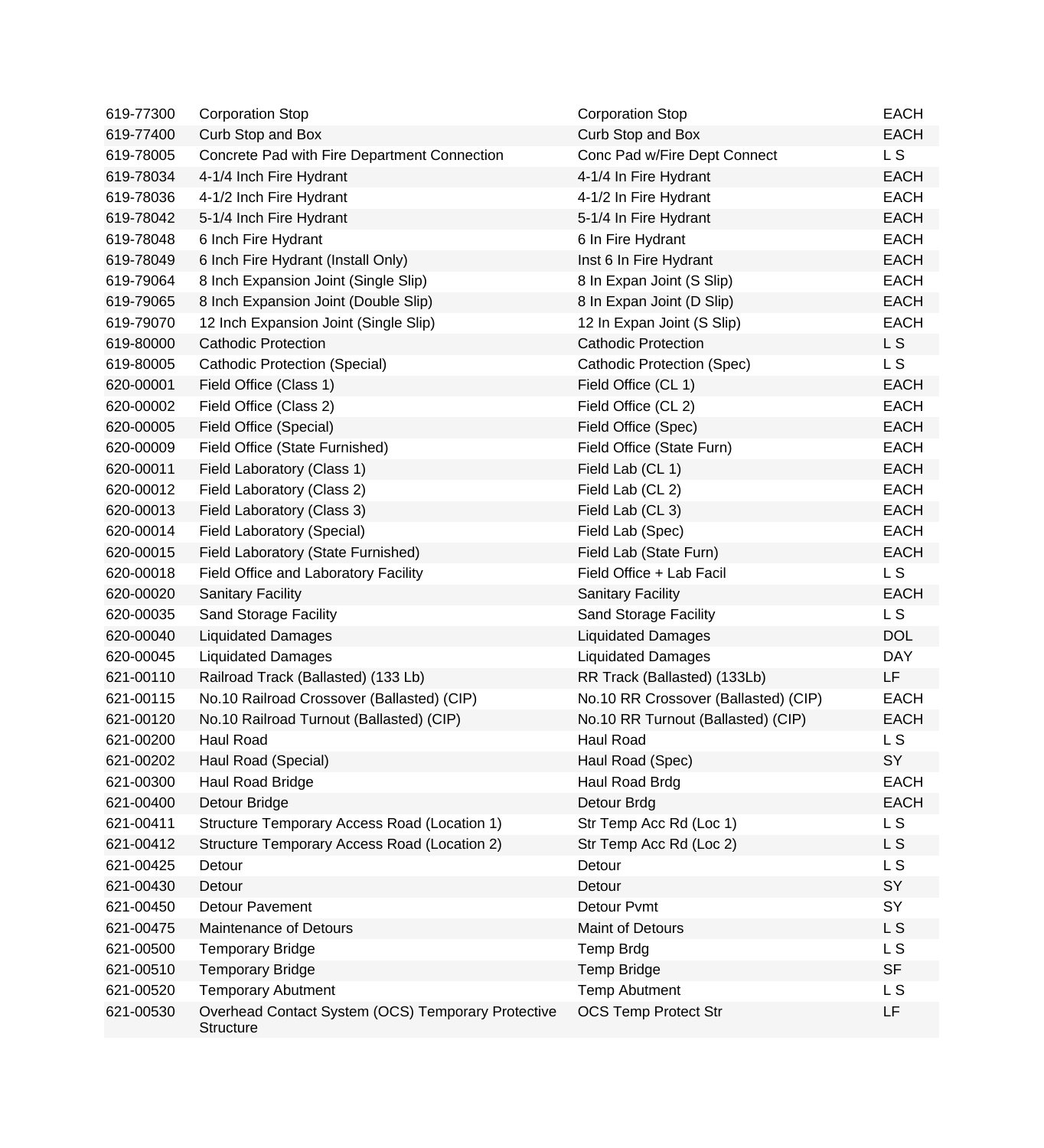| 621-00600 | <b>Pedestrian Overpass</b>                      | Ped Overpass                      | L S         |
|-----------|-------------------------------------------------|-----------------------------------|-------------|
| 621-00650 | Pedestrian Stair Structure                      | Ped Stair Str                     | <b>LS</b>   |
| 621-00675 | Pedestrian Shed Assembly                        | Ped Shed Assembly                 | <b>EACH</b> |
| 621-00700 | Pedestrian Pathway                              | Ped Pathway                       | L S         |
| 621-00800 | <b>Temporary Straddle Bent</b>                  | <b>Temp Straddle Bent</b>         | <b>EACH</b> |
| 622-00010 | <b>Bicycle Rack</b>                             | <b>Bicycle Rack</b>               | <b>EACH</b> |
| 622-00011 | <b>Bicycle Locker</b>                           | <b>Bicycle Locker</b>             | <b>EACH</b> |
| 622-00020 | Motorcycle Rack                                 | Motorcycle Rack                   | <b>EACH</b> |
| 622-00023 | Glyphs                                          | Glyphs                            | <b>EACH</b> |
| 622-00024 | <b>Entry Sign</b>                               | <b>Entry Sign</b>                 | <b>EACH</b> |
| 622-00025 | Information Sign Board                          | Info Sign Board                   | <b>EACH</b> |
| 622-00026 | Information Sign Board (Install Only)           | Inst Info Sign Board              | <b>EACH</b> |
| 622-00031 | Information Sign Board (Special) (Install Only) | Inst Info Sign Board (Spec)       | <b>EACH</b> |
| 622-00042 | Historical Sign Structure (2 Panel)             | Historic Sign Str (2 Panel)       | <b>EACH</b> |
| 622-00044 | Historical Sign Structure (4 Panel)             | Historic Sign Str (4 Panel)       | <b>EACH</b> |
| 622-00046 | Historical Sign Structure (4 Panel) (Tee)       | Historic Sign Str (4 Panel) (Tee) | <b>EACH</b> |
| 622-00050 | <b>Information Center</b>                       | Info Center                       | <b>EACH</b> |
| 622-00060 | Sign Panel (Original) (Type A) (Furnish Only)   | Furn Sign Panel (Orig) (Ty A)     | <b>EACH</b> |
| 622-00062 | Sign Panel (Original) (Type B) (Furnish Only)   | Furn Sign Panel (Orig) (Ty B)     | <b>EACH</b> |
| 622-00064 | Sign Panel (Copy) (Furnish Only)                | Furn Sign Panel (Copy)            | <b>EACH</b> |
| 622-00066 | Sign Panel (Install Only)                       | Inst Sign Panel                   | <b>EACH</b> |
| 622-00100 | <b>Shade Shelter</b>                            | <b>Shade Shelter</b>              | <b>EACH</b> |
| 622-00101 | <b>Shade Shelter Double</b>                     | <b>Shade Shelter Double</b>       | <b>EACH</b> |
| 622-00150 | <b>Planter Box</b>                              | <b>Planter Box</b>                | <b>EACH</b> |
| 622-00155 | Planter Box (Special)                           | Planter Box (Spec)                | <b>EACH</b> |
| 622-00160 | Concrete Planter Box Base (Colored)             | Conc Planter Box Base (Col)       | <b>EACH</b> |
| 622-00200 | Table                                           | Table                             | <b>EACH</b> |
| 622-00201 | Table (Install Only)                            | Inst Table                        | <b>EACH</b> |
| 622-00250 | Bench                                           | Bench                             | <b>EACH</b> |
| 622-00251 | Bench (Install Only)                            | Inst Bench                        | <b>EACH</b> |
| 622-00270 | <b>Bollard</b>                                  | <b>Bollard</b>                    | EACH        |
| 622-00300 | <b>Barbecue Grill</b>                           | <b>BBQ Grill</b>                  | <b>EACH</b> |
| 622-00301 | Barbecue Grill (Install Only)                   | Inst BBQ Grill                    | <b>EACH</b> |
| 622-00350 | <b>Trash Receptacle</b>                         | <b>Trash Receptacle</b>           | <b>EACH</b> |
| 622-00400 | Drinking Fountain                               | Drinking Fountain                 | <b>EACH</b> |
| 622-00450 | Ash Urn                                         | Ash Urn                           | <b>EACH</b> |
| 622-00500 | <b>Trailer Pad</b>                              | <b>Trailer Pad</b>                | <b>EACH</b> |
| 622-00540 | <b>Wheel Stop</b>                               | <b>Wheel Stop</b>                 | <b>EACH</b> |
| 622-00550 | Wheel Stop (Concrete)                           | Wheel Stop (Conc)                 | <b>EACH</b> |
| 622-00560 | Wheel Stop (Timber)                             | Wheel Stop (Timber)               | <b>EACH</b> |
| 622-00600 | Pump Pit                                        | Pump Pit                          | <b>EACH</b> |
| 622-00606 | 6 Inch Pump                                     | 6 In Pump                         | <b>EACH</b> |
| 622-00612 | 12 Inch Pump                                    | 12 In Pump                        | <b>EACH</b> |
| 622-00700 | Pump House                                      | Pump House                        | <b>EACH</b> |
| 622-00705 | <b>Guard House</b>                              | <b>Guard House</b>                | L S         |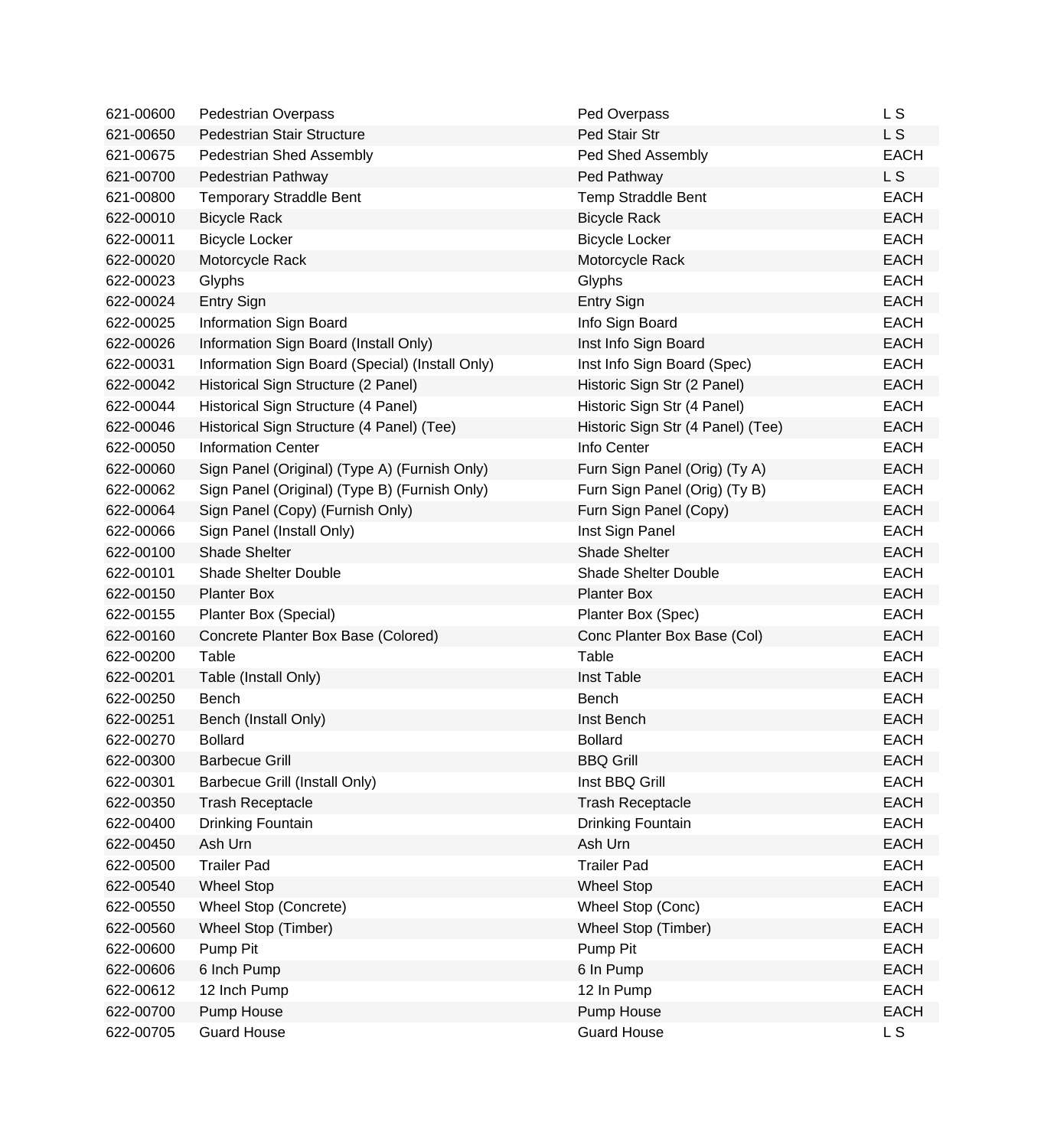| 622-00710 | <b>Well Pump</b>                                | <b>Well Pump</b>                                | <b>EACH</b> |
|-----------|-------------------------------------------------|-------------------------------------------------|-------------|
| 622-00715 | <b>Monitoring Wells</b>                         | <b>Monitor Wells</b>                            | LF          |
| 622-00720 | <b>Pump Station</b>                             | <b>Pump Station</b>                             | L S         |
| 622-00750 | Sewage Lift Station                             | Sewage Lift Station                             | <b>EACH</b> |
| 622-00800 | <b>Comfort Station</b>                          | <b>Comfort Station</b>                          | <b>EACH</b> |
| 622-00802 | Comfort Station (2x2)                           | Comfort Station (2x2)                           | <b>EACH</b> |
| 622-00803 | Comfort Station (3x3)                           | Comfort Station (3x3)                           | <b>EACH</b> |
| 622-00804 | Comfort Station (4x4)                           | Comfort Station (4x4)                           | <b>EACH</b> |
| 622-00805 | Comfort Station (5x5)                           | Comfort Station (5x5)                           | <b>EACH</b> |
| 622-00806 | Comfort Station (6x6)                           | Comfort Station (6x6)                           | <b>EACH</b> |
| 622-00810 | Comfort Station (10x10)                         | Comfort Station (10x10)                         | <b>EACH</b> |
| 622-00820 | <b>Comfort Station Buildings With Utilities</b> | <b>Comfort Station Buildings With Utilities</b> | <b>LS</b>   |
| 622-00825 | <b>Modify Building</b>                          | Mod Building                                    | L S         |
| 622-00826 | Ceramic Tile & Grout                            | Ceramic Tile & Grout                            | <b>SF</b>   |
| 622-00830 | <b>Remodel Building (Brick)</b>                 | Remodel Building (Brick)                        | <b>EACH</b> |
| 622-00835 | Remodel Building (Metal)                        | <b>Remodel Building (Metal)</b>                 | <b>EACH</b> |
| 622-00850 | <b>Trailer Sanitary Station</b>                 | <b>Trailer Sani Station</b>                     | <b>EACH</b> |
| 622-00860 | <b>Trailer Sanitary Station (Dry Vault)</b>     | Trailer Sani Station (Dry Vlt)                  | <b>EACH</b> |
| 622-00870 | Sewage Receiving Facility                       | Sewage Receiving Facil                          | L S         |
| 622-00900 | <b>Control Building</b>                         | <b>Control Building</b>                         | L S         |
| 622-01000 | Leaching Field                                  | Leaching Field                                  | SY          |
| 622-01005 | Leaching Field                                  | Leaching Field                                  | LF          |
| 622-01010 | Leaching Field Distribution System              | Leach Field Dist Sys                            | L S         |
| 622-01015 | 4 Inch Automatic Control Valve                  | 4 In Auto Ctrl Valve                            | <b>EACH</b> |
| 622-01025 | Pond Lining                                     | Pond Lining                                     | SY          |
| 622-01050 | Septic Tank (500 Gal)                           | Septic Tank (500 Gal)                           | <b>EACH</b> |
| 622-01060 | Septic Tank (600 Gal)                           | Septic Tank (600 Gal)                           | <b>EACH</b> |
| 622-01080 | Septic Tank (800 Gal)                           | Septic Tank (800 Gal)                           | <b>EACH</b> |
| 622-01100 | Septic Tank (1000 Gal)                          | Septic Tank (1000 Gal)                          | <b>EACH</b> |
| 622-01125 | Septic Tank (1250 Gal)                          | Septic Tank (1250 Gal)                          | <b>EACH</b> |
| 622-01200 | Septic Tank (2000 Gal)                          | Septic Tank (2000 Gal)                          | <b>EACH</b> |
| 622-01250 | Septic Tank (2500 Gal)                          | Septic Tank (2500 Gal)                          | <b>EACH</b> |
| 622-01300 | Septic Tank (3000 Gal)                          | Septic Tank (3000 Gal)                          | <b>EACH</b> |
| 622-01400 | Septic Tank (4000 Gal)                          | Septic Tank (4000 Gal)                          | <b>EACH</b> |
| 622-01500 | Septic Tank (5000 Gal)                          | Septic Tank (5000 Gal)                          | <b>EACH</b> |
| 622-01550 | Septic Tank (5500 Gal)                          | Septic Tank (5500 Gal)                          | <b>EACH</b> |
| 622-01700 | Septic Tank (7000 Gal)                          | Septic Tank (7000 Gal)                          | <b>EACH</b> |
| 622-01800 | Septic Tank (8000 Gal)                          | Septic Tank (8000 Gal)                          | <b>EACH</b> |
| 622-02200 | Septic Tank (22000 Gal)                         | Septic Tank (22000 Gal)                         | <b>EACH</b> |
| 622-02500 | Sewage Holding Tank (5000 Gal)                  | Sewage Tank (5000 Gal)                          | <b>EACH</b> |
| 622-03000 | Sewage Treatment Plant Building                 | Sewage Treat Plant Bldg                         | <b>EACH</b> |
| 622-03010 | <b>Clean Existing Treatment Plant</b>           | <b>Clean Exist Treat Plant</b>                  | L S         |
| 622-03030 | Sewage Treatment Plant (3000 Gal)               | Sewage Treat Plant (3000 Gal)                   | <b>EACH</b> |
| 622-03060 | Sewage Treatment Plant (6000 Gal)               | Sewage Treat Plant (6000 Gal)                   | <b>EACH</b> |
| 622-03080 | Sewage Treatment Plant (8000 Gal)               | Sewage Treat Plant (8000 Gal)                   | <b>EACH</b> |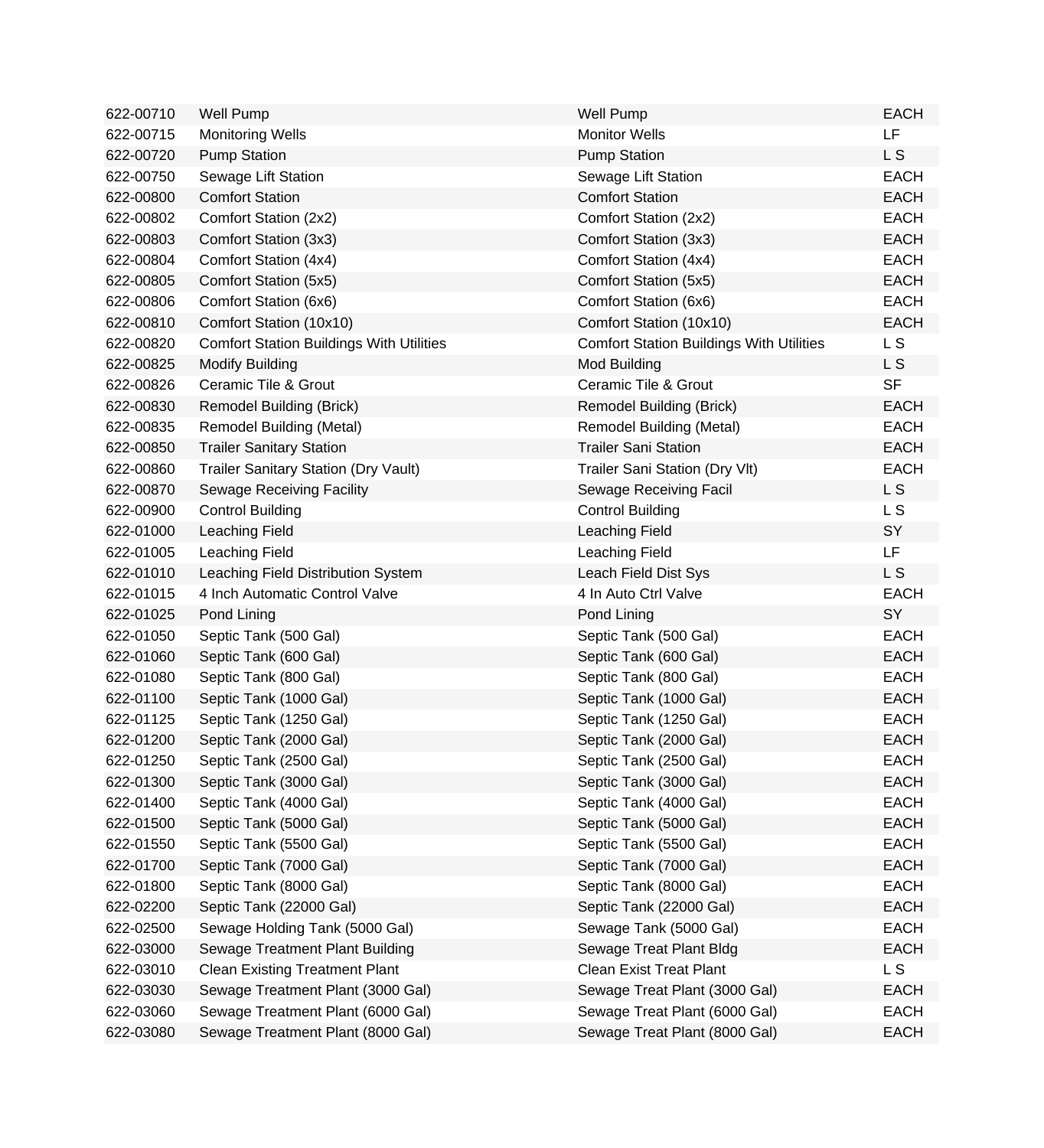| 622-03250 | Sewage Treatment Plant (25000 Gal)               | Sewage Treat Plant (25000 Gal)         | <b>EACH</b>    |
|-----------|--------------------------------------------------|----------------------------------------|----------------|
| 622-03260 | Sanitary Sewer Vault                             | Sani Sewer Vault                       | L S            |
| 622-03270 | <b>Wastewater System</b>                         | <b>Waste System</b>                    | L S            |
| 622-03300 | <b>Percolation Test</b>                          | <b>Percolation Test</b>                | <b>EACH</b>    |
| 622-03550 | Alum Feed System                                 | Alum Feed System                       | L <sub>S</sub> |
| 622-03600 | Potable Water Filter System                      | Potable Water Filter System            | L S            |
| 622-04000 | <b>Water Treatment Plant</b>                     | <b>Water Treat Plant</b>               | L <sub>S</sub> |
| 622-04025 | Water Supply for Existing Sewage Treatment Plant | Water Sup for Exist Sewage Treat Plant | L S            |
| 622-04035 | <b>Water Storage Facility</b>                    | <b>Water Storage Facility</b>          | L S            |
| 622-04100 | Cistern (1000 Gal)                               | Cistern (1000 Gal)                     | <b>EACH</b>    |
| 622-04200 | Cistern (2000 Gal)                               | Cistern (2000 Gal)                     | <b>EACH</b>    |
| 622-05150 | Storage Tank (1500 Gal)                          | Storage Tank (1500 Gal)                | <b>EACH</b>    |
| 622-05500 | Storage Tank (500 Gal)                           | Storage Tank (500 Gal)                 | <b>EACH</b>    |
| 622-05501 | Storage Tank (1000 Gal)                          | Storage Tank (1000 Gal)                | <b>EACH</b>    |
| 622-05503 | Storage Tank (3000 Gal)                          | Storage Tank (3000 Gal)                | <b>EACH</b>    |
| 622-05506 | Storage Tank (6000 Gal)                          | Storage Tank (6000 Gal)                | <b>EACH</b>    |
| 622-05513 | Storage Tank (13000 Gal)                         | Storage Tank (13000 Gal)               | <b>EACH</b>    |
| 622-05540 | Storage Tank (40000 Gal)                         | Storage Tank (40000 Gal)               | <b>EACH</b>    |
| 622-06000 | Spring Box                                       | Spring Box                             | <b>EACH</b>    |
| 622-06150 | Polishing Tank (15000 Gal)                       | Polishing Tank (15000 Gal)             | <b>EACH</b>    |
| 622-06200 | Aeration Pump and Diffuser                       | Aeration Pump + Diffuser               | <b>EACH</b>    |
| 622-06300 | <b>Chlorine Contact Basin</b>                    | <b>Chlorine Contact Basin</b>          | <b>EACH</b>    |
| 622-07100 | Propane Tank (1000 Gal)                          | Propane Tank (1000 Gal)                | <b>EACH</b>    |
| 622-10000 | Port of Entry Building                           | Port of Entry Bldg                     | <b>EACH</b>    |
| 622-10090 | <b>Scale Pit and Scales</b>                      | Scale Pit and Scales                   | <b>EACH</b>    |
| 622-10100 | Scale Pit and Approach Slabs                     | Scale Pit + Approach Slabs             | <b>EACH</b>    |
| 622-10110 | Scale Pit and Weigh Beam                         | Scale Pit and Weigh Beam               | L S            |
| 622-10200 | Sump Pump                                        | Sump Pump                              | <b>EACH</b>    |
| 622-11010 | <b>Maintenance Building</b>                      | Maint Bldg                             | L S            |
| 622-11020 | <b>Entry Station Building</b>                    | <b>Entry Station Bldg</b>              | L S            |
| 622-11050 | <b>Ridestop Building</b>                         | <b>Ridestop Bldg</b>                   | <b>EACH</b>    |
| 622-11052 | Ridestop Building (Temporary)                    | Ridestop Bldg (Temp)                   | <b>EACH</b>    |
| 622-11055 | <b>Truck Inspection Pit</b>                      | <b>Truck Inspect Pit</b>               | <b>EACH</b>    |
| 622-11060 | <b>Welcome Center Building</b>                   | Welcome Center Bldg                    | L S            |
| 622-11080 | <b>Parking Structure</b>                         | <b>Parking Structure</b>               | L S            |
| 622-11100 | Storage Building                                 | Storage Bldg                           | <b>EACH</b>    |
| 622-11150 | <b>Building Foundation</b>                       | <b>Bldg Foundation</b>                 | L S            |
| 622-11160 | <b>Erect Building</b>                            | <b>Erect Bldg</b>                      | L S            |
| 622-11170 | <b>HVAC</b>                                      | <b>HVA</b>                             | L S            |
| 622-11180 | <b>Building Plumbing Piping Systems</b>          | <b>Bldg Plumbing Piping System</b>     | L S            |
| 622-20080 | Flagpole                                         | Flagpole                               | <b>EACH</b>    |
| 622-20100 | Precast Colored Concrete Cap                     | Prec Col Conc Cap                      | LF             |
| 622-20200 | <b>Skate Board Protection</b>                    | Skate Bd Prot                          | <b>EACH</b>    |
| 623-00050 | <b>Hose Swivel</b>                               | <b>Hose Swivel</b>                     | <b>EACH</b>    |
| 623-00060 | Hose Bib                                         | Hose Bib                               | EACH           |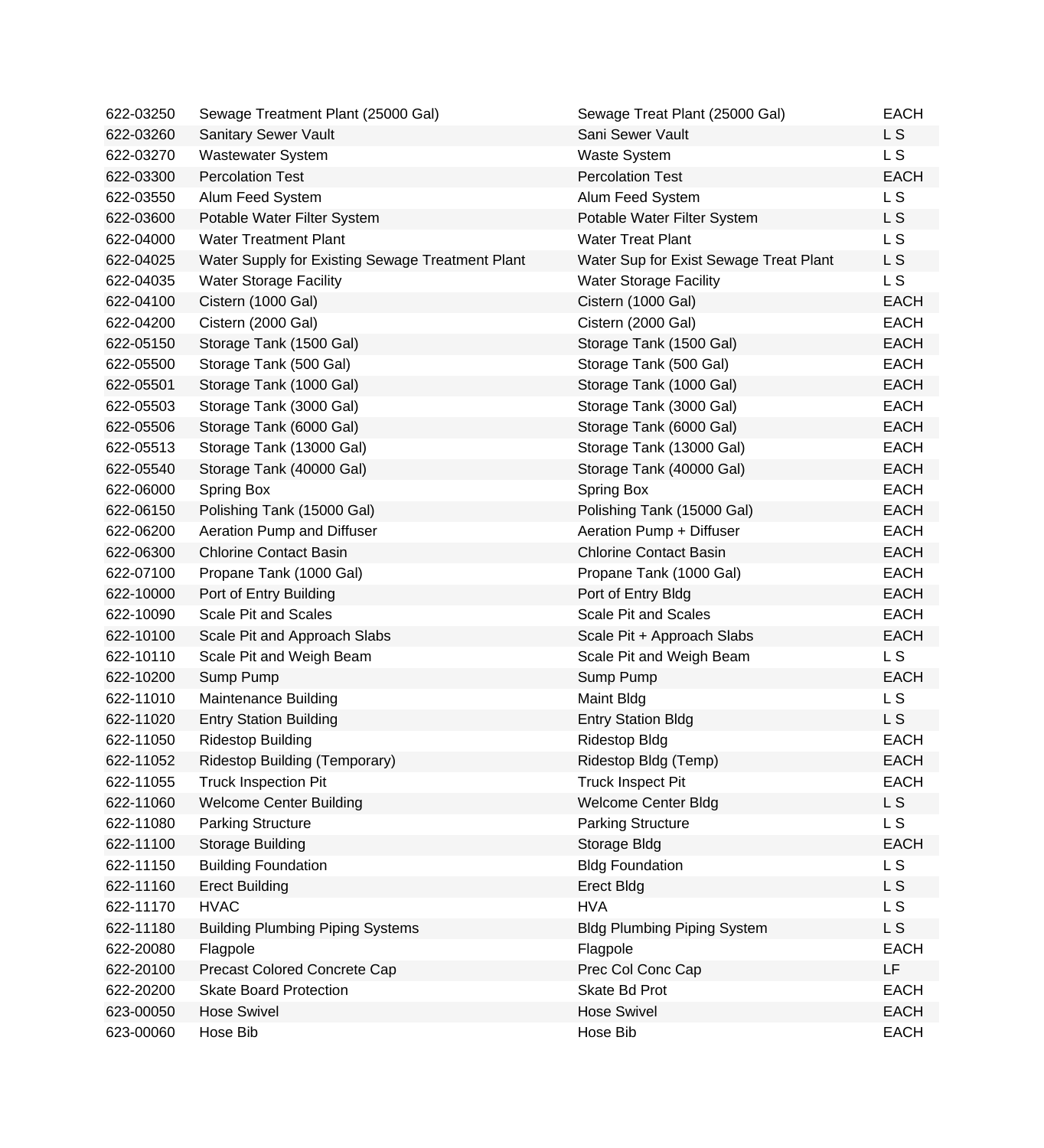| 623-00154 | Shrubbery Spray and Flood Irrigator         | Shrub Spray + Flood Irrig         | <b>EACH</b> |
|-----------|---------------------------------------------|-----------------------------------|-------------|
| 623-00156 | <b>Irrigation Bubbler</b>                   | Irrig Bubbler                     | <b>EACH</b> |
| 623-00162 | <b>Drip Emitter Tubing</b>                  | Drip Emit Tubing                  | LF          |
| 623-00163 | Multi-Outlet Drip Emitter (w/Access Sleeve) | Multi-Out Drip Emit (w/Sleeve)    | <b>EACH</b> |
| 623-00164 | <b>Drip Emitter</b>                         | Drip Emit                         | <b>EACH</b> |
| 623-00165 | <b>Emitter Valve Assembly</b>               | Emit Valve Assembly               | <b>EACH</b> |
| 623-00166 | 3/4 Inch Emitter Valve Assembly             | 3/4 In Emit Valve Assembly        | <b>EACH</b> |
| 623-00168 | 1 Inch Emitter Valve Assembly               | 1 In Emit Valve Assembly          | <b>EACH</b> |
| 623-00184 | 1/2 Inch Flush Unit                         | 1/2 In Flush Unit                 | <b>EACH</b> |
| 623-00185 | 1/2 Inch Air Relief Unit                    | 1/2 In Air Relief Unit            | <b>EACH</b> |
| 623-00186 | 3/4 Inch Flush Unit                         | 3/4 In Flush Unit                 | <b>EACH</b> |
| 623-00187 | 3/4 Inch Air Relief Unit                    | 3/4In Air Relief Unit             | <b>EACH</b> |
| 623-00200 | Sprinkler Head Protector                    | Sprinkler Head Protector          | <b>EACH</b> |
| 623-00204 | Pop-Up Lawn Spray                           | Pop-Up Lawn Spray                 | <b>EACH</b> |
| 623-00205 | 4 Inch Pop-Up Spray Sprinkler               | 4 In Pop-Up Spray Spr             | <b>EACH</b> |
| 623-00206 | 6 Inch Pop-Up Spray Sprinkler               | 6 In Pop-Up Spray Spr             | <b>EACH</b> |
| 623-00212 | 12 Inch Pop-Up Spray Sprinkler              | 12 In Pop-Up Spray Spr            | <b>EACH</b> |
| 623-00304 | 1/2 Inch Pop-Up Rotary Sprinkler            | 1/2 In Pop-Up Rotary Spr          | <b>EACH</b> |
| 623-00306 | 3/4 Inch Pop-Up Rotary Sprinkler            | 3/4 In Pop-Up Rotary Spr          | <b>EACH</b> |
| 623-00308 | 1 Inch Pop-Up Rotary Sprinkler              | 1 In Pop-Up Rotary Spr            | <b>EACH</b> |
| 623-00310 | 1-1/4 Inch Pop-Up Rotary Sprinkler          | 1-1/4 In Pop-Up Rotary Spr        | <b>EACH</b> |
| 623-00312 | 1-1/2 Inch Pop-Up Rotary Sprinkler          | 1-1/2 In Pop-Up Rotary Spr        | <b>EACH</b> |
| 623-00328 | 3-1/2 Inch Pop-Up Rotary Sprinkler          | 3-1/2 In Pop-Up Rotary Spr        | <b>EACH</b> |
| 623-00332 | 4 Inch Pop-Up Rotary Sprinkler              | 4 In Pop-Up Rotary Spr            | <b>EACH</b> |
| 623-00336 | 6 Inch Pop-Up Rotary Sprinkler              | 6 Inch Pop-Up Rotary Spr          | <b>EACH</b> |
| 623-00340 | 12 Inch Pop-Up Rotary Sprinkler             | 12 Inch Pop-Up Rotary Spr         | <b>EACH</b> |
| 623-00404 | 1/2 Inch Above Ground Rotary Sprinkler      | 1/2 In Above Grnd Rotary Spr      | <b>EACH</b> |
| 623-00406 | 3/4 Inch Above Ground Rotary Sprinkler      | 3/4 In Above Grnd Rotary Spr      | <b>EACH</b> |
| 623-00408 | 1 Inch Above Ground Rotary Sprinkler        | 1 In Above Grnd Rotary Spr        | <b>EACH</b> |
| 623-00410 | 1-1/4 Inch Above Ground Rotary Sprinkler    | 1-1/4 In Above Grnd Rotary Spr    | <b>EACH</b> |
| 623-00412 | 1-1/2 Inch Above Ground Rotary Sprinkler    | 1-1/2 In Above Grnd Rotary Spr    | <b>EACH</b> |
| 623-00500 | Sprinkler Head Protector                    | Sprinkler Head Protector          | EACH        |
| 623-00505 | 5/8 Inch Hose                               | 5/8 In Hose                       | LF          |
| 623-00602 | 2 Inch Plastic Pipe (Irrigation/Sleeve)     | 2 In Plastic Pipe (Irrig/Sleve)   | LF          |
| 623-00604 | 4 Inch Plastic Pipe (Irrigation/Sleeve)     | 4 Inch Plastic Pipe (Irrig/Sleve) | LF          |
| 623-00606 | 6 Inch Plastic Pipe (Irrigation/Sleeve)     | 6 In Plastic Pipe (Irrig/Sleeve)  | LF          |
| 623-00610 | 10 Inch Plastic Pipe                        | 10 In Plastic Pipe                | LF          |
| 623-01506 | 3/4 Inch Check Valve                        | 3/4 In Check Valve                | <b>EACH</b> |
| 623-01512 | 1-1/2 Inch Check Valve                      | 1-1/2 In Check Valve              | <b>EACH</b> |
| 623-01706 | 3/4 Inch Backflow Preventer                 | 3/4 In Backflow Preventer         | <b>EACH</b> |
| 623-01708 | 1 Inch Backflow Preventer                   | 1 Inch Backflow Preventer         | <b>EACH</b> |
| 623-01710 | 1-1/4 Inch Backflow Preventer               | 1-1/4 In Backflow Preventer       | <b>EACH</b> |
| 623-01712 | 1-1/2 Inch Backflow Preventer               | 1-1/2 In Backflow Preventer       | <b>EACH</b> |
| 623-01716 | 2 Inch Backflow Preventer                   | 2 In Backflow Preventer           | <b>EACH</b> |
| 623-01720 | 2-1/2 Inch Backflow Preventer               | 2-1/2 In Backflow Preventer       | <b>EACH</b> |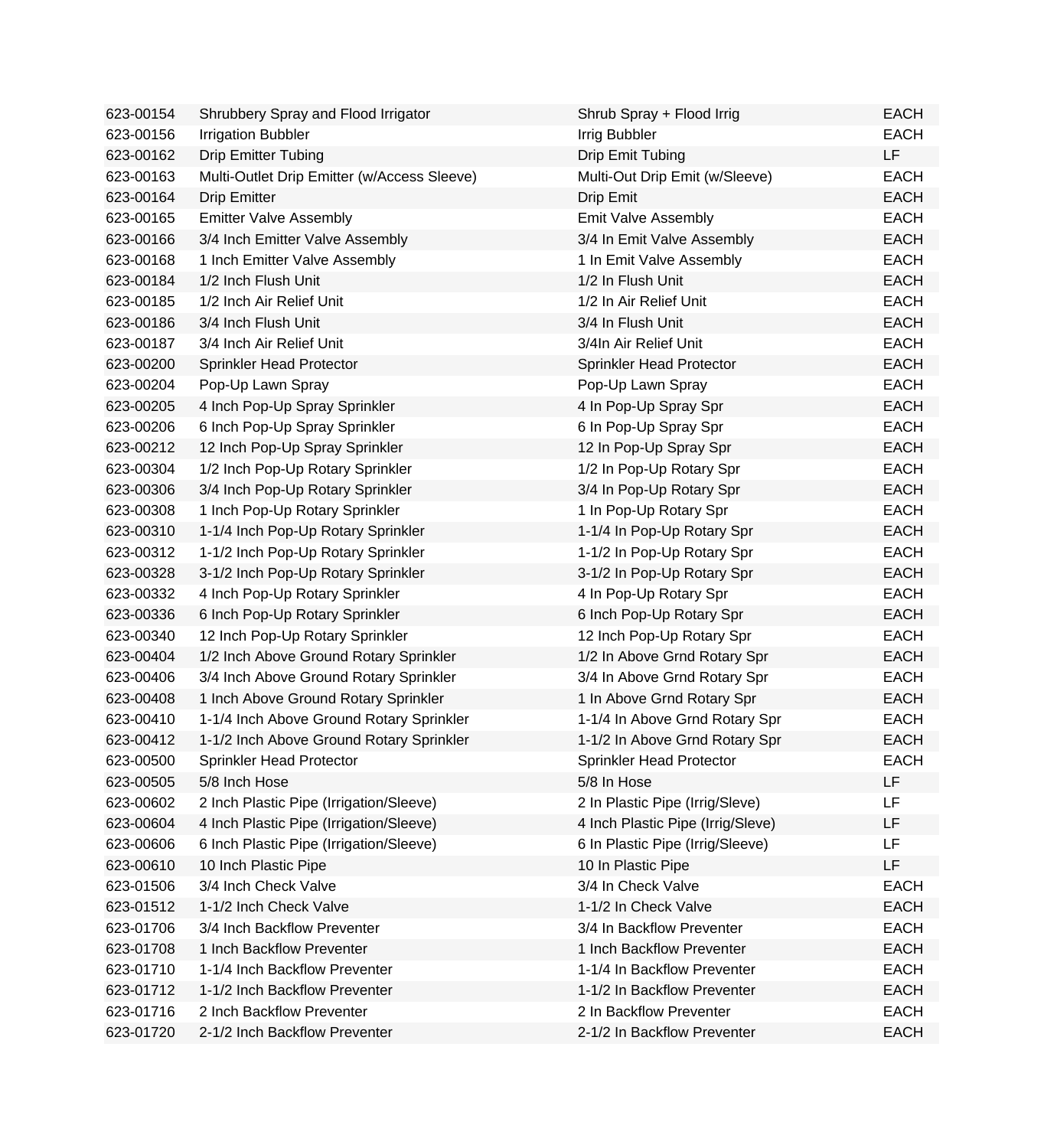| 623-01724 | 3 Inch Backflow Preventer             | 3 In Backflow Preventer     | <b>EACH</b> |
|-----------|---------------------------------------|-----------------------------|-------------|
| 623-01732 | 4 Inch Backflow Preventer             | 4 In Backflow Preventer     | <b>EACH</b> |
| 623-01748 | 6 Inch Backflow Preventer             | 6 In Backflow Preventer     | <b>EACH</b> |
| 623-01806 | 3/4 Inch Pressure Reducing Valve      | 3/4 In Press Reduc Valve    | <b>EACH</b> |
| 623-01808 | 1 Inch Pressure Reducing Valve        | 1 In Press Reduc Valve      | <b>EACH</b> |
| 623-01810 | 1-1/4 Inch Pressure Reducing Valve    | 1-1/4 In Press Reduc Valve  | <b>EACH</b> |
| 623-01812 | 1-1/2 Inch Pressure Reducing Valve    | 1-1/2 In Press Reduc Valve  | <b>EACH</b> |
| 623-01816 | 2 Inch Pressure Reducing Valve        | 2 In Press Reduc Valve      | <b>EACH</b> |
| 623-01824 | 3 Inch Pressure Reducing Valve        | 3 In Press Reduc Valve      | <b>EACH</b> |
| 623-01832 | 4 Inch Pressure Reducing Valve        | 4 In Press Reduc Valve      | <b>EACH</b> |
| 623-01848 | 6 Inch Pressure Reducing Valve        | 6 In Press Reduc Valve      | <b>EACH</b> |
| 623-01906 | 3/4 Inch Strainer                     | 3/4 In Strainer             | <b>EACH</b> |
| 623-01908 | 1 Inch Strainer                       | 1 In Strainer               | <b>EACH</b> |
| 623-01910 | 1-1/4 Inch Strainer                   | 1-1/4 In Strainer           | <b>EACH</b> |
| 623-01912 | 1-1/2 Inch Strainer                   | 1-1/2 In Strainer           | <b>EACH</b> |
| 623-01916 | 2 Inch Strainer                       | 2 In Strainer               | <b>EACH</b> |
| 623-01924 | 3 Inch Strainer                       | 3 In Strainer               | <b>EACH</b> |
| 623-01932 | 4 Inch Strainer                       | 4 In Strainer               | <b>EACH</b> |
| 623-02004 | 1/2 Inch Drain Valve                  | 1/2 In Drain Valve          | <b>EACH</b> |
| 623-02006 | 3/4 Inch Drain Valve                  | 3/4 In Drain Valve          | <b>EACH</b> |
| 623-02008 | 1 Inch Drain Valve                    | 1 In Drain Valve            | <b>EACH</b> |
| 623-02010 | 1-1/4 Inch Drain Valve                | 1-1/4 In Drain Valve        | <b>EACH</b> |
| 623-02012 | 1-1/2 Inch Drain Valve                | 1-1/2 In Drain Valve        | <b>EACH</b> |
| 623-02016 | 2 Inch Drain Valve                    | 2 In Drain Valve            | <b>EACH</b> |
| 623-02104 | 1/2 Inch Automatic Drain Valve        | 1/2 In Auto Drain Valve     | <b>EACH</b> |
| 623-03004 | 3/4 In Drip Zone Control Valve        | 3/4 In Drip Zone Crtl Valve | <b>EACH</b> |
| 623-03006 | 3/4 Inch Manual Control Valve         | 3/4 In Manual Ctrl Valve    | <b>EACH</b> |
| 623-03008 | 1 Inch Manual Control Valve           | 1 In Manual Ctrl Valve      | <b>EACH</b> |
| 623-03010 | 1-1/4 Inch Manual Control Valve       | 1-1/4 In Manual Ctrl Valve  | <b>EACH</b> |
| 623-03012 | 1-1/2 Inch Manual Control Valve       | 1-1/2 In Manual Ctrl Valve  | <b>EACH</b> |
| 623-03016 | 2 Inch Manual Control Valve           | 2 In Manual Ctrl Valve      | <b>EACH</b> |
| 623-03020 | 2-1/2 Inch Manual Control Valve       | 2-1/2 In Manual Ctrl Valve  | <b>EACH</b> |
| 623-03024 | 3 Inch Manual Control Valve           | 3 In Manual Ctrl Valve      | <b>EACH</b> |
| 623-03106 | 3/4 Inch Automatic Control Valve      | 3/4 In Auto Ctrl Valve      | <b>EACH</b> |
| 623-03108 | 1 Inch Automatic Control Valve        | 1 In Auto Ctrl Valve        | <b>EACH</b> |
| 623-03110 | 1-1/4 Inch Automatic Control Valve    | 1-1/4 In Auto Ctrl Val      | <b>EACH</b> |
| 623-03112 | 1-1/2 Inch Automatic Control Valve    | 1-1/2 In Auto Ctrl Val      | <b>EACH</b> |
| 623-03116 | 2 Inch Automatic Control Valve        | 2 In Auto Ctrl Valve        | <b>EACH</b> |
| 623-03120 | 2-1/2 Inch Automatic Control Valve    | 2-1/2 In Auto Ctrl Val      | <b>EACH</b> |
| 623-03124 | 3 Inch Automatic Control Valve        | 3 In Auto Ctrl Valve        | <b>EACH</b> |
| 623-03132 | 4 Inch Automatic Control Valve        | 4 In Auto Ctrl Valve        | <b>EACH</b> |
| 623-04000 | Control Wire 24 Volt                  | Ctrl Wire 24 Volt           | LF          |
| 623-04002 | <b>Power Source Wire</b>              | <b>Power Source Wire</b>    | LF          |
| 623-04003 | <b>Controller Communication Cable</b> | <b>Ctrler Comm Cable</b>    | LF.         |
| 623-04006 | 3/4 Inch Quick-Coupler Valve          | 3/4 In Quick-Coupler        | <b>EACH</b> |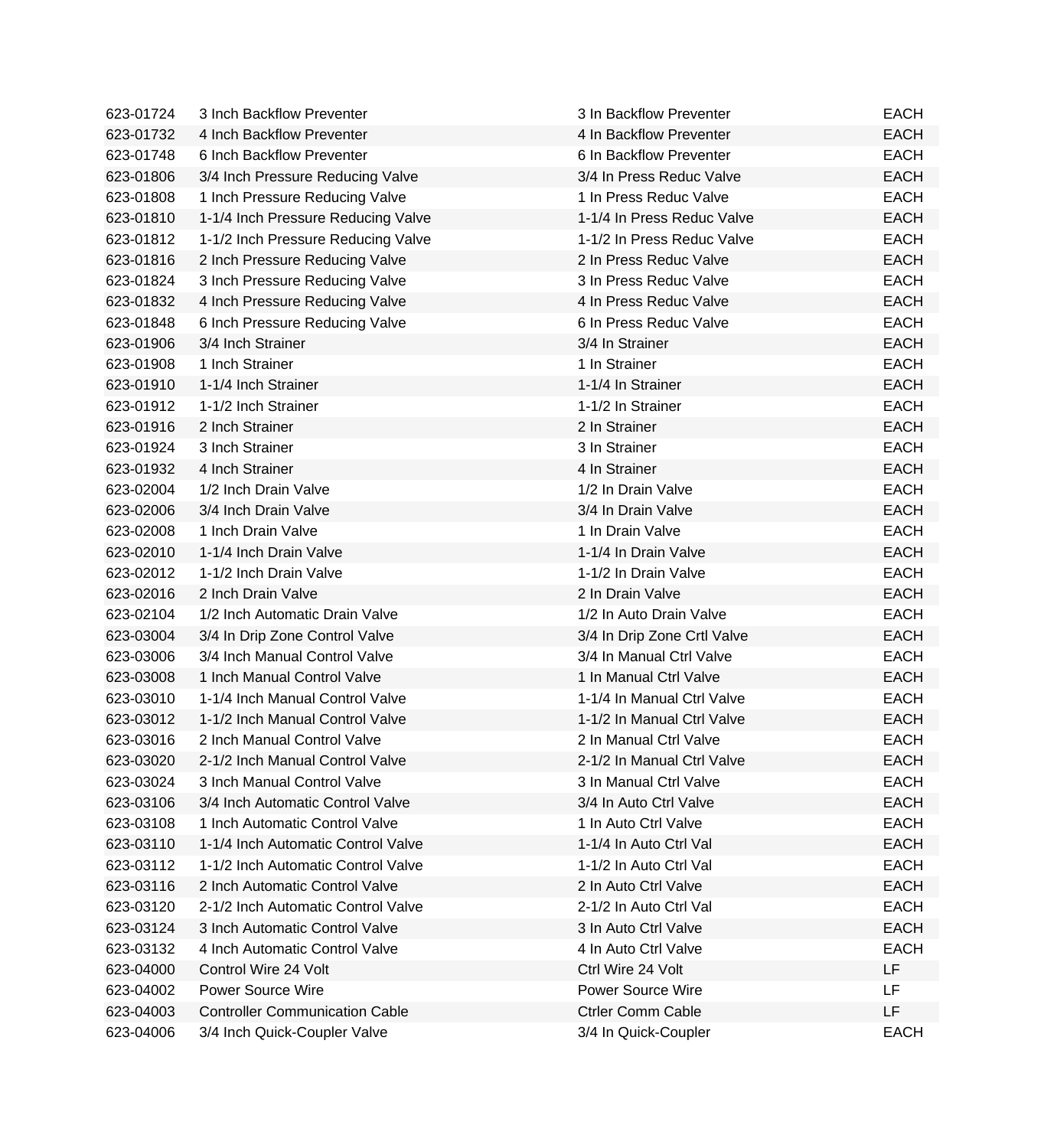| 623-04008 | 1 Inch Quick-Coupler Valve     | 1 In Quick-Coupler     | <b>EACH</b> |
|-----------|--------------------------------|------------------------|-------------|
| 623-04010 | 1-1/4 Inch Quick-Coupler Valve | 1-1/4 In Quick-Coupler | <b>EACH</b> |
| 623-04012 | 1-1/2 Inch Quick-Coupler Valve | 1-1/2 In Quick-Coupler | <b>EACH</b> |
| 623-04016 | 2 Inch Quick-Coupler Valve     | 2 In Quick-Coupler     | <b>EACH</b> |
| 623-04510 | 3/4 Inch Ball Valve            | 3/4 In Ball Valve      | <b>EACH</b> |
| 623-04520 | 2 Inch Ball Valve              | 2 In Ball Valve        | <b>EACH</b> |
| 623-05006 | 3/4 Inch Gate Valve            | 3/4 In Gate Valve      | <b>EACH</b> |
| 623-05008 | 1 Inch Gate Valve              | 1 Inch Gate Valve      | <b>EACH</b> |
| 623-05010 | 1-1/4 Inch Gate Valve          | 1-1/4 In Gate Valve    | <b>EACH</b> |
| 623-05012 | 1-1/2 Inch Gate Valve          | 1-1/2 In Gate Valve    | <b>EACH</b> |
| 623-05016 | 2 Inch Gate Valve              | 2 In Gate Valve        | <b>EACH</b> |
| 623-05020 | 2-1/2 Inch Gate Valve          | 2-1/2 In Gate Valve    | <b>EACH</b> |
| 623-05024 | 3 Inch Gate Valve              | 3 In Gate Valve        | <b>EACH</b> |
| 623-05032 | 4 Inch Gate Valve              | 4 In Gate Valve        | <b>EACH</b> |
| 623-05048 | 6 Inch Gate Valve              | 6 In Gate Valve        | <b>EACH</b> |
| 623-05064 | 8 Inch Gate Valve              | 8 In Gate Valve        | <b>EACH</b> |
| 623-05096 | 12 Inch Gate Valve             | 12 In Gate Valve       | <b>EACH</b> |
| 623-05128 | 16 Inch Gate Valve             | 16 In Gate Valve       | <b>EACH</b> |
| 623-05548 | 6 Inch Check Valve             | 6 In Check Valve       | <b>EACH</b> |
| 623-06128 | 16 Inch Butterfly Valve        | 16 In Btrfly Valve     | <b>EACH</b> |
| 623-06502 | 2 Leg Flow Manifold            | 2 Leg Flow Manifold    | <b>EACH</b> |
| 623-06503 | 3 Leg Flow Manifold            | 3 Leg Flow Manifold    | <b>EACH</b> |
| 623-06900 | Valve Box                      | Valve Box              | <b>EACH</b> |
| 623-06901 | Valve Box (Special)            | Valve Box (Special)    | <b>EACH</b> |
| 623-07006 | 3/4 Inch Water Meter           | 3/4 In Water Meter     | <b>EACH</b> |
| 623-07008 | 1 Inch Water Meter             | 1 In Water Meter       | <b>EACH</b> |
| 623-07012 | 1-1/2 Inch Water Meter         | 1-1/2 In Water Meter   | <b>EACH</b> |
| 623-07016 | 2 Inch Water Meter             | 2 In Water Meter       | <b>EACH</b> |
| 623-07024 | 3 Inch Water Meter             | 3 In Water Meter       | <b>EACH</b> |
| 623-07032 | 4 Inch Water Meter             | 4 In Water Meter       | <b>EACH</b> |
| 623-07048 | 6 Inch Water Meter             | 6 In Water Meter       | <b>EACH</b> |
| 623-07500 | Soil Moisture Sensor           | Soil Moisture Sensor   | <b>EACH</b> |
| 623-07510 | <b>Weather Station</b>         | <b>Weather Station</b> | <b>EACH</b> |
| 623-07600 | 1-1/2 Inch Flow Sensor         | 1-1/2 In Flow Sensor   | <b>EACH</b> |
| 623-07601 | 1 Inch Flow Sensor             | 1 In Flow Sensor       | <b>EACH</b> |
| 623-07602 | 2 Inch Flow Sensor             | 2 In Flow Sensor       | <b>EACH</b> |
| 623-07603 | 3 Inch Flow Sensor             | 3 In Flow Sensor       | <b>EACH</b> |
| 623-07604 | 4 Inch Flow Sensor             | 4 In Flow Sensor       | <b>EACH</b> |
| 623-07605 | 5 Inch Flow Sensor             | 5 In Flow Sensor       | <b>EACH</b> |
| 623-07606 | 6 Inch Flow Sensor             | 6 In Flow Sensor       | <b>EACH</b> |
| 623-08103 | 3 Station Automatic Controller | 3 Station Auto Ctrler  | <b>EACH</b> |
| 623-08104 | 4 Station Automatic Controller | 4 Station Auto Ctrler  | <b>EACH</b> |
| 623-08105 | 5 Station Automatic Controller | 5 Station Auto Ctrler  | <b>EACH</b> |
| 623-08106 | 6 Station Automatic Controller | 6 Station Auto Ctrler  | <b>EACH</b> |
| 623-08107 | 7 Station Automatic Controller | 7 Station Auto Ctrler  | <b>EACH</b> |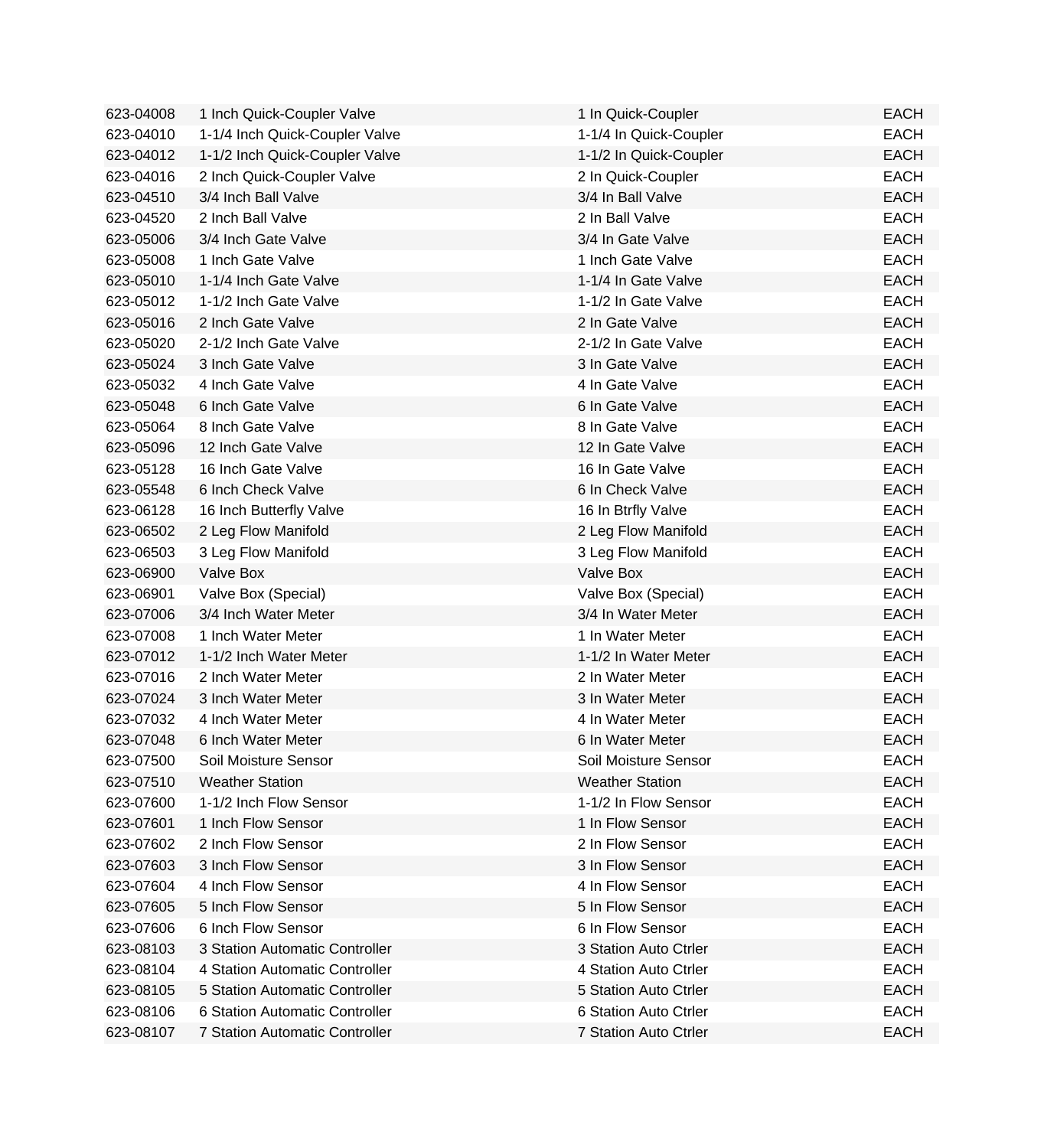| 623-08108 | 8 Station Automatic Controller                 | 8 Station Auto Ctrler              | <b>EACH</b> |
|-----------|------------------------------------------------|------------------------------------|-------------|
| 623-08109 | 9 Station Automatic Controller                 | 9 Station Auto Ctrler              | <b>EACH</b> |
| 623-08110 | 10 Station Automatic Controller                | 10 Station Auto Ctrler             | <b>EACH</b> |
| 623-08111 | 11 Station Automatic Controller                | 11 Station Auto Ctrler             | <b>EACH</b> |
| 623-08112 | 12 Station Automatic Controller                | 12 Station Auto Ctrler             | <b>EACH</b> |
| 623-08114 | 14 Station Automatic Controller                | 14 Station Auto Ctrler             | <b>EACH</b> |
| 623-08116 | <b>16 Station Automatic Controller</b>         | 16 Station Auto Ctrler             | <b>EACH</b> |
| 623-08118 | 18 Station Automatic Controller                | 18 Station Auto Ctrler             | <b>EACH</b> |
| 623-08120 | 20 Station Automatic Controller                | 20 Station Auto Ctrler             | <b>EACH</b> |
| 623-08124 | 24 Station Automatic Controller                | 24 Station Auto Ctrler             | <b>EACH</b> |
| 623-08126 | 26 Station Automatic Controller                | 26 Station Auto Ctrler             | <b>EACH</b> |
| 623-08130 | 30 Station Automatic Controller                | 30 Station Auto Ctrler             | <b>EACH</b> |
| 623-08132 | 32 Station Automatic Controller                | 32 Station Auto Ctrler             | <b>EACH</b> |
| 623-08136 | 36 Station Automatic Controller                | 36 Station Auto Ctrler             | <b>EACH</b> |
| 623-08140 | 40 Station Automatic Controller                | 40 Station Auto Ctrler             | <b>EACH</b> |
| 623-08148 | 48 Station Automatic Controller                | 48 Station Auto Ctrler             | <b>EACH</b> |
| 623-08152 | 52 Station Automatic Controller                | 52 Station Auto Ctrler             | <b>EACH</b> |
| 623-08200 | <b>Master Controller</b>                       | <b>Master Ctrler</b>               | <b>EACH</b> |
| 623-08210 | Automatic Controller Transmitter/Receiver Unit | Auto Ctrler T/R Unit               | <b>EACH</b> |
| 623-08218 | 18 Station Automatic Controller (Furnish Only) | Furn 18 Station Auto Ctrler        | <b>EACH</b> |
| 623-08226 | 26 Station Automatic Controller (Furnish Only) | Furn 26 Station Auto Ctrler        | <b>EACH</b> |
| 623-08232 | 32 Station Automatic Controller (Furnish Only) | Furn 32 Station Auto Ctrler        | <b>EACH</b> |
| 623-08252 | 52 Station Automatic Controller (Furnish Only) | Furn 52 Station Auto Ctrler        | <b>EACH</b> |
| 623-08308 | 8 Station Automatic Controller (Install Only)  | Inst 8 Station Auto Ctrler         | <b>EACH</b> |
| 623-08416 | <b>16 Station Satellite Controller</b>         | <b>16 Station Satellite Ctrler</b> | <b>EACH</b> |
| 623-08432 | 32 Station Satellite Controller                | 32 Station Satellite Ctrler        | <b>EACH</b> |
| 623-08448 | 48 Station Satellite Controller                | 48 Station Satellite Ctrler        | <b>EACH</b> |
| 623-09000 | <b>Booster Pump</b>                            | <b>Booster Pump</b>                | <b>EACH</b> |
| 623-09100 | Submersible Pump (w/Valving and Controls)      | Submersible Pump (w/Val & Ctrl)    | <b>EACH</b> |
| 623-09900 | Sprinkler System                               | Sprinkler System                   | L S         |
| 623-09905 | <b>Irrigation Assembly</b>                     | Irrig Assembly                     | <b>EACH</b> |
| 623-09907 | <b>Infiltration Gallery</b>                    | <b>Infiltration Gallery</b>        | <b>EACH</b> |
| 623-09910 | Portable Sprinkling System                     | Portable Sprinkling System         | <b>HOUR</b> |
| 623-09950 | <b>Irrigation Wells</b>                        | <b>Irrigation Wells</b>            | <b>LF</b>   |
| 623-09960 | Pump System                                    | Pump System                        | L S         |
| 624-11008 | 8 Inch Culvert Pipe (CR 1)                     | 8 In Culvert Pipe (CR 1)           | LF          |
| 624-11012 | 12 Inch Culvert Pipe (CR 1)                    | 12 In Culvert Pipe (CR 1)          | LF          |
| 624-11015 | 15 Inch Culvert Pipe (CR 1)                    | 15 In Culvert Pipe (CR 1)          | LF          |
| 624-11018 | 18 Inch Culvert Pipe (CR 1)                    | 18 In Culvert Pipe (CR 1)          | LF          |
| 624-11024 | 24 Inch Culvert Pipe (CR 1)                    | 24 In Culvert Pipe (CR 1)          | LF          |
| 624-11030 | 30 Inch Culvert Pipe (CR 1)                    | 30 In Culvert Pipe (CR 1)          | <b>LF</b>   |
| 624-11036 | 36 Inch Culvert Pipe (CR 1)                    | 36 In Culvert Pipe (CR 1)          | LF          |
| 624-11042 | 42 Inch Culvert Pipe (CR 1)                    | 42 In Culvert Pipe (CR 1)          | LF          |
| 624-11048 | 48 Inch Culvert Pipe (CR 1)                    | 48 In Culvert Pipe (CR 1)          | LF          |
| 624-11060 | 60 Inch Culvert Pipe (CR 1)                    | 60 In Culvert Pipe (CR 1)          | LF          |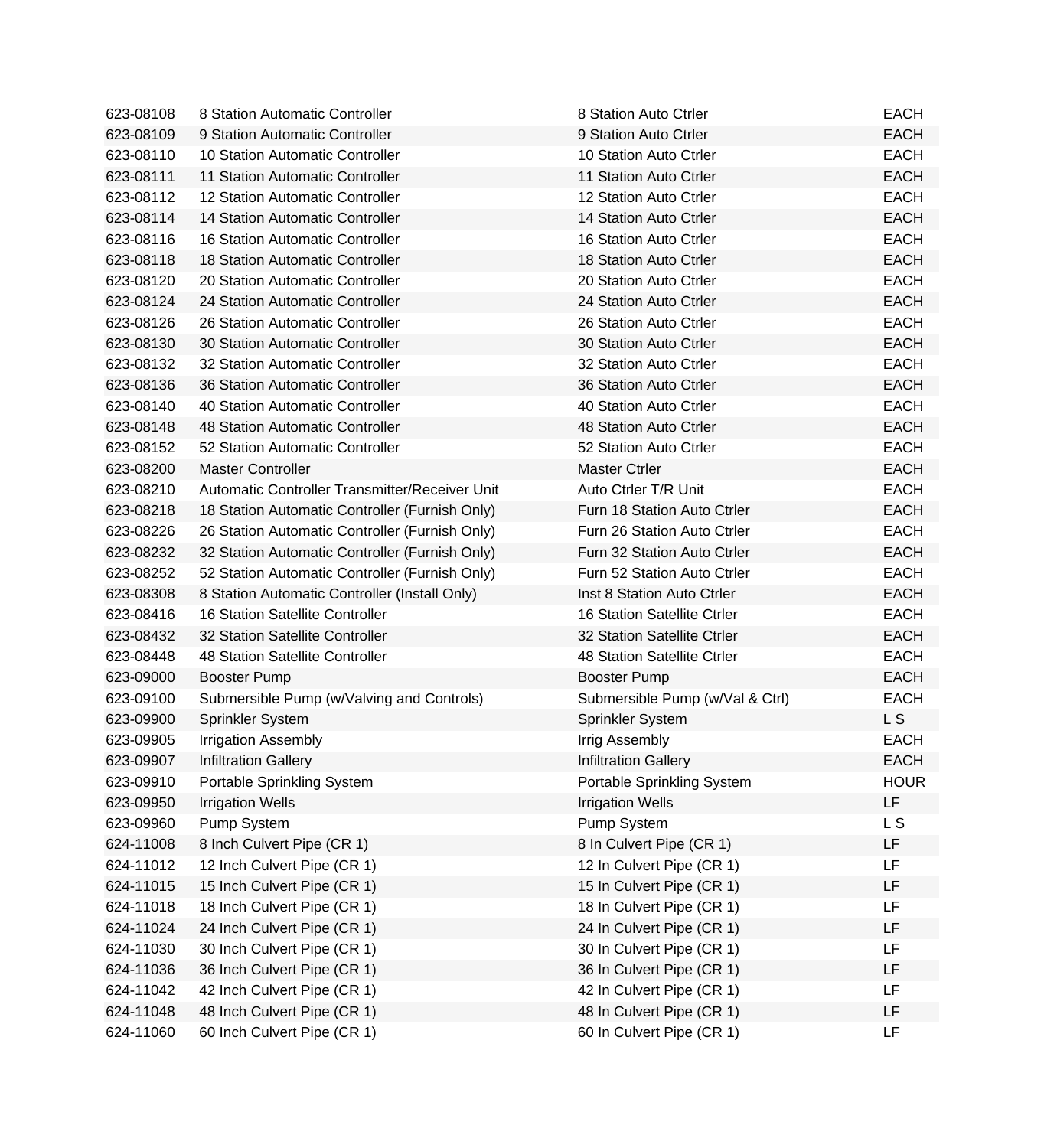| 624-11072 | 72 Inch Culvert Pipe (CR 1)  | 72 In Culvert Pipe (CR 1)  | LF        |
|-----------|------------------------------|----------------------------|-----------|
| 624-11078 | 78 Inch Culvert Pipe (CR 1)  | 78 In Culvert Pipe (CR 1)  | <b>LF</b> |
| 624-11084 | 84 Inch Culvert Pipe (CR 1)  | 84 In Culvert Pipe (CR 1)  | LF        |
| 624-11090 | 90 Inch Culvert Pipe (CR 1)  | 90 In Culvert Pipe (CR 1)  | LF        |
| 624-11114 | 114 Inch Culvert Pipe (CR 1) | 114 In Culvert Pipe (CR 1) | LF        |
| 624-12012 | 12 Inch Culvert Pipe (CR 2)  | 12 In Culvert Pipe (CR 2)  | <b>LF</b> |
| 624-12015 | 15 Inch Culvert Pipe (CR 2)  | 15 In Culvert Pipe (CR 2)  | LF        |
| 624-12018 | 18 Inch Culvert Pipe (CR 2)  | 18 In Culvert Pipe (CR 2)  | LF        |
| 624-12024 | 24 Inch Culvert Pipe (CR 2)  | 24 In Culvert Pipe (CR 2)  | LF        |
| 624-12030 | 30 Inch Culvert Pipe (CR 2)  | 30 In Culvert Pipe (CR 2)  | LF        |
| 624-12036 | 36 Inch Culvert Pipe (CR 2)  | 36 In Culvert Pipe (CR 2)  | LF        |
| 624-12042 | 42 Inch Culvert Pipe (CR 2)  | 42 In Culvert Pipe (CR 2)  | <b>LF</b> |
| 624-12048 | 48 Inch Culvert Pipe (CR 2)  | 48 In Culvert Pipe (CR 2)  | LF        |
| 624-12054 | 54 Inch Culvert Pipe (CR 2)  | 54 In Culvert Pipe (CR 2)  | LF        |
| 624-12060 | 60 Inch Culvert Pipe (CR 2)  | 60 In Culvert Pipe (CR 2)  | LF        |
| 624-12066 | 66 Inch Culvert Pipe (CR 2)  | 66 In Culvert Pipe (CR 2)  | LF        |
| 624-12072 | 72 Inch Culvert Pipe (CR 2)  | 72 In Culvert Pipe (CR 2)  | LF        |
| 624-12084 | 84 Inch Culvert Pipe (CR 2)  | 84 In Culvert Pipe (CR 2)  | LF        |
| 624-13012 | 12 Inch Culvert Pipe (CR 3)  | 12 In Culvert Pipe (CR 3)  | LF        |
| 624-13015 | 15 Inch Culvert Pipe (CR 3)  | 15 In Culvert Pipe (CR 3)  | LF        |
| 624-13018 | 18 Inch Culvert Pipe (CR 3)  | 18 In Culvert Pipe (CR 3)  | LF        |
| 624-13024 | 24 Inch Culvert Pipe (CR 3)  | 24 In Culvert Pipe (CR 3)  | <b>LF</b> |
| 624-13030 | 30 Inch Culvert Pipe (CR 3)  | 30 In Culvert Pipe (CR 3)  | LF        |
| 624-13036 | 36 Inch Culvert Pipe (CR 3)  | 36 In Culvert Pipe (CR 3)  | LF        |
| 624-13042 | 42 Inch Culvert Pipe (CR 3)  | 42 In Culvert Pipe (CR 3)  | LF        |
| 624-13048 | 48 Inch Culvert Pipe (CR 3)  | 48 In Culvert Pipe (CR 3)  | LF        |
| 624-13054 | 54 Inch Culvert Pipe (CR 3)  | 54 In Culvert Pipe (CR 3)  | LF        |
| 624-13060 | 60 Inch Culvert Pipe (CR 3)  | 60 In Culvert Pipe (CR 3)  | LF        |
| 624-13066 | 66 Inch Culvert Pipe (CR 3)  | 66 In Culvert Pipe (CR 3)  | LF        |
| 624-13072 | 72 Inch Culvert Pipe (CR 3)  | 72 In Culvert Pipe (CR 3)  | LF        |
| 624-13078 | 78 Inch Culvert Pipe (CR 3)  | 78 In Culvert Pipe (CR 3)  | LF        |
| 624-13084 | 84 Inch Culvert Pipe (CR 3)  | 84 In Culvert Pipe (CR 3)  | LF        |
| 624-13108 | 108 Inch Culvert Pipe (CR 3) | 108 In Culvert Pipe (CR 3) | LF        |
| 624-14006 | 6 Inch Culvert Pipe (CR 4)   | 6 In Culvert Pipe (CR 4)   | LF        |
| 624-14012 | 12 Inch Culvert Pipe (CR 4)  | 12 In Culvert Pipe (CR 4)  | LF        |
| 624-14015 | 15 Inch Culvert Pipe (CR 4)  | 15 In Culvert Pipe (CR 4)  | LF        |
| 624-14018 | 18 Inch Culvert Pipe (CR 4)  | 18 In Culvert Pipe (CR 4)  | LF        |
| 624-14021 | 21 Inch Culvert Pipe (CR 4)  | 21 In Culvert Pipe (CR 4)  | LF        |
| 624-14024 | 24 Inch Culvert Pipe (CR 4)  | 24 In Culvert Pipe (CR 4)  | LF        |
| 624-14030 | 30 Inch Culvert Pipe (CR 4)  | 30 In Culvert Pipe (CR 4)  | LF        |
| 624-14036 | 36 Inch Culvert Pipe (CR 4)  | 36 In Culvert Pipe (CR 4)  | LF        |
| 624-14042 | 42 Inch Culvert Pipe (CR 4)  | 42 In Culvert Pipe (CR 4)  | LF        |
| 624-14048 | 48 Inch Culvert Pipe (CR 4)  | 48 In Culvert Pipe (CR 4)  | LF        |
| 624-14054 | 54 Inch Culvert Pipe (CR 4)  | 54 In Culvert Pipe (CR 4)  | LF        |
| 624-14060 | 60 Inch Culvert Pipe (CR 4)  | 60 In Culvert Pipe (CR 4)  | LF        |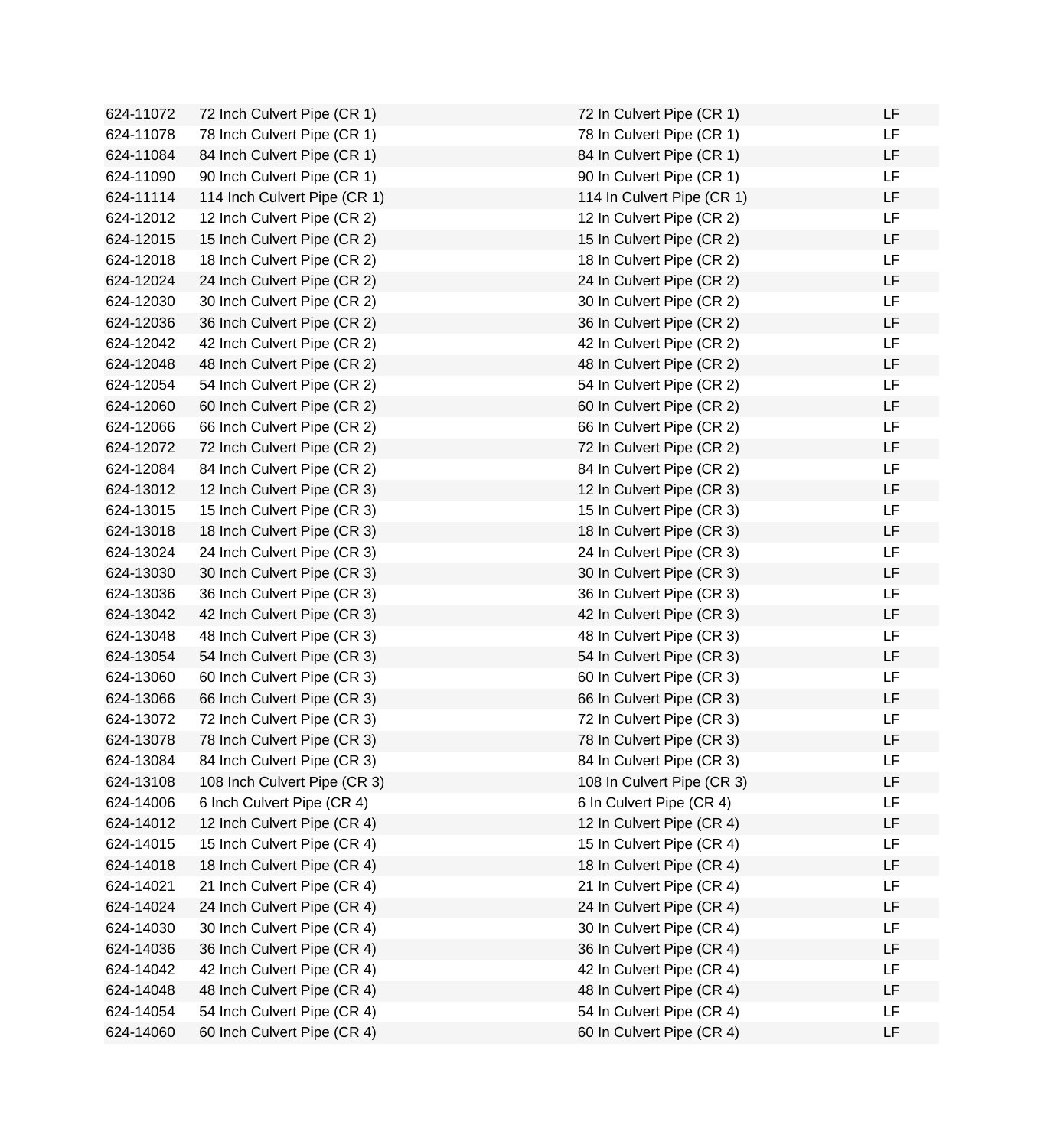| 624-14066 | 66 Inch Culvert Pipe (CR 4)                         | 66 In Culvert Pipe (CR 4)        | LF          |
|-----------|-----------------------------------------------------|----------------------------------|-------------|
| 624-14072 | 72 Inch Culvert Pipe (CR 4)                         | 72 In Culvert Pipe (CR 4)        | LF          |
| 624-14084 | 84 Inch Culvert Pipe (CR 4)                         | 84 In Culvert Pipe (CR 4)        | LF          |
| 624-14096 | 96 Inch Culvert Pipe (CR 4)                         | 96 In Culvert Pipe (CR 4)        | LF          |
| 624-15006 | 6 Inch Culvert Pipe (CR 5)                          | 6 In Culvert Pipe (CR 5)         | LF          |
| 624-15012 | 12 Inch Culvert Pipe (CR 5)                         | 12 In Culvert Pipe (CR 5)        | LF          |
| 624-15018 | 18 Inch Culvert Pipe (CR 5)                         | 18 In Culvert Pipe (CR 5)        | LF          |
| 624-15024 | 24 Inch Culvert Pipe (CR 5)                         | 24 In Culvert Pipe (CR 5)        | <b>LF</b>   |
| 624-15030 | 30 Inch Culvert Pipe (CR 5)                         | 30 In Culvert Pipe (CR 5)        | LF          |
| 624-15036 | 36 Inch Culvert Pipe (CR 5)                         | 36 In Culvert Pipe (CR 5)        | LF          |
| 624-15042 | 42 Inch Culvert Pipe (CR 5)                         | 42 In Culvert Pipe (CR 5)        | LF          |
| 624-15048 | 48 Inch Culvert Pipe (CR 5)                         | 48 In Culvert Pipe (CR 5)        | LF          |
| 624-15054 | 54 Inch Culvert Pipe (CR 5)                         | 54 In Culvert Pipe (CR 5)        | LF          |
| 624-15060 | 60 Inch Culvert Pipe (CR 5)                         | 60 In Culvert Pipe (CR 5)        | LF          |
| 624-15072 | 72 Inch Culvert Pipe (CR 5)                         | 72 In Culvert Pipe (CR 5)        | LF          |
| 624-15078 | 78 Inch Culvert Pipe (CR 5)                         | 78 In Culvert Pipe (CR 5)        | LF          |
| 624-15084 | 84 Inch Culvert Pipe (CR 5)                         | 84 In Culvert Pipe (CR 5)        | LF          |
| 624-15090 | 90 Inch Culvert Pipe (CR 5)                         | 90 In Culvert Pipe (CR 5)        | <b>LF</b>   |
| 624-15096 | 96 Inch Culvert Pipe (CR 5)                         | 96 In Culvert Pipe (CR 5)        | LF          |
| 624-15120 | 120 Inch Culvert Pipe (CR 5)                        | 120 In Culvert Pipe (CR 5)       | LF          |
| 624-16008 | 8 Inch Culvert Pipe (CR 6)                          | 8 In Culvert Pipe (CR 6)         | LF          |
| 624-16012 | 12 Inch Culvert Pipe (CR 6)                         | 12 In Culvert Pipe (CR 6)        | LF          |
| 624-16015 | 15 Inch Culvert Pipe (CR 6)                         | 15 In Culvert Pipe (CR 6)        | LF          |
| 624-16018 | 18 Inch Culvert Pipe (CR 6)                         | 18 In Culvert Pipe (CR 6)        | LF          |
| 624-16024 | 24 Inch Culvert Pipe (CR 6)                         | 24 In Culvert Pipe (CR 6)        | LF          |
| 624-16030 | 30 Inch Culvert Pipe (CR 6)                         | 30 In Culvert Pipe (CR 6)        | LF          |
| 624-16036 | 36 Inch Culvert Pipe (CR 6)                         | 36 In Culvert Pipe (CR 6)        | LF          |
| 624-16042 | 42 Inch Culvert Pipe (CR 6)                         | 42 In Culvert Pipe (CR 6)        | LF          |
| 624-16048 | 48 Inch Culvert Pipe (CR 6)                         | 48 In Culvert Pipe (CR 6)        | LF          |
| 624-16060 | 60 Inch Culvert Pipe (CR 6)                         | 60 In Culvert Pipe (CR 6)        | LF          |
| 624-16072 | 72 Inch Culvert Pipe (CR 6)                         | 72 In Culvert Pipe (CR 6)        | LF          |
| 624-16084 | 84 Inch Culvert Pipe (CR 6)                         | 84 In Culvert Pipe (CR 6)        | LF          |
| 624-20006 | 6 Inch Drainage Pipe (Class 0)                      | 6 In Drainage Pipe (CL 0)        | LF          |
| 624-20007 | 6 Inch Drainage Pipe (Class 0) (Complete In Place)  | 6 In Drainage Pipe (CL 0) (CIP)  | LF          |
| 624-20008 | 8 Inch Drainage Pipe (Class 0)                      | 8 In Drainage Pipe (CL 0)        | LF          |
| 624-20009 | 8 Inch Drainage Pipe (Class 0) (Complete In Place)  | 8 In Drainage Pipe (CL 0) (CIP)  | LF          |
| 624-20010 | 10 Inch Drainage Pipe (Class 0)                     | 10 In Drainage Pipe (CL 0)       | LF          |
| 624-20011 | 10 Inch Drainage Pipe (Class 0) (Complete In Place) | 10 In Drainage Pipe (CL 0) (CIP) | LF          |
| 624-20012 | 12 Inch Drainage Pipe (Class 0)                     | 12 In Drainage Pipe (CL 0)       | LF          |
| 624-20013 | 12 Inch Drainage Pipe (Class 0) (Complete In Place) | 12 In Drainage Pipe (CL 0) (CIP) | LF          |
| 624-20014 | 12 Inch Drainage Pipe End Section                   | 12 In Drain Pipe End Sect        | <b>EACH</b> |
| 624-20015 | 15 Inch Drainage Pipe (Class 0)                     | 15 In Drainage Pipe (CL 0)       | LF          |
| 624-20016 | 15 Inch Drainage Pipe (Class 0) (Complete In Place) | 15 In Drainage Pipe (CL 0) (CIP) | LF          |
| 624-20017 | 15 Inch Drainage Pipe End Section                   | 15 In Drain Pipe End Sect        | <b>EACH</b> |
| 624-20018 | 18 Inch Drainage Pipe (Class 0)                     | 18 In Drainage Pipe (CL 0)       | LF          |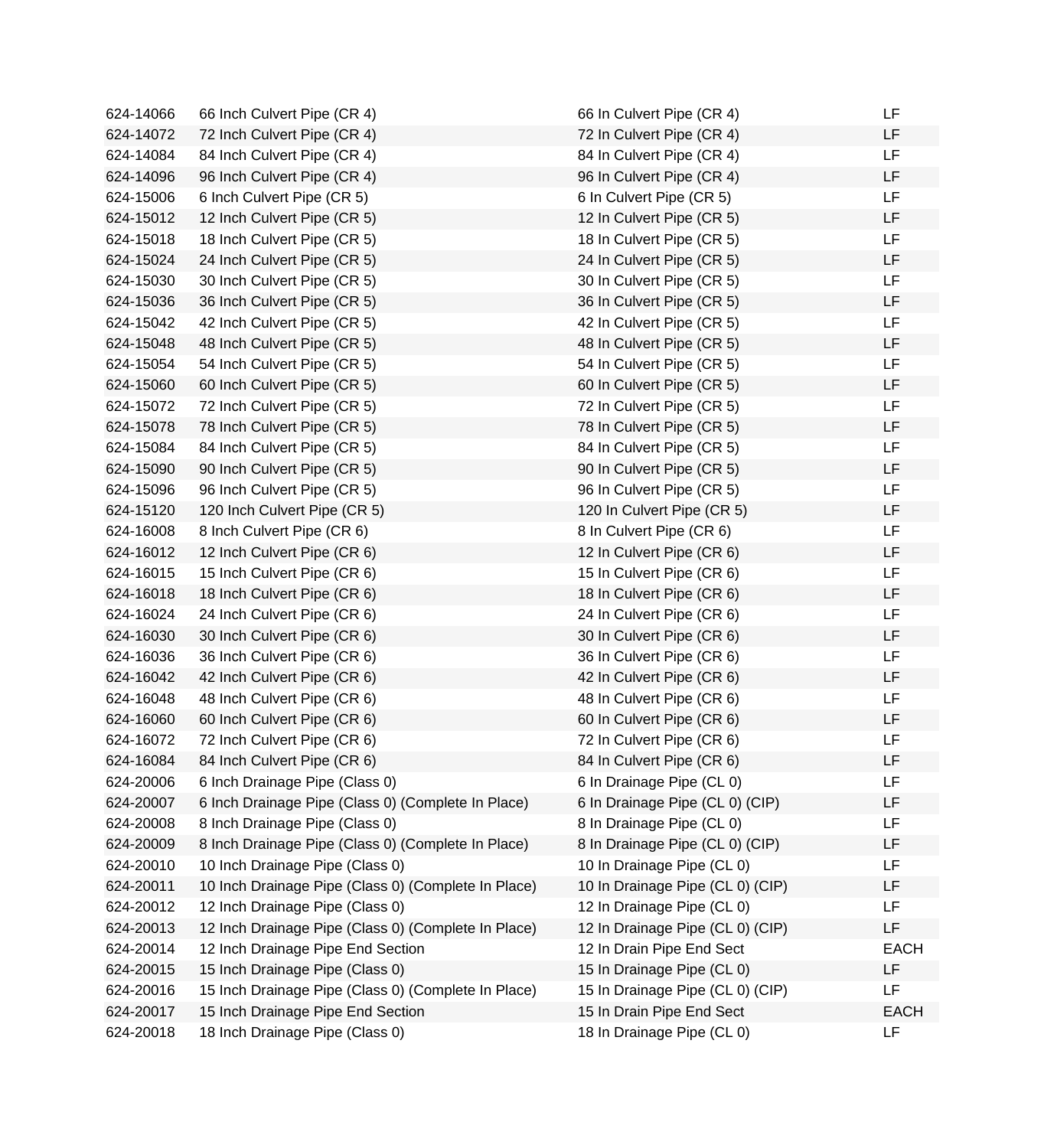624-20019 18 Inch Drainage Pipe (Class 0) (Complete In Place) 624-20021 21 Inch Drainage Pipe (Class 0) 624-20022 21 Inch Drainage Pipe (Class 0) (Complete In Place) 624-20024 24 Inch Drainage Pipe (Class 0) 624-20025 24 Inch Drainage Pipe (Class 0) (Complete In Place) 624-20027 27 Inch Drainage Pipe (Class 0) 624-20028 27 Inch Drainage Pipe (Class 0) (Complete In Place) 624-20030 30 Inch Drainage Pipe (Class 0) 624-20031 30 Inch Drainage Pipe (Class 0) (Complete In Place) 624-20036 36 Inch Drainage Pipe (Class 0) 624-20037 36 Inch Drainage Pipe (Class 0) (Complete In Place) 624-20042 42 Inch Drainage Pipe (Class 0) 624-20043 42 Inch Drainage Pipe (Class 0) (Complete In Place)  $624-20048$  48 Inch Drainage Pipe (Class 0) 624-20049 48 Inch Drainage Pipe (Class 0) (Complete In Place) 624-20054 54 Inch Drainage Pipe (Class 0) 624-20055 54 Inch Drainage Pipe (Class 0) (Complete In Place) 624-20060 60 Inch Drainage Pipe (Class 0) 624-20061 60 Inch Drainage Pipe (Class 0) (Complete In Place) 624-20066 66 Inch Drainage Pipe (Class 0) 624-20067 66 Inch Drainage Pipe (Class 0) (Complete In Place) 624-20072 72 Inch Drainage Pipe (Class 0) 624-20073 72 Inch Drainage Pipe (Class 0) (Complete In Place) 624-20078 78 Inch Drainage Pipe (Class 0) 624-20079 78 Inch Drainage Pipe (Class 0) (Complete In Place) 624-20084 84 Inch drainage Pipe (Class 0) 624-20085 84 Inch Drainage Pipe (Class 0) (Complete In Place) 624-20090 90 Inch Drainage Pipe (Class 0) 624-20091 90 Inch Drainage Pipe (Class 0) (Complete In Place) 624-20096 96 Inch Drainage Pipe (Class 0) 624-20097 96 Inch Drainage Pipe (Class 0) (Complete In Place) 624-20108 108 Inch Drainage Pipe (Class 0) 624-20109 108 Inch Drainage Pipe (Class 0) (Complete In Place) 624-20114 114 Inch Drainage Pipe (Class 0) 624-20115 114 Inch Drainage Pipe (Class 0) (Complete In Place) 624-20120 120 Inch Drainage Pipe (Class 0) 624-20121 120 Inch Drainage Pipe (Class 0) (Complete In Place) 624-20300 Detour Drainage Pipe (Class 0) 624-20301 Detour Drainage Pipe (Class 0) 624-21006 6 Inch Drainage Pipe (Class 1) 624-21007 6 Inch Drainage Pipe (Class 1) (Complete In Place) 624-21008 8 Inch Drainage Pipe (Class 1) 624-21009 8 Inch Drainage Pipe (Class 1) (Complete In Place) 624-21010 10 Inch Drainage Pipe (Class 1) 624-21011 10 Inch Drainage Pipe (Class 1) (Complete In Place)

| 18 In Drainage Pipe (CL 0) (CIP)  | LF             |
|-----------------------------------|----------------|
| 21 In Drainage Pipe (CL 0)        | LF             |
| 21 In Drainage Pipe (CL 0) (CIP)  | LF             |
| 24 In Drainage Pipe (CL 0)        | LF             |
| 24 In Drainage Pipe (CL 0) (CIP)  | LF             |
| 27 In Drainage Pipe (CL 0)        | LF             |
| 27 In Drainage Pipe (CL 0) (CIP)  | LF             |
| 30 In Drainage Pipe (CL 0)        | LF             |
| 30 In Drainage Pipe (CL 0) (CIP)  | LF             |
| 36 In Drainage Pipe (CL 0)        | LF             |
| 36 In Drainage Pipe (CL 0) (CIP)  | LF             |
| 42 In Drainage Pipe (CL 0)        | LF             |
| 42 In Drainage Pipe (CL 0) (CIP)  | LF             |
| 48 In Drainage Pipe (CL 0)        | LF             |
| 48 In Drainage Pipe (CL 0) (CIP)  | LF             |
| 54 In Drainage Pipe (CL 0)        | LF             |
| 54 In Drainage Pipe (CL 0) (CIP)  | LF             |
| 60 In Drainage Pipe (CL 0)        | LF             |
| 60 In Drainage Pipe (CL 0) (CIP)  | LF             |
| 66 In Drainage Pipe (CL 0)        | LF             |
| 66 In Drainage Pipe (CL 0) (CIP)  | LF             |
| 72 In Drainage Pipe (CL 0)        | LF             |
| 72 In Drainage Pipe (CL 0) (CIP)  | LF             |
| 78 In Drainage Pipe (CL 0)        | LF             |
| 78 In Drainage Pipe (CL 0) (CIP)  | LF             |
| 84 In Drainage Pipe (CL 0)        | LF             |
| 84 In Drainage Pipe (CL 0) (CIP)  | LF             |
| 90 In Drainage Pipe (CL 0)        | LF             |
| 90 In Drainage Pipe (CL 0) (CIP)  | LF             |
| 96 In Drainage Pipe (CL 0)        | LF             |
| 96 In Drainage Pipe (CL 0) (CIP)  | LF             |
| 108 In Drainage Pipe (CL 0)       | LF             |
| 108 In Drainage Pipe (CL 0) (CIP) | LF             |
| 114 In Drainage Pipe (CL 0)       | LF             |
| 114 In Drainage Pipe (CL 0) (CIP) | LF             |
| 120 In Drainage Pipe (CL 0)       | LF             |
| 120 In Drainage Pipe (CL 0) (CIP) | LF             |
| Detour Drainage Pipe (CL 0)       | LF             |
| Detour Drainage Pipe (CL 0)       | L <sub>S</sub> |
| 6 In Drainage Pipe (CL 1)         | LF             |
| 6 In Drainage Pipe (CL 1) (CIP)   | LF             |
| 8 In Drainage Pipe (CL 1)         | LF             |
| 8 In Drainage Pipe (CL 1) (CIP)   | LF             |
| 10 In Drainage Pipe (CL 1)        | LF             |
| 10 In Drainage Pipe (CL 1) (CIP)  | LF             |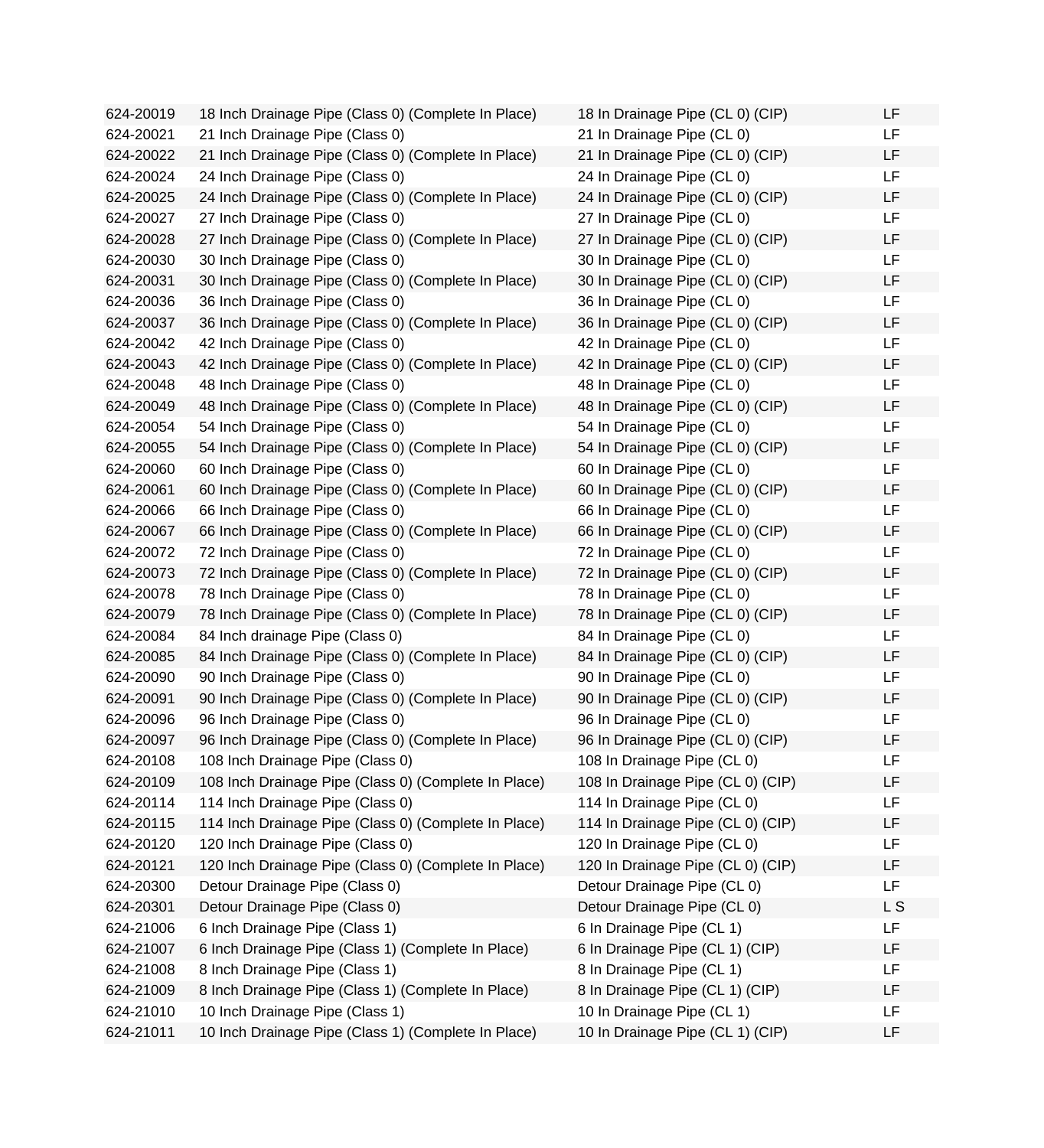624-21012 12 Inch Drainage Pipe (Class 1) 624-21013 12 Inch Drainage Pipe (Class 1) (Complete In Place) 624-21015 15 Inch Drainage Pipe (Class 1) 624-21016 15 Inch Drainage Pipe (Class 1) (Complete In Place) 624-21018 18 Inch Drainage Pipe (Class 1) 624-21019 18 Inch Drainage Pipe (Class 1) (Complete In Place) 624-21021 21 Inch Drainage Pipe (Class 1) 624-21022 21 Inch Drainage Pipe (Class 1) (Complete In Place) 624-21024 24 Inch Drainage Pipe (Class 1) 624-21025 24 Inch Drainage Pipe (Class 1) (Complete In Place) 624-21027 27 Inch Drainage Pipe (Class 1) 624-21028 27 Inch Drainage Pipe (Class 1) (Complete In Place) 624-21030 30 Inch Drainage Pipe (Class 1) 624-21031 30 Inch Drainage Pipe (Class 1) (Complete In Place) 624-21036 36 Inch Drainage Pipe (Class 1) 624-21037 36 Inch Drainage Pipe (Class 1) (Complete In Place) 624-21042 42 Inch Drainage Pipe (Class 1) 624-21043 42 Inch Drainage Pipe (Class 1) (Complete In Place) 624-21048 48 Inch Drainage Pipe (Class 1) 624-21049 48 Inch Drainage Pipe (Class 1) (Complete In Place) 624-21054 54 Inch Drainage Pipe (Class 1) 624-21055 54 Inch Drainage Pipe (Class 1) (Complete In Place) 624-21060 60 Inch Drainage Pipe (Class 1) 624-21061 60 Inch Drainage Pipe (Class 1) (Complete In Place) 624-21066 66 Inch Drainage Pipe (Class 1) 624-21067 66 Inch Drainage Pipe (Class 1) (Complete In Place) 624-21072 72 Inch Drainage Pipe (Class 1) 624-21073 72 Inch Drainage Pipe (Class 1) (Complete In Place) 624-21078 78 Inch Drainage Pipe (Class 1) 624-21079 78 Inch Drainage Pipe (Class 1) (Complete In Place) 624-21084 84 Inch Drainage Pipe (Class 1) 624-21085 84 Inch Drainage Pipe (Class 1) (Complete In Place) 624-21090 90 Inch Drainage Pipe (Class 1) 624-21091 90 Inch Drainage Pipe (Class 1) (Complete In Place) 624-21096 96 Inch Drainage Pipe (Class 1) 624-21097 96 Inch Drainage Pipe (Class 1) (Complete In Place) 624-21108 108 Inch Drainage Pipe (Class 1) 624-21109 108 Inch Drainage Pipe (Class 1) (Complete In Place) 624-21114 114 Inch Drainage Pipe (Class 1) 624-21115 114 Inch Drainage Pipe (Class 1) (Complete In Place) 624-21120 120 Inch Drainage Pipe (Class 1) 624-21121 120 Inch Drainage Pipe (Class 1) (Complete In Place) 624-22006 6 Inch Drainage Pipe (Class 2) 624-22007 6 Inch Drainage Pipe (Class 2) (Complete In Place) 624-22008 8 Inch Drainage Pipe (Class 2)

| 12 in Drainage Pipe (CL 1)        | LF |
|-----------------------------------|----|
| 12 In Drainage Pipe (CL 1) (CIP)  | LF |
| 15 In Drainage Pipe (CL 1)        | LF |
| 15 In Drainage Pipe (CL 1) (CIP)  | LF |
| 18 In Drainage Pipe (CL 1)        | LF |
| 18 In Drainage Pipe (CL 1) (CIP)  | LF |
| 21 In Drainage Pipe (CL 1)        | LF |
| 21 In Drainage Pipe (CL 1) (CIP)  | LF |
| 24 In Drainage Pipe (CL 1)        | LF |
| 24 In Drainage Pipe (CL1) (CIP)   | LF |
| 27 In Drainage Pipe (CL 1)        | LF |
| 27 In Drainage Pipe (CL 1) (CIP)  | LF |
| 30 In Drainage Pipe (CL 1)        | LF |
| 30 In Drainage Pipe (CL 1) (CIP)  | LF |
| 36 In Drainage Pipe (CL 1)        | LF |
| 36 In Drainage Pipe (CL 1) (CIP)  | LF |
| 42 In Drainage Pipe (CL 1)        | LF |
| 42 In Drainage Pipe (CL 1) (CIP)  | LF |
| 48 In Drainage Pipe (CL 1)        | LF |
| 48 In Drainage Pipe (CL 1) (CIP)  | LF |
| 54 In Drainage Pipe (CL 1)        | LF |
| 54 In Drainage Pipe (CL 1) (CIP)  | LF |
| 60 In Drainage Pipe (CL 1)        | LF |
| 60 In Drainage Pipe (CL 1) (CIP)  | LF |
| 66 In Drainage Pipe (CL 1)        | LF |
| 66 In Drainage Pipe (CL 1) (CIP)  | LF |
| 72 In Drainage Pipe (CL 1)        | LF |
| 72 In Drainage Pipe (CL 1) (CIP)  | LF |
| 78 In Drainage Pipe (CL 1)        | LF |
| 78 In Drainage Pipe (CL 1) (CIP)  | LF |
| 84 In Drainage Pipe (CL 1)        | LF |
| 84 In Drainage Pipe (CL 1) (CIP)  | LF |
| 90 In Drainage Pipe (CL 1)        | LF |
| 90 In Drainage Pipe (CL 1) (CIP)  | LF |
| 96 In Drainage Pipe (CL 1)        | LF |
| 96 In Drainage Pipe (CL 1) (CIP)  | LF |
| 108 In Drainage Pipe (CL 1)       | LF |
| 108 In Drainage Pipe (CL 1) (CIP) | LF |
| 114 In Drainage Pipe (CL 1)       | LF |
| 114 In Drainage Pipe (CL 1) (CIP) | LF |
| 120 In Drainage Pipe (CL 1)       | LF |
| 120 In Drainage Pipe (CL 1) (CIP) | LF |
| 6 In Drainage Pipe (CL 2)         | LF |
| 6 In Drainage Pipe (CL 2) (CIP)   | LF |
| 8 In Drainage Pipe (CL 2)         | LF |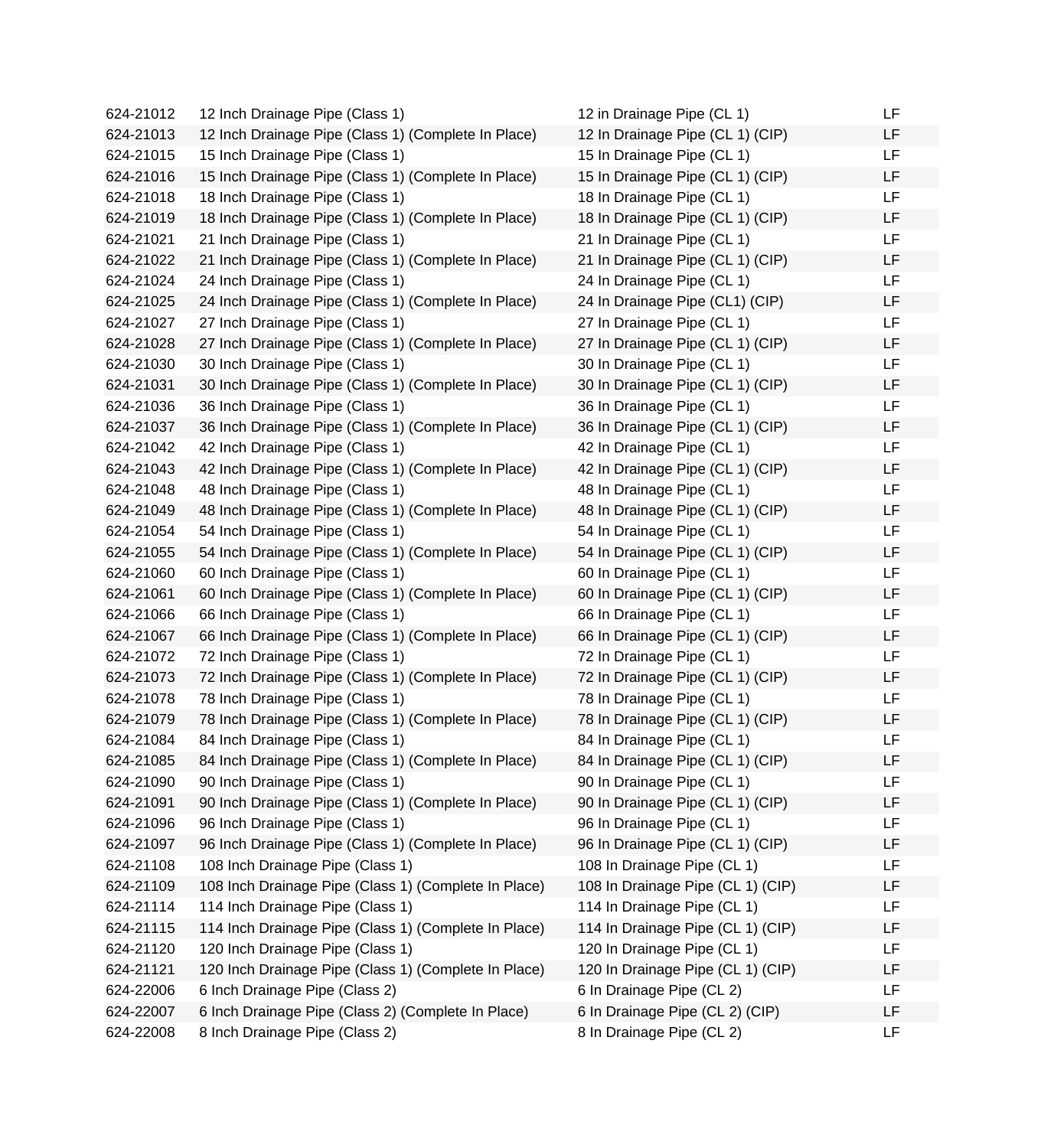624-22009 8 Inch Drainage Pipe (Class 2) (Complete In Place) 624-22010 10 Inch Drainage Pipe (Class 2) 624-22011 10 Inch Drainage Pipe (Class 2) (Complete In Place) 624-22012 12 Inch Drainage Pipe (Class 2) 624-22013 12 Inch Drainage Pipe (Class 2) (Complete In Place) 624-22015 15 Inch Drainage Pipe (Class 2) 624-22016 15 Inch Drainage Pipe (Class 2) (Complete In Place) 624-22018 18 Inch Drainage Pipe (Class 2) 624-22019 18 Inch Drainage Pipe (Class 2) (Complete In Place) 624-22021 21 Inch Drainage Pipe (Class 2) 624-22022 21 Inch Drainage Pipe (Class 2) (Complete In Place) 624-22024 24 Inch Drainage Pipe (Class 2) 624-22025 24 Inch Drainage Pipe (Class 2) (Complete In Place) 624-22027 27 Inch Drainage Pipe (Class 2) 624-22028 27 Inch Drainage Pipe (Class 2) (Complete In Place) 624-22030 30 Inch Drainage Pipe (Class 2) 624-22031 30 Inch Drainage Pipe (Class 2) (Complete In Place) 624-22036 36 Inch Drainage Pipe (Class 2) 624-22037 36 Inch Drainage Pipe (Class 2) (Complete In Place) 624-22042 42 Inch Drainage Pipe (Class 2) 624-22043 42 Inch Drainage Pipe (Class 2) (Complete In Place) 624-22048 48 Inch Drainage Pipe (Class 2) 624-22049 48 Inch Drainage Pipe (Class 2) (Complete In Place) 624-22054 54 Inch Drainage Pipe (Class 2) 624-22055 54 Inch Drainage Pipe (Class 2) (Complete In Place) 624-22060 60 Inch Drainage Pipe (Class 2) 624-22061 60 Inch Drainage Pipe (Class 2) (Complete In Place) 624-22066 66 Inch Drainage Pipe (Class 2) 624-22067 66 Inch Drainage Pipe (Class 2) (Complete In Place) 624-22072 72 Inch Drainage Pipe (Class 2) 624-22073 72 Inch Drainage Pipe (Class 2) (Complete In Place) 624-22078 78 Inch Drainage Pipe (Class 2) 624-22079 78 Inch Drainage Pipe (Class 2) (Complete In Place) 624-22084 84 Inch Drainage Pipe (Class 2) 624-22085 84 Inch Drainage Pipe (Class 2) (Complete In Place) 624-22090 90 Inch Drainage Pipe (Class 2) 624-22091 90 Inch Drainage Pipe (Class 2) (Complete In Place) 624-22096 96 Inch Drainage Pipe (Class 2) 624-22097 96 Inch Drainage Pipe (Class 2) (Complete In Place) 624-22108 108 Inch Drainage Pipe (Class 2) 624-22109 108 Inch Drainage Pipe (Class 2) (Complete In Place) 624-22114 114 Inch Drainage Pipe (Class 2) 624-22115 114 Inch Drainage Pipe (Class 2) (Complete In Place) 624-22120 120 Inch Drainage Pipe (Class 2) 624-22121 120 Inch Drainage Pipe (Class 2) (Complete In Place)

| 8 In Drainage Pipe (CL 2) (CIP)   | LF |
|-----------------------------------|----|
| 10 In Drainage Pipe (CL 2)        | LF |
| 10 In Drainage Pipe (CL 2) (CIP)  | LF |
| 12 In Drainage Pipe (CL 2)        | LF |
| 12 In Drainage Pipe (CL 2) (CIP)  | LF |
| 15 In Drainage Pipe (CL 2)        | LF |
| 15 In Drainage Pipe (CL 2) (CIP)  | LF |
| 18 In Drainage Pipe (CL 2)        | LF |
| 18 In Drainage Pipe (CL 2) (CIP)  | LF |
| 21 In Drainage Pipe (CL 2)        | LF |
| 21 In Drainage Pipe (CL 2) (CIP)  | LF |
| 24 In Drainage Pipe (CL 2)        | LF |
| 24 In Drainage Pipe (CL 2) (CIP)  | LF |
| 27 In Drainage Pipe (CL 2)        | LF |
| 27 In Drainage Pipe (CL 2) (CIP)  | LF |
| 30 In Drainage Pipe (CL 2)        | LF |
| 30 In Drainage Pipe (CL 2) (CIP)  | LF |
| 36 In Drainage Pipe (CL 2)        | LF |
| 36 In Drainage Pipe (CL 2) (CIP)  | LF |
| 42 In Drainage Pipe (CL 2)        | LF |
| 42 In Drainage Pipe (CL 2) (CIP)  | LF |
| 48 In Drainage Pipe (CL 2)        | LF |
| 48 In Drainage Pipe (CL 2) (CIP)  | LF |
| 54 In Drainage Pipe (CL 2)        | LF |
| 54 In Drainage Pipe (CL 2) (CIP)  | LF |
| 60 In Drainage Pipe (CL 2)        | LF |
| 60 In Drainage Pipe (CL 2) (CIP)  | LF |
| 66 In Drainage Pipe (CL 2)        | LF |
| 66 In Drainage Pipe (CL 2) (CIP)  | LF |
| 72 In Drainage Pipe (CL 2)        | LF |
| 72 In Drainage Pipe (CL 2) (CIP)  | LF |
| 78 In Drainage Pipe (CL 2)        | LF |
| 78 In Drainage Pipe (CL 2) (CIP)  | LF |
| 84 In Drainage Pipe (CL 2)        | LF |
| 84 In Drainage Pipe (CL 2) (CIP)  | LF |
| 90 In Drainage Pipe (CL2)         | LF |
| 90 In Drainage Pipe (CL 2) (CIP)  | LF |
| 96 In Drainage Pipe (CL 2)        | LF |
| 96 In Drainage Pipe (CL 2) (CIP)  | LF |
| 108 In Drainage Pipe (CL 2)       | LF |
| 108 In Drainage Pipe (CL 2) (CIP) | LF |
| 114 In Drainage Pipe (CL 2)       | LF |
| 114 In Drainage Pipe (CL 2) (CIP) | LF |
| 120 In Drainage Pipe (CL 2)       | LF |
| 120 In Drainage Pipe (CL 2) (CIP) | LF |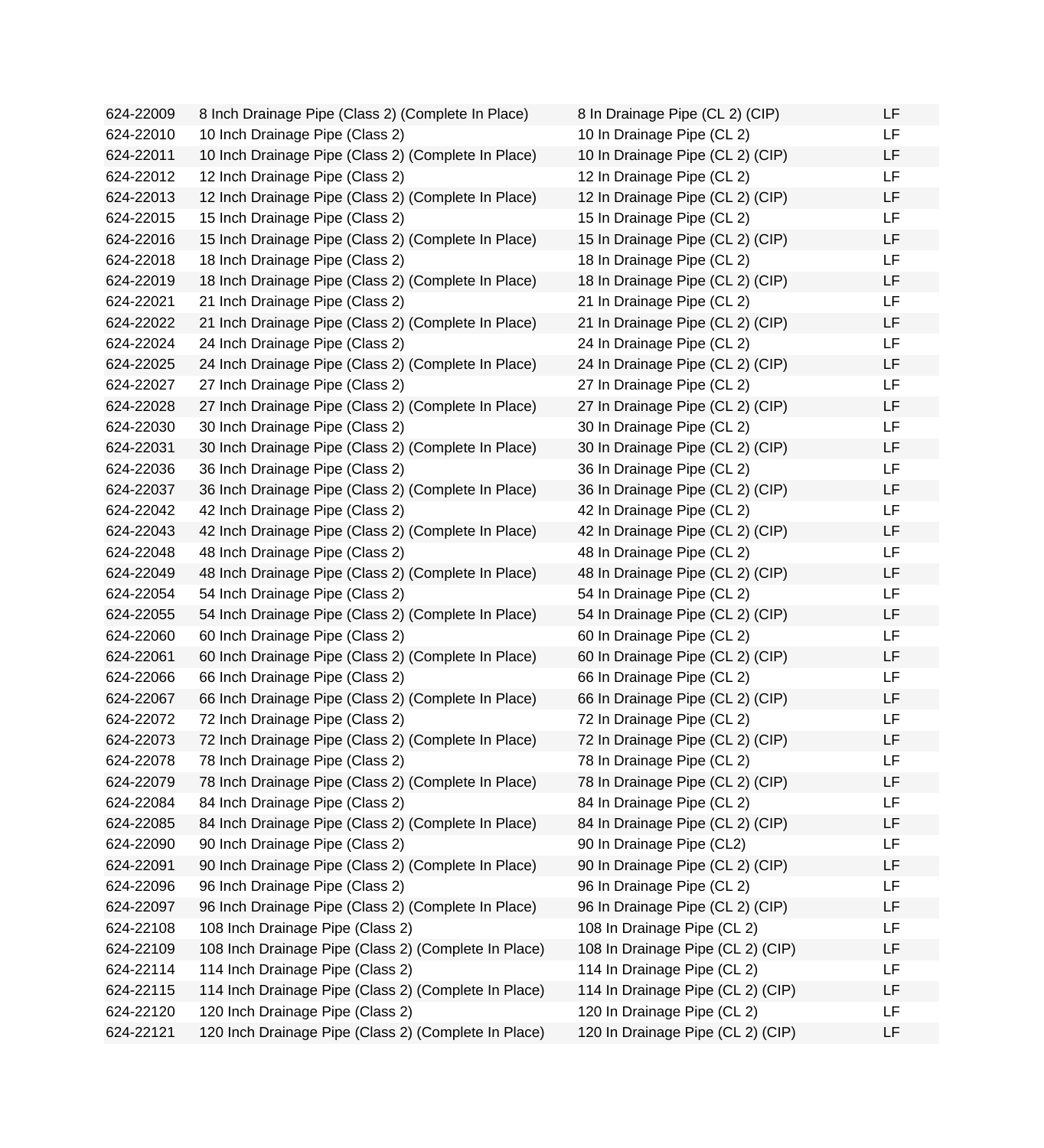| 624-23006 | 6 Inch Drainage Pipe (Class 3)                       | 6 In Drainage Pipe (CL 3)         | LF |
|-----------|------------------------------------------------------|-----------------------------------|----|
| 624-23007 | 6 Inch Drainage Pipe (Class 3) (Complete In Place)   | 6 In Drainage Pipe (CL 3) (CIP)   | LF |
| 624-23008 | 8 Inch Drainage Pipe (Class 3)                       | 8 In Drainage Pipe (CL 3)         | LF |
| 624-23009 | 8 Inch Drainage Pipe (Class 3) (Complete In Place)   | 8 In Drainage Pipe (CL 3) (CIP)   | LF |
| 624-23010 | 10 Inch Drainage Pipe (Class 3)                      | 10 In Drainage Pipe (CL 3)        | LF |
| 624-23011 | 10 Inch Drainage Pipe (Class 3) (Complete In Place)  | 10 In Drainage Pipe (CL 3) (CIP)  | LF |
| 624-23012 | 12 Inch Drainage Pipe (Class 3)                      | 12 In Drainage Pipe (CL 3)        | LF |
| 624-23013 | 12 Inch Drainage Pipe (Class 3) (Complete In Place)  | 12 In Drainage Pipe (CL 3) (CIP)  | LF |
| 624-23015 | 15 Inch Drainage Pipe (Class 3)                      | 15 In Drainage Pipe (CL 3)        | LF |
| 624-23016 | 15 Inch Drainage Pipe (Class 3) (Complete In Place)  | 15 In Drainage Pipe (CL3) (CIP)   | LF |
| 624-23018 | 18 Inch Drainage Pipe (Class 3)                      | 18 In Drainage Pipe (CL 3)        | LF |
| 624-23019 | 18 Inch Drainage Pipe (Class 3) (Complete In Place)  | 18 In Drainage Pipe (CL 3) (CIP)  | LF |
| 624-23021 | 21 Inch Drainage Pipe (Class 3)                      | 21 In Drainage Pipe (CL 3)        | LF |
| 624-23022 | 21 Inch Drainage Pipe (Class 3) (Complete In Place)  | 21 In Drainage Pipe (CL 3) (CIP)  | LF |
| 624-23024 | 24 Inch Drainage Pipe (Class 3)                      | 24 In Drainage Pipe (CL 3)        | LF |
| 624-23025 | 24 Inch Drainage Pipe (Class 3) (Complete In Place)  | 24 In Drainage Pipe (CL 3) (CIP)  | LF |
| 624-23027 | 27 Inch Drainage Pipe (Class 3)                      | 27 In Drainage Pipe (CL 3)        | LF |
| 624-23028 | 27 Inch Drainage Pipe (Class 3) (Complete In Place)  | 27 In Drainage Pipe (CL 3) (CIP)  | LF |
| 624-23030 | 30 Inch Drainage Pipe (Class 3)                      | 30 In Drainage Pipe (CL 3)        | LF |
| 624-23031 | 30 Inch Drainage Pipe (Class 3) (Complete In Place)  | 30 In Drainage Pipe (CL 3) (CIP)  | LF |
| 624-23036 | 36 Inch Drainage Pipe (Class 3)                      | 36 In Drainage Pipe (CL 3)        | LF |
| 624-23037 | 36 Inch Drainage Pipe (Class 3) (Complete In Place)  | 36 In Drainage Pipe (CL 3) (CIP)  | LF |
| 624-23042 | 42 Inch Drainage Pipe (Class 3)                      | 42 In Drainage Pipe (CL 3)        | LF |
| 624-23043 | 42 Inch Drainage Pipe (Class 3) (Complete In Place)  | 42 In Drainage Pipe (CL 3) (CIP)  | LF |
| 624-23048 | 48 Inch Drainage Pipe (Class 3)                      | 48 In Drainage Pipe (CL 3)        | LF |
| 624-23049 | 48 Inch Drainage Pipe (Class 3) (Complete In Place)  | 48 In Drainage Pipe (CL 3) (CIP)  | LF |
| 624-23054 | 54 Inch Drainage Pipe (Class 3)                      | 54 In Drainage Pipe (CL 3)        | LF |
| 624-23055 | 54 Inch Drainage Pipe (Class 3) (Complete In Place)  | 54 In Drainage Pipe (CL 3) (CIP)  | LF |
| 624-23060 | 60 Inch Drainage Pipe (Class 3)                      | 60 In Drainage Pipe (CL 3)        | LF |
| 624-23061 | 60 Inch Drainage Pipe (Class 3) (Complete In Place)  | 60 In Drainage Pipe (CL 3) (CIP)  | LF |
| 624-23066 | 66 Inch Drainage Pipe (Class 3)                      | 66 In Drainage Pipe (CL 3)        | LF |
| 624-23067 | 66 Inch Drainage Pipe (Class 3) (Complete In Place)  | 66 In Drainage Pipe (CL 3) (CIP)  | LF |
| 624-23072 | 72 Inch Drainage Pipe (Class 3)                      | 72 In Drainage Pipe (CL 3)        | LF |
| 624-23073 | 72 Inch Drainage Pipe (Class 3) (Complete In Place)  | 72 In Drainage Pipe (CL 3) (CIP)  | LF |
| 624-23078 | 78 Inch Drainage Pipe (Class 3)                      | 78 In Drainage Pipe (CL 3)        | LF |
| 624-23079 | 78 Inch Drainage Pipe (Class 3) (Complete In Place)  | 78 In Drainage Pipe (CL 3) (CIP)  | LF |
| 624-23084 | 84 Inch Drainage Pipe (Class 3)                      | 84 In Drainage Pipe (CL 3)        | LF |
| 624-23085 | 84 Inch Drainage Pipe (Class 3) (Complete In Place)  | 84 In Drainage Pipe (CL 3) (CIP)  | LF |
| 624-23090 | 90 Inch Drainage Pipe (Class 3)                      | 90 In Drainage Pipe (CL 3)        | LF |
| 624-23091 | 90 Inch Drainage Pipe (Class 3) (Complete In Place)  | 90 In Drainage Pipe (CL 3) (CIP)  | LF |
| 624-23096 | 96 Inch Drainage Pipe (Class 3)                      | 96 In Drainage Pipe (CL 3)        | LF |
| 624-23097 | 96 Inch Drainage Pipe (Class 3) (Complete In Place)  | 96 In Drainage Pipe (CL 3) (CIP)  | LF |
| 624-23108 | 108 Inch Drainage Pipe (Class 3)                     | 108 In Drainage Pipe (CL 3)       | LF |
| 624-23109 | 108 Inch Drainage Pipe (Class 3) (Complete In Place) | 108 In Drainage Pipe (CL 3) (CIP) | LF |
| 624-23114 | 114 Inch Drainage Pipe (Class 3)                     | 114 In Drainage Pipe (CL 3)       | LF |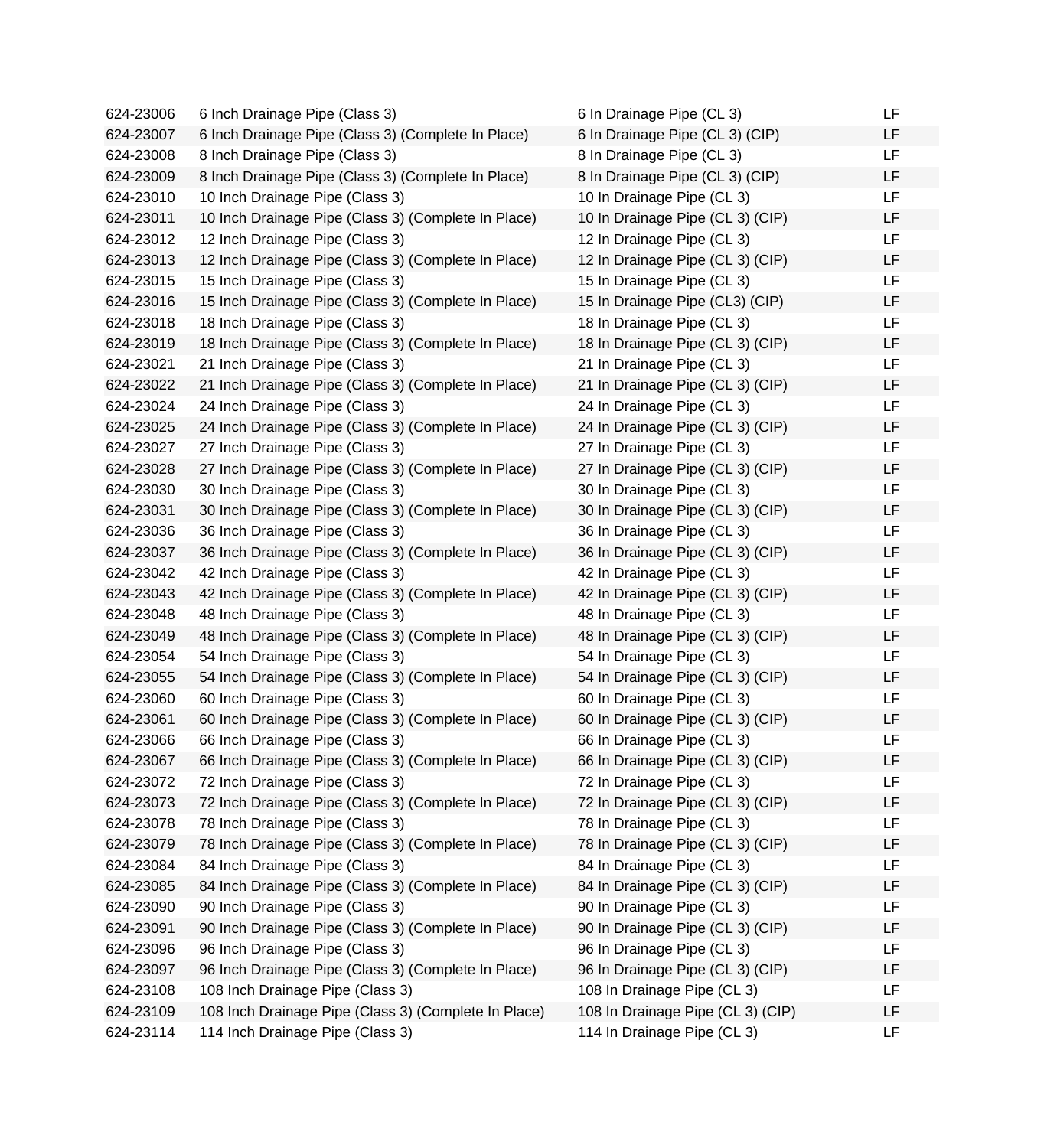624-23115 114 Inch Drainage Pipe (Class 3) (Complete In Place) 624-23120 120 Inch Drainage Pipe (Class 3) 624-23121 120 Inch Drainage Pipe (Class 3) (Complete In Place) 624-24006 6 Inch Drainage Pipe (Class 4) 624-24007 6 Inch Drainage Pipe (Class 4) (Complete In Place)  $624-24008$  8 Inch Drainage Pipe (Class 4) 624-24009 8 Inch Drainage Pipe (Class 4) (Complete In Place)  $624-24010$  10 Inch Drainage Pipe (Class 4) 624-24011 10 Inch Drainage Pipe (Class 4) (Complete In Place) 624-24012 12 Inch Drainage Pipe (Class 4) 624-24013 12 Inch Drainage Pipe (Class 4) (Complete In Place) 624-24015 15 Inch Drainage Pipe (Class 4) 624-24016 15 Inch Drainage Pipe (Class 4) (Complete In Place)  $624-24018$  18 Inch Drainage Pipe (Class 4) 624-24019 18 Inch Drainage Pipe (Class 4) (Complete In Place) 624-24021 21 Inch Drainage Pipe (Class 4) 624-24022 21 Inch Drainage Pipe (Class 4) (Complete In Place) 624-24024 24 Inch Drainage Pipe (Class 4) 624-24025 24 Inch Drainage Pipe (Class 4) (Complete In Place) 624-24027 27 Inch Drainage Pipe (Class 4) 624-24028 27 Inch Drainage Pipe (Class 4) (Complete In Place) 624-24030 30 Inch Drainage Pipe (Class 4) 624-24031 30 Inch Drainage Pipe (Class 4) (Complete In Place) 624-24036 36 Inch Drainage Pipe (Class 4) 624-24037 36 Inch Drainage Pipe (Class 4) (Complete In Place) 624-24042 42 Inch Drainage Pipe (Class 4) 624-24043 42 Inch Drainage Pipe (Class 4) (Complete In Place) 624-24048 48 Inch Drainage Pipe (Class 4) 624-24049 48 Inch Drainage Pipe (Class 4) (Complete In Place)  $624-24054$  54 Inch Drainage Pipe (Class 4) 624-24055 54 Inch Drainage Pipe (Class 4) (Complete In Place)  $624-24060$  60 Inch Drainage Pipe (Class 4) 624-24061 60 Inch Drainage Pipe (Class 4) (Complete In Place) 624-24066 66 Inch Drainage Pipe (Class 4) 624-24067 66 Inch Drainage Pipe (Class 4) (Complete In Place) 624-24072 72 Inch Drainage Pipe (Class 4) 624-24073 72 Inch Drainage Pipe (Class 4) (Complete In Place) 624-24078 78 Inch Drainage Pipe (Class 4) 624-24079 78 Inch Drainage Pipe (Class 4) (Complete In Place) 624-24084 84 Inch Drainage Pipe (Class 4) 624-24085 84 Inch Drainage Pipe (Class 4) (Complete In Place)  $624-24090$  90 Inch Drainage Pipe (Class 4) 624-24091 90 Inch Drainage Pipe (Class 4) (Complete In Place) 624-24096 96 Inch Drainage Pipe (Class 4) 624-24097 96 Inch Drainage Pipe (Class 4) (Complete In Place)

| 114 In Drainage Pipe (CL 3) (CIP) | LF |
|-----------------------------------|----|
| 120 In Drainage Pipe (CL 3)       | LF |
| 120 In Drainage Pipe (CL 3) (CIP) | LF |
| 6 In Drainage Pipe (CL 4)         | LF |
| 6 In Drainage Pipe (CL 4) (CIP)   | LF |
| 8 In Drainage Pipe (CL 4)         | LF |
| 8 In Drainage Pipe (CL 4) (CIP)   | LF |
| 10 In Drainage Pipe (CL 4)        | LF |
| 10 In Drainage Pipe (CL 4) (CIP)  | LF |
| 12 In Drainage Pipe (CL 4)        | LF |
| 12 In Drainage Pipe (CL 4) (CIP)  | LF |
| 15 In Drainage Pipe (CL 4)        | LF |
| 15 In Drainage Pipe (CL4) (CIP)   | LF |
| 18 In Drainage Pipe (CL 4)        | LF |
| 18 In Drainage Pipe (CL 4) (CIP)  | LF |
| 21 In Drainage Pipe (CL 4)        | LF |
| 21 In Drainage Pipe (CL 4) (CIP)  | LF |
| 24 In Drainage Pipe (CL 4)        | LF |
| 24 In Drainage Pipe (CL 4) (CIP)  | LF |
| 27 In Drainage Pipe (CL 4)        | LF |
| 27 In Drainage Pipe (CL 4) (CIP)  | LF |
| 30 In Drainage Pipe (CL 4)        | LF |
| 30 In Drainage Pipe (CL 4) (CIP)  | LF |
| 36 In Drainage Pipe (CL 4)        | LF |
| 36 In Drainage Pipe (CL 4) (CIP)  | LF |
| 42 In Drainage Pipe (CL 4)        | LF |
| 42 In Drainage Pipe (CL 4) (CIP)  | LF |
| 48 In Drainage Pipe (CL 4)        | LF |
| 48 In Drainage Pipe (CL 4) (CIP)  | LF |
| 54 In Drainage Pipe (CL 4)        | LF |
| 54 In Drainage Pipe (CL 4) (CIP)  | LF |
| 60 In Drainage Pipe (CL 4)        | LF |
| 60 In Drainage Pipe (CL 4) (CIP)  | LF |
| 66 In Drainage Pipe (CL 4)        | LF |
| 66 In Drainage Pipe (CL 4) (CIP)  | LF |
| 72 In Drainage Pipe (CL 4)        | LF |
| 72 In Drainage Pipe (CL 4) (CIP)  | LF |
| 78 in Drainage Pipe (CL 4)        | LF |
| 78 In Drainage Pipe (CL 4) (CIP)  | LF |
| 84 In Drainage Pipe (CL 4)        | LF |
| 84 In Drainage Pipe (CL 4) (CIP)  | LF |
| 90 In Drainage Pipe (CL 4)        | LF |
| 90 In Drainage Pipe (CL 4) (CIP)  | LF |
| 96 In Drainage Pipe (CL 4)        | LF |
| 96 In Drainage Pipe (CL 4) (CIP)  | LF |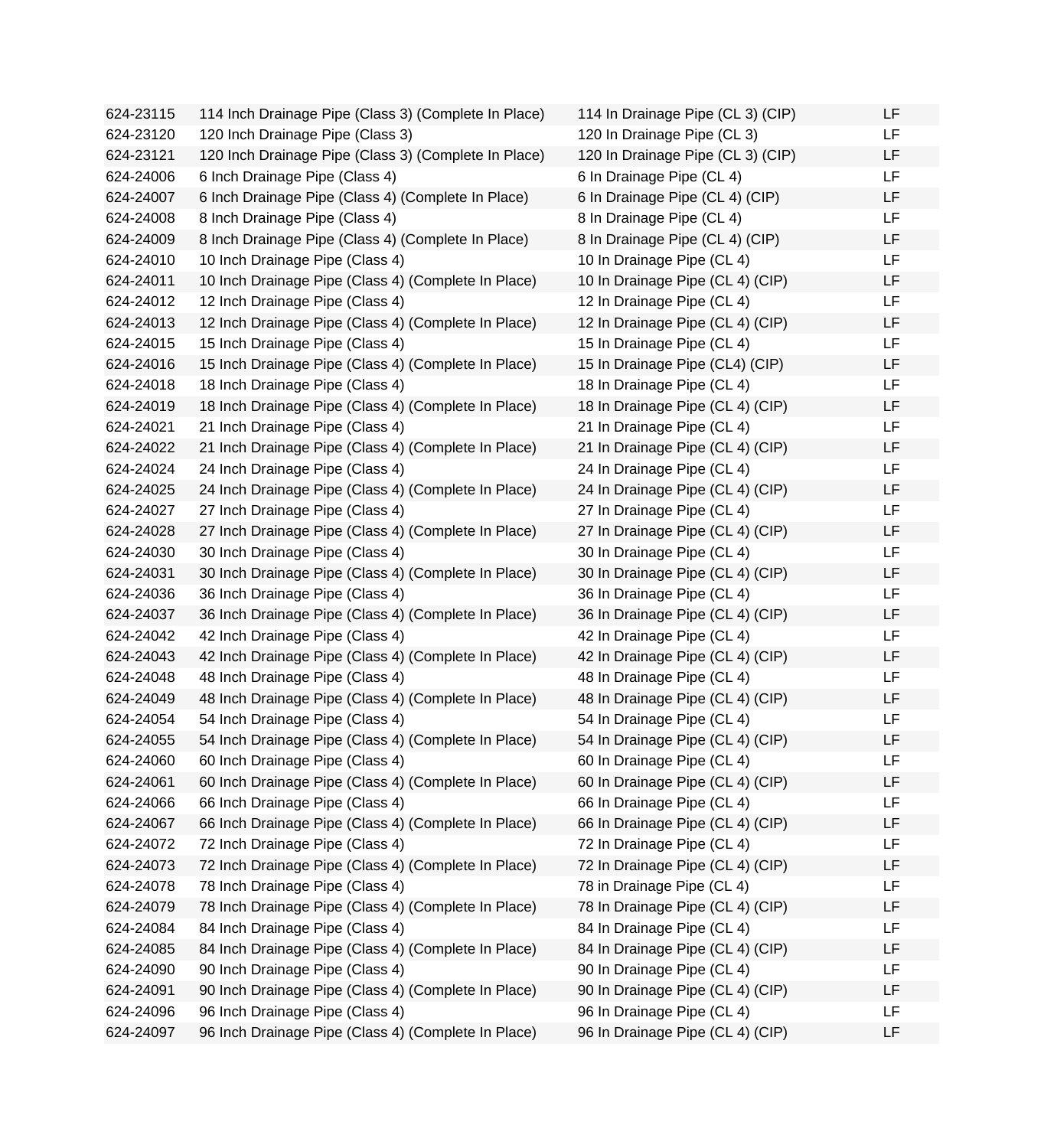| 624-24108 | 108 Inch Drainage Pipe (Class 4)                     | 108 In Drainage Pipe (CL 4)       | LF |
|-----------|------------------------------------------------------|-----------------------------------|----|
| 624-24109 | 108 Inch Drainage Pipe (Class 4) (Complete In Place) | 108 In Drainage Pipe (CL 4) (CIP) | LF |
| 624-24114 | 114 Inch Drainage Pipe (Class 4)                     | 114 In Drainage Pipe (CL 4)       | LF |
| 624-24115 | 114 Inch Drainage Pipe (Class 4) (Complete In Place) | 114 In Drainage Pipe (CL 4) (CIP) | LF |
| 624-24120 | 120 Inch Drainage Pipe (Class 4)                     | 120 In Drainage Pipe (CL 4)       | LF |
| 624-24121 | 120 Inch Drainage Pipe (Class 4) (Complete In Place) | 120 In Drainage Pipe (CL 4) (CIP) | LF |
| 624-25006 | 6 Inch Drainage Pipe (Class 5)                       | 6 In Drainage Pipe (CL 5)         | LF |
| 624-25007 | 6 Inch Drainage Pipe (Class 5) (Complete In Place)   | 6 In Drainage Pipe (CL 5) (CIP)   | LF |
| 624-25008 | 8 Inch Drainage Pipe (Class 5)                       | 8 In Drainage Pipe (CL 5)         | LF |
| 624-25009 | 8 Inch Drainage Pipe (Class 5) (Complete In Place)   | 8 In Drainage Pipe (CL 5) (CIP)   | LF |
| 624-25010 | 10 Inch Drainage Pipe (Class 5)                      | 10 In Drainage pipe (CL 5)        | LF |
| 624-25011 | 10 Inch Drainage Pipe (Class 5) (Complete In Place)  | 10 In Drainage Pipe (CL 5) (CIP)  | LF |
| 624-25012 | 12 Inch Drainage Pipe (Class 5)                      | 12 In Drainage Pipe (CL 5)        | LF |
| 624-25013 | 12 Inch Drainage Pipe (Class 5) (Complete In Place)  | 12 In Drainage Pipe (CL 5) (CIP)  | LF |
| 624-25015 | 15 Inch Drainage Pipe (Class 5)                      | 15 In Drainage Pipe (CL 5)        | LF |
| 624-25016 | 15 Inch Drainage Pipe (Class 5) (Complete In Place)  | 15 In Drainage Pipe (CL 5) (CIP)  | LF |
| 624-25018 | 18 Inch Drainage Pipe (Class 5)                      | 18 In Drainage Pipe (CL 5)        | LF |
| 624-25019 | 18 Inch Drainage Pipe (Class 5) (Complete In Place)  | 18 In Drainage Pipe (CL 5) (CIP)  | LF |
| 624-25021 | 21 Inch Drainage Pipe (Class 5)                      | 21 In Drainage Pipe (CL 5)        | LF |
| 624-25022 | 21 Inch Drainage Pipe (Class 5) (Complete In Place)  | 21 In Drainage Pipe (CL 5) (CIP)  | LF |
| 624-25024 | 24 Inch Drainage Pipe (Class 5)                      | 24 In Drainage Pipe (CL 5)        | LF |
| 624-25025 | 24 Inch Drainage Pipe (Class 5) (Complete In Place)  | 24 In Drainage Pipe (CL 5) (CIP)  | LF |
| 624-25027 | 27 Inch Drainage Pipe (Class 5)                      | 27 In Drainage Pipe (CL 5)        | LF |
| 624-25028 | 27 Inch Drainage Pipe (Class 5) (Complete In Place)  | 27 In Drainage Pipe (CL 5) (CIP)  | LF |
| 624-25030 | 30 Inch Drainage Pipe (Class 5)                      | 30 In Drainage Pipe (CL 5)        | LF |
| 624-25031 | 30 Inch Drainage Pipe (Class 5) (Complete In Place)  | 30 In Drainage Pipe (CL 5) (CIP)  | LF |
| 624-25036 | 36 Inch Drainage Pipe (Class 5)                      | 36 In Drainage Pipe (CL 5)        | LF |
| 624-25037 | 36 Inch Drainage Pipe (Class 5) (Complete In Place)  | 36 In Drainage Pipe (CL 5) (CIP)  | LF |
| 624-25042 | 42 Inch Drainage Pipe (Class 5)                      | 42 In Drainage Pipe (CL 5)        | LF |
| 624-25043 | 42 Inch Drainage Pipe (Class 5) (Complete In Place)  | 42 In Drainage Pipe (CL 5) (CIP)  | LF |
| 624-25048 | 48 Inch Drainage Pipe (Class 5)                      | 48 In Drainage Pipe (CL 5)        | LF |
| 624-25049 | 48 Inch Drainage Pipe (Class 5) (Complete In Place)  | 48 In Drainage Pipe (CL 5) (CIP)  | LF |
| 624-25054 | 54 Inch Drainage Pipe (Class 5)                      | 54 In Drainage Pipe (CL 5)        | LF |
| 624-25055 | 54 Inch Drainage Pipe (Class 5) (Complete In Place)  | 54 In Drainage Pipe (CL 5) (CIP)  | LF |
| 624-25060 | 60 Inch Drainage Pipe (Class 5)                      | 60 In Drainage Pipe (CL 5)        | LF |
| 624-25061 | 60 Inch Drainage Pipe (Class 5) (Complete In Place)  | 60 In Drainage Pipe (CL 5) (CIP)  | LF |
| 624-25066 | 66 Inch Drainage Pipe (Class 5)                      | 66 In Drainage Pipe (CL 5)        | LF |
| 624-25067 | 66 Inch Drainage Pipe (Class 5) (Complete In Place)  | 66 In Drainage Pipe (CL 5) (CIP)  | LF |
| 624-25072 | 72 Inch Drainage Pipe (Class 5)                      | 72 In Drainage Pipe (CL 5)        | LF |
| 624-25073 | 72 Inch Drainage Pipe (Class 5) (Complete In Place)  | 72 In Drainage Pipe (CL 5) (CIP)  | LF |
| 624-25078 | 78 Inch Drainage Pipe (Class 5)                      | 78 In Drainage Pipe (CL 5)        | LF |
| 624-25079 | 78 Inch Drainage Pipe (Class 5) (Complete In Place)  | 78 In Drainage Pipe (CL 5) (CIP)  | LF |
| 624-25084 | 84 Inch Drainage Pipe (Class 5)                      | 84 In Drainage Pipe (CL 5)        | LF |
| 624-25085 | 84 Inch Drainage Pipe (Class 5) (Complete In Place)  | 84 In Drainage Pipe (CL 5) (CIP)  | LF |
| 624-25090 | 90 Inch Drainage Pipe (Class 5)                      | 90 In Drainage Pipe (CL 5)        | LF |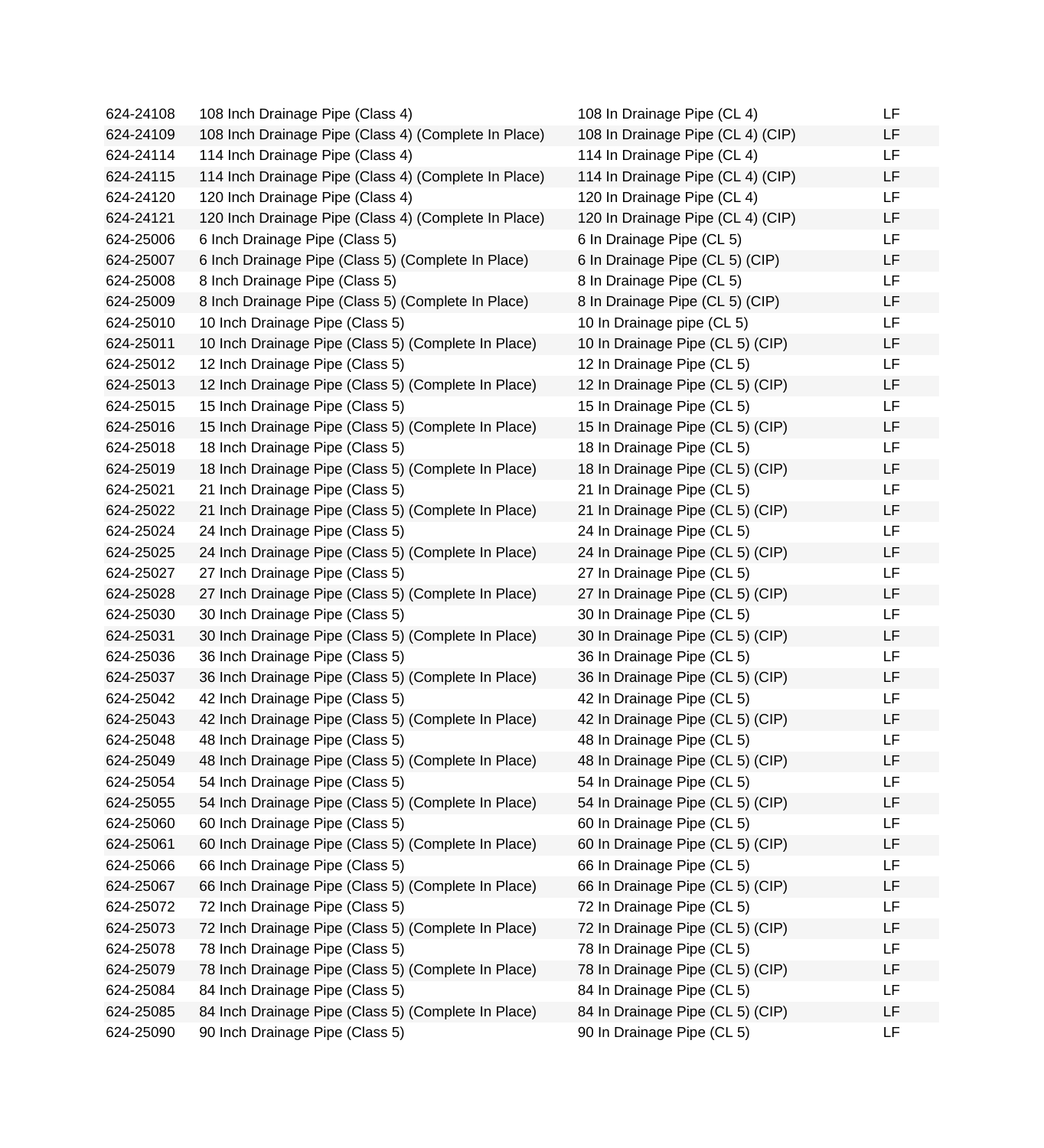624-25091 90 Inch Drainage Pipe (Class 5) (Complete In Place) 624-25096 96 Inch Drainage Pipe (Class 5) 624-25097 96 Inch Drainage Pipe (Class 5) (Complete In Place) 624-25108 108 Inch Drainage Pipe (Class 5) 624-25109 108 Inch Drainage Pipe (Class 5) (Complete In Place) 624-25114 114 Inch Drainage Pipe (Class 5) 624-25115 114 Inch Drainage Pipe (Class 5) (Complete In Place) 624-25120 120 Inch Drainage Pipe (Class 5) 624-25121 120 Inch Drainage Pipe (Class 5) (Complete In Place) 624-26006 6 Inch Drainage Pipe (Class 6) 624-26007 6 Inch Drainage Pipe (Class 6) (Complete In Place) 624-26008 8 Inch Drainage Pipe (Class 6) 624-26009 8 Inch Drainage Pipe (Class 6) (Complete In Place) 624-26010 10 Inch Drainage Pipe (Class 6) 624-26011 10 Inch Drainage Pipe (Class 6) (Complete In Place) 624-26012 12 Inch Drainage Pipe (Class 6) 624-26013 12 Inch Drainage Pipe (Class 6) (Complete In Place) 624-26015 15 Inch Drainage Pipe (Class 6) 624-26016 15 Inch Drainage Pipe (Class 6) (Complete In Place) 624-26018 18 Inch Drainage Pipe (Class 6) 624-26019 18 Inch Drainage Pipe (Class 6) (Complete In Place) 624-26021 21 Inch Drainage Pipe (Class 6) 624-26022 21 Inch Drainage Pipe (Class 6) (Complete In Place) 624-26024 24 Inch Drainage Pipe (Class 6) 624-26025 24 Inch Drainage Pipe (Class 6) (Complete In Place) 624-26027 27 Inch Drainage Pipe (Class 6) 624-26028 27 Inch Drainage Pipe (Class 6) (Complete In Place) 624-26030 30 Inch Drainage Pipe (Class 6) 624-26031 30 Inch Drainage Pipe (Class 6) (Complete In Place) 624-26036 36 Inch Drainage Pipe (Class 6) 624-26037 36 Inch Drainage Pipe (Class 6) (Complete In Place)  $624-26042$  42 Inch Drainage Pipe (Class 6) 624-26043 42 Inch Drainage Pipe (Class 6) (Complete In Place) 624-26048 48 Inch Drainage Pipe (Class 6) 624-26049 48 Inch Drainage Pipe (Class 6) (Complete In Place) 624-26054 54 Inch Drainage Pipe (Class 6) 624-26055 54 Inch Drainage Pipe (Class 6) (Complete In Place) 624-26060 60 Inch Drainage Pipe (Class 6) 624-26061 60 Inch Drainage Pipe (Class 6) (Complete In Place) 624-26066 66 Inch Drainage Pipe (Class 6) 624-26067 66 Inch Drainage Pipe (Class 6) (Complete In Place) 624-26072 72 Inch Drainage Pipe (Class 6) 624-26073 72 Inch Drainage Pipe (Class 6) (Complete In Place) 624-26078 78 Inch Drainage Pipe (Class 6) 624-26079 78 Inch Drainage Pipe (Class 6) (Complete In Place)

| 90 In Drainage Pipe (CL 5) (CIP)  | LF |
|-----------------------------------|----|
| 96 In Drainage Pipe (CL 5)        | LF |
| 96 In Drainage Pipe (CL 5) (CIP)  | LF |
| 108 In Drainage Pipe (CL 5)       | LF |
| 108 In Drainage Pipe (CL 5) (CIP) | LF |
| 114 In Drainage Pipe (CL 5)       | LF |
| 114 In Drainage Pipe (CL 5) (CIP) | LF |
| 120 In Drainage Pipe (CL 5)       | LF |
| 120 In Drainage Pipe (CL 5) (CIP) | LF |
| 6 In Drainage Pipe (CL 6)         | LF |
| 6 In Drainage Pipe (CL 6) (CIP)   | LF |
| 8 In Drainage Pipe (CL 6)         | LF |
| 8 In Drainage Pipe (CL 6) (CIP)   | LF |
| 10 In Drainage Pipe (CL 6)        | LF |
| 10 In Drainage Pipe (CL 6) (CIP)  | LF |
| 12 In Drainage Pipe (CL 6)        | LF |
| 12 In Drainage Pipe (CL 6) (CIP)  | LF |
| 15 In Drainage Pipe (CL 6)        | LF |
| 15 In Drainage Pipe (CL 6) (CIP)  | LF |
| 18 In Drainage Pipe (CL 6)        | LF |
| 18 In Drainage Pipe (CL 6) (CIP)  | LF |
| 21 In Drainage Pipe (CL 6)        | LF |
| 21 In Drainage Pipe (CL 6) (CIP)  | LF |
| 24 In Drainage Pipe (CL 6)        | LF |
| 24 In Drainage Pipe (CL 6) (CIP)  | LF |
| 27 In Drainage Pipe (CL 6)        | LF |
| 27 In Drainage Pipe (CL 6) (CIP)  | LF |
| 30 In Drainage Pipe (CL 6)        | LF |
| 30 In Drainage Pipe (CL 6) (CIP)  | LF |
| 36 In Drainage Pipe (CL 6)        | LF |
| 36 In Drainage Pipe (CL 6) (CIP)  | LF |
| 42 In Drainage Pipe (CL 6)        | ᄕ  |
| 42 In Drainage Pipe (CL 6) (CIP)  | LF |
| 48 In Drainage Pipe (CL 6)        | LF |
| 48 In Drainage Pipe (CL 6) (CIP)  | LF |
| 54 In Drainage Pipe (CL 6)        | LF |
| 54 In Drainage Pipe (CL 6) (CIP)  | LF |
| 60 In Drainage Pipe (CL 6)        | LF |
| 60 In Drainage Pipe (CL 6) (CIP)  | LF |
| 66 In Drainage Pipe (CL 6)        | LF |
| 66 In Drainage Pipe (CL 6) (CIP)  | LF |
| 72 In Drainage Pipe (CL 6)        | LF |
| 72 In Drainage Pipe (CL 6) (CIP)  | LF |
| 78 In Drainage Pipe (CL 6)        | LF |
| 78 In Drainage Pipe (CL 6) (CIP)  | LF |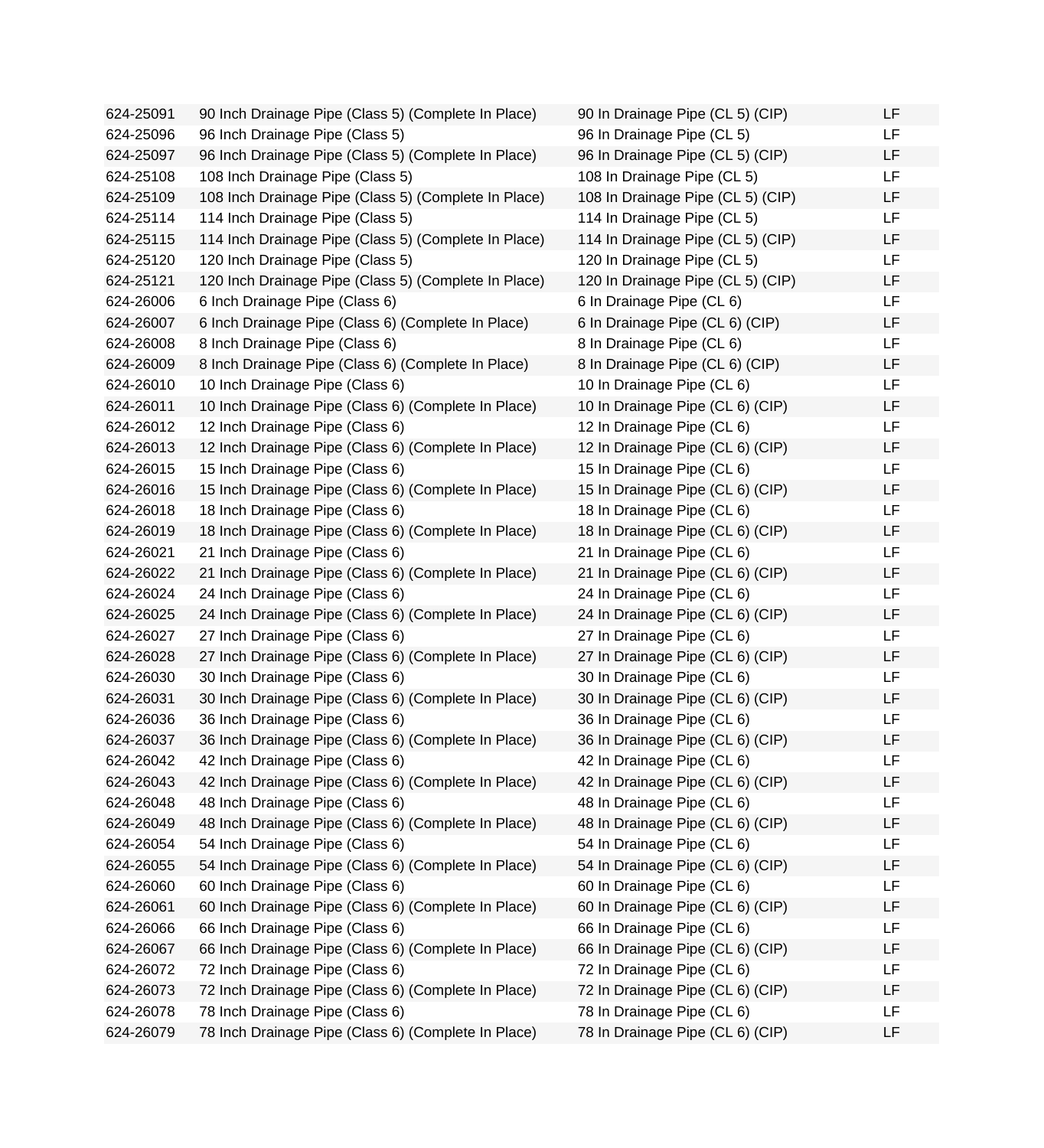624-26084 84 Inch Drainage Pipe (Class 6) 624-26085 84 Inch Drainage Pipe (Class 6) (Complete In Place) 624-26090 90 Inch Drainage Pipe (Class 6) 624-26091 90 Inch Drainage Pipe (Class 6) (Complete In Place) 624-26096 96 Inch Drainage Pipe (Class 6) 624-26097 96 Inch Drainage Pipe (Class 6) (Complete In Place) 624-26108 108 Inch Drainage Pipe (Class 6) 624-26109 108 Inch Drainage Pipe (Class 6) (Complete In Place) 624-26114 114 Inch Drainage Pipe (Class 6) 624-26115 114 Inch Drainage Pipe (Class 6) (Complete In Place) 624-26120 120 Inch Drainage Pipe (Class 6) 624-26121 120 Inch Drainage Pipe (Class 6) (Complete In Place) 624-27006 6 Inch Drainage Pipe (Class 7) 624-27007 6 Inch Drainage Pipe (Class 7) (Complete In Place) 624-27008 8 Inch Drainage Pipe (Class 7) 624-27009 8 Inch Drainage Pipe (Class 7) (Complete In Place) 624-27010 10 Inch Drainage Pipe (Class 7) 624-27011 10 Inch Drainage Pipe (Class 7) (Complete In Place) 624-27012 12 Inch Drainage Pipe (Class 7) 624-27013 12 Inch Drainage Pipe (Class 7) (Complete In Place) 624-27015 15 Inch Drainage Pipe (Class 7) 624-27016 15 Inch Drainage Pipe (Class 7) (Complete In Place) 624-27018 18 Inch Drainage Pipe (Class 7) 624-27019 18 Inch Drainage Pipe (Class 7) (Complete In Place) 624-27021 21 Inch Drainage Pipe (Class 7) 624-27022 21 Inch Drainage Pipe (Class 7) (Complete In Place) 624-27024 24 Inch Drainage Pipe (Class 7) 624-27025 24 Inch Drainage Pipe (Class 7) (Complete In Place) 624-27027 27 Inch Drainage Pipe (Class 7) 624-27028 27 Inch Drainage Pipe (Class 7) (Complete In Place) 624-27030 30 Inch Drainage Pipe (Class 7) 624-27031 30 Inch Drainage Pipe (Class 7) (Complete In Place) 624-27036 36 Inch Drainage Pipe (Class 7) 624-27037 36 Inch Drainage Pipe (Class 7) (Complete In Place) 624-27042 42 Inch Drainage Pipe (Class 7) 624-27043 42 Inch Drainage Pipe (Class 7) (Complete In Place) 624-27048 48 Inch Drainage Pipe (Class 7) 624-27049 48 Inch Drainage Pipe (Class 7) (Complete In Place) 624-27054 54 Inch Drainage Pipe (Class 7) 624-27055 54 Inch Drainage Pipe (Class 7) (Complete In Place) 624-27060 60 Inch Drainage Pipe (Class 7) 624-27061 60 Inch Drainage Pipe (Class 7) (Complete In Place) 624-27066 66 Inch Drainage Pipe (Class 7) 624-27067 66 Inch Drainage Pipe (Class 7) (Complete In Place) 624-27072 72 Inch Drainage Pipe (Class 7)

| 84 In Drainage Pipe (CL 6)        | LF |
|-----------------------------------|----|
| 84 In Drainage Pipe (CL 6) (CIP)  | LF |
| 90 In Drainage Pipe (CL 6)        | LF |
| 90 In Drainage Pipe (CL 6) (CIP)  | LF |
| 96 In Drainage Pipe (CL 6)        | LF |
| 96 In Drainage Pipe (CL 6) (CIP)  | LF |
| 108 In Drainage Pipe (CL 6)       | LF |
| 108 In Drainage Pipe (CL 6) (CIP) | LF |
| 114 In Drainage Pipe (CL 6)       | LF |
| 114 In Drainage Pipe (CL 6) (CIP) | LF |
| 120 In Drainage Pipe (CL 6)       | LF |
| 120 In Drainage Pipe (CL 6) (CIP) | LF |
| 6 In Drainage Pipe (CL 7)         | LF |
| 6 In Drainage Pipe (CL 7) (CIP)   | LF |
| 8 In Drainage Pipe (CL 7)         | LF |
| 8 In Drainage Pipe (CL 7) (CIP)   | LF |
| 10 In Drainage Pipe (CL 7)        | LF |
| 10 In Drainage Pipe (CL 7) (CIP)  | LF |
| 12 In Drainage Pipe (CL 7)        | LF |
| 12 In Drainage Pipe (CL 7) (CIP)  | LF |
| 15 In Drainage Pipe (CL 7)        | LF |
| 15 In Drainage Pipe (CL 7) (CIP)  | LF |
| 18 In Drainage Pipe (CL 7)        | LF |
| 18 In Drainage Pipe (CL 7) (CIP)  | LF |
| 21 In Drainage Pipe (CL 7)        | LF |
| 21 In Drainage Pipe (CL 7) (CIP)  | LF |
| 24 In Drainage Pipe (CL 7)        | LF |
| 24 In Drainage Pipe (CL 7) (CIP)  | LF |
| 27 In Drainage Pipe (CL 7)        | LF |
| 27 In Drainage Pipe (CL 7) (CIP)  | LF |
| 30 In Drainage Pipe (CL 7)        | LF |
| 30 In Drainage Pipe (CL 7) (CIP)  | LF |
| 36 In Drainage Pipe (CL 7)        | LF |
| 36 In Drainage Pipe (CL 7) (CIP)  | LF |
| 42 In Drainage Pipe (CL 7)        | LF |
| 42 In Drainage Pipe (CL 7) (CIP)  | LF |
| 48 In Drainage Pipe (CL 7)        | LF |
| 48 In Drainage Pipe (CL 7) (CIP)  | LF |
| 54 In Drainage Pipe (CL 7)        | LF |
| 54 In Drainage Pipe (CL 7) (CIP)  | LF |
| 60 In Drainage Pipe (CL 7)        | LF |
| 60 In Drainage Pipe (CL 7) (CIP)  | LF |
| 66 In Drainage Pipe (CL 7)        | LF |
| 66 In Drainage Pipe (CL 7) (CIP)  | LF |
| 72 In Drainage Pipe (CL 7)        | LF |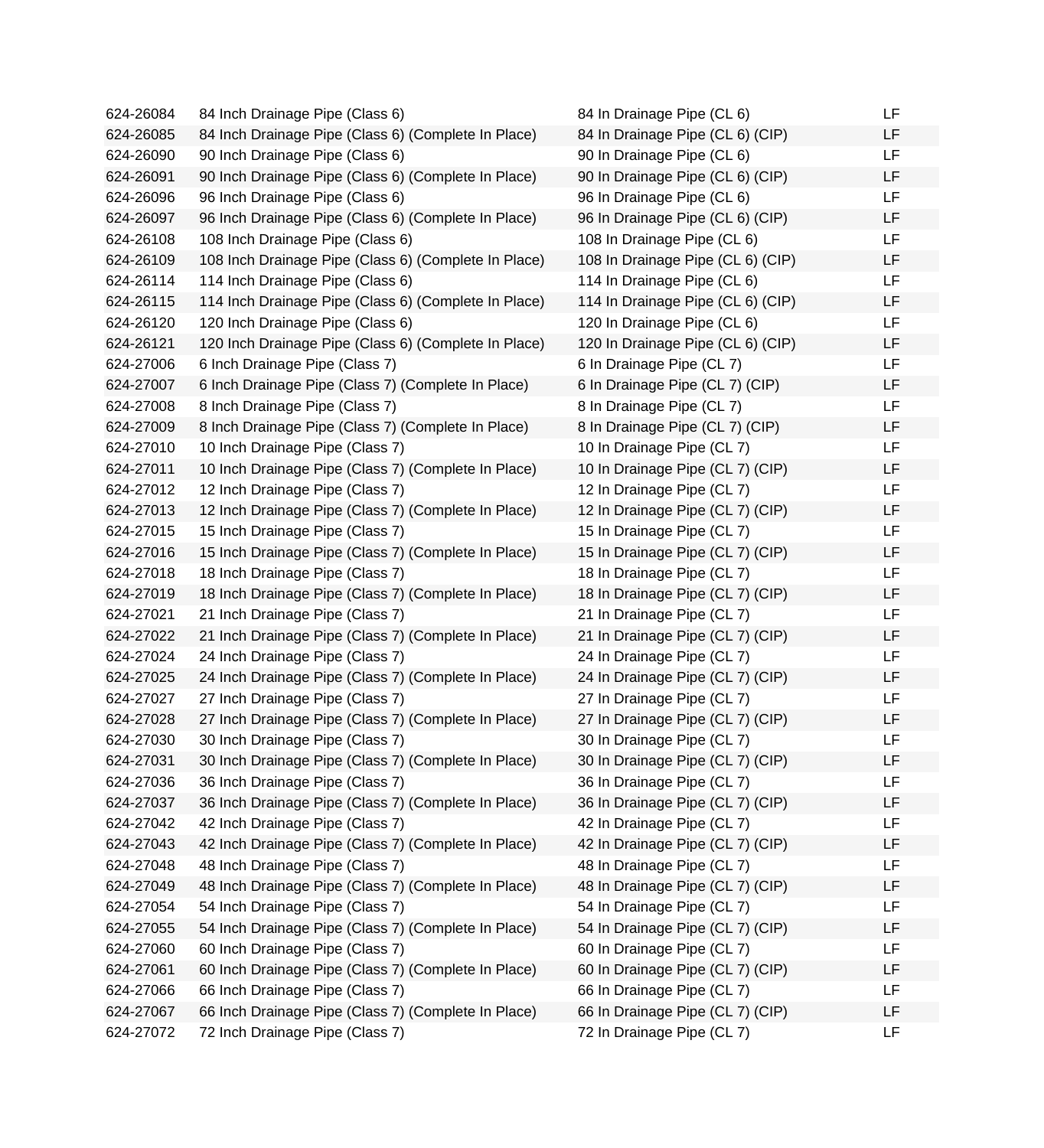624-27073 72 Inch Drainage Pipe (Class 7) (Complete In Place) 72 In Drainage Pipe (CL 7) (CIP) LF 624-27078 78 Inch Drainage Pipe (Class 7) 78 In Drainage Pipe (CL 7) LF 624-27079 78 Inch Drainage Pipe (Class 7) (Complete In Place) 78 In Drainage Pipe (CL 7) (CIP) LF 624-27084 84 Inch Drainage Pipe (Class 7) 84 In Drainage Pipe (CL 7) LF 624-27085 84 Inch Drainage Pipe (Class 7) (Complete In Place) 84 In Drainage Pipe (CL 7) (CIP) LF 624-27090 90 Inch Drainage Pipe (Class 7) 90 In Drainage Pipe (CL 7) LF 624-27091 90 Inch Drainage Pipe (Class 7) (Complete In Place) 90 In Drainage Pipe (CL 7) (CIP) LF 624-27096 96 Inch Drainage Pipe (Class 7) 96 In Drainage Pipe (CL 7) LF 624-27097 96 Inch Drainage Pipe (Class 7) (Complete In Place) 96 In Drainage Pipe (CL 7) (CIP) LF 624-27108 108 Inch Drainage Pipe (Class 7) 108 In Drainage Pipe (CL 7) LF 624-27109 108 Inch Drainage Pipe (Class 7) (Complete In Place) 108 In Drainage Pipe (CL 7) (CIP) LF 624-27114 114 Inch Drainage Pipe (Class 7) 114 In Drainage Pipe (CL 7) LF 624-27115 114 Inch Drainage Pipe (Class 7) (Complete In Place) 114 In Drainage Pipe (CL 7) (CIP) LF 624-27120 120 Inch Drainage Pipe (Class 7) 120 In Drainage Pipe (CL 7) LF 624-27121 120 Inch Drainage Pipe (Class 7) (Complete In Place) 120 In Drainage Pipe (CL 7) (CIP) LF 624-28006 6 Inch Drainage Pipe (Class 8) 6 In Drainage Pipe (CL 8) LF 624-28007 6 Inch Drainage Pipe (Class 8) (Complete In Place) 6 In Drainage Pipe (CL 8) (CIP) LF 624-28008 8 Inch Drainage Pipe (Class 8) 8 In Drainage Pipe (CL 8) LF 624-28009 8 Inch Drainage Pipe (Class 8) (Complete In Place) 8 In Drainage Pipe (CL 8) (CIP) LF 624-28010 10 Inch Drainage Pipe (Class 8) 10 In Drainage Pipe (CL 8) LF 624-28011 10 Inch Drainage Pipe (Class 8) (Complete In Place) 10 In Drainage Pipe (CL 8) (CIP) LF 624-28012 12 Inch Drainage Pipe (Class 8) 12 In Drainage Pipe (CL 8) LF 624-28013 12 Inch Drainage Pipe (Class 8) (Complete In Place) 12 In Drainage Pipe (CL 8) (CIP) LF 624-28015 15 Inch Drainage Pipe (Class 8) 15 In Drainage Pipe (CL 8) LF 624-28016 15 Inch Drainage Pipe (Class 8) (Complete in Place) 15 In Drainage Pipe (CL 8) (CIP) LF 624-28018 18 Inch Drainage Pipe (Class 8) 18 In Drainage Pipe (CL 8) LF 624-28019 18 Inch Drainage Pipe (Class 8) (Complete in Place) 18 In Drainage Pipe (CL 8) (CIP) LF 624-28021 21 Inch Drainage Pipe (Class 8) 21 In Drainage Pipe (CL 8) LF 624-28022 21 Inch Drainage Pipe (Class 8) (Complete In Place) 21 In Drainage Pipe (CL 8) (CIP) LF 624-28024 24 Inch Drainage Pipe (Class 8) 24 In Drainage Pipe (CL 8) LF 624-28025 24 Inch Drainage Pipe (Class 8) (Complete in Place) 24 In Drainage Pipe (CL 8) (CIP) LF 624-28027 27 Inch Drainage Pipe (Class 8) 27 In Drainage Pipe (CL 8) LF 624-28028 27 Inch Drainage Pipe (Class 8) (Complete In Place) 27 In Drainage Pipe (CL 8) (CIP) LF 624-28030 30 Inch Drainage Pipe (Class 8) 30 In Drainage Pipe (CL 8) LF 624-28031 30 Inch Drainage Pipe (Class 8) (Complete in Place) 30 In Drainage Pipe (CL 8) (CIP) LF 624-28036 36 Inch Drainage Pipe (Class 8) 36 In Drainage Pipe (CL 8) LF 624-28037 36 Inch Drainage Pipe (Class 8) (Complete in Place) 36 In Drainage Pipe (CL 8) (CIP) LF 624-28042 42 Inch Drainage Pipe (Class 8) 42 In Drainage Pipe (CL 8) LF 624-28043 42 Inch Drainage Pipe (Class 8) (Complete in Place) 42 In Drainage Pipe (CL 8) (CIP) LF 624-28048 48 Inch Drainage Pipe (Class 8) 48 In Drainage Pipe (CL 8) LF 624-28049 48 Inch Drainage Pipe (Class 8) (Complete in Place) 48 In Drainage Pipe (CL 8) (CIP) LF 624-28054 54 Inch Drainage Pipe (Class 8) 54 In Drainage Pipe (CL 8) LF 624-28055 54 Inch Drainage Pipe (Class 8) (Complete in Place) 54 In Drainage Pipe (CL 8) (CIP) LF 624-28060 60 Inch Drainage Pipe (Class 8) 60 In Drainage Pipe (CL 8) LF 624-28061 60 Inch Drainage Pipe (Class 8) (Complete In Place) 60 In Drainage Pipe (CL 8) (CIP) LF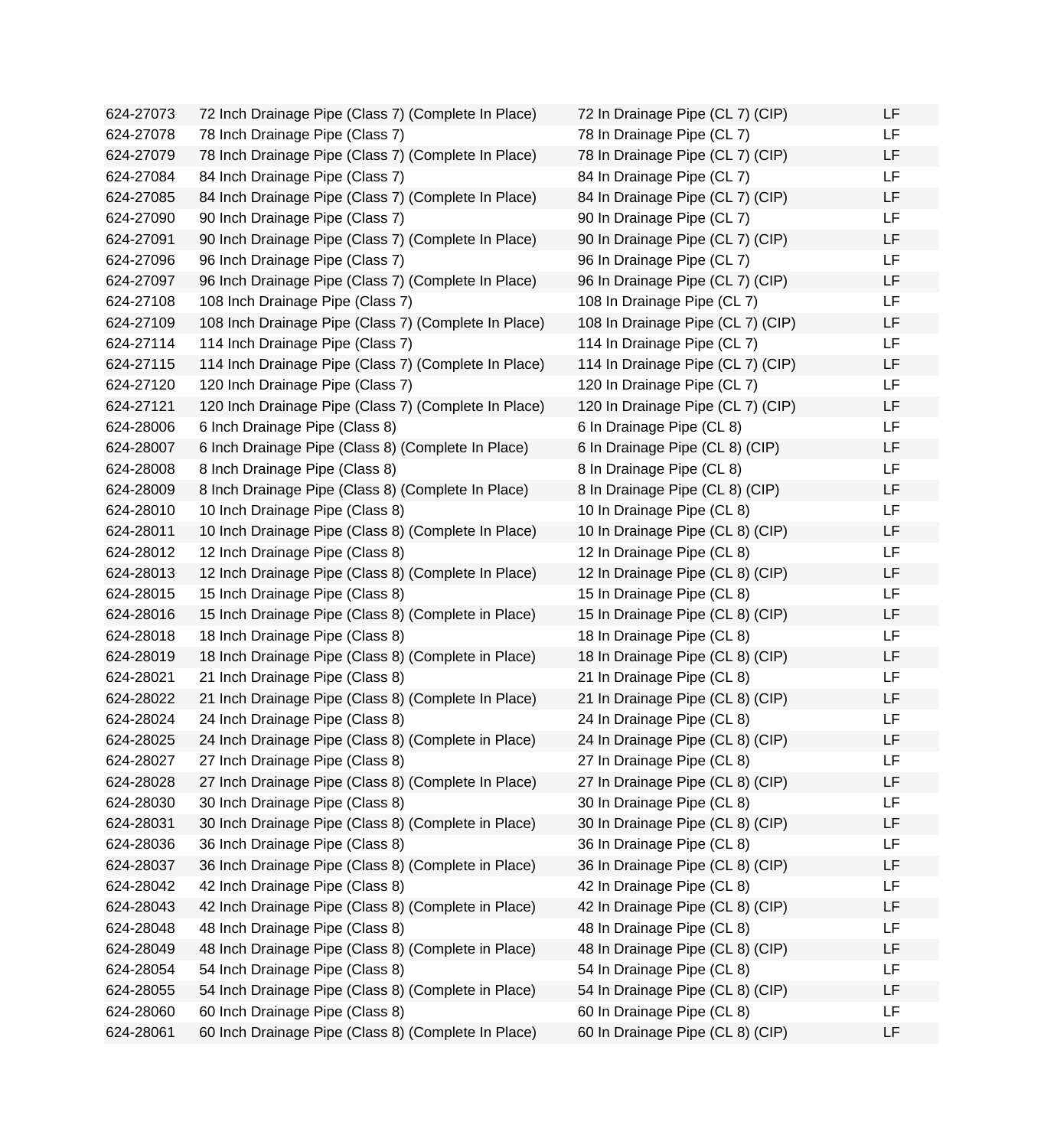624-28066 66 Inch Drainage Pipe (Class 8) 624-28067 66 Inch Drainage Pipe (Class 8) (Complete In Place) 624-28072 72 Inch Drainage Pipe (Class 8) 624-28073 72 Inch Drainage Pipe (Class 8) (Complete In Place) 624-28078 78 Inch Drainage Pipe (Class 8) 624-28079 78 Inch Drainage Pipe (Class 8) (Complete In Place) 624-28084 84 Inch Drainage Pipe (Class 8) 624-28085 84 Inch Drainage Pipe (Class 8) (Complete In Place) 624-28090 90 Inch Drainage Pipe (Class 8) 624-28091 90 Inch Drainage Pipe (Class 8) (Complete In Place) 624-28096 96 Inch Drainage Pipe (Class 8) 624-28097 96 Inch Drainage Pipe (Class 8) (Complete In Place) 624-28108 108 Inch Drainage Pipe (Class 8) 624-28109 108 Inch Drainage Pipe (Class 8) (Complete In Place) 624-28114 114 Inch Drainage Pipe (Class 8) 624-28115 114 Inch Drainage Pipe (Class 8) (Complete In Place) 624-28120 120 Inch Drainage Pipe (Class 8) 624-28121 120 Inch Drainage Pipe (Class 8) (Complete In Place) 624-29006 6 Inch Drainage Pipe (Class 9) 624-29007 6 Inch Drainage Pipe (Class 9) (Complete In Place) 624-29008 8 Inch Drainage Pipe (Class 9) 624-29009 8 Inch Drainage Pipe (Class 9) (Complete In Place) 624-29010 10 Inch Drainage Pipe (Class 9) 624-29011 10 Inch Drainage Pipe (Class 9) (Complete In Place) 624-29012 12 Inch Drainage Pipe (Class 9) 624-29013 12 Inch Drainage Pipe (Class 9) (Complete In Place) 624-29015 15 Inch Drainage Pipe (Class 9) 624-29016 15 Inch Drainage Pipe (Class 9) (Complete In Place) 624-29018 18 Inch Drainage Pipe (Class 9) 624-29019 18 Inch Drainage Pipe (Class 9) (Complete In Place) 624-29021 21 Inch Drainage Pipe (Class 9) 624-29022 21 Inch Drainage Pipe (Class 9) (Complete In Place) 624-29024 24 Inch Drainage Pipe (Class 9) 624-29025 24 Inch Drainage Pipe (Class 9) (Complete In Place) 624-29027 27 Inch Drainage Pipe (Class 9) 624-29028 27 Inch Drainage Pipe (Class 9) (Complete In Place) 624-29030 30 Inch Drainage Pipe (Class 9) 624-29031 30 Inch Drainage Pipe (Class 9) (Complete In Place) 624-29036 36 Inch Drainage Pipe (Class 9) 624-29037 36 Inch Drainage Pipe (Class 9) (Complete In Place) 624-29042 42 Inch Drainage Pipe (Class 9) 624-29043 42 Inch Drainage Pipe (Class 9) (Complete In Place) 624-29048 48 Inch Drainage Pipe (Class 9) 624-29049 48 Inch Drainage Pipe (Class 9) (Complete In Place) 624-29054 54 Inch Drainage Pipe (Class 9)

| 66 In Drainage Pipe (CL 8)                                     | LF       |
|----------------------------------------------------------------|----------|
| 66 In Drainage Pipe (CL 8) (CIP)                               | LF       |
| 72 In Drainage Pipe (CL 8)                                     | LF       |
| 72 In Drainage Pipe (CL 8) (CIP)                               | LF       |
| 78 In Drainage Pipe (CL 8)                                     | LF       |
| 78 In Drainage Pipe (CL 8) (CIP)                               | LF       |
| 84 In Drainage Pipe (CL 8)                                     | LF       |
| 84 In Drainage Pipe (CL 8) (CIP)                               | LF       |
| 90 In Drainage Pipe (CL 8)                                     | LF       |
| 90 In Drainage Pipe (CL 8) (CIP)                               | LF       |
| 96 In Drainage Pipe (CL 8)                                     | LF       |
| 96 In Drainage Pipe (CL 8) (CIP)                               | LF       |
| 108 In Drainage Pipe (CL 8)                                    | LF       |
| 108 In Drainage Pipe (CL 8) (CIP)                              | LF       |
| 114 In Drainage Pipe (CL 8)                                    | LF       |
| 114 In Drainage Pipe (CL 8) (CIP)                              | LF       |
| 120 In Drainage Pipe (CL 8)                                    | LF       |
| 120 In Drainage Pipe (CL 8) (CIP)                              | LF       |
| 6 In Drainage Pipe (CL 9)                                      | LF       |
| 6 In Drainage Pipe (CL 9) (CIP)                                | LF       |
| 8 In Drainage Pipe (CL 9)                                      | LF       |
| 8 In Drainage Pipe (CL 9) (CIP)                                | LF       |
| 10 In Drainage Pipe (CL 9)                                     | LF       |
| 10 In Drainage Pipe (CL 9) (CIP)                               | LF       |
| 12 In Drainage Pipe (CL 9)                                     | LF       |
| 12 In Drainage Pipe (CL 9) (CIP)                               | LF       |
| 15 In Drainage Pipe (CL 9)                                     | LF       |
| 15 In Drainage Pipe (CL 9) (CIP)                               | LF       |
| 18 In Drainage Pipe (CL 9)                                     | LF       |
| 18 In Drainage Pipe (CL 9) (CIP)                               | LF       |
| 21 In Drainage Pipe (CL 9)                                     | LF       |
| 21 In Drainage Pipe (CL 9) (CIP)                               | LF       |
| 24 In Drainage Pipe (CL 9)                                     | LF       |
| 24 In Drainage Pipe (CL 9) (CIP)                               | LF<br>LF |
| 27 In Drainage Pipe (CL 9)                                     | LF       |
| 27 In Drainage Pipe (CL 9) (CIP)                               | LF       |
| 30 In Drainage Pipe (CL 9)                                     | LF       |
| 30 In Drainage Pipe (CL 9) (CIP)                               | LF       |
| 36 In Drainage Pipe (CL 9)<br>36 In Drainage Pipe (CL 9) (CIP) | LF       |
| 42 In Drainage Pipe (CL 9)                                     | LF       |
| 42 In Drainage Pipe (CL 9) (CIP)                               | LF       |
| 48 In Drainage Pipe (CL 9)                                     | LF       |
| 48 In Drainage Pipe (CL 9) (CIP)                               | LF       |
| 54 In Drainage Pipe (CL 9)                                     | LF       |
|                                                                |          |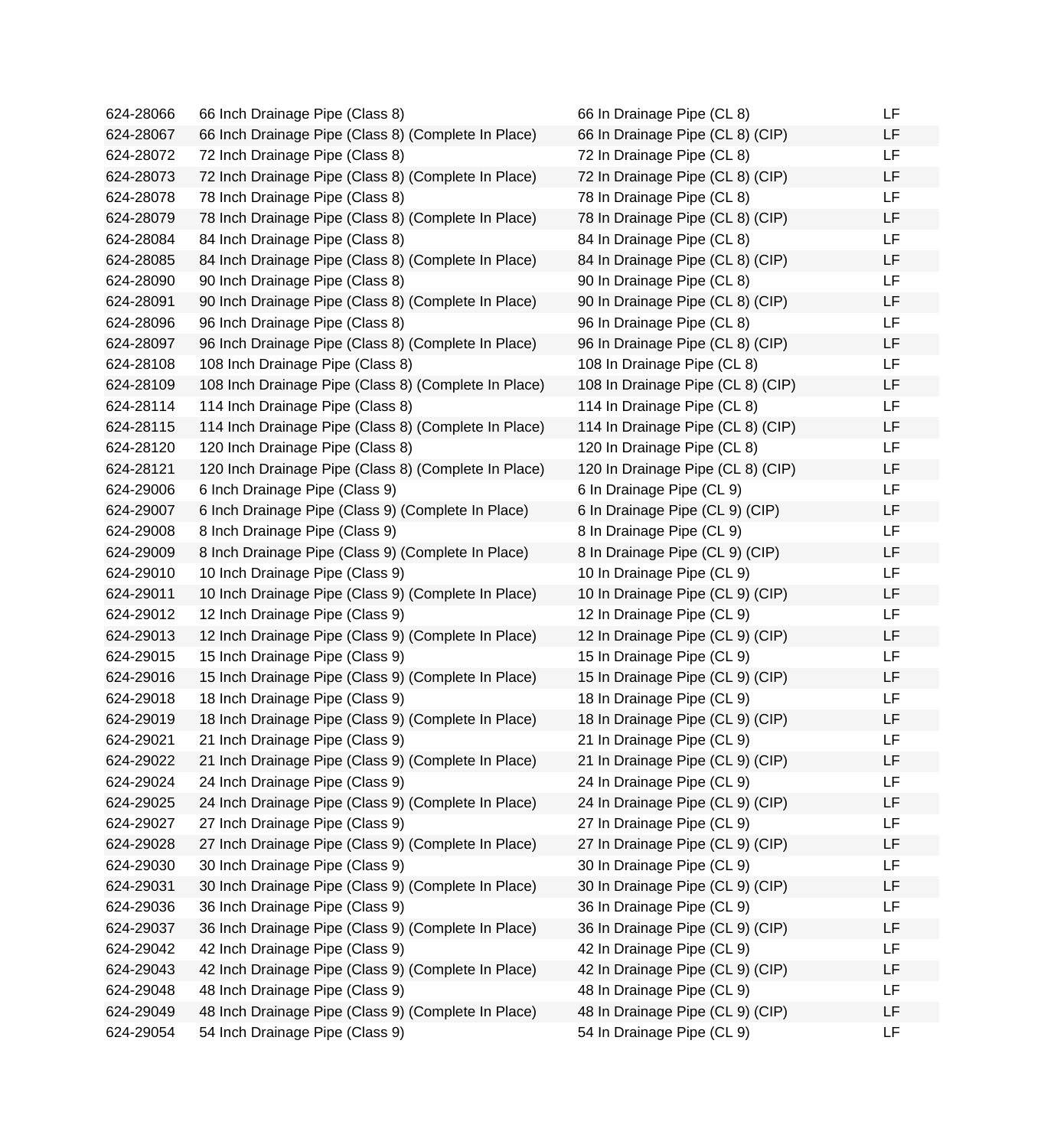624-29055 54 Inch Drainage Pipe (Class 9) (Complete In Place) 624-29060 60 Inch Drainage Pipe (Class 9) 624-29061 60 Inch Drainage Pipe (Class 9) (Complete In Place) 624-29066 66 Inch Drainage Pipe (Class 9) 624-29067 66 Inch Drainage Pipe (Class 9) (Complete In Place) 624-29072 72 Inch Drainage Pipe (Class 9) 624-29073 72 Inch Drainage Pipe (Class 9) (Complete In Place) 624-29078 78 Inch Drainage Pipe (Class 9) 624-29079 78 Inch Drainage Pipe (Class 9) (Complete In Place) 624-29084 84 Inch Drainage Pipe (Class 9) 624-29085 84 Inch Drainage Pipe (Class 9) (Complete In Place) 624-29090 90 Inch Drainage Pipe (Class 9) 624-29091 90 Inch Drainage Pipe (Class 9) (Complete In Place) 624-29096 96 Inch Drainage Pipe (Class 9) 624-29097 96 Inch Drainage Pipe (Class 9) (Complete In Place) 624-29108 108 Inch Drainage Pipe (Class 9) 624-29109 108 Inch Drainage Pipe (Class 9) (Complete In Place) 624-29114 114 Inch Drainage Pipe (Class 9) 624-29115 114 Inch Drainage Pipe (Class 9) (Complete In Place) 624-29120 120 Inch Drainage Pipe (Class 9) 624-29121 120 Inch Drainage Pipe (Class 9) (Complete In Place) 624-30006 6 Inch Drainage Pipe (Class 10) 624-30007 6 Inch Drainage Pipe (Class 10) (Complete In Place) 624-30008 8 Inch Drainage Pipe (Class 10) 624-30009 8 Inch Drainage Pipe (Class 10) (Complete In Place) 624-30010 10 Inch Drainage Pipe (Class 10) 624-30011 10 Inch Drainage Pipe (Class 10) (Complete In Place) 624-30012 12 Inch Drainage Pipe Class 10) 624-30013 12 Inch Drainage Pipe (Class 10) (Complete In Place) 624-30015 15 Inch Drainage Pipe (Class 10) 624-30016 15 Inch Drainage Pipe (Class 10) (Complete In Place) 624-30018 18 Inch Drainage Pipe (Class 10) 624-30019 18 Inch Drainage Pipe (Class 10) (Complete In Place) 624-30021 21 Inch Drainage Pipe (Class 10) 624-30022 21 Inch Drainage Pipe (Class 10) (Complete In Place) 624-30024 24 Inch Drainage Pipe (Class 10) 624-30025 24 Inch Drainage Pipe (Class 10) (Complete In Place) 624-30027 27 Inch Drainage Pipe (Class 10) 624-30028 27 Inch Drainage Pipe (Class 10) (Complete In Place) 624-30030 30 Inch Drainage Pipe (Class 10) 624-30031 30 Inch Drainage Pipe (Class 10) (Complete In Place) 624-30036 36 Inch Drainage Pipe (Class 10) 624-30037 36 Inch Drainage Pipe (Class 10) (Complete In Place) 624-30042 42 Inch Drainage Pipe (Class 10) 624-30043 42 Inch Drainage Pipe (Class 10) (Complete In Place)

| 54 In Drainage Pipe (CL 9) (CIP)  | LF |
|-----------------------------------|----|
| 60 In Drainage Pipe (CL 9)        | LF |
| 60 In Drainage Pipe (CL 9) (CIP)  | LF |
| 66 In Drainage Pipe (CL 9)        | LF |
| 66 In Drainage Pipe (CL 9) (CIP)  | LF |
| 72 In Drainage Pipe (CL 9)        | LF |
| 72 In Drainage Pipe (CL 9) (CIP)  | LF |
| 78 In Drainage Pipe (CL 9)        | LF |
| 78 In Drainage Pipe (CL 9) (CIP)  | LF |
| 84 In Drainage Pipe (CL 9)        | LF |
| 84 In Drainage Pipe (CL 9) (CIP)  | LF |
| 90 In Drainage Pipe (CL 9)        | LF |
| 90 In Drainage Pipe (CL 9) (CIP)  | LF |
| 96 In Drainage Pipe (CL 9)        | LF |
| 96 In Drainage Pipe (CL 9) (CIP)  | LF |
| 108 In Drainage Pipe (CL 9)       | LF |
| 108 In Drainage Pipe (CL 9) (CIP) | LF |
| 114 In Drainage Pipe (CL 9)       | LF |
| 114 In Drainage Pipe (CL 9) (CIP) | LF |
| 120 In Drainage Pipe (CL 9)       | LF |
| 120 In Drainage Pipe (CL 9) (CIP) | LF |
| 6 In Drainage Pipe (CL 10)        | LF |
| 6 In Drainage Pipe (CL 10) (CIP)  | LF |
| 8 In Drainage Pipe (CL 10)        | LF |
| 8 In Drainage Pipe (CL 10) (CIP)  | LF |
| 10 In Drainage Pipe (CL 10)       | LF |
| 10 In Drainage Pipe (CL 10) (CIP) | LF |
| 12 In Drainage Pipe (CL 10)       | LF |
| 12 In Drainage Pipe (CL 10) (CIP) | LF |
| 15 In Drainage Pipe (CL 10)       | LF |
| 15 In Drainage Pipe (CL 10) (CIP) | LF |
| 18 In Drainage Pipe (CL 10)       | ᄔ  |
| 18 In Drainage Pipe (CL 10) (CIP) | LF |
| 21 In Drainage Pipe (CL 10)       | LF |
| 21 In Drainage Pipe (CL 10) (CIP) | LF |
| 24 In Drainage Pipe (CL 10)       | LF |
| 24 In Drainage Pipe (CL 10) (CIP) | LF |
| 27 In Drainage Pipe (CL 10)       | LF |
| 27 In Drainage Pipe (CL 10) (CIP) | LF |
| 30 In Drainage Pipe (CL 10)       | LF |
| 30 In Drainage Pipe (CL 10) CIP)  | LF |
| 36 In Drainage Pipe (CL 10)       | LF |
| 36 In Drainage Pipe (CL 10) (CIP) | LF |
| 42 In Drainage Pipe (CL 10)       | LF |
| 42 In Drainage Pipe (CL 10) (CIP) | LF |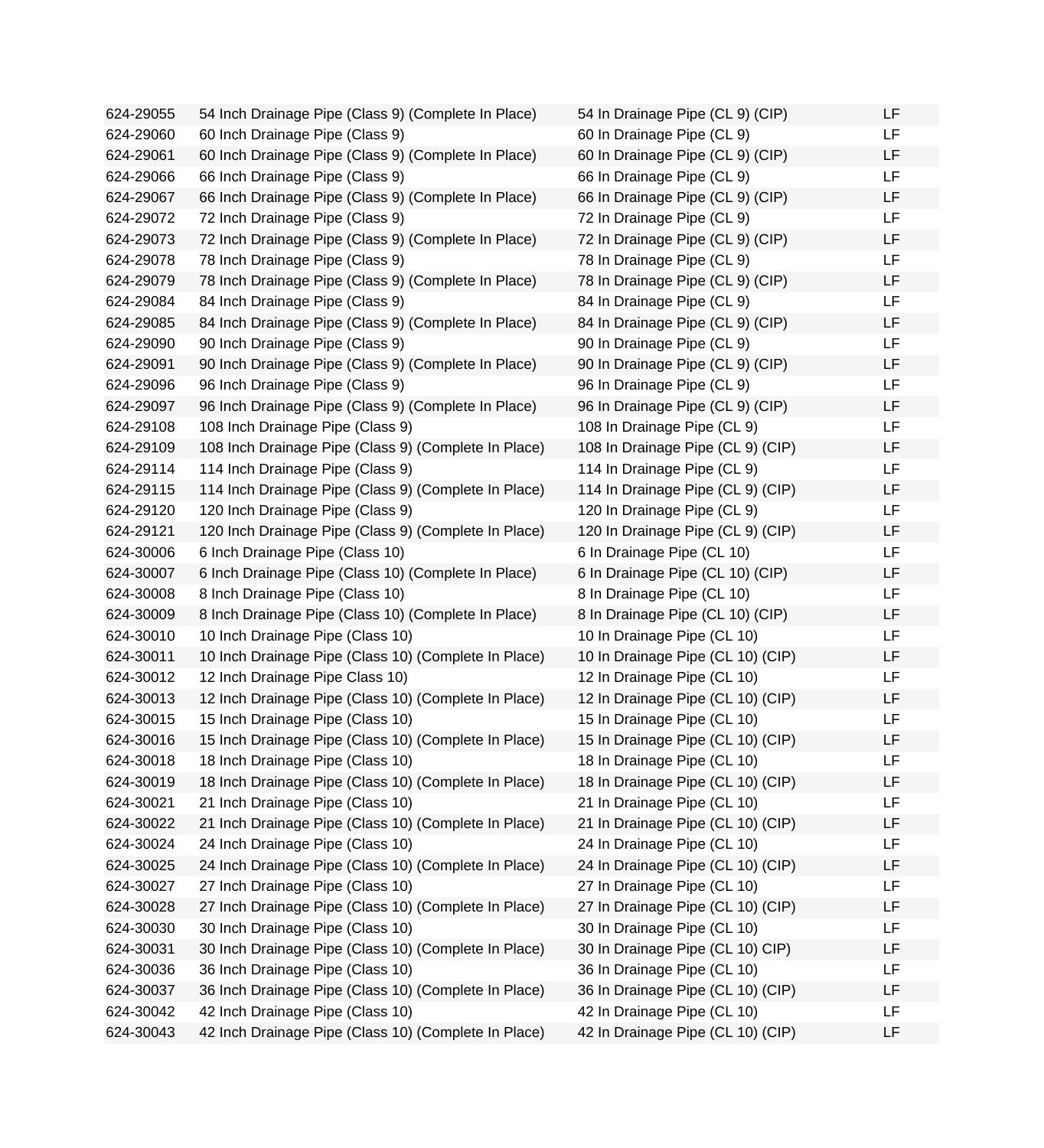| 624-30048 | 48 Inch Drainage Pipe (Class 10)                                             | 48 In Drainage Pipe (CL 10)           | LF        |
|-----------|------------------------------------------------------------------------------|---------------------------------------|-----------|
| 624-30049 | 48 Inch Drainage Pipe (Class 10) (Complete In Place)                         | 48 In Drainage Pipe (CL 10) (CIP)     | LF        |
| 624-30054 | 54 Inch Drainage Pipe (Class 10)                                             | 54 In Drainage Pipe (CL 10)           | LF        |
| 624-30055 | 54 Inch Drainage Pipe (Class 10) (Complete In Place)                         | 54 In Drainage Pipe (CL 10) (CIP)     | LF        |
| 624-30060 | 60 Inch Drainage Pipe (Class 10)                                             | 60 In Drainage Pipe (CL 10)           | LF        |
| 624-30061 | 60 Inch Drainage Pipe (Class 10) (Complete In Place)                         | 60 In Drainage Pipe (CL 10) (CIP)     | LF        |
| 624-30066 | 66 Inch Drainage Pipe (Class 10)                                             | 66 In Drainage Pipe (CL 10)           | LF        |
| 624-30067 | 66 Inch Drainage Pipe (Class 10) (Complete In Place)                         | 66 In Drainage Pipe (CL 10) (CIP)     | <b>LF</b> |
| 624-30072 | 72 Inch Drainage Pipe (Class 10)                                             | 72 In Drainage Pipe (CL 10)           | LF.       |
| 624-30073 | 72 Inch Drainage Pipe (Class 10) (Complete In Place)                         | 72 In Drainage Pipe (CL 10) (CIP)     | LF        |
| 624-30078 | 78 Inch Drainage Pipe (Class 10)                                             | 78 In Drainage Pipe (CL 10)           | <b>LF</b> |
| 624-30079 | 78 Inch Drainage Pipe (Class 10) (Complete In Place)                         | 78 In Drainage Pipe (CL 10) (CIP)     | LF        |
| 624-30084 | 84 Inch Drainage Pipe (Class 10)                                             | 84 In Drainage Pipe (CL 10)           | LF        |
| 624-30085 | 84 Inch Drainage Pipe (Class 10) (Complete In Place)                         | 84 In Drainage Pipe (CL 10) (CIP)     | LF        |
| 624-30090 | 90 Inch Drainage Pipe (Class 10)                                             | 90 In Drainage Pipe (CL 10)           | LF        |
| 624-30091 | 90 Inch Drainage Pipe (Class 10) (Complete In Place)                         | 90 In Drainage Pipe (CL 10) (CIP)     | LF        |
| 624-30096 | 96 Inch Drainage Pipe (Class 10)                                             | 96 In Drainage Pipe (CL 10)           | LF        |
| 624-30097 | 96 Inch Drainage Pipe (Class 10) (Complete In Place)                         | 96 In Drainage Pipe (CL 10) (CIP)     | <b>LF</b> |
| 624-30108 | 108 Inch Drainage Pipe (Class 10)                                            | 108 In Drainage Pipe (CL 10)          | LF.       |
| 624-30109 | 108 Inch Drainage Pipe (Class 10) (Complete In Place)                        | 108 In Drainage Pipe (CL 10) (CIP)    | LF        |
| 624-30114 | 114 Inch Drainage Pipe (Class 10)                                            | 114 In Drainage Pipe (CL 10)          | <b>LF</b> |
| 624-30115 | 114 Inch Drainage Pipe (Class 10) (Complete In Place)                        | 114 In Drainage Pipe (CL 10) (CIP)    | LF        |
| 624-30120 | 120 Inch Drainage Pipe (Class 10)                                            | 120 In Drainage Pipe (CL 10)          | LF        |
| 624-30121 | 120 Inch Drainage Pipe (Class 10) (Complete In Place)                        | 120 In Drainage Pipe (CL 10) (CIP)    | LF        |
| 624-40018 | 18 Inch Equivalent Drainage Pipe Elliptical (Class 0)                        | 18 In Equiv Drain Pipe E (CL 0)       | LF        |
| 624-40019 | 18 Inch Equivalent Drainage Pipe Elliptical (Class 0)<br>(Complete In Place) | 18 In Equiv Pipe E (CL 0) (CIP)       | LF        |
| 624-40021 | 21 Inch Equivalent Drainage Pipe Elliptical (Class 0)                        | 21 In Equiv Drain Pipe E (CL 0)       | LF        |
| 624-40022 | 21 Inch Equivalent Drainage Pipe Elliptical (Class 0)<br>(Complete In Place) | 21 In Equiv Drain Pipe E (CL 0) (CIP) | LF        |
| 624-40024 | 24 Inch Equivalent Drainage Pipe Elliptical (Class 0)                        | 24 In Equiv Drain Pipe E (CL 0)       | LF        |
| 624-40025 | 24 Inch Equivalent Drainage Pipe Elliptical (Class 0)<br>(Complete In Place) | 24 In Equiv Drain Pipe E (CL 0) (CIP) | LF        |
| 624-40027 | 27 Inch Equivalent Drainage Pipe Elliptical (Class 0)                        | 27 In Equiv Drain Pipe E (CL 0)       | <b>LF</b> |
| 624-40028 | 27 Inch Equivalent Drainage Pipe Elliptical (Class 0)<br>(Complete In Place) | 27 In Equiv Drain Pipe E (CL 0) (CIP) | LF        |
| 624-40030 | 30 Inch Equivalent Drainage Pipe Elliptical (Class 0)                        | 30 In Equiv Drain Pipe E (CL 0)       | <b>LF</b> |
| 624-40031 | 30 Inch Equivalent Drainage Pipe Elliptical (Class 0)<br>(Complete In Place) | 30 In Equiv Drain Pipe E (CL 0) (CIP) | LF        |
| 624-40036 | 36 Inch Equivalent Drainage Pipe Elliptical (Class 0)                        | 36 In Equiv Drain Pipe E (CL 0)       | LF        |
| 624-40037 | 36 Inch Equivalent Drainage Pipe Elliptical (Class 0)<br>(Complete In Place) | 36 In Equiv Drain Pipe E (CL 0) (CIP) | LF        |
| 624-40042 | 42 Inch Equivalent Drainage Pipe Elliptical (Class 0)                        | 42 In Equiv Drain Pipe E (CL 0)       | <b>LF</b> |
| 624-40043 | 42 Inch Equivalent Drainage Pipe Elliptical (Class 0)<br>(Complete In Place) | 42 In Equiv Drain Pipe E (CL 0) (CIP) | LF        |
| 624-40048 | 48 Inch Equivalent Drainage Pipe Elliptical (Class 0)                        | 48 In Equiv Drain Pipe E (CL 0)       | LF        |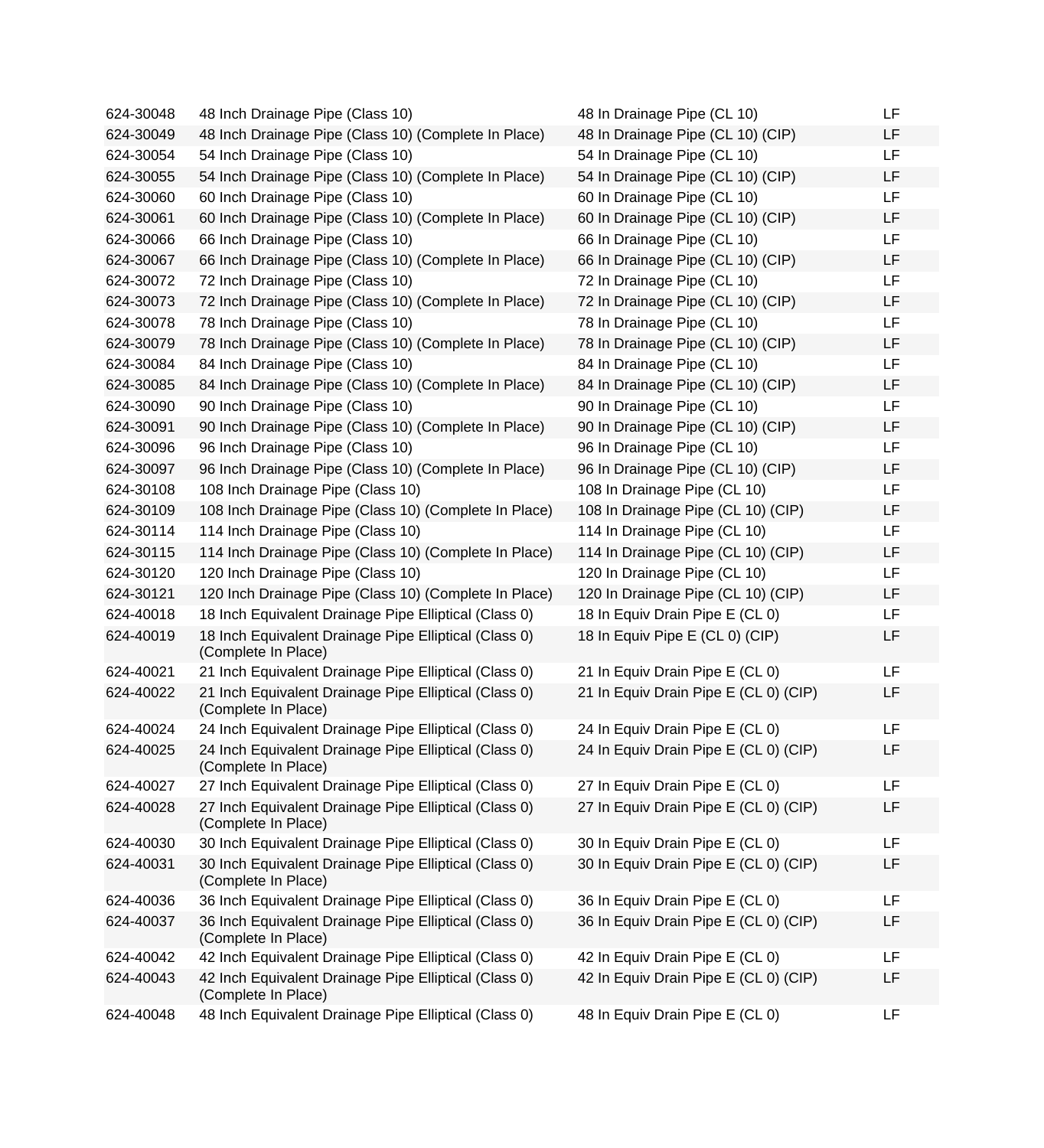| 624-40049 | 48 Inch Equivalent Drainage Pipe Elliptical (Class 0)<br>(Complete In Place)  | 48 In Equiv Drain Pipe E (CL 0) (CIP)  | LF |
|-----------|-------------------------------------------------------------------------------|----------------------------------------|----|
| 624-40054 | 54 Inch Equivalent Drainage Pipe Elliptical (Class 0)                         | 54 In Equiv Drain Pipe E (CL 0)        | LF |
| 624-40055 | 54 Inch Equivalent Drainage Pipe Elliptical (Class 0)<br>(Complete In Place)  | 54 In Equiv Drain Pipe E (CL 0) (CIP)  | LF |
| 624-40060 | 60 Inch Equivalent Drainage Pipe Elliptical (Class 0)                         | 60 In Equiv Drain Pipe E (CL 0)        | LF |
| 624-40061 | 60 Inch Equivalent Drainage Pipe Elliptical (Class 0)<br>(Complete In Place)  | 60 In Equiv Drain Pipe E (CL 0) (CIP)  | LF |
| 624-40066 | 66 Inch Equivalent Drainage Pipe Elliptical (Class 0)                         | 66 In Equiv Drain Pipe E (CL 0)        | LF |
| 624-40067 | 66 Inch Equivalent Drainage Pipe Elliptical (Class 0)<br>(Complete In Place)  | 66 In Equiv Drain Pipe E (CL 0) (CIP)  | LF |
| 624-40072 | 72 Inch Equivalent Drainage Pipe Elliptical (Class 0)                         | 72 In Equiv Drain Pipe E (CL 0)        | LF |
| 624-40073 | 72 Inch Equivalent Drainage Pipe Elliptical (Class 0)<br>(Complete In Place)  | 72 In Equiv Drain Pipe E (CL 0)        | LF |
| 624-40078 | 78 Inch Equivalent Drainage Pipe Elliptical (Class 0)                         | 78 In Equiv Drain Pipe E (CL 0)        | LF |
| 624-40079 | 78 Inch Equivalent Drainage Pipe Elliptical (Class 0)<br>(Complete In Place)  | 78 In Equiv Drain Pipe E (CL 0) (CIP)  | LF |
| 624-40084 | 84 Inch Equivalent Drainage Pipe Elliptical (Class 0)                         | 84 In Equiv Drain Pipe E (CL 0)        | LF |
| 624-40085 | 84 Inch Equivalent Drainage Pipe Elliptical (Class 0)<br>(Complete In Place)  | 84 In Equiv Drain Pipe E (CL 0) (CIP)  | LF |
| 624-40090 | 90 Inch Equivalent Drainage Pipe Elliptical (Class 0)                         | 90 In Equiv Drain Pipe E (CL 0)        | LF |
| 624-40091 | 90 Inch Equivalent Drainage Pipe Elliptical (Class 0)<br>(Complete In Place)  | 90 In Equiv Drain Pipe E (CL 0) (CIP)  | LF |
| 624-40096 | 96 Inch Equivalent Drainage Pipe Elliptical (Class 0)                         | 96 In Equiv Drain Pipe E (CL 0)        | LF |
| 624-40097 | 96 Inch Equivalent Drainage Pipe Elliptical (Class 0)<br>(Complete In Place)  | 96 In Equiv Drain Pipe E (CL 0) (CIP)  | LF |
| 624-40102 | 102 Inch Equivalent Drainage Pipe Elliptical (Class 0)                        | 102 In Equiv Drain Pipe E (CL 0)       | LF |
| 624-40103 | 102 Inch Equivalent Drainage Pipe Elliptical (Class 0)<br>(Complete In Place) | 102 In Equiv Drain Pipe E (CL 0) (CIP) | LF |
| 624-40108 | 108 Inch Equivalent Drainage Pipe Elliptical (Class 0)                        | 108 In Equiv Drain Pipe E (CL 0)       | LF |
| 624-40109 | 108 Inch Equivalent Drainage Pipe Elliptical (Class 0)<br>(Complete In Place) | 108 In Equiv Drain Pipe E (CL 0) (CIP) | LF |
| 624-41018 | 18 Inch Equivalent Drainage Pipe Elliptical (Class 1)                         | 18 In Equiv Drain Pipe E (CL 1)        | LF |
| 624-41019 | 18 Inch Equivalent Drainage Pipe Elliptical (Class 1)<br>(Complete In Place)  | 18 In Equiv Drain Pipe E (CL 1) (CIP)  | LF |
| 624-41021 | 21 Inch Equivalent Drainage Pipe Elliptical (Class 1)                         | 21 In Equiv Drain Pipe E (CL 1)        | LF |
| 624-41022 | 21 Inch Equivalent Drainage Pipe Elliptical (Class 1)<br>(Complete In Place)  | 21 In Equiv Drain Pipe E (CL 1) (CIP)  | LF |
| 624-41024 | 24 Inch Equivalent Drainage Pipe Elliptical (Class 1)                         | 24 In Equiv Drain Pipe E (CL 1)        | LF |
| 624-41025 | 24 Inch Equivalent Drainage Pipe Elliptical (Class 1)<br>(Complete In Place)  | 24 In Equiv Drain Pipe E (CL 1) (CIP)  | LF |
| 624-41027 | 27 Inch Equivalent Drainage Pipe Elliptical (Class 1)                         | 27 In Equiv Drain Pipe E (CL 1)        | LF |
| 624-41028 | 27 Inch Equivalent Drainage Pipe Elliptical (Class 1)<br>(Complete In Place)  | 27 In Equiv Drain Pipe E (CL 1) (CIP)  | LF |
| 624-41030 | 30 Inch Equivalent Drainage Pipe Elliptical (Class 1)                         | 30 In Equiv Drain Pipe E (CL 1)        | LF |
| 624-41031 | 30 Inch Equivalent Drainage Pipe Elliptical (Class 1)<br>(Complete In Place)  | 30 In Equiv Drain Pipe E (CL 1) (CIP)  | LF |
| 624-41036 | 36 Inch Equivalent Drainage Pipe Elliptical (Class 1)                         | 36 In Equiv Drain Pipe E (CL 1)        | LF |
| 624-41037 | 36 Inch Equivalent Drainage Pipe Elliptical (Class 1)                         | 36 In Equiv Drain Pipe E (CL 1) (CIP)  | LF |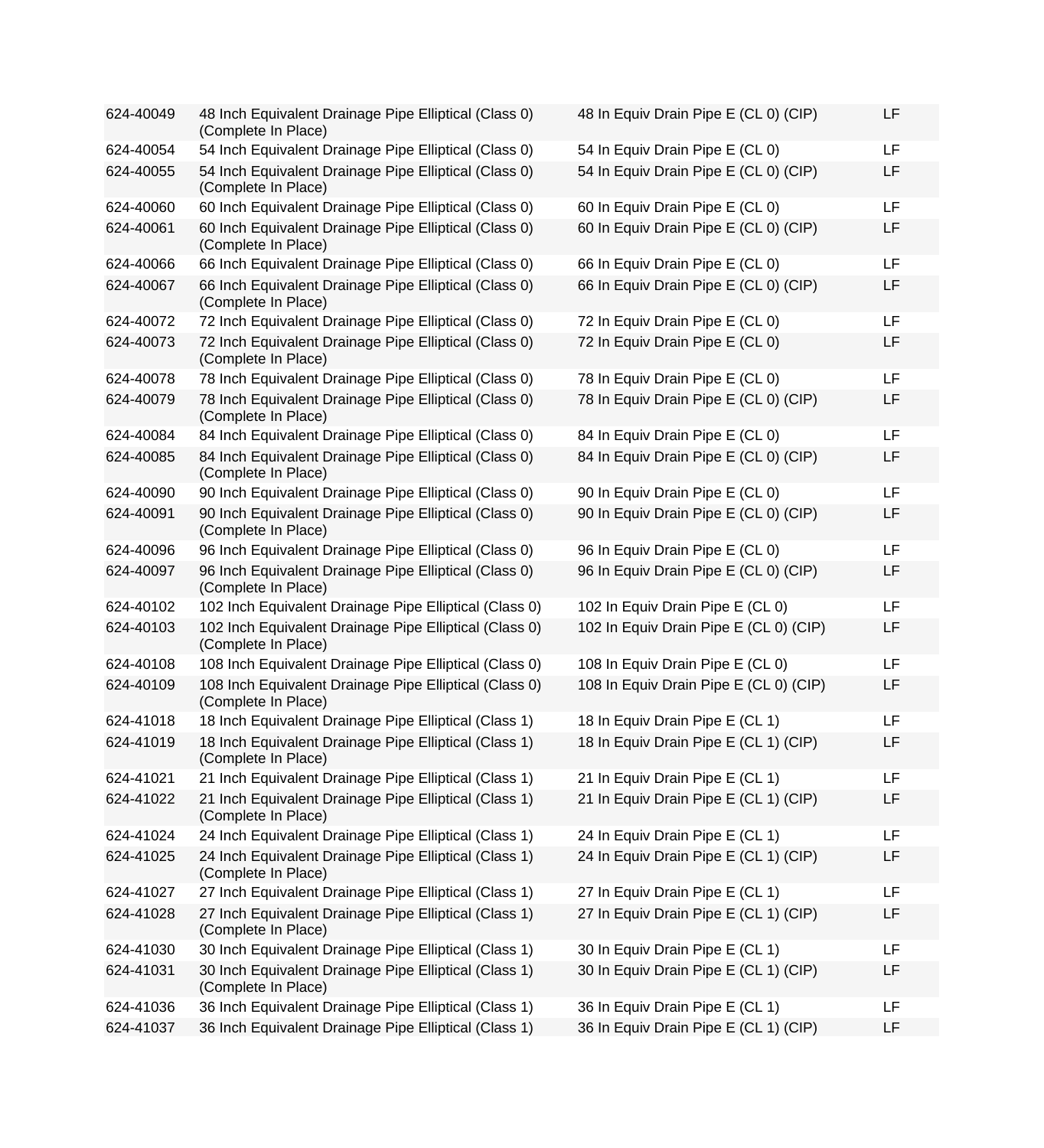|           | (Complete In Place)                                                           |                                        |    |
|-----------|-------------------------------------------------------------------------------|----------------------------------------|----|
| 624-41042 | 42 Inch Equivalent Drainage Pipe Elliptical (Class 1)                         | 42 In Equiv Drain Pipe E (CL 1)        | LF |
| 624-41043 | 42 Inch Equivalent Drainage Pipe Elliptical (Class 1)<br>(Complete In Place)  | 42 In Equiv Drain Pipe E (CL 1) (CIP)  | LF |
| 624-41048 | 48 Inch Equivalent Drainage Pipe Elliptical (Class 1)                         | 48 In Equiv Drain Pipe E (CL 1)        | LF |
| 624-41049 | 48 Inch Equivalent Drainage Pipe Elliptical (Class 1)<br>(Complete In Place)  | 48 In Equiv Drain Pipe E (CL 1) (CIP)  | LF |
| 624-41054 | 54 Inch Equivalent Drainage Pipe Elliptical (Class 1)                         | 54 In Equiv Drain Pipe E (CL 1)        | LF |
| 624-41055 | 54 Inch Equivalent Drainage Pipe Elliptical (Class 1)<br>(Complete In Place)  | 54 In Equiv Drain Pipe E (CL 1) (CIP)  | LF |
| 624-41060 | 60 Inch Equivalent Drainage Pipe Elliptical (Class 1)                         | 60 In Equiv Drain Pipe E (CL 1)        | LF |
| 624-41061 | 60 Inch Equivalent Drainage Pipe Elliptical (Class 1)<br>(Complete In Place)  | 60 In Equiv Drain Pipe E (CL 1) (CIP)  | LF |
| 624-41066 | 66 Inch Equivalent Drainage Pipe Elliptical (Class 1)                         | 66 In Equiv Drain Pipe E (CL 1)        | LF |
| 624-41067 | 66 Inch Equivalent Drainage Pipe Elliptical (Class 1)<br>(Complete In Place)  | 66 In Equiv Drain Pipe E (CL 1) (CIP)  | LF |
| 624-41072 | 72 Inch Equivalent Drainage Pipe Elliptical (Class 1)                         | 72 In Equiv Drain Pipe E (CL 1)        | LF |
| 624-41073 | 72 Inch Equivalent Drainage Pipe Elliptical (Class 1)<br>(Complete In Place)  | 72 In Equiv Drain Pipe E (CL 1) (CIP)  | LF |
| 624-41078 | 78 Inch Equivalent Drainage Pipe Elliptical (Class 1)                         | 78 In Equiv Drain Pipe E (CL 1)        | LF |
| 624-41079 | 78 Inch Equivalent Drainage Pipe Elliptical (Class 1)<br>(Complete In Place)  | 78 In Equiv Drain Pipe E (CL 1) (CIP)  | LF |
| 624-41084 | 84 Inch Equivalent Drainage Pipe Elliptical (Class 1)                         | 84 In Equiv Drain Pipe E (CL 1)        | LF |
| 624-41085 | 84 Inch Equivalent Drainage Pipe Elliptical (Class 1)<br>(Complete In Place)  | 84 In Equiv Drain Pipe E (CL 1) (CIP)  | LF |
| 624-41090 | 90 Inch Equivalent Drainage Pipe Elliptical (Class 1)                         | 90 In Equiv Drain Pipe E (CL 1)        | LF |
| 624-41091 | 90 Inch Equivalent Drainage Pipe Elliptical (Class 1)<br>(Complete In Place)  | 90 In Equiv Drain Pipe E (CL 1) (CIP)  | LF |
| 624-41096 | 96 Inch Equivalent Drainage Pipe Elliptical (Class 1)                         | 96 In Equiv Drain Pipe E (CL 1)        | LF |
| 624-41097 | 96 Inch Equivalent Drainage Pipe Elliptical (Class 1)<br>(Complete In Place)  | 96 In Equiv Drain Pipe E (CL 1) (CIP)  | LF |
| 624-41102 | 102 Inch Equivalent Drainage Pipe Elliptical (Class 1)                        | 102 In Equiv Drain Pipe E (CL 1)       | LF |
| 624-41103 | 102 Inch Equivalent Drainage Pipe Elliptical (Class 1)<br>(Complete In Place) | 102 In Equiv Drain Pipe E (CL 1) (CIP) | LF |
| 624-41108 | 108 Inch Equivalent Drainage Pipe Elliptical (Class 1)                        | 108 In Equiv Drain Pipe E (CL 1)       | LF |
| 624-41109 | 108 Inch Equivalent Drainage Pipe Elliptical (Class 1)<br>(Complete In Place) | 108 In Equiv Drain Pipe E (CL 1) (CIP) | LF |
| 624-42018 | 18 Inch Equivalent Drainage Pipe Elliptical (Class 2)                         | 18 In Equiv Drain Pipe E (CL 2)        | LF |
| 624-42019 | 18 Inch Equivalent Drainage Pipe Elliptical (Class 2)<br>(Complete In Place)  | 18 In Equiv Drain Pipe E (CL 2) (CIP)  | LF |
| 624-42021 | 21 Inch Equivalent Drainage Pipe Elliptical (Class 2)                         | 21 In Equiv Drain Pipe E (CL 2)        | LF |
| 624-42022 | 21 Inch Equivalent Drainage Pipe Elliptical (Class 2)<br>(Complete In Place)  | 21 In Equiv Drain Pipe E (CL 2) (CIP)  | LF |
| 624-42024 | 24 Inch Equivalent Drainage Pipe Elliptical (Class 2)                         | 24 In Equiv Drain Pipe E (CL 2)        | LF |
| 624-42025 | 24 Inch Equivalent Drainage Pipe Elliptical (Class 2)<br>(Complete In Place)  | 24 In Equiv Drain Pipe E (CL 2) (CIP)  | LF |
| 624-42027 | 27 Inch Equivalent Drainage Pipe Elliptical (Class 2)                         | 27 In Equiv Drain Pipe E (CL 2)        | LF |
| 624-42028 | 27 Inch Equivalent Drainage Pipe Elliptical (Class 2)<br>(Complete In Place)  | 27 In Equiv Drain Pipe E (CL 2) (CIP)  | LF |
|           |                                                                               |                                        |    |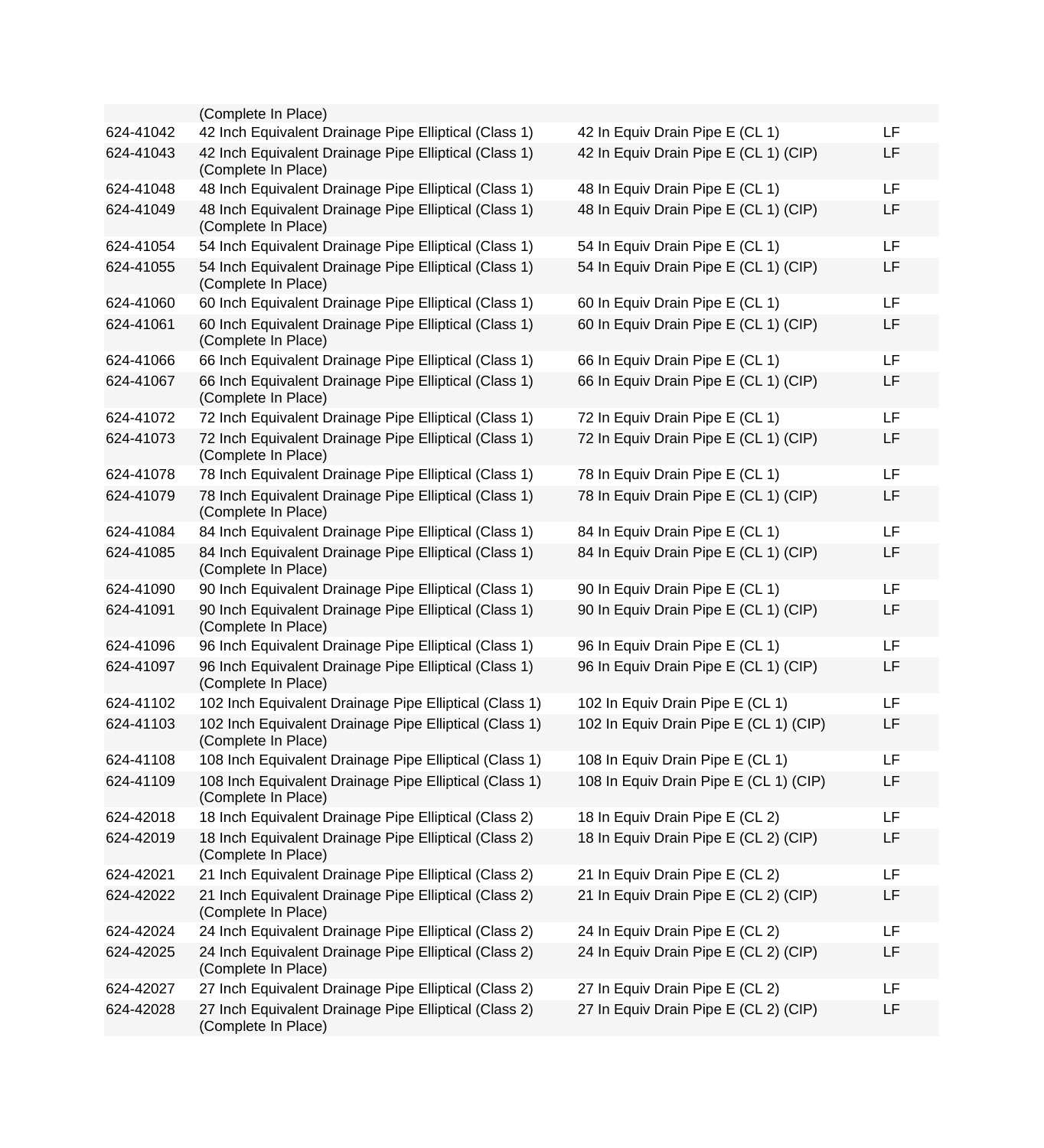| 624-42030 | 30 Inch Equivalent Drainage Pipe Elliptical (Class 2)                                   | 30 In Equiv Drain Pipe E (CL 2)        | LF |
|-----------|-----------------------------------------------------------------------------------------|----------------------------------------|----|
| 624-42031 | 30 Inch Equivalent Drainage Pipe Elliptical (Class 2)<br>(Complete In Place)            | 30 In Equiv Drain Pipe E (CL 2) (CIP)  | LF |
| 624-42036 | 36 Inch Equivalent Drainage Pipe Elliptical (Class 2)                                   | 36 In Equiv Drain Pipe E (CL 2)        | LF |
| 624-42037 | 36 Inch Equivalent Drainage Pipe Elliptical (Class 2)<br>(Complete In Place)            | 36 In Equiv Drain Pipe E (CL 2) (CIP)  | LF |
| 624-42042 | 42 Inch Equivalent Drainage Pipe Elliptical (Class 2)                                   | 42 In Equiv Drain Pipe E (CL 2)        | LF |
| 624-42043 | 42 Inch Equivalent Drainage Pipe Elliptical (Class 2)<br>(Complete In Place)            | 42 In Equiv Drain Pipe E (CL 2) (CIP)  | LF |
| 624-42048 | 48 Inch Equivalent Drainage Pipe Elliptical (Class 2)                                   | 48 In Equiv Drain Pipe E (CL 2)        | LF |
| 624-42049 | 48 Inch Equivalent Drainage Pipe Elliptical (Class 2)<br>(Complete In Place)            | 48 In Equiv Drain Pipe E (CL 2) (CIP)  | LF |
| 624-42054 | 54 Inch Equivalent Drainage Pipe Elliptical (Class 2)                                   | 54 In Equiv Drain Pipe E (CL 2)        | LF |
| 624-42055 | 54 Inch Equivalent Drainage Pipe Elliptical (Class 2)<br>(Complete In Place)            | 54 In Equiv Drain Pipe E (CL 2) (CIP)  | LF |
| 624-42060 | 60 Inch Equivalent Drainage Pipe Elliptical (Class 2)                                   | 60 In Equiv Drain Pipe E (CL 2)        | LF |
| 624-42061 | 60 Inch Equivalent Drainage Pipe Elliptical (Class 2)<br>(Complete In Place)            | 60 In Equiv Drain Pipe E (CL 2) (CIP)  | LF |
| 624-42066 | 66 Inch Equivalent Drainage Pipe Elliptical (Class 2)                                   | 66 In Equiv Drain Pipe E (CL 2)        | LF |
| 624-42072 | 72 Inch Equivalent Drainage Pipe Elliptical (Class 2)                                   | 72 In Equiv Drain Pipe E (CL 2)        | LF |
| 624-42073 | 72 Inch Equivalent Drainage Pipe Elliptical (Class 2)<br>(Complete In Place)            | 72 In Equiv Drain Pipe E (CL 2) (CIP)  | LF |
| 624-42078 | 78 Inch Equivalent Drainage Pipe Elliptical (Class 2)                                   | 78 In Equiv Drain Pipe E (CL 2)        | LF |
| 624-42079 | 78 Inch Equivalent Drainage Pipe Elliptical (Class 2)<br>(Complete In Place)            | 78 In Equiv Drain Pipe E (CL 2) (CIP)  | LF |
| 624-42084 | 84 Inch Equivalent Drainage Pipe Elliptical (Class 2)                                   | 84 In Equiv Drain Pipe E (CL 2)        | LF |
| 624-42085 | 84 Inch Equivalent Drainage Pipe Elliptical (Class 2)<br>(Complete In Place)            | 84 In Equiv Drain Pipe E (CL 2) (CIP)  | LF |
| 624-42090 | 90 Inch Equivalent Drainage Pipe Elliptical (Class 2)                                   | 90 In Equiv Drain Pipe E (CL 2)        | LF |
| 624-42091 | 90 Inch Equivalent Drainage Pipe Elliptical (Class 2)<br>Complete-In-Place              | 90 In Equiv Drain Pipe E (CL2) (CIP)   | LF |
| 624-42096 | 96 Inch Equivalent Drainage Pipe Elliptical (Class 2)                                   | 96 In Equiv Drain Pipe E (CL 2)        | LF |
| 624-42097 | 96 Inch Equivalent Drainage Pipe Elliptical (Class 2)<br>(Complete In Place)            | 96 In Equiv Drain Pipe E (CL 2) (CIP)  | LF |
| 624-42102 | 102 Inch Equivalent Drainage Pipe Elliptical (Class 2) 102 In Equiv Drain Pipe E (CL 2) |                                        | LF |
| 624-42103 | 102 Inch Equivalent Drainage Pipe Elliptical (Class 2)<br>(Complete In Place)           | 102 In Equiv Drain Pipe E (CL 2) (CIP) | LF |
| 624-42108 | 108 Inch Equivalent Drainage Pipe Elliptical (Class 2)                                  | 108 In Equiv Drain Pipe E (CL 2)       | LF |
| 624-42109 | 108 Inch Equivalent Drainage Pipe Elliptical (Class 2)<br>(Complete In Place)           | 108 In Equiv Drain Pipe E (CL 2) (CIP) | LF |
| 624-43018 | 18 Inch Equivalent Drainage Pipe Elliptical (Class 3)                                   | 18 In Equiv Drain Pipe E (CL 3)        | LF |
| 624-43019 | 18 Inch Equivalent Drainage Pipe Elliptical (Class 3)<br>(Complete In Place)            | 18 In Equiv Drain Pipe E (CL 3) (CIP)  | LF |
| 624-43021 | 21 Inch Equivalent Drainage Pipe Elliptical (Class 3)                                   | 21 In Equiv Drain Pipe E (CL 3)        | LF |
| 624-43022 | 21 Inch Equivalent Drainage Pipe Elliptical (Class 3)<br>(Complete In Place)            | 21 In Equiv Drain Pipe E (CL 3) (CIP)  | LF |
| 624-43024 | 24 Inch Equivalent Drainage Pipe Elliptical (Class 3)                                   | 24 In Equiv Drain Pipe E (CL 3)        | LF |
| 624-43025 | 24 Inch Equivalent Drainage Pipe Elliptical (Class 3)<br>(Complete In Place)            | 24 In Equiv Drain Pipe E (CL 3) (CIP)  | LF |

| 30 In Equiv Drain Pipe E (CL 2)        | LF |
|----------------------------------------|----|
| 30 In Equiv Drain Pipe E (CL 2) (CIP)  | LF |
| 36 In Equiv Drain Pipe E (CL 2)        | LF |
| 36 In Equiv Drain Pipe E (CL 2) (CIP)  | LF |
| 42 In Equiv Drain Pipe E (CL 2)        | LF |
| 42 In Equiv Drain Pipe E (CL 2) (CIP)  | LF |
| 48 In Equiv Drain Pipe E (CL 2)        | LF |
| 48 In Equiv Drain Pipe E (CL 2) (CIP)  | LF |
| 54 In Equiv Drain Pipe E (CL 2)        | LF |
| 54 In Equiv Drain Pipe E (CL 2) (CIP)  | LF |
| 60 In Equiv Drain Pipe E (CL 2)        | LF |
| 60 In Equiv Drain Pipe E (CL 2) (CIP)  | LF |
| 66 In Equiv Drain Pipe E (CL 2)        | LF |
| 72 In Equiv Drain Pipe E (CL 2)        | LF |
| 72 In Equiv Drain Pipe E (CL 2) (CIP)  | LF |
| 78 In Equiv Drain Pipe E (CL 2)        | LF |
| 78 In Equiv Drain Pipe E (CL 2) (CIP)  | LF |
| 84 In Equiv Drain Pipe E (CL 2)        | LF |
| 84 In Equiv Drain Pipe E (CL 2) (CIP)  | LF |
| 90 In Equiv Drain Pipe E (CL 2)        | LF |
| 90 In Equiv Drain Pipe E (CL2) (CIP)   | LF |
| 96 In Equiv Drain Pipe E (CL 2)        | LF |
| 96 In Equiv Drain Pipe E (CL 2) (CIP)  | LF |
| 102 In Equiv Drain Pipe E (CL 2)       | LF |
| 102 In Equiv Drain Pipe E (CL 2) (CIP) | LF |
| 108 In Equiv Drain Pipe E (CL 2)       | LF |
| 108 In Equiv Drain Pipe E (CL 2) (CIP) | LF |
| 18 In Equiv Drain Pipe E (CL 3)        | LF |
| 18 In Equiv Drain Pipe E (CL 3) (CIP)  | LF |
| 21 In Equiv Drain Pipe E (CL 3)        | LF |
| 21 In Equiv Drain Pipe E (CL 3) (CIP)  | LF |
| 24 In Equiv Drain Pipe E (CL 3)        | LF |
| 24 In Equiv Drain Pipe E (CL 3) (CIP)  | LF |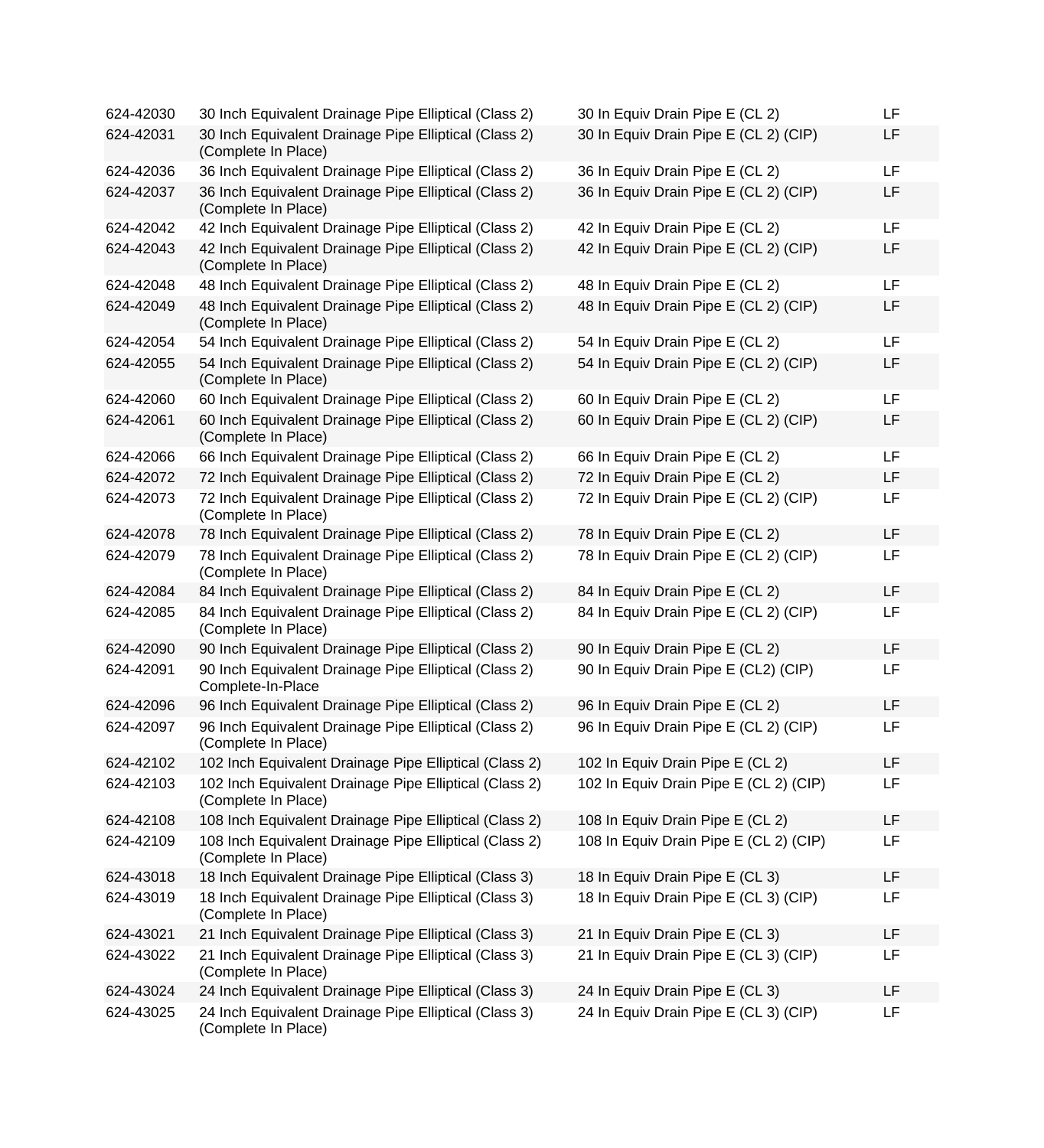| 624-43027 | 27 Inch Equivalent Drainage Pipe Elliptical (Class 3)                         | 27 In Equiv Drain Pipe E (CL 3)        | LF |
|-----------|-------------------------------------------------------------------------------|----------------------------------------|----|
| 624-43028 | 27 Inch Equivalent Drainage Pipe Elliptical (Class 3)<br>(Complete In Place)  | 27 In Equiv Drain Pipe E (CL 3) (CIP)  | LF |
| 624-43030 | 30 Inch Equivalent Drainage Pipe Elliptical (Class 3)                         | 30 In Equiv Drain Pipe E (CL 3)        | LF |
| 624-43031 | 30 Inch Equivalent Drainage Pipe Elliptical (Class 3)<br>(Complete In Place)  | 30 In Equiv Drain Pipe E (CL 3) (CIP)  | LF |
| 624-43036 | 36 Inch Equivalent Drainage Pipe Elliptical (Class 3)                         | 36 In Equiv Drain Pipe E (CL 3)        | LF |
| 624-43037 | 36 Inch Equivalent Drainage Pipe Elliptical (Class 3)<br>(Complete In Place)  | 36 In Equiv Drain Pipe E (CL 3) (CIP)  | LF |
| 624-43042 | 42 Inch Equivalent Drainage Pipe Elliptical (Class 3)                         | 42 In Equiv Drain Pipe E (CL 3)        | LF |
| 624-43043 | 42 Inch Equivalent Drainage Pipe Elliptical (Class 3)<br>(Complete In Place)  | 42 In Equiv Drain Pipe E (CL 3) (CIP)  | LF |
| 624-43048 | 48 Inch Equivalent Drainage Pipe Elliptical (Class 3)                         | 48 In Equiv Drain Pipe E (CL 3)        | LF |
| 624-43049 | 48 Inch Equivalent Drainage Pipe Elliptical (Class 3)<br>(Complete In Place)  | 48 In Equiv Drain Pipe E (CL 3) (CIP)  | LF |
| 624-43054 | 54 Inch Equivalent Drainage Pipe Elliptical (Class 3)                         | 54 In Equiv Drain Pipe E (CL 3)        | LF |
| 624-43055 | 54 Inch Equivalent Drainage Pipe Elliptical (Class 3)<br>(Complete In Place)  | 54 In Equiv Drain Pipe E (CL 3) (CIP)  | LF |
| 624-43060 | 60 Inch Equivalent Drainage Pipe Elliptical (Class 3)                         | 60 In Equiv Drain Pipe E (CL 3)        | LF |
| 624-43061 | 60 Inch Equivalent Drainage Pipe Elliptical (Class 3)<br>(Complete In Place)  | 60 In Equiv Drain Pipe E (CL 3) (CIP)  | LF |
| 624-43066 | 66 Inch Equivalent Drainage Pipe Elliptical (Class 3)                         | 66 In Equiv Drain Pipe E (CL 3)        | LF |
| 624-43067 | 66 Inch Equivalent Drainage Pipe Elliptical (Class 3)<br>(Complete In Place)  | 66 In Equiv Drain Pipe E (CL 3) (CIP)  | LF |
| 624-43072 | 72 Inch Equivalent Drainage Pipe Elliptical (Class 3)                         | 72 In Equiv Drain Pipe E (CL 3)        | LF |
| 624-43073 | 72 Inch Equivalent Drainage Pipe Elliptical (Class 3)<br>(Complete In Place)  | 72 In Equiv Drain Pipe E (CL 3) (CIP)  | LF |
| 624-43078 | 78 Inch Equivalent Drainage Pipe Elliptical (Class 3)                         | 78 In Equiv Drain Pipe E (CL 3)        | LF |
| 624-43079 | 78 Inch Equivalent Drainage Pipe Elliptical (Class 3)<br>(Complete In Place)  | 78 In Equiv Drain Pipe E (CL 3) (CIP)  | LF |
| 624-43084 | 84 Inch Equivalent Drainage Pipe Elliptical (Class 3)                         | 84 In Equiv Drain Pipe E (CL 3)        | LF |
| 624-43085 | 84 Inch Equivalent Drainage Pipe Elliptical (Class 3)<br>(Complete In Place)  | 84 In Equiv Drain Pipe E (CL 3) (CIP)  | LF |
| 624-43090 | 90 Inch Equivalent Drainage Pipe Elliptical (Class 3)                         | 90 In Equiv Drain Pipe E (CL 3)        | LF |
| 624-43091 | 90 Inch Equivalent Drainage Pipe Elliptical (Class 3)<br>(Complete In Place)  | 90 In Equiv Drain Pipe E (CL 3) (CIP)  | LF |
| 624-43096 | 96 Inch Equivalent Drainage Pipe Elliptical (Class 3)                         | 96 In Equiv Drain Pipe E (CL 3)        | LF |
| 624-43097 | 96 Inch Equivalent Drainage Pipe Elliptical (Class 3)<br>(Complete In Place)  | 96 In Equiv Drain Pipe E (CL 3) (CIP)  | LF |
| 624-43102 | 102 Inch Equivalent Drainage Pipe Elliptical (Class 3)                        | 102 In Equiv Drain Pipe E (CL 3)       | LF |
| 624-43103 | 102 Inch Equivalent Drainage Pipe Elliptical (Class 3)<br>(Complete In Place) | 102 In Equiv Drain Pipe E (CL 3) (CIP) | LF |
| 624-43108 | 108 Inch Equivalent Drainage Pipe Elliptical (Class 3)                        | 108 In Equiv Drain Pipe E (CL 3)       | LF |
| 624-43109 | 108 Inch Equivalent Drainage Pipe Elliptical (Class 3)<br>(Complete In Place) | 108 In Equiv Drain Pipe E (CL 3) (CIP) | LF |
| 624-44018 | 18 Inch Equivalent Drainage Pipe Elliptical (Class 4)                         | 18 In Equiv Drain Pipe E (CL 4)        | LF |
| 624-44019 | 18 Inch Equivalent Drainage Pipe Elliptical (Class 4)<br>(Complete In Place)  | 18 In Equiv Drain Pipe E (CL 4) (CIP)  | LF |
| 624-44021 | 21 Inch Equivalent Drainage Pipe Elliptical (Class 4)                         | 21 In Equiv Drain Pipe E (CL 4)        | LF |

| 27 In Equiv Drain Pipe E (CL 3)        | LF |
|----------------------------------------|----|
| 27 In Equiv Drain Pipe E (CL 3) (CIP)  | LF |
| 30 In Equiv Drain Pipe E (CL 3)        | LF |
| 30 In Equiv Drain Pipe E (CL 3) (CIP)  | LF |
| 36 In Equiv Drain Pipe E (CL 3)        | LF |
| 36 In Equiv Drain Pipe E (CL 3) (CIP)  | LF |
| 42 In Equiv Drain Pipe E (CL 3)        | LF |
| 42 In Equiv Drain Pipe E (CL 3) (CIP)  | LF |
| 48 In Equiv Drain Pipe E (CL 3)        | LF |
| 48 In Equiv Drain Pipe E (CL 3) (CIP)  | LF |
| 54 In Equiv Drain Pipe E (CL 3)        | LF |
| 54 In Equiv Drain Pipe E (CL 3) (CIP)  | LF |
| 60 In Equiv Drain Pipe E (CL 3)        | LF |
| 60 In Equiv Drain Pipe E (CL 3) (CIP)  | LF |
| 66 In Equiv Drain Pipe E (CL 3)        | LF |
| 66 In Equiv Drain Pipe E (CL 3) (CIP)  | LF |
| 72 In Equiv Drain Pipe E (CL 3)        | LF |
| 72 In Equiv Drain Pipe E (CL 3) (CIP)  | LF |
| 78 In Equiv Drain Pipe E (CL 3)        | LF |
| 78 In Equiv Drain Pipe E (CL 3) (CIP)  | LF |
| 84 In Equiv Drain Pipe E (CL 3)        | LF |
| 84 In Equiv Drain Pipe E (CL 3) (CIP)  | LF |
| 90 In Equiv Drain Pipe E (CL 3)        | LF |
| 90 In Equiv Drain Pipe E (CL 3) (CIP)  | LF |
| 96 In Equiv Drain Pipe E (CL 3)        | LF |
| 96 In Equiv Drain Pipe E (CL 3) (CIP)  | LF |
| 102 In Equiv Drain Pipe E (CL 3)       | LF |
| 102 In Equiv Drain Pipe E (CL 3) (CIP) | LF |
| 108 In Equiv Drain Pipe E (CL 3)       | LF |
| 108 In Equiv Drain Pipe E (CL 3) (CIP) | LF |
| 18 In Equiv Drain Pipe E (CL 4)        | LF |
| 18 In Equiv Drain Pipe E (CL 4) (CIP)  | LF |
| 21 In Equiv Drain Pipe E (CL 4)        | LF |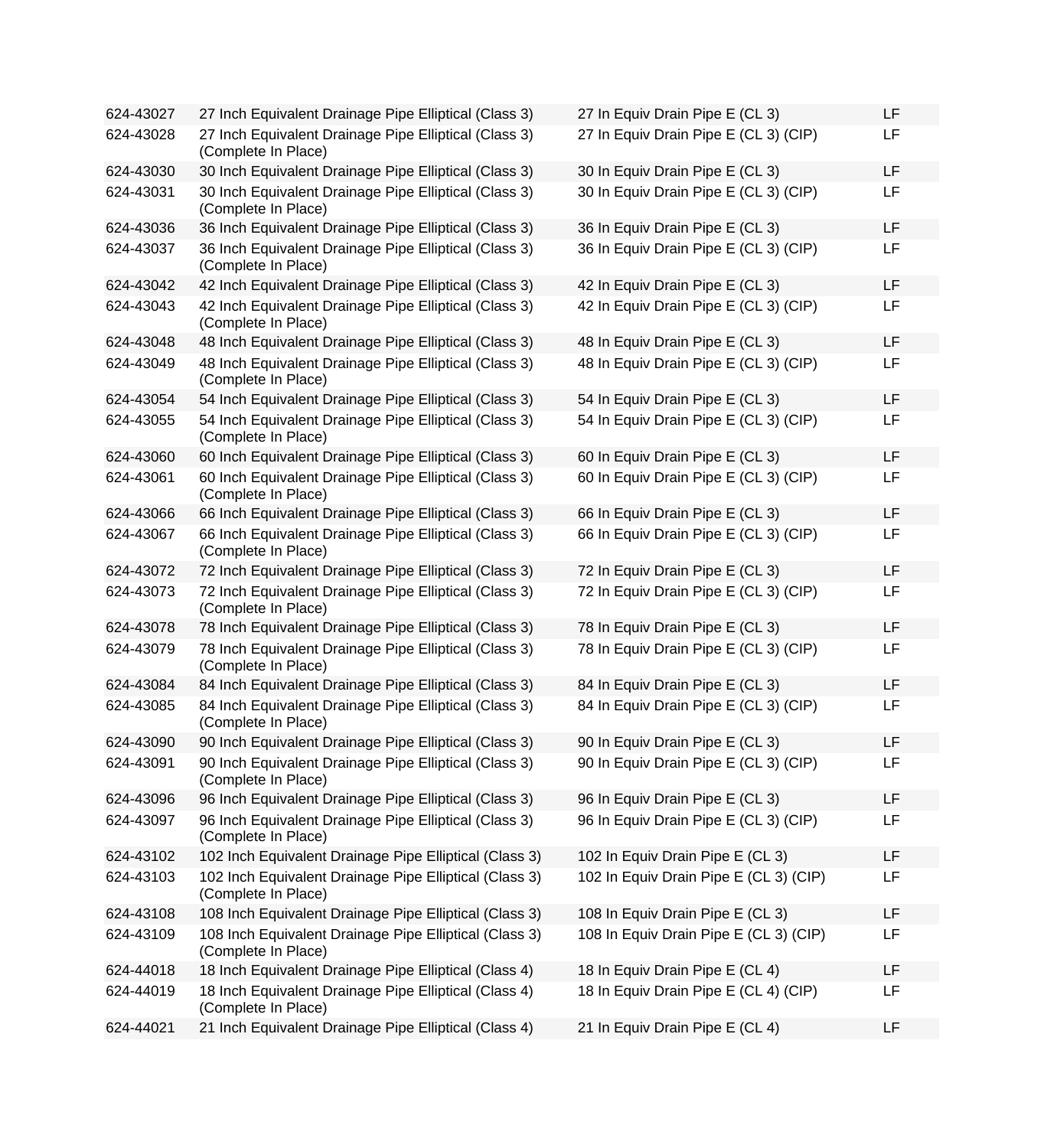| 624-44022 | 21 Inch Equivalent Drainage Pipe Elliptical (Class 4)<br>(Complete In Place)  | 21 In Equiv Drain Pipe E (CL 4) (CIP)  | LF |
|-----------|-------------------------------------------------------------------------------|----------------------------------------|----|
| 624-44024 | 24 Inch Equivalent Drainage Pipe Elliptical (Class 4)                         | 24 In Equiv Drain Pipe E (CL 4)        | LF |
| 624-44025 | 24 Inch Equivalent Drainage Pipe Elliptical (Class 4)<br>(Complete In Place)  | 24 In Equiv Drain Pipe E (CL 4) (CIP)  | LF |
| 624-44027 | 27 Inch Equivalent Drainage Pipe Elliptical (Class 4)                         | 27 In Equiv Drain Pipe E (CL 4)        | LF |
| 624-44028 | 27 Inch Equivalent Drainage Pipe Elliptical (Class 4)<br>(Complete In Place)  | 27 In Equiv Drain Pipe E (CL 4) (CIP)  | LF |
| 624-44030 | 30 Inch Equivalent Drainage Pipe Elliptical (Class 4)                         | 30 In Equiv Drain Pipe E (CL 4)        | LF |
| 624-44031 | 30 Inch Equivalent Drainage Pipe Elliptical (Class 4)<br>(Complete In Place)  | 30 In Equiv Drain Pipe E (CL 4) (CIP)  | LF |
| 624-44036 | 36 Inch Equivalent Drainage Pipe Elliptical (Class 4)                         | 36 In Equiv Drain Pipe E (CL 4)        | LF |
| 624-44037 | 36 Inch Equivalent Drainage Pipe Elliptical (Class 4)<br>(Complete In Place)  | 36 In Equiv Drain Pipe E (CL 4) (CIP)  | LF |
| 624-44042 | 42 Inch Equivalent Drainage Pipe Elliptical (Class 4)                         | 42 In Equiv Drain Pipe E (CL 4)        | LF |
| 624-44043 | 42 Inch Equivalent Drainage Pipe Elliptical (Class 4)<br>(Complete In Place)  | 42 In Equiv Drain Pipe E (CL 4) (CIP)  | LF |
| 624-44048 | 48 Inch Equivalent Drainage Pipe Elliptical (Class 4)                         | 48 In Equiv Drain Pipe E (CL 4)        | LF |
| 624-44049 | 48 Inch Equivalent Drainage Pipe Elliptical (Class 4)<br>(Complete In Place)  | 48 In Equiv Drain Pipe E (CL 4) (CIP)  | LF |
| 624-44054 | 54 Inch Equivalent Drainage Pipe Elliptical (Class 4)                         | 54 In Equiv Drain Pipe E (CL 4)        | LF |
| 624-44055 | 54 Inch Equivalent Drainage Pipe Elliptical (Class 4)<br>(Complete In Place)  | 54 In Equiv Drain Pipe E (CL 4) (CIP)  | LF |
| 624-44060 | 60 Inch Equivalent Drainage Pipe Elliptical (Class 4)                         | 60 In Equiv Drain Pipe E (CL 4)        | LF |
| 624-44061 | 60 Inch Equivalent Drainage Pipe Elliptical (Class 4)<br>(Complete In Place)  | 60 In Equiv Drain Pipe E (CL 4) (CIP)  | LF |
| 624-44066 | 66 Inch Equivalent Drainage Pipe Elliptical (Class 4)                         | 66 In Equiv Drain Pipe E (CL 4)        | LF |
| 624-44072 | 72 Inch Equivalent Drainage Pipe Elliptical (Class 4)                         | 72 In Equiv Drain Pipe E (CL 4)        | LF |
| 624-44073 | 72 Inch Equivalent Drainage Pipe Elliptical (Class 4)<br>(Complete In Place)  | 72 In Equiv Drain Pipe E (CL 4) (CIP)  | LF |
| 624-44078 | 78 Inch Equivalent Drainage Pipe Elliptical (Class 4)                         | 78 In Equiv Drain Pipe E (CL 4)        | LF |
| 624-44079 | 78 Inch Equivalent Drainage Pipe Elliptical (Class 4)<br>(Complete In Place)  | 78 In Equiv Drain Pipe E (CL 4) (CIP)  | LF |
| 624-44084 | 84 Inch Equivalent Drainage Pipe Elliptical (Class 4)                         | 84 In Equiv Drain Pipe E (CL 4)        | LF |
| 624-44085 | 84 Inch Equivalent Drainage Pipe Elliptical (Class 4)<br>(Complete In Place)  | 84 In Equiv Drain Pipe E (CL 4) (CIP)  | LF |
| 624-44090 | 90 Inch Equivalent Drainage Pipe Elliptical (Class 4)                         | 90 In Equiv Drain Pipe E (CL 4)        | LF |
| 624-44091 | 90 Inch Equivalent Drainage Pipe Elliptical (Class 4)<br>(Complete In Place)  | 90 In Equiv Drain Pipe E (CL 4) (CIP)  | LF |
| 624-44096 | 96 Inch Equivalent Drainage Pipe Elliptical (Class 4)                         | 96 In Equiv Drain Pipe E (CL 4)        | LF |
| 624-44097 | 96 Inch Equivalent Drainage Pipe Elliptical (Class 4)<br>(Complete In Place)  | 96 In Equiv Drain Pipe E (CL 4) (CIP)  | LF |
| 624-44102 | 102 Inch Equivalent Drainage Pipe Elliptical (Class 4)                        | 102 In Equiv Drain Pipe E (CL 4)       | LF |
| 624-44103 | 102 Inch Equivalent Drainage Pipe Elliptical (Class 4)<br>(Complete In Place) | 102 In Equiv Drain Pipe E (CL 4) (CIP) | LF |
| 624-44108 | 108 Inch Equivalent Drainage Pipe Elliptical (Class 4)                        | 108 In Equiv Drain Pipe E (CL 4)       | LF |
| 624-44109 | 108 Inch Equivalent Drainage Pipe Elliptical (Class 4)<br>(Complete In Place) | 108 In Equiv Drain Pipe E (CL 4) (CIP) | LF |
| 624-45018 | 18 Inch Equivalent Drainage Pipe Elliptical (Class 5)                         | 18 In Equiv Drain Pipe E (CL 5)        | LF |

| 21 In Equiv Drain Pipe E (CL 4) (CIP)  | LF |
|----------------------------------------|----|
| 24 In Equiv Drain Pipe E (CL 4)        | LF |
| 24 In Equiv Drain Pipe E (CL 4) (CIP)  | LF |
| 27 In Equiv Drain Pipe E (CL 4)        | LF |
| 27 In Equiv Drain Pipe E (CL 4) (CIP)  | LF |
| 30 In Equiv Drain Pipe E (CL 4)        | LF |
| 30 In Equiv Drain Pipe E (CL 4) (CIP)  | LF |
| 36 In Equiv Drain Pipe E (CL 4)        | LF |
| 36 In Equiv Drain Pipe E (CL 4) (CIP)  | LF |
| 42 In Equiv Drain Pipe E (CL 4)        | LF |
| 42 In Equiv Drain Pipe E (CL 4) (CIP)  | LF |
| 48 In Equiv Drain Pipe E (CL 4)        | LF |
| 48 In Equiv Drain Pipe E (CL 4) (CIP)  | LF |
| 54 In Equiv Drain Pipe E (CL 4)        | LF |
| 54 In Equiv Drain Pipe E (CL 4) (CIP)  | LF |
| 60 In Equiv Drain Pipe E (CL 4)        | LF |
| 60 In Equiv Drain Pipe E (CL 4) (CIP)  | LF |
| 66 In Equiv Drain Pipe E (CL 4)        | LF |
| 72 In Equiv Drain Pipe E (CL 4)        | LF |
| 72 In Equiv Drain Pipe E (CL 4) (CIP)  | LF |
| 78 In Equiv Drain Pipe E (CL 4)        | LF |
| 78 In Equiv Drain Pipe E (CL 4) (CIP)  | LF |
| 84 In Equiv Drain Pipe E (CL 4)        | LF |
| 84 In Equiv Drain Pipe E (CL 4) (CIP)  | LF |
| 90 In Equiv Drain Pipe E (CL 4)        | LF |
| 90 In Equiv Drain Pipe E (CL 4) (CIP)  | LF |
| 96 In Equiv Drain Pipe E (CL 4)        | LF |
| 96 In Equiv Drain Pipe E (CL 4) (CIP)  | LF |
| 102 In Equiv Drain Pipe E (CL 4)       | LF |
| 102 In Equiv Drain Pipe E (CL 4) (CIP) | LF |
| 108 In Equiv Drain Pipe E (CL 4)       | LF |
| 108 In Equiv Drain Pipe E (CL 4) (CIP) | LF |
| 18 In Equiv Drain Pipe E (CL 5)        | LF |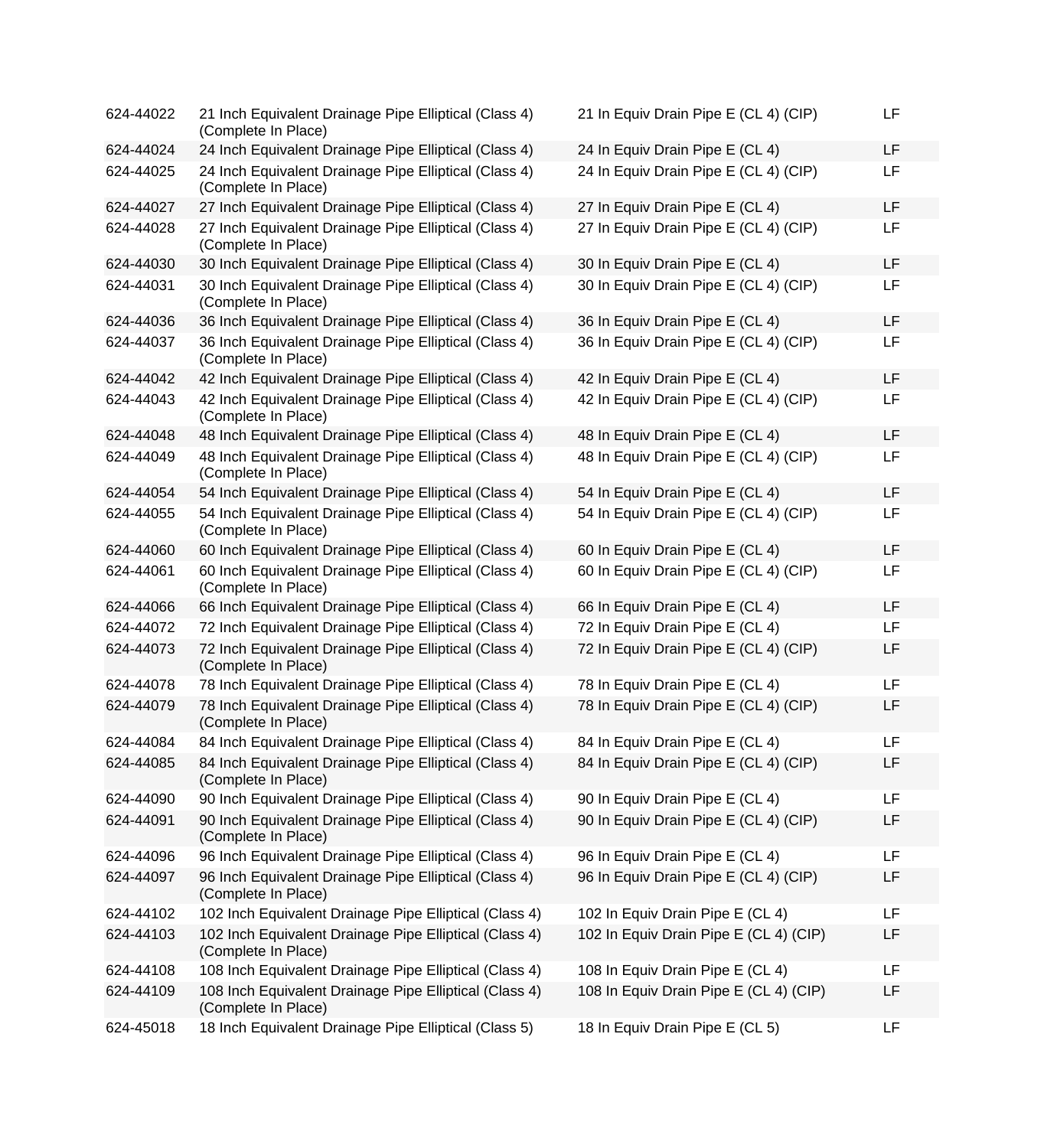| 624-45019 | 18 Inch Equivalent Drainage Pipe Elliptical (Class 5)<br>(Complete In Place)  | 18 In Equiv Drain Pipe E (CL 5) (CIP)  | LF |
|-----------|-------------------------------------------------------------------------------|----------------------------------------|----|
| 624-45021 | 21 Inch Equivalent Drainage Pipe Elliptical (Class 5)                         | 21 In Equiv Drain Pipe E (CL 5)        | LF |
| 624-45022 | 21 Inch Equivalent Drainage Pipe Elliptical (Class 5)<br>(Complete In Place)  | 21 In Equiv Drain Pipe E (CL 5) (CIP)  | LF |
| 624-45024 | 24 Inch Equivalent Drainage Pipe Elliptical (Class 5)                         | 24 In Equiv Drain Pipe E (CL 5)        | LF |
| 624-45025 | 24 Inch Equivalent Drainage Pipe Elliptical (Class 5)<br>(Complete In Place)  | 24 In Equiv Drain Pipe E (CL 5) (CIP)  | LF |
| 624-45027 | 27 Inch Equivalent Drainage Pipe Elliptical (Class 5)                         | 27 In Equiv Drain Pipe E (CL 5)        | LF |
| 624-45028 | 27 Inch Equivalent Drainage Pipe Elliptical (Class 5)<br>(Complete In Place)  | 27 In Equiv Drain Pipe E (CL 5) (CIP)  | LF |
| 624-45030 | 30 Inch Equivalent Drainage Pipe Elliptical (Class 5)                         | 30 In Equiv Drain Pipe E (CL 5)        | LF |
| 624-45031 | 30 Inch Equivalent Drainage Pipe Elliptical (Class 5)<br>(Complete In Place)  | 30 In Equiv Drain Pipe E (CL 5) (CIP)  | LF |
| 624-45036 | 36 Inch Equivalent Drainage Pipe Elliptical (Class 5)                         | 36 In Equiv Drain Pipe E (CL 5)        | LF |
| 624-45037 | 36 Inch Equivalent Drainage Pipe Elliptical (Class 5)<br>(Complete In Place)  | 36 In Equiv Drain Pipe E (CL 5) (CIP)  | LF |
| 624-45042 | 42 Inch Equivalent Drainage Pipe Elliptical (Class 5)                         | 42 In Equiv Drain Pipe E (CL 5)        | LF |
| 624-45043 | 42 Inch Equivalent Drainage Pipe Elliptical (Class 5)<br>(Complete In Place)  | 42 In Equiv Drain Pipe E (CL 5) (CIP)  | LF |
| 624-45048 | 48 Inch Equivalent Drainage Pipe Elliptical (Class 5)                         | 48 In Equiv Drain Pipe E (CL 5)        | LF |
| 624-45049 | 48 Inch Equivalent Drainage Pipe Elliptical (Class 5)<br>(Complete In Place)  | 48 In Equiv Drain Pipe E (CL 5) (CIP)  | LF |
| 624-45054 | 54 Inch Equivalent Drainage Pipe Elliptical (Class 5)                         | 54 In Equiv Drain Pipe E (CL 5)        | LF |
| 624-45055 | 54 Inch Equivalent Drainage Pipe Elliptical (Class 5)<br>(Complete In Place)  | 54 In Equiv Drain Pipe E (CL 5) (CIP)  | LF |
| 624-45060 | 60 Inch Equivalent Drainage Pipe Elliptical (Class 5)                         | 60 In Equiv Drain Pipe E (CL 5)        | LF |
| 624-45061 | 60 Inch Equivalent Drainage Pipe Elliptical (Class 5)<br>(Complete In Place)  | 60 In Equiv Drain Pipe E (CL 5) (CIP)  | LF |
| 624-45066 | 66 Inch Equivalent Drainage Pipe Elliptical (Class 5)                         | 66 In Equiv Drain Pipe E (CL 5)        | LF |
| 624-45072 | 72 Inch Equivalent Drainage Pipe Elliptical (Class 5)                         | 72 In Equiv Drain Pipe E (CL 5)        | LF |
| 624-45073 | 72 Inch Equivalent Drainage Pipe Elliptical (Class 5)<br>(Complete In Place)  | 72 In Equiv Drain Pipe E (CL 5) (CIP)  | LF |
| 624-45078 | 78 Inch Equivalent Drainage Pipe Elliptical (Class 5)                         | 78 In Equiv Drain Pipe E (CL 5)        | LF |
| 624-45079 | 78 Inch Equivalent Drainage Pipe Elliptical (Class 5)<br>(Complete In Place)  | 78 In Equiv Drain Pipe E (CL 5) (CIP)  | LF |
| 624-45084 | 84 Inch Equivalent Drainage Pipe Elliptical (Class 5)                         | 84 In Equiv Drain Pipe E (CL 5)        | LF |
| 624-45085 | 84 Inch Equivalent Drainage Pipe Elliptical (Class 5)<br>(Complete In Place)  | 84 In Equiv Drain Pipe E (CL 5) (CIP)  | LF |
| 624-45090 | 90 Inch Equivalent Drainage Pipe Elliptical (Class 5)                         | 90 In Equiv Drain Pipe E (CL 5)        | LF |
| 624-45091 | 90 Inch Equivalent Drainage Pipe Elliptical (Class 5)<br>(Complete In Place)  | 90 In Equiv Drain Pipe E (CL 5) (CIP)  | LF |
| 624-45096 | 96 Inch Equivalent Drainage Pipe Elliptical (Class 5)                         | 96 In Equiv Drain Pipe E (CL 5)        | LF |
| 624-45097 | 96 Inch Equivalent Drainage Pipe Elliptical (Class 5)<br>(Complete In Place)  | 96 In Equiv Drain Pipe E (CL 5)        | LF |
| 624-45102 | 102 Inch Equivalent Drainage Pipe Elliptical (Class 5)                        | 102 In Equiv Drain Pipe E (CL 5)       | LF |
| 624-45103 | 102 Inch Equivalent Drainage Pipe Elliptical (Class 5)<br>(Complete In Place) | 102 In Equiv Drain Pipe E (CL 5) (CIP) | LF |
| 624-45108 | 108 Inch Equivalent Drainage Pipe Elliptical (Class 5)                        | 108 In Equiv Drain Pipe E (CL 5)       | LF |

| 18 In Equiv Drain Pipe E (CL 5) (CIP)  | LF |
|----------------------------------------|----|
| 21 In Equiv Drain Pipe E (CL 5)        | LF |
| 21 In Equiv Drain Pipe E (CL 5) (CIP)  | LF |
| 24 In Equiv Drain Pipe E (CL 5)        | LF |
| 24 In Equiv Drain Pipe E (CL 5) (CIP)  | LF |
| 27 In Equiv Drain Pipe E (CL 5)        | LF |
| 27 In Equiv Drain Pipe E (CL 5) (CIP)  | LF |
| 30 In Equiv Drain Pipe E (CL 5)        | LF |
| 30 In Equiv Drain Pipe E (CL 5) (CIP)  | LF |
| 36 In Equiv Drain Pipe E (CL 5)        | LF |
| 36 In Equiv Drain Pipe E (CL 5) (CIP)  | LF |
| 42 In Equiv Drain Pipe E (CL 5)        | LF |
| 42 In Equiv Drain Pipe E (CL 5) (CIP)  | LF |
| 48 In Equiv Drain Pipe E (CL 5)        | LF |
| 48 In Equiv Drain Pipe E (CL 5) (CIP)  | LF |
| 54 In Equiv Drain Pipe E (CL 5)        | LF |
| 54 In Equiv Drain Pipe E (CL 5) (CIP)  | LF |
| 60 In Equiv Drain Pipe E (CL 5)        | LF |
| 60 In Equiv Drain Pipe E (CL 5) (CIP)  | LF |
| 66 In Equiv Drain Pipe E (CL 5)        | LF |
| 72 In Equiv Drain Pipe E (CL 5)        | LF |
| 72 In Equiv Drain Pipe E (CL 5) (CIP)  | LF |
| 78 In Equiv Drain Pipe E (CL 5)        | LF |
| 78 In Equiv Drain Pipe E (CL 5) (CIP)  | LF |
| 84 In Equiv Drain Pipe E (CL 5)        | LF |
| 84 In Equiv Drain Pipe E (CL 5) (CIP)  | LF |
| 90 In Equiv Drain Pipe E (CL 5)        | LF |
| 90 In Equiv Drain Pipe E (CL 5) (CIP)  | LF |
| 96 In Equiv Drain Pipe E (CL 5)        | LF |
| 96 In Equiv Drain Pipe E (CL 5)        | LF |
| 102 In Equiv Drain Pipe E (CL 5)       | LF |
| 102 In Equiv Drain Pipe E (CL 5) (CIP) | LF |
| 108 In Equiv Drain Pipe E (CL 5)       | LF |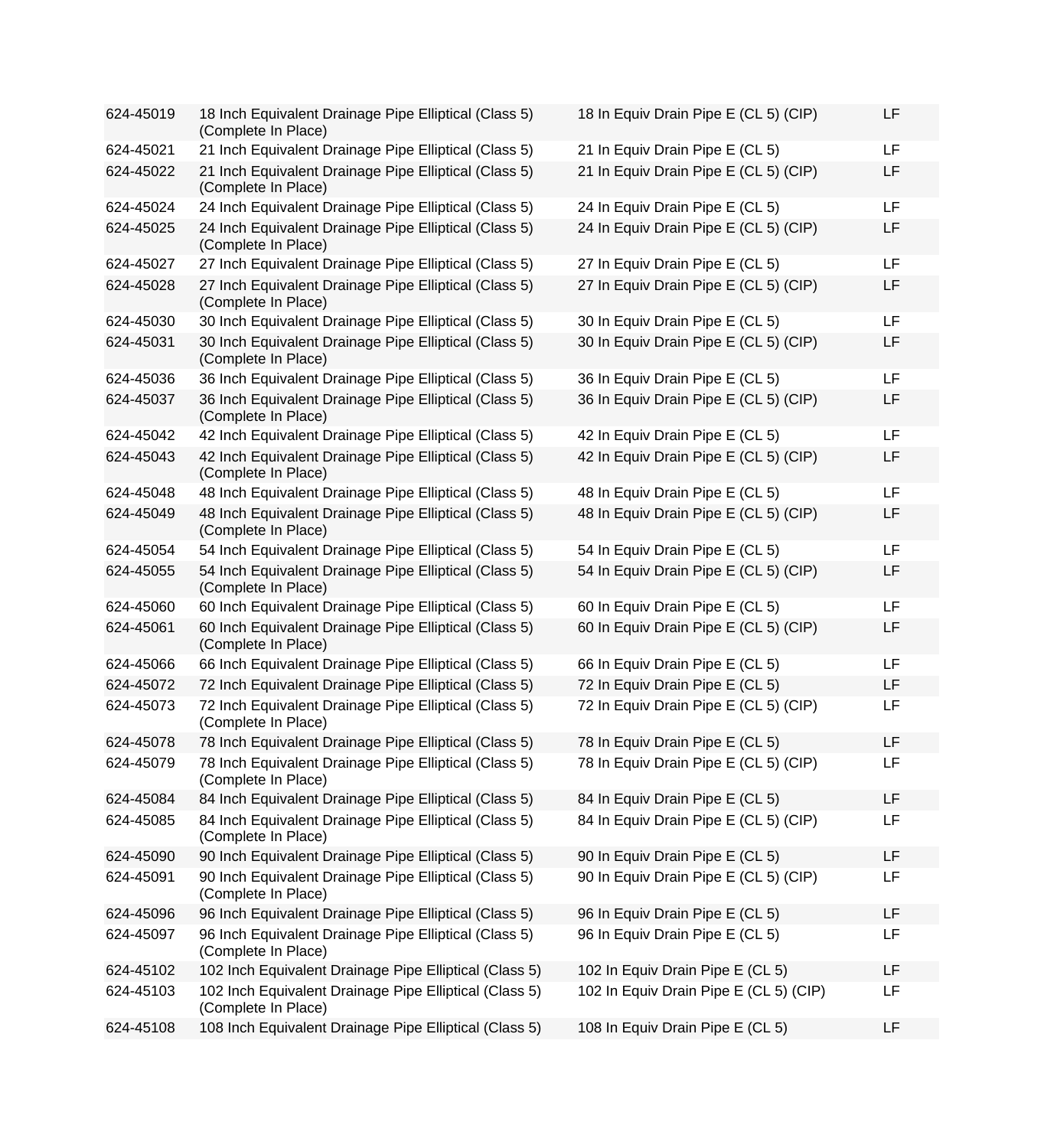| 624-45109 | 108 Inch Equivalent Drainage Pipe Elliptical (Class 5)<br>(Complete In Place) | 108 In Equiv Drain Pipe E (CL 5) (CIP) | <b>LF</b> |
|-----------|-------------------------------------------------------------------------------|----------------------------------------|-----------|
| 624-46018 | 18 Inch Equivalent Drainage Pipe Elliptical (Class 6)                         | 18 In Equiv Drain Pipe E (CL 6)        | <b>LF</b> |
| 624-46019 | 18 Inch Equivalent Drainage Pipe Elliptical (Class 6)<br>(Complete In Place)  | 18 In Equiv Drain Pipe E (CL 6) (CIP)  | <b>LF</b> |
| 624-46021 | 21 Inch Equivalent Drainage Pipe Elliptical (Class 6)                         | 21 In Equiv Drain Pipe E (CL 6)        | LF        |
| 624-46022 | 21 Inch Equivalent Drainage Pipe Elliptical (Class 6)<br>(Complete In Place)  | 21 In Equiv Drain Pipe E (CL 6) (CIP)  | LF        |
| 624-46024 | 24 Inch Equivalent Drainage Pipe Elliptical (Class 6)                         | 24 In Equiv Drain Pipe E (CL 6)        | <b>LF</b> |
| 624-46025 | 24 Inch Equivalent Drainage Pipe Elliptical (Class 6)<br>(Complete In Place)  | 24 In Equiv Drain Pipe E (CL 6) (CIP)  | <b>LF</b> |
| 624-46027 | 27 Inch Equivalent Drainage Pipe Elliptical (Class 6)                         | 27 In Equiv Drain Pipe E (CL 6)        | LF        |
| 624-46028 | 27 Inch Equivalent Drainage Pipe Elliptical (Class 6)<br>(Complete In Place)  | 27 In Equiv Drain Pipe E (CL 6) (CIP)  | LF        |
| 624-46030 | 30 Inch Equivalent Drainage Pipe Elliptical (Class 6)                         | 30 In Equiv Drain Pipe E (CL 6)        | <b>LF</b> |
| 624-46031 | 30 Inch Equivalent Drainage Pipe Elliptical (Class 6)<br>(Complete In Place)  | 30 In Equiv Drain Pipe E (CL 6) (CIP)  | LF        |
| 624-46036 | 36 Inch Equivalent Drainage Pipe Elliptical (Class 6)                         | 36 In Equiv Drain Pipe E (CL 6)        | LF        |
| 624-46037 | 36 Inch Equivalent Drainage Pipe Elliptical (Class 6)<br>(Complete In Place)  | 36 In Equiv Drain Pipe E (CL 6) (CIP)  | LF        |
| 624-46042 | 42 Inch Equivalent Drainage Pipe Elliptical (Class 6)                         | 42 In Equiv Drain Pipe E (CL 6)        | <b>LF</b> |
| 624-46043 | 42 Inch Equivalent Drainage Pipe Elliptical (Class 6)<br>(Complete In Place)  | 42 In Equiv Drain Pipe E (CL 6) (CIP)  | LF        |
| 624-46048 | 48 Inch Equivalent Drainage Pipe Elliptical (Class 6)                         | 48 In Equiv Drain Pipe E (CL 6)        | <b>LF</b> |
| 624-46049 | 48 Inch Equivalent Drainage Pipe Elliptical (Class 6)<br>(Complete In Place)  | 48 In Equiv Drain Pipe E (CIP)         | <b>LF</b> |
| 624-46054 | 54 Inch Equivalent Drainage Pipe Elliptical (Class 6)                         | 54 In Equiv Drain Pipe E (CL 6)        | <b>LF</b> |
| 624-46055 | 54 Inch Equivalent Drainage Pipe Elliptical (Class 6)<br>(Complete In Place)  | 54 In Equiv Drain Pipe E (CL 6) (CIP)  | LF        |
| 624-46060 | 60 Inch Equivalent Drainage Pipe Elliptical (Class 6)                         | 60 In Equiv Drain Pipe E (CL 6)        | LF        |
| 624-46061 | 60 Inch Equivalent Drainage Pipe Elliptical (Class 6)<br>(Complete In Place)  | 60 In Equiv Drain Pipe E (CL 6) (CIP)  | <b>LF</b> |
| 624-46066 | 66 Inch Equivalent Drainage Pipe Elliptical (Class 6)                         | 66 In Equiv Drain Pipe E (CL 6)        | <b>LF</b> |
| 624-46072 | 72 Inch Equivalent Drainage Pipe Elliptical (Class 6)                         | 72 In Equiv Drain Pipe E (CL 6)        | <b>LF</b> |
| 624-46073 | 72 Inch Equivalent Drainage Pipe Elliptical (Class 6)<br>(Complete In Place)  | 72 In Equiv Drain Pipe E (CL 6) (CIP)  | LF        |
| 624-46078 | 78 Inch Equivalent Drainage Pipe Elliptical (Class 6)                         | 78 In Equiv Drain Pipe E (CL 6)        | <b>LF</b> |
| 624-46079 | 78 Inch Equivalent Drainage Pipe Elliptical (Class 6)<br>(Complete In Place)  | 78 In Equiv Drain Pipe E (CL 6) (CIP)  | LF        |
| 624-46084 | 84 Inch Equivalent Drainage Pipe Elliptical (Class 6)                         | 84 In Equiv Drain Pipe E (CL 6)        | LF        |
| 624-46085 | 84 Inch Equivalent Drainage Pipe Elliptical (Class 6)<br>(Complete In Place)  | 84 In Equiv Drain Pipe E (CL 6) (CIP)  | LF        |
| 624-46090 | 90 Inch Equivalent Drainage Pipe Elliptical (Class 6)                         | 90 In Equiv Drain Pipe E (CL 6)        | LF        |
| 624-46091 | 90 Inch Equivalent Drainage Pipe Elliptical (Class 6)<br>(Complete In Place)  | 90 In Equiv Drain Pipe E (CL 6) (CIP)  | LF        |
| 624-46094 | 96 Inch Equivalent Drainage Pipe Elliptical (Class 6)                         | 96 In Equiv Drain Pipe E (CL 6)        | LF        |
| 624-46097 | 96 Inch Equivalent Drainage Pipe Elliptical (Class 6)<br>(Complete In Place)  | 96 In Equiv Drain Pipe E (CL 6) (CIP)  | LF        |
| 624-46102 | 102 Inch Equivalent Drainage Pipe Elliptical (Class 6)                        | 102 In Equiv Drain Pipe E (CL 6)       | LF        |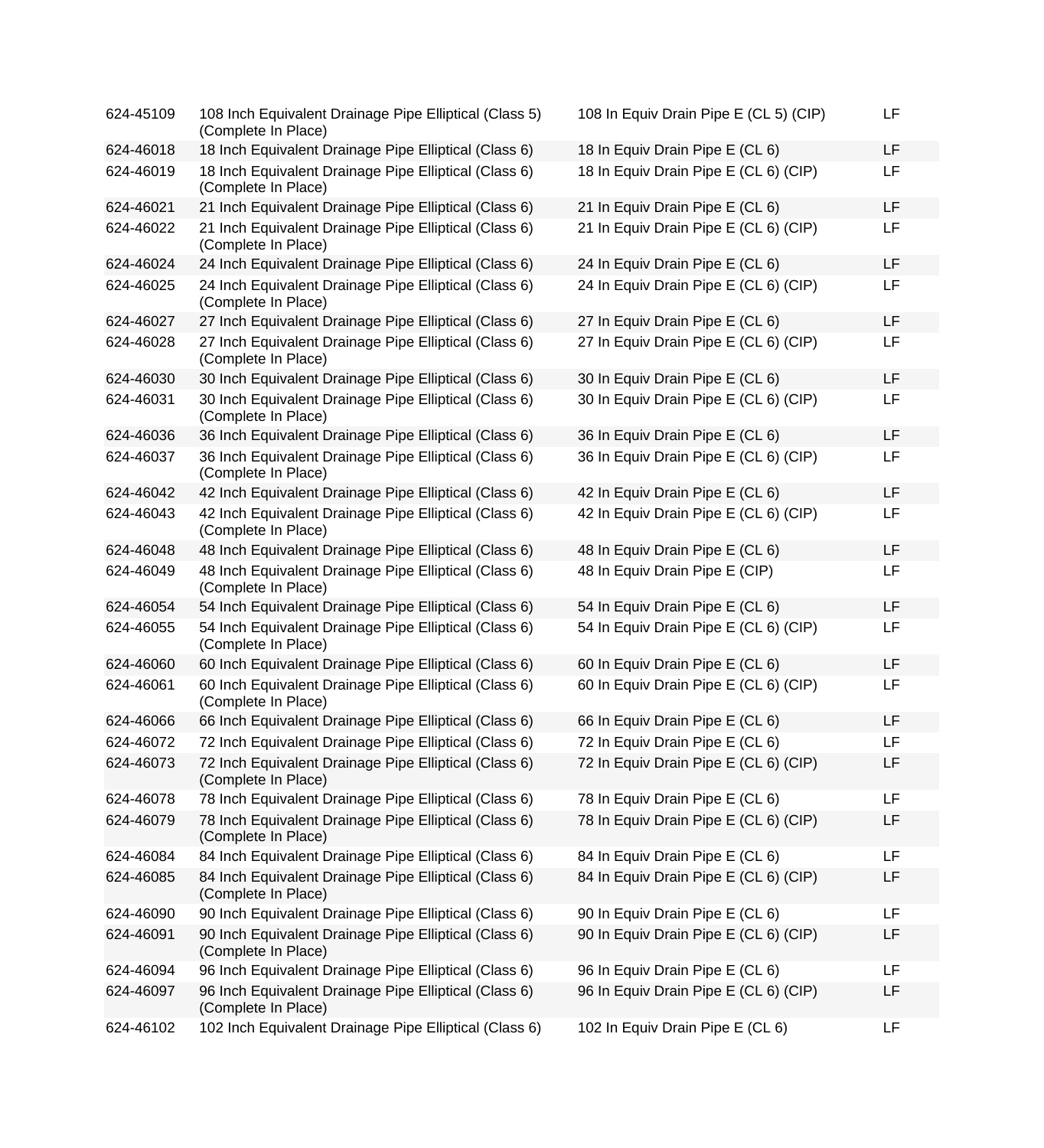| 624-46103 | 102 Inch Equivalent Drainage Pipe Elliptical (Class 6)<br>(Complete In Place) | 102 In Equiv Drain Pipe E (CL 6) (CIP) | LF        |
|-----------|-------------------------------------------------------------------------------|----------------------------------------|-----------|
| 624-46108 | 108 Inch Equivalent Drainage Pipe Elliptical (Class 6)                        | 108 In Equiv Drain Pipe E (CL 6)       | <b>LF</b> |
| 624-46109 | 108 Inch Equivalent Drainage Pipe Elliptical (Class 6)<br>(Complete In Place) | 108 In Equiv Drain Pipe E (CL 6) (CIP) | LF        |
| 624-47018 | 18 Inch Equivalent Drainage Pipe Elliptical (Class 7)                         | 18 In Equiv Drain Pipe E (CL 7)        | <b>LF</b> |
| 624-47019 | 18 Inch Equivalent Drainage Pipe Elliptical (Class 7)<br>(Complete In Place)  | 18 In Equiv Drain Pipe E (CL 7) (CIP)  | LF        |
| 624-47021 | 21 Inch Equivalent Drainage Pipe Elliptical (Class 7)                         | 21 In Equiv Drain Pipe E (CL 7)        | <b>LF</b> |
| 624-47022 | 21 Inch Equivalent Drainage Pipe Elliptical (Class 7)<br>(Complete In Place)  | 21 In Equiv Drain Pipe E (CL 7) (CIP)  | LF        |
| 624-47024 | 24 Inch Equivalent Drainage Pipe Elliptical (Class 7)                         | 24 In Equiv Drain Pipe E (CL 7)        | LF        |
| 624-47025 | 24 Inch Equivalent Drainage Pipe Elliptical (Class 7)<br>(Complete In Place)  | 24 In Equiv Drain Pipe E (CL 7) (CIP)  | LF        |
| 624-47027 | 27 Inch Equivalent Drainage Pipe Elliptical (Class 7)                         | 27 In Equiv Drain Pipe E (CL 7)        | <b>LF</b> |
| 624-47028 | 27 Inch Equivalent Drainage Pipe Elliptical (Class 7)<br>(Complete In Place)  | 27 In Equiv Drain Pipe E (CL 7) (CIP)  | LF        |
| 624-47030 | 30 Inch Equivalent Drainage Pipe Elliptical (Class 7)                         | 30 In Equiv Drain Pipe E (CL 7)        | <b>LF</b> |
| 624-47031 | 30 Inch Equivalent Drainage Pipe Elliptical (Class 7)<br>(Complete In Place)  | 30 In Equiv Drain Pipe E (CL 7) (CIP)  | LF        |
| 624-47036 | 36 Inch Equivalent Drainage Pipe Elliptical (Class 7)                         | 36 In Equiv Drain Pipe E (CL 7)        | LF        |
| 624-47037 | 36 Inch Equivalent Drainage Pipe Elliptical (Class 7)<br>(Complete In Place)  | 36 In Equiv Drain Pipe E (CL 7) (CIP)  | LF        |
| 624-47042 | 42 Inch Equivalent Drainage Pipe Elliptical (Class 7)                         | 42 In Equiv Drain Pipe E (CL 7)        | <b>LF</b> |
| 624-47043 | 42 Inch Equivalent Drainage Pipe Elliptical (Class 7)<br>(Complete In Place)  | 42 In Equiv Drain Pipe E (CL 7) (CIP)  | LF        |
| 624-47048 | 48 Inch Equivalent Drainage Pipe Elliptical (Class 7)                         | 48 In Equiv Drain Pipe E (CL 7)        | <b>LF</b> |
| 624-47049 | 48 Inch Equivalent Drainage Pipe Elliptical (Class 7)<br>(Complete In Place)  | 48 In Equiv Drain Pipe E (CL 7) (CIP)  | LF        |
| 624-47054 | 54 Inch Equivalent Drainage Pipe Elliptical (Class 7)                         | 54 In Equiv Drain Pipe E (CL 7)        | <b>LF</b> |
| 624-47055 | 54 Inch Equivalent Drainage Pipe Elliptical (Class 7)<br>(Complete In Place)  | 54 In Equiv Drain Pipe E (CL 7) (CIP)  | LF        |
| 624-47060 | 60 Inch Equivalent Drainage Pipe Elliptical (Class 7)                         | 60 In Equiv Drain Pipe E (CL 7)        | <b>LF</b> |
| 624-47061 | 60 Inch Equivalent Drainage Pipe Elliptical (Class 7)<br>(Complete In Place)  | 60 In Equiv Drain Pipe E (CL 7) (CIP)  | LF        |
| 624-47066 | 66 Inch Equivalent Drainage Pipe Elliptical (Class 7)                         | 66 In Equiv Drain Pipe E (CL 7)        | LF        |
| 624-47067 | 66 Inch Equivalent Drainage Pipe Elliptical (Class 7)<br>(Complete In Place)  | 66 In Equiv Drain Pipe E (CL 7) (CIP)  | LF        |
| 624-47072 | 72 Inch Equivalent Drainage Pipe Elliptical (Class 7)                         | 72 In Equiv Drain Pipe E (CL 7)        | LF        |
| 624-47073 | 72 Inch Equivalent Drainage Pipe Elliptical (Class 7)<br>(Complete In Place)  | 72 In Equiv Drain Pipe E (CL 7) (CIP)  | LF        |
| 624-47078 | 78 Inch Equivalent Drainage Pipe Elliptical (Class 7)                         | 78 In Equiv Drain Pipe E (CL 7)        | LF        |
| 624-47079 | 78 Inch Equivalent Drainage Pipe Elliptical (Class 7)<br>(Complete In Place)  | 78 In Equiv Drain Pipe E (CL 7) (CIP)  | LF        |
| 624-47084 | 84 Inch Equivalent Drainage Pipe Elliptical (Class 7)                         | 84 In Equiv Drain Pipe E (CL 7)        | LF        |
| 624-47085 | 84 Inch Equivalent Drainage Pipe Elliptical (Class 7)<br>(Complete In Place)  | 84 In Equiv Drain Pipe E (CL 7) (CIP)  | LF        |
| 624-47090 | 90 Inch Equivalent Drainage Pipe Elliptical (Class 7)                         | 90 In Equiv Drain Pipe E (CL 7)        | LF        |
| 624-47091 | 90 Inch Equivalent Drainage Pipe Elliptical (Class 7)                         | 90 In Equiv Drain Pipe E (CL 7) (CIP)  | LF        |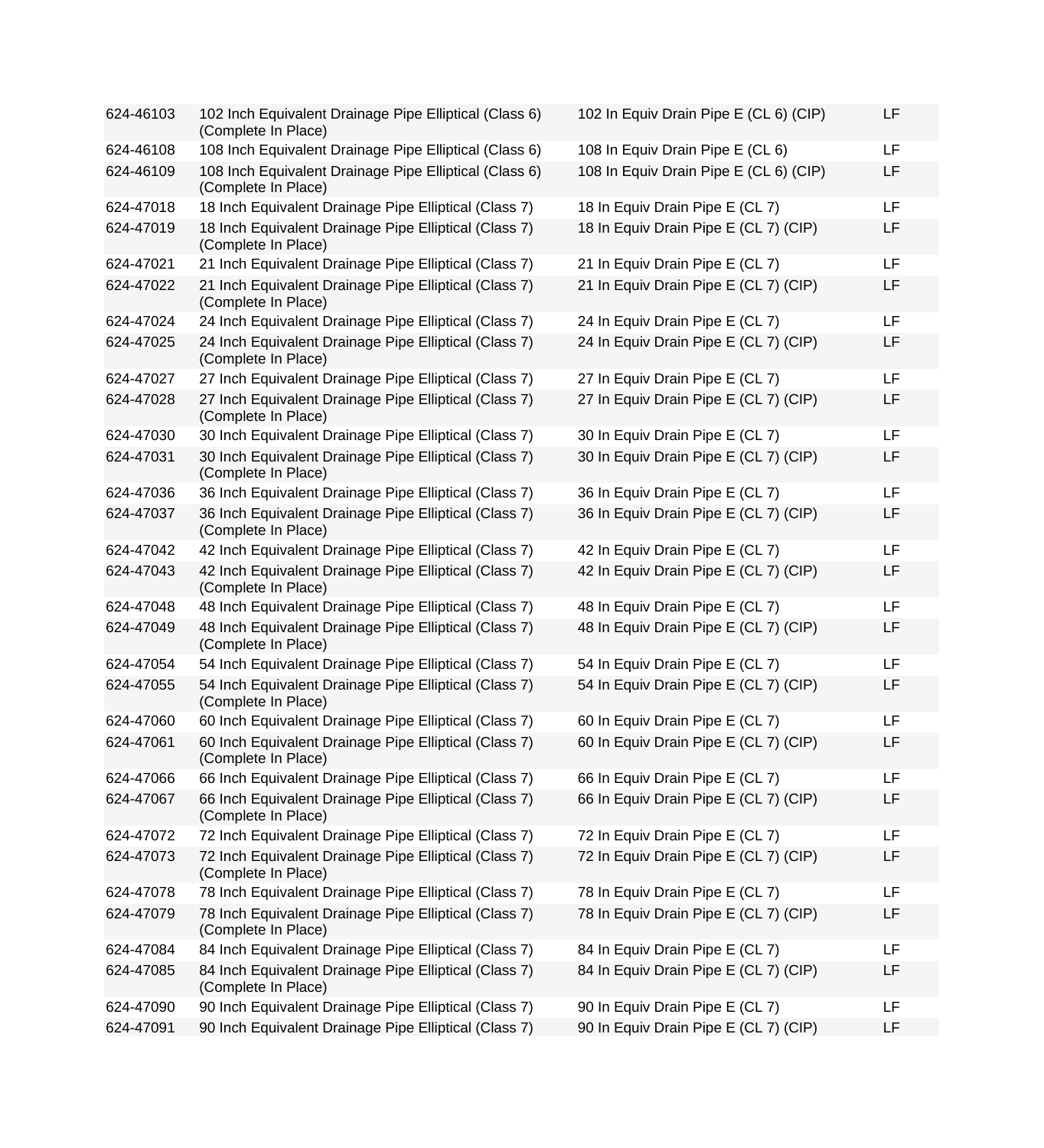|           | (Complete In Place)                                                           |                                        |           |
|-----------|-------------------------------------------------------------------------------|----------------------------------------|-----------|
| 624-47096 | 96 Inch Equivalent Drainage Pipe Elliptical (Class 7)                         | 96 In Equiv Drain Pipe E (CL 7)        | LF        |
| 624-47097 | 96 Inch Equivalent Drainage Pipe Elliptical (Class 7)<br>(Complete In Place)  | 96 In Equiv Drain Pipe E (CL 7) (CIP)  | LF        |
| 624-47102 | 102 Inch Equivalent Drainage Pipe Elliptical (Class 7)                        | 102 In Equiv Drain Pipe E (CL 7)       | <b>LF</b> |
| 624-47103 | 102 Inch Equivalent Drainage Pipe Elliptical (Class 7)<br>(Complete In Place) | 102 In Equiv Drain Pipe E (CL 7) (CIP) | LF        |
| 624-47108 | 108 Inch Equivalent Drainage Pipe Elliptical (Class 7)                        | 108 In Equiv Drain Pipe E (CL 7)       | LF        |
| 624-47109 | 108 Inch Equivalent Drainage Pipe Elliptical (Class 7)<br>(Complete In Place) | 108 In Equiv Drain Pipe E (CL 7) (CIP) | LF        |
| 624-48018 | 18 Inch Equivalent Drainage Pipe Elliptical (Class 8)                         | 18 In Equiv Drain Pipe E (CL 8)        | LF        |
| 624-48019 | 18 Inch Equivalent Drainage Pipe Elliptical (Class 8)<br>(Complete In Place)  | 18 In Equiv Drain Pipe E (CL 8) (CIP)  | LF        |
| 624-48021 | 21 Inch Equivalent Drainage Pipe Elliptical (Class 8)                         | 21 In Equiv Drain Pipe E (CL 8)        | LF        |
| 624-48022 | 21 Inch Equivalent Drainage Pipe Elliptical (Class 8)<br>(Complete In Place)  | 21 In Equiv Drain Pipe E (CL 8) (CIP)  | LF        |
| 624-48024 | 24 Inch Equivalent Drainage Pipe Elliptical (Class 8)                         | 24 In Equiv Drain Pipe E (CL 8)        | LF        |
| 624-48025 | 24 Inch Equivalent Drainage Pipe Elliptical (Class 8)<br>(Complete In Place)  | 24 In Equiv Drain Pipe E (CL 8) (CIP)  | LF        |
| 624-48027 | 27 Inch Equivalent Drainage Pipe Elliptical (Class 8)                         | 27 In Equiv Drain Pipe E (CL 8)        | <b>LF</b> |
| 624-48028 | 27 Inch Equivalent Drainage Pipe Elliptical (Class 8)<br>(Complete In Place)  | 27 In Equiv Drain Pipe E (CL 8) (CIP)  | LF        |
| 624-48030 | 30 Inch Equivalent Drainage Pipe Elliptical (Class 8)                         | 30 In Equiv Drain Pipe E (CL 8)        | LF        |
| 624-48031 | 30 Inch Equivalent Drainage Pipe Elliptical (Class 8)<br>(Complete In Place)  | 30 In Equiv Drain Pipe E (CL 8) (CIP)  | LF        |
| 624-48036 | 36 Inch Equivalent Drainage Pipe Elliptical (Class 8)                         | 36 In Equiv Drain Pipe E (CL 8)        | LF        |
| 624-48037 | 36 Inch Equivalent Drainage Pipe Elliptical (Class 8)<br>(Complete In Place)  | 36 In Equiv Drain Pipe E (CL 8) (CIP)  | LF        |
| 624-48042 | 42 Inch Equivalent Drainage Pipe Elliptical (Class 8)                         | 42 In Equiv Drain Pipe E (CL 8)        | LF        |
| 624-48043 | 42 Inch Equivalent Drainage Pipe Elliptical (Class 8)<br>(Complete In Place)  | 42 In Equiv Drain Pipe E (CL 8) (CIP)  | LF        |
| 624-48048 | 48 Inch Equivalent Drainage Pipe Elliptical (Class 8)                         | 48 In Equiv Drain Pipe E (CL 8)        | LF        |
| 624-48049 | 48 Inch Equivalent Drainage Pipe Elliptical (Class 8)<br>(Complete In Place)  | 48 In Equiv Drain Pipe E (CL 8) (CIP)  | LF        |
| 624-48054 | 54 Inch Equivalent Drainage Pipe Elliptical (Class 8)                         | 54 In Equiv Drain Pipe E (CL 8)        | LF        |
| 624-48055 | 54 Inch Equivalent Drainage Pipe Elliptical (Class 8)<br>(Complete In Place)  | 54 In Equiv Drain Pipe E (CL 8) (CIP)  | LF        |
| 624-48060 | 60 Inch Equivalent Drainage Pipe Elliptical (Class 8)                         | 60 In Equiv Drain Pipe E (CL 8)        | LF        |
| 624-48061 | 60 Inch Equivalent Drainage Pipe Elliptical (Class 8)<br>(Complete In Place)  | 60 In Equiv Drain Pipe E (CL 8) (CIP)  | LF        |
| 624-48066 | 66 Inch Equivalent Drainage Pipe Elliptical (Class 8)                         | 66 In Equiv Drain Pipe E (CL 8)        | <b>LF</b> |
| 624-48072 | 72 Inch Equivalent Drainage Pipe Elliptical (Class 8)                         | 72 In Equiv Drain Pipe E (CL 8)        | LF.       |
| 624-48073 | 72 Inch Equivalent Drainage Pipe Elliptical (Class 8)<br>(Complete In Place)  | 72 In Equiv Drain Pipe E (CL 8) (CIP)  | LF        |
| 624-48078 | 78 Inch Equivalent Drainage Pipe Elliptical (Class 8)                         | 78 In Equiv Drain Pipe E (CL 8)        | LF        |
| 624-48079 | 78 Inch Equivalent Drainage Pipe Elliptical (Class 8)<br>(Complete In Place)  | 78 In Equiv Drain Pipe E (CL 8) (CIP)  | LF        |
| 624-48084 | 84 Inch Equivalent Drainage Pipe Elliptical (Class 8)                         | 84 In Equiv Drain Pipe E (CL 8)        | <b>LF</b> |
| 624-48085 | 84 Inch Equivalent Drainage Pipe Elliptical (Class 8)                         | 84 In Equiv Drain Pipe E (CL 8) (CIP)  | LF        |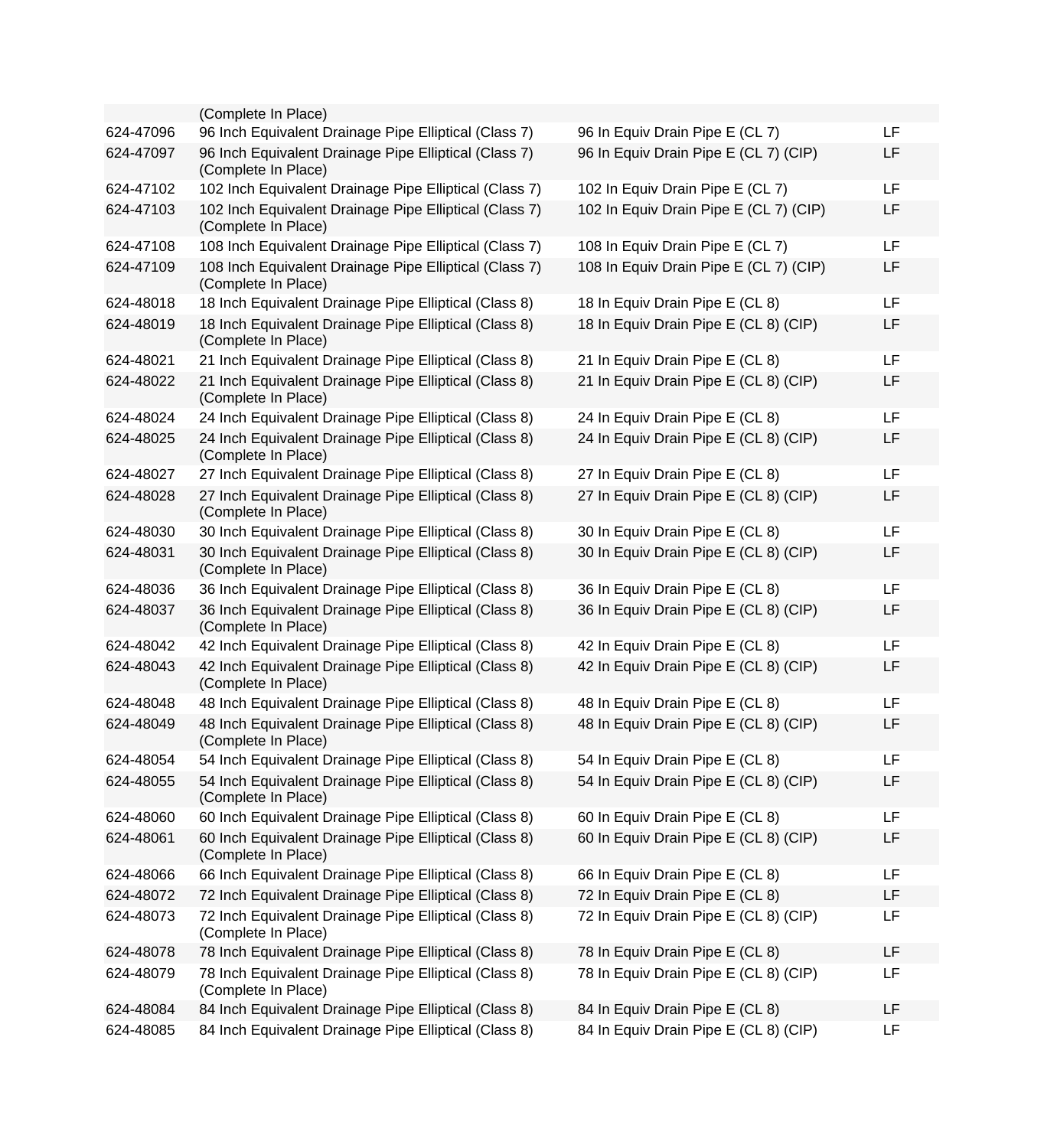|           | (Complete In Place)                                                           |                                        |           |
|-----------|-------------------------------------------------------------------------------|----------------------------------------|-----------|
| 624-48090 | 90 Inch Equivalent Drainage Pipe Elliptical (Class 8)                         | 90 In Equiv Drain Pipe E (CL 8)        | <b>LF</b> |
| 624-48091 | 90 Inch Equivalent Drainage Pipe Elliptical (Class 8)<br>(Complete In Place)  | 90 In Equiv Drain Pipe E (CL 8) (CIP)  | LF        |
| 624-48096 | 96 Inch Equivalent Drainage Pipe Elliptical (Class 8)                         | 96 In Equiv Drain Pipe E (CL 8)        | <b>LF</b> |
| 624-48097 | 96 Inch Equivalent Drainage Pipe Elliptical (Class 8)<br>(Complete In Place)  | 96 In Equiv Drain Pipe E (CL 8) (CIP)  | LF        |
| 624-48102 | 102 Inch Equivalent Drainage Pipe Elliptical (Class 8)                        | 102 In Equiv Drain Pipe E (CL 8)       | <b>LF</b> |
| 624-48103 | 102 Inch Equivalent Drainage Pipe Elliptical (Class 8)<br>(Complete In Place) | 102 In Equiv Drain Pipe E (CL 8) (CIP) | LF        |
| 624-48108 | 108 Inch Equivalent Drainage Pipe Elliptical (Class 8)                        | 108 In Equiv Drain Pipe E (CL 8)       | LF        |
| 624-48109 | 108 Inch Equivalent Drainage Pipe Elliptical (Class 8)<br>(Complete In Place) | 108 In Equiv Drain Pipe E (CL 8) (CIP) | LF        |
| 624-49018 | 18 Inch Equivalent Drainage Pipe Elliptical (Class 9)                         | 18 In Equiv Drain Pipe E (CL 9)        | LF        |
| 624-49019 | 18 Inch Equivalent Drainage Pipe Elliptical (Class 9)<br>(Complete In Place)  | 18 In Equiv Drain Pipe E (CL 9) (CIP)  | LF        |
| 624-49021 | 21 Inch Equivalent Drainage Pipe Elliptical (Class 9)                         | 21 In Equiv Drain Pipe E (CL 9)        | LF        |
| 624-49022 | 21 Inch Equivalent Drainage Pipe Elliptical (Class 9)<br>(Complete In Place)  | 21 In Equiv Drain Pipe E (CL 9) (CIP)  | LF        |
| 624-49024 | 24 Inch Equivalent Drainage Pipe Elliptical (Class 9)                         | 24 In Equiv Drain Pipe E (CL 9)        | LF        |
| 624-49025 | 24 Inch Equivalent Drainage Pipe Elliptical (Class 9)<br>(Complete In Place)  | 24 In Equiv Drain Pipe E (CL 9) (CIP)  | LF        |
| 624-49027 | 27 Inch Equivalent Drainage Pipe Elliptical (Class 9)                         | 27 In Equiv Drain Pipe E (CL 9)        | <b>LF</b> |
| 624-49028 | 27 Inch Equivalent Drainage Pipe Elliptical (Class 9)<br>(Complete In Place)  | 27 In Equiv Drain Pipe E (CL 9) (CIP)  | LF        |
| 624-49030 | 30 Inch Equivalent Drainage Pipe Elliptical (Class 9)                         | 30 In Equiv Drain Pipe E (CL 9)        | <b>LF</b> |
| 624-49031 | 30 Inch Equivalent Drainage Pipe Elliptical (Class 9)<br>(Complete In Place)  | 30 In Equiv Drain Pipe E (CL 9) (CIP)  | LF        |
| 624-49036 | 36 Inch Equivalent Drainage Pipe Elliptical (Class 9)                         | 36 In Equiv Drain Pipe E (CL 9)        | <b>LF</b> |
| 624-49037 | 36 Inch Equivalent Drainage Pipe Elliptical (Class 9)<br>(Complete In Place)  | 36 In Equiv Drain Pipe E (CL 9) (CIP)  | LF        |
| 624-49042 | 42 Inch Equivalent Drainage Pipe Elliptical (Class 9)                         | 42 In Equiv Drain Pipe E (CL 9)        | LF        |
| 624-49043 | 42 Inch Equivalent Drainage Pipe Elliptical (Class 9)<br>(Complete In Place)  | 42 In Equiv Drain Pipe E (CL 9) (CIP)  | <b>LF</b> |
| 624-49048 | 48 Inch Equivalent Drainage Pipe Elliptical (Class 9)                         | 48 In Equiv Drain Pipe E (CL 9)        | LF        |
| 624-49049 | 48 Inch Equivalent Drainage Pipe Elliptical (Class 9)<br>(Complete In Place)  | 48 In Equiv Drain Pipe E (CL 9) (CIP)  | LF        |
| 624-49054 | 54 Inch Equivalent Drainage Pipe Elliptical (Class 9)                         | 54 In Equiv Drain Pipe E (CL 9)        | <b>LF</b> |
| 624-49055 | 54 Inch Equivalent Drainage Pipe Elliptical (Class 9)<br>(Complete In Place)  | 54 In Equiv Drain Pipe E (CL 9) (CIP)  | <b>LF</b> |
| 624-49060 | 60 Inch Equivalent Drainage Pipe Elliptical (Class 9)                         | 60 In Equiv Drain Pipe E (CL 9)        | LF        |
| 624-49061 | 60 Inch Equivalent Drainage Pipe Elliptical (Class 9)<br>(Complete In Place)  | 60 In Equiv Drain Pipe E (CL 9) (CIP)  | <b>LF</b> |
| 624-49066 | 66 Inch Equivalent Drainage Pipe Elliptical (Class 9)                         | 66 In Equiv Drain Pipe E (CL 9)        | <b>LF</b> |
| 624-49072 | 72 Inch Equivalent Drainage Pipe Elliptical (Class 9)                         | 72 In Equiv Drain Pipe E (CL 9)        | LF.       |
| 624-49073 | 72 Inch Equivalent Drainage Pipe Elliptical (Class 9)<br>(Complete In Place)  | 72 In Equiv Drain Pipe E (CL 9) (CIP)  | LF        |
| 624-49078 | 78 Inch Equivalent Drainage Pipe Elliptical (Class 9)                         | 78 In Equiv Drain Pipe E (CL 9)        | LF        |
| 624-49079 | 78 Inch Equivalent Drainage Pipe Elliptical (Class 9)                         | 78 In Equiv Drain Pipe E (CL 9) (CIP)  | LF        |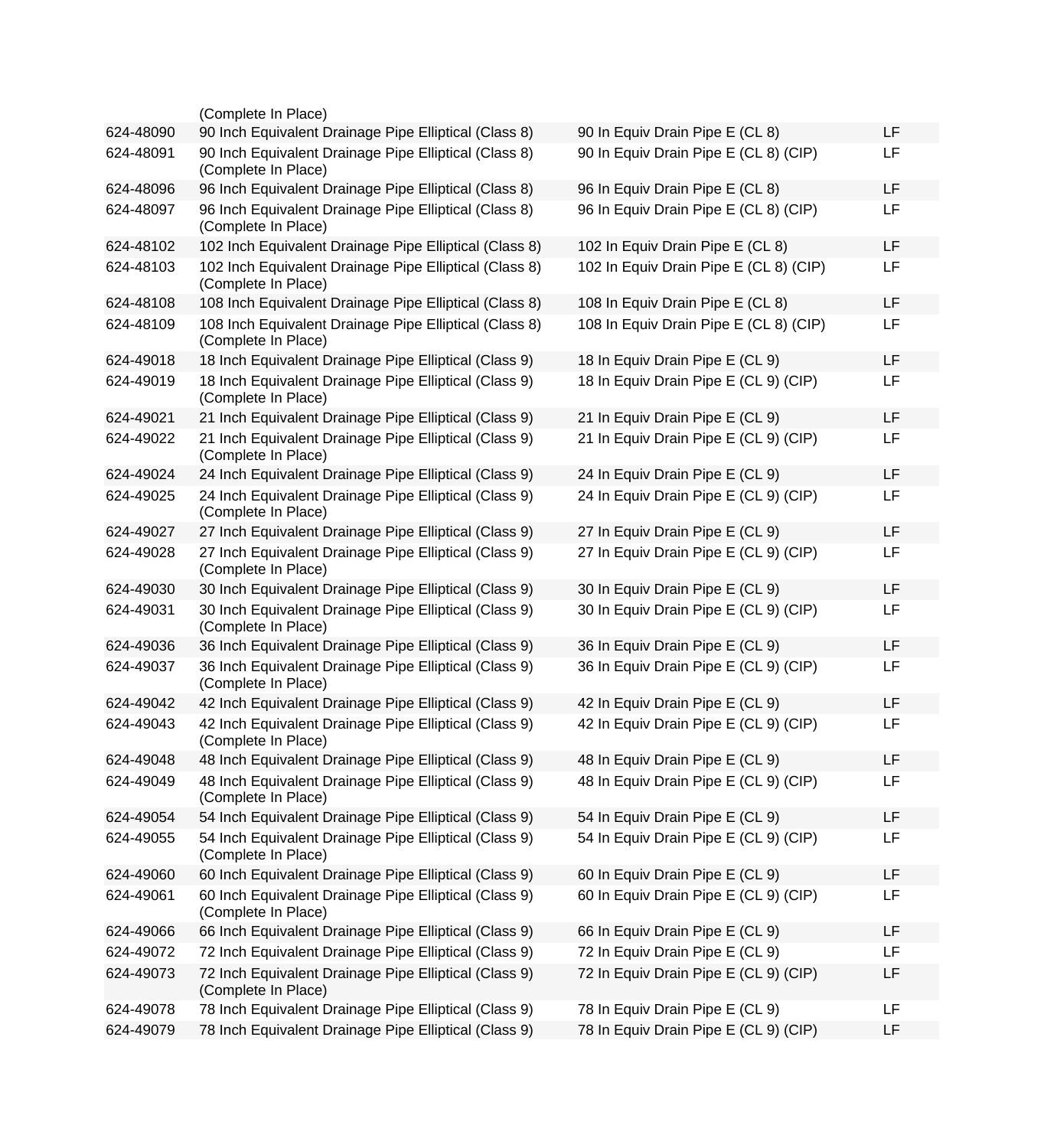|           | (Complete In Place)                                                           |                                        |           |
|-----------|-------------------------------------------------------------------------------|----------------------------------------|-----------|
| 624-49084 | 84 Inch Equivalent Drainage Pipe Elliptical (Class 9)                         | 84 In Equiv Drain Pipe E (CL 9)        | <b>LF</b> |
| 624-49085 | 84 Inch Equivalent Drainage Pipe Elliptical (Class 9)<br>(Complete In Place)  | 84 In Equiv Drain Pipe E (CL 9) (CIP)  | LF        |
| 624-49090 | 90 Inch Equivalent Drainage Pipe Elliptical (Class 9)                         | 90 In Equiv Drain Pipe E (CL 9)        | LF        |
| 624-49091 | 90 Inch Equivalent Drainage Pipe Elliptical (Class 9)<br>(Complete In Place)  | 90 In Equiv Drain Pipe E (CL 9) (CIP)  | LF        |
| 624-49096 | 96 Inch Equivalent Drainage Pipe Elliptical (Class 9)                         | 96 In Equiv Drain Pipe E (CL 9)        | LF        |
| 624-49097 | 96 Inch Equivalent Drainage Pipe Elliptical (Class 9)<br>(Complete In Place)  | 96 In Equiv Drain Pipe E (CL 9) (CIP)  | LF        |
| 624-49102 | 102 Inch Equivalent Drainage Pipe Elliptical (Class 9)                        | 102 In Equiv Drain Pipe E (CL 9)       | LF        |
| 624-49103 | 102 Inch Equivalent Drainage Pipe Elliptical (Class 9)<br>(Complete In Place) | 102 In Equiv Drain Pipe E (CL 9) (CIP) | LF        |
| 624-49108 | 108 Inch Equivalent Drainage Pipe Elliptical (Class 9)                        | 108 In Equiv Drain Pipe E (CL 9)       | LF        |
| 624-49109 | 108 Inch Equivalent Drainage Pipe Elliptical (Class 9)<br>(Complete In Place) | 108 In Equiv Drain Pipe E (CL 9) (CIP) | LF        |
| 624-50018 | 18 Inch Equivalent Drainage Pipe Elliptical (Class 10)                        | 18 In Equiv Drain E (CL 10)            | LF        |
| 624-50019 | 18 Inch Equivalent Drainage Pipe Elliptical (Class 10)<br>(Complete In Place) | 18 In Equiv Drain Pipe E (CL 10) (CIP) | LF        |
| 624-50021 | 21 Inch Equivalent Drainage Pipe Elliptical (Class 10)                        | 21 In Equiv Drain Pipe E (CL 10)       | LF        |
| 624-50022 | 21 Inch Equivalent Drainage Pipe Elliptical (Class 10)<br>(Complete In Place) | 21 In Equiv Drain Pipe E (CL 10) (CIP) | LF        |
| 624-50024 | 24 Inch Equivalent Drainage Pipe Elliptical (Class 10)                        | 24 In Equiv Drain Pipe E (CL 10        | LF        |
| 624-50025 | 24 Inch Equivalent Drainage Pipe Elliptical (Class 10)<br>(Complete In Place) | 24 In Equiv Drain Pipe E (CL 10) (CIP) | LF        |
| 624-50027 | 27 Inch Equivalent Drainage Pipe Elliptical (Class 10)                        | 27 In Equiv Drain Pipe E (CL 10)       | LF        |
| 624-50028 | 27 Inch Equivalent Drainage Pipe Elliptical (Class 10)<br>(Complete In Place) | 27 In Equiv Drain Pipe E (CL 10) (CIP) | LF        |
| 624-50030 | 30 Inch Equivalent Drainage Pipe Elliptical (Class 10)                        | 30 In Equiv Drain Pipe E (CL 10)       | LF        |
| 624-50031 | 30 Inch Equivalent Drainage Pipe Elliptical (Class 10)<br>(Complete In Place) | 30 In Equiv Drain Pipe E (CL 10) (CIP) | LF        |
| 624-50036 | 36 Inch Equivalent Drainage Pipe Elliptical (Class 10)                        | 36 In Equiv Drain Pipe E (CL 10)       | LF        |
| 624-50037 | 36 Inch Equivalent Drainage Pipe Elliptical (Class 10)<br>(Complete In Place) | 36 In Equiv Drain Pipe E (CL 10) (CIP) | LF        |
| 624-50042 | 42 Inch Equivalent Drainage Pipe Elliptical (Class 10)                        | 42 In Equiv Drain Pipe E (CL 10)       | LF        |
| 624-50043 | 42 Inch Equivalent Drainage Pipe Elliptical (Class 10)<br>(Complete In Place) | 42 In Equiv Drain Pipe E (CL 10) (CIP) | LF        |
| 624-50048 | 48 Inch Equivalent Drainage Pipe Elliptical (Class 10)                        | 48 In Equiv Drain Pipe E (CL 10)       | LF        |
| 624-50049 | 48 Inch Equivalent Drainage Pipe Elliptical (Class 10)<br>(Complete In Place) | 48 In Equiv Drain Pipe E (CL 10) (CIP) | LF        |
| 624-50054 | 54 Inch Equivalent Drainage Pipe Elliptical (Class 10)                        | 54 In Equiv Drain Pipe E (CL 10)       | <b>LF</b> |
| 624-50055 | 54 Inch Equivalent Drainage Pipe Elliptical (Class 10)<br>(Complete In Place) | 54 In Equiv Drain Pipe E (CL 10) (CIP) | LF        |
| 624-50060 | 60 Inch Equivalent Drainage Pipe Elliptical (Class 10)                        | 60 In Equiv Drain Pipe E (CL 10)       | <b>LF</b> |
| 624-50061 | 60 Inch Equivalent Drainage Pipe Elliptical (Class 10)<br>(Complete In Place) | 60 In Equiv Drain Pipe E (CL 10) (CIP) | LF        |
| 624-50066 | 66 Inch Equivalent Drainage Pipe Elliptical (Class 10)                        | 66 In Equiv Drain Pipe E (CL 10)       | LF        |
| 624-50072 | 72 Inch Equivalent Drainage Pipe Elliptical (Class 10)                        | 72 In Equiv Drain Pipe E (CL 10)       | LF        |
| 624-50073 | 72 Inch Equivalent Drainage Pipe Elliptical (Class 10)                        | 72 In Equiv Drain Pipe E (CL 10) (CIP) | LF        |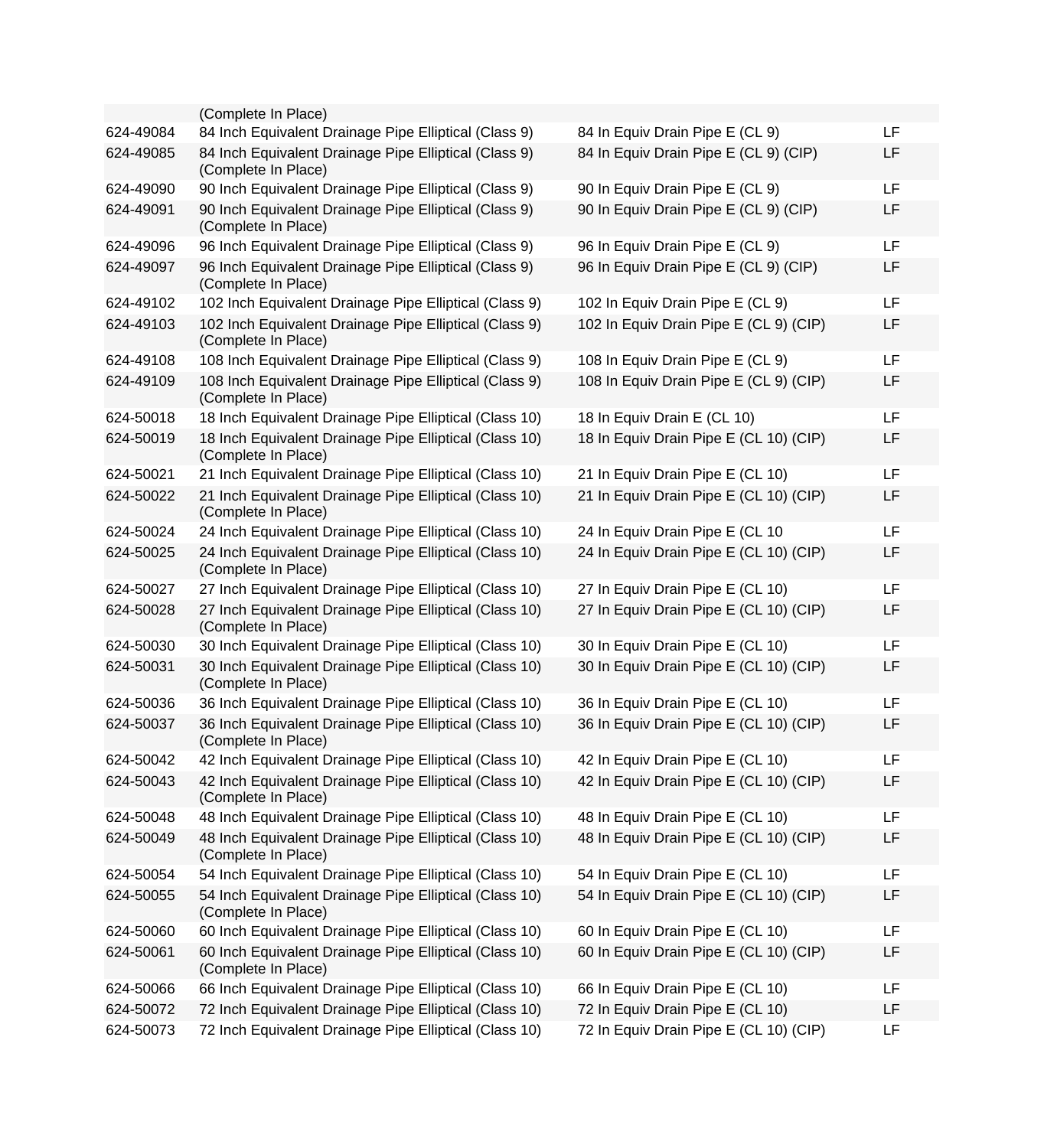|           | (Complete In Place)                                                            |                                         |    |
|-----------|--------------------------------------------------------------------------------|-----------------------------------------|----|
| 624-50078 | 78 Inch Equivalent Drainage Pipe Elliptical (Class 10)                         | 78 In Equiv Drain Pipe E (CL 10)        | LF |
| 624-50079 | 78 Inch Equivalent Drainage Pipe Elliptical (Class 10)<br>(Complete In Place)  | 78 In Equiv Drain Pipe E (CL 10) (CIP)  | LF |
| 624-50084 | 84 Inch Equivalent Drainage Pipe Elliptical (Class 10)                         | 84 In Equiv Drain Pipe E (CL 10)        | LF |
| 624-50085 | 84 Inch Equivalent Drainage Pipe Elliptical (Class 10)<br>(Complete In Place)  | 84 In Equiv Drain Pipe E (CL 10) (CIP)  | LF |
| 624-50090 | 90 Inch Equivalent Drainage Pipe Elliptical (Class 10)                         | 90 In Equiv Drain Pipe E (CL 10)        | LF |
| 624-50091 | 90 Inch Equivalent Drainage Pipe Elliptical (Class 10)<br>(Complete In Place)  | 90 In Equiv Drain Pipe E (CL 10) (CIP)  | LF |
| 624-50096 | 96 Inch Equivalent Drainage Pipe Elliptical (Class 10)                         | 96 In Equiv Drain Pipe E (CL 10)        | LF |
| 624-50097 | 96 Inch Equivalent Drainage Pipe Elliptical (Class 10)<br>(Complete In Place)  | 96 In Equiv Drain Pipe E (CL 10) (CIP)  | LF |
| 624-50102 | 102 Inch Equivalent Drainage Pipe Elliptical (Class 10)                        | 102 In Equiv Drain Pipe E (CL 10)       | LF |
| 624-50103 | 102 Inch Equivalent Drainage Pipe Elliptical (Class 10)<br>(Complete In Place) | 102 In Equiv Drain Pipe E (CL 10) (CIP) | LF |
| 624-50108 | 108 Inch Equivalent Drainage Pipe Elliptical (Class 10)                        | 108 In Equiv Drain Pipe E (CL 10)       | LF |
| 624-50109 | 108 Inch Equivalent Drain Pipe Elliptical (Class 10)<br>(Complete In Place)    | 108 In Equiv Drain Pipe E (CL 10) (CIP) | LF |
| 624-60015 | 15 Inch Equivalent Drainage Pipe Arch (Class 0)                                | 15 In Equiv Drain Pipe A (CL 0)         | LF |
| 624-60016 | 15 Inch Equivalent Drainage Pipe Arch (Class 0)<br>(Complete In Place)         | 15 In Equiv Drain Pipe A (CL 0) (CIP)   | LF |
| 624-60018 | 18 Inch Equivalent Drainage Pipe Arch (Class 0)                                | 18 In Equiv Drain Pipe A (CL 0)         | LF |
| 624-60019 | 18 Inch Equivalent Drainage Pipe Arch (Class 0)<br>(Complete In Place)         | 18 In Equiv Drain Pipe A (CL 0) (CIP)   | LF |
| 624-60021 | 21 Inch Equivalent Drainage Pipe Arch (Class 0)                                | 21 In Equiv Drain Pipe A (CL 0)         | LF |
| 624-60022 | 21 Inch Equivalent Drainage Pipe Arch (Class 0)<br>(Complete In Place)         | 21 In Equiv Drain Pipe A (CL 0) (CIP)   | LF |
| 624-60024 | 24 Inch Equivalent Drainage Pipe Arch (Class 0)                                | 24 In Equiv Drain Pipe A (CL 0)         | LF |
| 624-60025 | 24 Inch Equivalent Drainage Pipe Arch (Class 0)<br>(Complete In Place)         | 24 In Equiv Drain Pipe A (CL 0) (CIP)   | LF |
| 624-60030 | 30 Inch Equivalent Drainage Pipe Arch (Class 0)                                | 30 In Equiv Drain Pipe A (CL 0)         | LF |
| 624-60031 | 30 Inch Equivalent Drainage Pipe Arch (Class 0)<br>(Complete In Place)         | 30 In Equiv Drain Pipe A (CL 0) (CIP)   | LF |
| 624-60036 | 36 Inch Equivalent Drainage Pipe Arch (Class 0)                                | 36 In Equiv Drain Pipe A (CL 0)         | LF |
| 624-60037 | 36 Inch Equivalent Drainage Pipe Arch (Class 0)<br>(Complete In Place)         | 36 In Equiv Drain Pipe A (CL 0) (CIP)   | LF |
| 624-60042 | 42 Inch Equivalent Drainage Pipe Arch (Class 0)                                | 42 In Equiv Drain Pipe A (CL 0)         | LF |
| 624-60043 | 42 Inch Equivalent Drainage Pipe Arch (Class 0)<br>(Complete In Place)         | 42 In Equiv Drain Pipe A (CL 0) (CIP)   | LF |
| 624-60048 | 48 Inch Equivalent Drainage Pipe Arch (Class 0)                                | 48 In Equiv Drain Pipe A (CL 0)         | LF |
| 624-60049 | 48 Inch Equivalent Drainage Pipe Arch (Class 0)<br>(Complete In Place)         | 48 In Equiv Drain Pipe A (CL 0) (CIP)   | LF |
| 624-60054 | 54 Inch Equivalent Drainage Pipe Arch (Class 0)                                | 54 In Equiv Drain Pipe A (CL 0)         | LF |
| 624-60055 | 54 Inch Equivalent Drainage Pipe Arch (Class 0)<br>(Complete In Place)         | 54 In Equiv Drain Pipe A (CL 0) (CIP)   | LF |
| 624-60060 | 60 Inch Equivalent Drainage Pipe Arch (Class 0)                                | 60 In Equiv Drain Pipe A (CL 0)         | LF |
| 624-60061 | 60 Inch Equivalent Drainage Pipe Arch (Class 0)<br>(Complete In Place)         | 60 In Equiv Drain Pipe A (CL 0) (CIP)   | LF |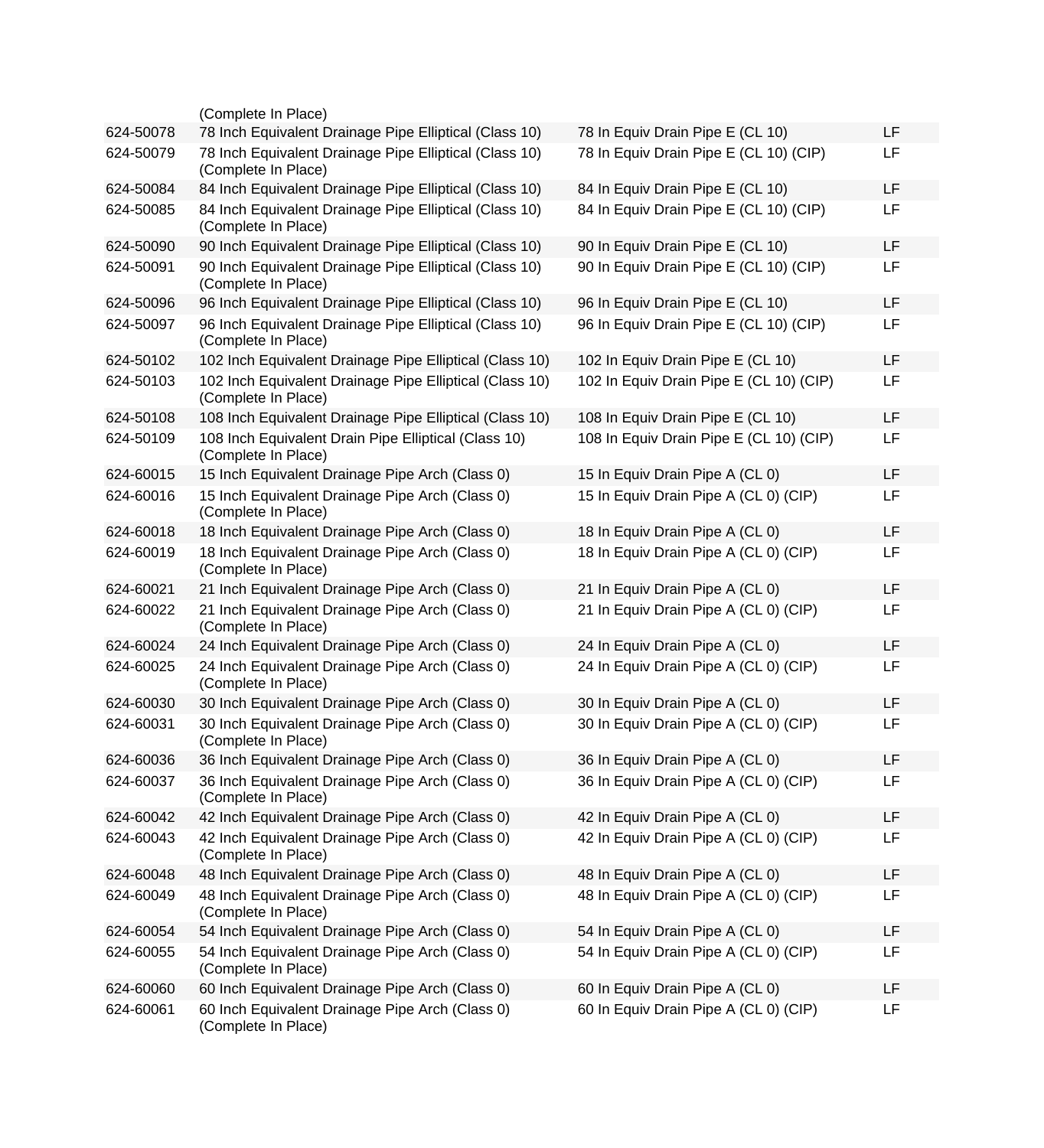| 624-60066 | 66 Inch Equivalent Drainage Pipe Arch (Class 0)                        | 66 In Equiv Drain Pipe A (CL 0)       | LF |
|-----------|------------------------------------------------------------------------|---------------------------------------|----|
| 624-60067 | 66 Inch Equivalent Drainage Pipe Arch (Class 0)<br>(Complete In Place) | 66 In Equiv Drain Pipe A (CL 0) (CIP) | LF |
| 624-60072 | 72 Inch Equivalent Drainage Pipe Arch (Class 0)                        | 72 In Equiv Drain Pipe A (CL 0)       | LF |
| 624-60073 | 72 Inch Equivalent Drainage Pipe Arch (Class 0)<br>(Complete In Place) | 72 In Equiv Drain Pipe A (CL 0) (CIP) | LF |
| 624-60078 | 78 Inch Equivalent Drainage Pipe Arch (Class 0)                        | 78 In Equiv Drain Pipe A (CL 0)       | LF |
| 624-60079 | 78 Inch Equivalent Drainage Pipe Arch (Class 0)<br>(Complete In Place) | 78 In Equiv Drain Pipe A (CL 0) (CIP) | LF |
| 624-60084 | 84 Inch Equivalent Drainage Pipe Arch (Class 0)                        | 84 In Equiv Drain Pipe A (CL 0)       | LF |
| 624-60090 | 90 Inch Equivalent Drainage Pipe Arch (Class 0)                        | 90 In Equiv Drain Pipe A (CL 0)       | LF |
| 624-60096 | 96 Inch Equivalent Drainage Pipe Arch (Class 0)                        | 96 In Equiv Drain Pipe A (CL 0)       | LF |
| 624-60102 | 102 Inch Equivalent Drainage Pipe Arch (Class 0)                       | 102 In Equiv Drain Pipe A (CL 0)      | LF |
| 624-60108 | 108 Inch Equivalent Drainage Pipe Arch (Class 0)                       | 108 In Equiv Drain Pipe A (CL 0)      | LF |
| 624-60114 | 114 Inch Equivalent Drainage Pipe Arch (Class 0)                       | 114 In Equiv Drain Pipe A (CL 0)      | LF |
| 624-60120 | 120 Inch Equivalent Drainage Pipe Arch (Class 0)                       | 120 In Equiv Drain Pipe A (CL 0)      | LF |
| 624-61015 | 15 Inch Equivalent Drainage Pipe Arch (Class 1)                        | 15 In Equiv Drain Pipe A (CL 1)       | LF |
| 624-61016 | 15 Inch Equivalent Drainage Pipe Arch (Class 1)<br>(Complete In Place) | 15 In Equiv Drain Pipe A (CL 1) (CIP) | LF |
| 624-61018 | 18 Inch Equivalent Drainage Pipe Arch (Class 1)                        | 18 In Equiv Drain Pipe A (CL 1)       | LF |
| 624-61019 | 18 Inch Equivalent Drainage Pipe Arch (Class 1)<br>(Complete In Place) | 18 In Equiv Drain Pipe A (CL 1) (CIP) | LF |
| 624-61021 | 21 Inch Equivalent Drainage Pipe Arch (Class 1)                        | 21 Inch Equiv Drain Pipe A (CL 1)     | LF |
| 624-61022 | 21 Inch Equivalent Drainage Pipe Arch (Class 1)<br>(Complete In Place) | 21 In Equiv Drain Pipe A (CL 1) (CIP) | LF |
| 624-61024 | 24 Inch Equivalent Drainage Pipe Arch (Class 1)                        | 24 In Equiv Drain Pipe A (CL 1)       | LF |
| 624-61025 | 24 Inch Equivalent Drainage Pipe Arch (Class 1)<br>(Complete In Place) | 24 In Equiv Drain Pipe A (CL 1) (CIP) | LF |
| 624-61030 | 30 Inch Equivalent Drainage Pipe Arch (Class 1)                        | 30 In Equiv Drain Pipe A (CL 1)       | LF |
| 624-61036 | 36 Inch Equivalent Drainage Pipe Arch (Class 1)                        | 36 In Equiv Drain Pipe A (CL 1)       | LF |
| 624-61042 | 42 Inch Equivalent Drainage Pipe Arch (Class 1)                        | 42 In Equiv Drain Pipe A (CL 1)       | LF |
| 624-61048 | 48 Inch Equivalent Drainage Pipe Arch (Class 1)                        | 48 In Equiv Drain Pipe A (CL 1)       | LF |
| 624-61054 | 54 Inch Equivalent Drainage Pipe Arch (Class 1)                        | 54 In Equiv Drain Pipe A (CL 1)       | LF |
| 624-61060 | 60 Inch Equivalent Drainage Pipe Arch (Class 1)                        | 60 In Equiv Drain Pipe A (CL 1)       | LF |
| 624-61066 | 66 Inch Equivalent Drainage Pipe Arch (Class 1)                        | 66 In Equiv Drain Pipe A (CL 1)       | LF |
| 624-61072 | 72 Inch Equivalent Drainage Pipe Arch (Class 1)                        | 72 In Equiv Drain Pipe A (CL 1)       | LF |
| 624-61078 | 78 Inch Equivalent Drainage Pipe Arch (Class 1)                        | 78 In Equiv Drain Pipe A (CL 1)       | LF |
| 624-61084 | 84 Inch Equivalent Drainage Pipe Arch (Class 1)                        | 84 In Equiv Drain Pipe A (CL 1)       | LF |
| 624-61090 | 90 Inch Equivalent Drainage Pipe Arch (Class 1)                        | 90 In Equiv Drain Pipe A (CL 1)       | LF |
| 624-61096 | 96 Inch Equivalent Drainage Pipe Arch (Class 1)                        | 96 In Equiv Drain Pipe A (CL 1)       | LF |
| 624-61102 | 102 Inch Equivalent Drainage Pipe Arch (Class 1)                       | 102 In Equiv Drain Pipe A (CL 1)      | LF |
| 624-61108 | 108 Inch Equivalent Drainage Pipe Arch (Class 1)                       | 108 In Equiv Drain Pipe A (CL 1)      | LF |
| 624-61114 | 114 Inch Equivalent Drainage Pipe Arch (Class 1)                       | 114 In Equiv Drain Pipe A (CL 1)      | LF |
| 624-61120 | 120 Inch Equivalent Drainage Pipe Arch (Class 1)                       | 120 In Equiv Drain Pipe A (CL 1)      | LF |
| 624-62015 | 15 Inch Equivalent Drainage Pipe Arch (Class 2)                        | 15 In Equiv Drain Pipe A (CL 2)       | LF |
| 624-62016 | 15 Inch Equivalent Drainage Pipe Arch (Class 2)<br>(Complete In Place) | 15 In Equiv Drain Pipe A (CL 2) (CIP) | LF |

| 66 In Equiv Drain Pipe A (CL 0)       | LF |
|---------------------------------------|----|
| 66 In Equiv Drain Pipe A (CL 0) (CIP) | LF |
| 72 In Equiv Drain Pipe A (CL 0)       | LF |
| 72 In Equiv Drain Pipe A (CL 0) (CIP) | LF |
| 78 In Equiv Drain Pipe A (CL 0)       | LF |
| 78 In Equiv Drain Pipe A (CL 0) (CIP) | LF |
| 84 In Equiv Drain Pipe A (CL 0)       | LF |
| 90 In Equiv Drain Pipe A (CL 0)       | LF |
| 96 In Equiv Drain Pipe A (CL 0)       | LF |
| 102 In Equiv Drain Pipe A (CL 0)      | LF |
| 108 In Equiv Drain Pipe A (CL 0)      | LF |
| 114 In Equiv Drain Pipe A (CL 0)      | LF |
| 120 In Equiv Drain Pipe A (CL 0)      | LF |
| 15 In Equiv Drain Pipe A (CL 1)       | LF |
| 15 In Equiv Drain Pipe A (CL 1) (CIP) | LF |
| 18 In Equiv Drain Pipe A (CL 1)       | LF |
| 18 In Equiv Drain Pipe A (CL 1) (CIP) | LF |
| 21 Inch Equiv Drain Pipe A (CL 1)     | LF |
| 21 In Equiv Drain Pipe A (CL 1) (CIP) | LF |
| 24 In Equiv Drain Pipe A (CL 1)       | LF |
| 24 In Equiv Drain Pipe A (CL 1) (CIP) | LF |
| 30 In Equiv Drain Pipe A (CL 1)       | LF |
| 36 In Equiv Drain Pipe A (CL 1)       | LF |
| 42 In Equiv Drain Pipe A (CL 1)       | LF |
| 48 In Equiv Drain Pipe A (CL 1)       | LF |
| 54 In Equiv Drain Pipe A (CL 1)       | LF |
| 60 In Equiv Drain Pipe A (CL 1)       | ᄔ  |
| 66 In Equiv Drain Pipe A (CL 1)       | LF |
| 72 In Equiv Drain Pipe A (CL 1)       | LF |
| 78 In Equiv Drain Pipe A (CL 1)       | LF |
| 84 In Equiv Drain Pipe A (CL 1)       | LF |
| 90 In Equiv Drain Pipe A (CL 1)       | LF |
| 96 In Equiv Drain Pipe A (CL 1)       | LF |
| 102 In Equiv Drain Pipe A (CL 1)      | LF |
| 108 In Equiv Drain Pipe A (CL 1)      | LF |
| 114 In Equiv Drain Pipe A (CL 1)      | LF |
| 120 In Equiv Drain Pipe A (CL 1)      | LF |
| 15 In Equiv Drain Pipe A (CL 2)       | LF |
| 15 In Equiv Drain Pipe A (CL 2) (CIP) | LF |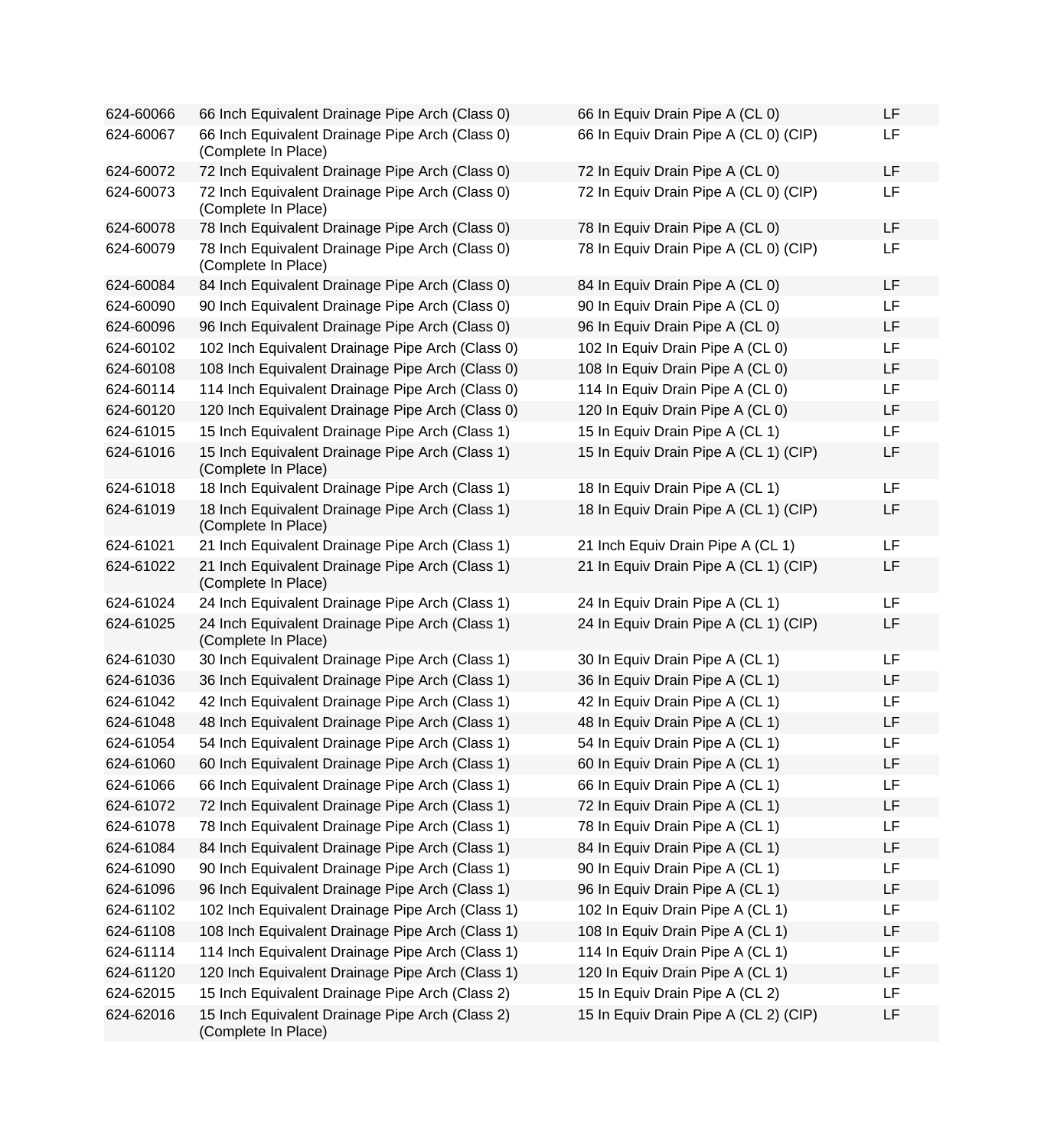624-62018 18 Inch Equivalent Drainage Pipe Arch (Class 2) 624-62019 18 Inch Equivalent Drainage Pipe Arch (Class 2) (Complete In Place) 624-62021 21 Inch Equivalent Drainage Pipe Arch (Class 2) 624-62022 21 Inch Equivalent Drainage Pipe Arch (Class 2) (Complete In Place) 624-62024 24 Inch Equivalent Drainage Pipe Arch (Class 2) 624-62025 24 Inch Equivalent Drainage Pipe Arch (Class 2) (Complete In Place) 624-62030 30 Inch Equivalent Drainage Pipe Arch (Class 2) 624-62036 36 Inch Equivalent Drainage Pipe Arch (Class 2) 624-62042 42 Inch Equivalent Drainage Pipe Arch (Class 2) 624-62048 48 Inch Equivalent Drainage Pipe Arch (Class 2) 624-62054 54 Inch Equivalent Drainage Pipe Arch (Class 2) 624-62060 60 Inch Equivalent Drainage Pipe Arch (Class 2) 624-62066 66 Inch Equivalent Drainage Pipe Arch (Class 2) 624-62072 72 Inch Equivalent Drainage Pipe Arch (Class 2) 624-62078 78 Inch Equivalent Drainage Pipe Arch (Class 2) 624-62084 84 Inch Equivalent Drainage Pipe Arch (Class 2) 624-62090 90 Inch Equivalent Drainage Pipe Arch (Class 2) 624-62096 96 Inch Equivalent Drainage Pipe Arch (Class 2) 624-62102 102 Inch Equivalent Drainage Pipe Arch (Class 2) 624-62108 108 Inch Equivalent Drainage Pipe Arch (Class 2) 624-62114 114 Inch Equivalent Drainage Pipe Arch (Class 2) 624-62120 120 Inch Equivalent Drainage Pipe Arch (Class 2) 624-63015 15 Inch Equivalent Drainage Pipe Arch (Class 3) 624-63016 15 Inch Equivalent Drainage Pipe Arch (Class 3) (Complete In Place) 624-63018 18 Inch Equivalent Drainage Pipe Arch (Class 3) 624-63019 18 Inch Equivalent Drainage Pipe Arch (Class 3) (Complete In Place) 624-63021 21 Inch Equivalent Drainage Pipe Arch (Class 3) 624-63022 21 Inch Equivalent Drainage Pipe Arch (Class 3) (Complete In Place) 624-63024 24 Inch Equivalent Drainage Pipe Arch (Class 3) 624-63025 24 Inch Equivalent Drainage Pipe Arch (Class 3) (Complete In Place) 624-63030 30 Inch Equivalent Drainage Pipe Arch (Class 3) 624-63036 36 Inch Equivalent Drainage Pipe Arch (Class 3) 624-63042 42 Inch Equivalent Drainage Pipe Arch (Class 3) 624-63048 48 Inch Equivalent Drainage Pipe Arch (Class 3) 624-63054 54 Inch Equivalent Drainage Pipe Arch (Class 3) 624-63060 60 Inch Equivalent Drainage Pipe Arch (Class 3) 624-63066 66 Inch Equivalent Drainage Pipe Arch (Class 3) 624-63072 72 Inch Equivalent Drainage Pipe Arch (Class 3) 624-63078 78 Inch Equivalent Drainage Pipe Arch (Class 3)

| 18 In Equiv Drain Pipe A (CL 2) (CIP)<br>LF<br>21 In Equiv Drain Pipe A (CL 2)<br>LF<br>21 In Equiv Drain Pipe A (CL 2) (CIP)<br>LF<br>24 In Equiv Drain Pipe A (CL 2)<br>LF<br>24 In Equiv Drain Pipe A (CL 2) (CIP)<br>LF<br>30 In Equiv Drain Pipe A (CL 2)<br>LF<br>36 In Equiv Drain Pipe A (CL 2)<br>LF<br>42 In Equiv Drain Pipe A (CL 2)<br>LF<br>48 In Equiv Drain Pipe A (CL 2)<br>LF<br>54 In Equiv Drain Pipe A (CL 2)<br>LF<br>60 In Equiv Drain Pipe A (CL 2)<br>LF<br>66 In Equiv Drain Pipe A (CL 2)<br>LF<br>72 In Equiv Drain Pipe A (CL 2)<br>LF<br>78 In Equiv Drain Pipe A (CL 2)<br>LF |  |
|--------------------------------------------------------------------------------------------------------------------------------------------------------------------------------------------------------------------------------------------------------------------------------------------------------------------------------------------------------------------------------------------------------------------------------------------------------------------------------------------------------------------------------------------------------------------------------------------------------------|--|
|                                                                                                                                                                                                                                                                                                                                                                                                                                                                                                                                                                                                              |  |
|                                                                                                                                                                                                                                                                                                                                                                                                                                                                                                                                                                                                              |  |
|                                                                                                                                                                                                                                                                                                                                                                                                                                                                                                                                                                                                              |  |
|                                                                                                                                                                                                                                                                                                                                                                                                                                                                                                                                                                                                              |  |
|                                                                                                                                                                                                                                                                                                                                                                                                                                                                                                                                                                                                              |  |
|                                                                                                                                                                                                                                                                                                                                                                                                                                                                                                                                                                                                              |  |
|                                                                                                                                                                                                                                                                                                                                                                                                                                                                                                                                                                                                              |  |
|                                                                                                                                                                                                                                                                                                                                                                                                                                                                                                                                                                                                              |  |
|                                                                                                                                                                                                                                                                                                                                                                                                                                                                                                                                                                                                              |  |
|                                                                                                                                                                                                                                                                                                                                                                                                                                                                                                                                                                                                              |  |
|                                                                                                                                                                                                                                                                                                                                                                                                                                                                                                                                                                                                              |  |
|                                                                                                                                                                                                                                                                                                                                                                                                                                                                                                                                                                                                              |  |
|                                                                                                                                                                                                                                                                                                                                                                                                                                                                                                                                                                                                              |  |
|                                                                                                                                                                                                                                                                                                                                                                                                                                                                                                                                                                                                              |  |
| 84 In Equiv Drain Pipe A (CL 2)<br>LF                                                                                                                                                                                                                                                                                                                                                                                                                                                                                                                                                                        |  |
| 90 In Equiv Drain Pipe A (CL 2)<br>LF                                                                                                                                                                                                                                                                                                                                                                                                                                                                                                                                                                        |  |
| 96 In Equiv Drain Pipe A (CL 2)<br>LF                                                                                                                                                                                                                                                                                                                                                                                                                                                                                                                                                                        |  |
| 102 In Equiv Drain Pipe A (CL 2)<br>LF                                                                                                                                                                                                                                                                                                                                                                                                                                                                                                                                                                       |  |
| 108 In Equiv Drain Pipe A (CL 2)<br>LF                                                                                                                                                                                                                                                                                                                                                                                                                                                                                                                                                                       |  |
| 114 In Equiv Drain Pipe A (CL 2)<br>LF                                                                                                                                                                                                                                                                                                                                                                                                                                                                                                                                                                       |  |
| 120 In Equiv Drain Pipe A (CL 2)<br>LF                                                                                                                                                                                                                                                                                                                                                                                                                                                                                                                                                                       |  |
| 15 In Equiv Drain Pipe A (CL 3)<br>LF                                                                                                                                                                                                                                                                                                                                                                                                                                                                                                                                                                        |  |
| 15 In Equiv Drain Pipe A (CL 3) (CIP)<br>LF                                                                                                                                                                                                                                                                                                                                                                                                                                                                                                                                                                  |  |
| 18 In Equiv Drain Pipe A (CL 3)<br>LF                                                                                                                                                                                                                                                                                                                                                                                                                                                                                                                                                                        |  |
| 18 In Equiv Drain Pipe A (CL 3) (CIP)<br>LF                                                                                                                                                                                                                                                                                                                                                                                                                                                                                                                                                                  |  |
| 21 In Equiv Drain Pipe A (CL 3)<br>LF                                                                                                                                                                                                                                                                                                                                                                                                                                                                                                                                                                        |  |
| 21 In Equiv Drain Pipe A (CL 3) (CIP)<br>LF                                                                                                                                                                                                                                                                                                                                                                                                                                                                                                                                                                  |  |
| 24 In Equiv Drain Pipe A (CL 3)<br>LF                                                                                                                                                                                                                                                                                                                                                                                                                                                                                                                                                                        |  |
| 24 In Equiv Drain Pipe A (CL 3) (CIP)<br>LF                                                                                                                                                                                                                                                                                                                                                                                                                                                                                                                                                                  |  |
| 30 In Equiv Drain Pipe A (CL 3)<br>LF                                                                                                                                                                                                                                                                                                                                                                                                                                                                                                                                                                        |  |
| 36 In Equiv Drain Pipe A (CL 3)<br>LF                                                                                                                                                                                                                                                                                                                                                                                                                                                                                                                                                                        |  |
| 42 In Equiv Drain Pipe A (CL 3)<br>LF                                                                                                                                                                                                                                                                                                                                                                                                                                                                                                                                                                        |  |
| 48 In Equiv Drain Pipe A (CL 3)<br>LF                                                                                                                                                                                                                                                                                                                                                                                                                                                                                                                                                                        |  |
| 54 In Equiv Drain Pipe A (CL 3)<br>LF                                                                                                                                                                                                                                                                                                                                                                                                                                                                                                                                                                        |  |
| 60 In Equiv Drain Pipe A (CL 3)<br>LF                                                                                                                                                                                                                                                                                                                                                                                                                                                                                                                                                                        |  |
| 66 In Equiv Drain Pipe A (CL 3)<br>LF                                                                                                                                                                                                                                                                                                                                                                                                                                                                                                                                                                        |  |
| 72 In Equiv Drain Pipe A (CL 3)<br>LF                                                                                                                                                                                                                                                                                                                                                                                                                                                                                                                                                                        |  |
| 78 In Equiv Drain Pipe A (CL 3)<br>LF                                                                                                                                                                                                                                                                                                                                                                                                                                                                                                                                                                        |  |
|                                                                                                                                                                                                                                                                                                                                                                                                                                                                                                                                                                                                              |  |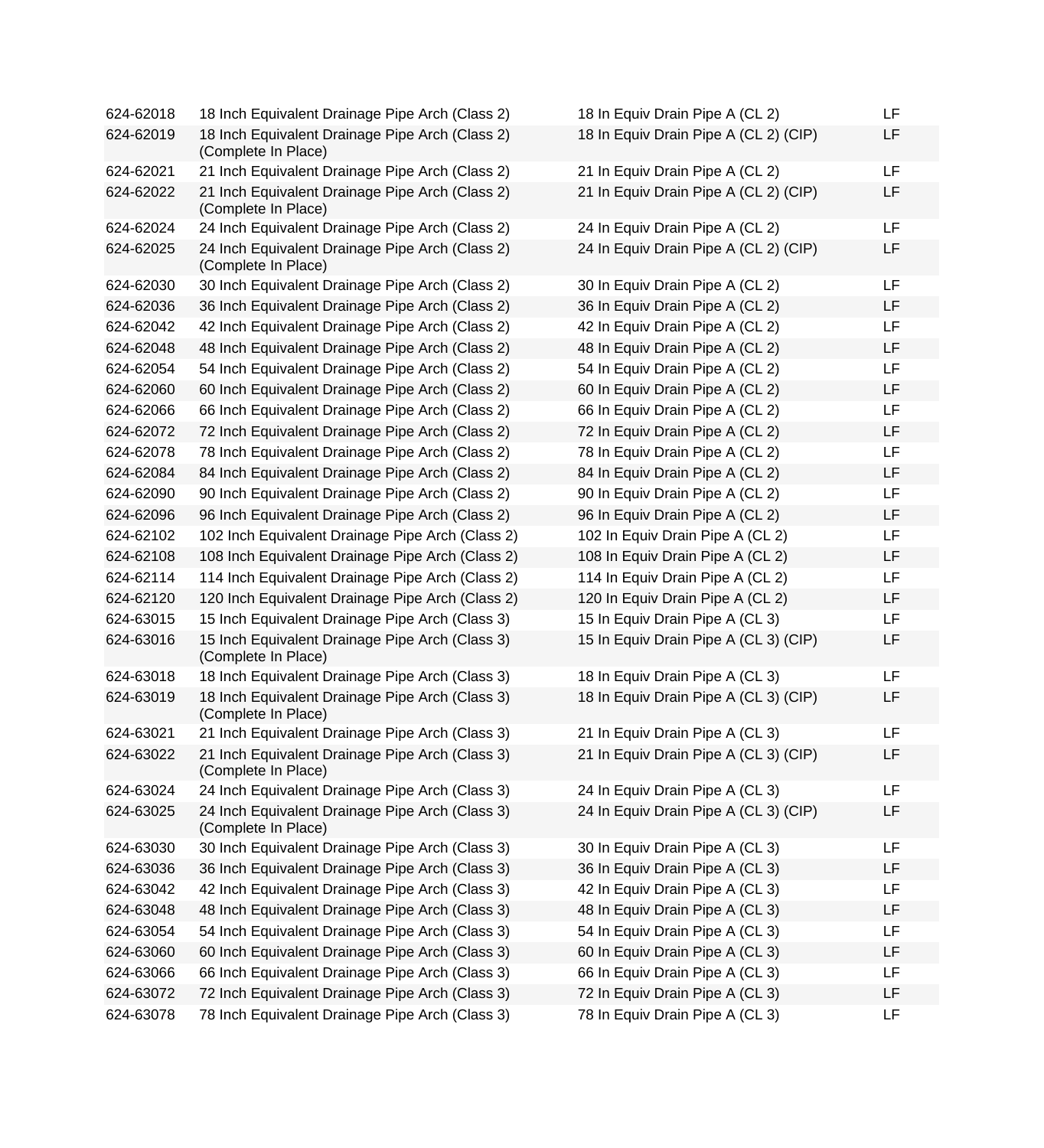| 624-63084 | 84 Inch Equivalent Drainage Pipe Arch (Class 3)                        | 84 In Equiv Drain Pipe A (CL 3)       | LF |
|-----------|------------------------------------------------------------------------|---------------------------------------|----|
| 624-63090 | 90 Inch Equivalent Drainage Pipe Arch (Class 3)                        | 90 In Equiv Drain Pipe A (CL 3)       | LF |
| 624-63096 | 96 Inch Equivalent Drainage Pipe Arch (Class 3)                        | 96 In Equiv Drain Pipe A (CL 3)       | LF |
| 624-63102 | 102 Inch Equivalent Drainage Pipe Arch (Class 3)                       | 102 In Equiv Drain Pipe A (CL 3)      | LF |
| 624-63108 | 108 Inch Equivalent Drainage Pipe Arch (Class 3)                       | 108 In Equiv Drain Pipe A (CL 3)      | LF |
| 624-63114 | 114 Inch Equivalent Drainage Pipe Arch (Class 3)                       | 114 In Equiv Drain Pipe A (CL 3)      | LF |
| 624-63120 | 120 Inch Equivalent Drainage Pipe Arch (Class 3)                       | 120 In Equiv Drain Pipe A (CL 3)      | LF |
| 624-64015 | 15 Inch Equivalent Drainage Pipe Arch (Class 4)                        | 15 In Equiv Drain Pipe A (CL 4)       | LF |
| 624-64016 | 15 Inch Equivalent Drainage Pipe Arch (Class 4)<br>(Complete In Place) | 15 In Equiv Drain Pipe A (CL 4) (CIP) | LF |
| 624-64018 | 18 Inch Equivalent Drainage Pipe Arch (Class 4)                        | 18 In Equiv Drain Pipe A (CL 4)       | LF |
| 624-64019 | 18 Inch Equivalent Drainage Pipe Arch (Class 4)<br>(Complete In Place) | 18 In Equiv Drain Pipe A (CL 4) (CIP) | LF |
| 624-64021 | 21 Inch Equivalent Drainage Pipe Arch (Class 4)                        | 21 In Equiv Drain Pipe A (CL 4)       | LF |
| 624-64022 | 21 Inch Equivalent Drainage Pipe Arch (Class 4)<br>(Complete In Place) | 21 In Equiv Drain Pipe A (CL 4) (CIP) | LF |
| 624-64024 | 24 Inch Equivalent Drainage Pipe Arch (Class 4)                        | 24 In Equiv Drain Pipe A (CL 4)       | LF |
| 624-64025 | 24 Inch Equivalent Drainage Pipe Arch (Class 4)<br>(Complete In Place) | 24 In Equiv Drain Pipe A (CL 4) (CIP) | LF |
| 624-64030 | 30 Inch Equivalent Drainage Pipe Arch (Class 4)                        | 30 In Equiv Drain Pipe A (CL 4)       | LF |
| 624-64036 | 36 Inch Equivalent Drainage Pipe Arch (Class 4)                        | 36 In Equiv Drain Pipe A (CL 4)       | LF |
| 624-64042 | 42 Inch Equivalent Drainage Pipe Arch (Class 4)                        | 42 In Equiv Drain Pipe A (CL 4)       | LF |
| 624-64048 | 48 Inch Equivalent Drainage Pipe Arch (Class 4)                        | 48 In Equiv Drain Pipe A (CL 4)       | LF |
| 624-64054 | 54 Inch Equivalent Drainage Pipe Arch (Class 4)                        | 54 In Equiv Drain Pipe A (CL 4)       | LF |
| 624-64060 | 60 Inch Equivalent Drainage Pipe Arch (Class 4)                        | 60 In Equiv Drain Pipe A (CL 4)       | LF |
| 624-64066 | 66 Inch Equivalent Drainage Pipe Arch (Class 4)                        | 66 In Equiv Drain Pipe A (CL 4)       | LF |
| 624-64072 | 72 Inch Equivalent Drainage Pipe Arch (Class 4)                        | 72 In Equiv Drain Pipe A (CL 4)       | LF |
| 624-64078 | 78 Inch Equivalent Drainage Pipe Arch (Class 4)                        | 78 In Equiv Drain Pipe A (CL 4)       | LF |
| 624-64084 | 84 Inch Equivalent Drainage Pipe Arch (Class 4)                        | 84 In Equiv Drain Pipe A (CL 4)       | LF |
| 624-64090 | 90 Inch Equivalent Drainage Pipe Arch (Class 4)                        | 90 In Equiv Drain Pipe A (CL 4)       | LF |
| 624-64096 | 96 Inch Equivalent Drainage Pipe Arch (Class 4)                        | 96 In Equiv Drain Pipe A (CL 4)       | LF |
| 624-64102 | 102 Inch Equivalent Drainage Pipe Arch (Class 4)                       | 102 In Equiv Drain Pipe A (CL 4)      | LF |
| 624-64108 | 108 Inch Equivalent Drainage Pipe Arch (Class 4)                       | 108 In Equiv Drain Pipe A (CL 4)      | LF |
| 624-64114 | 114 Inch Equivalent Drainage Pipe Arch (Class 4)                       | 114 In Equiv Drain Pipe A (CL 4)      | LF |
| 624-64120 | 120 Inch Equivalent Drainage Pipe Arch (Class 4)                       | 120 In Equiv Drain Pipe A (CL 4)      | LF |
| 624-65015 | 15 Inch Equivalent Drainage Pipe Arch (Class 5)                        | 15 In Equiv Drain Pipe A (CL 5)       | LF |
| 624-65016 | 15 Inch Equivalent Drainage Pipe Arch (Class 5)<br>(Complete In Place) | 15 In Equiv Drain Pipe A (CL 5) (CIP) | LF |
| 624-65018 | 18 Inch Equivalent Drainage Pipe Arch (Class 5)                        | 18 In Equiv Drain Pipe A (CL 5)       | LF |
| 624-65019 | 18 Inch Equivalent Drainage Pipe Arch (Class 5)<br>(Complete In Place) | 18 In Equiv Drain Pipe A (CL 5) (CIP) | LF |
| 624-65021 | 21 Inch Equivalent Drainage Pipe Arch (Class 5)                        | 21 In Equiv Drain Pipe A (CL 5)       | LF |
| 624-65022 | 21 Inch Equivalent Drainage Pipe Arch (Class 5)<br>(Complete In Place) | 21 In Equiv Drain Pipe A (CL 5) (CIP) | LF |
| 624-65024 | 24 Inch Equivalent Drainage Pipe Arch (Class 5)                        | 24 In Equiv Drain Pipe A (CL 5)       | LF |
| 624-65025 | 24 Inch Equivalent Drainage Pipe Arch (Class 5)<br>(Complete In Place) | 24 In Equiv Drain Pipe A (CL 5) (CIP) | LF |

| 84 In Equiv Drain Pipe A (CL 3)       | LF |
|---------------------------------------|----|
| 90 In Equiv Drain Pipe A (CL 3)       | LF |
| 96 In Equiv Drain Pipe A (CL 3)       | LF |
| 102 In Equiv Drain Pipe A (CL 3)      | LF |
| 108 In Equiv Drain Pipe A (CL 3)      | LF |
| 114 In Equiv Drain Pipe A (CL 3)      | LF |
| 120 In Equiv Drain Pipe A (CL 3)      | LF |
| 15 In Equiv Drain Pipe A (CL 4)       | LF |
| 15 In Equiv Drain Pipe A (CL 4) (CIP) | LF |
| 18 In Equiv Drain Pipe A (CL 4)       | LF |
| 18 In Equiv Drain Pipe A (CL 4) (CIP) | LF |
| 21 In Equiv Drain Pipe A (CL 4)       | LF |
| 21 In Equiv Drain Pipe A (CL 4) (CIP) | LF |
| 24 In Equiv Drain Pipe A (CL 4)       | LF |
| 24 In Equiv Drain Pipe A (CL 4) (CIP) | LF |
| 30 In Equiv Drain Pipe A (CL 4)       | LF |
| 36 In Equiv Drain Pipe A (CL 4)       | LF |
| 42 In Equiv Drain Pipe A (CL 4)       | LF |
| 48 In Equiv Drain Pipe A (CL 4)       | LF |
| 54 In Equiv Drain Pipe A (CL 4)       | LF |
| 60 In Equiv Drain Pipe A (CL 4)       | LF |
| 66 In Equiv Drain Pipe A (CL 4)       | LF |
| 72 In Equiv Drain Pipe A (CL 4)       | LF |
| 78 In Equiv Drain Pipe A (CL 4)       | LF |
| 84 In Equiv Drain Pipe A (CL 4)       | LF |
| 90 In Equiv Drain Pipe A (CL 4)       | LF |
| 96 In Equiv Drain Pipe A (CL 4)       | LF |
| 102 In Equiv Drain Pipe A (CL 4)      | LF |
| 108 In Equiv Drain Pipe A (CL 4)      | LF |
| 114 In Equiv Drain Pipe A (CL 4)      | LF |
| 120 In Equiv Drain Pipe A (CL 4)      | LF |
| 15 In Equiv Drain Pipe A (CL 5)       | LF |
| 15 In Equiv Drain Pipe A (CL 5) (CIP) | LF |
| 18 In Equiv Drain Pipe A (CL 5)       | LF |
| 18 In Equiv Drain Pipe A (CL 5) (CIP) | LF |
| 21 In Equiv Drain Pipe A (CL 5)       | LF |
| 21 In Equiv Drain Pipe A (CL 5) (CIP) | LF |
| 24 In Equiv Drain Pipe A (CL 5)       | LF |
| 24 In Equiv Drain Pipe A (CL 5) (CIP) | LF |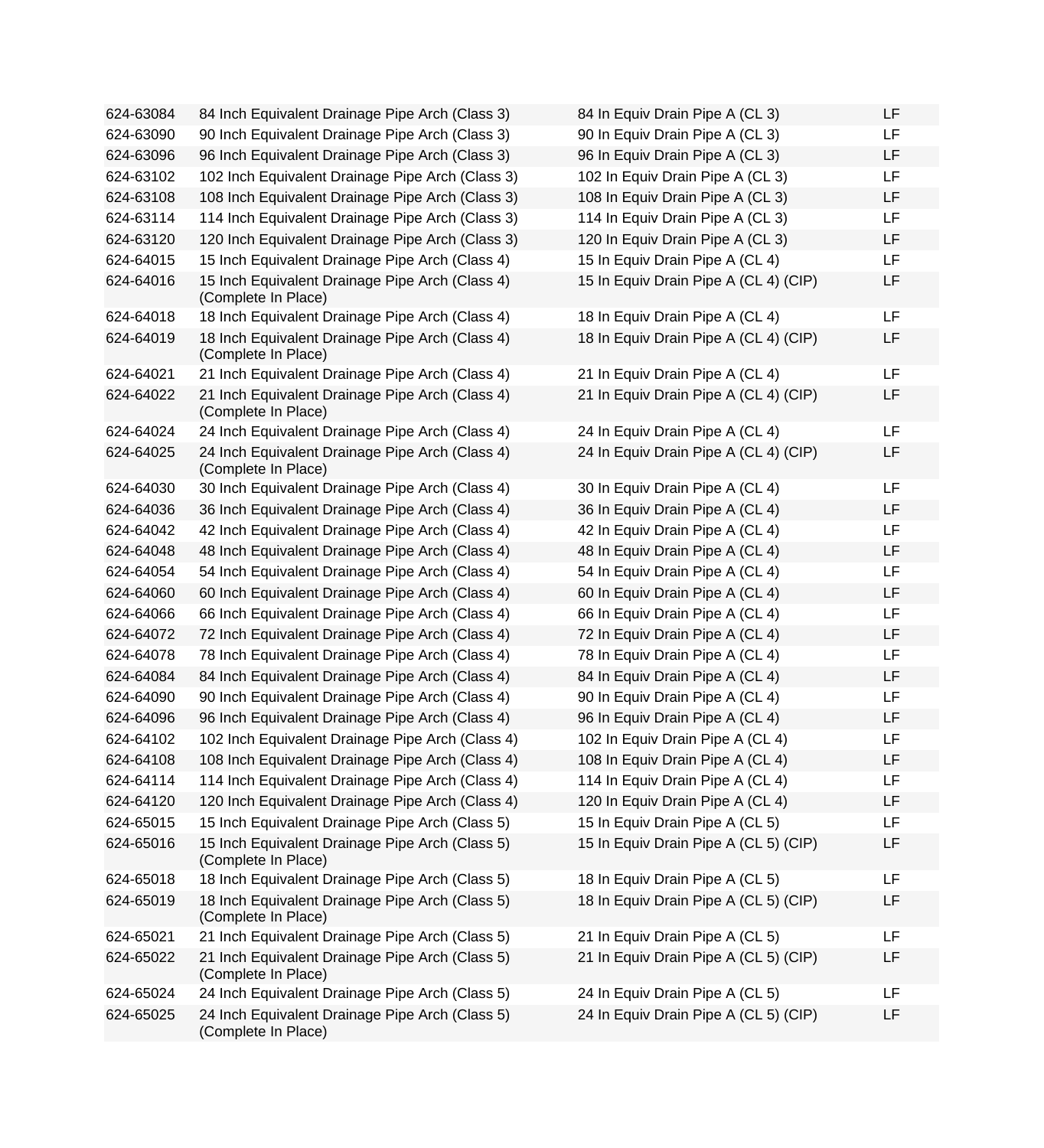| 624-65030 | 30 Inch Equivalent Drainage Pipe Arch (Class 5)                        | 30 In Equiv Drain Pipe A (CL 5)       | LF |
|-----------|------------------------------------------------------------------------|---------------------------------------|----|
| 624-65036 | 36 Inch Equivalent Drainage Pipe Arch (Class 5)                        | 36 In Equiv Drain Pipe A (CL 5)       | LF |
| 624-65042 | 42 Inch Equivalent Drainage Pipe Arch (Class 5)                        | 42 In Equiv Drain Pipe A (CL 5)       | LF |
| 624-65048 | 48 Inch Equivalent Drainage Pipe Arch (Class 5)                        | 48 In Equiv Drain Pipe A (CL 5)       | LF |
| 624-65054 | 54 Inch Equivalent Drainage Pipe Arch (Class 5)                        | 54 In Equiv Drain Pipe A (CL 5)       | LF |
| 624-65060 | 60 Inch Equivalent Drainage Pipe Arch (Class 5)                        | 60 In Equiv Drain Pipe A (CL 5)       | LF |
| 624-65066 | 66 Inch Equivalent Drainage Pipe Arch (Class 5)                        | 66 In Equiv Drain Pipe A (CL 5)       | LF |
| 624-65072 | 72 Inch Equivalent Drainage Pipe Arch (Class 5)                        | 72 In Equiv Drain Pipe A (CL 5)       | LF |
| 624-65078 | 78 Inch Equivalent Drainage Pipe Arch (Class 5)                        | 78 In Equiv Drain Pipe A (CL 5)       | LF |
| 624-65084 | 84 Inch Equivalent Drainage Pipe Arch (Class 5)                        | 84 In Equiv Drain Pipe A (CL 5)       | LF |
| 624-65090 | 90 Inch Equivalent Drainage Pipe Arch (Class 5)                        | 90 In Equiv Drain Pipe A (CL 5)       | LF |
| 624-65096 | 96 Inch Equivalent Drainage Pipe Arch (Class 5)                        | 96 In Equiv Drain Pipe A (CL 5)       | LF |
| 624-65102 | 102 Inch Equivalent Drainage Pipe Arch (Class 5)                       | 102 In Equiv Drain Pipe A (CL 5)      | LF |
| 624-65108 | 108 Inch Equivalent Drainage Pipe Arch (Class 5)                       | 108 In Equiv Drain Pipe A (CL 5)      | LF |
| 624-65114 | 114 Inch Equivalent Drainage Pipe Arch (Class 5)                       | 114 In Equiv Drain Pipe A (CL 5)      | LF |
| 624-65120 | 120 Inch Equivalent Drainage Pipe Arch (Class 5)                       | 120 In Equiv Drain Pipe A (CL 5)      | LF |
| 624-66015 | 15 Inch Equivalent Drainage Pipe Arch (Class 6)                        | 15 In Equiv Drain Pipe A (CL 6)       | LF |
| 624-66016 | 15 Inch Equivalent Drainage Pipe Arch (Class 6)<br>(Complete In Place) | 15 In Equiv Drain Pipe A (CL 6) (CIP) | LF |
| 624-66018 | 18 Inch Equivalent Drainage Pipe Arch (Class 6)                        | 18 In Equiv Drain Pipe A (CL 6)       | LF |
| 624-66019 | 18 Inch Equivalent Drainage Pipe Arch (Class 6)<br>(Complete In Place) | 18 In Equiv Drain Pipe A (CL 6) (CIP) | LF |
| 624-66021 | 21 Inch Equivalent Drainage Pipe Arch (Class 6)                        | 21 In Equiv Drain Pipe A (CL 6)       | LF |
| 624-66022 | 21 Inch Equivalent Drainage Pipe Arch (Class 6)<br>(Complete In Place) | 21 In Equiv Drain Pipe A (CL 6) (CIP) | LF |
| 624-66024 | 24 Inch Equivalent Drainage Pipe Arch (Class 6)                        | 24 In Equiv Drain Pipe A (CL 6)       | LF |
| 624-66025 | 24 Inch Equivalent Drainage Pipe Arch (Class 6)<br>(Complete In Place) | 24 In Equiv Drain Pipe A (CL 6) (CIP) | LF |
| 624-66030 | 30 Inch Equivalent Drainage Pipe Arch (Class 6)                        | 30 In Equiv Drain Pipe A (CL 6)       | LF |
| 624-66036 | 36 Inch Equivalent Drainage Pipe Arch (Class 6)                        | 36 In Equiv Drain Pipe A (CL 6)       | LF |
| 624-66042 | 42 Inch Equivalent Drainage Pipe Arch (Class 6)                        | 42 In Equiv Drain Pipe A (CL 6)       | LF |
| 624-66048 | 48 Inch Equivalent Drainage Pipe Arch (Class 6)                        | 48 In Equiv Drain Pipe A (CL 6)       | LF |
| 624-66054 | 54 Inch Equivalent Drainage Pipe Arch (Class 6)                        | 54 In Equiv Drain Pipe A (CL 6)       | LF |
| 624-66060 | 60 Inch Equivalent Drainage Pipe Arch (Class 6)                        | 60 In Equiv Drain Pipe A (CL 6)       | LF |
| 624-66066 | 66 Inch Equivalent Drainage Pipe Arch (Class 6)                        | 66 In Equiv Drain Pipe A (CL 6)       | LF |
| 624-66072 | 72 Inch Equivalent Drainage Pipe Arch (Class 6)                        | 72 In Equiv Drain Pipe A (CL 6)       | LF |
| 624-66078 | 78 Inch Equivalent Drainage Pipe Arch (Class 6)                        | 78 In Equiv Drain Pipe A (CL 6)       | LF |
| 624-66084 | 84 Inch Equivalent Drainage Pipe Arch (Class 6)                        | 84 In Equiv Drain Pipe A (CL 6)       | LF |
| 624-66090 | 90 Inch Equivalent Drainage Pipe Arch (Class 6)                        | 90 In Equiv Drain Pipe A (CL 6)       | LF |
| 624-66096 | 96 Inch Equivalent Drainage Pipe Arch (Class 6)                        | 96 In Equiv Drain Pipe A (CL 6)       | LF |
| 624-66102 | 102 Inch Equivalent Drainage Pipe Arch (Class 6)                       | 102 In Equiv Drain Pipe A (CL 6)      | LF |
| 624-66108 | 108 Inch Equivalent Drainage Pipe Arch (Class 6)                       | 108 In Equiv Drain Pipe A (CL 6)      | LF |
| 624-66114 | 114 Inch Equivalent Drainage Pipe Arch (Class 6)                       | 114 In Equiv Drain Pipe A (CL 6)      | LF |
| 624-66120 | 120 Inch Equivalent Drainage Pipe Arch (Class 6)                       | 120 In Equiv Drain Pipe (CL 6)        | LF |
| 624-67015 | 15 Inch Equivalent Drainage Pipe Arch (Class 7)                        | 15 In Equiv Drain Pipe A (CL 7)       | LF |
| 624-67016 | 15 Inch Equivalent Drainage Pipe Arch (Class 7)                        | 15 In Equiv Drain Pipe A (CL 7) (CIP) | LF |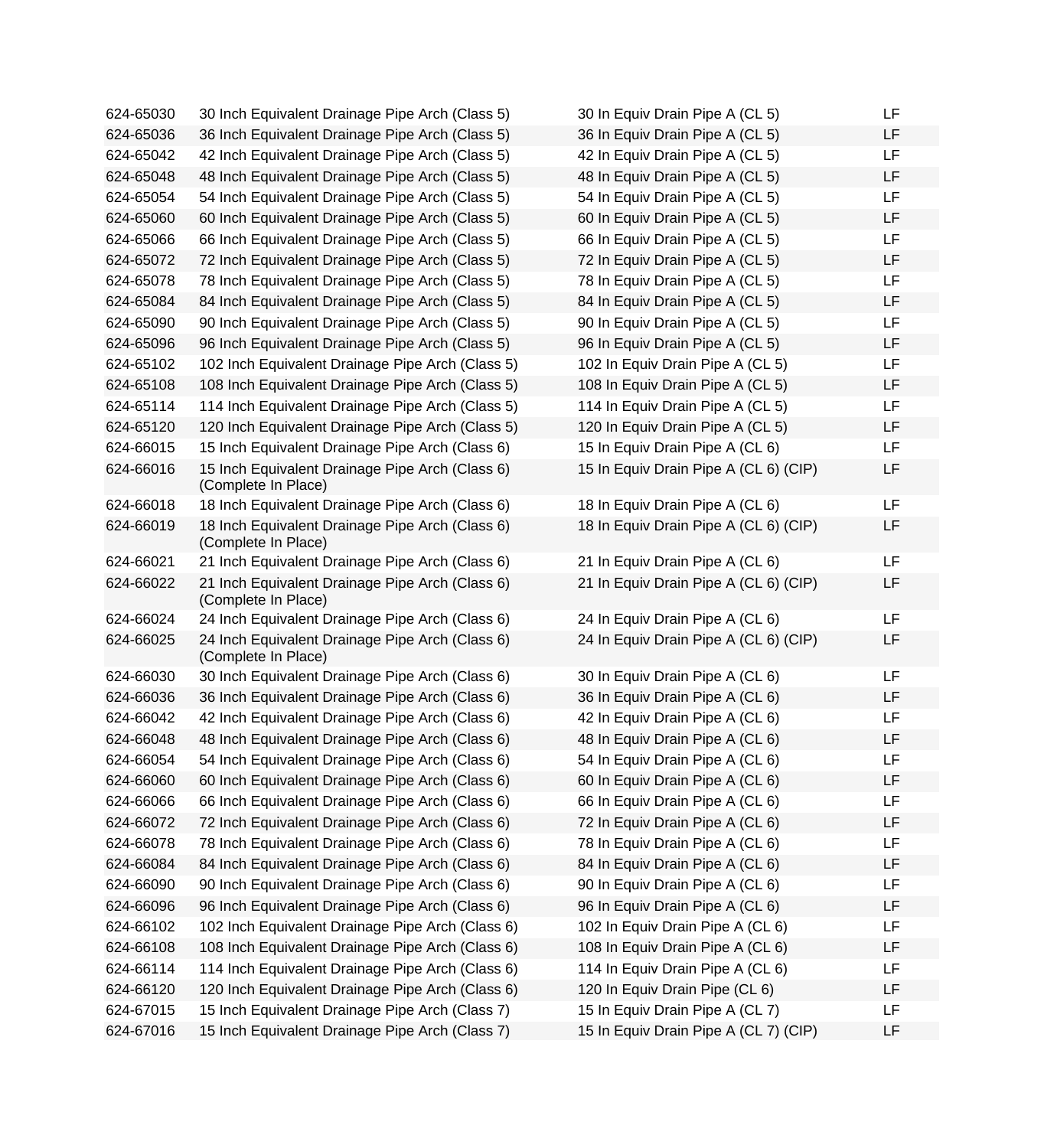|           | (Complete In Place)                                                    |                                       |    |
|-----------|------------------------------------------------------------------------|---------------------------------------|----|
| 624-67018 | 18 Inch Equivalent Drainage Pipe Arch (Class 7)                        | 18 In Equiv Drain Pipe A (CL 7)       | LF |
| 624-67019 | 18 Inch Equivalent Drainage Pipe Arch (Class 7)<br>(Complete In Place) | 18 In Equiv Drain Pipe A (CL 7) (CIP) | LF |
| 624-67021 | 21 Inch Equivalent Drainage Pipe Arch (Class 7)                        | 21 In Equiv Drain Pipe A (CL 7)       | LF |
| 624-67022 | 21 Inch Equivalent Drainage Pipe Arch (Class 7)<br>(Complete In Place) | 21 In Equiv Drain Pipe A (CL 7) (CIP) | LF |
| 624-67024 | 24 Inch Equivalent Drainage Pipe Arch (Class 7)                        | 24 In Equiv Drain Pipe A (CL 7)       | LF |
| 624-67025 | 24 Inch Equivalent Drainage Pipe Arch (Class 7)<br>(Complete In Place) | 24 In Equiv Drain Pipe A (CL 7) (CIP) | LF |
| 624-67030 | 30 Inch Equivalent Drainage Pipe Arch (Class 7)                        | 30 In Equiv Drain Pipe A (CL 7)       | LF |
| 624-67036 | 36 Inch Equivalent Drainage Pipe Arch (Class 7)                        | 36 In Equiv Drain Pipe A (CL 7)       | LF |
| 624-67042 | 42 Inch Equivalent Drainage Pipe Arch (Class 7)                        | 42 In Equiv Drain Pipe A (CL 7)       | LF |
| 624-67048 | 48 Inch Equivalent Drainage Pipe Arch (Class 7)                        | 48 In Equiv Drain Pipe A (CL 7)       | LF |
| 624-67054 | 54 Inch Equivalent Drainage Pipe Arch (Class 7)                        | 54 In Equiv Drain Pipe A (CL 7)       | LF |
| 624-67060 | 60 Inch Equivalent Drainage Pipe Arch (Class 7)                        | 60 In Equiv Drain Pipe A (CL 7)       | LF |
| 624-67066 | 66 Inch Equivalent Drainage Pipe Arch (Class 7)                        | 66 In Equiv Drain Pipe A (CL 7)       | LF |
| 624-67072 | 72 Inch Equivalent Drainage Pipe Arch (Class 7)                        | 72 In Equiv Drain Pipe A (CL 7)       | LF |
| 624-67078 | 78 Inch Equivalent Drainage Pipe Arch (Class 7)                        | 78 In Equiv Drain Pipe A (CL 7)       | LF |
| 624-67084 | 84 Inch Equivalent Drainage Pipe Arch (Class 7)                        | 84 In Equiv Drain Pipe A (CL 7)       | LF |
| 624-67090 | 90 Inch Equivalent Drainage Pipe Arch (Class 7)                        | 90 In Equiv Drain Pipe A (CL 7)       | LF |
| 624-67096 | 96 Inch Equivalent Drainage Pipe Arch (Class 7)                        | 96 In Equiv Drain Pipe A (CL 7)       | LF |
| 624-67102 | 102 Inch Equivalent Drainage Pipe Arch (Class 7)                       | 102 In Equiv Drain Pipe A (CL 7)      | LF |
| 624-67108 | 108 Inch Equivalent Drainage Pipe Arch (Class 7)                       | 108 In Equiv Drain Pipe A (CL 7)      | LF |
| 624-67114 | 114 Inch Equivalent Drainage Pipe Arch (Class 7)                       | 114 In Equiv Drain Pipe A (CL 7)      | LF |
| 624-67120 | 120 Inch Equivalent Drainage Pipe Arch (Class 7)                       | 120 In Equiv Drain Pipe A (CL 7)      | LF |
| 624-68015 | 15 Inch Equivalent Drainage Pipe Arch (Class 8)                        | 15 In Equiv Drain Pipe A (CL 8)       | LF |
| 624-68016 | 15 Inch Equivalent Drainage Pipe Arch (Class 8)<br>(Complete In Place) | 15 In Equiv Drain Pipe A (CL 8) (CIP) | LF |
| 624-68018 | 18 Inch Equivalent Drainage Pipe Arch (Class 8)                        | 18 In Equiv Drain Pipe A (CL 8)       | LF |
| 624-68019 | 18 Inch Equivalent Drainage Pipe Arch (Class 8)<br>(Complete In Place) | 18 In Equiv Drain Pipe A (CL 8) (CIP) | LF |
| 624-68021 | 21 Inch Equivalent Drainage Pipe Arch (Class 8)                        | 21 In Equiv Drain Pipe A (CL 8)       | LF |
| 624-68022 | 21 Inch Equivalent Drainage Pipe Arch (Class 8)<br>(Complete In Place) | 21 In Equiv Drain Pipe A (CL 8) (CIP) | LF |
| 624-68024 | 24 Inch Equivalent Drainage Pipe Arch (Class 8)                        | 24 In Equiv Drain Pipe A (CL 8)       | LF |
| 624-68025 | 24 Inch Equivalent Drainage Pipe Arch (Class 8)<br>(Complete In Place) | 24 In Equiv Drain Pipe A (CL 8) (CIP) | LF |
| 624-68030 | 30 Inch Equivalent Drainage Pipe Arch (Class 8)                        | 30 In Equiv Drain Pipe A (CL 8)       | LF |
| 624-68036 | 36 Inch Equivalent Drainage Pipe Arch (Class 8)                        | 36 In Equiv Drain Pipe A (CL 8)       | LF |
| 624-68042 | 42 Inch Equivalent Drainage Pipe Arch (Class 8)                        | 42 In Equiv Drain Pipe A (CL 8)       | LF |
| 624-68048 | 48 Inch Equivalent Drainage Pipe Arch (Class 8)                        | 48 In Equiv Drain Pipe A (CL 8)       | LF |
| 624-68054 | 54 Inch Equivalent Drainage Pipe Arch (Class 8)                        | 54 In Equiv Drain Pipe A (CL 8)       | LF |
| 624-68060 | 60 Inch Equivalent Drainage Pipe Arch (Class 8)                        | 60 In Equiv Drain Pipe A (CL 8)       | LF |
| 624-68066 | 66 Inch Equivalent Drainage Pipe Arch (Class 8)                        | 66 In Equiv Drain Pipe A (CL 8)       | LF |
| 624-68072 | 72 Inch Equivalent Drainage Pipe Arch (Class 8)                        | 72 In Equiv Drain Pipe A (CL 8)       | LF |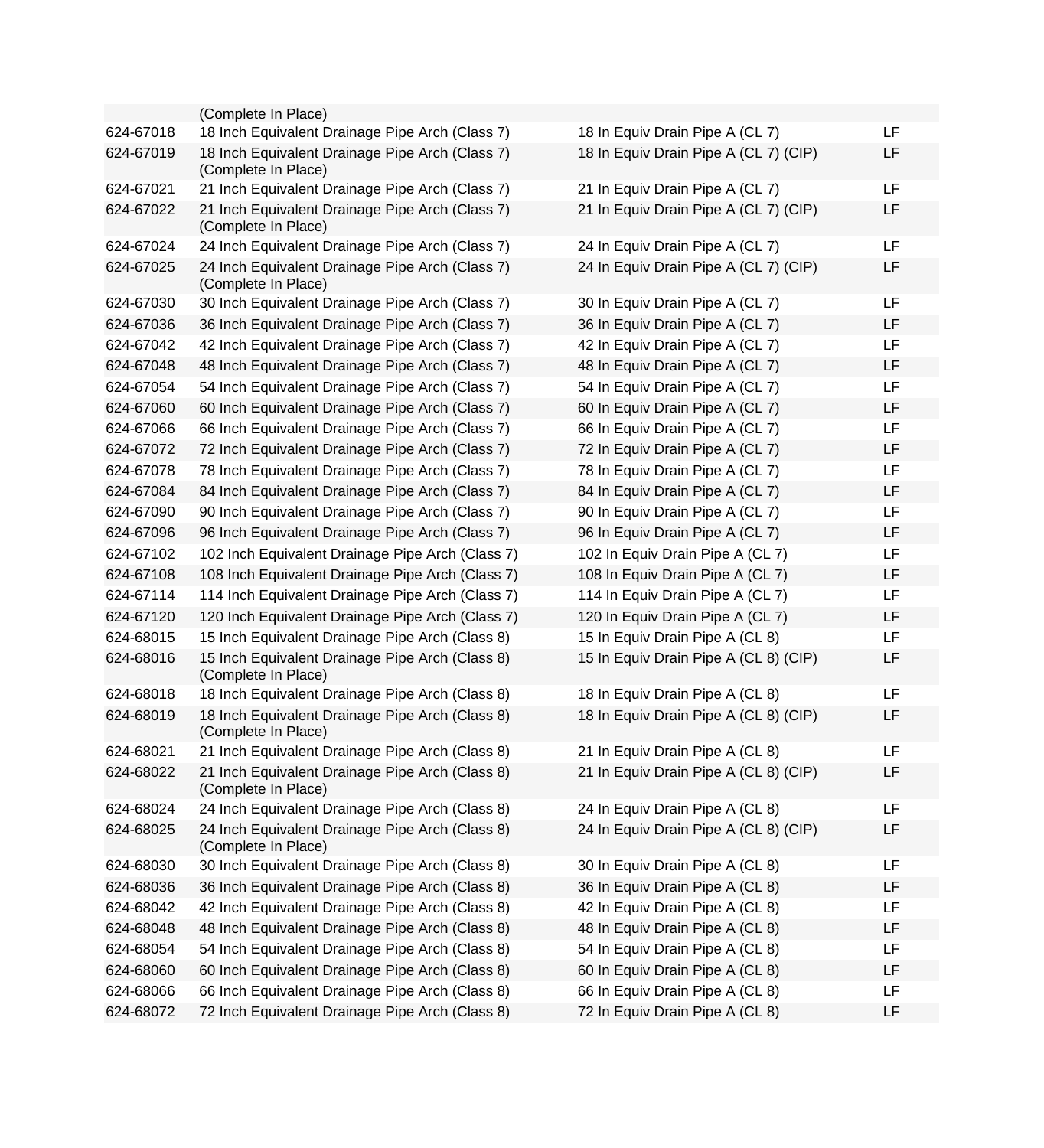| 624-68078 | 78 Inch Equivalent Drainage Pipe Arch (Class 8)                         | 78 In Equiv Drain Pipe A (CL 8)        | LF |
|-----------|-------------------------------------------------------------------------|----------------------------------------|----|
| 624-68084 | 84 Inch Equivalent Drainage Pipe Arch (Class 8)                         | 84 In Equiv Drain Pipe A (CL 8)        | LF |
| 624-68090 | 90 Inch Equivalent Drainage Pipe Arch (Class 8)                         | 90 In Equiv Drain Pipe A (CL 8)        | LF |
| 624-68096 | 96 Inch Equivalent Drainage Pipe Arch (Class 8)                         | 96 In Equiv Drain Pipe A (CL 8)        | LF |
| 624-68102 | 102 Inch Equivalent Drainage Pipe Arch (Class 8)                        | 102 In Equiv Drain Pipe A (CL 8)       | LF |
| 624-68108 | 108 Inch Equivalent Drainage Pipe Arch (Class 8)                        | 108 In Equiv Drain Pipe A (CL 8)       | LF |
| 624-68114 | 114 Inch Equivalent Drainage Pipe Arch (Class 8)                        | 114 In Equiv Drain Pipe A (CL 8)       | LF |
| 624-68120 | 120 Inch Equivalent Drainage Pipe Arch (Class 8)                        | 120 In Equiv Drain Pipe A (CL 8)       | LF |
| 624-69015 | 15 Inch Equivalent Drainage Pipe Arch (Class 9)                         | 15 In Equiv Drain Pipe A (CL 9)        | LF |
| 624-69016 | 15 Inch Equivalent Drainage Pipe Arch (Class 9)<br>(Complete In Place)  | 15 In Equiv Drain Pipe A (CL 9) (CIP)  | LF |
| 624-69018 | 18 Inch Equivalent Drainage Pipe Arch (Class 9)                         | 18 In Equiv Drain Pipe A (CL 9)        | LF |
| 624-69019 | 18 Inch Equivalent Drainage Pipe Arch (Class 9)<br>(Complete In Place)  | 18 In Equiv Drain Pipe A (CL 9) (CIP)  | LF |
| 624-69021 | 21 Inch Equivalent Drainage Pipe Arch (Class 9)                         | 21 In Equiv Drain Pipe A (CL 9)        | LF |
| 624-69022 | 21 Inch Equivalent Drainage Pipe Arch (Class 9)<br>(Complete In Place)  | 21 In Equiv Drain Pipe A (CL 9) (CIP)  | LF |
| 624-69024 | 24 Inch Equivalent Drainage Pipe Arch (Class 9)                         | 24 In Equiv Drain Pipe A (CL 9)        | LF |
| 624-69025 | 24 Inch Equivalent Drainage Pipe Arch (Class 9)<br>(Complete In Place)  | 24 In Equiv Drain Pipe A (CL 9) (CIP)  | LF |
| 624-69030 | 30 Inch Equivalent Drainage Pipe Arch (Class 9)                         | 30 In Equiv Drain Pipe A (CL 9)        | LF |
| 624-69036 | 36 Inch Equivalent Drainage Pipe Arch (Class 9)                         | 36 In Equiv Drain Pipe A (CL 9)        | LF |
| 624-69042 | 42 Inch Equivalent Drainage Pipe Arch (Class 9)                         | 42 In Equiv Drain Pipe A (CL 9)        | LF |
| 624-69048 | 48 Inch Equivalent Drainage Pipe Arch (Class 9)                         | 48 In Equiv Drain Pipe A (CL 9)        | LF |
| 624-69054 | 54 Inch Equivalent Drainage Pipe Arch (Class 9)                         | 54 In Equiv Drain Pipe A (CL 9)        | LF |
| 624-69060 | 60 Inch Equivalent Drainage Pipe Arch (Class 9)                         | 60 In Equiv Drain Pipe A (CL 9)        | LF |
| 624-69066 | 66 Inch Equivalent Drainage Pipe Arch (Class 9)                         | 66 In Equiv Drain Pipe A (CL 9)        | LF |
| 624-69072 | 72 Inch Equivalent Drainage Pipe Arch (Class 9)                         | 72 In Equiv Drain Pipe A (CL 9)        | LF |
| 624-69078 | 78 Inch Equivalent Drainage Pipe Arch (Class 9)                         | 78 In Equiv Drain Pipe A (CL 9)        | LF |
| 624-69084 | 84 Inch Equivalent Drainage Pipe Arch (Class 9)                         | 84 In Equiv Drain Pipe A (CL 9)        | LF |
| 624-69096 | 96 Inch Equivalent Drainage Pipe Arch (Class 9)                         | 96 In Equiv Drain Pipe A (CL 9)        | LF |
| 624-69102 | 102 Inch Equivalent Drainage Pipe Arch (Class 9)                        | 102 In Equiv Drain Pipe A (CL 9)       | LF |
| 624-69108 | 108 Inch Equivalent Drainage Pipe Arch (Class 9)                        | 108 In Equiv Drain Pipe A (CL 9)       | LF |
| 624-69114 | 114 Inch Equivalent Drainage Pipe Arch (Class 9)                        | 114 In Equiv Drain Pipe A (CL 9)       | LF |
| 624-69120 | 120 Inch Equivalent Drainage Pipe Arch (Class 9)                        | 120 In Equiv Drain Pipe A (CL 9)       | LF |
| 624-70015 | 15 Inch Equivalent Drainage Pipe Arch (Class 10)                        | 15 In Equiv Drain Pipe A (CL 10)       | LF |
| 624-70016 | 15 Inch Equivalent Drainage Pipe Arch (Class 10)<br>(Complete In Place) | 15 In Equiv Drain Pipe A (CL 10) (CIP) | LF |
| 624-70018 | 18 Inch Equivalent Drainage Pipe Arch (Class 10)                        | 18 In Equiv Drain Pipe A (CL 10)       | LF |
| 624-70019 | 18 Inch Equivalent Drainage Pipe Arch (Class 10)<br>(Complete In Place) | 18 In Equiv Drain Pipe A (CL 10) (CIP) | LF |
| 624-70021 | 21 Inch Equivalent Drainage Pipe Arch (Class 10)                        | 21 In Equiv Drain Pipe A (CL 10)       | LF |
| 624-70022 | 21 Inch Equivalent Drainage Pipe Arch (Class 10)<br>(Complete In Place) | 21 In Equiv Drain Pipe A (CL 10) (CIP) | LF |
| 624-70024 | 24 Inch Equivalent Drainage Pipe Arch (Class 10)                        | 24 In Equiv Drain Pipe A (CL 10)       | LF |
| 624-70025 | 24 Inch Equivalent Drainage Pipe Arch (Class 10)<br>(Complete In Place) | 24 In Equiv Drain Pipe A (CL 10) (CIP) | LF |

| 78 In Equiv Drain Pipe A (CL 8)        | LF |
|----------------------------------------|----|
| 84 In Equiv Drain Pipe A (CL 8)        | LF |
| 90 In Equiv Drain Pipe A (CL 8)        | LF |
| 96 In Equiv Drain Pipe A (CL 8)        | LF |
| 102 In Equiv Drain Pipe A (CL 8)       | LF |
| 108 In Equiv Drain Pipe A (CL 8)       | LF |
| 114 In Equiv Drain Pipe A (CL 8)       | LF |
| 120 In Equiv Drain Pipe A (CL 8)       | LF |
| 15 In Equiv Drain Pipe A (CL 9)        | LF |
| 15 In Equiv Drain Pipe A (CL 9) (CIP)  | LF |
| 18 In Equiv Drain Pipe A (CL 9)        | LF |
| 18 In Equiv Drain Pipe A (CL 9) (CIP)  | LF |
|                                        |    |
| 21 In Equiv Drain Pipe A (CL 9)        | LF |
| 21 In Equiv Drain Pipe A (CL 9) (CIP)  | LF |
| 24 In Equiv Drain Pipe A (CL 9)        | LF |
| 24 In Equiv Drain Pipe A (CL 9) (CIP)  | LF |
|                                        |    |
| 30 In Equiv Drain Pipe A (CL 9)        | LF |
| 36 In Equiv Drain Pipe A (CL 9)        | LF |
| 42 In Equiv Drain Pipe A (CL 9)        | LF |
| 48 In Equiv Drain Pipe A (CL 9)        | LF |
| 54 In Equiv Drain Pipe A (CL 9)        | LF |
| 60 In Equiv Drain Pipe A (CL 9)        | LF |
| 66 In Equiv Drain Pipe A (CL 9)        | LF |
| 72 In Equiv Drain Pipe A (CL 9)        | LF |
| 78 In Equiv Drain Pipe A (CL 9)        | LF |
| 84 In Equiv Drain Pipe A (CL 9)        | LF |
| 96 In Equiv Drain Pipe A (CL 9)        | LF |
| 102 In Equiv Drain Pipe A (CL 9)       | LF |
| 108 In Equiv Drain Pipe A (CL 9)       | LF |
| 114 In Equiv Drain Pipe A (CL 9)       | LF |
| 120 In Equiv Drain Pipe A (CL 9)       | LF |
| 15 In Equiv Drain Pipe A (CL 10)       | LF |
| 15 In Equiv Drain Pipe A (CL 10) (CIP) | LF |
| 18 In Equiv Drain Pipe A (CL 10)       | LF |
| 18 In Equiv Drain Pipe A (CL 10) (CIP) | LF |
| 21 In Equiv Drain Pipe A (CL 10)       | LF |
| 21 In Equiv Drain Pipe A (CL 10) (CIP) | LF |
|                                        |    |
| 24 In Equiv Drain Pipe A (CL 10)       | LF |
| 24 In Equiv Drain Pipe A (CL 10) (CIP) | LF |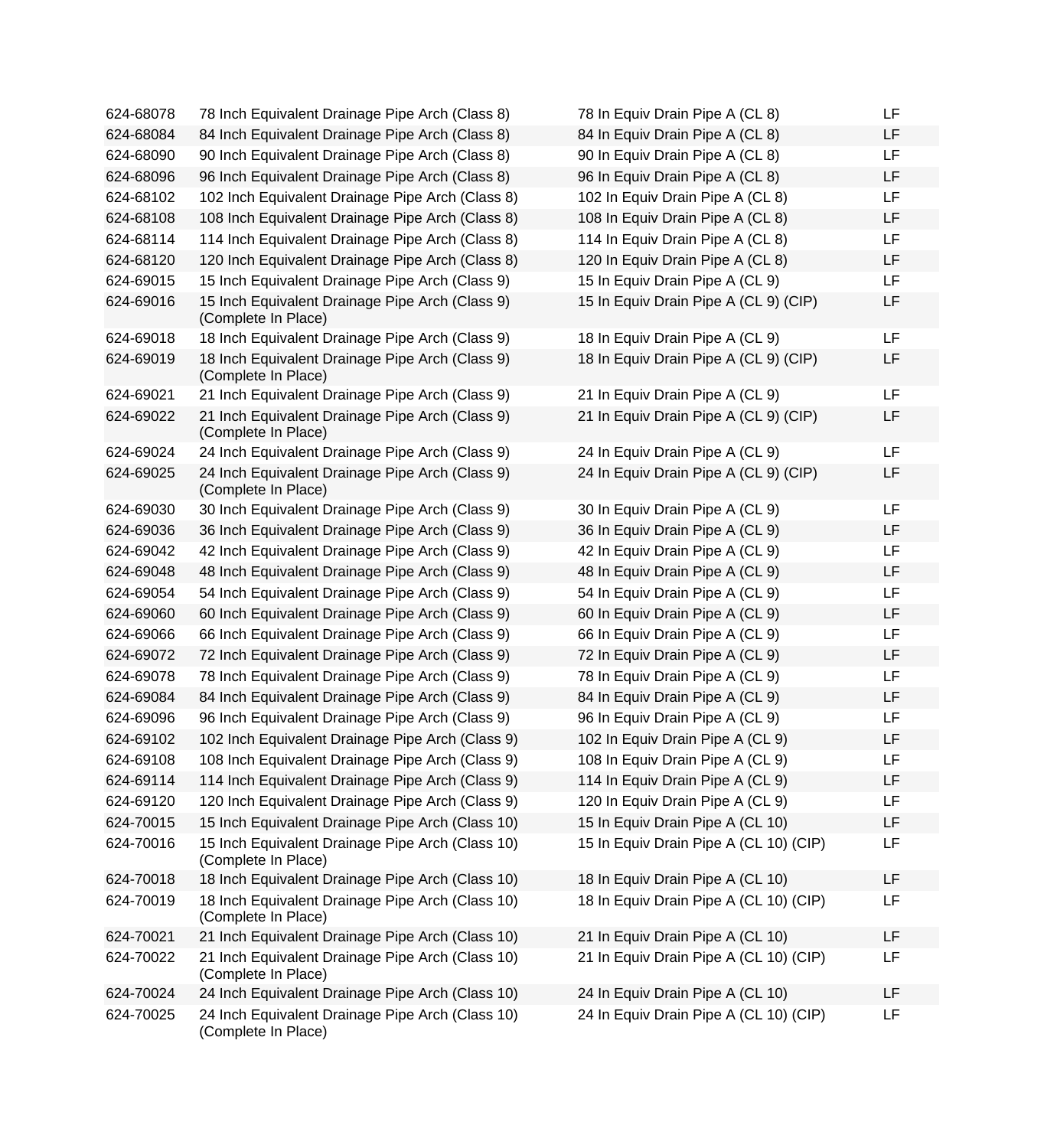| 624-70030 | 30 Inch Equivalent Drainage Pipe Arch (Class 10)                                      | 30 In Equiv Drain Pipe A (CL 10)      | LF             |
|-----------|---------------------------------------------------------------------------------------|---------------------------------------|----------------|
| 624-70036 | 36 Inch Equivalent Drainage Pipe Arch (Class 10)                                      | 36 In Equiv Drain Pipe A (CL 10)      | LF             |
| 624-70042 | 42 Inch Equivalent Drainage Pipe Arch (Class 10)                                      | 42 In Equiv Drain Pipe A (CL 10)      | <b>LF</b>      |
| 624-70048 | 48 Inch Equivalent Drainage Pipe Arch (Class 10)                                      | 48 In Equiv Drain Pipe A (CL 10)      | <b>LF</b>      |
| 624-70054 | 54 Inch Equivalent Drainage Pipe Arch (Class 10)                                      | 54 In Equiv Drain Pipe A (CL 10)      | LF             |
| 624-70060 | 60 Inch Equivalent Drainage Pipe Arch (Class 10)                                      | 60 In Equiv Drain Pipe A (CL 10)      | LF             |
| 624-70066 | 66 Inch Equivalent Drainage Pipe Arch (Class 10)                                      | 66 In Equiv Drain Pipe A (CL 10)      | <b>LF</b>      |
| 624-70072 | 72 Inch Equivalent Drainage Pipe Arch (Class 10)                                      | 72 In Equiv Drain Pipe A (CL 10)      | <b>LF</b>      |
| 624-70078 | 78 Inch Equivalent Drainage Pipe Arch (Class 10)                                      | 78 In Equiv Drain Pipe A (CL 10)      | LF             |
| 624-70084 | 84 Inch Equivalent Drainage Pipe Arch (Class 10)                                      | 84 In Equiv Drain Pipe A (CL 10)      | <b>LF</b>      |
| 624-70090 | 90 Inch Equivalent Drainage Pipe Arch (Class 10)                                      | 90 In Equiv Drain Pipe A (CL 10)      | LF             |
| 624-70096 | 96 Inch Equivalent Drainage Pipe Arch (Class 10)                                      | 96 In Equiv Drain Pipe A (CL 10)      | <b>LF</b>      |
| 624-70102 | 102 Inch Equivalent Drainage Pipe Arch (Class 10)                                     | 102 In Equiv Drain Pipe A (CL 10)     | LF             |
| 624-70108 | 108 Inch Equivalent Drainage Pipe Arch (Class 10)                                     | 108 In Equiv Drain Pipe A (CL 10)     | <b>LF</b>      |
| 624-70114 | 114 Inch Equivalent Drainage Pipe Arch (Class 10)                                     | 114 In Equiv Drain Pipe A (CL 10)     | LF             |
| 624-70120 | 120 Inch Equivalent Drainage Pipe Arch (Class 10)                                     | 120 In Equiv Drain Pipe A (CL 10)     | LF             |
| 624-80020 | 20 Inch Drainage Pipe Centrifugally Cast Fiberglass<br>Reinforced Polymer Mortar Pipe | 20 In Drain Pipe (CCFRPM)             | LF             |
| 624-80024 | 24 Inch Drainage Pipe Centrifugally Cast Fiberglass<br>Reinforced Polymer Mortar Pipe | 24 In Drain Pipe (CCFRPM)             | <b>LF</b>      |
| 625-00000 | <b>Construction Surveying</b>                                                         | <b>Const Surveying</b>                | L <sub>S</sub> |
| 625-00001 | <b>Construction Surveying (Hourly)</b>                                                | <b>Const Surveying (Hour)</b>         | <b>HOUR</b>    |
| 625-00002 | <b>Construction Survey (Tunnel)</b>                                                   | Const Survey (Tunnel)                 | L <sub>S</sub> |
| 625-00015 | Settlement Instrumentation                                                            | Settlement Instrument                 | L S            |
| 625-00200 | Vibration Monitoring (Tunnel)                                                         | Vib Monitor (Tunnel)                  | L S            |
| 626-00000 | Mobilization                                                                          | Mobilization                          | L <sub>S</sub> |
| 626-00001 | Mobilization (With Autopay)                                                           | Mobilization (Autopay)                | L S            |
| 626-00005 | Mobilization                                                                          | Mobilization                          | <b>DAY</b>     |
| 626-00010 | <b>Erection Equipment</b>                                                             | <b>Erection Equip</b>                 | L <sub>S</sub> |
| 626-00015 | <b>Pre-Cast Segment Production</b>                                                    | Pre-Cast Segment Prod.                | L S            |
| 626-00020 | <b>Emergency Response Plan</b>                                                        | <b>Emergency Response Plan</b>        | L S            |
| 626-00100 | Mobilization (without Autopay)                                                        | Mobilization (w/o Autopay)            | L S            |
| 626-00200 | Mobilization (Tunnel) (Without Autopay)                                               | Mobilization (Tun)(w/o Autopay)       | L S            |
| 626-01000 | <b>Public Information Services</b>                                                    | <b>Public Info Services</b>           | L S            |
| 627-00001 | <b>Pavement Marking Paint</b>                                                         | Pvmt Mkg Paint                        | GAL            |
| 627-00002 | <b>Thermoplastic Pavement Marking</b>                                                 | <b>Thermoplastic Pvmt Mkg</b>         | <b>SF</b>      |
| 627-00003 | Thermoplastic Pavement Marking (Inlaid)                                               | Thermoplastic Pvmt Mkg (Inlaid)       | <b>SF</b>      |
| 627-00004 | <b>Epoxy Pavement Marking</b>                                                         | Epoxy Pvmt Mkg                        | <b>SF</b>      |
| 627-00005 | <b>Epoxy Pavement Marking</b>                                                         | Epoxy Pvmt Mkg                        | GAL            |
| 627-00007 | <b>Epoxy Pavement Marking (Special)</b>                                               | Epoxy Pvmt Mkg (Spec)                 | GAL            |
| 627-00008 | Modified Epoxy Pavement Marking                                                       | Mod Epoxy Pvmt Mkg                    | GAL            |
| 627-00010 | Pavement Marking Paint (Removable)                                                    | Pvmt Mkg Paint (Rem)                  | GAL            |
| 627-00011 | Pavement Marking Paint (Waterborne)                                                   | Pvmt Mkg Paint (Waterborne)           | <b>GAL</b>     |
| 627-00012 | Pavement Marking Paint (Low VOC Solvent Base)                                         | Pvmt Mkg Paint (Low VOC Solvent Base) | GAL            |
| 627-00013 | Pavement Marking Paint (High Build)                                                   | Pvmt Mkg Paint (High Build)           | GAL            |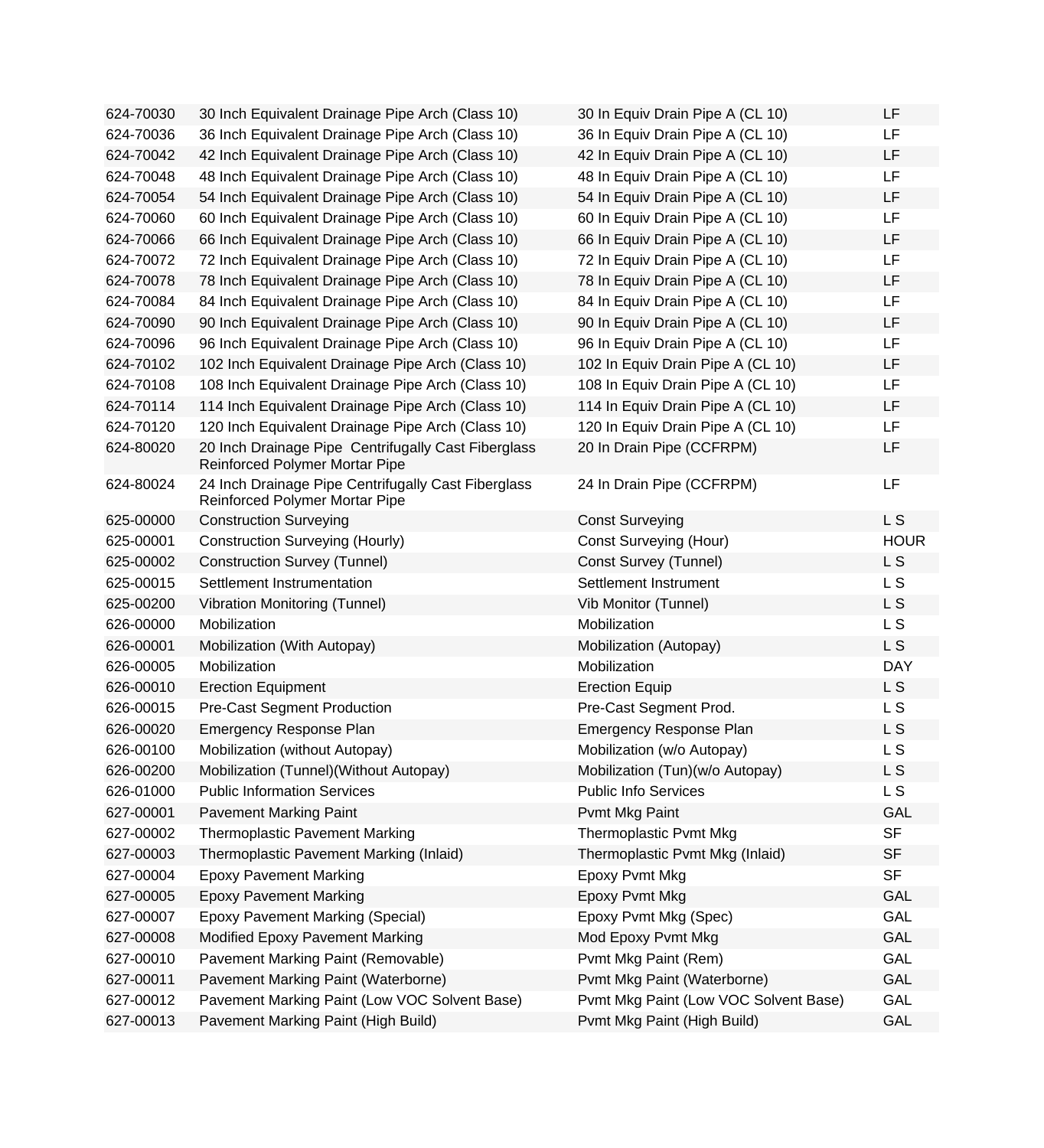| 627-00015 | Pavement Marking Paint (Airport)                                                                | Pvmt Mkg Paint (Airport)                 | <b>SF</b>   |
|-----------|-------------------------------------------------------------------------------------------------|------------------------------------------|-------------|
| 627-00017 | Pavement Marking Paint (Light Application) (Airport)                                            | Pvmt Mkg Paint (Light Apply) (Airport)   | <b>SF</b>   |
| 627-00018 | Polyurea Pavement Marking                                                                       | Polyurea Pvmt Mkg                        | GAL         |
| 627-00020 | 4 Inch Pavement Marking Tape                                                                    | 4 In Pvmt Mkg Tape                       | LF          |
| 627-00025 | 4 Inch Pavement Marking Tape (Removable)                                                        | 4 In Pvmt Mkg Tape (Rem)                 | LF          |
| 627-00026 | 8 In Pavement Marking Tape (Removable)                                                          | 8 In Pvmt Mkg Tape (Rem)                 | LF          |
| 627-00027 | 12 Inch Pavement Marking Tape                                                                   | 12 In Pvmt Mkg Tape                      | LF          |
| 627-00029 | 24 Inch Pavement Marking Tape (Removable)                                                       | 24 In Pvmt Mkg Tape (Rem)                | LF          |
| 627-00030 | Raised Pavement Marker (Temporary)                                                              | Raised Pvmt Marker (Temp)                | <b>EACH</b> |
| 627-00031 | <b>Raised Pavement Marker</b>                                                                   | <b>Raised Pvmt Marker</b>                | <b>EACH</b> |
| 627-00032 | Raised Flexible Pavement Marker (Temporary)                                                     | Raised Flex Pvmt Marker (Temp)           | <b>EACH</b> |
| 627-00060 | Preformed Plastic Pavement Marking (60 Mils)                                                    | Plastic Pvmt Mkg (60 Mils)               | <b>SF</b>   |
| 627-00070 | Preformed Thermoplastic Pavement Marking                                                        | Preform Thermoplastic Pvmt Mkg           | <b>SF</b>   |
| 627-00080 | Polyurea Pavement Marking (Inlaid)                                                              | Polyurea Pvmt Mkg (IL)                   | GAL         |
| 627-00090 | <b>Pavement Marking (Special)</b>                                                               | Pvmt Mkg (Spec)                          | <b>SF</b>   |
| 627-00100 | <b>Recessed Pavement Marker</b>                                                                 | <b>Recessed Pvmt Marker</b>              | <b>EACH</b> |
| 627-00110 | <b>Recessed Pavement Marker (Special)</b>                                                       | Recessed Pvmt Marker (Spec)              | <b>EACH</b> |
| 627-00200 | <b>Warranted Epoxy Pavement Marking</b>                                                         | War Epoxy Pvmt Mkg                       | <b>SF</b>   |
| 627-00202 | Epoxy Pavement Marking (2-Year Warranty)                                                        | Epoxy Pvmt Mkg (2-Yr War)                | <b>SF</b>   |
| 627-01000 | Preformed Plastic Pavement Marking (Type A)                                                     | Preform Plastic Pvmt Mkg (Ty A)          | <b>SF</b>   |
| 627-01001 | Preformed Plastic Pavement Marking (Type I)                                                     | Preform Plastic Pvmt Mkg (Ty I)          | <b>SF</b>   |
| 627-01003 | Preformed Plastic Pavement Marking (Type A) (Inlaid)                                            | Preform Plastic Pvmt Mkg (Ty A) (Inlaid) | <b>SF</b>   |
| 627-01010 | Preformed Plastic Pavement Marking (Type I)(Inlaid)                                             | Preform Plastic Pvmt Mkg (TY I)(Inlaid)  | <b>SF</b>   |
| 627-01012 | Preformed Plastic Pavement Marking (Type I)(Inlaid)<br>(Install Only)                           | Prfm Plstic Pvmt Mkg(TY I)(InId)(Instl)  | <b>SF</b>   |
| 627-02000 | Preformed Plastic Pavement Marking (Type B)                                                     | Preform Plastic Pvmt Mkg (Ty B)          | <b>SF</b>   |
| 627-02001 | Preformed Plastic Pavement Marking (Type II)                                                    | Preform Plastic Pvmt Mkg (Ty II)         | <b>SF</b>   |
| 627-02003 | Preformed Plastic Pavement Marking (Type B) (Inlaid)                                            | Preform Plastic Pvmt Mkg (Ty B) (Inlaid) | <b>SF</b>   |
| 627-02010 | Preformed Plastic Pavement Marking (Type II) (Inlaid)                                           | Preform Plastic Pvmt Mkg (Ty II)(Inlaid) | <b>SF</b>   |
| 627-02012 | Preformed Plastic Pavement Marking (Type II)(Inlaid)<br>(Install Only)                          | Prfm Plstic Pvmt Mkg(TY II)(InId)(Instl) | <b>SF</b>   |
| 627-02050 | <b>Research Project Pavement Marking</b>                                                        | Research Proj Pvmt Mkg                   | L S         |
| 627-03000 | Preformed Plastic Pavement Marking (Type C)                                                     | Preform Plastic Pvmt Mkg (Ty C)          | <b>SF</b>   |
| 627-03001 | Preformed Plastic Pavement Marking (Type III)                                                   | Preform Plastic Pvmt Mkg (Ty III)        | <b>SF</b>   |
| 627-03003 | Preformed Plastic Pavement Marking (Type C) (Inlaid)                                            | Preform Plastic Pvmt Mkg (Ty C) (Inlaid) | <b>SF</b>   |
| 627-03010 | Preformed Plastic Pavement Marking (Type III)(Inlaid)                                           | Preform Plastic Pvmt Mkg(Ty III)(Inlaid) | <b>SF</b>   |
| 627-30105 | Pavement Marking Paint (Word-Symbol)                                                            | Pvmt Mkg Paint (WS)                      | <b>SF</b>   |
| 627-30110 | Pavement Marking Paint (Xwalk-Stop Line)                                                        | Pvmt Mkg Paint (XS)                      | <b>SF</b>   |
| 627-30205 | Thermoplastic Pavement Marking (Word-Symbol)                                                    | Thermoplastic Pvmt Mkg (WS)              | <b>SF</b>   |
| 627-30210 | Thermoplastic Pavement Marking (Xwalk-Stopline)                                                 | Thermoplastic Pvmt Mkg (XS)              | <b>SF</b>   |
| 627-30305 | Preformed Plastic Pavement Marking (60 Mil)<br>(Word-Symbol)                                    | Plastic Pvmt Mkg (60 Mil) (WS)           | <b>SF</b>   |
| 627-30310 | Preformed Plastic Pavement Marking (60 Mil) (Xwalk-Stop Plastic Pvmt Mkg (60 Mil) (XS)<br>Line) |                                          | <b>SF</b>   |
| 627-30324 | Preformed Plastic Pavement Marking (Word-Symbol)<br>(Type I)                                    | Preform Plastic Pvmt Mkg (WS) (TY I)     | <b>SF</b>   |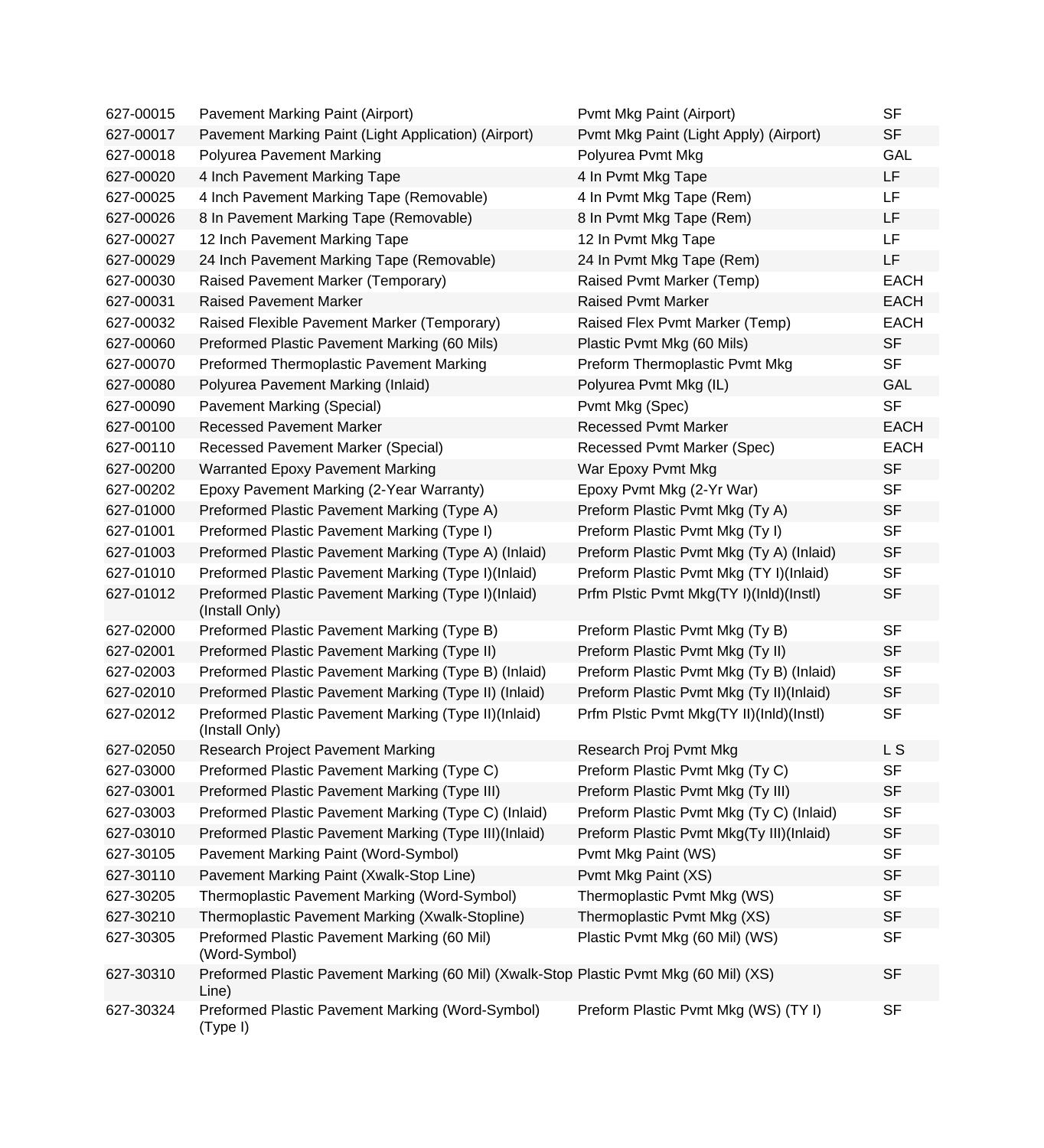| 627-30325 | Preformed Plastic Pavement Marking (Type B)<br>(Word-Symbol)                                                    | Plastic Pvmt Mkg (Ty B) (WS)            | <b>SF</b>   |
|-----------|-----------------------------------------------------------------------------------------------------------------|-----------------------------------------|-------------|
| 627-30326 | Preformed Plastic Pavement Marking (Word - Symbol)<br>(Type II)                                                 | Preform Plastic Pvmt Mkg (WS) (Ty II)   | <b>SF</b>   |
| 627-30327 | Preformed Plastic Pavement Marking (Word-Symbol)<br>(Type III)                                                  | Preform Plastic Pvmt Mkg (WS) (Ty III)  | <b>SF</b>   |
| 627-30329 | Preformed Plastic Pavement Marking (Xwalk-Stop Line)<br>(Type I)                                                | Preform Plastic Pvmt Mkg (XS) (TY I)    | <b>SF</b>   |
| 627-30330 | Preformed Plastic Pavement Marking (Type B)<br>(Xwalk-Stopline)                                                 | Plastic Pvmt Mkg (Ty B) (XS)            | <b>SF</b>   |
| 627-30331 | Preformed Plastic Pavement Marking (Xwalk - Stop Line)<br>(Type II)                                             | Preform Plastic Pvmt Mkg (XS) (Ty II)   | <b>SF</b>   |
| 627-30332 | Preformed Plastic Pavement Marking (Xwalk-Stop Line)<br>(Type III)                                              | Preform Plastic Pvmt Mkg (XS) (Ty III)  | <b>SF</b>   |
| 627-30405 | Preformed Thermoplastic Pavement Marking<br>(Word-Symbol)                                                       | Preform Thermoplastic Pvmt Mkg (WS)     | <b>SF</b>   |
| 627-30406 | Preformed Thermoplastic Pvmt Mkg (Word-Symbol)(Install Inst Preform Thermoplastic Pvmt Mkg (WS)<br>Only)        |                                         | <b>SF</b>   |
| 627-30407 | Preformed Thermoplastic Pavement Marking<br>(Word-Symbol) (Special)                                             | Preform Thermoplastic Pvmt Mkg (WS)(Sp) | <b>SF</b>   |
| 627-30410 | Preformed Thermoplastic Pavement Marking (Xwalk-Stop Preform Thermoplastic Pvmt Mkg (XS)<br>Line)               |                                         | <b>SF</b>   |
| 627-30411 | Preformed Thermoplastic Pavement Marking (Xwalk-Stop Preform Thermoplastic Pvmt Mkg (XS)(Sp)<br>Line) (Special) |                                         | <b>SF</b>   |
| 627-40000 | Methyl Methacrylate Pavement Marking                                                                            | Methyl Methacrylate Pvmt Mkg            | <b>GAL</b>  |
| 627-40003 | Methyl Methacrylate Pavement Marking (Inlaid)                                                                   | Methyl Methacrylate Pvmt Mkg (Inlaid)   | <b>SF</b>   |
| 627-40010 | Methyl Methacrylate Pavement Marking (Word Symbol)                                                              | Methyl Methac Pvmt Mkg (WS)             | <b>SF</b>   |
| 627-40011 | Methyl Methacrylate Pavement Marking (X Walk Stop<br>Line)                                                      | Methyl Methac Pvmt Mkg (XS)             | <b>SF</b>   |
| 627-40012 | Methyl Methacrylate Pavement Marking (Word<br>Symbol)(Inlaid)                                                   | Methyl Methac Pvmt Mkg (WS)(In)         | <b>SF</b>   |
| 627-40013 | Methyl Methacrylate Pavement Marking (X Walk Stop<br>line)(Inlaid)                                              | Methyl Methac Pvmt Mkg (XS)(In)         | <b>SF</b>   |
| 627-40014 | Methyl Methacrylate Pavement Marking (Colored)                                                                  | Methyl Methac Pvmt Mkg (Colored)        | <b>GAL</b>  |
| 627-40015 | Methyl Methacrylate Pavement Marking (Colored)(Inlaid)                                                          | Methyl Methac Pvmt Mkg (Colored)(In)    | GAL         |
| 627-50000 | <b>Stimsonite Pavement Marking</b>                                                                              | <b>Stimsonite Pvmt Mkg</b>              | <b>SF</b>   |
| 627-60000 | Pavement Marking (Special)                                                                                      | Pvmt Mkg (Spec)                         | LF          |
| 628-00000 | <b>Bridge Girder and Deck Unit</b>                                                                              | Brdg Girder + Deck Unit                 | LF          |
| 628-00001 | <b>Bridge Girder and Deck Unit</b>                                                                              | Brdg Girder + Deck Unit                 | <b>EACH</b> |
| 628-00005 | Bridge Girder and Deck Unit (5 Feet to 10 Feet)                                                                 | Brdg Girder + Deck Unit (5-10)          | <b>EACH</b> |
| 628-00030 | Bridge Girder and Deck Unit (30 Feet to 35 Feet)                                                                | Brdg Girder + Deck Unit (30-35)         | <b>EACH</b> |
| 628-00040 | Bridge Girder and Deck Unit (40 Feet to 45 Feet)                                                                | Brdg Girder + Deck Unit (40-45)         | <b>EACH</b> |
| 628-00045 | Bridge Girder and Deck Unit (45 Feet to 50 Feet)                                                                | Brdg Girder + Deck Unit (45-50)         | <b>EACH</b> |
| 628-00050 | Bridge Girder and Deck Unit (50 Feet to 55 Feet)                                                                | Brdg Girder + Deck Unit (50-55)         | <b>EACH</b> |
| 628-00060 | Bridge Girder and Deck Unit (60 Feet to 65 Feet)                                                                | Brdg Girder + Deck Unit (60-65)         | <b>EACH</b> |
| 628-00070 | Bridge Girder and Deck Unit (70 Feet to 75 Feet)                                                                | Brdg Girder + Deck Unit (70-75)         | <b>EACH</b> |
| 628-00075 | Bridge Girder and Deck Unit (75 Feet to 80 Feet)                                                                | Brdg Girder + Deck Unit (75-80)         | <b>EACH</b> |
| 628-00085 | Bridge Girder and Deck Unit (85 Feet to 90 Feet)                                                                | Brdg Girder + Deck Unit (85-90)         | <b>EACH</b> |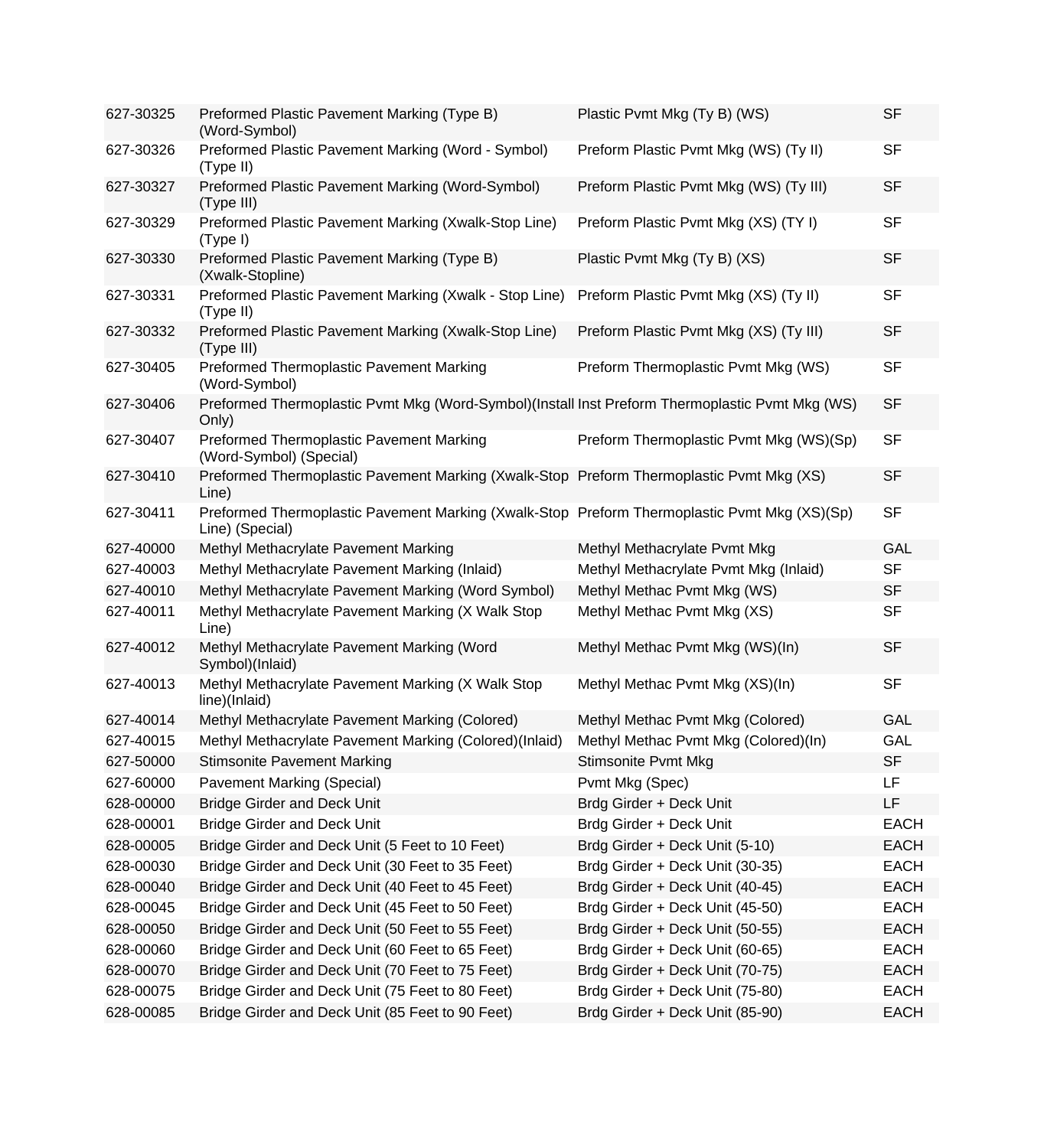| 628-00090 | Bridge Girder and Deck Unit (90 Feet to 95 Feet)    | Brdg Girder + Deck Unit (90-95)          | <b>EACH</b>    |
|-----------|-----------------------------------------------------|------------------------------------------|----------------|
| 628-00110 | Bridge Girder and Deck Unit (110 Feet to 115 Feet)  | Brdg Girder + Deck Unit (110-115)        | <b>EACH</b>    |
| 628-00115 | Bridge Girder and Deck Unit (115 Feet to 120 Feet)  | Brdg Girder + Deck Unit (115-120)        | <b>EACH</b>    |
| 628-00130 | Bridge Girder and Deck Unit (130 Feet to 135 Feet)  | Brdg Girder + Deck Unit (130-135)        | <b>EACH</b>    |
| 628-00135 | Bridge Girder and Deck Unit (135 Feet to 140 Feet)  | Brdg Girder+Deck Unit (135-140)          | <b>EACH</b>    |
| 628-00140 | Bridge Girder and Deck Unit (140 Feet to 145 Feet)  | Brdg Girder+Deck Unit (140-145)          | <b>EACH</b>    |
| 628-00185 | Bridge Girder and Deck Unit (185 Feet to 190 Feet)  | Brdg Girder + Deck Unit (185-190)        | <b>EACH</b>    |
| 628-00210 | Bridge Girder and Deck Unit (210 Feet to 215 Feet)  | Brdg Girder + Deck Unit (210-215)        | <b>EACH</b>    |
| 628-00215 | Bridge Girder and Deck Unit (215 Feet to 220 Feet)  | Brdg Girder + Deck Unit (215-220)        | <b>EACH</b>    |
| 628-50000 | Design Services                                     | Design Services                          | <b>HOUR</b>    |
| 628-50001 | <b>Design Services</b>                              | Design Services                          | L <sub>S</sub> |
| 629-01001 | Survey Monument (Type 1)                            | Survey Monument (Ty 1)                   | <b>EACH</b>    |
| 629-01002 | Survey Monument (Type 2)                            | Survey Monument (Ty 2)                   | <b>EACH</b>    |
| 629-01003 | Survey Monument (Type 3)                            | Survey Monument (Ty 3)                   | <b>EACH</b>    |
| 629-01004 | Survey Monument (Type 4)                            | Survey Monument (Ty 4)                   | <b>EACH</b>    |
| 629-01005 | Survey Monument (Type 5)                            | Survey Monument (Ty 5)                   | <b>EACH</b>    |
| 629-01006 | Survey Monument (Type 6)                            | Survey Monument (Ty 6)                   | <b>EACH</b>    |
| 629-01011 | Survey Monument (Type 1A)                           | Survey Monument (Ty 1A)                  | <b>EACH</b>    |
| 629-01021 | Survey Monument (Type 2A)                           | Survey Monument (Ty 2A)                  | <b>EACH</b>    |
| 629-01031 | Survey Monument (Type 3A)                           | Survey Monument (Ty 3A)                  | <b>EACH</b>    |
| 629-01041 | Survey Monument (Special)                           | Survey Mont (Special)                    | <b>EACH</b>    |
| 629-01050 | Monument Box                                        | Monument Box                             | <b>EACH</b>    |
| 629-01065 | Survey Monument (Type 5S)                           | Survey Monument (Ty 5S)                  | <b>EACH</b>    |
| 629-01110 | <b>Locate Monuments</b>                             | <b>Locate Monuments</b>                  | <b>HOUR</b>    |
| 629-01210 | <b>Adjust Monument Box</b>                          | <b>Adjust Monument Box</b>               | <b>EACH</b>    |
| 629-01300 | Survey Monument (Temporary)                         | Survey Monument (Temp)                   | <b>EACH</b>    |
| 630-00000 | Flagging                                            | Flagging                                 | <b>HOUR</b>    |
| 630-00001 | <b>Pilot Car Operation</b>                          | <b>Pilot Car Operation</b>               | <b>HOUR</b>    |
| 630-00002 | <b>Traffic Control Supervisor</b>                   | <b>Traf Ctrl Supervisor</b>              | <b>DAY</b>     |
| 630-00003 | <b>Uniformed Traffic Control</b>                    | Uniformed Traf Ctrl                      | <b>HOUR</b>    |
| 630-00004 | <b>Traffic Control Vehicle</b>                      | <b>Traf Ctrl Vehicle</b>                 | <b>EACH</b>    |
| 630-00005 | Uniformed Traffic Control (Vehicle)                 | Uniformed Traf Ctrl (Vehicle)            | <b>HOUR</b>    |
| 630-00006 | Uniformed Traffic Control (Vehicle)                 | Uniformed Traf Ctrl (Vehicle)            | <b>HOUR</b>    |
| 630-00007 | <b>Traffic Control Inspection</b>                   | <b>Traf Ctrl Inspection</b>              | <b>DAY</b>     |
| 630-00009 | <b>Traffic Control Vehicle (Truck)</b>              | <b>Traf Ctrl Vehicle (Truck)</b>         | <b>EACH</b>    |
| 630-00010 | Sign Cleaning                                       | Sign Cleaning                            | <b>HOUR</b>    |
| 630-00011 | <b>Courtesy Vehicle</b>                             | <b>Courtesy Vehicle</b>                  | <b>DAY</b>     |
| 630-00012 | <b>Traffic Control Management</b>                   | <b>Traf Ctrl Mgmt</b>                    | <b>DAY</b>     |
| 630-00013 | <b>Traffic Control Management includes Flagging</b> | Traf Ctrl Mgmt with Flagging             | <b>DAY</b>     |
| 630-00014 | <b>Traffic Control Vehicle (Truck)</b>              | <b>Traf Ctrl Vehicle (Truck)</b>         | <b>HOUR</b>    |
| 630-00015 | Uniformed Traffic Control Coordination              | <b>Uniformed Traf Ctrl Coordination</b>  | <b>HOUR</b>    |
| 630-00020 | <b>Traffic Control Vehicle</b>                      | <b>Traf Ctrl Vehicle</b>                 | <b>DAY</b>     |
| 630-00025 | <b>Traffic Control Vehicle</b>                      | <b>Traf Ctrl Vehicle</b>                 | <b>HOUR</b>    |
| 630-00027 | <b>Rolling Roadblock</b>                            | <b>Rolling Roadblock Traffic Control</b> | <b>DAY</b>     |
| 630-00028 | Rolling Roadblock                                   | Rolling Roadblock Traffic Control        | <b>HOUR</b>    |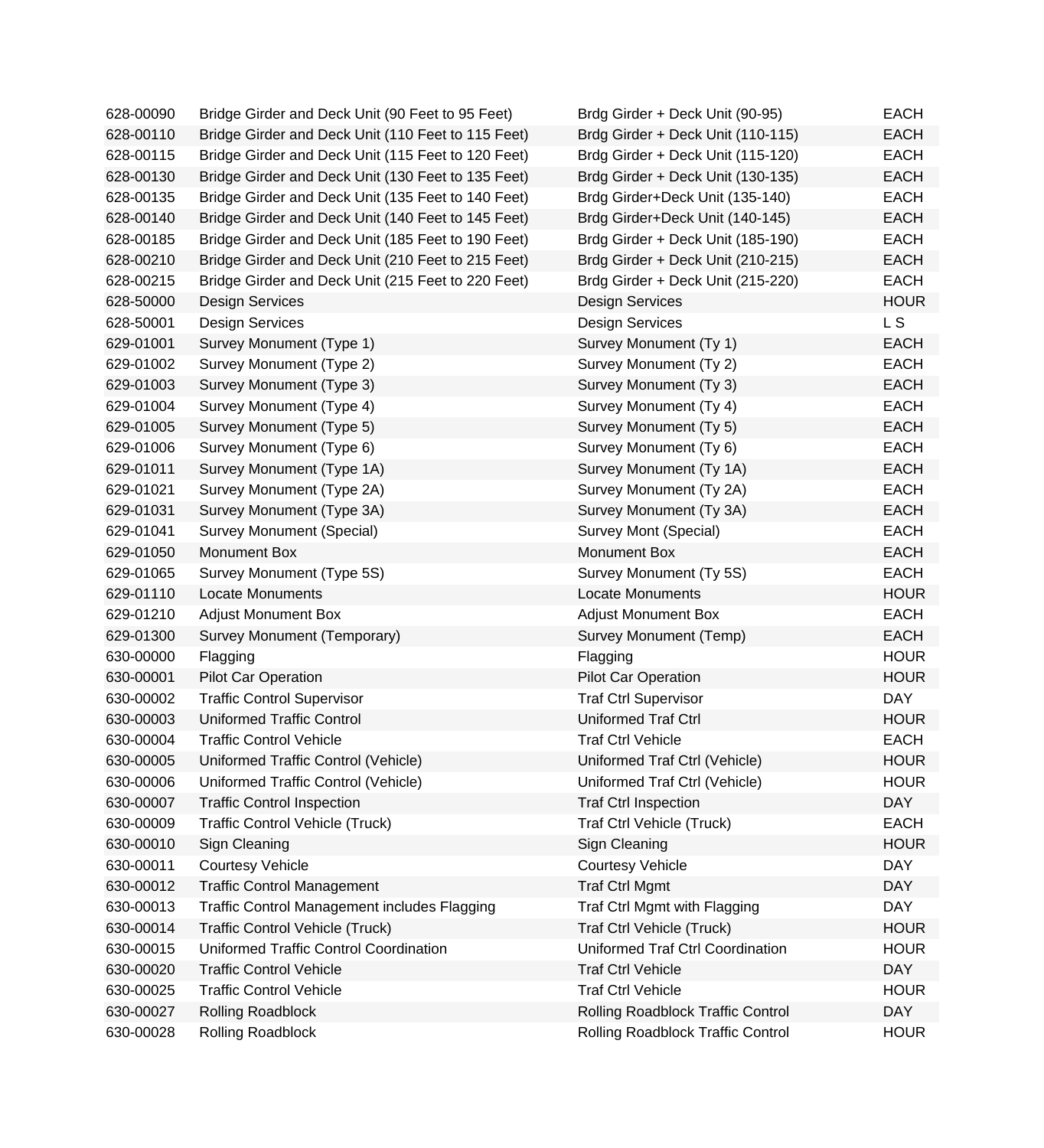| 630-00030 | <b>Courtesy Patrol</b>                                                                  | <b>Courtesy Patrol</b>                | <b>DAY</b>  |
|-----------|-----------------------------------------------------------------------------------------|---------------------------------------|-------------|
| 630-00031 | <b>Courtesy Patrol</b>                                                                  | <b>Courtesy Patrol</b>                | <b>HOUR</b> |
| 630-00035 | Emergency Pull-off Area (Temporary)                                                     | Emerg Pull-off Area (Temp)            | <b>EACH</b> |
| 630-00040 | Traffic Incident Management Plan Development                                            | Develop Traf Incident Mgmt Plan       | L S         |
| 630-00041 | Traffic Incident Management Plan Implementation                                         | Implement Traf Incident Mgmt Plan     | <b>MON</b>  |
| 630-10005 | <b>Traffic Control</b>                                                                  | <b>Traf Ctrl</b>                      | L S         |
| 630-10010 | <b>Traffic Control (Airport)</b>                                                        | Traf Ctrl (Airport)                   | L S         |
| 630-80001 | Flashing Beacon (Portable)                                                              | Flash Beacon (Port)                   | <b>EACH</b> |
| 630-80002 | Flashing Beacon (Solar)                                                                 | Flash Beacon (Solar)                  | <b>EACH</b> |
| 630-80305 | <b>Flagging Station Light</b>                                                           | <b>Flagging Station Light</b>         | <b>EACH</b> |
| 630-80331 | Barricade (Type 3 F-A) (Temporary)                                                      | Barricade (3 F-A) (Temp)              | <b>EACH</b> |
| 630-80332 | Barricade (Type 3 F-B) (Temporary)                                                      | Barricade (3 F-B) (Temp)              | <b>EACH</b> |
| 630-80333 | Barricade (Type 3 F-C) (Temporary)                                                      | Barricade (3 F-C) (Temp)              | <b>EACH</b> |
| 630-80334 | Barricade (Type 3 F-D) (Temporary)                                                      | Barricade (3 F-D) (Temp)              | <b>EACH</b> |
| 630-80335 | Barricade (Type 3 M-A) (Temporary)                                                      | Barricade (3 M-A) (Temp)              | <b>EACH</b> |
| 630-80336 | Barricade (Type 3 M-B) (Temporary)                                                      | Barricade (3 M-B) (Temp)              | <b>EACH</b> |
| 630-80337 | Barricade (Type 3 M-C) (Temporary)                                                      | Barricade (3 M-C) (Temp)              | <b>EACH</b> |
| 630-80338 | Barricade (Type 3 M-D) (Temporary)                                                      | Barricade (3 M-D) (Temp)              | <b>EACH</b> |
| 630-80339 | <b>Directional Barricade</b>                                                            | <b>Directional Barricade</b>          | <b>EACH</b> |
| 630-80341 | Construction Traffic Sign (Panel Size A)                                                | Const Traf Sign (A)                   | <b>EACH</b> |
| 630-80342 | Construction Traffic Sign (Panel Size B)                                                | Const Traf Sign (B)                   | <b>EACH</b> |
| 630-80343 | Construction Traffic Sign (Panel Size C)                                                | Const Traf Sign (C)                   | <b>EACH</b> |
| 630-80344 | <b>Construction Traffic Sign (Special)</b>                                              | Const Traf Sign (Spec)                | <b>SF</b>   |
| 630-80345 | Vehicle Mounted Message Sign Panel (Furnish Only)                                       | Furn Vehicle Mnted Mesg Sign Pnl      | <b>EACH</b> |
| 630-80348 | Construction Information Sign                                                           | Const Info Sign                       | <b>EACH</b> |
| 630-80350 | <b>Vertical Panel</b>                                                                   | Vert Panel                            | <b>EACH</b> |
| 630-80351 | Vertical Panel (Plastic)                                                                | Vert Panel (Plastic)                  | <b>EACH</b> |
| 630-80352 | Vertical Panel (Special)                                                                | Vert Panel (Spec)                     | <b>EACH</b> |
| 630-80353 | Vertical Panel (With Light) (Flashing)                                                  | Vert Panel (Light) (F)                | <b>EACH</b> |
| 630-80354 | Vertical Panel (With Light) (Steady Burn)                                               | Vert Panel (Light) (SB)               | <b>EACH</b> |
| 630-80355 | Portable Message Sign Panel                                                             | Port Mesg Panel                       | <b>EACH</b> |
| 630-80356 | Advance Warning Flashing or Sequencing Arrow Panel (A Flash Arrow Panel (A Ty)<br>Type) |                                       | <b>EACH</b> |
| 630-80357 | Advance Warning Flashing or Sequencing Arrow Panel (B Flash Arrow Panel (B Ty)<br>Type) |                                       | <b>EACH</b> |
| 630-80358 | Advance Warning Flashing or Sequencing Arrow Panel (C Flash Arrow Panel (C Ty)<br>Type) |                                       | <b>EACH</b> |
| 630-80359 | Portable Message Sign Panel                                                             | Port Mesg Panel                       | <b>DAY</b>  |
| 630-80360 | Drum Channelizing Device                                                                | Drum Channel Dev                      | <b>EACH</b> |
| 630-80363 | Drum Channelizing Device (With Light) (Flashing)                                        | Drum Channel Dev (Light) (F)          | <b>EACH</b> |
| 630-80364 | Drum Channelizing Device (With Light) (Steady Burn)                                     | Drum Channel Dev (Light) (SB)         | <b>EACH</b> |
| 630-80365 | Portable Message Sign Panel (State Furnished)                                           | Port Mesg Panel (State Furn)          | <b>EACH</b> |
| 630-80366 | Portable Traffic Speed Monitor (State Purchased)                                        | Port Traf Speed Monitor (State Purch) | <b>EACH</b> |
| 630-80367 | Portable Traffic Speed Monitor                                                          | Port Traf Speed Monitor               | <b>EACH</b> |
| 630-80368 | Portable Traffic Speed Monitor                                                          | Port Traf Speed Monitor               | <b>DAY</b>  |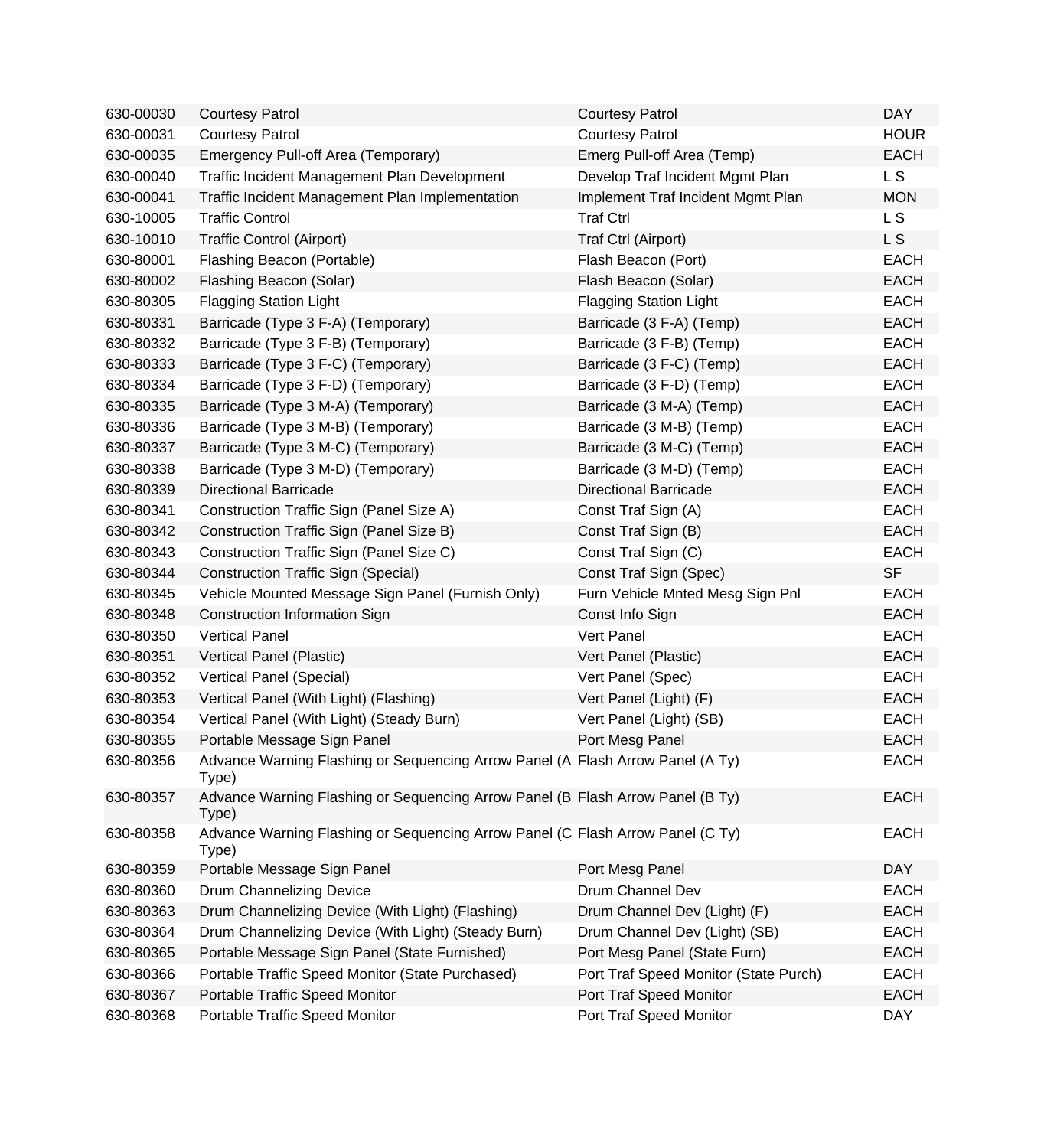| 630-80369 | Portable Variable Speed Limit Sign                          | Port Var Speed Limit Sign                | <b>EACH</b>    |
|-----------|-------------------------------------------------------------|------------------------------------------|----------------|
| 630-80370 | Concrete Barrier (Temporary)                                | Conc Barrier (Temp)                      | LF             |
| 630-80375 | Concrete Barrier (Temporary) (Install Only)                 | Inst Conc Barrier (Temp)                 | LF             |
| 630-80376 | Guardrail Type 7 (Temporary)                                | Gdrail Ty 7 (Temp)                       | <b>LF</b>      |
| 630-80377 | Portable Water Filled Barrier (Temporary)                   | Port Water Filled Barrier (Temp)         | LF             |
| 630-80378 | Glare Screen (Temporary)                                    | Glare Screen (Temp)                      | LF             |
| 630-80380 | <b>Traffic Cone</b>                                         | <b>Traffic Cone</b>                      | <b>EACH</b>    |
| 630-80384 | <b>Tubular Marker</b>                                       | <b>Tubular Marker</b>                    | <b>EACH</b>    |
| 630-80385 | Lane Divider (Temporary)                                    | Lane Divider (Temp)                      | <b>EACH</b>    |
| 630-80390 | <b>Channelizing Device (Special)</b>                        | Channel Dev (Spec)                       | <b>EACH</b>    |
| 630-80391 | <b>Channelizing Device (Fixed)</b>                          | Channel Dev (Fixed)                      | <b>EACH</b>    |
| 630-80392 | Stackable Tubular Marker                                    | Stackable Tubular Marker                 | <b>EACH</b>    |
| 630-80393 | <b>Stackable Vertical Panels</b>                            | <b>Stackable Vertical Panels</b>         | <b>EACH</b>    |
| 630-80401 | Delineator (Type I) (Temporary)                             | Delin (Ty I) (Temp)                      | <b>EACH</b>    |
| 630-80402 | Delineator (Type II) (Temporary)                            | Delin (Ty II) (Temp)                     | <b>EACH</b>    |
| 630-80403 | Delineator (Type III) (Temporary)                           | Delin (Ty III) (Temp)                    | <b>EACH</b>    |
| 630-80410 | Advance Overhead Warning Device (Chains)                    | Adv Overhead Warn Dev (Chains)           | <b>EACH</b>    |
| 630-80415 | Advanced Warning Flashing or Sequencing Panel (C<br>Type)   | Adv Warn Flash or Seq Panel (C Type)     | <b>DAY</b>     |
| 630-80430 | Rumble Strip (Portable)                                     | Rumble Strip (Port)                      | <b>EACH</b>    |
| 630-80440 | Portable Rumble Strips (Temporary)                          | Port Rumble Strips (Temp)                | <b>EACH</b>    |
| 630-80510 | <b>Mobile Pavement Marking Zone</b>                         | Mobile Pvmt Mkg Zone                     | L S            |
| 630-80520 | Mobile Pavement Marking Zone                                | Mobile Pvmt Mkg Zone                     | <b>DAY</b>     |
| 630-80560 | Mobile Profilograph Operation Zone                          | Mobile Profilograph Oper Zone            | L <sub>S</sub> |
| 630-80570 | Mobile Profilograph Operation Zone                          | Mobile Profilograph Oper Zone            | <b>DAY</b>     |
| 630-85006 | Impact Attenuator (Sand Filled Plastic Barrel) (Temporary)  | Impact Atten (Sand Fill) (Temp)          | <b>EACH</b>    |
| 630-85010 | Impact Attenuator (Temporary)                               | Impact Atten (Temp)                      | <b>EACH</b>    |
| 630-85011 | Impact Attenuator (Temporary)                               | Imp Atten (Temp)                         | <b>DAY</b>     |
| 630-85020 | <b>Mobile Attenuator</b>                                    | <b>Mobile Attenuator</b>                 | <b>EACH</b>    |
| 630-85040 | Impact Attenuator (Truck Mounted Attenuator)<br>(Temporary) | Impact Atten (T-M-A) (Temp)              | <b>EACH</b>    |
| 630-85041 | Mobile Attenuator                                           | Mobile Attenuator                        | <b>DAY</b>     |
| 630-85115 | Impact Attenuator (Quadguard) (Temporary)                   | Impact Atten (Quadguard) (Temp)          | <b>EACH</b>    |
| 630-86100 | <b>River Safety Net</b>                                     | <b>River Safety Net</b>                  | <b>EACH</b>    |
| 630-86800 | Traffic Signal (Temporary)                                  | Traffic Signal (Temp)                    | L <sub>S</sub> |
| 630-86810 | Traffic Signal (Temporary)                                  | Traffic Signal (Temp)                    | <b>EACH</b>    |
| 630-86820 | Traffic Signal (Temporary) (State Furnished)                | Traffic signal(Temp.)(State Furnished)   | <b>EACH</b>    |
| 630-87000 | Temporary Highway Advisory Radio Transmitter                | Temp Hwy Advisory Radio Transmitter      | <b>EACH</b>    |
| 630-88000 | Smart Work Zone System Server and Sofware                   | Smart Wrk Zn Sys Serv and Sftwre         | <b>DAY</b>     |
| 630-88005 | Portable Non-Intrusive Traffic Sensor                       | Port Non-Intrus Traf Sens                | <b>DAY</b>     |
| 630-88010 | Portable Pan-Tilt-Zoom Camera                               | Port Pan-Tilt-Zoom Cam                   | <b>DAY</b>     |
| 631-00100 | <b>Highway Design &amp; Construction</b>                    | Hwy Design & Const                       | L S            |
| 631-00105 | <b>Highway Construction</b>                                 | <b>Hwy Const</b>                         | L S            |
| 631-10000 | Alternate Bridge Design and Construction                    | Alt Brdg Design and Const                | L S            |
| 631-10001 | Alternative Girder Design & Construction                    | Alternative Girder Design & Construction | L S            |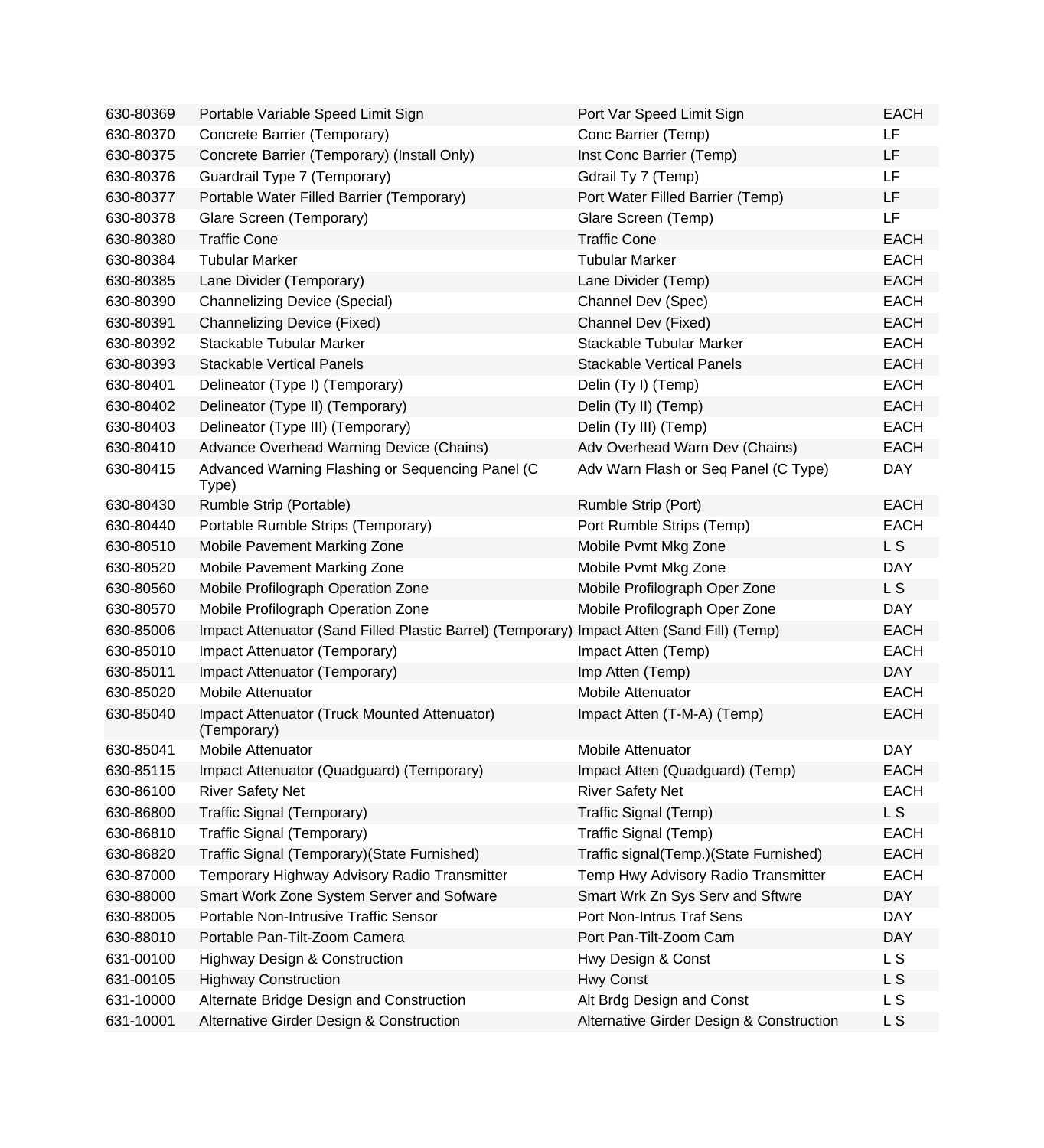| 631-10002 | <b>Bridge Design and Construction</b>       | <b>Bridge Design and Construction</b> | L S            |
|-----------|---------------------------------------------|---------------------------------------|----------------|
| 631-11000 | Bridge/Structure (Design Build)             | Bridge/Str (Design Build)             | <b>SF</b>      |
| 631-20010 | Move Bridge (Slide)                         | Move Bridge (Slide)                   | L <sub>S</sub> |
| 631-20020 | Move Bridge (Roll)                          | Move Bridge (Roll)                    | L S            |
| 631-53189 | Fence Chain Link (Special) (88 Inch)        | Fence CL (Spec)(88 In)                | LF             |
| 632-00000 | Night Work Lighting                         | Night Work Lighting                   | L S            |
| 637-00100 | Roadway Sweeping                            | Roadway Sweep                         | <b>SHML</b>    |
| 641-10000 | Shotcrete                                   | Shotcrete                             | SY             |
| 641-10050 | Shotcrete Class 1                           | Shotcrete Class 1                     | SY             |
| 641-10051 | <b>Shotcrete Class 2</b>                    | Shotcrete Class 2                     | SY             |
| 641-10052 | Shotcrete Class 3                           | Shotcrete Class 3                     | SY             |
| 641-10053 | Shotcrete Class 4                           | Shotcrete Class 4                     | SY             |
| 641-10054 | Shotcrete Class 5                           | Shotcrete Class 5                     | SY             |
| 641-10064 | Shotcrete Class 5                           | Shotcrete Class 5                     | LF             |
| 641-10070 | <b>Shotcrete Sculpting</b>                  | <b>Shotcrete Sculpting</b>            | SY             |
| 641-11000 | Shotcrete (Class A)                         | Shotcrete (CLA)                       | <b>CY</b>      |
| 641-11001 | Shotcrete (Class B)                         | Shotcrete (CL B)                      | <b>CY</b>      |
| 641-11002 | Shotcrete (Class C)                         | Shotcrete (CLC)                       | <b>CY</b>      |
| 641-11003 | Shotcrete (Class D)                         | Shotcrete (CLD)                       | <b>CY</b>      |
| 641-11004 | Shotcrete (Portal Brow) (8 Inch)            | Shotcrete (Port Brow) (8 In)          | <b>CY</b>      |
| 641-11005 | Shotcrete (Smoothing) (Geocomposite Drains) | Shotcrete (Smooth) (Geocomp Dr)       | <b>CY</b>      |
| 641-11006 | Shotcrete (Smoothing)(Supplemental)         | Shotcrete (Smooth)(Suppl)             | <b>CY</b>      |
| 642-00010 | Exploder (Type 1)(Install Only)             | Exploder (Ty 1)(Install)              | <b>EACH</b>    |
| 642-00020 | Exploder (Type 2)(Install Only)             | Exploder (Ty 2)(Install)              | <b>EACH</b>    |
| 642-00030 | Control Shelter (Type 1)(Install Only)      | Cntrl Shelter (Ty 1)(Install)         | <b>EACH</b>    |
| 642-00040 | Control Shelter (Type 2)(Install Only)      | Cntrl Shelter (Ty 2)(Install)         | <b>EACH</b>    |
| 642-00050 | Oxygen Farm Cabinet                         | Oxy Farm Cabinet                      | <b>EACH</b>    |
| 650-00000 | <b>Mechanical Systems</b>                   | <b>Mechanical Syst</b>                | L <sub>S</sub> |
| 652-00000 | <b>Fire Protection Systems</b>              | <b>Fire Protection Syst</b>           | L S            |
| 660-00000 | <b>Special Systems</b>                      | <b>Special Syst</b>                   | L S            |
| 670-00000 | <b>Electrical Systems</b>                   | <b>Electrical Syst</b>                | L S            |
| 680-00000 | <b>Lighting Systems</b>                     | <b>Lighting Syst</b>                  | L S            |
| 699-00010 | <b>Fixed Fee</b>                            | <b>Fixed Fee</b>                      | L S            |
| 700-00145 | Pavement Surface Course Management          | Pvmt Surf Course Mgmt                 | F A            |
| 700-70002 | F/A ANTICIPATED CMO                         | F/A ANTICIPATED CMO                   | F A            |
| 700-70010 | F/A Minor Contract Revisions                | F/A Minor Contract Revisions          | F A            |
| 700-70011 | F/A Partnering                              | F/A Partnering                        | F A            |
| 700-70012 | F/A Asphalt Pavement Incentive              | F/A Asph Pvmt Incentive               | F A            |
| 700-70013 | F/A Concrete Pavement Incentive             | F/A Conc Pvmt Incentive               | F A            |
| 700-70014 | F/A Incentive                               | F/A Incentive                         | F A            |
| 700-70015 | F/A Mobilization                            | F/A Mobilization                      | F A            |
| 700-70016 | F/A Fuel Cost Adjustment                    | F/A Fuel Cost Adjustment              | F A            |
| 700-70017 | F/A Landscape Establishment Incentive       | F/A Landscape Incentive               | F A            |
| 700-70018 | F/A Roadway Smoothness Incentive            | F/A Road Smooth Incentive             | F A            |
| 700-70019 | F/A Asphalt Cement Cost Adjustment          | F/A Asphalt Cement Cost Adjustment    | F A            |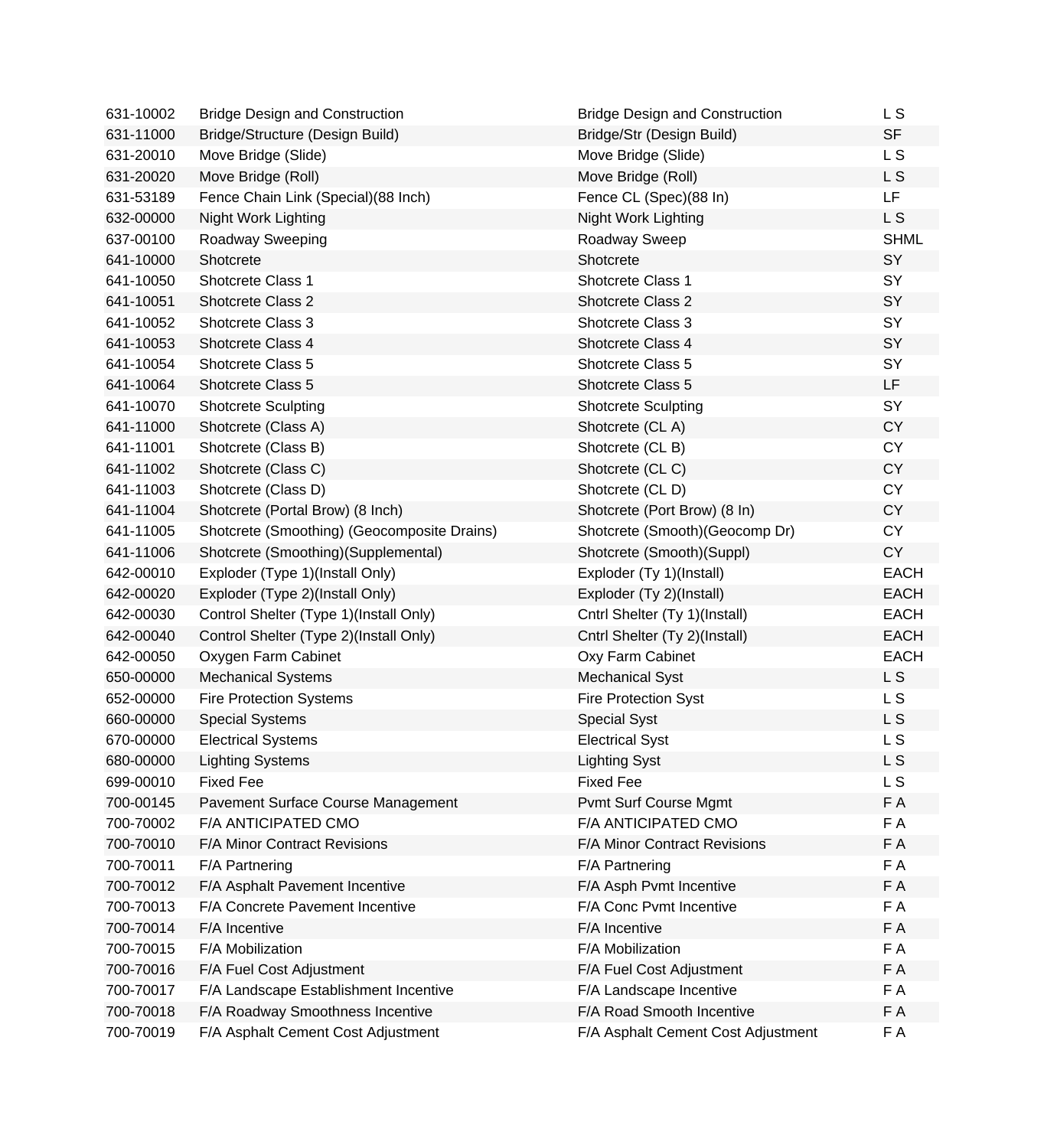| 700-70020 | F/A On-The-Job Trainee                            | F/A On-The-Job Trainee            | <b>EACH</b> |
|-----------|---------------------------------------------------|-----------------------------------|-------------|
| 700-70021 | F/A On-The-Job Trainee                            | F/A On-The-Job Trainee            | <b>HOUR</b> |
| 700-70022 | F/A OJT Colorado Training Program                 | F/A OJT Colorado Training Program | F A         |
| 700-70023 | F/A On-The-Job Trainee                            | F/A On-The-Job Trainee            | F A         |
| 700-70025 | F/A Quality Incentive Payment                     | F/A Quality Incentive Pymt        | F A         |
| 700-70028 | F/A ESB Program                                   | F/A ESB Program                   | F A         |
| 700-70029 | F/A ESB Program Retainage                         | F/A ESB Program Retainage         | F A         |
| 700-70031 | F/A INTERIM SURFACE REPAIR                        | F/A INTERIM SURFACE REPAIR        | F A         |
| 700-70032 | F/A Emergency Repair                              | F/A Emergency Repair              | F A         |
| 700-70033 | F/A Video Taping                                  | F/A Video Taping                  | F A         |
| 700-70034 | F/A                                               | F/A                               | F A         |
| 700-70035 | F/A                                               | F/A                               | F A         |
| 700-70036 | <b>Forced Accounts</b>                            | F/A                               | F A         |
| 700-70037 | <b>F/A Contaminated Soil</b>                      | <b>F/A Contaminated Soil</b>      | F A         |
| 700-70040 | F/A Railroad                                      | F/A Railroad                      | F A         |
| 700-70042 | F/A Railroad Flagging                             | F/A RR Flagging                   | F A         |
| 700-70050 | F/A Removal                                       | F/A Removal                       | F A         |
| 700-70051 | F/A Disposal                                      | F/A Disposal                      | F A         |
| 700-70060 | F/A Adjust                                        | F/A Adjust                        | F A         |
| 700-70070 | F/A Obtain                                        | F/A Obtain                        | F A         |
| 700-70072 | F/A Obtain Power from Xcel Energy                 | F/A Obtain Power from Xcel        | F A         |
| 700-70074 | F/A Obtain Power from                             | F/A Obtain Power from             | F A         |
| 700-70080 | F/A Furnish                                       | F/A Furnish                       | F A         |
| 700-70081 | F/A Provide                                       | F/A Provide                       | F A         |
| 700-70082 | F/A Furnish & Install Electrical Service          | F/A Furn & Inst Elec Serv         | F A         |
| 700-70090 | F/A Reset                                         | F/A Reset                         | F A         |
| 700-70100 | F/A Relocate                                      | F/A Relocate                      | F A         |
| 700-70110 | F/A Install                                       | F/A Install                       | F A         |
| 700-70120 | F/A Maintain                                      | F/A Maintain                      | F A         |
| 700-70129 | F/A Deck Rehabilitation                           | F/A Deck Rehab                    | F A         |
| 700-70130 | F/A Repair                                        | F/A Repair                        | F A         |
| 700-70131 | F/A Modify                                        | F/A Modify                        | F A         |
| 700-70135 | F/A Demolish Building                             | F/A Demolish Building             | F A         |
| 700-70140 | F/A Signing and Striping                          | F/A Signing and Striping          | F A         |
| 700-70150 | F/A Asphalt Rejuvenating Agent                    | F/A Asph Rejuv Agent              | F A         |
| 700-70155 | F/A Pavement Surface Course Maintenance           | F/A Pvmt Surf Course Maint        | F A         |
| 700-70160 | F/A Detour                                        | F/A Detour                        | F A         |
| 700-70170 | <b>F/A Pothole Utilities</b>                      | F/A Pothole Util                  | F A         |
| 700-70180 | F/A Gas Lines                                     | F/A Gas Lines                     | F A         |
| 700-70190 | F/A Electric Service                              | F/A Elec Serv                     | F A         |
| 700-70195 | F/A Utilities and Maintenance of Field Facilities | F/A Util and Maint of Field Facil | F A         |
| 700-70200 | F/A Power Lines                                   | F/A Power Lines                   | F A         |
| 700-70210 | F/A Lights                                        | F/A Lights                        | F A         |
| 700-70220 | F/A Phone Service                                 | F/A Phone Serv                    | F A         |
| 700-70222 | F/A Cellular Phone Service                        | F/A Cell Phone Serv               | F A         |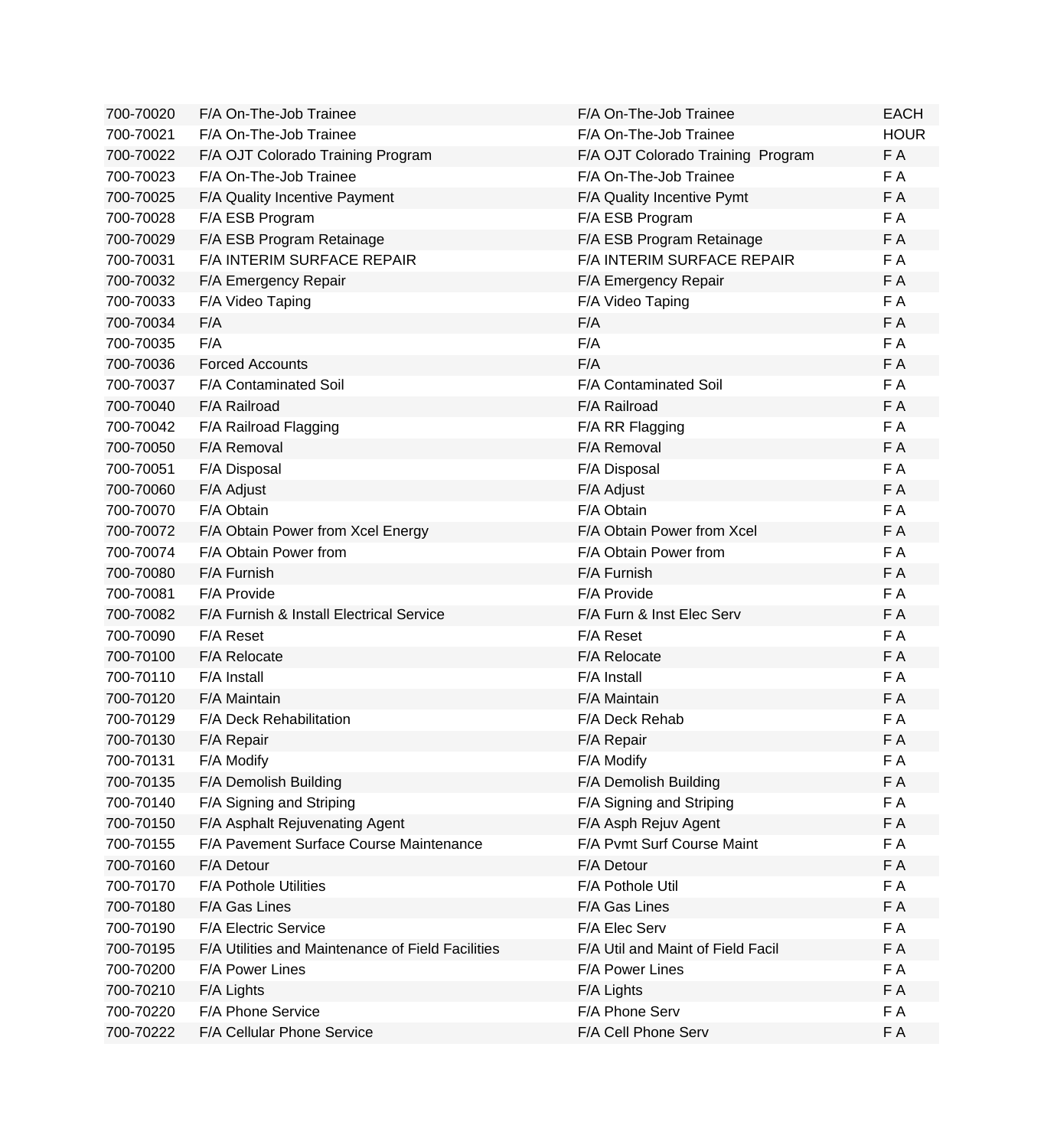| 700-70225 | F/A Telephone Interconnect                | F/A Telephone Interconnect       | F A |
|-----------|-------------------------------------------|----------------------------------|-----|
| 700-70230 | F/A Communication Lines                   | F/A Communication Lines          | F A |
| 700-70240 | F/A Sewer Taps                            | F/A Sewer Taps                   | F A |
| 700-70250 | F/A Sewer Lines                           | F/A Sewer Lines                  | F A |
| 700-70255 | F/A Water                                 | F/A Water                        | F A |
| 700-70260 | F/A Water Taps                            | F/A Water Taps                   | F A |
| 700-70270 | F/A Water Lines                           | <b>F/A Water Lines</b>           | F A |
| 700-70280 | F/A Fire Hydrant                          | F/A Fire Hydrant                 | F A |
| 700-70290 | F/A Manhole                               | F/A Manhole                      | F A |
| 700-70300 | F/A Cable T.V. Lines                      | F/A Cable TV Lines               | F A |
| 700-70310 | F/A Landscaping                           | F/A Landscaping                  | F A |
| 700-70320 | F/A Sprinklers                            | <b>F/A Sprinklers</b>            | F A |
| 700-70330 | F/A Temporary Signalization               | F/A Temp Signalization           | F A |
| 700-70340 | F/A Habitat Restoration                   | F/A Habitat Restoration          | F A |
| 700-70350 | F/A Removal of Obstruction                | F/A Removal of Obstruction       | F A |
| 700-70360 | F/A Signs, Delineators and Mileposts      | F/A Signs, Delin and MP          | F A |
| 700-70370 | F/A Signing                               | F/A Signing                      | F A |
| 700-70375 | F/A Striping                              | F/A Striping                     | F A |
| 700-70380 | F/A Erosion Control                       | F/A Erosion Ctrl                 | F A |
| 700-70390 | F/A Wetland Restoration & Replacement     | F/A Wetland Restore & Replace    | F A |
| 700-70391 | F/A Wetland Replacement                   | F/A Wetland Replacement          | F A |
| 700-70392 | F/A Wetland Restoration                   | <b>F/A Wetland Restoration</b>   | F A |
| 700-70393 | F/A Wetland Monitoring                    | F/A Wetland Monitoring           | F A |
| 700-70394 | F/A Wetland Protection                    | <b>F/A Wetland Protection</b>    | F A |
| 700-70400 | F/A Obliterate Old Road                   | F/A Obliterate Old Road          | F A |
| 700-70410 | F/A Stream Restoration                    | F/A Stream Restoration           | F A |
| 700-70420 | F/A Tree Trimming                         | F/A Tree Trimming                | F A |
| 700-70422 | F/A Sanding Material                      | F/A Sanding Material             | F A |
| 700-70424 | F/A Slope Reconstruction                  | F/A Slope Reconstruction         | F A |
| 700-70426 | F/A Stabilization                         | F/A Stabilization                | F A |
| 700-70428 | F/A Separate and Stockpile Selected Rocks | F/A Separate and Stockpile Rocks | F A |
| 700-70430 | F/A Boulder Placement                     | F/A Boulder Placement            | F A |
| 700-70440 | F/A Rock Scaling                          | F/A Rock Scaling                 | F A |
| 700-70450 | F/A Rock Fall Protection                  | F/A Rock Fall Protection         | F A |
| 700-70460 | F/A Rock Staining                         | F/A Rock Staining                | F A |
| 700-70470 | F/A Information Trailer                   | F/A Info Trailer                 | F A |
| 700-70480 | F/A Standby Sanitary Facilities           | F/A Standby Sani Facilities      | F A |
| 700-70490 | F/A Traffic Control Vehicle (Pilot Car)   | F/A Traf Ctrl Veh (Pilot Car)    | F A |
| 700-70492 | F/A Traffic Control for Installation      | F/A Traf Ctrl for Installation   | F A |
| 700-70495 | F/A Asbestos Abatement Work               | F/A Asbestos Abatement Work      | F A |
| 700-70496 | F/A Lead Abatement Work                   | F/A Lead Abatement Work          | F A |
| 700-70500 | F/A Landfill Requirements                 | F/A Landfill Requirements        | F A |
| 700-70505 | F/A Plan Requirements                     | F/A Plan Requirements            | F A |
| 700-70510 | F/A Relocate Field Office                 | F/A Relocate Field Office        | F A |
| 700-70520 | F/A Micro                                 | F/A Micro                        | F A |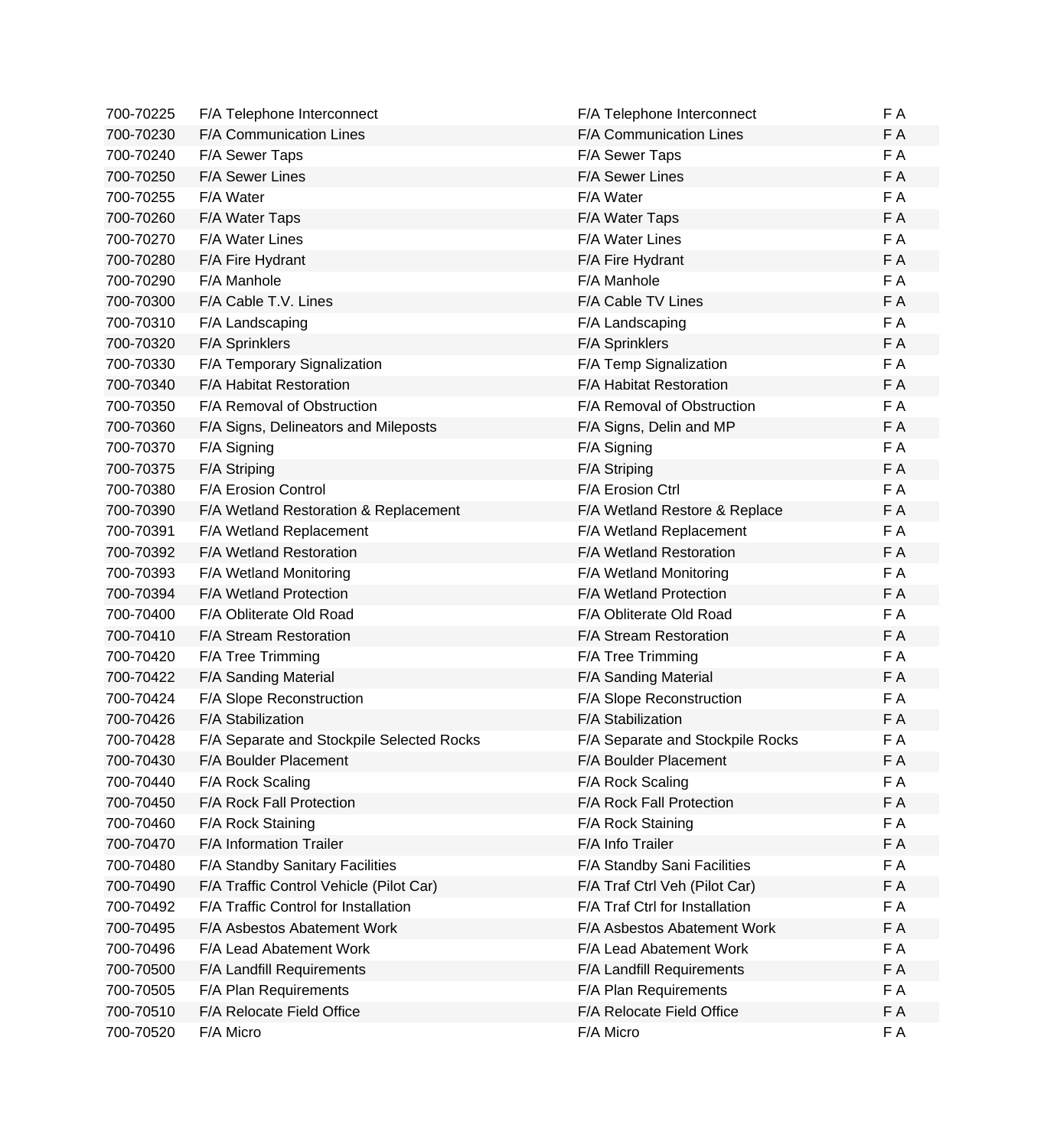| F A                                             |
|-------------------------------------------------|
|                                                 |
| F A                                             |
| F A                                             |
| F A                                             |
| F A                                             |
| F A                                             |
| F A                                             |
| F/A Environ Health & Safety Mgmt<br>F A         |
| F A                                             |
| F A                                             |
| F A                                             |
| F A                                             |
| F A                                             |
| F A                                             |
| F A                                             |
| F A<br><b>CMGC Shared Risk Contingency Pool</b> |
| F A                                             |
| F A                                             |
| F A                                             |
| F A<br>OCIP Safety Compl. and Loss Stat.        |
| F A                                             |
| F A                                             |
| F A                                             |
| F A                                             |
| F/A Sig Lighting by Others (Non-Util)<br>F A    |
| F A<br>F/A Fire Hydrant by Others (Non-Util)    |
| F A                                             |
| F A                                             |
| F A                                             |
| F A                                             |
| F A                                             |
| F A                                             |
| F A                                             |
| F A                                             |
| F A                                             |
| Use 700-733** series for Traffic Control<br>F A |
| F A                                             |
| F A                                             |
| F A                                             |
|                                                 |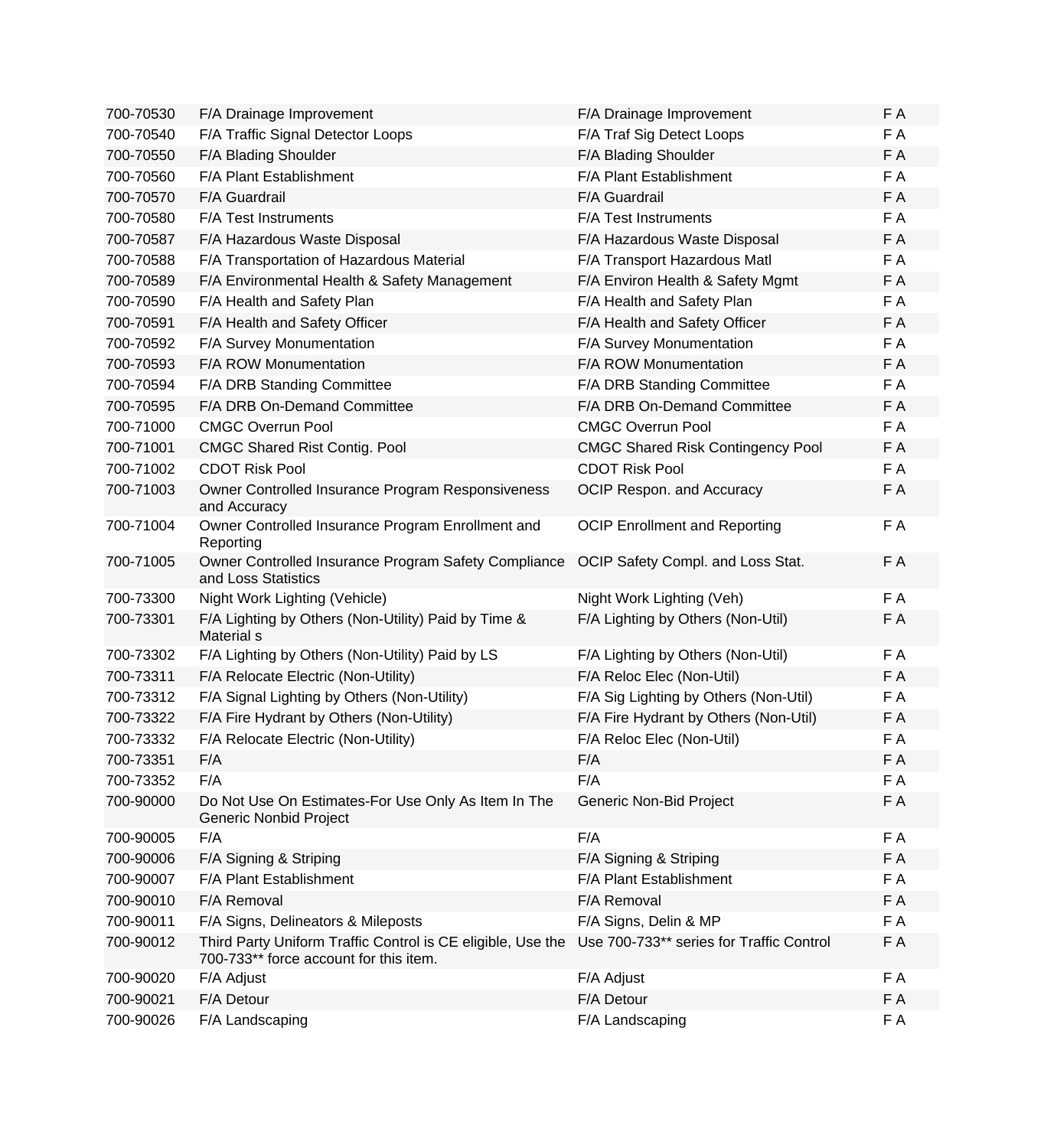| 700-90030 | F/A Reset                                                       | F/A Reset                                | F A         |
|-----------|-----------------------------------------------------------------|------------------------------------------|-------------|
| 700-90032 | F/A Emergency Repair                                            | F/A Emergency Repair                     | F A         |
| 700-90040 | F/A Furnish                                                     | F/A Furnish                              | F A         |
| 700-90045 | F/A Provide                                                     | F/A Provide                              | F A         |
| 700-90050 | F/A Relocate                                                    | F/A Relocate                             | F A         |
| 700-90060 | F/A Install                                                     | F/A Install                              | F A         |
| 700-90062 | F/A Furnish & Install                                           | F/A Furn & Inst                          | F A         |
| 700-90064 | F/A Furnish & Install Electrical Service                        | F/A Furn & Inst Elec Serv                | F A         |
| 700-90070 | F/A Railroad                                                    | F/A Railroad                             | F A         |
| 700-90072 | F/A Railroad Flagging                                           | F/A RR Flagging                          | F A         |
| 700-90074 | F/A Railroad Pre-emptive Timing (Install & Wiring)              | F/A RR Pre-empt Timing (Install, Wiring) | F A         |
| 700-90080 | F/A Gas Lines                                                   | F/A Gas Lines                            | F A         |
| 700-90090 | <b>F/A Electrical Service</b>                                   | F/A Elec Serv                            | F A         |
| 700-90100 | F/A Power Lines                                                 | F/A Power Lines                          | F A         |
| 700-90110 | F/A Lights                                                      | F/A Lights                               | F A         |
| 700-90120 | F/A Phone Service                                               | F/A Phone Serv                           | F A         |
| 700-90130 | F/A Communication Lines                                         | F/A Communication Lines                  | F A         |
| 700-90140 | F/A Sewer Taps                                                  | F/A Sewer Taps                           | F A         |
| 700-90150 | F/A Sewer Lines                                                 | F/A Sewer Lines                          | F A         |
| 700-90160 | F/A Water Taps                                                  | F/A Water Taps                           | F A         |
| 700-90170 | F/A Water Lines                                                 | F/A Water Lines                          | F A         |
| 700-90180 | F/A Fire Hydrant                                                | F/A Fire Hydrant                         | F A         |
| 700-90190 | F/A Cable TV Lines                                              | F/A Cable TV Lines                       | F A         |
| 700-90195 | F/A Maintain Field Laboratory                                   | F/A Maint Field Lab                      | F A         |
| 700-91000 | F/A Deck Rehabilitation                                         | F/A Deck Rehabilitation                  | F A         |
| 700-93301 | F/A                                                             | F/A                                      | F A         |
| 700-93302 | F/A Lighting by Others (Non-Utility)                            | F/A Lighting by Others (Non-Util)        | F A         |
| 700-93311 | F/A Reloc Elec (Non-Utility)                                    | F/A Reloc Elec (Non-Util)                | F A         |
| 700-93312 | F/A Signal Lighting By Others (Non-Utility)                     | F/A Sig Lighting by Others (Non-Util)    | F A         |
| 700-93332 | F/A Relocate Electric (Non-Utility)                             | F/A Reloc Elec (Non-Util)                | F A         |
| 700-93352 | F/A                                                             | F/A                                      | F A         |
| 800-00040 | Right-Of-Way (Federal Aid Costs and Eligible Indirect<br>Costs) | Right-Of-Way (Fed Aid)                   | L S         |
| 800-00045 | Right-Of-Way (Non-Federal Aid Costs and NFA Indirect<br>Costs)  | Right-Of-Way (Non-Fed Aid)               | <b>LS</b>   |
| 800-00060 | <b>State Furnished Materials</b>                                | <b>State Furn Matls</b>                  | L S         |
| 800-00062 | <b>Local Furnished Materials</b>                                | <b>Local Furn Matls</b>                  | L S         |
| 800-00064 | <b>Other Furnished Materials</b>                                | <b>Other Furn Matls</b>                  | L S         |
| 800-00066 | <b>Misc Furnished Materials</b>                                 | Misc Furn Matls                          | L S         |
| 800-00068 | State Furnished Materials (Unit Each)                           | <b>State Furn Matls</b>                  | <b>EACH</b> |
| 800-00070 | State Furnished Materials (Unit Cubic Yards)                    | <b>State Furn Matls</b>                  | <b>CY</b>   |
| 800-00072 | <b>State Furnished Material</b>                                 | <b>State Furn Matls</b>                  | <b>LB</b>   |
| 800-00074 | <b>State Furnished Materials</b>                                | <b>State Furn Matls</b>                  | <b>SF</b>   |
| 900-00001 | Added Item (Acre)/                                              | Added Item (Acre)/                       | <b>ACRE</b> |
| 900-00003 | Added Item (Cubic Foot)/                                        | Added Item (Cubic Foot)/                 | CF          |